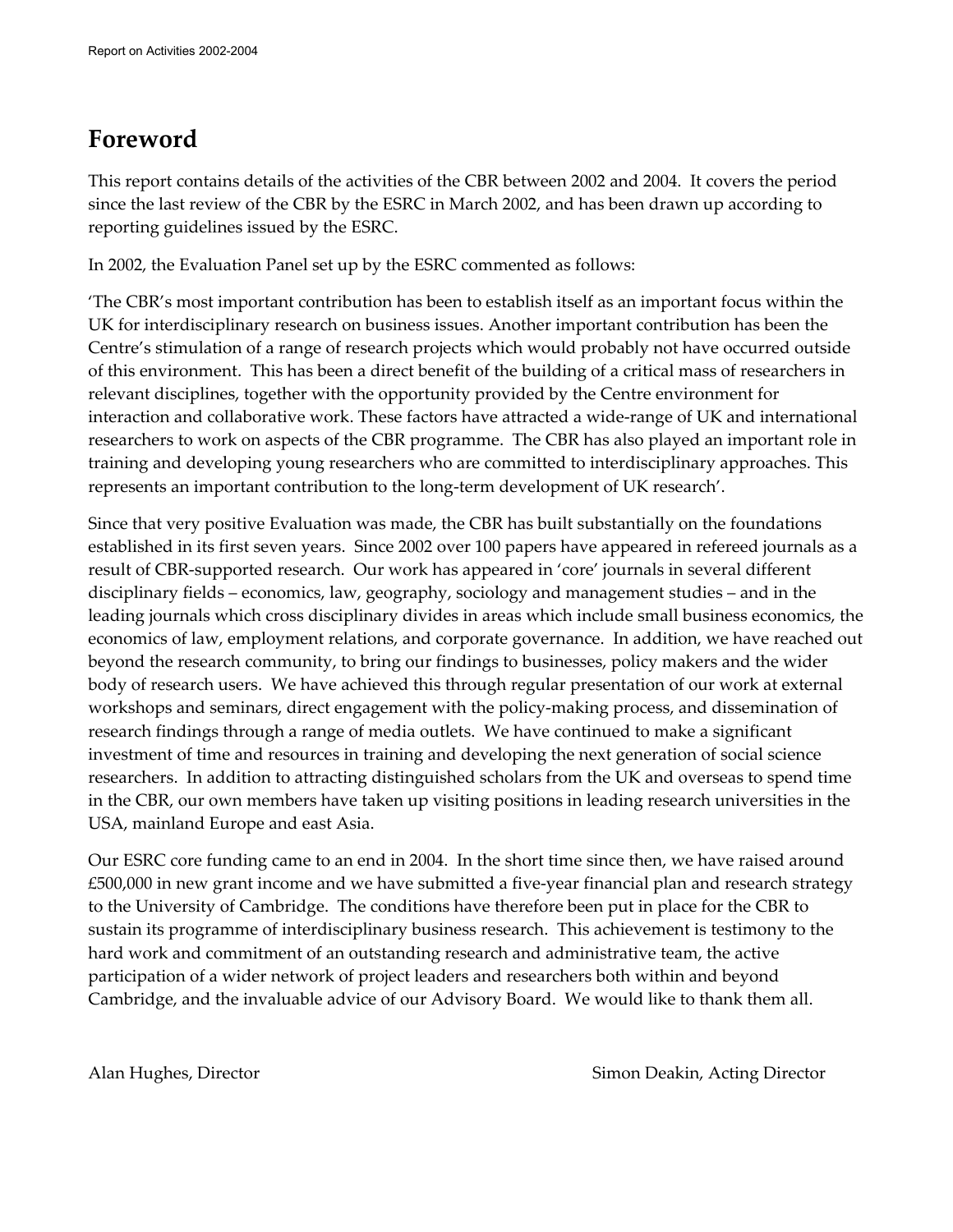| 1.3 The Learning Factory and New Product Development Performance in the UK and Japanese Automotive |  |
|----------------------------------------------------------------------------------------------------|--|
|                                                                                                    |  |
|                                                                                                    |  |
|                                                                                                    |  |
| 1.7 Building a Biomedical Enterprise/Commercialising Science/The Organisation of Entrepreneurial   |  |
|                                                                                                    |  |
|                                                                                                    |  |
|                                                                                                    |  |
|                                                                                                    |  |
|                                                                                                    |  |
| 2.2 Corporate Governance, Corporate Finance and Economic Performance in Emerging Markets29         |  |
|                                                                                                    |  |
|                                                                                                    |  |
|                                                                                                    |  |
| 2.6 From Employability to Capability: An Exploratory Approach on the Quality of Employment 34      |  |
|                                                                                                    |  |
|                                                                                                    |  |
|                                                                                                    |  |
|                                                                                                    |  |
|                                                                                                    |  |
| 2.12 Social Dialogue, Employment and Territories: towards a European politics of capabilities40    |  |
|                                                                                                    |  |
|                                                                                                    |  |
|                                                                                                    |  |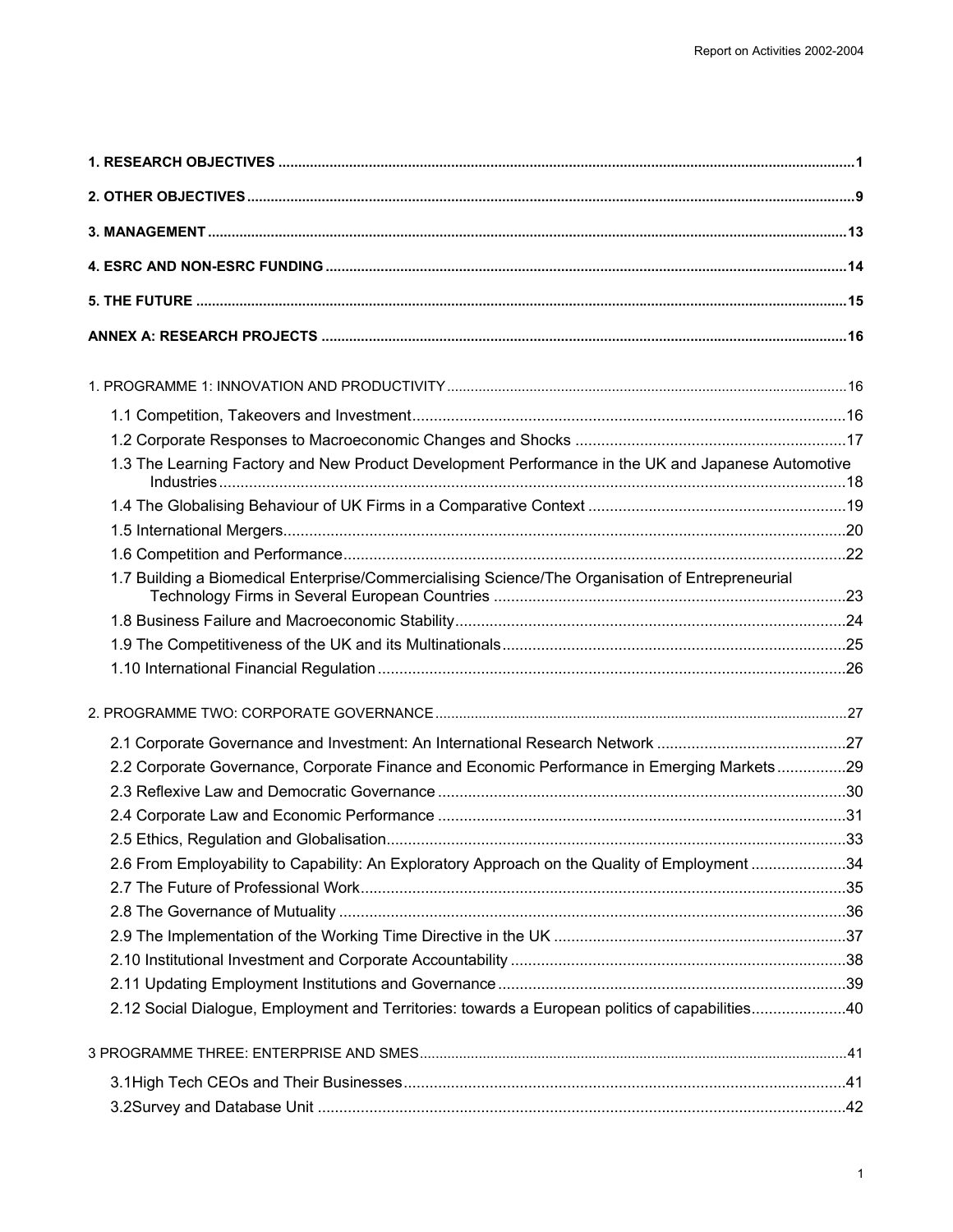| 3.4 International Innovation Benchmarking and the Determinants of Business Success47                     |  |
|----------------------------------------------------------------------------------------------------------|--|
| 3.5 Universities and Their Role in Systems of Innovation: A Comparative Assessment of UK and US          |  |
|                                                                                                          |  |
|                                                                                                          |  |
|                                                                                                          |  |
| 3.9 The Role of Banks Versus Venture Capital in Financing Enterprises in Successful European Regions  56 |  |
|                                                                                                          |  |
| 3.12 The Role of Technology Policy in Incubating European New Technology-Based Firms58                   |  |
|                                                                                                          |  |
|                                                                                                          |  |
|                                                                                                          |  |
|                                                                                                          |  |
|                                                                                                          |  |
| 1.                                                                                                       |  |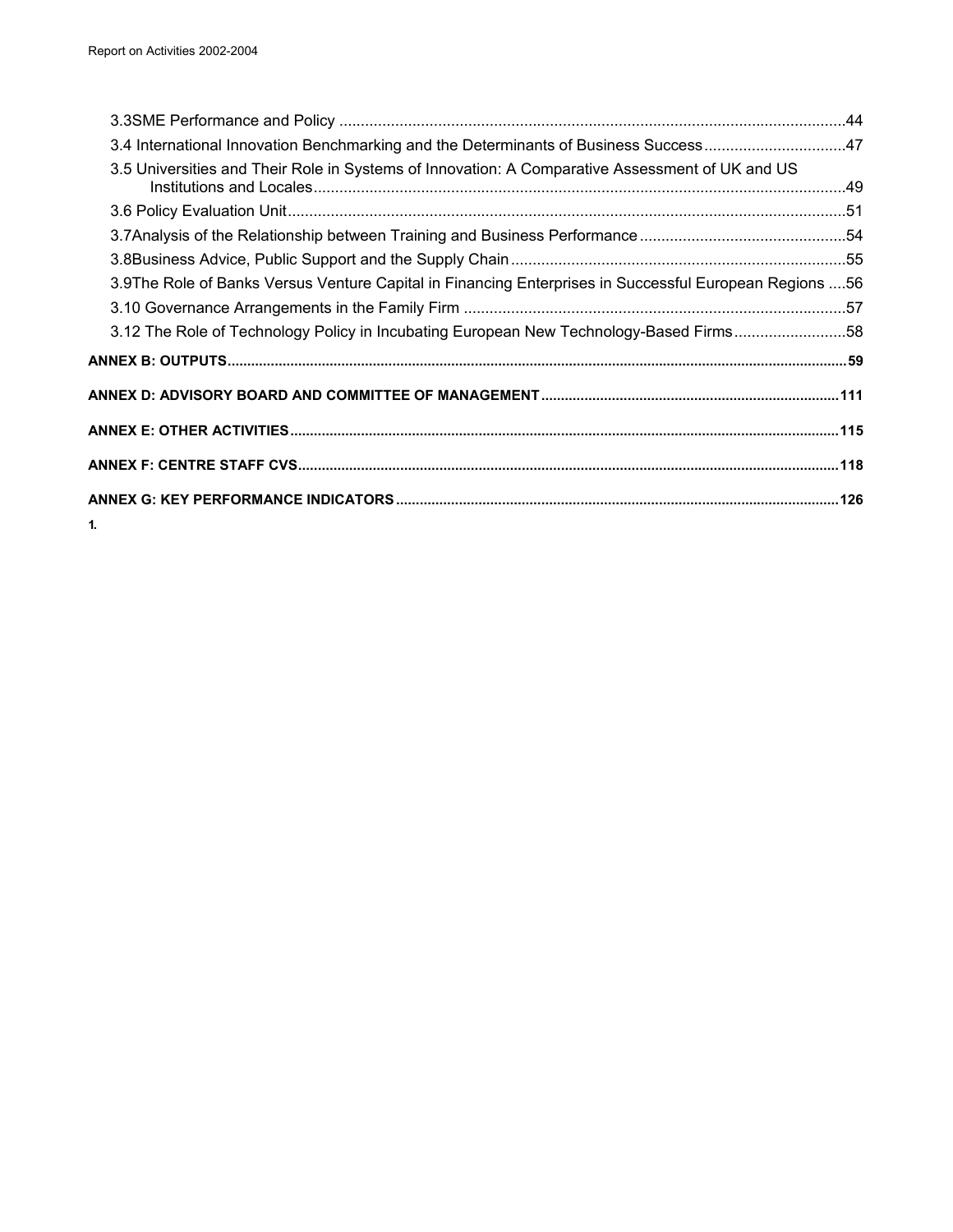## **1. RESEARCH OBJECTIVES**

### INTRODUCTION

The CBR was established as a research centre within the University of Cambridge in October 1994. It is principally housed in custom-built accommodation on the sixth floor of the Judge Institute of Management Building. The CBR is an interdisciplinary centre and draws upon researchers from the Faculties of Economics, Law, and Social and Political Sciences; the Departments of Geography and Land Economy; the Manufacturing Engineering Group within the Department of Engineering; and the Judge Institute of Management.

The CBR has a Director, Alan Hughes, and two Assistant Directors, Andy Cosh and Simon Deakin, who are all tenured members of staff of the University of Cambridge. Between them, the Director and Assistant Directors are responsible for a research programme consisting of a group of related projects. These programmes are Innovation and Productivity (Alan Hughes), Corporate Governance (Simon Deakin) and Enterprise and SMEs (Andy Cosh).

This report covers the activities of the CBR since its most recent review by the ESRC, in March 2002. For ease of reporting, we cover the calendar years 2002, 2003 and 2004.

In the calendar year 2004, the most recent covered by this report, the core grant form ERSC was £540K and the CBR in addition attracted a further £667K in research grant and related funding. Over 20 contract research staff and research assistants were employed in the course of the year, and around 60 research associates from the staff of Cambridge University and other Universities worldwide actively participated in our research activities. Over 50 PhD and over 30 Mphil/MBA students were supervised by CBR research staff and principal investigators. There is an active international visitor and Visiting Fellows programme. In 2004 visitors included Professor Bronwyn Hall from the Department of Economics, University of California, Berkeley, and Dr. Douglas Cumming, from Alberta University and the University of New South Wales.

CBR's research activity is supported by a compact administrative support team consisting of 4.75 FTE staff who in 2004 were responsible for all aspects of the CBR's grant application and grant processing activity, personnel and financial management and recruitment, working paper publication, web maintenance, public relations, events management and secretarial support for CBR staff. The Director and Assistant Directors are seconded part time to CBR by the University of Cambridge at no cost to ESRC as part of the University's matching support for ESRC core funding. In addition the University of Cambridge has committed office accommodation for the whole of the CBR's activities in the Judge Institute of Management Building in the heart of Cambridge.

The ESRC's contract with the University of Cambridge specifies the following aims and objectives to be met by the Scientific Programme of the CBR:

### THE SCIENTIFIC PROGRAMME

### MAJOR ADVANCES ARE EXPECTED IN THESE AREAS:

- *a) the analysis of the interrelationships between management strategy, takeovers and business performance in an international competitive context;*
- *b) the analysis of the relationship between corporate governance structures, incentives systems, business performance and the regulatory and legal environment;*
- *c) the analysis of policy, entrepreneurial styles, innovation, finance, training and international activity and networking and cooperative activity in relation to the survival, growth and development of small and medium-sized firms.*

It is also expected that in making these advances, the CBR will make a significant contribution to the construction and analysis of large and complex datasets including survey and panel data.

In order to achieve the objectives set out above, the CBR will be expected to carry out the following actions: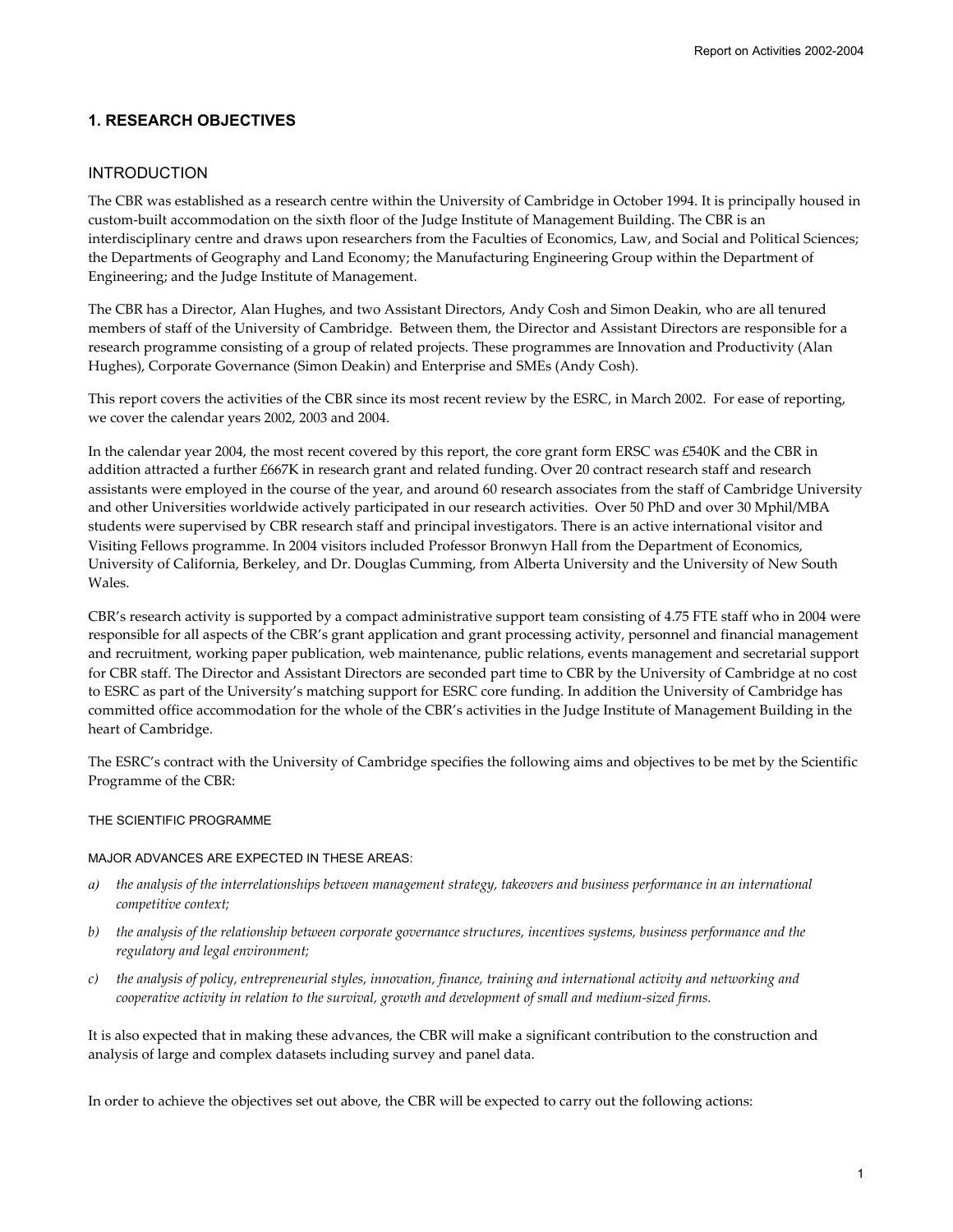- *d) conduct an interdisciplinary research programme in Business Research;*
- *e) construct and maintain survey and related databases necessary for the conduct of Business Research;*
- *f) mount a series of workshops and seminars in Business Research;* 
	- *produce and distribute a Working Paper Series to disseminate the results of the Centre's research programme;*
	- *maintain contact with researchers in the UK and abroad in cognate areas of research, and with potential users of the output of the Centre's research, in designing and executing the Centre's programme of research.*

It is also expected that, in making these advances, the CBR will make significant contributions to the following areas: a) economics, b) human geography, c) management and business studies, d) socio-legal studies.

## FURTHER PROGRESS TOWARDS RESEARCH OBJECTIVES (AS PER ESRC CONTRACT) SINCE MARCH 2002

The outcomes described in this Report are direct evidence of progress against each of the objectives described above. They reinforce the conclusions of the Evaluation Panel<sup>1</sup> which in 2002, after completing a rigorous review of the first 7 years of our work stated that the CBR 'has conducted a first class programme of interdisciplinary research, combining contributions from economists, lawyers, geographers, management scientists, and sociologists', that… ' the work of the CBR is innovative and interdisciplinary in the fullest sense', and that 'interdisciplinary work…is not easy to achieve and sustain, but the CBR has made some very important contributions from such a base. For that we should all be grateful to them'. The panel was 'particularly impressed by the fact that interdisciplinarity has been the driving force behind the most influential aspects of the Centre's work, and this achievement is clearly appreciated by other scholars'. It noted in particular that the CBR had 'made first class contributions to the analysis of corporate governance and the growth and performance of small and medium sized enterprises.' Another important aspect of the mission of the CBR has been to engage with a wide variety of users of our research. Here too the panel noted significant achievements and the positive role played by our active Advisory Board. User connections have been particularly strong at the level of policy, where the Panel concluded that we had 'made an important contribution to UK Government policy' and that our work is 'held in high esteem by the Departments which have used the research extensively'. Finally the CBR is dedicated to creating career paths for interdisciplinary researchers in the UK. Here the Panel noted that the CBR 'operates a successful staff development programme which has underpinned its own achievements and made an important contribution to the UK's capacity for interdisciplinary business research'.

The CBR has adopted a programme structure for the delivery of key research outputs: programme 1 is concerned with innovation and productivity, programme 2 with corporate governance, and programme 3 with small and medium-sized enteprise.

### PROGRAMME 1: INNOVATION AND PRODUCTIVITY

In the early years of the CBR, Programme 1 was carried out against a background macroeconomic analysis investigating both the role of manufacturing trade and capacity in the overall economic growth and structure of the UK economy, and trends in world trade patterns and sectoral competitiveness. The core ESRC funding in the first five-year period supported projects on industrial organisation and industrial policy; manufacturing strategy and competitiveness; flexible specialisation, competitive advantage and business restructuring in the UK computer industry; and technology transfer from the science base. Additional funding from the ESRC, EPSRC, Sainsbury Family Trust and Isaac Newton Trust supported a number of additional projects on the management of technology, competitiveness and regulation in the media industries, fiscal policy, parenting and business organisation, and economic change in cities.

 $\overline{a}$ 

<sup>1</sup> The Panel members were Professor Colin Mayer (Said Business School, Oxford) as Chair, Professor Sue Birley (Management School, Imperial College), Professor Colin Wood (Department of Geography University College London), Professor Paul Geroski (Economics, London Business School), Professor Michael Waterson (Department of Economics, University of Warwick), Professor Robert Salais (IDHE, University of Paris), Professor Paul Davies, (Department of Law, London School of Economics), Mr Iain McCafferty (Chief Economist CBI) and Mr Adrian Piper (Small Business Service DTI).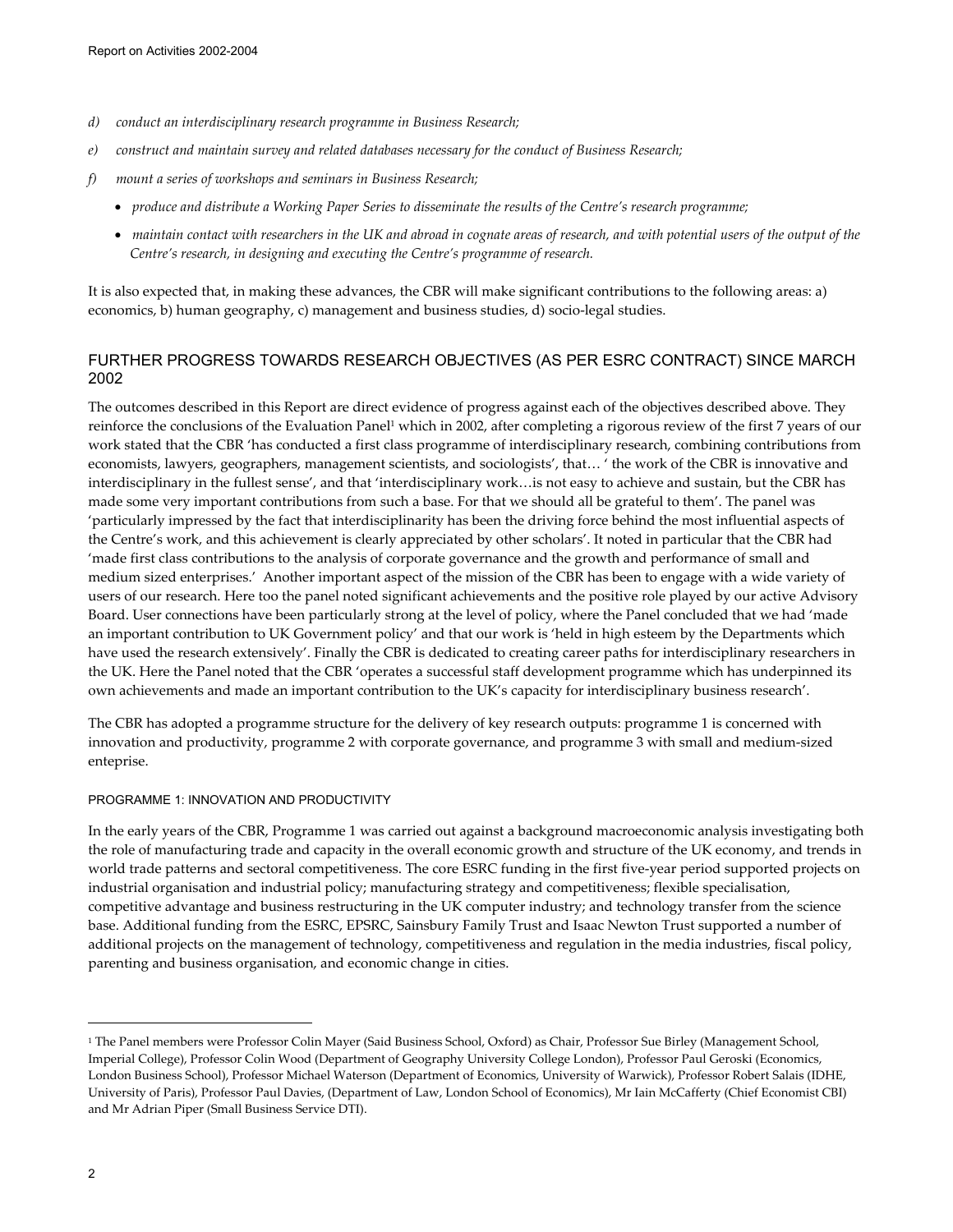In the second five-year programme, starting in 1999, the core ESRC grant has supported research on competition and performance; competition, takeovers and investment; the competitiveness of the UK and its multinational companies; and international mergers. The Ford Foundation offered major support for a project bringing together economists and lawyers to examine international financial regulation and, specifically, the template for a World Financial Authority; additional funding was obtained to extend this work for a further two years.

Since 2001 a new emphasis has been placed on issues of innovation and productivity at the level of the enterprise and the value chain. In the period since the last ESRC review in 2002, new projects have been carried out on the globaliation of UK firms in a comparative context; the 'learning factory' and innovation in UK and Japanese automotive production; corporate responses to macroeconomic shocks; building biomedical enterprises; the comparative study of enterprise innovation; and the commercialization of science.

### PROGRAMME 2: CORPORATE GOVERNANCE

The remit of the Corporate Governance Programme broadly corresponds to the second of the three objectives of the scientific programme of the CBR, namely the 'analysis of the relationship between corporate governance structures, incentive systems, takeovers, business performance and the regulatory and legal environment'. Questions addressed include: what are the implications for efficiency and distribution of rules of company law which seeks to maximise the incidence and scale of hostile takeovers? Should employees and other long-term 'stakeholders' in the firm be given a stronger voice in determining its ownership and strategic direction? What is happening to employment contracts in a de-collectivised labour market? How are the compensation and job security packages of top executives arrived at, and can the outcomes be justified on the grounds of efficiency and equity? What are the incentive properties of mutual forms of ownership and control? What are the economic effects of regarding company directors as fiduciaries? In common with the other CBR Research Programmes, the aim has been to pursue an interdisciplinary programme of research leading to significant contributions in a number of individual disciplines. Those disciplines most relevant to the *Corporate Governance Programme* are socio-legal studies, economics, and management and business studies. One of the principal aims of the Programme has been to engage with methodological issues in the interface between law, economics and the theory of business organisation.

During the first five-year programme of the CBR, core funding supported projects on the regulation of takeovers; the impact of foreign direct investment on UK management; the economics of executive pay and dismissals; and corporate restructuring. Additional funding was secured from a variety of sources (including the DTI, the Law Commission, the European Commission, the New Zealand Department of Labour, the Joseph Rowntree Foundation, the Newton Trust and the Leverhulme Trust, the Norwich and Peterborough Building Society and the Building Societies Association) to support work on projects including: individualisation and employment contracting; job insecurity; economic effects of employment legislation; business failures, macroeconomic instability, and insolvency law (jointly with the DAE); the duties of company directors; a survey of the economics of company law; and corporate governance in mutuals. The new five-year programme which began in 1999 has supported an international network on corporate governance and investment and projects on the future of professional work; the accountability of institutional investors; ethics, regulation and globalisation; and corporate law and economic performance. In addition, funding was obtained from CMI (the Cambridge-Massachusetts Institute) between 2001 and 2003 for work on the updating of employment institutions and governance, and from the European Commission under its Fifth Framework Programme, for work on employment policy and the politics of capabilities in Europe, and on reflexive governance.

Since the last ESRC review in 2002, very substantial progress has been made. The results of the international network have been widely disseminated in leading journals in financial economics and in the economics of law. The research of the core projects on institutional investment and on corporate law and economic performance has been completed and has, again, been widely disseminated. The European FP5 project work is nearing successful completion, according to the schedule set out for it. In each case, the project work concened has led on to further successful bids for funding, thereby making it possible to sustain this programme of work beyond the termination of ESRC core funding: as a result, funding is in place to continue the work until 2009.

### PROGRAMME 3. ENTERPRISE AND SMES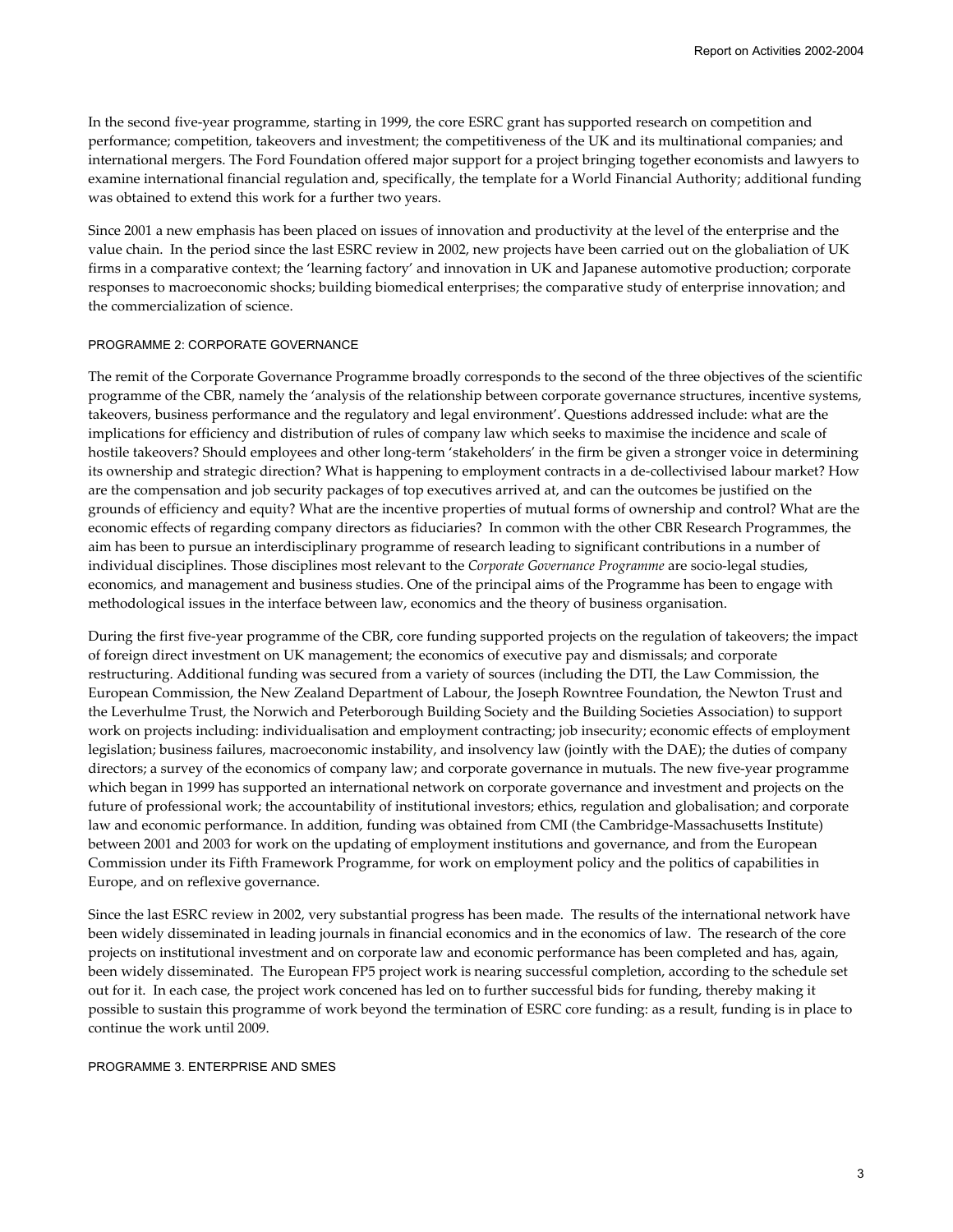The principal objectives of this programme are to analyse the innovative performance, financial and management characteristics, and location of smaller firms, and the design and evaluation of policies towards the SME sector. This analysis has involved close interdisciplinary collaboration between CBR researchers in economics, geography and sociology, and, in the case of the analysis of supply chain relationships, with lawyers in the projects carried on under the Corporate Governance programme.

This programme has established an international reputation among policy makers, practitioners and researchers as an authoritative source of analysis, information and evaluation of SME growth and survival. Particular emphasis has been placed on analyzing and charting developments in training, innovation, governance, and the impact of enterprise policy. Methodological advances have been made in the measurement and analysis of SME growth and performance, and in policy evaluation, and these have been incorporated into national and international data collection processes and policy development. An international and comparative dimension has been present throughout the life of the programme and this has been strengthened through numerous collaborations with other leading research groups. A major intellectual contribution of the programme has been the creation of a longitudinal panel set of data for the UK SME sector based on a biennial survey of over 2000 independent businesses. The data generated has informed a range of academic debates and policy analyses in the UK and Europe. The programme has pioneered the use of sample selection methods of econometric modeling in relation to the evaluation of UK government policy initiatives, and in estimating the impact of training, business advice and business support policy on business performance.

Substantial funding in addition to the core grant has been obtained to support the work of this programme. In particular, funding from the Cambridge-MIT Institute has supported the first ever international comparative survey of innovative performance in the UK and the US. This has covered the SME sector in both countries and has permitted a direct comparison with the innovative performance of larger firms in both systems. This project has been supported by another funded by CMI which is carrying out detailed case studies of the nature of university-industry relationships in the UK and the US and their particular link with regional and local innovation systems. These two projects have led to close collaboration between the SME research team at the CBR and the Industrial Performance Center at MIT.

The following broad subject areas have been addressed under this programme:

- networks and clustering;
- innovation and SMEs;
- financial and management constraints on the growth and survival of SMEs;
- training and SMEs;
- entrepreneurial style and governance in SMEs; and
- public policy and support for SMEs.

Questions which have been addressed in the various projects in these areas include: What effect does the clustering together of SMEs in specific locations have on their innovative and competitive performance? What is the role played by small and medium sized enterprises (SMEs) in the innovative process? Which factors most constrain the growth and development of SMEs? How does the regulation of financial reporting requirements by SMEs affect information monitoring and risk assessment by banks? What are appropriate methodologies for identifying performance impacts in complex panel datasets and policy evaluations? The research of the programme is supported by the work of the CBR Survey and Database Unit. Work on SME performance and policy based on our survey data is discussed in the report of that unit. Our work on policy evaluation is described in the report of the Policy Evaluation Unit. Since the last ESRC review in 2002, advice and consultancy has continued to be provided at the highest levels in the UK, Europe and else where by the leaders of projects in this programme. This is reflected in the extensive user contacts recorded for both of these units. In addition there has been very extensive academic dissemination.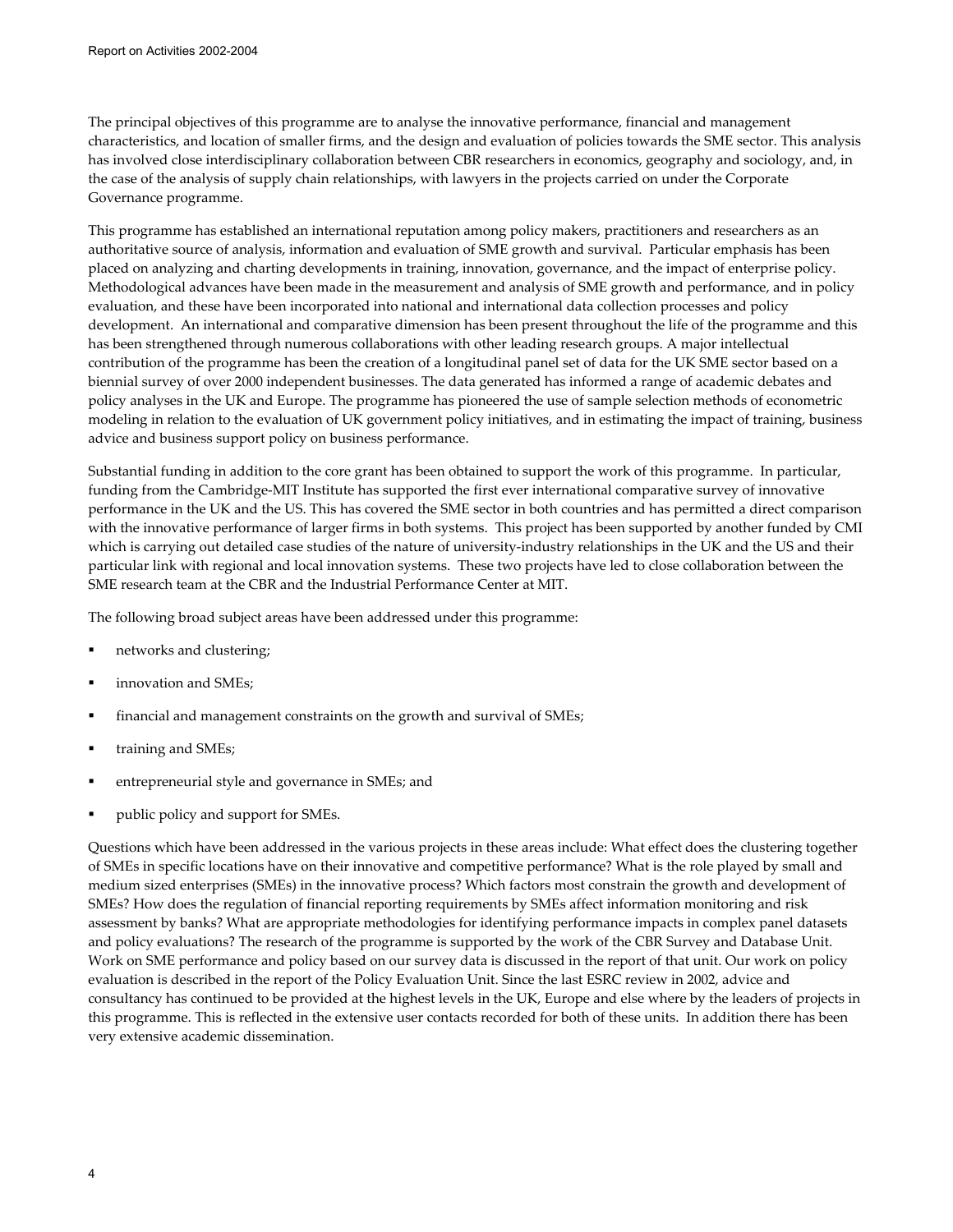## RESEARCH ACHIEVEMENTS AND RESULTS IN THE REPORTING PERIOD

### OVERVIEW OF ACHIEVEMENTS

### In the period 2002-4:

- CBR research has been disseminated in 20 books and official reports, over 100 journal articles, over 60 chapters in books, and over 170 other publications including the CBR's own edited working paper series. Articles have appeared in the full range of outlets consistent with CBR objectives including *Economic Journal, Journal of International Management, Strategic Management Journal, Harvard Business Review, McKinsey Quarterly, Industrial and Corporate Change, Competition and Change, Organization, British Journal of Sociology, Research Policy, Regional Studies, Environment and Planning A, Environment and Planning C, British Journal of Industrial Relations, Industrial Relations Journal, Historical Studies in Industrial Relations, Business History Review, Corporate Governance: an International Review, Journal of Corporate Law Studies,,Journal of Law and Economics, International Review of Law and Economics, Theoretical Inquiries in the Law, European Business Organziation Law Review, Industrial Law Journal, Modern Law Review, Cambridge Law Journal,* and *Law Quarterly Review*.
- CBR researchers made over 300 conference and workshop presentations worldwide.
- 6 substantial databases arising from ESRC funded research were deposited with the ESRC data archive. A total of 16 databases have now been deposited since the CBR's inception, which we believe is an exemplary record of best practice in this area.
- Research Fellows leaving the CBR have continued to go on to tenure-track posts at Universities in Europe and the USA.

### RESEARCH OUTPUTS: SELECTED HIGHLIGHTS

### *The effects of cross-border mergers*

CBR research, using a dataset of 4,000 acquisitions by UK public firms during 1984-1998, has charted the effects of domestic and cross-border mergers. In acquisitions of domestic public targets, abnormal returns are negative over both the announcement and post-acquisition period; in acquisitions of cross-border public targets, abnormal returns are zero over the announcement period but negative over the post-acquisition period; and acquisitions of both domestic and cross-border private targets result in positive announcement returns and zero long run returns. When the dataset was extended to examine the performance of multiple acquirers, it was found that performance declines only for acquirers whose first acquisitions are successful. For acquirers whose first acquisition is unsuccessful, the bid order effect is positive. These results are consistent with a 'hubris effect', mean reversion effect, or diminishing returns effect for successful first acquirers, with some learning effects for unsuccessful first acquirers: see C. Conn, A. Cosh, P. Guest and A. Hughes, 'The impact on UK acquirers of domestic, cross-border, public and private acquisitions', CBR Working Paper No. 276, 2003, and 'Why must all good things come to an end? The performance of multiple acquirers', mimeo. The second of these two papers was nominated for the Carolyn Dexter award at the Academy of Management Conference in September 2004.

### *The impact of macroeconomic instabilty*

Research undertaken by Paul Kattuman, Sean Holly, Chris Higson (London Business School) and Arnab Bhattacharjee as part of a joint CBR/DAE Leverhulme funded project on Business Failure concluded that macroeconomic instability, such as exchange rate volatility and surges in inflation, has a significant detrimental impact on quoted firms in the UK, leading in many cases to bankruptcy or acquisition, particularly for newly listed firms. The study found evidence that newly listed companies are more likely to go bankrupt during years when the value of the pound depreciates sharply. Meanwhile uncertainty – in the form of sharp increases in inflation – also makes newly listed firms more prone to go bankrupt. Acquisition activity is subdued in such years and offers little 'competition' to bankruptcy. The research was presented at the Royal Economic Society Annual Conference in March 2002, and published as A. Bhattacharjee, C. Higson, S. Holly and P. Kattuman 'Macroeconomic Instability and Business Exit: Determinants of Failures and Acquisitions of large UK firms', DAE Working Paper 0206, 2002.

#### *Speeding up the production line in the automotive industry*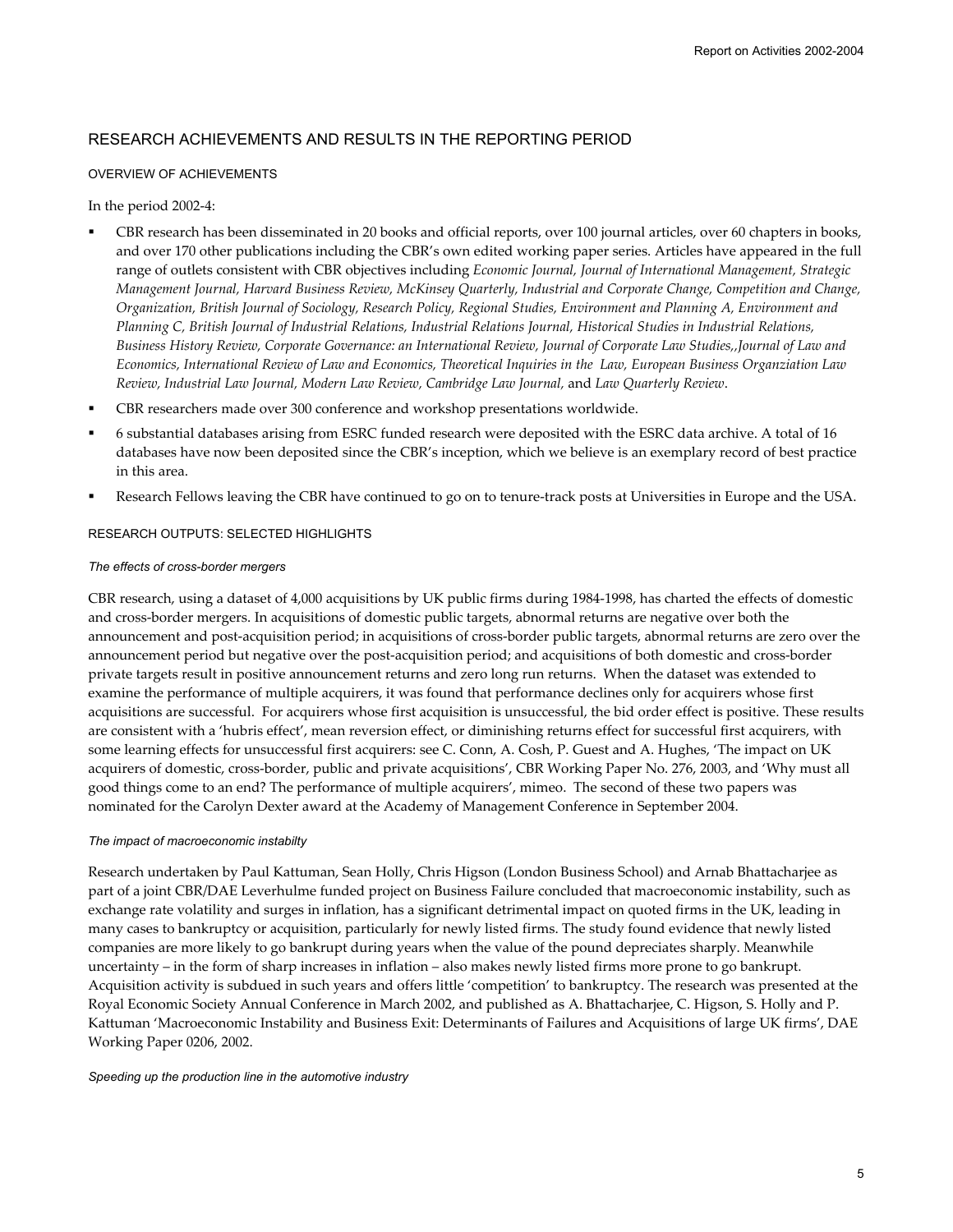It is a decade since the landmark study by Clark and Fujimoto of the Harvard Business School into the efficiency with which car makers around the world develop new vehicles. Their research showed that Japanese car makers were bringing new vehicles to market much more quickly than, and with half the engineering hours of, their North American and European counterparts. This was allowing the Japanese to pursue a strategy of product proliferation and also to reduce product lifecycles, thereby delivering more frequent model changes. Since then a great deal has happened. Western car makers have been making strenuous efforts to catch up, while at the same time, the Japanese car industry has been suffering under the country's prolonged recession. Two members of the CBR undertook a study to see what the net effects have been. Nick Oliver and David Primost conducted research into the product development performance of UK based automotive manufacturers and that of their counterparts in Japan. Approximately 20 UK and 10 Japanese car and component makers took part in the research, which was commissioned by the DTI/SMMT (Society of Motor Manufacturers and Traders) Industry Forum. The mission of the Industry Forum is to improve the competitiveness of the UK's automotive industry. The results revealed that there are still substantial differences between Japan and the UK (generally in favour of Japan), based on key measures such as development lead times, and the time taken for manufacturing performance to settle to normal levels following new product launch. However, there are also changes in UK car-makers' practice – particularly, for example, the fact that car makers are now asking suppliers to undertake more of the development work on new models.. The survey also shows that product development lead times – i.e. the length of time it takes to get a new car model from the drawing board onto the forecourt – have fallen significantly in the last few years in both the UK and Japan, suggesting that the number of manufacturing faults involved is also being reduced. First tier suppliers in the UK have reduced lead times since 1996 from 70.5 months to 40 months. Their counterparts in Japan have reduced lead times from 46 months to 26 months. The results of this and related research were published in N. Oliver, R. Delbridge, and H. Barton, 'Lean Production and Manufacturing Performance Improvement in Japan, the UK and US 1994-2001', CBR Working Paper No. 232, 2002.

### *Corporate governance and competition in emerging markets*

Ajit Singh has been investigating the relationship between corporate governance, product and capital market competition, stability and economic growth. The *Economic Journal* published in November 2003 a symposium on the subject, with a lead article from Singh and contributions from Dennis Mueller and his colleagues in Vienna, John Roberts and his colleagues from United States, as well as the Cambridge team of Jack Glen, Kevin Lee and Singh. The message of the symposium is that the received image of developing countries as being characterised by pervasive and inefficient government controls on economic activity, lack of competition, immature and imperfect capital markets and poor corporate governance is very far from being the whole picture. Although there might be shortcomings in corporate governance in some cases, leading emerging countries have vibrant product markets, displaying as much intensity of competition as that observed in advanced countries. Further, despite the capital market imperfections, stock markets in these countries have been growing fast and contributing significantly to corporate growth through new primary issues.

### *Bankruptcy law and entrepreneurship*

Draconian bankruptcy laws may have an inhibiting effect on entrepreneurship, according to CBR research carried out by John Armour and Douglas Cumming. It is not so much the fear of business failure itself which inhibits start ups, but the harsh consequences of personal bankruptcy which often follow on from business failure. In the US a fresh start is available immediately; in the UK the waiting period was recently reduced from 3 years to 12 months. However, in some countries, such as Austria, Italy, Spain and Sweden, there is no discharge at all of debts arising from bankruptcy, with the result that the entrepreneur may spend a lifetime paying them off. Armour and Cumming investigated the relationship between venture capital demand and bankruptcy and tax laws in 15 countries over a 13 year period. They found that the influence of the law was just as strong as that of the depth and liquidity of capital markets in stimulating venture capital demand. A policy of zero time to discharge would most likely be a significant stimulant to the growth of venture capital in the UK (J. Armour and D. Cumming, 'Replicating the legal road to Silicon Valley' CBR Working Paper no. 281, April 2004).

### *Corporate governance in Japan*

Simon Learmont's book, *Corporate Governance: What Can We Learn from Japan?,* a study of the corporate governance practices of a range of Japanese companies, was published in autumn 2002 by Oxford University Press. In December 2002 it was featured on Harvard Business School's Working Knowledge website as a recommended book. The reviewer commented, 'Learmount believes that the Japanese perspective, which owes a great deal to mutual trust and reciprocal obligations, may help other executives sift through the many thorny issues of corporate governance… readers may come away with some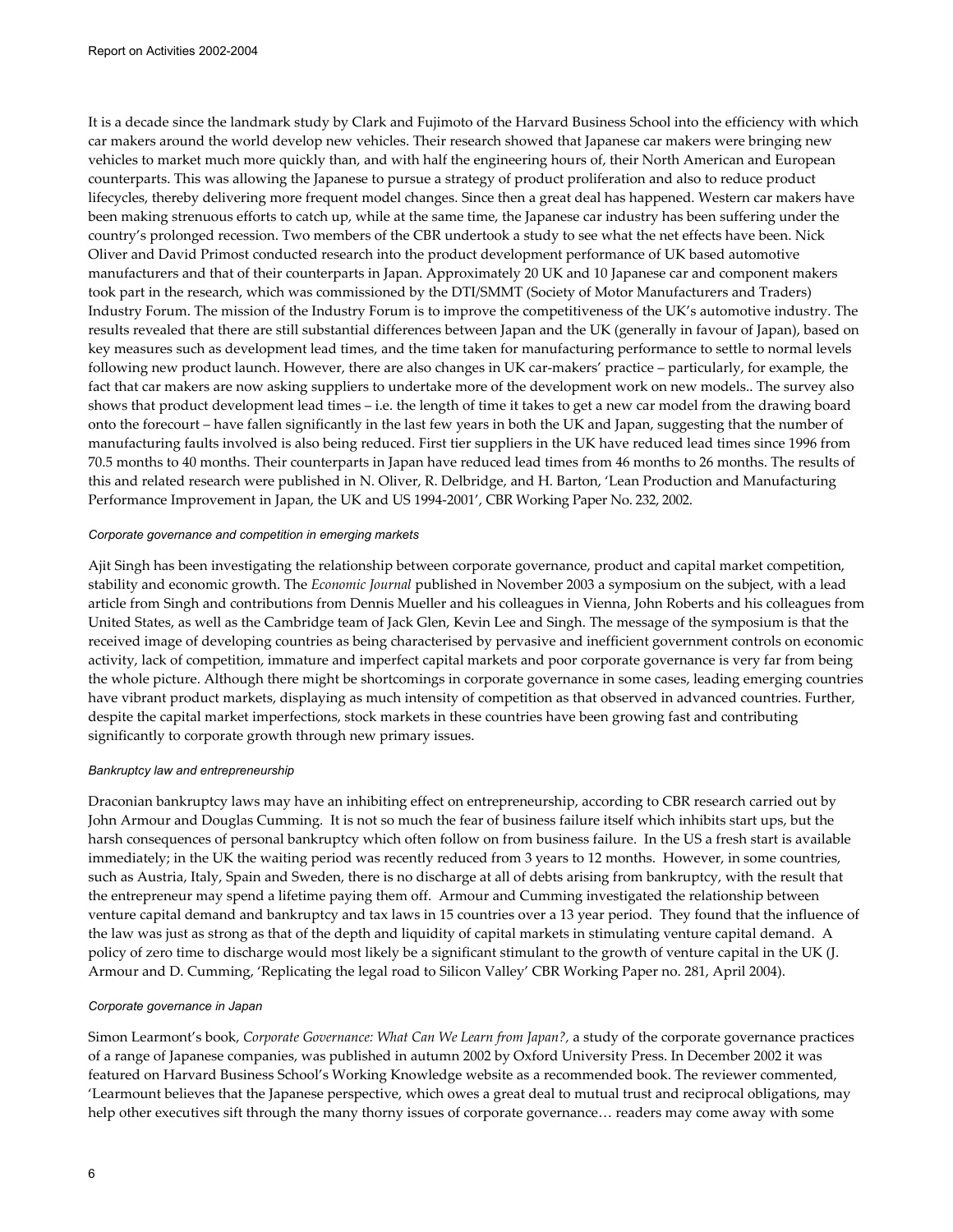food for thought'. Simon Learmount's subsequent research for the CBR has focused on ways in which UK, US, German and Japanese firms in industries, in a number of sector including publishing to pharmaceuticals, are reorganizing themselves and their value chains in order to compete in an increasingly global economy.

### *Law and industrialisation*

Research by Simon Deakin and Frank Wilkinson, published as an OUP research monograph in March 2005, argues for a fundamental reassessment of the role played by legal change in the process of industralisation in Britain. Focusing on the case of the labour market and changes in the form of the business enterprise, and placing the evolution of the law in a broad economic perspective, they argue that the conventional understanding of a movement 'from status to contract' as a result of industrialization is mistaken. Work relations were not contractualised in the course of the century afer 1750; instead, a hierarchical model of service, which originated in the Master and Servant Acts, took hold. It was as a result of the growing influence of collective bargaining and social legislation and with the spread of large-scale enterprises and of bureaucratic forms of organisation, beginningin the final quarter of the nineteenth century, that the master-sevant model gave way to the modern employment contract. The work draws out the implications of this analysis for modern labour market policy and the renewal of the welfare state (S. Deakin and F. Wilkinson, *The Law of the Labour Market: Industrialisation, Employment and Legal Evolution* (OUP, 2005)).

### *Public policy towards business clusters*

Regional economies 'cluster theory' – much promoted by business economist Michael Porter – has become popular for a variety of reasons. One is the view that in the era of globalisation, regional economies are actually becoming more, not less, important. Thus it is alleged that increasing global economic integration itself leads to heightened regional and local specialisation, as falling transport costs and trade barriers allow firms to agglomerate with other similar firms in order to benefit from local external economies of scale. Another factor is the increasing association between clusters and what is called the 'knowledge economy'. A key argument here is that the processes driving the new 'knowledge-based economy' – technological know-how, innovation and information creation – appear to be most favourable precisely when such development is localised. However, a paper by Ron Martin and Peter Sunley, 'Deconstructing Clusters: Chaotic Concept or Policy Panacea', CBR Working Paper No. 244, shows that there can also be disadvantages to clusters: the growth of industrial concentrations tightens the labour market, leads to increased congestion and puts pressure on the housing stock. Thus there is a real danger that the unplanned growth of a cluster may destroy the very features conducive to the development of the cluster in the first place. Local and regional specialisation can also represent a risky strategy. The risk of decline and profound instability in specialised regional economies is well known and its relevance has been underlined by the downturn in Silicon Valley since the early 2000s. Given these potential disadvantages, it would seem more advisable for local and regional authorities to concentrate on encouraging productivity improvements in *all* local firms, as well as improving their business environments, without committing to a cluster mind-set.

### *SME policy and the objectives of high-tech CEOs*

Across Europe those who create and run high-tech SMEs have become a primary focus of industrial policy. Part of the rationale for the focus on small high-tech firms lies in the desire to emulate the experience of the US. There is a danger, however, of implicitly promoting a particular business model: one emphasising personal financial gain and venture capital funding, which may be at variance with those prevailing among the broad spectrum of existing high-tech small firms. The characteristics, pre-occupations and problems of the vast bulk of small firms operating in high-tech sectors, and making a contribution to international competitiveness through innovation and export may be overlooked in the current policy climate. By way of redress, work by Thelma Quince and Hugh Whittaker reported the preliminary findings from a qualitative study of 25 existing small high technology firms in the UK ('The beer beneath the froth: preliminary findings from case studies of 25 small high technology firms', CBR Working Paper No. 272). The paper won a best paper award at the International Council for Small Businesses 2003 World Conference in Belfast.

### *Policy evaluation and high-technology businesses*

Work on the evaluation of public policy towards SMEs and high-technology businesses has been pioneered by the CBR and has led to the publication of substantial evaluation reports on the websites of the DTI, Inland Revenue and other official bodies. This work includes an evaluation of the impact of training on SME performance, an evaluation of the SMART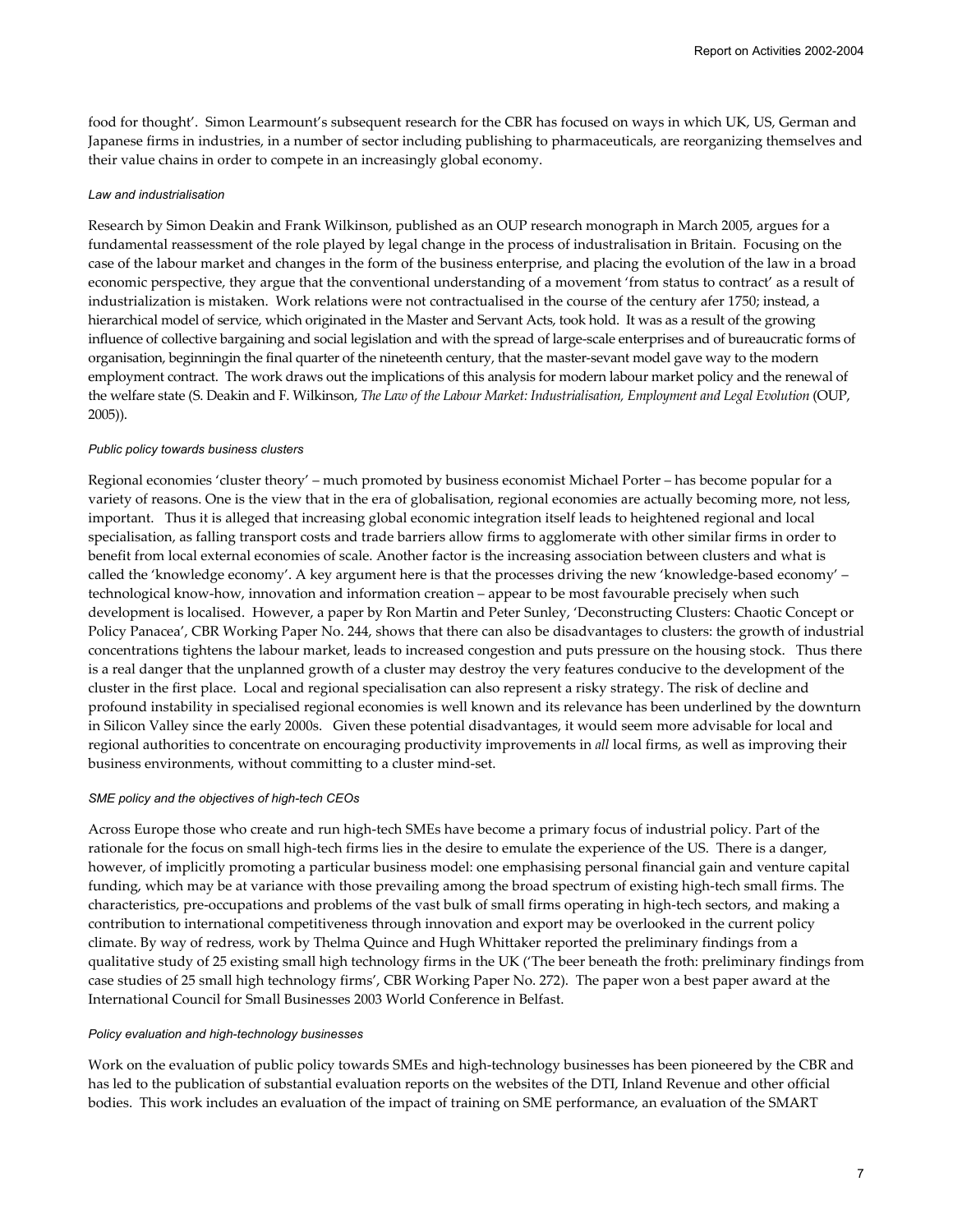programme, and an evaluation of the EIS and VCT Business Policy Support Programmes. As a result the CBR has been in constant demand for policy and evaluation work. Relevant outputs include: Cox, M, Hughes, A. and Spires, R (2003), *Evaluation of SMART (including SPUR):Final Report and Appendices* DTI Evaluation Report Series No 3 (http://www.dti.gov.uk/about/evaluation/smart.pdf, http://www.dti.gov.uk/about/evaluation/smart-appen.pdf); Cosh, A D, Hughes, A. with Bullock, A. and Potton, M (2003) *The Relationship between Training and Business Performance* Research Report No 454 HMSO London. (http://www.dfes.gov.uk/research/data/uploadfiles/rr/454.pdf) 206 pp; Hughes, A. (2003) 'Knowledge Transfer, Entrepreneurship and Economic Growth: Some Reflections and Implications for Policy' Van der Laag, A and Snijders, J, (eds) *Entrepreneurship in the Netherlands: Knowledge Transfer Developing High-Tech Ventures* E.I.M Business Policy and Research, Dutch Ministry of Economic Affairs, June pp 53-75.

## IMPACT ON THE RESEARCH FIELD

### *Publication in core journals and other high-quality research outlets*

In the period under review, CBR work has appeared on a regular basis in core journals in several different disciplines including economics (a major symposium in *The Economic Journal*), management (*Strategic Management Journal* and *Journal of International Management*), law (*Modern Law Review*, *Law Quarterly Review*, *Current Legal Problems*) and geography (*Journal of Economic Geography*, *Regional Studies*, *Environment and Planning C*), and in journals with a cross-disciplinary perspective (*Industrial and Corporate Change*, *Journal of Law and Economics*, *British Journal of Industrial Relations*, *Corporate Governance: an International Review*). Other academic outlets include publications in OUP research monograph series and edited collections published by Hart, Palgrave and Routledge.

### *Participation in and leadership of international research networks*

The ESRC core funding of the CBR has supported a major international network on corporate governance and investment, which has produced a series of influential papers in leading journals. CBR researchers are also working closely with a number of colleagues at MIT in projects funded by the Cambridge-MIT Institute. The CBR has been a major participant in two research networks funded by the European Union Fifth Framework Programme. In addition, the CBR has established a substantial programme of collaboration with the Institute for Enterprise, Technology and Competitiveness (ITEC) of Doshisha University, Kyoto. ITEC is recognized as a Centre of Excellence by the Japanese government and also receives funding from the Omron Corporation. The ITEC collaboration covers all three of the CBR's research programmes.

### *Invitations to teach and present work at overseas universities*

During the review period CBR researchers have held visiting professorships at Stanford, Harvard, Columbia, the University of Pennsylvania, and the European University Institute, and have presented work, by invitation, at numerous workshops and seminars in these and other leading universities worldwide. Invited lectures have been presented to the ILO, the Academy of European Law, and the David Hume Institute.

### *Internationally distinguished visitors to the CBR*

Since 2002 the CBR has welcomed numerous internationally distinguished visitors for spells of between a week and several months. Long-term visiting fellowships were taken up by Bronwyn Hall (University of California, Berkeley), Douglas Cumming (University of New South Wales and University of Alberta), Dan Roos (MIT), Michael Scott-Morton (MIT), Kevin Davis (University of Tornoto – now NYU), Ken Coghill (Monash University), Fabrizio Trau (Confindustria, Italy), Satoshi Ohoka (Development Bank of Japan) and Yushi Inaba (City University of Osaka).

## POSTGRADUATE TRAINING ACTIVITIES

The CBR does not admit research students to postgraduate study and does not operate a training programme for research students. These activities are carried out by the relevant teaching departments. CBR researchers are, however, highly active in supervising and mentoring research students, and research students, in turn, play a major role in some CBR projects, and in CBR seminars and workshops. A list of research students supervised by CBR members and connected to CBR projects is appended in Annex B, below.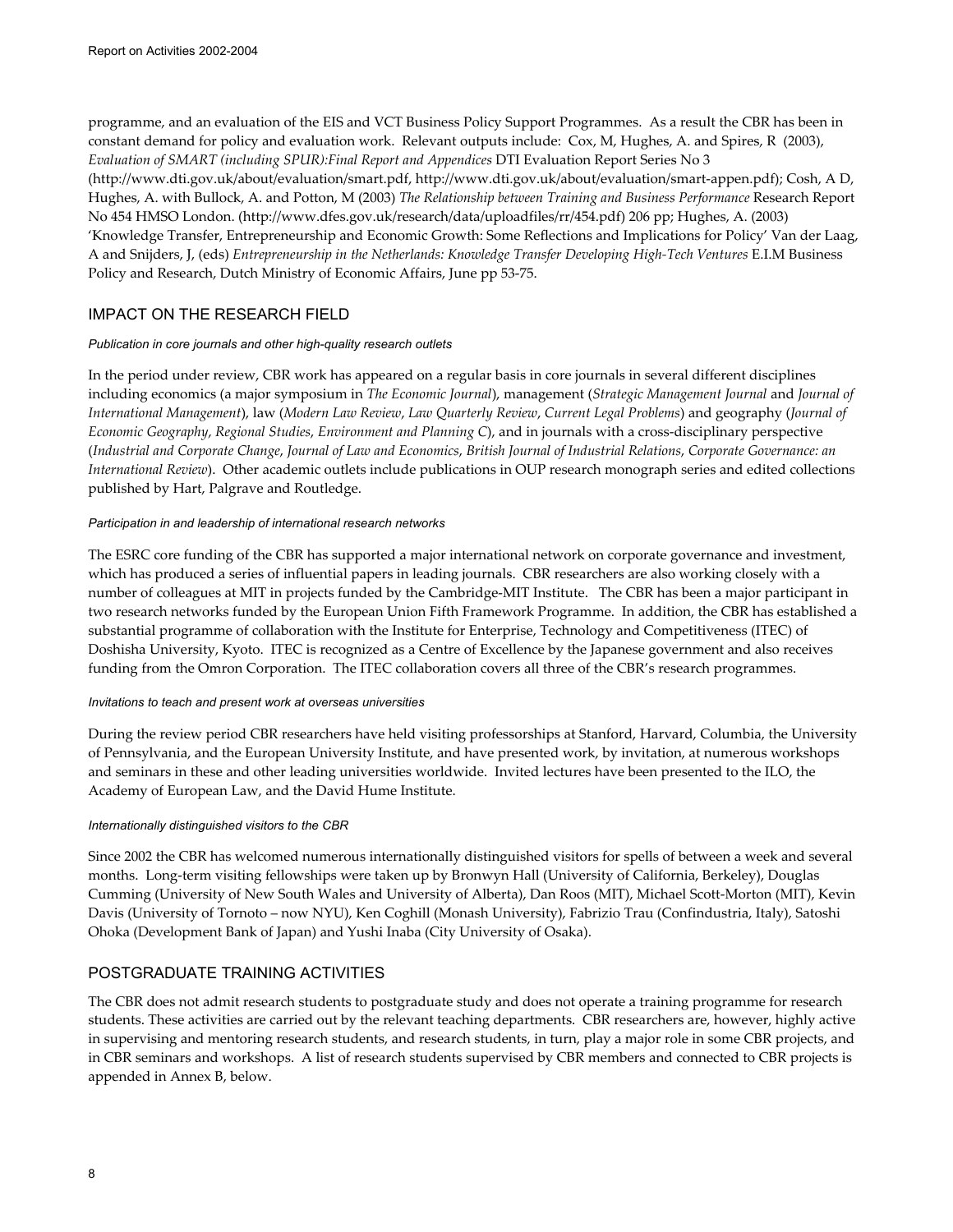## **2. OTHER OBJECTIVES**

### FURTHER PROGRESS TOWARDS OTHER OBJECTIVES SINCE 2002

This section covers progress on dissemination, contract research, and impact on policy and practice.

### DISSEMINATION ACTIVITIES

The following are illustrations of dissemination activities carried out by the CBR in the review period.

### HIGH-TECHNOLOGY BUSINESSES AND INDUSTRIAL CLUSTERS

At the invitation of the ESRC, and at the request of John Taylor, Director-General of the Research Councils, Alan Hughes and Andy Cosh organized a seminar on High Technology Businesses and Industrial Clusters in May 2003. The workshop was attended by senior representatives of industry and of the policy-making community. Presentations were made highlighting the long-term nature of the forces leading to the promotion of effective networks of SMEs. These presentations included speeches by the Chief Executive of the Norwich and Peterborough Building Society and Chairman of the CBR Advisory Board, Matthew Bullock (who played a leading role in the development of the 'Cambridge phenomenon'), Peter Swan of the University of Nottingham, and Cosh and Hughes, who summarized the results of recent CBR survey findings comparing growth in high-technology businesses to that in other sectors. In addition, Richard Lester of MIT presented the results of his international comparative programme on university-industry relationships and local innovation systems, which highlighted the need for both regions and universities to think strategically about the objectives of their policies, if successful interactions were to be transformed into local economic activity. The presentations were made available by the ESRC and placed on the CBR website.

### SMES AND ENTERPRISE

A series of short briefing papers written to highlight the research findings of the CBR's latest large-scale study of UK small and medium-sized enterprises – *Enterprise Challenged: Policy and Performance in the British SME Sector, 1999-2002* - were highly successful in generating media coverage, and policy debate. We received coverage in the *Cambridge Evening News*, the *Mail on Sunday*, the *Sunday Times*, the *Times*, *Business Europe.com*, the *Daily Telegraph* and *Professional Manager* magazine. Coauthor Andy Cosh, assistant director of the CBR, was interviewed on BBC Radio Four's *In Business* programme. The *Enterprise Challenged* book was launched at a conference held in Cambridge in June 2003. As part of our engagement strategy, we responded to an invitation to hold this conference during the ESRC's Social Science Week, and took up the opportunity offered by the ESRC to help us promote it via their publicity / leaflets. We also, for the first time, sought sponsorship from the private sector for both the book and the conference. Our aim in doing so was both directly to engage businesses in our research and to help us keep down the cost of the book, and the price of places at the conference for others. Property company Ashwell; Norwich & Peterborough Building Society and the Cambridge-MIT Institute all took up the opportunity to sponsor the event and to send delegates. In addition, Alan Hughes and Andy Cosh presented the results of their work on Innovation Benchmarking to ta high-level competitiveness summit in Edinburgh in November 2004, and presented work on SMEs, innovation and university-industry relationships at a specially-convened seminar held by the ESRC at the Royal Society in December 2004. In December 2004 Alan Hughes spoke with Richard Lester and Suzanne Berger at the Treasury on supply chains, industry-university relationships and innovation benchmarking. Alan Hughes gave a number of further presentations at events arranged by CMI and the DTI on principles for evaluating technology policy, and published a report for the Dutch government on the nature of industry-university relationships and technology policy for SMEs, the results of which he presented to a specially-convened eminar at the Dutch Ministry of Economic Affairs in 2004.

### LAW AND VENTURE CAPITAL

CBR research on the relationship between law, venture capital and entrepreurship was presented to a seminar in March 2002 at which leading researchers were joined by venture capital practitioners from the Cambridge region. The event was sponsored by law firm S.J. Berwin and heard a keynote address from Hermann Hauser of Amadeus Capital Partners. John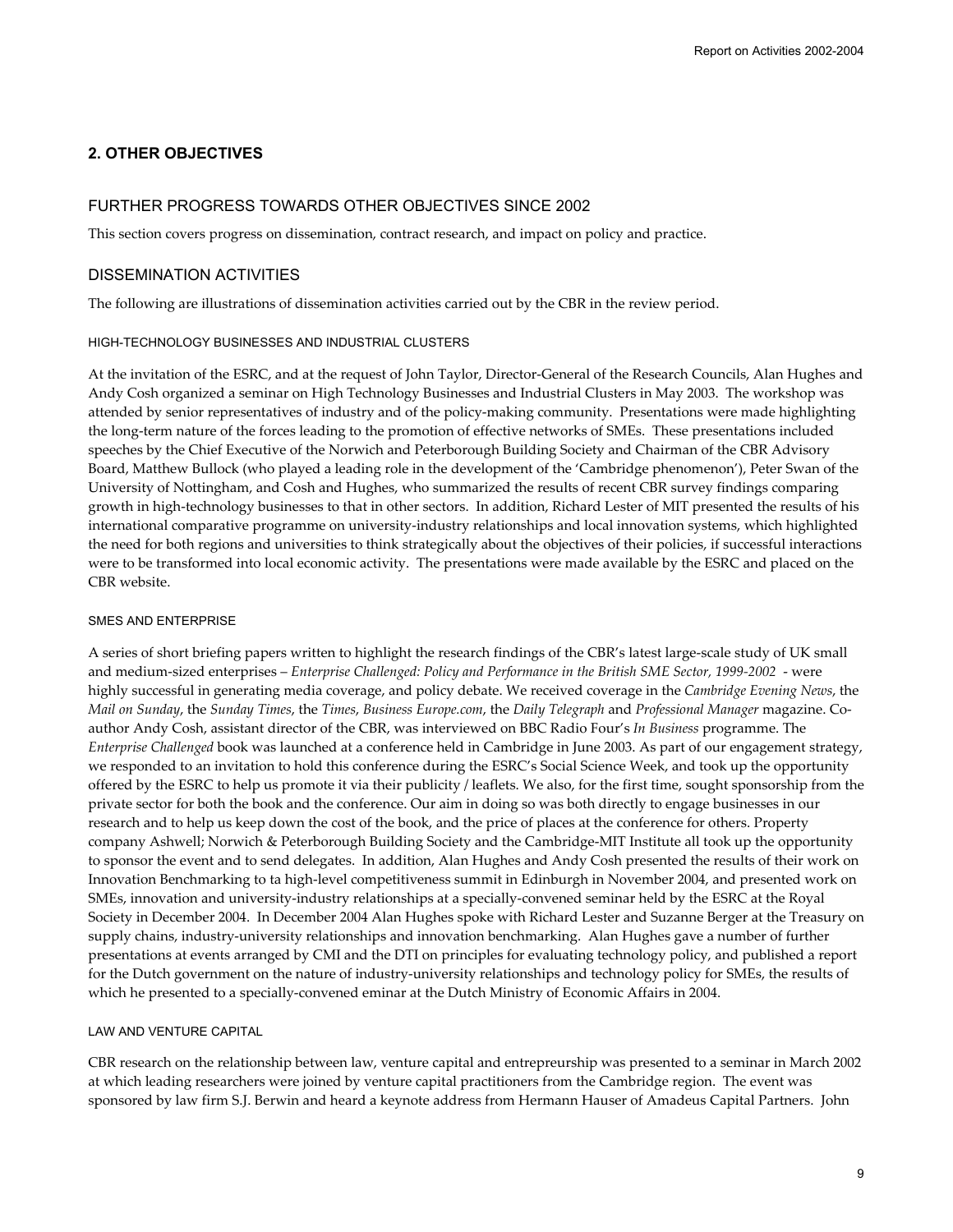Armour of the CBR gave a paper reviewing the six areas of law considered crucial by policy-makers: tax and subsidies; the regulation of banks and pension funds; rules of stock markets; corporate organisational laws; employment laws; and insolvency law. He was followed by Ed Rock of the University of Pennsylvania Law School and CBR visitor, who discussed the way that changes to the rules about how foreign companies can achieve a US stock market listing has encouraged a significant increase in 'corporate emigration' to the US by young foreign high-tech firms.

### CORPORATE LAW REFORM AND COMPETITIVENESS

The Secretary of State for Trade and Industry, the Rt Hon Patricia Hewitt MP, visited Cambridge University during the summer of 2002 to speak at a conference jointly organized by the CBR and the Centre for Corporate and Commercial Law. The conference was entitled: 'Using Law to Promote Competitiveness and Enterprise: Will Corporate Law Reform Deliver?', and debated issues around the review of company law, to which the CBR had been a major contributor, most notably through the work of the Corporate Governance programme. In her speech, the Trade Secretary focused particularly on small companies, and why she felt company law needed to change in order to help them. Describing small firms as 'the engine of the economy, employing 12 million people in the UK', she went on to describe how ineffective company legislation can have a huge impact on small and medium-sized enterprises and the wider economy.

### WORK-LIFE BALANCE

At a conference on Monday 17th June 2002 at the TUC Congress Centre in London, Tom Kochan from MIT and Susan Eaton of Harvard University presented case studies of US businesses that had introduced family-friendly policies, including on-site crèches, staff canteens where families are encouraged to eat together, and 'concierge services' (such as on-site doctors and dentists). This was done in order to lower staff turnover and prevent staff 'burn-out', and thus improve their productivity and competitiveness. Speakers from the CBR then discussed similar initiatives in the UK and across Europe. Sue Konzelmann presented research on partnership agreements in the UK and Simon Deakin traced the increasing (national and international) government and industry interest in 'corporate social responsibility'. There was debate about ways in which employers who help create a better working environment, for example by addressing issues of workforce diversity, and work-life balance, can benefit from a more committed and productive staff. The conference, which was supported by the Cambridge-MIT Institute, was addressed by John Monks, the General Secretary of the TUC.

### GENDER AND PAY EQUITY

In 2003 a press release on CBR Working Paper 251, on gender and pay inequity, led to coverage in both the *Cambridge Evening News* and *Professional Manager* magazine, of researcher Jude Browne's conclusion that it would help close the existing pay and gender gap if working parents were allowed to share paid parental leave, rather than simply extending paid maternity leave. This research was carried out in connection with the CBR's EU Fifth Framework Programme project on labour markets and capability theory.

### THE IMPLEMENTATION OF THE WORKING TIME DIRECTIVE IN THE UK

Research carried out for the European Commission by Catherine Barnard, Simon Deakin and Richard Hobbs, on the implementation of the EU Working Time Directive in the UK, received considerable press interest in December 2003 and January 2004 around the time of the announcement by the Commission of its review of the UK's opt-out from the 48-hour working week. On 6 January 2004 an opinion piece by Deakin and Barnard was published by the *Financial Times*, with a credit for the CBR which will be publishing the research as a Working Paper in March 2004, and further articles citing the research appeared in *People Management* and *Efinancialcareers.com*.

### BUSINESS ETHICS

*Understanding how Issues in Business Ethics Develop,* a CBR book edited by Ian Jones and Michael Pollitt, was launched in 2002 at a reception at the Institute of Directors. The book examined the development of a number of high profile issues, including the public outcries over GM foods and the use of child labour in Third World workforces and contained contributions from a number of those with frontline experience of dealing with ethical business dilemmas. Presenting the work, the editors,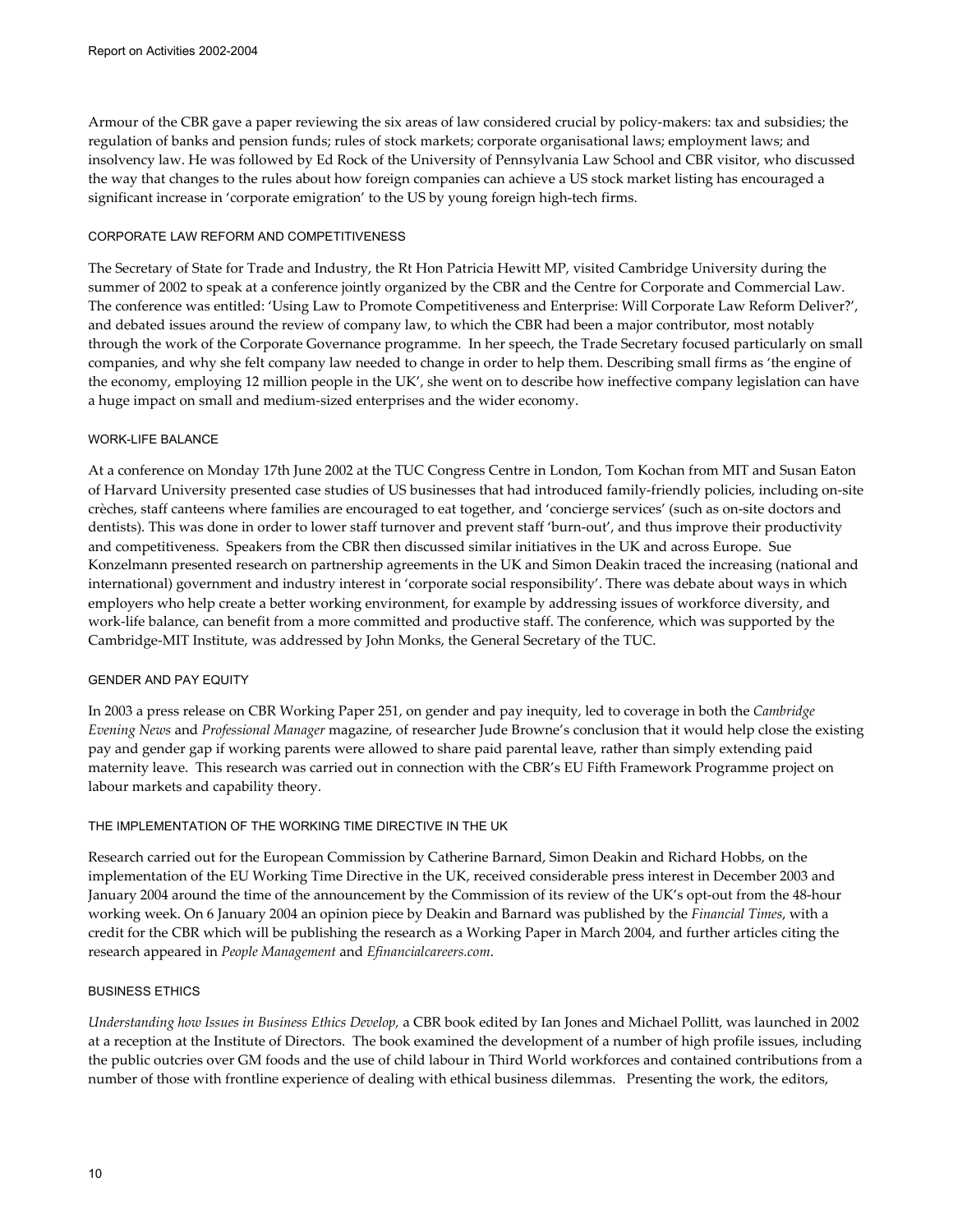emphasized the importance of unravelling the different strands in a business ethics campaign – identifying the key actors, and the stages in the development of an ethical issue.

### GOVERNANCE AND RISK

*Soft risks, hard lessons: using corporate governance to manage legal, ethical and reputational uncertainties* was the title of a workshop held in Cambridge, jointly run by the CBR, CARR (the Centre for Analysis of Risk and Regulation at LSE), and the Forum for Philosophy in Business (part of Cambridge's Philosophy faculty), in January 2004. Amongst the participants were Adrian Cadbury, architect of corporate governance codes; CBR assistant director Simon Deakin; CARR directors Bridget Hutter and Michael Power; Charles Fombrun of NYU and the Reputation Institute; Onora O'Neill of Newnham College, Cambridge; and representatives from the Foundation for Independent Directors, Reuters, accountants BDO Stoy Hayward, and The Change Partnership.

## CONTRACT RESEARCH UNDERTAKEN, AND ITS CONTRIBUTION TO THE RESEARCH PROGRAMME

A high priority is given to the completion of contract research for a range of users. In 2003 the Policy Evaluation Unit was set up within the CBR as a focus for its contract research activities. In a short space of time the Unit has acquired substantial experience of carrying out short-term and long-term contract research in both the public and private sectors. The kind of projects which the Unit undertakes include: a range of evaluations and impact assessments of government initiatives; the evaluation of initiatives designed to provide direct financial support to firms; research on the supply of debt and equity finance for R&D; research on the needs of firms and barriers to R&D; policy development and advice to help shape government initiatives and R&D support; SME Performance and Policy - using appropriate databases to develop and test models of SME performance and its determinants with policy analysis and with methods of complex survey design and analysis necessary to investigate models of business performance. The members of the team include researchers with expertise in the fields of policy evaluation, survey design and execution and statistical analysis. The following are projects illustrating the work of the Policy Evaluation Unit and other contract research work in the CBR.

### CIS4 PILOT SURVEY PRELIMINARY FINDINGS — REPORT TO THE DEPARTMENT OF TRADE AND INDUSTRY

The Community Innovation Survey is a survey carried out across the member states of the European Community. Its aim is to collect comparable, firm-level information about the inputs to, and the outputs from, the innovation process across a wide range of European industries and regions. During the first half of 2004, Anna Bullock, Andy Cosh and Alan Hughes from the CBR carried out and evaluated an early-stage pilot of the next phase of the survey. The aims of this work were to: explore the degree to which business can respond to questions about the meaning and measurement of innovation and its impacts; recommend changes to the way in which specific questions are formulatedl; recommend changes to improve accuracy and response rate. See: http://www.cbr.cam.ac.uk: CIS4 Pilot Survey: Report to the DTI prepared by the Centre for Business Research**.**

### SME GROWTH TRAJECTORIES: A PILOT STUDY FOR THE SMALL BUSINESS SERVICE OF UK ON SME GROWTH AND SURVIVAL, USING THE CBR PANEL DATA

This pilot study for the Small Business Service was conducted in Spring 2004 by Anna Bullock, Andy Cosh, Xiaolan Fu, Alan Hughes and Qing Yang. Its purpose is to explore the patterns of growth, acquisition and failure amongst a sample of UK small and medium-sized enterprises (SMEs) over the period 1997-2002, using the CBR's own panel data. The research explores the determinants of survival and failure, and compares the characteristics and constraints of different growth groups. The analysis draws upon the CBR 1997 panel SME database. The CBR has carried out major surveys of the small and medium-sized business population since 1991. The surveys have covered firms in manufacturing and business services, and have included sole proprietorships, partnerships and companies with up to 499 employees. The full report is available to download from the CBR website (http://www.cbr.cam.ac.uk: *SME Growth Trajectories: A Pilot Study of UK SME Growth and Survival using the CBR Panel Data*).

### ANALYSIS OF MIDDLE MARKET FIRMS, A PROJECT COMMISSIONED BY THE DEPARTMENT OF TRADE AND INDUSTRY

A short pilot study of middle market firms was undertaken by Anna Bullock, Andy Cosh, Xiaolan Fu, Alan Hughes and Qing Yang in 2004. Its purpose was to explore issues relating to the factors associated with the identification of a middle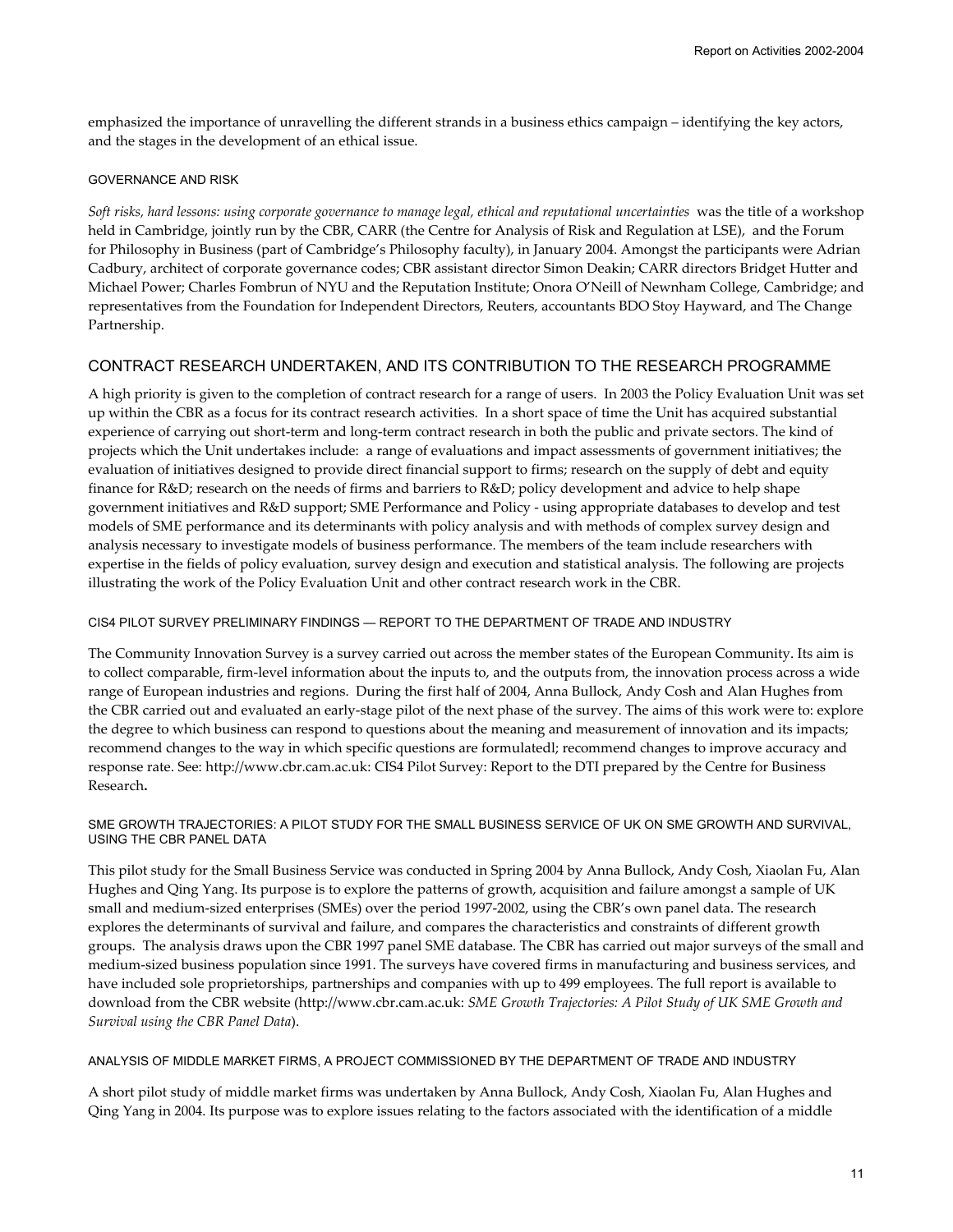market typology of firms and an assessment of the impact of types of such firms on business performance. This work drew upon the CBR biennial surveys of British SMEs — and on the 2002 panel in particular — and exploits the richness of the CBR dataset in terms of variables beyond size, age and ownership. It also explores differences in this wider range of characteristics of the different groupings of firms. A final report was submitted to the Department of Trade and Industry. A summary of the report, Analysis of Middle Market Firms, submitted in March 2004, is available to download from the CBR website (http://www.cbr.cam.ac.uk).

### MAPSME – AN I10 PROJECT MAPPING MANUFACTURING SMES IN THE EASTERN REGION

To help identify the innovation capabilities of SMEs, the CBR developed a model which ranked the non-innovating businesses from the UK Innovation survey 2001 and the CBR 2002 panel survey according to their innovation potential by producing an innovatability score. This model was the basis of an i10 web tool, which firms can access to find out their own innovatability score.

### EVALUATION OF THE GOLDEN KEY PACKAGE COMPONENT OF THE SMALL BUSINESS INITIATIVE FUNDED BY THE BRITISH BANKERS ASSOCIATION

The CBR, together with consultants PACEC, were asked by the British Bankers' Association to undertake an evaluation of an innovative approach to the provision of financial skills training for small business managers called the Golden Key Package. The package has been used to deliver training to assist business survival and growth to more than 1,000 owner-managers of firms in four areas of England since 1994.The key conclusions of the evaluation were: the training has a marked and lasting impact on managers' financial skills and understanding; managers make positive changes to the way they run their businesses as a result of the training; bank small business managers and business advisers who serve or support the firms that have used the package also tend to rate the training highly, and feedback suggests that the training is associated with a favourable impact on performance and risk assessment; firms using the package make financial cost savings afterwards; the training has a small but positive impact on firms' 'bottom line' performance.

## TRUST REWARDS: REALIZING THE MUTUAL ADVANTAGE

This was a project carried out by the CBR in 2003 (not, on this occasion, under the auspices of the Policy Evaluation Unit) with researchers from Birkbeck College, London and Cardiff University, for the think tank, Mutuo. The project team of Jackie Cook, Simon Deakin, Jonathan Michie and David Nash surveyed customers and members of two mutual and cooperative organisations, the Yorkshire Building Society and the Oxford, Swindon & Gloucester Co-operative Society, to see if customers reposed higher levels of trust in mutuals than in their shareholder-owned rivals. The survey results suggested a genuine mutual advantage there to be realised by the co-operative and mutual sector. To investigate to what extent that potential advantage is actually being realised, and how, the researchers then conducted site-visit case studies of a number of mutual organisations and initiatives: the Yorkshire Building Society, the Oxford, Swindon & Gloucester Co-operative Society, The Co-operative Bank, the Norwich & Peterborough Building Society and the travel (Travelcare) and retail (Fair Trade) elements of the Co-operative Group. The project gave rise to a report to Mutuo, entitled *Trust Rewards: Realising the Mutual Advantage*.

## IMPACT ON POLICY AND PRACTICE (UK AND INTERNATIONAL), AND LINKS WITH RESEARCH USERS

A full list of user contacts and links with research users is provided in Annex B. These are extremely extensive and cannot all be reproduced here. By way of illustration, a CBR member was, in the review period, nominated to the UK's Council for Science and Technology and acted as specialist adviser to a Committee of the House of Lords. In addition, CBR researchers advised government departments in the UK, the Netherlands and France; the Financial and Services Authority, the Bank of England and the Inland Revenue; stock exchanges in London and Tokyo; the European Commission; the ILO; and numerous private sector companies and business associations. While the large part of this advice has been absorbed into the general policy making process, CBR research has had, on occasion, a highly visible and direct impact on policy making: thus a CBR research project was used as the basis for recommendations issued by the European Commission (DG Employment and Social Policy) on the amendment of the EU Working Time Directive, and a number of CBR researchers have made inputs into the work of the UK's Company Law Review Committee.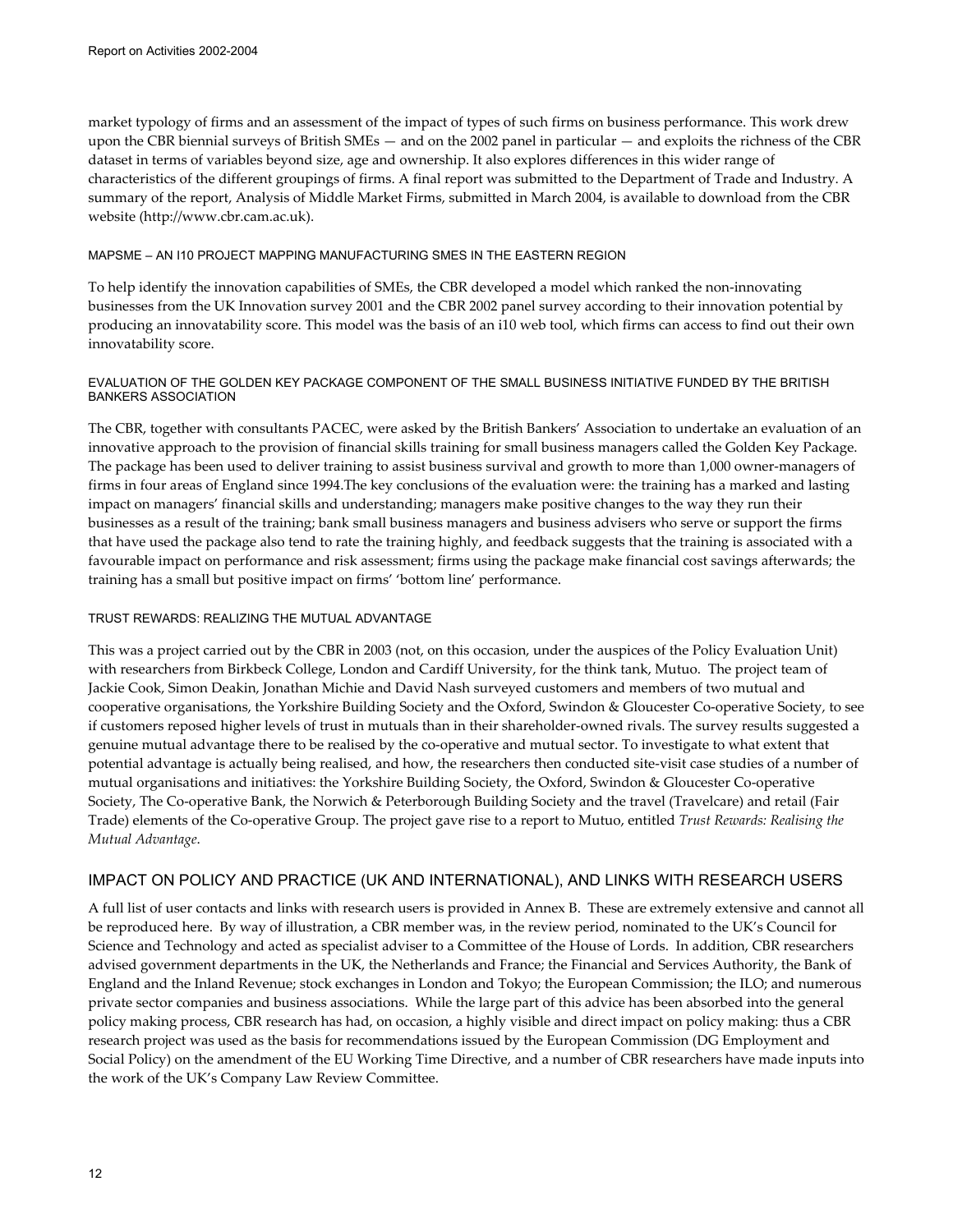## **3. MANAGEMENT**

### DEVELOPMENTS SINCE 2002

### BACKGROUND

 $\overline{a}$ 

The CBR was set up as a university department independent of any School and under the supervision of the University's General Board. This departmental form of organization was deemed appropriate in view of the size of the CBR, its aim of fostering interdisciplinary research, and the large number of University bodies from which its collaborators were drawn. The CBR has a Management Committee to which the Director (who is Head of Department) is responsible. The Management Committee essentially consists of the Heads of the several departments relevant to its work (the Judge Institute of Management, Economics, SPS, Geography, Law, Land Economy, Engineering), which span several multi-departmental Schools (Technology, Humanities and Social Sciences, and Earth Sciences). The CBR also has an Advisory Board drawn from industry, government, and internal and external academia. The posts of Director (full time) and Assistant Director (part time, of which there may be up to three) are University posts which can be held simultaneously with another University post. Currently the Director (Alan Hughes) and one of the Assistant Directors (Simon Deakin, who is also at the moment Acting Director, as the Director is on sabbatical leave from January 2005 to December 2006) hold Chairs in the Judge Institute (Deakin was formerly a Reader in the Law Faculty), and the second Assistant Director (Andy Cosh) is a Reader in the Engineering Department. The third Assistant Directorship was vacated following the decision of Nick Oliver (Judge Institute) not to seek re-appointment in the CBR beyond 2004.

### A NEW PROGRAMME STRUCTURE FROM 2005

With effect from January 2005 a new programme structure was put in place. The new structure consists of two programmes of interdisciplinary research. The first, led by Cosh, focuses on *Enterprise and Innovation*, the second, led by led by Deakin, focuses on *Corporate Governance*. These programmes are supported by the Survey and Database Unit (led by Cosh) which provides expertise for survey based work and is responsible for the highly regarded biennial surveys of the UK small business sector, and the Policy Evaluation Unit (led by Cosh and Hughes) which specialises in evidence based policy evaluation linked to the core research programmes. This new structure reflects the distinctive competences of CBR as identified by ESRC Evaluation Panel which reported in 2002. Governance, enterprise and innovation were the areas most highly recommended for further funding by the Panel:

 'The research on corporate governance has been excellent, and has had a significant and increasing international impact; the work on small and medium enterprises (SMEs), including the collection and analysis of longitudinal data, has been of very good quality and the Centre is a leading European authority in this area.'1

 'The work of the Survey and Database Unit in terms of methodological development and the collection and management of longitudinal datasets has been first-class. The resulting datasets have provided the basis for many of the Centre's important academic and policy impacts. The quality of the SME Survey is widely recognised, as is the breadth of the Centre's approaches to the measurement of firms' growth and performance; in the words of one referee, "the CBR has made a real virtue from blending the quantitative and the qualitative …this is essential because we can only make true progress in business research by doing both together"'.

'The Panel was impressed particularly by the Centre's interdisciplinary research on innovation issues. By combining inputs from geographers, economists, management scientists and others, the CBR has made an important contribution to the study of clusters of innovative SMEs. This interdisciplinary approach is now being expanded to encompass work on technology transfer from the University sector to high-tech firms, adding inputs from legal studies to provide coverage of intellectual property rights issues.'

<sup>&</sup>lt;sup>1</sup> In relation to the third strand of CBR work since 1994 the panel concluded that ' the research on manufacturing strategies and business performance has been of more variable quality and continues to lack some coherence'. This aspect of the CBR's work was redesigned and further developed by Nick Oliver who was the Assistant Director responsible for this area from 2001 until he left in 2004, and is now being taken forward separately from the CBR by him in a new research grouping in the Judge Institute.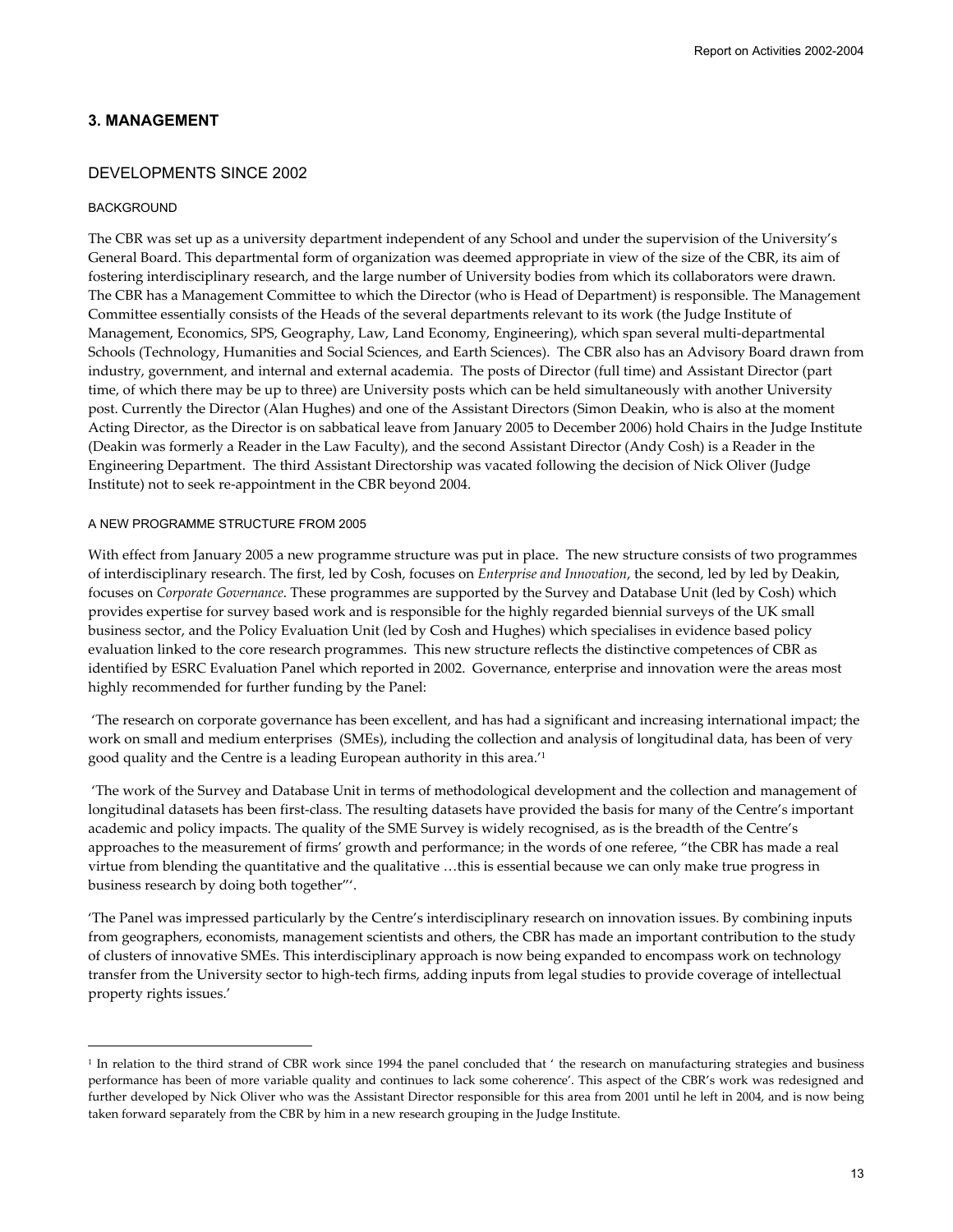## **4. ESRC AND NON-ESRC FUNDING**

## DEVELOPMENTS SINCE 2002

Core funding from the ESRC under the centre award to the CBR has amounted to between £400K and £500K per year since 1994. By 2003/4 the University financial reports indicate that CBR had evolved into the largest University department in terms of social science research and contract activity and was raising more funds from non-core than from core funding. Its research and contract income for University financial year 2001/2 was £869K, and for 2002/3 was £852K. By 2003/4 it was £1.2m.

The balance of funding between the core grant and non-core funding has shifted significantly over time in favour of the latter. Non- ESRC funding rose from £28K in 1994/5 to £571K by 2004. The core grant represented approximately 45% of total income in 2004.

In the period 1994 to 2003 the CBR raised, altogether, £2,810K in non-ESRC funding.

Full financial information for the period 1994-2004 is provided in Annex G, below.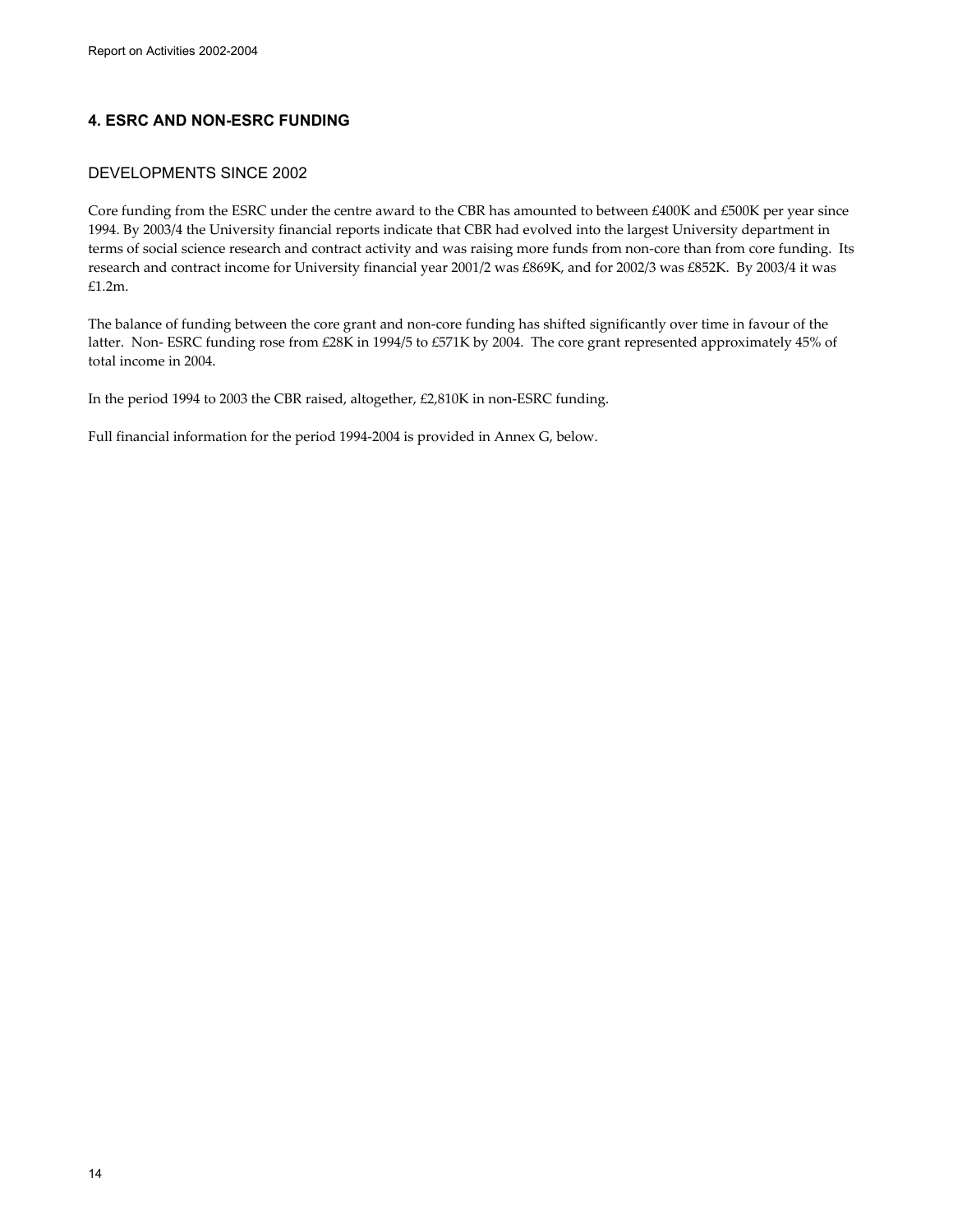## **5. THE FUTURE**

### THE CENTRE'S CURRENT POSITION WITHIN THE UK AND THE INTERNATIONAL RESEARCH FIELD

In its 2002 Evaluation Report, the external peer review panel established by the ESRC to assess CBR work and advise on whether we should be allowed, exceptionally, to make a bid for third term funding concluded that:

'The CBR has conducted an important programme of business research, and has made a first-class contribution to the analysis of corporate governance and the growth and performance of small and medium-sized enterprises… The CBR's major achievement has been the development of interdisciplinary collaborations between economists, geographers, lawyers, management researchers and, sociologists which have underpinned its most influential research. This has led to a number of unique contributions within the UK context, and has been particularly fruitful in the work on corporate governance and SMEs*.* It is unlikely that these collaborations would have occurred without ESRC core-funding, and they have laid the foundation for further international impact over the next few years.'

Since 2002 we have built further on this achievement. As detailed elsewhere in this report, CBR work has appeared in a growing number of core journals across several social science disciplines; the CBR has been involved in collaborative research with major universities and research centres in the USA, the EU and Japan; and CBR researchers have been called on to advise government departments, transnational organizations, and a wide range of private sector bodies.

## FUTURE PLANS

In 2002, the assessment of the external peer review panel was as follows:

'The Evaluation Panel congratulates Professor Hughes and his staff on the achievements assessed in this report, and recommends that the ESRC should invite an application for further core-funding specifically to support the key interdisciplinary aspects of the research programme.'

In the event, our bid for a third term of core funding was not successful. The central challenge we now face is the transition from core ESRC funding to a more diversified funding structure. This is a continuation of the long run strategy of the CBR, which, as noted above, has seen non-ESRC funding rise from £28K in 1994/5 to £571K by 2004. The transition from core funding has come sooner than desired, but can be accomplished by maintaining our track record of grant raising and consultancy income, and adjusting core secretarial and support staff size and research appointments to fit available funding.

A new programme structure has been put in place (see above) and a five-year strategic financial plan has been submitted to the University. Going forward, there is capacity to underwrite future research bids with reserves. While the continuation of the CBR depends on maintaining a steady flow of external funding, the prospects for doing so in the medium to long-term are good. Future project funding includes:

£112K for research on management practices in closing the productivity gap (EPSRC, 2005-8)

£20K for research on high-tech start ups and universities (AIST, Japan, 2005-6)

£141K for research on gender equality and corporate social responsibility (ESRC GeNet programme, 2006-8)

£170K for research on reflexive law and corporate governance (EU FP6 programme, 2005-9)

£174K for research on law, finance and development (ESRC World Finance and Economy programme, 2005-8)

£41K for research on insolvency law, impact of Enterprise Act 2002 (DTI Insolvency Service, 2005-6)

With the exception of the gender equality project, funding for all the above has been obtained in the short period since core funding ended in September 2004. We have therefore demonstrated that, going forward, a more than adequate flow of new funding can be maintained, and the sustainability of the CBR thereby ensured.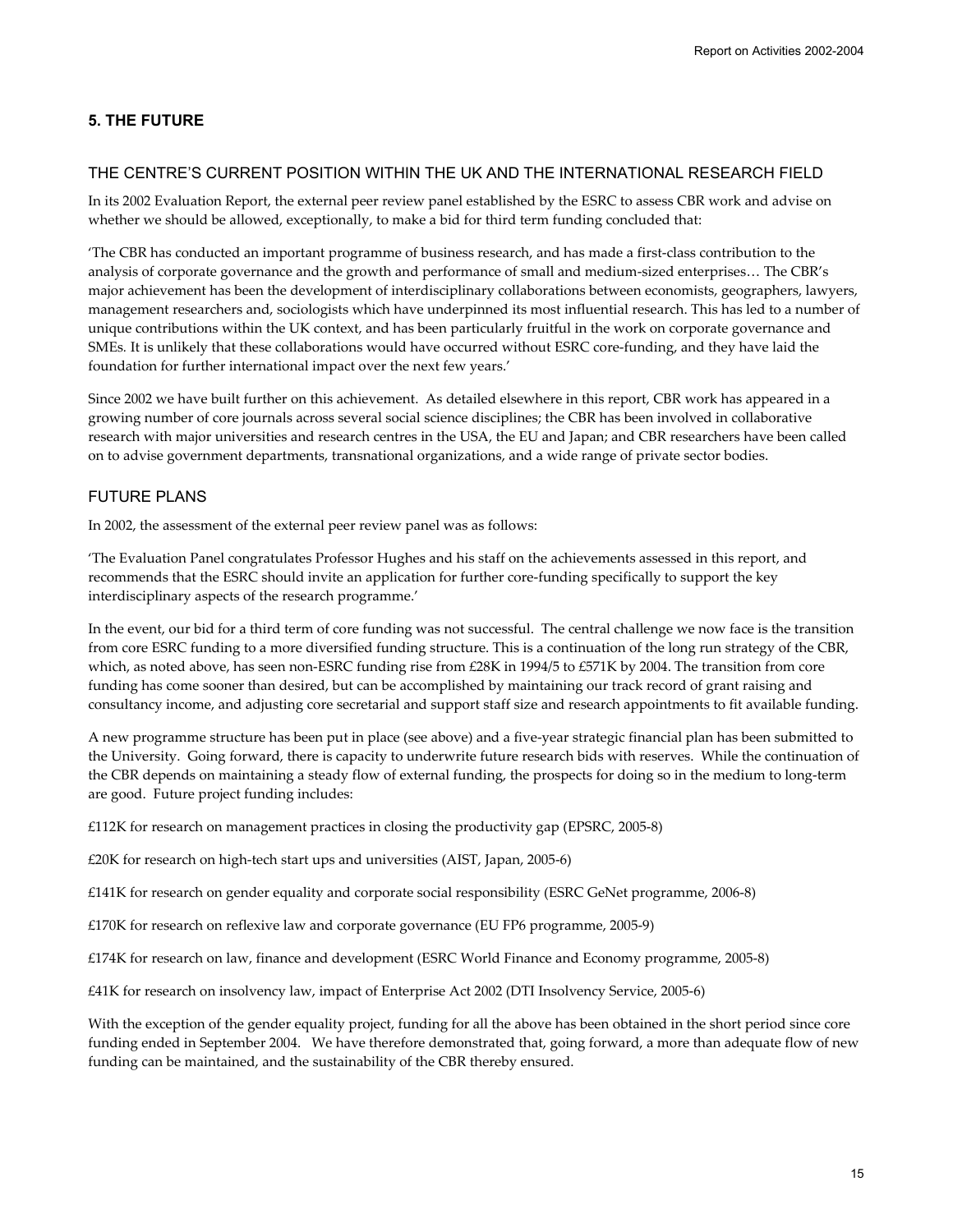## **ANNEX A: RESEARCH PROJECTS**

## 1. PROGRAMME 1: INNOVATION AND PRODUCTIVITY

## **1.1 Competition, Takeovers and Investment**

*Project leaders: Ajit Singh (Faculty of Economics and Politics), Kevin Lee (University of Leicester)* 

*Funding: ESRC (core CBR grant)* 

*Period: 2002-5* 

*Aims and objectives* 

The main question being investigated by this project is (i) whether the US economy displays greater intensity of competition than the UK in diverse dimensions; and (ii) if so, does it matter? The underlying theoretical premise is the concept of an optimal degree of competition which best advances investment, technological progress and economic growth. For this purpose, various indicators of product market as well as capital market competition are systematically compared between the two countries and over time. In this form, this project also links up with the research on corporate governance on which the two researchers are involved under Programme 2 (Corporate Governance). Empirical work is concerned with studying the nature of the selection mechanism in the market for corporate control in the US, the UK and internationally, and how this market has changed over time. Have these markets become more or less efficient over last two decades? Apart from the theoretical and empirical interest, the results of these investigations bear on important national and international policy questions concerning competition policy in the era of globalisation. Specifically this research will therefore, be able to help address the question of a multilateral competition policy at the WTO - currently a subject of great controversy.

## *Results and dissemination*

Apart from the continuing work on these issues for the US and UK economies, and for emerging markets, the project has been investigating issues of multi-lateral competition policy in the era of globalization. These are outlined in papers by Singh and Singh and Dhumale. Singh's work also presents a critique of the 2003 E.U. proposals for a multilateral agreement on competition and concludes that these proposals are not suitable either from the perspective of emerging countries or from that of the world economy as a whole. An alternative multilateral policy framework which may better meet the needs of emerging as well as mature countries is outlined in this work.

|                            | 2002-2004 outputs for Competition, Takeovers and Investment |                                   |                                                                                   |
|----------------------------|-------------------------------------------------------------|-----------------------------------|-----------------------------------------------------------------------------------|
| Papers                     | 305 375                                                     | Conferences/workshops<br>attended | 676                                                                               |
| Articles                   | 227, 228,                                                   | <b>Memberships</b>                | 1181 1182                                                                         |
| Chapters                   | 658993                                                      | <b>Visitors UK</b>                | 1120 1093                                                                         |
| <b>Books</b>               |                                                             | <i>Visitors overseas</i>          | 918 919 920 1104                                                                  |
| Other publications         | 1262                                                        | User contacts                     | 998                                                                               |
| Datasets                   | 825                                                         | Media                             |                                                                                   |
| Collaboration              | 849                                                         | PhD                               | 1012<br>1020<br>1035<br>1040<br>1038<br>1043<br>1044<br>1047 1049<br>1054<br>1082 |
| Workshops organised        |                                                             | <b>MPhil</b>                      | 1045 1048                                                                         |
| Conference/workshop papers | 675 677 678 682 683 685 686                                 | Training                          |                                                                                   |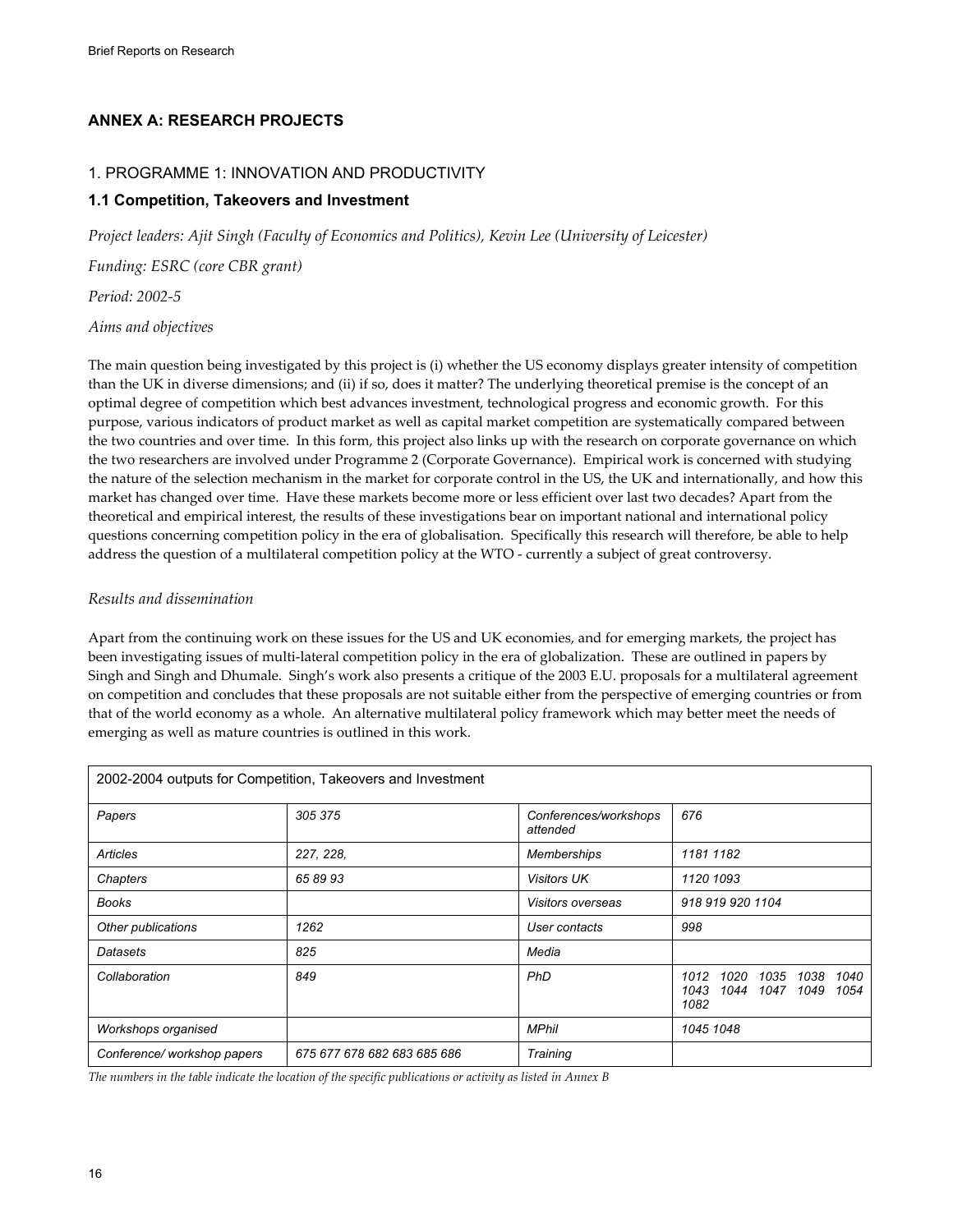## **1.2 Corporate Responses to Macroeconomic Changes and Shocks**

*Project leader: Michael Kitson. Research Fellow: David Primost.* 

*Funding: ESRC (award L138251038) £111,792*

*Period: 2002-4* 

### *Aims and objectives*

The aim of the project was to consider how changes in the macroeconomy and shocks influence managerial behaviour and corporate strategy. By focussing on two key high-technology sectors in the UK economy - aerospace and biotechnology – the project aimed to consider whether the development and commercialisation of technology was influenced by short-term economic fluctuations. The project used 'real time' case studies to analyse how companies were responding to changing economic conditions and shocks. This approach allowed tracking of the behaviour of the firms every 2-3 months using interviews with the companies in the sample combined with other data sources which provided details on corporate activities and finance (such as the Aerospace Market Observatory, Biocentury and Factiva). The benefit of such a methodology was that it allowed relevant issues to emerge and provided first hand information on causality that is unavailable in aggregate data and it generated a close familiarity with the firms and their circumstances.

### *Results and dissemination*

The impact of economic change was apparent in both sectors studied. It particularly influenced the young firms in the biotechnology sector who were at 'critical junctures' in their development and required finance to grow. Many of these firms did not have the competences to cope easily with the changes in financial markets. Furthermore, the failure to acquire finance may prevent the commercialisation of technology and may have an impact on long-term growth. The companies in the more mature aerospace sector had 'learned' to cope with change and uncertainty and had developed competences and capacity to deal with such factors. This study suggests that when considering the microfoundations of macroeconomics, account should be taken of the variety of corporate responses to economic change and fluctuations. It also suggests that policy-makers should consider the cyclical nature of finance gaps in high-technology industries. This research has been disseminated through a range of publications and by presentations to academic, policy and practitioner audiences; and further dissemination activity is planned.

|                            | 2002-2004 outputs for Corporate Responses to Macroeconomic Shocks |                                   |                                          |
|----------------------------|-------------------------------------------------------------------|-----------------------------------|------------------------------------------|
| Papers                     | 188 187 189 190                                                   | Conferences/workshops<br>attended |                                          |
| Articles                   |                                                                   | Memberships                       | 1157 1158 1159<br>1160 1161<br>1162 1163 |
| Chapters                   | 71 72 73 74                                                       | <b>Visitors UK</b>                |                                          |
| <b>Books</b>               |                                                                   | <i>Visitors overseas</i>          |                                          |
| Other publications         | 1252                                                              | User contacts                     |                                          |
| Datasets                   | 816                                                               | Media                             | 1207 1208 1217 1218 1219                 |
| Collaboration              |                                                                   | PhD                               |                                          |
| Workshops organised        | 802                                                               | <b>MPhil</b>                      |                                          |
| Conference/workshop papers | 592 593 594 595 596 597 598 599 600<br>601 602 603                | Training                          |                                          |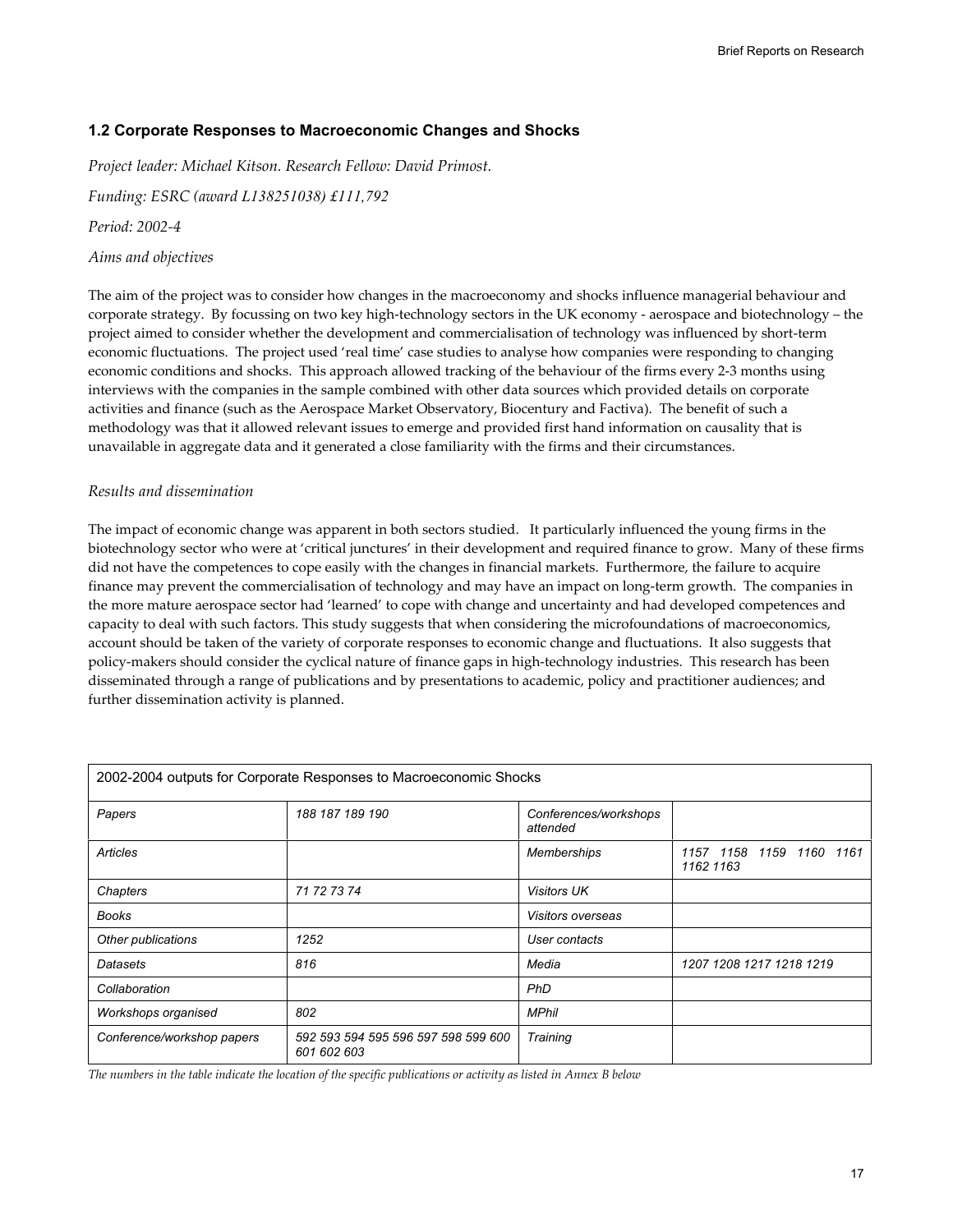## **1.3 The Learning Factory and New Product Development Performance in the UK and Japanese Automotive Industries**

*Project Leaders: Nick Oliver and Rick Delbridge* 

*Funding: DTI/SMMT Industry Forum* 

*Period: 1999-2004* 

*Aims and objectives* 

Work on these linked projects was begun by Nick Oliver before he joined the CBR in 2001 and thereafter carried on with additional support from CBR funding. The learning factory project is the fourth in a series of studies, the first of which was conducted in 1992, with replications and extensions in 1994, 1995 and 1996. The series has comprised intense study of over 100 manufacturing plants in nine countries (China, France, Germany, Italy, Japan, Mexico, Spain, the UK and the US). Twenty-six of the plants in the 1999-2001 study had taken part in the 1994 study, representing a unique opportunity to map change over time. Approximately 20 UK and 10 Japanese car and component makers took part in the study. The Japanese leg was conducted with collaborators from Chuo University in Japan.

### *Results and dissemination*

The results revealed substantial differences between Japan and the UK (generally in favour of Japan), based on measures such as development lead times and the time taken for manufacturing performance to settle to normal levels following new product launch. The Japanese plants showed noticeably greater improvement in performance than their Western counterparts; labour productivity in the Japanese plants improved by an average of 20 per cent over the period; in US plants labour productivity was static, whilst the UK plants registered a *fall* in labour productivity of 13 per cent. During 2003, CBR funding supported dissemination of these findings.

|                            | 2002-2004 outputs for The Learning Factory and New Product Development |                                   |     |
|----------------------------|------------------------------------------------------------------------|-----------------------------------|-----|
| Papers                     | 355                                                                    | Conferences/workshops<br>attended |     |
| Articles                   | 221                                                                    | <b>Memberships</b>                |     |
| Chapters                   |                                                                        | <b>Visitors UK</b>                |     |
| <b>Books</b>               |                                                                        | Visitors overseas                 |     |
| Other publications         |                                                                        | User contacts                     | 989 |
| Datasets                   | 821                                                                    | Media                             |     |
| Collaboration              |                                                                        | PhD                               |     |
| Workshops organised        |                                                                        | <b>MPhil</b>                      |     |
| Conference/workshop papers | 643 644 645                                                            | Training                          |     |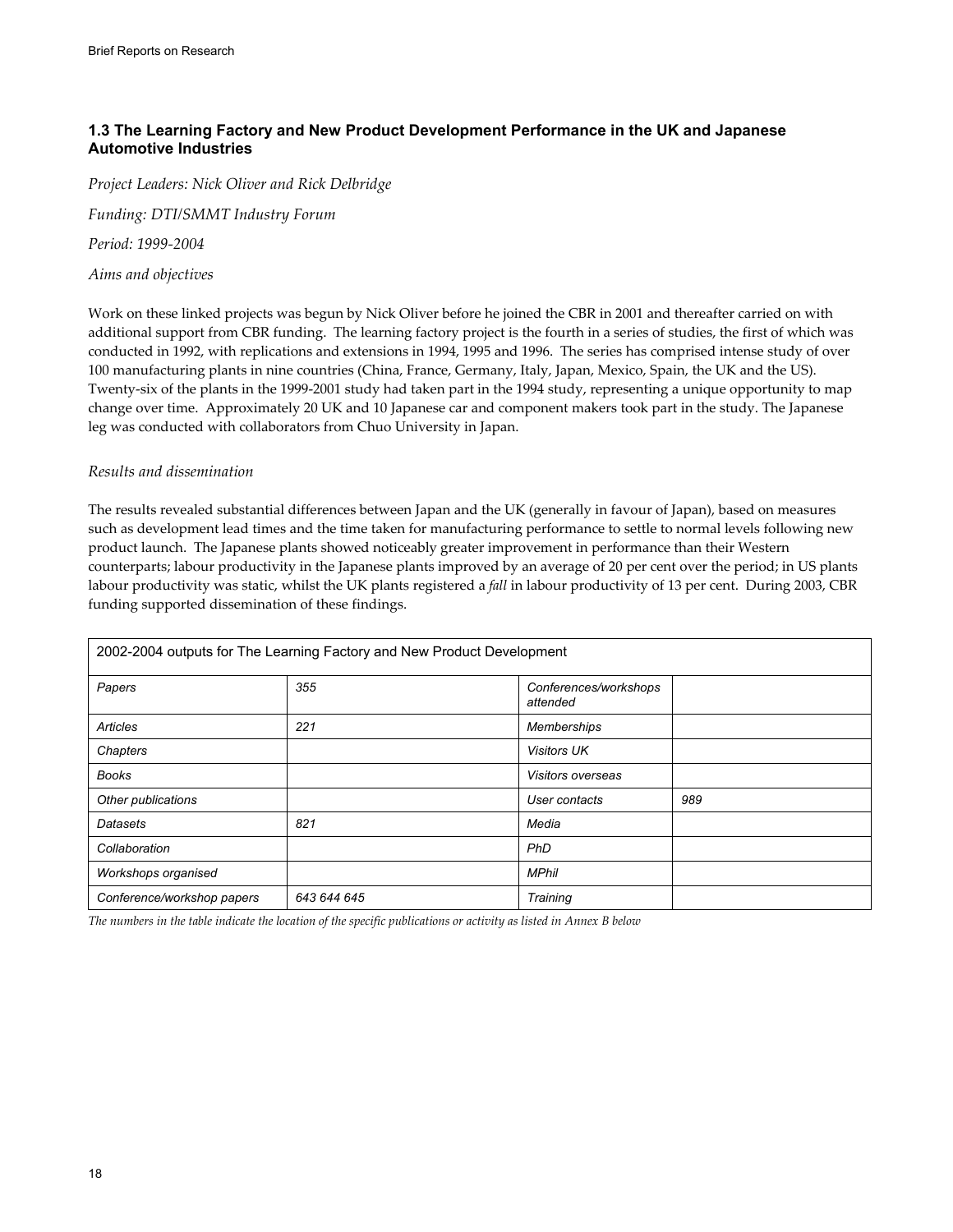## **1.4 The Globalising Behaviour of UK Firms in a Comparative Context**

*Project leaders: Christel Lane, Simon Learmount, Suzanne Berger (MIT). Research Fellow: Joceyln Probert.* 

*Funding: Cambridge-MIT Institute £274,070 (plus supplement of £35,714 to undertake US case study)* 

## *Period: 2002-4*

## *Aims and objectives*

CMI is funding this study of British firms' responses to globalisation compared with those of a similar set of firms in the United States and Germany. We have extended the remit of the project to include an equivalent set of Japanese firms, through a research collaboration with Doshisha University, Kyoto. The objective of the research is to contribute to a better understanding of how to improve British performance, given the strong pressures on firms operating in a global environment to break with old patterns of governance, organisation and scope, and location. The Cambridge team further expanded its dataset in 2004, adding a further 48 interviews (11 in the UK, 29 in Germany and 8 in the US) in the textile and clothing, pharmaceutical, and book publishing industries to the 89 conducted in 2003. In addition, Christel Lane and Jocelyn Probert visited textile and clothing firms in Hong Kong and China in April 2004 to investigate how they work with their UK and German customers. With transcription of the interviews continuing in parallel, the Cambridge team was ready in the summer to begin analysis of the data using Atlas.ti qualitative software. The coding process is now well under way and has produced first results for use in an article (on the clothing industry) in a forthcoming special edition of *Socio-Economic Review*, and for a paper (on the pharmaceutical industry) submitted for the Academy of International Business conference in 2005.

## *Results and dissemination*

The paper comparing the organisational configuration of the UK and German clothing industries, by Christel Lane and Jocelyn Probert, appeared as CBR working paper no.283 in March 2004. Revised or extended versions were presented at the SASE conference in Washington DC in July, and at a workshop on human resource management in multinational enterprises held in Barcelona, also in July. One version of the paper appeared in *Competition & Change* in September 2004. Its principal finding is that firms' strategies and competences shape their market position and the network power they are able to develop; and that British and German firms are distinctively organised in this regard. Preparations are also well-advanced for a workshop that we are organising, entitled Organisational Configurations and Locational Choices of Firms: responses to globalisation in different industry and institutional environments', which will be held in Cambridge on 14-15 April 2005, and to which we have invited speakers from the US, Germany, Japan and the UK.

| 2002-2004 outputs for The Globalising Behaviour of UK Firms in a Comparative Context |                                    |                                   |                                        |  |
|--------------------------------------------------------------------------------------|------------------------------------|-----------------------------------|----------------------------------------|--|
| Papers                                                                               | 356 357 332 334                    | Conferences/workshops<br>attended | 748 749 750 751 753                    |  |
| Articles                                                                             | 194 195 336 337                    | <b>Memberships</b>                | 11641165 1166 1167 1168 1169 1170 1171 |  |
| Chapters                                                                             | 7778                               | <b>Visitors UK</b>                | 1095 1097 1098 1102 1125               |  |
| <b>Books</b>                                                                         |                                    | <i>Visitors overseas</i>          |                                        |  |
| Other publications                                                                   | 1253                               | User contacts                     | 980                                    |  |
| Datasets                                                                             | 817818                             | Media                             | 1209 1210                              |  |
| Collaboration                                                                        | 897 898 899 900 901<br>902 903 904 | <b>PhD</b>                        | 1006 10241045                          |  |
| Workshops organised                                                                  |                                    | <b>MPhil</b>                      |                                        |  |
| Conference/workshop<br>papers                                                        | 608 609 610 611 612<br>613 614 615 | Training                          | 1264 1269 1270                         |  |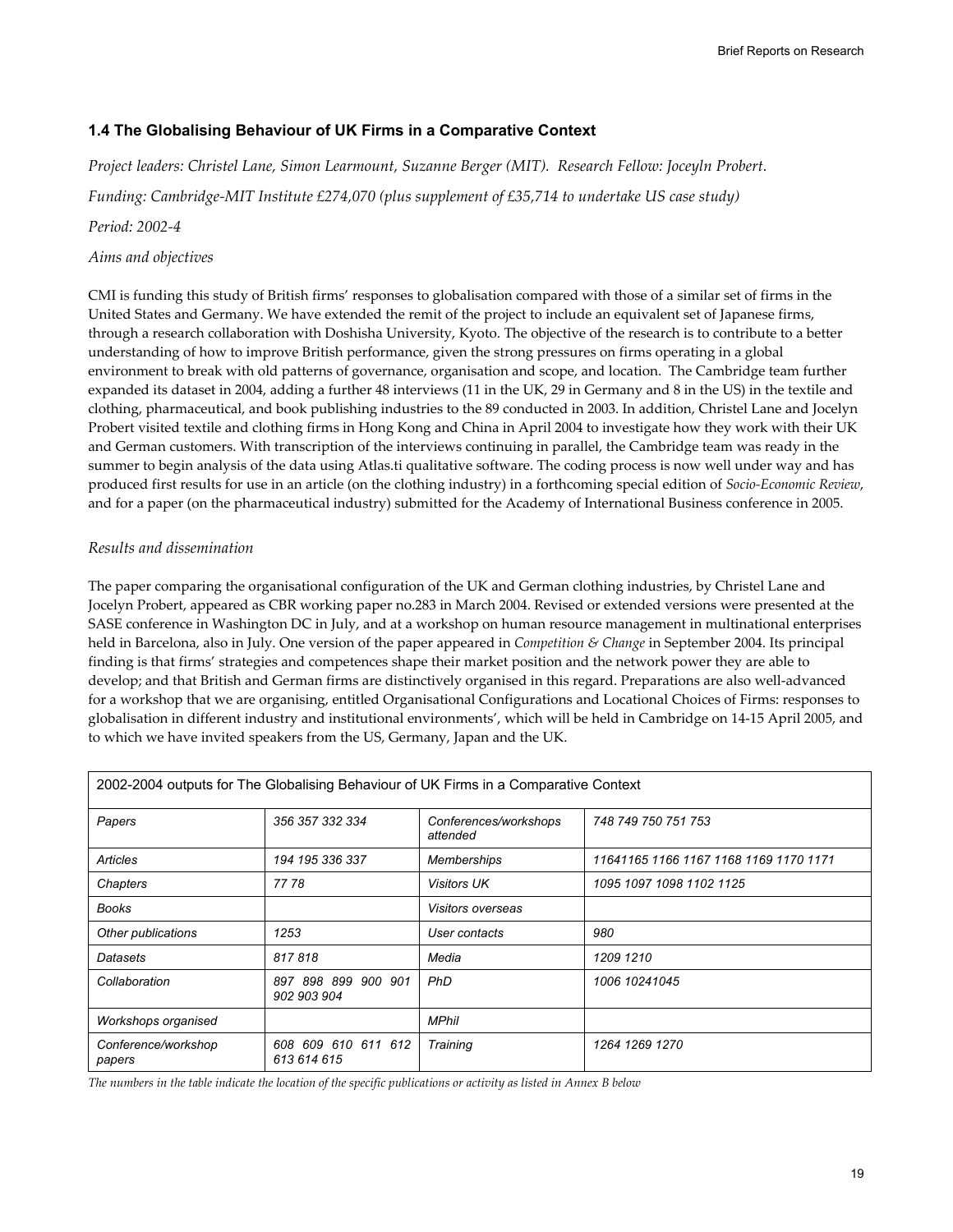## **1.5 International Mergers**

*Principal Investigators: Dr A.D.Cosh, Dr P.M. Guest, Professor A. Hughes; Research Associate Dr P. Desyllas (Said Business School University of Oxford)* 

*Funding: ESRC (core grant to CBR)* 

*Period: 2001-4* 

*Aims and objectives* 

This project is concerned with the econometric analysis of the determinants and effects of mergers in an international setting. Particular attention is paid to data development and appropriate modelling techniques drawn from an industrial organisation and financial perspective. Increasing attention is being paid to organisational learning and strategy issues in the interpretation and modelling of takeover outcomes and this is reflected in the pattern of dissemination.

## *Results and dissemination*

The paper entitled *Why must all good things come to an end? The performance of multiple acquirers*, by Conn, Cosh, Guest and Hughes was further developed and presented at the Annual Meeting of the Academy of Management (New Orleans, August 2004) and the European Financial Management Association (Basle, Switzerland, June 2004). It was well received at both conferences and was shortlisted for the prestigious Carolyn Dexter award at the Academy of Management Conference. This paper finds that for multiple acquirers short and long run performance declines significantly with each subsequent acquisition. The pattern is robust to controlling for bid characteristics that are known to impact takeover performance. Various hypotheses are tested, and the paper shows that the decline only occurs for acquirers whose first acquisitions are successful. For acquirers whose first acquisition is unsuccessful, the bid order effect is positive. These results are consistent with a hubris effect, mean reversion effect, or diminishing returns effect for successful first acquirers and with some learning effects for unsuccessful first acquirers.

Desyllas and Hughes completed two working papers on international samples of over 9,000 mergers. These were on '*The Revealed Preferences of High Technology Acquirers: An Analysis of the Characteristics of their Targets'* and *'R&D and Patenting Activity and the Propensity to Acquire in High Technology Industries'* both forthcoming in the CBR working paper series. The first shows that financial and technology related variables explain only a modest part of the probability of becoming a target but that in general, targets have a relatively larger stock of accumulated knowledge, relatively higher R&D inputs (R&Dintensity), but they are less likely to generate R&D output (citation-weighted patent-intensity) before they are acquired. It concludes that the characteristics of target firms reflect a process which is primarily driven by acquirers wishing to exploit the potential for turning around financially and technologically inefficient target firms. The second paper finds some support for the view that the propensity to acquire new knowledge-related assets through acquisitions is driven by declining returns from the on-going exploitation of a firm's existing knowledge base, and strong evidence in favour of the make-or-buy theory that acquisitions are employed by high technology firms as a means for sourcing knowledge externally as a substitute for inhouse R&D activity. The results are also in accordance with the theoretical argument that a large stock of accumulated knowledge is essential if the acquirer is to have the necessary absorptive capacity to identify the appropriate target and to fully exploit its innovative potential. These papers were successfully submitted for presentation to the European Academy of Management Conference and the Academy of Management Conference respectively.

Three of the PhD students working on this project successfully defended their dissertations were awarded their PhDs and were appointed to Lectureships or post doctoral fellowships at leading UK universities. Costas Constantinou's thesis examined the determinants and effects of domestic and cross border acquisitions within the oil industry. Charalambos Constantinou examined the choice of entry mode for cross-border acquirers within the automobile industry. Panayotis Desyllas examined the relationship between mergers R&D and patenting activity in high technology industries using a large dataset on mergers in the OECD economies.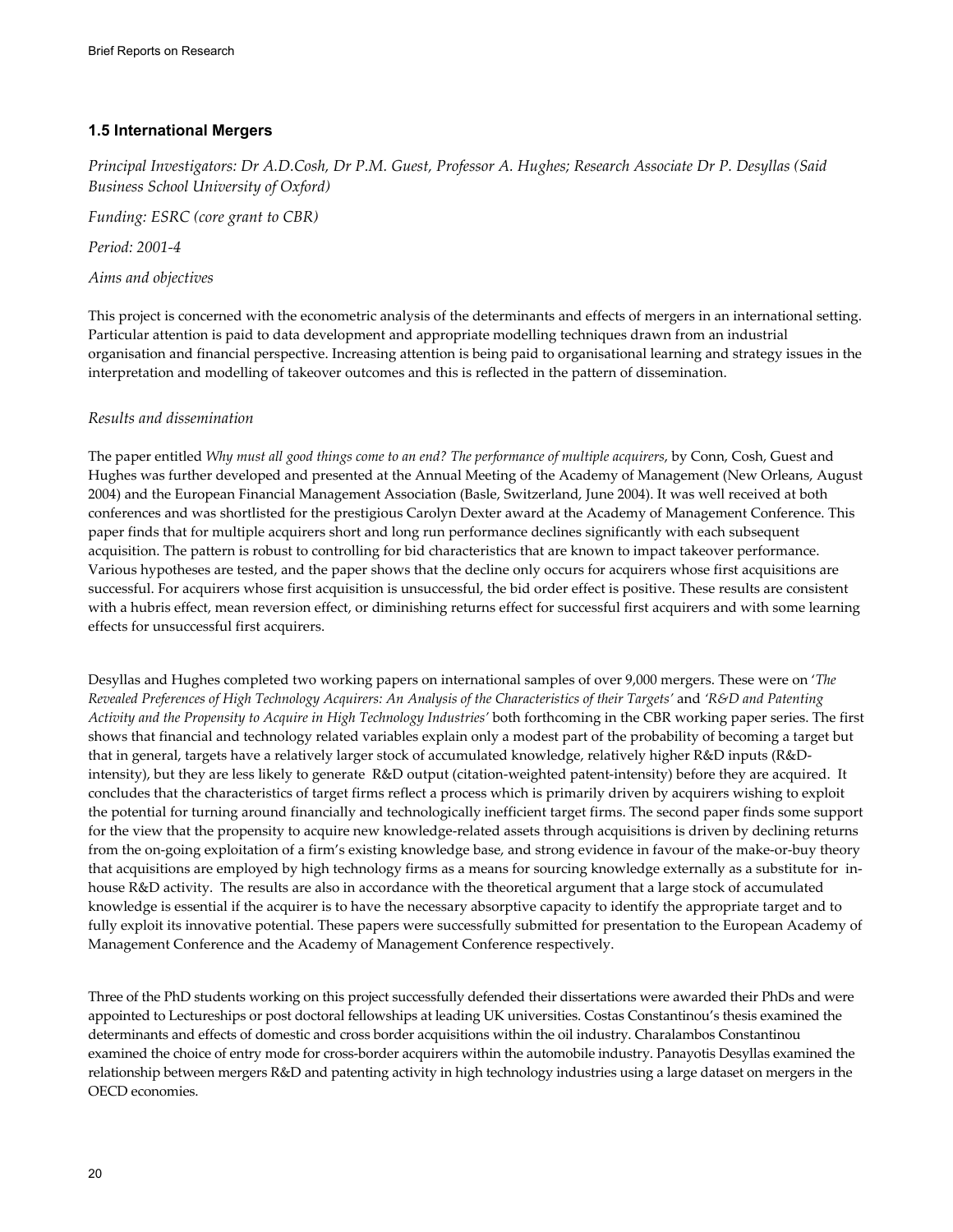| 2002-2004 outputs for International Mergers |                             |                                   |                          |  |
|---------------------------------------------|-----------------------------|-----------------------------------|--------------------------|--|
| Papers                                      | 251 262                     | Conferences/workshops<br>attended | 718719                   |  |
| <b>Articles</b>                             | 152 153 154                 | <b>Memberships</b>                |                          |  |
| Chapters                                    |                             | <b>Visitors UK</b>                | 1096                     |  |
| Other publications                          | 1238                        | User contacts                     | 933941 948 952           |  |
| Datasets                                    | 812                         | Media                             | 1198 1199 1206           |  |
| Collaboration                               |                             | PhD                               | 1007 1008 1010 1023 1048 |  |
| Workshops organised                         | 786                         | <b>MPhil</b>                      | 1063 1071 1074 1078      |  |
| Conference/workshop<br>papers               | 429 430 403 431 432 433 563 | Training                          |                          |  |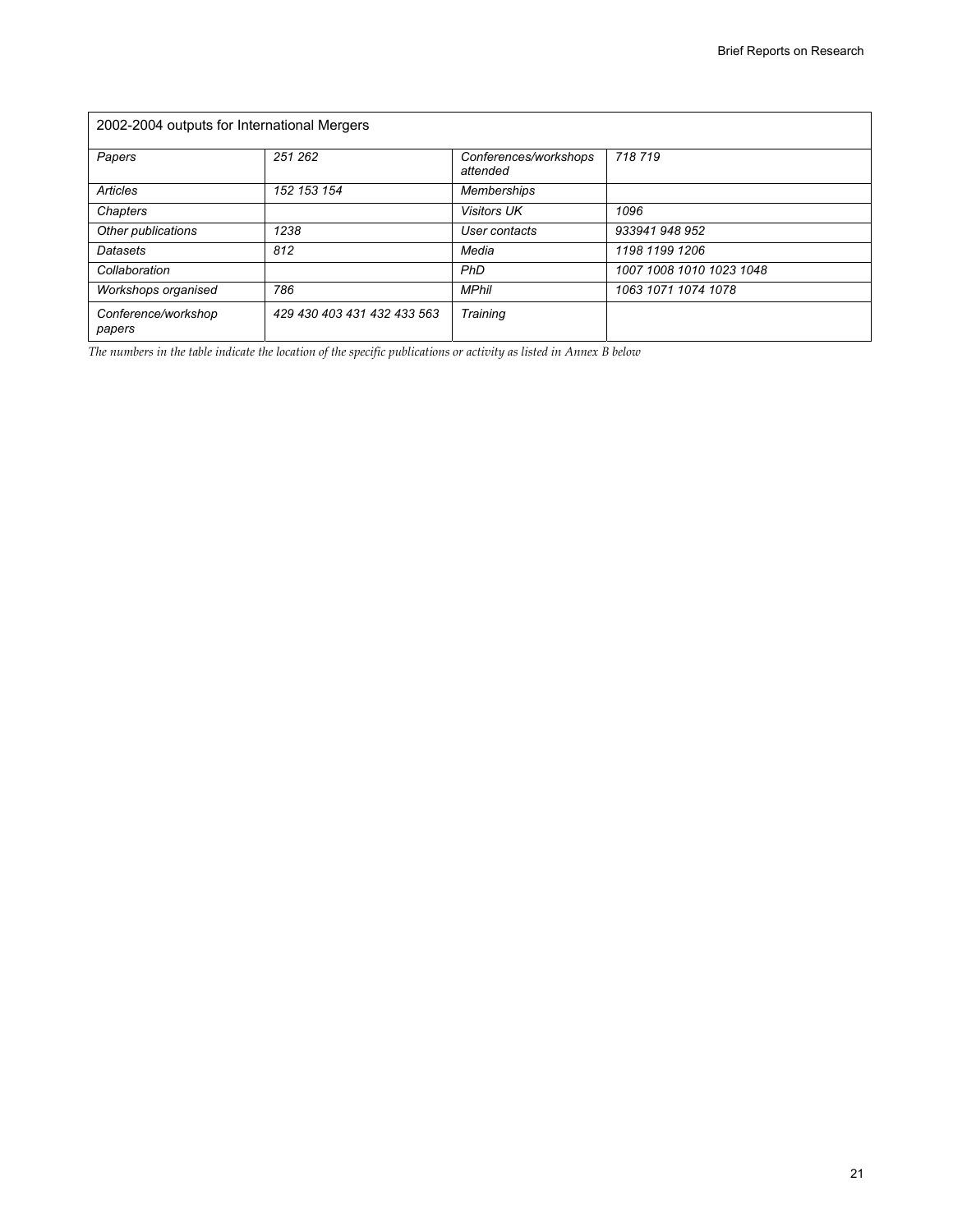## **1.6 Competition and Performance**

*Project leader: Alan Hughes. Other principal investigator: Paul Kattuman* 

*Funding: ESRC (core grant to CBR)* 

*Period: 2002-4* 

### *Aims and objectives/Results and dissemination*

The broad aim of this project is to explain the heterogeneity of firm performance in industries. In the period under review there have been three substantive contributions. One strand of work has contributed to the analysis of the relative importance of 'firm' and 'industry' effects in determining variations in corporate profitability. A number of analyses (primarily for the US) have used a technique of decomposing firm level profits into their firm and industry specific components to explain variations in corporate returns in terms of firm and industry level components. In this programme of work, we apply the method to data on a number of economies, specifically, the UK, India, and the US. The completed analysis for India, demonstrates an interesting relative shift of firm and industry effects as the economy moved from a regulated regime (pre-1985) to one of partial liberalisation (1985-1991) and finally, more comprehensive liberalization (1991 onwards). We find that surprisingly, firm effects dominated not only in the comprehensive liberalisation, but also in the regulated period. Managerial efforts at attending to procedural norms and playing by the rules of the political game competently mean that adept firms do well under the regime; and the development such competencies ensure that firm effects were important in this period. In contrast, the partially liberalised regime came up against constraints in their pursuit of competitive strategies; targeted industries had differential benefits of liberalisation, and thus industry effects prevailed. Another strand of work has made a contribution to the assessment of statistical assessment of market structure. Here we determined the precise relationship between a commonly used measure of market structure and a standard dynamic model of firm growth. Starting from the well known model of firm growth (Gibrat's law) we derived the asymptotic probability distribution for the concentration ratio. Empirical applications for the US shows that only in a few industries did small firms significantly outgrow the large; in most industries, large firms significantly outgrew the small. Analysis for the UK and some transition economies are under way. The third strand of work addresses the economic processes that underlie the evolution of market structure. It has been noted that even in periods of great economic change, observed market structure (concentration) changes little. We show the precise way in which changes in market structure are underpinned by two dynamic processes: systematic patterns in the growth of small firms as against large, and increased market share volatility. We show that in periods of change, the degree of turbulence in market shares, and the relationship between growth and size, change quite dramatically, but offset each other leaving summary measures of market structure relatively unchanged. Thus a more structural approach analysing underlying processes of size related growth and market share volatility are important to understand changes in market structure. The empirical application is to India under liberalisation.

| 2002-2004 outputs for Competition and Performance |                        |                                |                |  |
|---------------------------------------------------|------------------------|--------------------------------|----------------|--|
| Papers                                            | 323 324 325 326<br>327 | Conferences/workshops attended |                |  |
| Articles                                          |                        | <b>Memberships</b>             |                |  |
| Chapters                                          |                        | <b>Visitors UK</b>             |                |  |
| <b>Books</b>                                      |                        | Visitors overseas              |                |  |
| Other publications                                |                        | User contacts                  |                |  |
| Datasets                                          |                        | Media                          |                |  |
| Collaboration                                     |                        | PhD                            | 1032 1033 1051 |  |
| Workshops organised                               |                        | <b>MPhil</b>                   |                |  |
| Conference/workshop<br>papers                     | 590 591                | Training                       |                |  |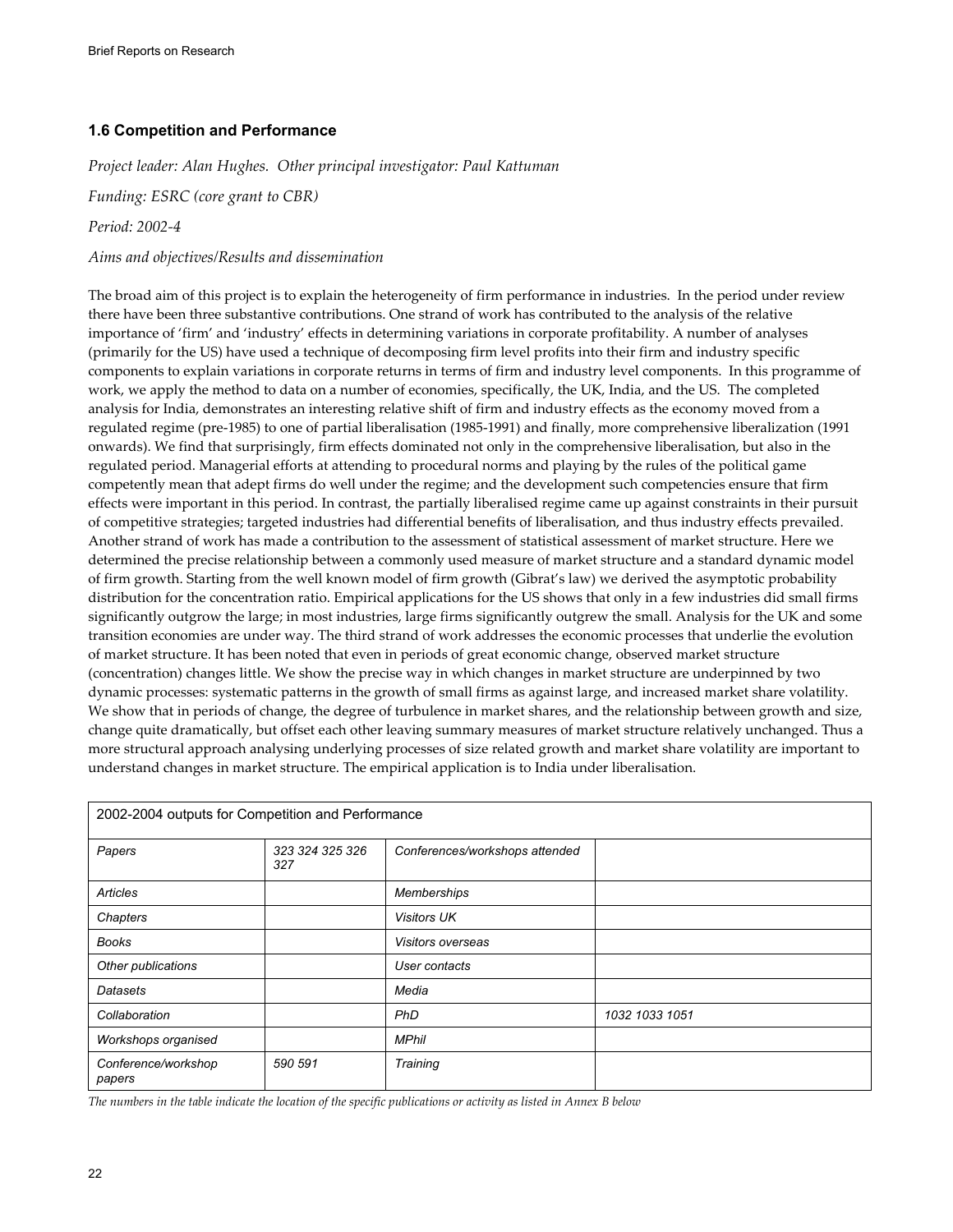## **1.7 Building a Biomedical Enterprise/Commercialising Science/The Organisation of Entrepreneurial Technology Firms in Several European Countries**

*Project leader: Stephen Casper. Research associates: Fiona Murray (MIT). Research fellow (to March 2003): Anastasios Karamanos* 

*Funding: ESRC (£44,883 non core-grant); CMI (£63,002)* 

*Period: 2001-3* 

*Aims and objectives* 

These projects focused on innovation dynamics and related public policy dilemmas within the Internet software and biotechnology sectors. They consider differences in the orchestration of human resource competencies across different types of entrepreneurial technology firms. More specifically, they examine what type of scientists and engineers different types of technology firms draw upon, and how are they deployed within organizational structures within the firm. It has been suggested that trade-offs exist in terms of designing institutions to foster entrepreneurial technology firms. Because different types of technology firms differ in their core organization, their optimal governance requires their embeddedness in different innovation systems. Thus, while the US has a large lead in fostering new technology firms, as key technological drivers diffuse through the international economy, one can expect that a division of labour will emerge cross-nationally.

### *Results and dissemination*

The research involved interviews with chief executives and founders of genomics firms. It also involved the development of a database of statistics about the firms and about the scientists who worked for them, so that the research team could analyse the career histories and research performance of scientists working in these firms. The researchers found notable differences between the labour markets in Munich and Cambridge. In Munich, for example, it appears that very few scientists have previous experience of the industry when they move to a job in a biotech firm. It is usual for biotech staff to stay in one role for a long time, and not to move around very much, and there is therefore not much career flexibility for them. In Cambridge, by contrast, scientists are far more likely to have had previous jobs and experience in industry before moving to their current job. In particular, senior scientists tended to have moved to the biotech sector from large pharmaceutical firms. In Boston, there are also flexible labour markets, but there, scientists appear to make career moves from one biotech firm to another. There, it is also apparent that 'technical communities' linking scientists with industry are rather stronger than the communities linking scientists with academic research labs. It seems likely that the differing success rate of the three clusters is caused by these differences in their labour markets.

|                               |                           | 2002-2004 Outputs for Building a Biomedical Enterprise/Organismy Science/Entrepreneurial Tech Firms |                |
|-------------------------------|---------------------------|-----------------------------------------------------------------------------------------------------|----------------|
| Papers                        | 256                       | Conferences/workshops attended                                                                      | 714 715 716    |
| Articles                      | 140 141 142<br>139<br>143 | <b>Memberships</b>                                                                                  | 1127           |
| Chapters                      | 41 42                     | <b>Visitors UK</b>                                                                                  | 1090           |
| <b>Books</b>                  |                           | Visitors overseas                                                                                   | 1106 1109 1121 |
| Other publications            |                           | User contacts                                                                                       |                |
| Datasets                      |                           | Media                                                                                               |                |
| Collaboration                 | 852                       | <b>PhD</b>                                                                                          |                |
| Workshops organised           |                           | <b>MPhil</b>                                                                                        |                |
| Conference/workshop<br>papers | 416 417 418 419<br>420    | Training                                                                                            |                |

2002-2004 outputs for Building a Biomedical Enterprise/Organising Science/Entrepreneurial Tech Firms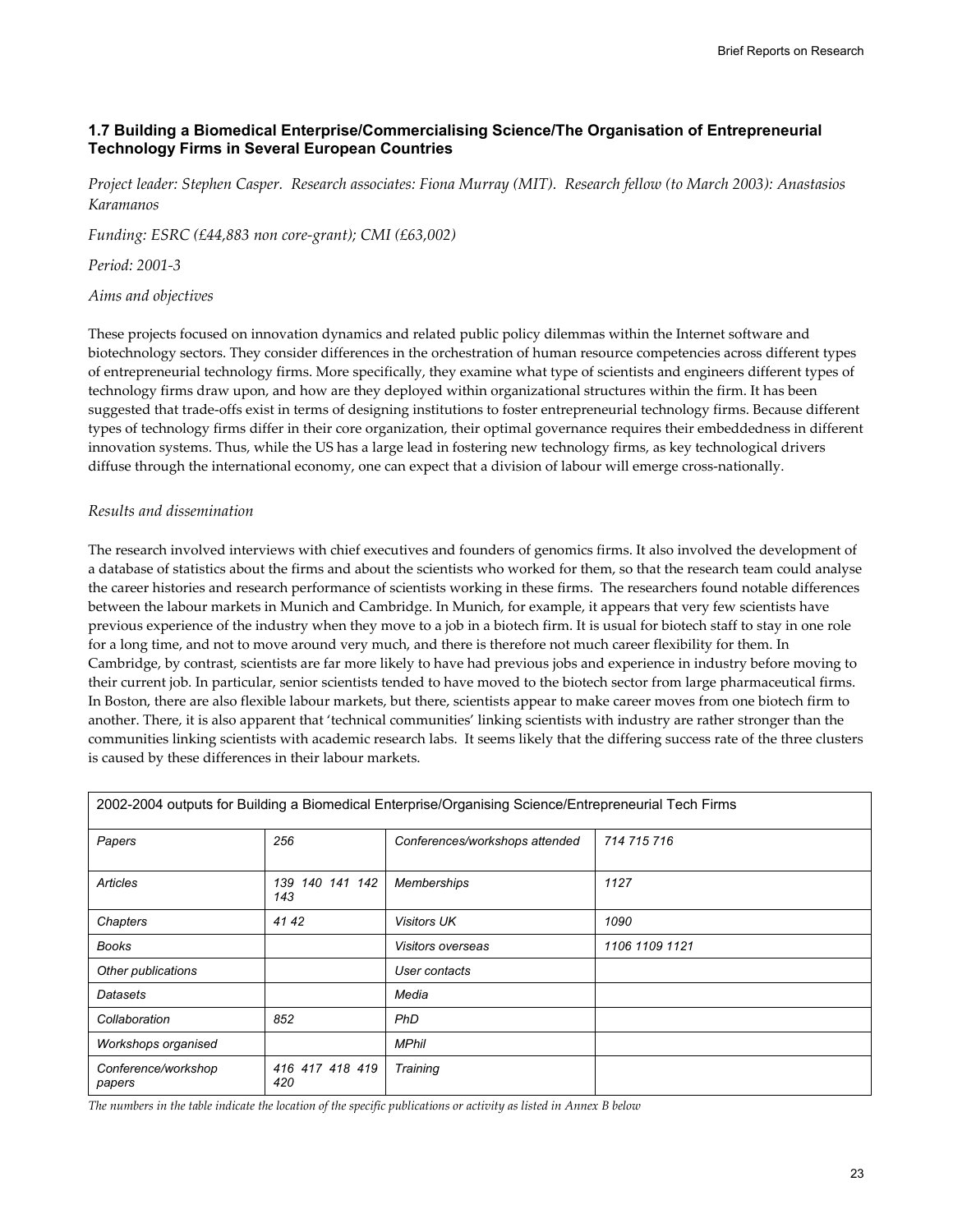## **1.8 Business Failure and Macroeconomic Stability**

*Project leaders: Andy Cosh, Alan Hughes, Simon Deakin, Sean Holly, Geoff Meeks, Geoff Whittington* 

*Period: 1998-2002* 

*Funding: Leverhulme Trust (£208,170)* 

## *Aims and objectives*

This research programme, supported by the Leverhulme Trust, examined the legal, accounting and economic background to company exit either into bankruptcy or acquisition. The grant of £208,170 supported four projects which are reported together here. They were: Macroeconomic Stability and Business Failure; Concepts of Insolvency; Insolvency and Stakeholding; and Modelling Business Duration and Business Failure. We sought to determine how macroeconomic instability impacted on firms and changed the probability that exit into bankruptcy or acquisition would take place. We also examined the factors that determine small business failure and acquisition with a particular emphasis on managerial aspects of the firm obtained from sample surveys. We examined the role that accounting information played in securing the economically efficient exit of firms during the process of insolvency.

### *Results and dissemination*

We find clear evidence that instability in the macroeconomic environment is detrimental to companies. Newly listed companies were more likely to go bankrupt when the pound depreciates sharply. Uncertainty in the form of sharp increases in inflation also makes new firms more prone to go bankrupt. Acquisition activity at this time is often subdued and so firms that might have otherwise been taken over go bankrupt. Moreover, from our analysis of small and medium sized firms we are able to identify a much more important role for the age and experience of the chief executive than has been found previously. Once a firm is bankrupt and becomes insolvent, our research also shows that, when looking at the type of accounting information that is available, the relevant measures of insolvency are not independent of beliefs of groups such as creditors and customers, about the probability that a company will survive. As a result, firm value deteriorates rapidly simply in response to changing perceptions of its survival prospects. English insolvency law has allowed much of the decision-making power to be allocated to a bank through the grant of a floating charge, a framework which has been much-criticised in the academic literature and which has recently been altered by legislation in significant respects (the Enterprise Act 2002). Our work suggests that notwithstanding this criticism, there might be efficiencies to the concentration of decision-making power which bank-led processes involve. In particular, the concentration of rights often facilitates pre-insolvency decision making by interested parties.

| 2002-2004 outputs for Business Failure and Macroeconomic Stability |                           |                                |  |
|--------------------------------------------------------------------|---------------------------|--------------------------------|--|
| Papers                                                             | 250 307 311               | Conferences/workshops attended |  |
| <b>Articles</b>                                                    | 339 340 341<br>311<br>184 | <b>Memberships</b>             |  |
| Chapters                                                           |                           | <b>Visitors UK</b>             |  |
| Books                                                              |                           | Visitors overseas              |  |
| Other publications                                                 |                           | User contacts                  |  |
| Datasets                                                           | 813                       | Media                          |  |
| Collaboration                                                      | 895                       | PhD                            |  |
| Workshops organised                                                |                           | <b>MPhil</b>                   |  |
| Conference/workshop<br>papers                                      |                           | Training                       |  |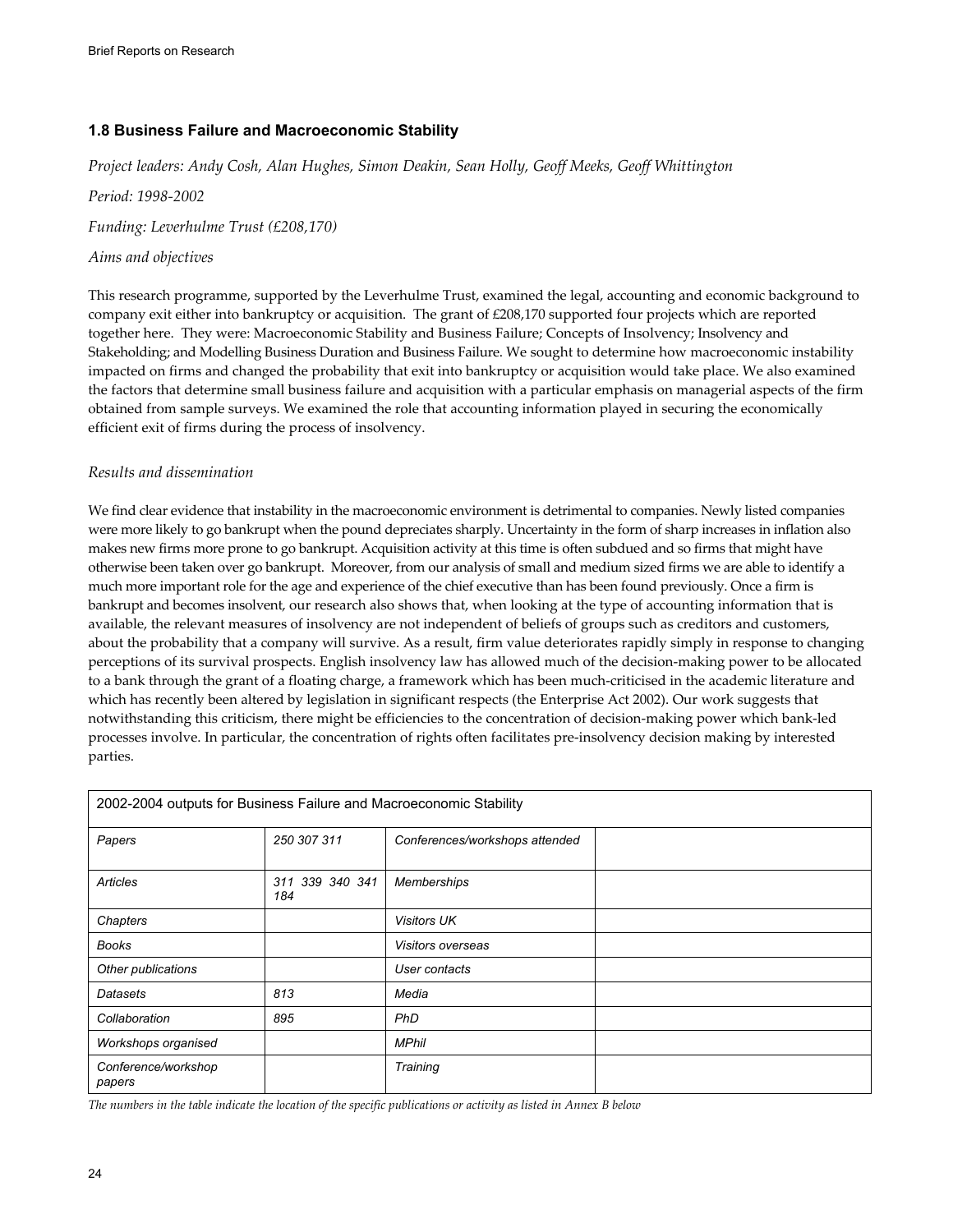## **1.9 The Competitiveness of the UK and its Multinationals**

*Project leader: Lilach Nachum. Funding: ESRC (core grant to CBR) Period: 1999-2002 Aims and objectives* 

The project was concerned with the competitiveness of the UK and its multinational companies, and the interlinkages between them. Studies in the competitiveness of firms and their home countries have drawn on two strands of literature: the competitiveness of countries is drawn from trade theory and analysed in terms of structural and macroeconomic characteristics of a country; while the competitiveness of firms is drawn from firm theory and characteristics which enables them to operate outside their home country. However, the competitiveness of firms is interlinked with the competitiveness of the home country, as initially, this is where firms develop their advantages. The aim of this project was to seek a common ground between existing bodies of literature and to apply it to the competitiveness of the UK economy and their multinational firms. The research focused on the financial services sector in the City of London and covered wholesale insurance and reinsurance firms. A detailed questionnaire guided data collection, based on a comparative analysis between samples drawn from the populations of foreign and UK-owned insurance firms based in London.

### *Results and dissemination*

The study found a direct link between the size of firms and the likelihood of them leaving London. This should be a major source of concern for the London Market authorities, as the study has also shown that these large firms tend to have a more dominant position within the London market and to affect the location choices of smaller firms. The London market is overwhelmingly 'local' in terms of its reliance on labour and service suppliers. The intensity of these local linkages is related to size of firms, weakening as firms grow. There is evidence to a certain degree that developments in global financial centres elsewhere are more influential on the fate of London firms, and the London market as a whole, than those in the rest of the UK economy. The study shows that London's competitive position in wholesale insurance is based almost entirely on foreign ownership. Policy makers have limited ability to affect the decisions of foreign companies, whose shares are quoted on the foreign stock exchanges and whose board of directors are overwhelmingly foreign. As the economic fortune of these foreign firms is affected by developments in their home countries, London's position is likely to be influenced to a significant extent by international economic forces, on which British policy makers have limited, if any, influence.

| 2002-2004 outputs for The Competitiveness of the UK and its Multinationals |                                               |                      |                |  |
|----------------------------------------------------------------------------|-----------------------------------------------|----------------------|----------------|--|
| Papers                                                                     | 348 349 350 351<br>352                        | Conferences attended |                |  |
| Articles                                                                   | 209 210 209 212<br>213 214 215 216<br>217 218 | <b>Memberships</b>   |                |  |
| Chapters                                                                   | 82                                            | <b>Visitors UK</b>   |                |  |
| <b>Books</b>                                                               |                                               | Visitors overseas    |                |  |
| Other publications                                                         | 1260                                          | User contacts        |                |  |
| Datasets                                                                   |                                               | Media                | 1212 1213 1214 |  |
| Collaboration                                                              |                                               | PhD                  |                |  |
| Workshops                                                                  |                                               | <b>MPhil</b>         |                |  |
| Conference papers given                                                    | 641 642                                       | Training             |                |  |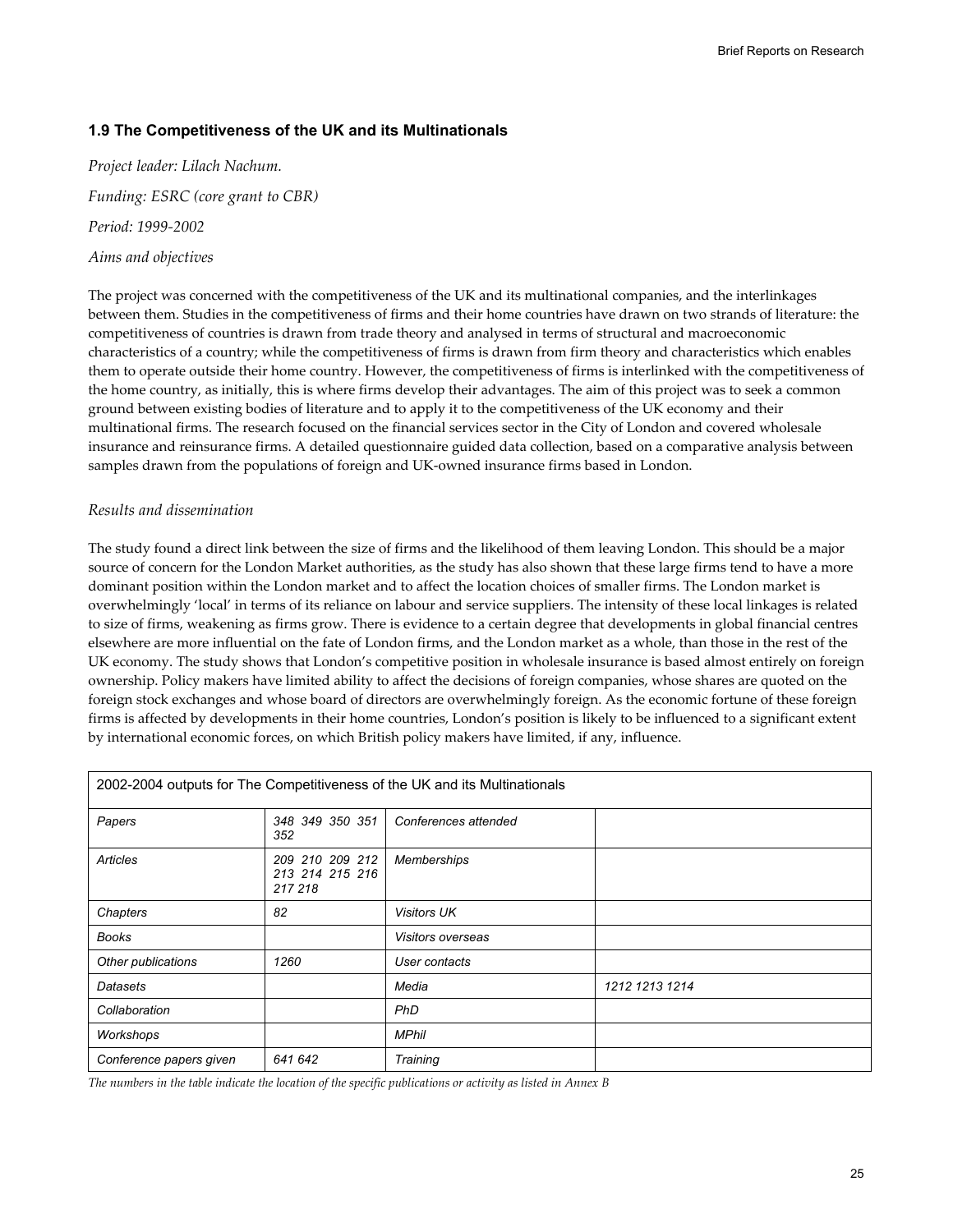## **1.10 International Financial Regulation**

*Project leader: John Eatwell, Kern Alexander, Amanda Dickins,Jonathan Ward. Funding: Ford Foundation (\$286,394) , Rockefeller Foundation (\$100,000) Period: 1999-2002 Aims and objectives* 

The objective of the International Financial Regulation project was to develop an analytical, empirical, and legal framework within which to consider problems of international financial regulation. A further objective was to engage with senior regulators in developing countries with the aim of stimulating fundamental thinking about their objectives and activities.

### *Results and dissemination*

The project concluded in 2002 and paved the way for further work which was subsequently carried out by the Cambridge Endowment for Research in Finance. In the period under review here, Kern Alexander, Amanda Dickens and Jonathan Ward undertook research in a number of related areas including the legal and institutional foundation of the WTO and other international regulatory bodies; the relationship between corporate governance annd systemic risk in financial systems; the accountability of international financial structures; the development of capital markets in emerging economies; and the regulation of international insurance markets.

The project team organised and conducted a major seminar on international financial regulation on 25-27 September 2002. It brought together senior bank regulators from South East Asia to discuss the role played by financial regulation and the theory and practice of prudential regulation in an international context. Participants came from Indonesia, Malaysia, the Philippines, Thailand and Vietnam. Other guests included representatives of the World Trade Organisation, the UK Financial Services Authority, and the Bank of England.

| 2002-2004 outputs for International Financial Regulation |                                |                        |           |  |
|----------------------------------------------------------|--------------------------------|------------------------|-----------|--|
| <b>Books</b>                                             | 14                             | Collaboration          |           |  |
| <b>Articles</b>                                          | 98 230 231 230                 | <b>User Contacts</b>   |           |  |
| Chapters                                                 | 24 24                          | <b>PhD Students</b>    |           |  |
| <b>Working Papers</b>                                    | 232 233 234 235 236 377<br>378 | <b>Mphil Students</b>  |           |  |
| <b>Presentations</b>                                     | 537 536                        | <b>Visitors UK</b>     |           |  |
| Conferences                                              |                                | <b>Visitors Abroad</b> |           |  |
| Workshops                                                |                                | <b>Memberships</b>     |           |  |
| <b>Seminars</b>                                          |                                | Media                  | 1204 1205 |  |
| Datasets                                                 |                                | Other publications     |           |  |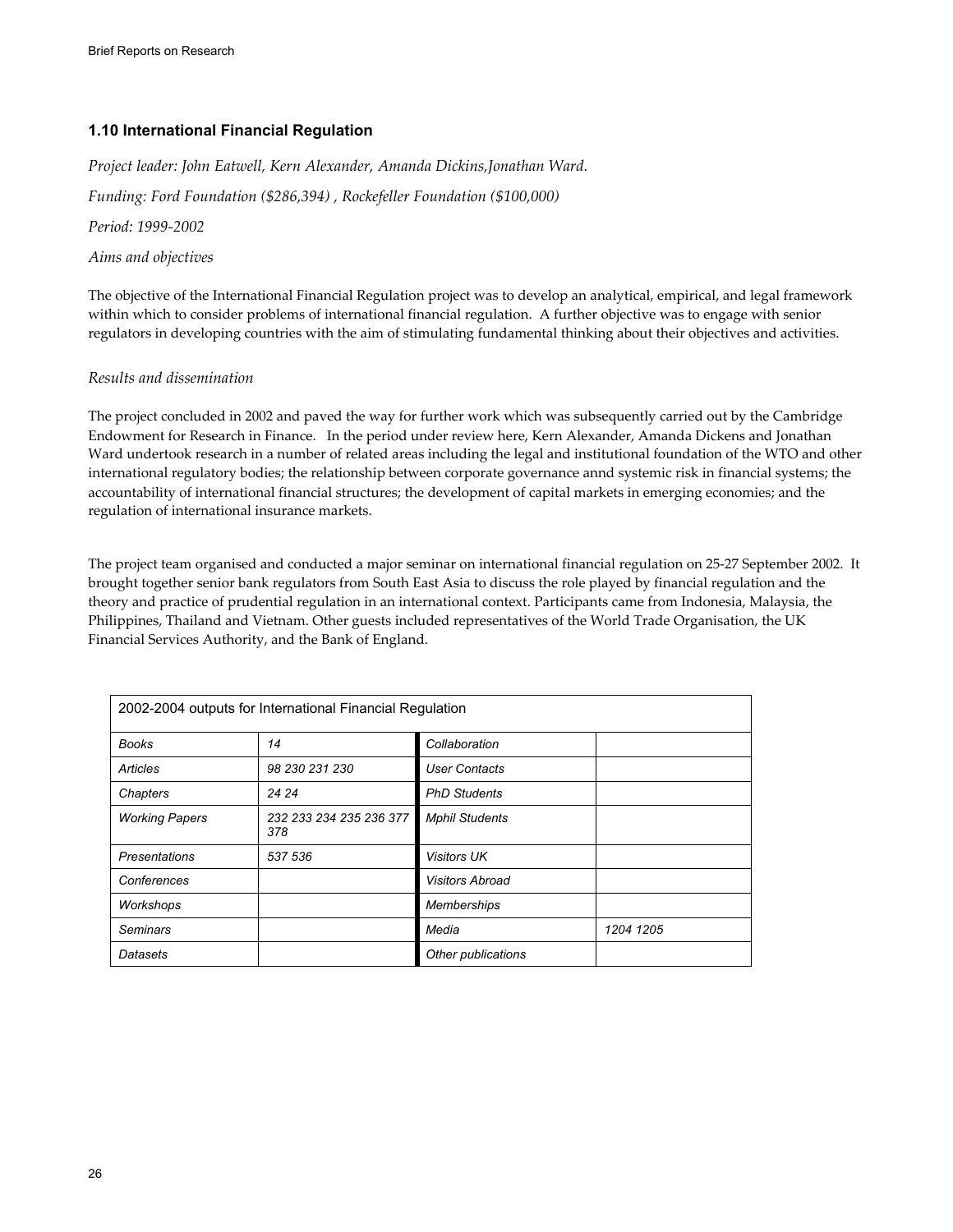## 2. PROGRAMME TWO: CORPORATE GOVERNANCE

### **2.1 Corporate Governance and Investment: An International Research Network**

*Project leader: Dennis Mueller. Other principal investigators: Andy Cosh, Alan Hughes, Paul Guest. Research Associates: Ajit Singh (Faculty of Economics and Politics), Klaus Gugler (University of Vienna), Burcin Yurtoglu (University of Vienna), Hiroyuki Odagiri (Univesrity of Tokyo).* 

*Funding: ESRC (core grant to CBR)* 

*Period: 1999-2004* 

*Aims and objectives* 

Considerable concern has been expressed recently over slow growth, lagging productivity, and the loss of markets to foreign competition in Europe. One cause given is the quality of management decisions in particular with respect to investments in capital equipment, research and development, and mergers. This failing has been attributed to agency conflicts between owners and managers, which in turn are related to corporate governance structures. The project is examining these issues. The methodology has included comparative institutional analysis of corporate governance systems in Europe (building on work carried out previously under the executive pay and performance project), and the use of micro-econometric techniques to analyse the determinants of the tenure of top executives.

### *Results and dissemination*

Mueller and Yurtoglu have prepared estimates of the ratios of returns on investment to costs of capital over the period 1985- 96 for companies from around the world. These estimates are made using the technique developed by Mueller and Reardon. They confirm the existence of significant differences between the performance of Anglo-Saxon and Germanic companies, and show that US companies performed much better over this more recent 10 year period, than over the 1970s and 1980s. Not surprisingly, perhaps, the best performance is observed for Asian companies.

Mueller, Gugler and Yurtoglu have also studied the determinants of capital investment and investment in R&D for a sample of 567 U.S. firms observed over the 1977-1996 period. They criticized the use of Tobin's q as a measure of investment opportunities of the firm and introduced a measure of marginal q instead. They estimated investment and R&D equations using marginal q, and presented evidence confirming the existence of both cash constraints in some companies and managerial discretion in others.

Mueller, Gugler and Yurtoglu analyzed the impact of corporate governance institutions, ownership structures and external capital constraints on company returns on investment for a sample of more than 19010 companies from 61 countries across the world. They showed that (1) of these three sets of institutions, the origin of a country's legal system proved to be most important. Companies in countries with English origin legal systems earned returns on investment that are at least as large as their costs of capital. (2) Differences in investment performance related to a country's legal system dominate differences related to ownership structure. (3) Strong external capital markets improve the investment performance of companies.

Gugler and Yurtoglu studied the impact of the specific corporate governance mechanisms on the dividend pay-out policy in Germany. They put forward an alternative explanation of why dividends may be informative. They claim that dividends signal the severity of the conflict between the large, controlling owner and small, outside shareholders, and accordingly, dividend change announcements provide new information about this conflict. To test the rent extraction hypothesis and to discriminate it from the cash flow signalling explanation, they utilized information on the ownership and control structure of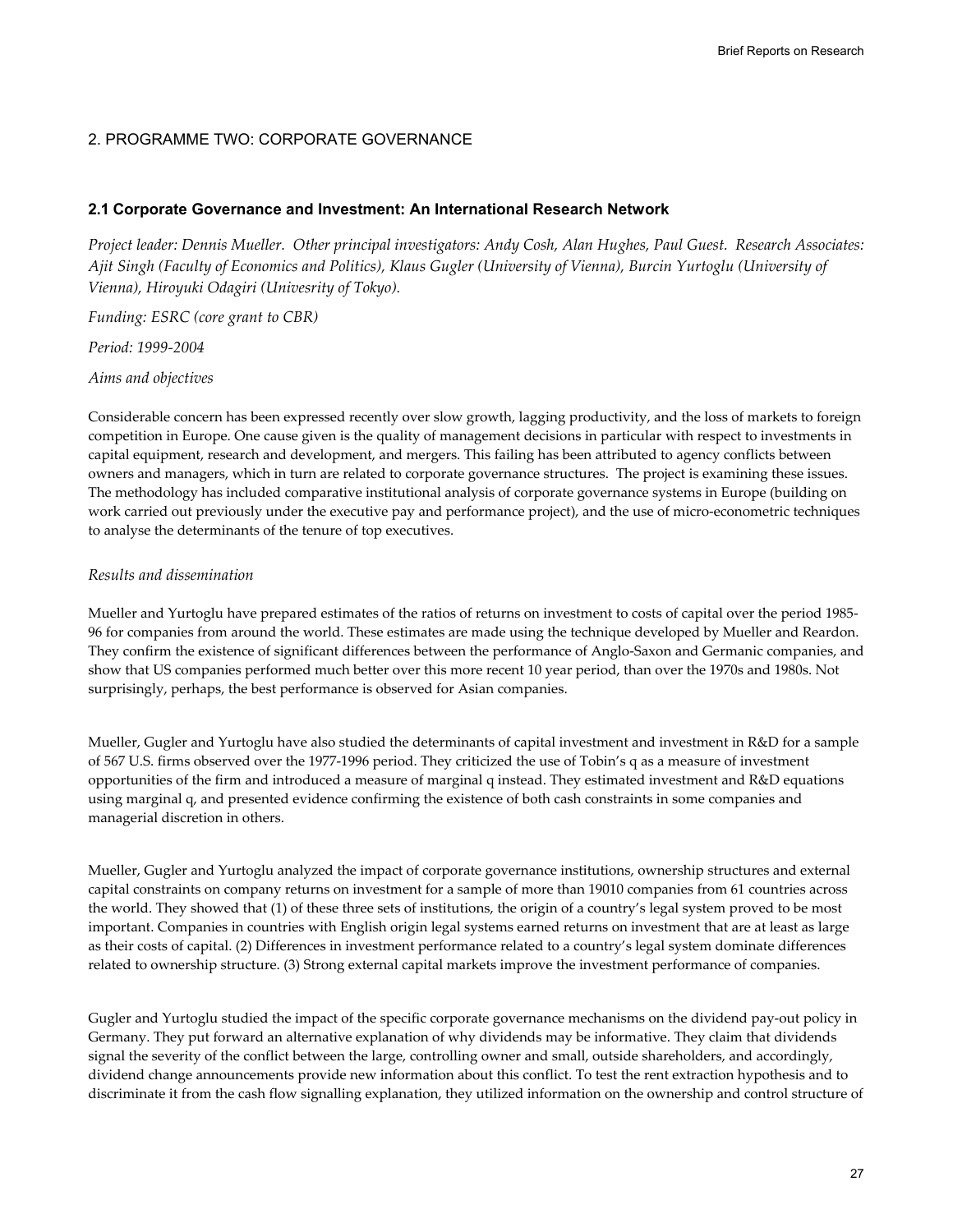the firm. They analysed 815 dividend change announcements in Germany over the period 1992 to 1998 and found significantly larger negative wealth effects in the order of two percentage points for majority controlled companies that decrease their dividends than for other firms. The rent extraction hypothesis has also implications for the levels of dividends paid. They also find larger holdings of the largest owner to reduce, while larger shareholdings of the second largest owner to increase the dividend pay-out ratio.

Cosh, Hughes and Guest have examined the impact of share-ownership patterns on the outcome of corporate takeovers. Using an analysis based on long run buy and hold share returns and accounting profitability, they find a non-linear relationship with merger performance first rising then falling with board share-ownership. This is consistent with initial incentive effects being outweighed by the effects of board entrenchment as their share-ownership rises. (CBR Working Paper No. 216 .)

CBR Working Paper No. 258 by Ajit Singh focuses on the inter-relationship between corporate governance, financing of corporate growth and stock market development in emerging countries. It explores both theoretically and empirically the nature of the inter-relationships between these phenomena, as well as their implications for economic policy. It concentrates on how corporate growth is financed, an area where the literature has identified important anomalies in relation to corporate behaviour and governance. The paper provides new information and analysis on this subject for the 1990s which it is shown leads to further anomalies from the perspective of extant economic theory. It also comments briefly on the recent research on the legal system, corporate laws, corporate governance and corporate performance. In considering the latter issues the paper examines more closely the evolution of the financing of corporate growth and of stock market development in the specific case of the Indian economy in the 1980s and 1990s.

| Papers                     | 206 207 208 255 304<br>306 368 369 370 371<br>374    | Conferences/workshops attended |             |
|----------------------------|------------------------------------------------------|--------------------------------|-------------|
| Articles                   |                                                      | Memberships                    |             |
| Chapters                   |                                                      | <b>Visitors UK</b>             |             |
| Books                      |                                                      | Visitors overseas              |             |
| Other publications         |                                                      | User contacts                  | 944 949 950 |
| Datasets                   |                                                      | Media                          |             |
| Collaboration              |                                                      | PhD                            | 1010        |
| Workshops organised        | 786                                                  | <b>MPhil</b>                   |             |
| Conference/workshop papers | 404 405 414432 433 434<br>455 528 542 543 544<br>554 | Training                       |             |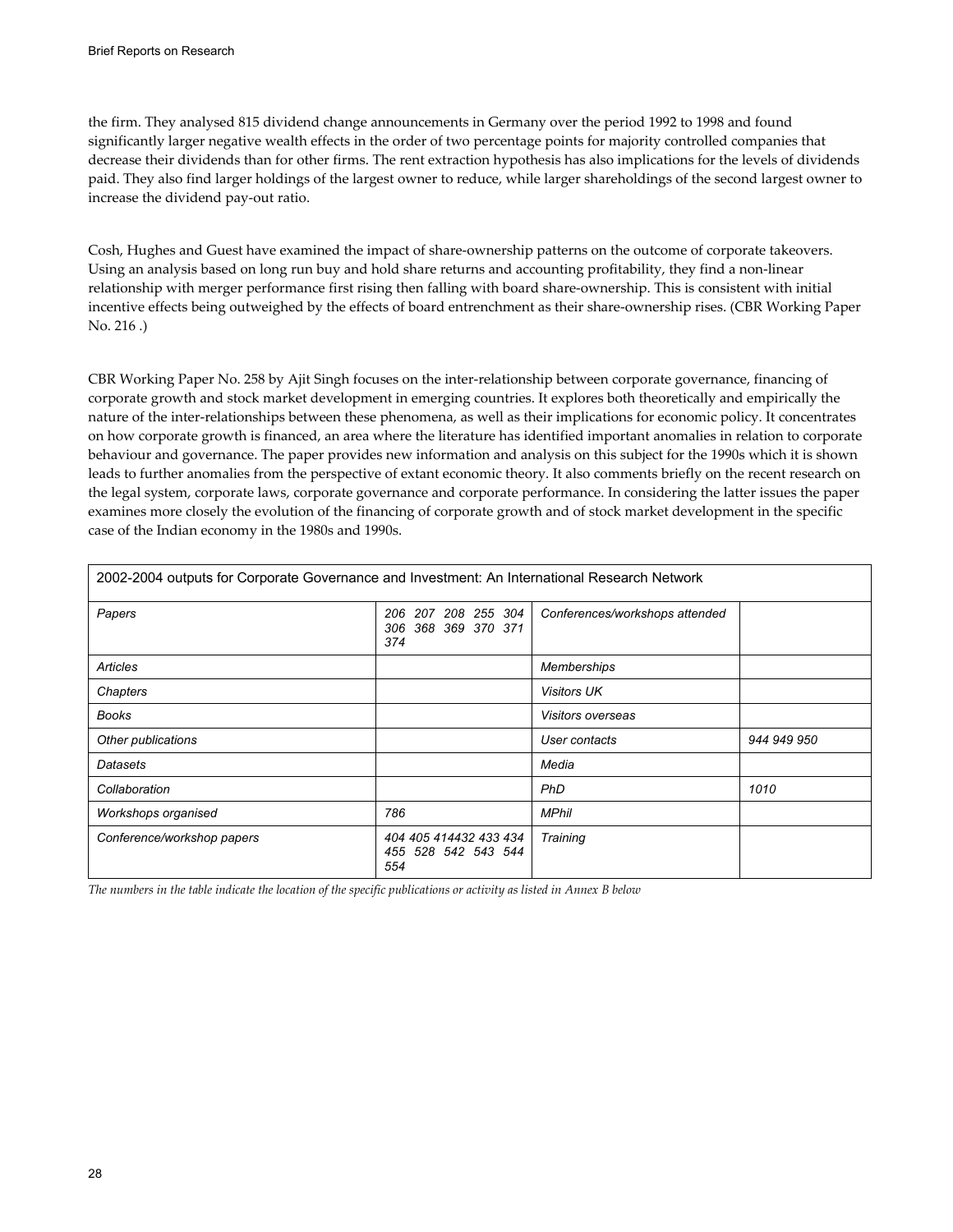## **2.2 Corporate Governance, Corporate Finance and Economic Performance in Emerging Markets**

*Researchers: Ajit Singh, Jack Glen (IFC), Kevin Lee (Leicester), Burcin Yortoglu (Vienna)* 

*Funding: ESRC (core grant to CBR)* 

*Period: 1999-2004* 

### *Aims and objectives*

The purpose of this research project is to investigate some central issues in global corporate governance with specific reference to emerging markets, although the project also has a broad international scope. The project is interdisciplinary: it interprets the concept of corporate governance in a broader rather than a narrow economistic way. The project investigates the relationship between corporate governance, product and capital market competition, stability and economic growth.

### *Results and dissemination*

The *Economic Journal* published in November 2003, a symposium with a lead article from Singh and contributions from Dennis Mueller and his colleagues in Vienna, John Roberts and his colleagues from United States as well as the Cambridge team of Glen, Lee and Singh. The symposium highlighted the paradoxes which Singh had documented in his research in relation to the intensity of competition and the financing of corporate governance in emerging markets. The broad message of the symposium is that the received image of developing countries (DCs) as being essentially characterised by pervasive and inefficient government controls on economic activity, lack of competition, immature and imperfect capital markets and poor corporate governance is very far from being the whole picture. Although there might be shortcomings in corporate governance in many DCs, leading emerging countries have vibrant product markets, displaying as much intensity of competition as that observed in advanced countries. Further, despite the capital market imperfections, stock markets in these countries have been growing fast and contributing significantly to corporate growth through new primary issues. This evolution provides a solid basis for future advance: the central developmental issue is how to use these social assets for promoting and completing the industrial revolution which large numbers of developing countries embarked on in the second half of the 20th century. Glen and Singh (2004a) also challenge the highly influential Greenspan-Summers structuralist thesis, which attributes the fundamental cause of the Asian crisis to the Asian way of doing business. In this thesis, the crisis is blamed on poor corporate governance and lack of competition. Glen and Singh conclude however, that there is little evidence to support the Greenspan-Summers thesis. Indeed on balance, the evidence suggests that the prime cause of the crisis was premature financial liberalisation and a lack of prudential regulation in many Asian countries.

|                            |                                                                |                                   | 2002-2004 outputs for Corporate Governance, Corporate Finance and Economic Performance in Emerging Markets |
|----------------------------|----------------------------------------------------------------|-----------------------------------|------------------------------------------------------------------------------------------------------------|
| Papers                     | 180 229 245 304 306<br>367 372 373 374                         | Conferences/workshops<br>attended | 676                                                                                                        |
| Articles                   | 173 179 225 226                                                | <b>Memberships</b>                | 1178 1180 1181 1182                                                                                        |
| Chapters                   | 87 88 91 92 93                                                 | <b>Visitors UK</b>                | 1084 1091 1093                                                                                             |
| Books                      |                                                                | <i>Visitors overseas</i>          | 1099 1104 1117 1120                                                                                        |
| Other publications         |                                                                | User contacts                     | 923 997 999 1000                                                                                           |
| Datasets                   |                                                                | Media                             | 1215 1223                                                                                                  |
| Collaboration              | 856 917 920                                                    | <b>PhD</b>                        | 1035 1038 1012 1040 1043 1044 1049                                                                         |
| Workshops organised        |                                                                | <b>MPhil</b>                      | 1071                                                                                                       |
| Conference/workshop papers | 678 679<br>680 681<br>683<br>688 689<br>690 691 692<br>693 694 | Training                          |                                                                                                            |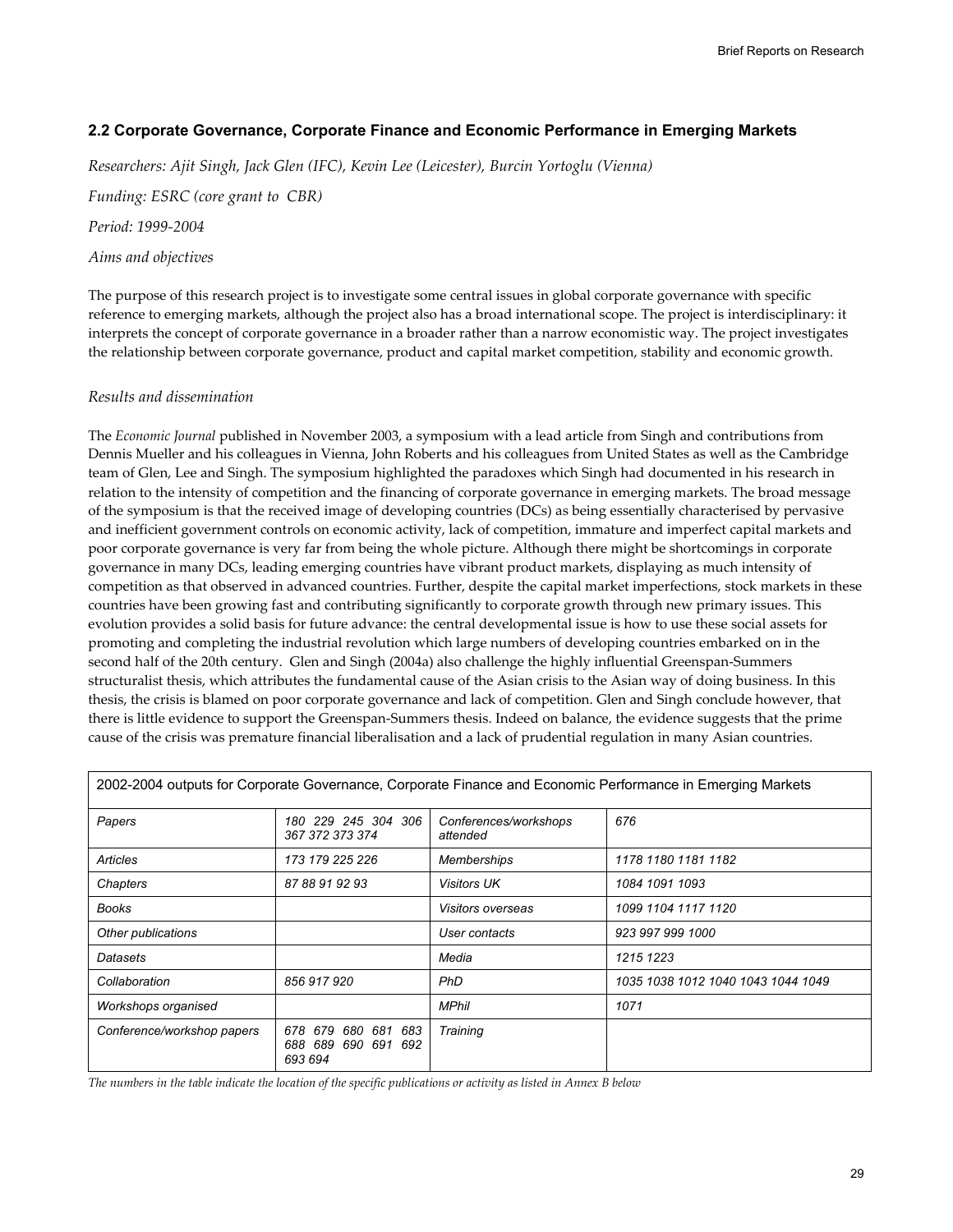## **2.3 Reflexive Law and Democratic Governance**

*Project leaders: Simon Deakin and Catherine Barnard. Research student: Richard Hobbs.* 

*Funding: EU, Fifth Framework Programme (£36,678)* 

*Period: 2002-2004* 

### *Aims and objectives*

This project was funded by the 5th Framework Programme of the European Commission and involved collaboration between the CBR and a network of other European universities coordinated by the Centre for Legal Philosophy, Catholic University of Louvain. The CBR's involvement focused on tensions developing at European level between the economic freedoms guaranteed by the EC Treaty (including free movement for goods, persons and capital, and freedom of establishment for enterprises) and the protection of fundamental social rights.

### *Results and dissemination*

Case studies were carried out of the interaction between economic and social interests in the case law of the European Court of Justice and of national-level courts, and of the implementation of European Community law in the UK (focusing on the area of working time). Following seminars held in Paris in December 2003 and Cambridge in March 2004, a book representing the work of the project was completed and will be published in 2005: De Schutter, O. and Deakin, S. (eds) *Social Rights and Market Forces: Is Open Coordination the Future for European Employment and Social Policy?* Brussels: Bruylant.

| 2002-2004 outputs for Project: Reflexive Law and Democratic Governance |                 |                      |         |
|------------------------------------------------------------------------|-----------------|----------------------|---------|
| Papers                                                                 | 246 248         | Conferences attended | 721 725 |
| Articles                                                               |                 | Memberships          |         |
| Chapters                                                               | 34              | <b>Visitors UK</b>   |         |
| <b>Books</b>                                                           | 11              | Visitors overseas    |         |
| Other publications                                                     |                 | User contacts        |         |
| Datasets                                                               |                 | Media                |         |
| Collaboration                                                          | 861             | PhD                  |         |
| Workshops                                                              | 788             | <b>MPhil</b>         |         |
| Conference papers given                                                | 398 478 503 504 | Training             |         |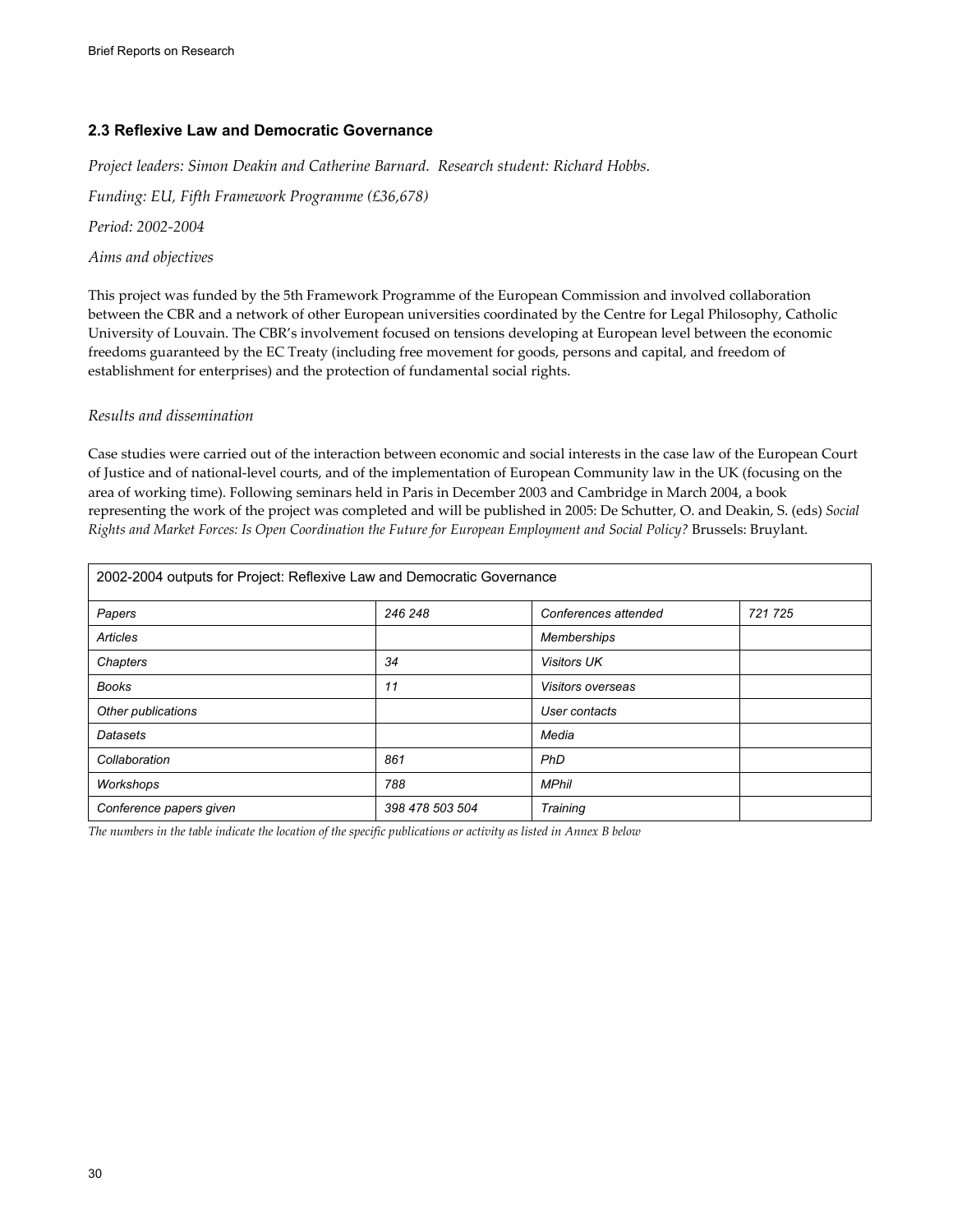### **2.4 Corporate Law and Economic Performance**

*Project leaders: John Armour, Simon Deakin, Alan Hughes. Research fellow: Beth Ahlering. Research Associates: Brian Cheffins (Faculty of Law), Richard Nolan (Faculty of Law), Riz Mokal (University College, London), Doug Cumming (University of New South Wales).* 

*Funding: ESRC (core grant to CBR)* 

*Period: 1999-2004* 

*Aims and objectives* 

Reform of corporate law is currently being considered in several countries, including the UK where a Company Law Review has been initiated by the DTI and where two substantial Consultation Papers have been published by the Law Commission. A major focus of this process of reform is the link between company law and competitiveness. This in turn raises a number of questions on which empirical research has been, so far, comparatively limited. How far do the laws governing directors' duties affect, in practice, the processes of corporate decision making? What are the mechanisms by which rules of company law take effect within organisations? What would the consequences be of a wider recognition for 'stakeholder' interests within the firm? How is the evolution of company law affected by transnational harmonisation and by increasing regulatory competition? How far are we observing international convergence around a 'Anglo-American' model of company law which stresses shareholder value at the expense of stakeholder-protection measures?

### *Results and dissemination*

The main work of this project has consisted of an empirical study of the relationship between law and economic performance. One part of the work, which was carried out by Beth Aherling, John Armour and Simon Deakin, has involved cluster analyses on a number of legal and economic variables in different country systems; the identification of correlations among labour, shareholder and creditor protection variables; and a time series exploration of the relationship between legal change and economic outcomes over time. Some of the results were presented at a seminar at Columbia University in April 2004 and will be the subject of a working paper in the spring of 2005. Further working papers are in preparation. This work does a number of things. First, it considers the possibility of functional complementarities and substitutes in national legal systems, which serve to reinforce divergence and highlight the diversity of practice within and between countries. Second, it considers critically the validity of 'law on the books' as a sufficient indicator of the social, cultural and institutional environment surrounding corporate governance. Third, it undertakes a consideration of a number of relationships between legal origin and economic outcomes, emphasising that such a link is highly dependent on particular conceptual definitions of 'efficiency' and is subject to change depending on the type of sample and the time period being considered. It is shown that legal origin is important, but does not operate in a linear way; it instead interacts with a range of other institutional processes, leading to a range of outcomes.

In addition, John Armour and Douglas Cumming have carried out work examining empirically the legal conditions for the growth of SMEs. This has been published in a series of working papers. CBR WP 281, for example, compares the economic and legal determinants of venture capital investment, fundraising and exits. The paper introduces a cross-sectional and time series empirical analysis across 15 countries and 13 years of data spanning an entire business cycle. It shows that the legal environment matters as much as the strength of stock markets; that government programmes more often hinder than help the development of private equity, and that temperate bankruptcy laws stimulate entrepreneurial demand for venture capital. The results provide generalizable lessons for legal reform.

In related work, John Armour and Simon Deakin were part of a team which produced a report for the Financial Services Authority on the role of soft law and the 'comply and explain' approach within corporate governance codes, and the link between the codes and the Listing Rules drawn up by UK Listing Authority; Brian Cheffins, Riz Mokal and Richard Nolan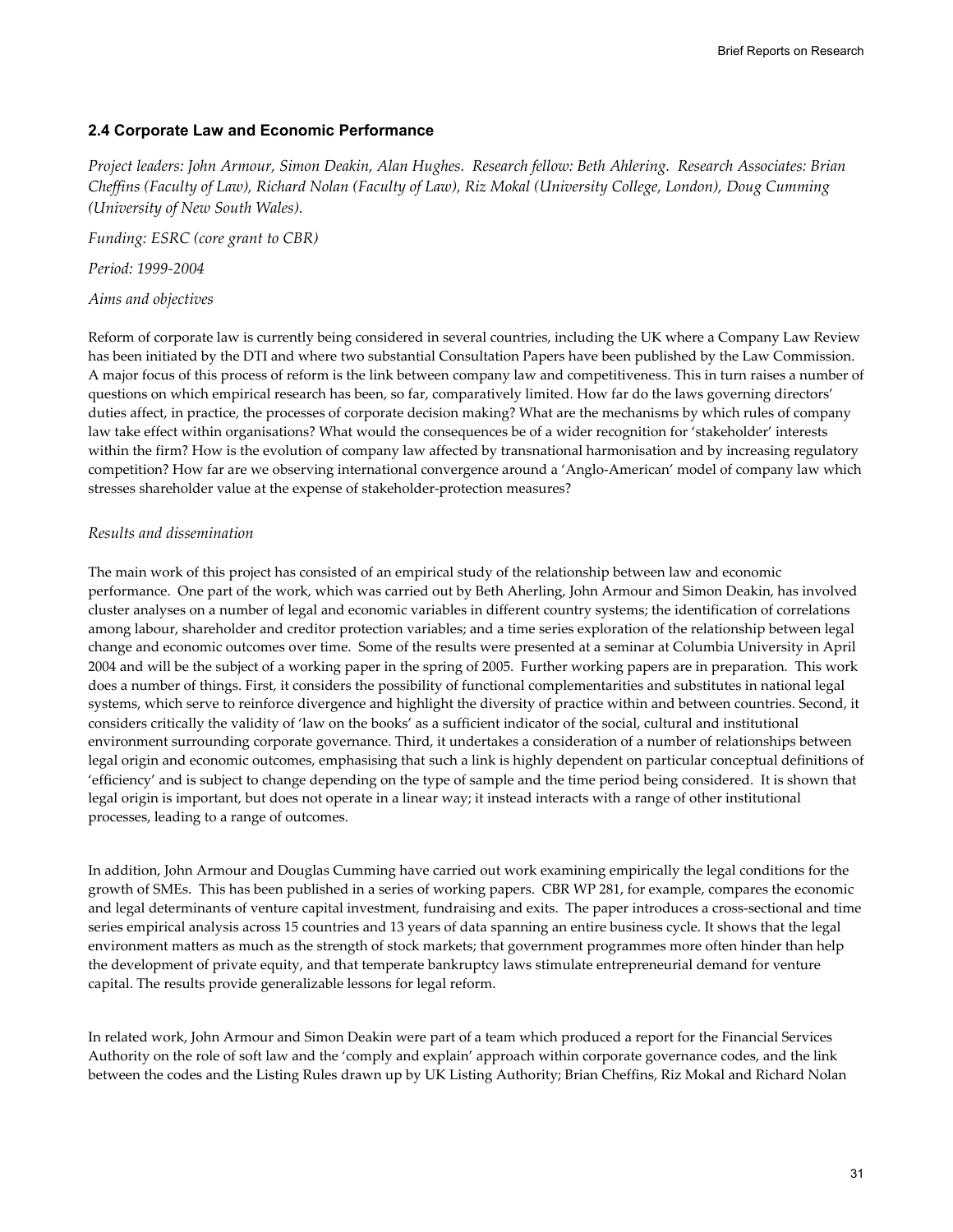carried out a number of theoretical and historical analyses of the link between law and economic performance; and Simon Deakin carried out consultancy work for the ILO on corporate governance and pensions law reform.

|                               | 2002-2004 outputs for Project: Corporate Law and Economic Performance                                                                                                                                                                   |                                       |                                               |
|-------------------------------|-----------------------------------------------------------------------------------------------------------------------------------------------------------------------------------------------------------------------------------------|---------------------------------------|-----------------------------------------------|
| Papers                        | 238 239 240 257 258 268 269 270 271 272 273<br>274 275 276 277 278 279 280 281 342 343 344<br>345 346 347 237 242 243 244 259 282 286 354                                                                                               | Workshops and<br>Conferences attended | 707 708 709 710 711 722 726<br>760            |
| Articles                      | 103 104 105 106 107 108 109 112 113 120 121<br>136 144 145 148 149 150 156 157 158 159 160<br>161 162 163 164 169 195 201 202 203 204 205<br>219                                                                                        | Memberships                           | 1126 4141128 1129 1130 1172                   |
| Chapters                      | 26 27 28 29 32 47 48 49 50 50 53 81                                                                                                                                                                                                     | <b>Visitors UK</b>                    |                                               |
| <b>Books</b>                  | 1                                                                                                                                                                                                                                       | <i>Visitors overseas</i>              | 1100 1103 1107 1110 1111<br>1115 1108 1123    |
| Other publications            | 1225 1226 1229 1230 1242 1243                                                                                                                                                                                                           | User contacts                         | 926 927 928 929 930 932 987<br>988 990        |
| Datasets                      | 820                                                                                                                                                                                                                                     | Media                                 | 1200 1201 1184                                |
| Collaboration                 | 848 857 874 906                                                                                                                                                                                                                         | <b>PhD</b>                            | 1016 1025 1005<br>1021 1026<br>1036 1016 1039 |
| Workshops organised           | 786 784 793                                                                                                                                                                                                                             | <b>MPhil</b>                          |                                               |
| Conference/workshop<br>papers | 379 380 381 382 383 384 385 386 387 389 397<br>390 391 392 393 394 395 396 421 422 423 458<br>459 460 461 462 463 464 465 466 467 468 469<br>470 471 472 473 474 475 476 477 479 480 481<br>482 484 485 486 487 488 489 490 498 635 636 | Training                              | 1264                                          |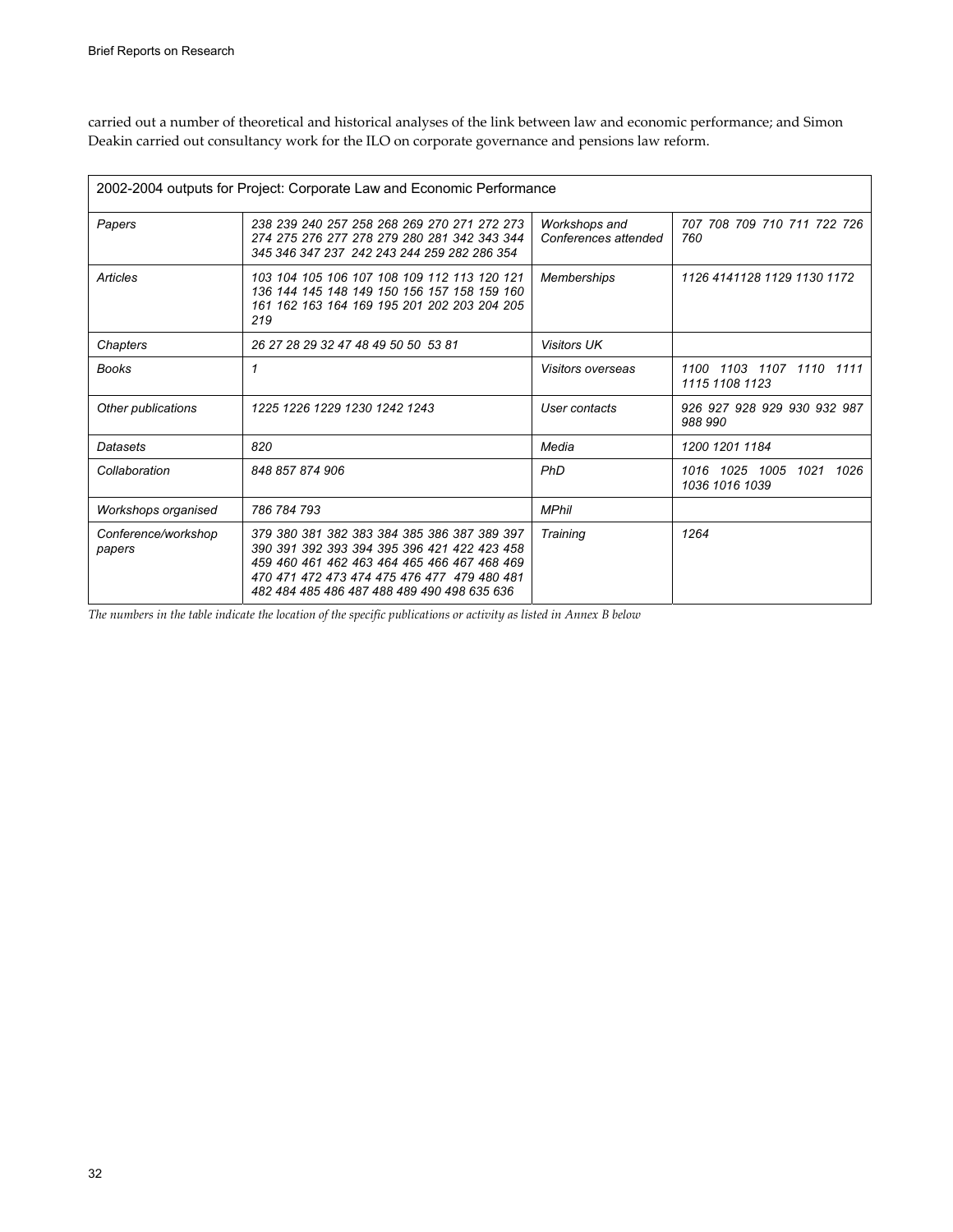## **2.5 Ethics, Regulation and Globalisation**

*Project leaders: Michael Pollitt (Judge Institute of Management) and Ian Jones (Lincoln College, Oxford and Herriot Watt Business School). Research Assistant: Chris Nyland (July-Dec, 2003).* 

*Funding: ESRC (core grant to CBR)* 

*Period: 1999-2004* 

## *Aims and objectives*

This project is examining how multinationals build social capital in host countries by supporting community building projects. The aim of this project is to produce a book by late 2005 examining the significance of the contribution of multinationals to building social capital. Prior to 2004 this project had produced three substantive papers examining the behaviour of multinationals in South Africa, Mexico and Poland. During 2004 the first of these papers was published in *New Academy Review*. These papers each attempt to measure the self-reported community engagement activities of multinationals in order to guage the drivers of such engagement.

### *Results and dissemination*

In 2004 we took this work a stage further by conducting a detailed case study of a single multinational looking at a sample of its community engagement (or corporate citizenship) projects. This allowed us to understand the nature of a multinational's contributions to projects in much more depth and to discuss with company executives the motivation behind the level, type and location of support offered by the company. The firm we examined was a branded alcoholic drinks manufacturer, Diageo, which was shown in the previous research to be active in community engagement and likely to be an example of good practice. This firm possesses a structured portfolio of corporate citizenship projects and initiatives and has a long standing tradition of community engagement. We examined 9 of their projects in detail and assessed the ways in which these impact on social capital. We were able to draw conclusions on: what social capital is built by multinationals; how the impact of community projects can be maximised; and how projects can bring substantial internal benefits. We also observed that attempts to subordinate corporate citizenship to commercial objectives seem to reduce its value to the company; and that governments need to recognise the limitations of multinationals in development projects.

|                               | 2002-2004 outputs for Ethics, Regulation and Globalisation                                                           |                                   |                                                                                                           |
|-------------------------------|----------------------------------------------------------------------------------------------------------------------|-----------------------------------|-----------------------------------------------------------------------------------------------------------|
| Papers                        | 249 316 317 318 319 320                                                                                              | Conferences/workshops<br>attended | 734 735 736 737 738 739 740 741 742<br>743 744 745 746 763 764 765 584                                    |
| <b>Articles</b>               | 185 186 187 223 585                                                                                                  | <b>Memberships</b>                | 1142 1143 1144 1145 1146 1147 1148<br>1149 1150 1151 1152 1153 1154 1155<br>1156 1173 1174 1175 1176 1177 |
| Chapters                      | 67 68 69                                                                                                             | <b>Visitors UK</b>                |                                                                                                           |
| Books                         | 17                                                                                                                   | Visitors overseas                 |                                                                                                           |
| Other publications            | 1249 1250                                                                                                            | User contacts                     | 955 959 960 961 962 963 964 965 966<br>967 968 969 970 971 972 973 974 975                                |
| Datasets                      |                                                                                                                      | Media                             |                                                                                                           |
| Collaboration                 | 875 876 877 878 879 880 908<br>881 882 883 884 885 886 887<br>888 889 890 891 892 893 894<br>909 910 911 912 913 914 | <b>PhD</b>                        |                                                                                                           |
| Workshops organised           | 799 800 801                                                                                                          | <b>MPhil</b>                      |                                                                                                           |
| Conference/workshop<br>papers | 581 582 583 585 586 587 589<br>633 654 655 652 653                                                                   | Training                          |                                                                                                           |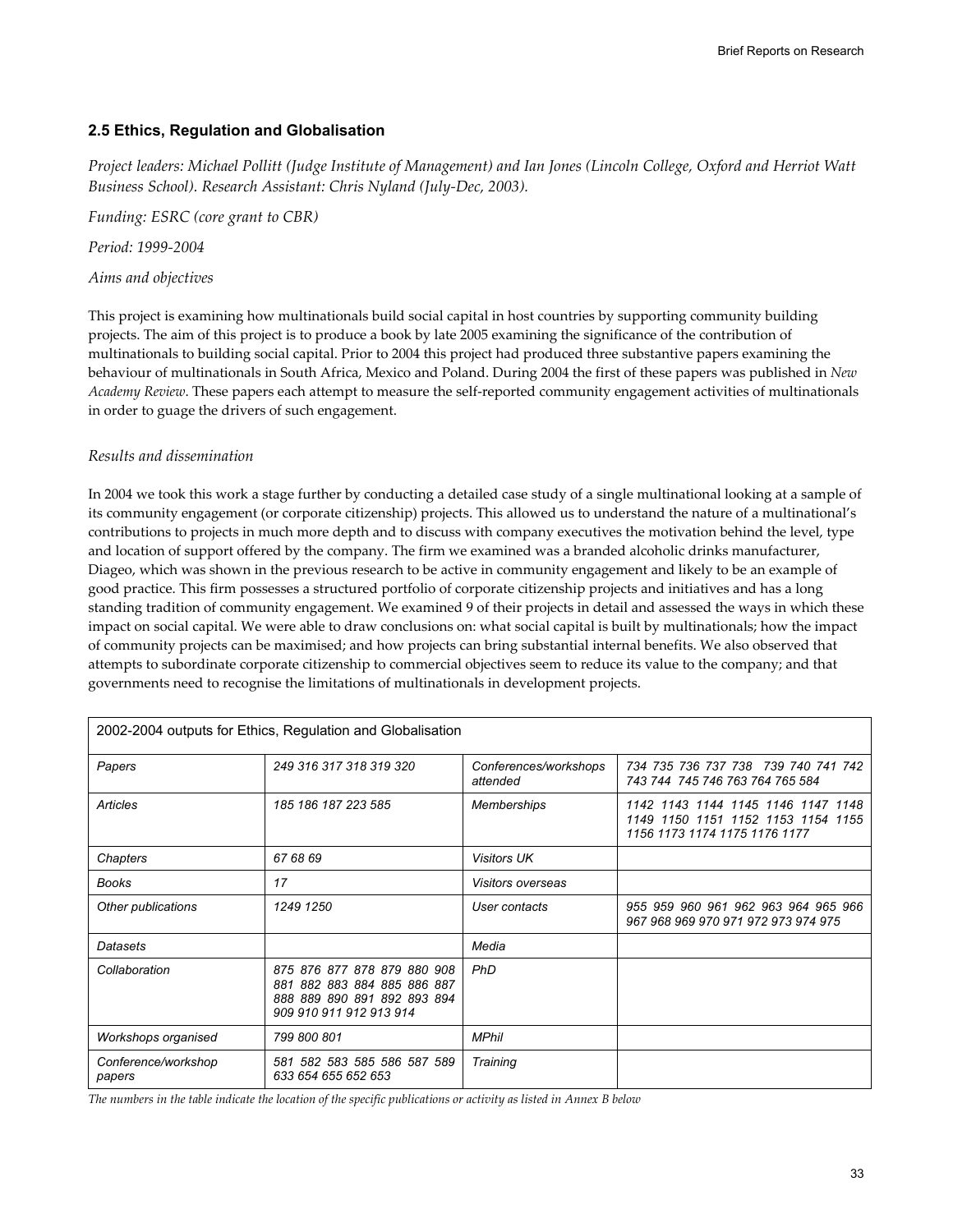# **2.6 From Employability to Capability: An Exploratory Approach on the Quality of Employment**

*Project leader: Simon Deakin. Research Fellow: Jude Browne. Research Associate: Frank Wilkinson.* 

*Funding: European Commission, Fifth Framework Programme (£12,491)* 

*Period: May-September 2002* 

### *Aims and Objectives*

This project was funded by the European Commission under its Fifth Framework Programme and involved collaboration between the CBR and two French research centres, IDHE, Ecole Normale Supérieure de Cachan, and the Maison des Sciences de l'Homme Ange Guépin, University of Nantes. The aim was to undertake an exploratory theoretical and methodological analysis of the issue of the quality of employment in the EU. Since the Lisbon and Nice summits, the promotion of employment quality has been one of the most important items in the process of European construction in the social and employment fields. The project explored the relevance to this issue of Amartya Sen's capability approach. The capability concept has numerous applications to the issue of the quality of employment: these include mobility of workers within and between enterprises; efforts to reconcile work and family life; access to social protection of various types; and measures to promote employability and access to the labour market. The project provided short-term funding between May and September 2002 for the development by the network of a literature review of the use of the capability concept in the field of European construction, and the initial development of statistical indicators for relating the quality of employment to capabilities. This work was carried out in preparation for a more extensive three-year programme of research, also funded by the European Commission, which began in the autumn of 2002 (see project 2.12).

The principal finding of the work is that the capability concept has numerous applications in the context of issues relating to the quality of employment: these include mobility of workers within and between enterprises; efforts to reconcile work and family life; access to social protection of various types; and measures to promote employability and access to the labour market. The notion of capability also provides a useful starting point for moving beyond the current 'employability' debate and uniting the goal of competitiveness with the recognition and protection of fundamental human rights of the kind contained in the EU Charter of Fundamental Rights.

| 2002-2004 outputs for From Employability to Capability: An Exploratory Approach on the Quality of<br>Employment |                    |                        |      |  |
|-----------------------------------------------------------------------------------------------------------------|--------------------|------------------------|------|--|
| <b>Books</b>                                                                                                    | 4                  | Collaboration          | 859  |  |
| Articles                                                                                                        | 122122, 133        | <b>User Contacts</b>   |      |  |
| Chapters                                                                                                        | 37 39 62 59 54 86  | <b>PhD Students</b>    |      |  |
| <b>Working Papers</b>                                                                                           | 252, 254, 283      | <b>Mphil Students</b>  |      |  |
| Conference/Workshop<br>papers                                                                                   | 407, 409, 408, 522 | <b>Visitors UK</b>     | 1089 |  |
| Conferences                                                                                                     | 790                | <b>Visitors Abroad</b> | 1115 |  |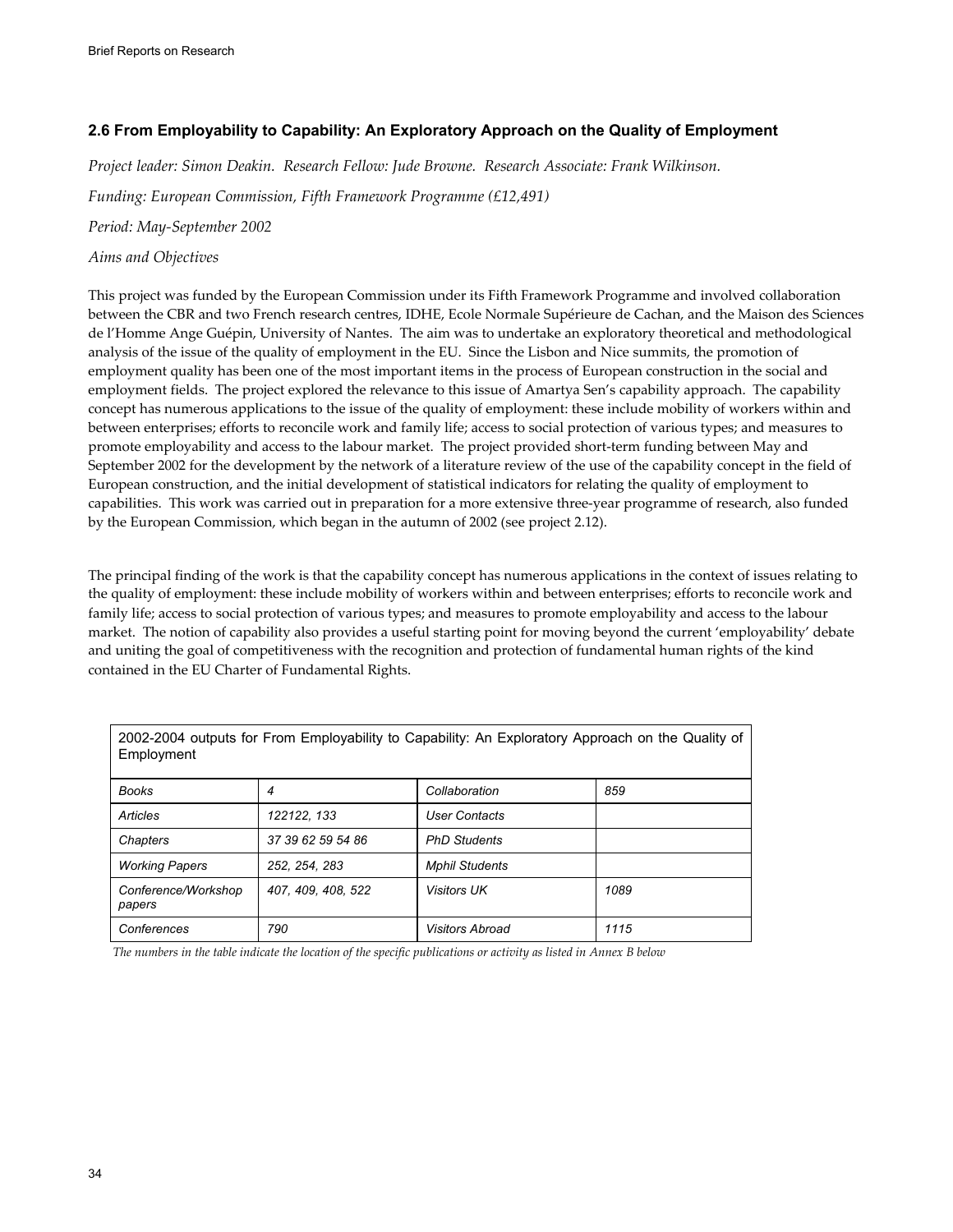## **2.7 The Future of Professional Work**

*Project leaders: Christel Lane, Frank Wilkinson, Brendan Burchell. Research associates: Jude Browne, Ulrich Heisig, Roy Mankelow, Margaret Potton, Wolfgang Littek* 

*Funding: Anglo-German Foundation (£124,327)* 

*Period: 1999-2004* 

*Aims and objectives* 

The purpose of the research was to undertake a comparative study of recent changes in professionalised work in Britain and Germany. The aims of the research were to: (1) investigate how different modes of controlling professional occupations in the two countries have mediated the impact on professional work of changes in technology, regulatory policy, the organisation of public services, competition and the system of education and training; (2) examine the effects of such changes on the market, work and status situation of professional workers; (3) assess the effect of these changes for performance in the knowledge-intensive sectors of the service economy; and (4) to consider the policy implications of the two divergent processes of professionalisation and the scope for mutual learning.

### *Results and dissemination*

The research had three main stages. The first two involved the study of established and aspiring professional groups to build up an overview of professionalised occupations and the changes that they are undergoing. This was followed by a more detailed focus on four professions, lawyers, pharmacists, personnel and development practitioners and counselling psychotherapists by interviews with key personnel in professional associations and with the users of professional services. Stage 3 consisted of a detailed analysis of these four professions focussing on their members' experiences, perceptions of change, and expectations for the future by means of a postal survey of a sample of members. This was completed in 2003. In 2003 the data analysis was completed and several reports were published, together with a number of related outputs.

| 2002-2004 outputs for The Future of Professional Work |                                       |                                   |                          |  |
|-------------------------------------------------------|---------------------------------------|-----------------------------------|--------------------------|--|
| Papers                                                |                                       | Conferences/workshops<br>attended | 749 750 752              |  |
| Articles                                              | 136 137                               | Memberships                       |                          |  |
| Chapters                                              |                                       | <b>Visitors UK</b>                |                          |  |
| <b>Books</b>                                          | 18 19 20 21                           | Visitors overseas                 |                          |  |
| Other publications                                    | 1237 1254 1255 1256 1257 1258<br>1259 | User contacts                     | 979                      |  |
| Datasets                                              | 819                                   | Media                             |                          |  |
| Collaboration                                         | 896 901                               | <b>PhD</b>                        | 1003 1009 1014 1029 1031 |  |
| Workshops organised                                   | 795                                   | <b>MPhil</b>                      | 1052 1058                |  |
| Conference/workshop<br>papers                         | 402 699 700 701 702 703 704 414       | Training                          |                          |  |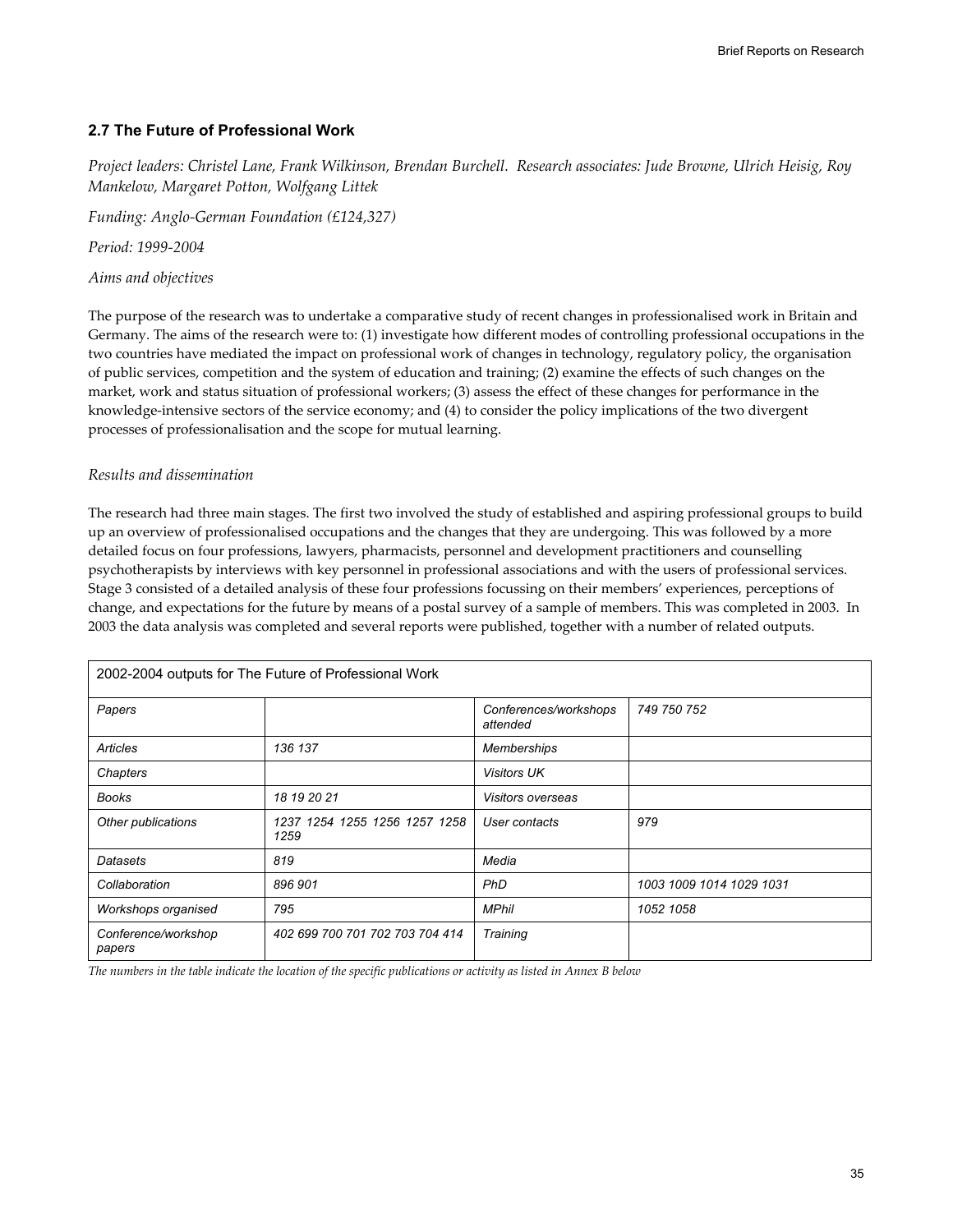## **2.8 The Governance of Mutuality**

*Researchers: Jacqueline Cook (CBR), Simon Deakin (CBR), David Nash (Cardiff Business School), Alan Hughes (CBR) and Jonathan Michie (Birkbeck College, London)* 

*Funding: Building Societies Assocation; Mutuo* 

*Aims and objecives* 

This project is reviewing the role played in the economy by organisations under mutual ownership and control ('mutuals') by considering the relationship between property rights and governance structures in alternative forms of business organisation. The essence of mutuality can be seen in terms of a particular structure of governance, ownership and objects. A building society's governance structure reflects the long-term commitment of its members and their expectation, in return, of continuity of supply. The organisation is owned by its members who transact directly with it to receive particular benefits in return for their contributions. Hence in the traditional building society, the members transact with the society as both lenders and borrowers. The objects or purposes of the society channel its activities to a much greater extent than is the case with most commercial companies, whose object clauses normally leave them free to pursue a wider range of activities. In 2001 an historical analysis of the evolution of property rights in UK building societies was conducted.

### *Results and dissemination*

The results of this work were widely disseminated in 2001 and published in the *Journal of Corporate Law Studies* in 2002. The main finding involved a critical assessment of the demutualisation of the sector in the late 1990s. In the autumn of 2002 further funding was obtained from the think tank Mutuo to extend the study by carrying out a survey of attitudes towards mutual organizations, by comparison with banks and plcs, and to carry out case studies. This work was completed in the spring of 2003. Analysis of the data collected from the survey shows that the absence of external shareholder ownership is a major factor in inducing customers to repose high levels of trust in building societies. The work was presented to the annual conference of the cooperative movement in Manchester in May 2003 and to the major party political conferences in the autumn of that year. In June 2004 Simon Deakin gave a lecture on the research to a meeting arranged by the David Hume Institute and held at the Royal Society of Edinburgh, as part of ESRC Social Science Week.

| 2002-2004 outputs for The Governance of Mutuality |                 |                                |      |  |
|---------------------------------------------------|-----------------|--------------------------------|------|--|
| Papers                                            |                 | Conferences/workshops attended |      |  |
| Articles                                          | 155             | <b>Memberships</b>             |      |  |
| Chapters                                          |                 | <b>Visitors UK</b>             |      |  |
| <b>Books</b>                                      |                 | Visitors overseas              |      |  |
| Other publications                                |                 | User contacts                  |      |  |
| Datasets                                          |                 | Media                          | 1211 |  |
| Collaboration                                     |                 | PhD                            |      |  |
| Workshops                                         | 796             | <b>MPhil</b>                   |      |  |
| Conferencworkshop papers                          | 478 505 506 633 | Training                       |      |  |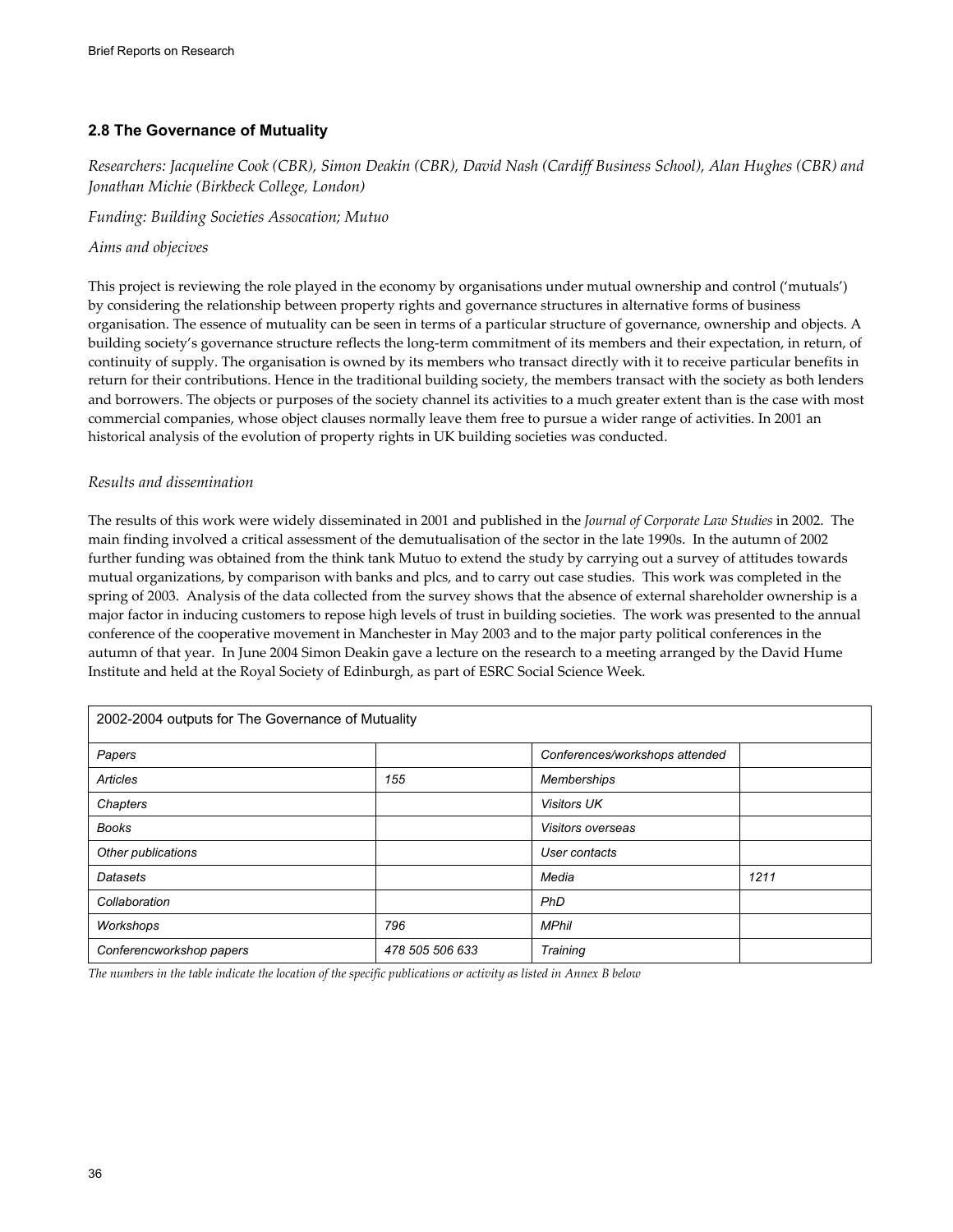## **2.9 The Implementation of the Working Time Directive in the UK**

*Project leaders: Catherine Barnard (Faculty of Law), Simon Deakin, and Richard Hobbs (Faculty of Law)* 

*Funding: European Commission, DG Employment and Social Affairs* 

### *Aims and Objectives*

The project team was commissioned by DG Employment of the European Commission to carry out a study of the implementation in the UK of the so-called individual opt-out in the EU Working Time Directive. This provision - Art. 18(1)(b)(i) of the 1993 Directive - enables workers to opt out of the protection of the 48 hour weekly limit to working time, by agreement in writing with their employer. The UK has made provision, in its legislation, for a general opt out as allowed by Art. 18(1)(b)(i). A review of literature and relevant data sources was carried out in the autumn of 2002 and a report submitted to DG Employment in December 2002. 40 interviews in total were carried out with employers, professional bodies, trade unions, employers' associations, and regulatory bodies.

### *Results and dissemination*

The report discussed the prevalence of the opt-out, the manner in which it is administered, the reasons given by employers for making use of it, the perceptions of its use by trade unions, and the extent to which alternative devices for working over 48 hours (collective agreements, workforce agreements, other derogations) are used. The report was extensively relied by DG Employment in producing its formal review of the opt-out in January 2004.

| 2002-2004 outputs for The Implementation of the Working Time Directive in the UK |         |                      |                |  |
|----------------------------------------------------------------------------------|---------|----------------------|----------------|--|
| Papers                                                                           |         | Conferences attended |                |  |
| <b>Articles</b>                                                                  | 118 119 | <b>Memberships</b>   |                |  |
| Chapters                                                                         |         | <b>Visitors UK</b>   |                |  |
| <b>Books</b>                                                                     |         | Visitors overseas    |                |  |
| Other publications                                                               | 247     | User contacts        | 931            |  |
| <b>Datasets</b>                                                                  |         | Media                | 1186 1187 1188 |  |
| Collaboration                                                                    |         | PhD                  |                |  |
| Workshops                                                                        |         | <b>MPhil</b>         |                |  |
| Conference papers given                                                          | 550     | Training             |                |  |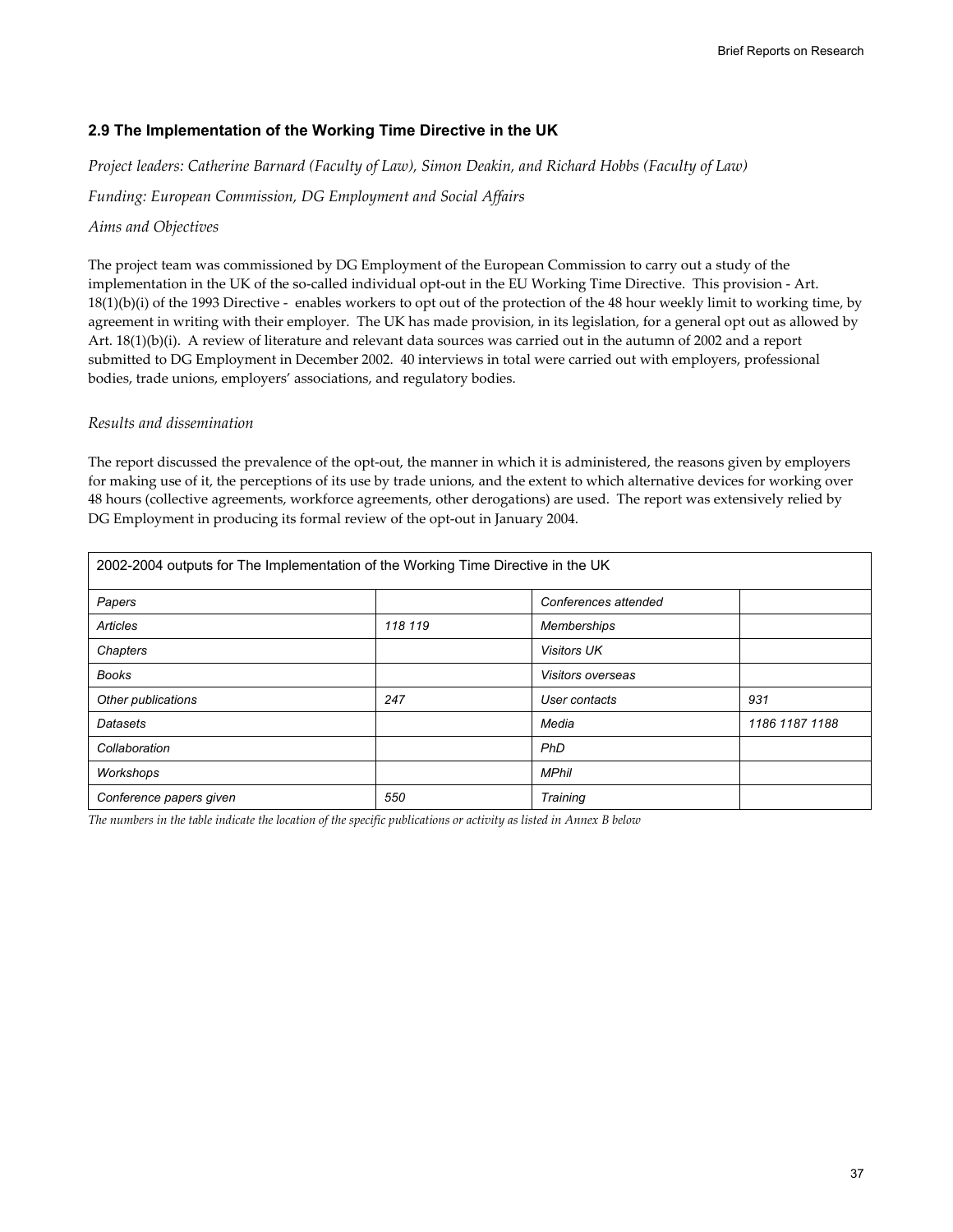# **2.10 Institutional Investment and Corporate Accountability**

*Project leaders: John Roberts (Judge Institute of Management), John Hendry (Brunel University), Richard Barker (Judge Institute of Management). Research Fellow: Paul Sanderson.* 

*Funding: ESRC (core grant to CBR)* 

*Period: 2001-4* 

## *Aims and objectives*

A central issue in corporate governance concerns the fiduciary responsibility and accountability of senior company managers and boards of directors to their shareholders. Research into this issue, most of it conducted within the framework of financial economics, has typically treated 'shareholders' quite simply, as the holders of shares. From the perspective of accountability however, many of these shareholders are themselves fiduciaries acting on behalf of others. About 80% of the value of UK shares are held and traded by fund management institutions acting on behalf of both individual investors and pension and insurance companies. These companies in turn are accountable to their own customers. In this project we investigate some of the processes and relationships involved in this chain of accountability, focusing in particular on finance directors and fund managers. How are their responsibilities exercised, and to what effect, and how are they held accountable? To address such questions we examine the preparation, conduct and consequences of the regular face to face meetings between companies and their major institutional shareholders.

## *Results and dissemination*

Analysis of interview data shows that the meetings of companies and their major institutional investors, though often ritualistic, have concrete effects. For example, by routinely reminding company directors that their primary accountability is to their shareholders, fund managers ensure directors remain focused on the pursuit of shareholder value. In this way, it may be argued, they promote the financialization of the companies in which they invest. Over the course of the coming year the team intend to publish a number of papers reflecting the interests of the members of the project team. Conference presentations include the 7th Interdisciplinary Perspectives on Accounting Conference, Madrid, 13-16 July 2003, and for the second, the University of Glasgow Ward Trust Seminar Series, Glasgow, 25 February 2004. Although empirical research for the 'Institutional investment and corporate accountability' project was completed in 2003, this year was spent analysing the data and translating it into four different papers, with each of the investigators taking the lead on different papers. These have been published during the year as CBR working papers, and some of these are already under review with *Accounting, Organizations and Society* and the *Academy of Management Journal*.

| 2002-2004 outputs for Institutional Investment and Corporate Accountability |                                                 |                                   |             |  |
|-----------------------------------------------------------------------------|-------------------------------------------------|-----------------------------------|-------------|--|
| Papers                                                                      | 363 364 365 366                                 | Conferences/workshops<br>attended | 669 670     |  |
| Articles                                                                    | 117 224                                         | <b>Memberships</b>                |             |  |
| Chapters                                                                    | 33                                              | <b>Visitors UK</b>                | 1087        |  |
| <b>Books</b>                                                                |                                                 | Visitors overseas                 | 1114        |  |
| Other publications                                                          | 1261                                            | User contacts                     | 994 995 996 |  |
| Datasets                                                                    |                                                 | Media                             |             |  |
| Collaboration                                                               | 916                                             | PhD                               |             |  |
| Workshops organised                                                         |                                                 | <b>MPhil</b>                      |             |  |
| Conference/workshop<br>papers                                               | 671 674 775 776 777 778 654 7795<br>781 782 783 | Training                          |             |  |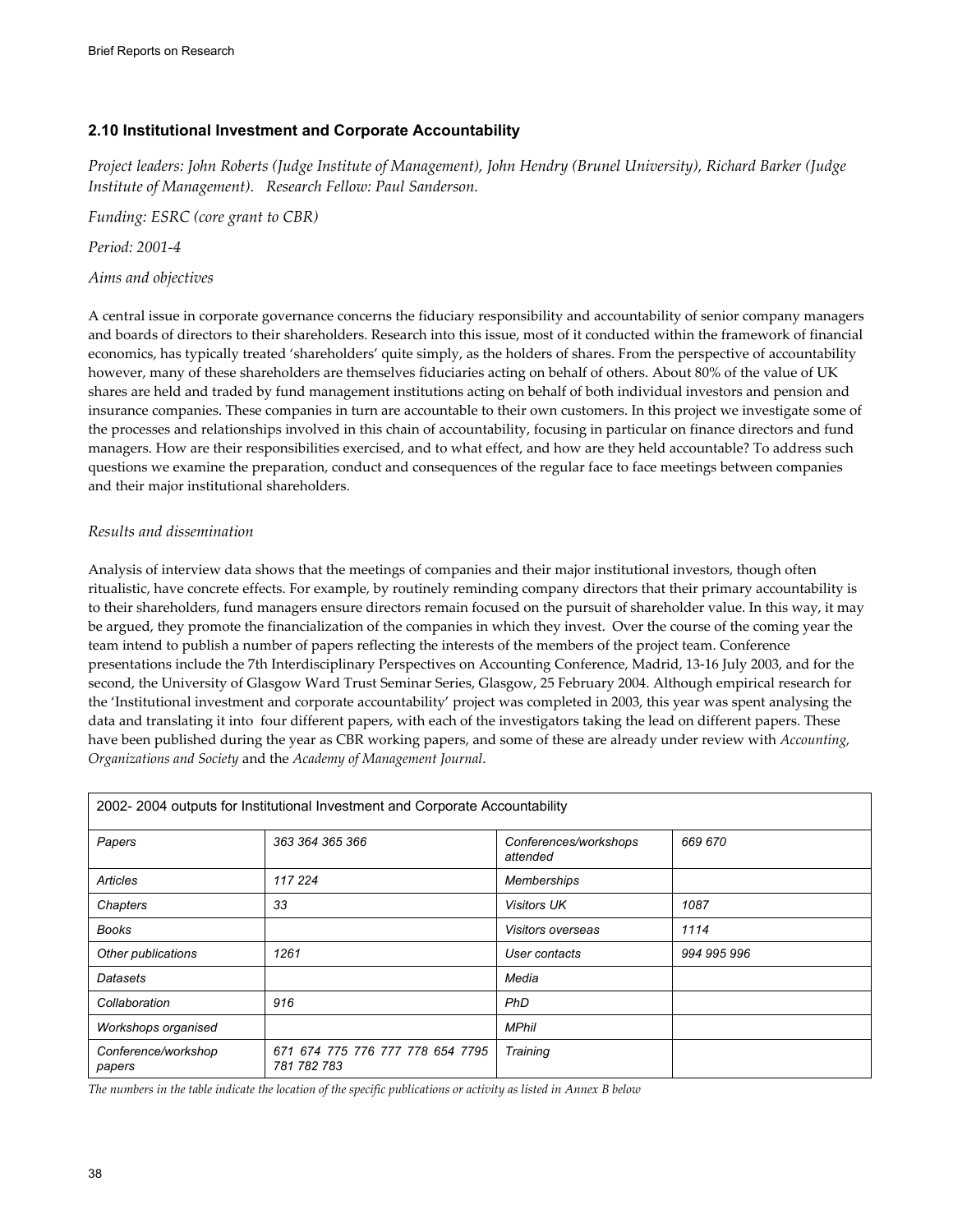## **2.11 Updating Employment Institutions and Governance**

*Project leaders: Simon Deakin, and Tom Kochan (MIT). Senior Research Fellow: Suzanne Konzelmann.* 

*Funding: Cambridge-MIT Institute (£126,471)* 

*Period: 2001-2004* 

### *Aims and objectives*

The proposition underlying this CMI-funded project, which was completed in the course of 2003, was that while the nature of work and the workforce have changed dramatically over the past decade, the institutions governing work and employment are based on models of the past: an industrial model of the economy, a male breadwinner model of the labour force and family structure, and a norm of shareholder primacy in corporate governance. The result of this mismatch has created and is sustaining an unacceptable gap between the winners and losers in today's labour markets and holding back the innovative capacity of many firms and organizations.

### *Results and dissemination*

The project has focused on emerging forms of partnership at work, family-friendly employment policies and inclusive corporate governance practices which are addressing the need for a new architecture of employment institutions in America and Britain. It has directly addressed the link between institutions, competitiveness and productivity which is a central concern of CMI through collaborative research and widespread dissemination of findings, and has provided for the adaptation to the needs of British users of a teaching module developed initially at MIT. It has also supported the production of a video film on the subject of *Partnership and Profit* by Brian Ashbee, Peter Cook and Monika Koeck of the Cambridge Moving Image Studio (CUMIS), University of Cambridge.

| 2002-2004 outputs for Updating Employment Institutions and Governance |                                                                                                                                   |                                   |                |  |
|-----------------------------------------------------------------------|-----------------------------------------------------------------------------------------------------------------------------------|-----------------------------------|----------------|--|
| Papers                                                                | 284 287                                                                                                                           | Conferences/workshops<br>attended | 747            |  |
| Articles                                                              | 114 167 168 170 171 194 171172 191 195                                                                                            | <b>Memberships</b>                |                |  |
| Chapters                                                              | 51                                                                                                                                | <b>Visitors UK</b>                |                |  |
| <b>Books</b>                                                          | 13                                                                                                                                | Visitors overseas                 |                |  |
| Other publications                                                    | 1224                                                                                                                              | User contacts                     | 934            |  |
| Datasets                                                              |                                                                                                                                   | Media                             | 1185 1202 1203 |  |
| Collaboration                                                         | 858                                                                                                                               | <b>PhD</b>                        |                |  |
| Workshops organised                                                   | 794 795                                                                                                                           | <b>MPhil</b>                      |                |  |
| Conference/workshop<br>papers                                         | 699 700 701 702 703 704 526 396 406 526 513 514 515<br>516 517 518 520 521 522 523 524 533 534 535 553 604<br>605 606 607 650 672 | Training                          |                |  |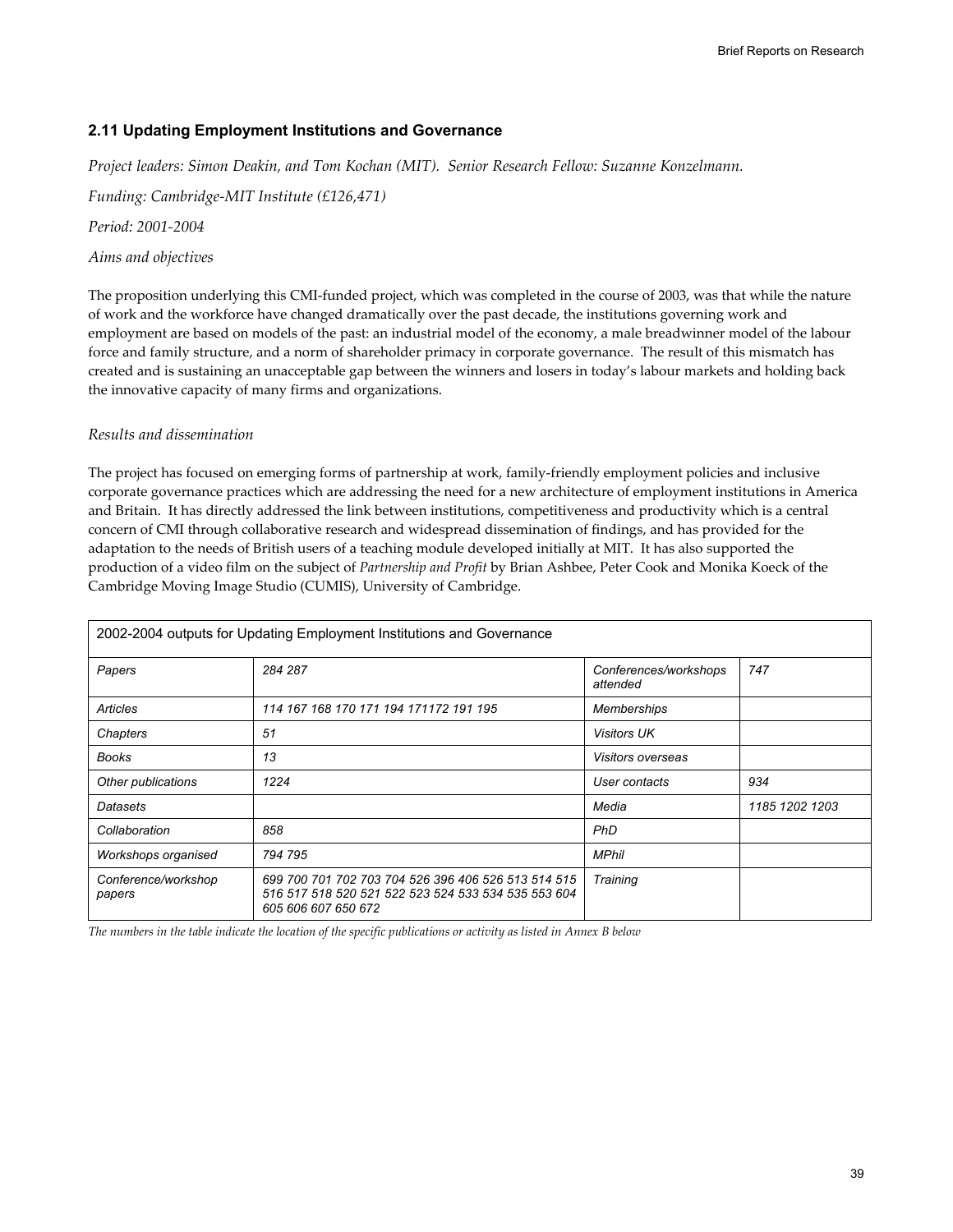# **2.12 Social Dialogue, Employment and Territories: towards a European politics of capabilities**

*Project leader: Simon Deakin. Research associates: Jude Browne (CBR and Centre for Research in the Social Sciences and Humanities, Cambridge), Stephen Pratten (Management Centre, King's College, London). Ph.D. students: Ana Lourenço (Judge Institute), Renée Claude Drouin (Law), Richard Hobbs (Law).* 

*Funding: European Commission Fifth Framework Programme (£45,174)* 

*Period: 2002-2006* 

*Aims* 

Through this project, which is funded by the 5th Framework Programme of the EC, the CBR is part of a network exploring the implications for social policy of the rise of the knowledge economy in Europe. The central concept used here is Amartya Sen's notion of 'capability'. The issue is how far the process of European integration can be used to promote an equitable distribution of capabilities, their development and their reinforcement in law and social convention. The project uses a sample of regions and firms in five European countries. Through empirical research, the network will analyse a range of business policies and public interventions that are aimed at integrating changes in the form of work into the organisation of the economy, employment and welfare provision.

## *Results and dissemination*

The project began in October 2002 and will run for five years. Simon Deakin and Jude Browne have been carrying out case studies of the use by enterprises of corporate governance mechanisms to promote gender equality and diversity, and Simon Deakin, Ana Lourenço (Ph.D. candidate, Judge Institute) and Stephen Pratten (King's College, London) have been looking at innovation, regulatory change and the effects of regional policy in the media sector. Renee Claude Drouin (Ph.D. candidate, Law) is examining international framework agreements between multinational companies and trade union federations, and Richard Hobbs (Ph.D. candidate, Law) is looking at the link between corporate social responsibility and the implementation of labour standards in the area of working time. Several workshops have been held: one, in Cambridge, initiated a comparative study of corporate restructuring in Britain and France with colleagues from IDHE-Cachan; a second, in Nantes, was concerned with the comparative study of the legal notion of 'capacity' (March 2003) ; and network-wide workshops held in Paris in December 2003 and Warsaw in June 2004 heard presentations from the teams of preliminary results from the sectoral and enterprise-based case studies. In Cambridge a workshop was held in March 2005 which brought together the legal and economic components of the project.

|                         | 2002-2004 outputs for Social Dialogue, Employment and Territories: towards a European politics of capabilities |                          |                               |
|-------------------------|----------------------------------------------------------------------------------------------------------------|--------------------------|-------------------------------|
| Papers                  | 246 285 288                                                                                                    | Conferences attended     | 729 730<br>731 758<br>759 774 |
| Articles                | 165 166                                                                                                        | <b>Memberships</b>       | 1178                          |
| Chapters                | 3984                                                                                                           | <b>Visitors UK</b>       |                               |
| Books                   | 12                                                                                                             | <i>Visitors overseas</i> |                               |
| Other publications      | 1247                                                                                                           | User contacts            |                               |
| Datasets                |                                                                                                                | Media                    | 1189                          |
| Collaboration           | 905 866 867 860 861 865                                                                                        | <b>PhD</b>               | 1013 1019 1030                |
| Workshops               | 787 791 792                                                                                                    | <b>MPhil</b>             |                               |
| Conference papers given | 479 492 493 497 529 547 548 549 629<br>629 631 705                                                             | Training                 |                               |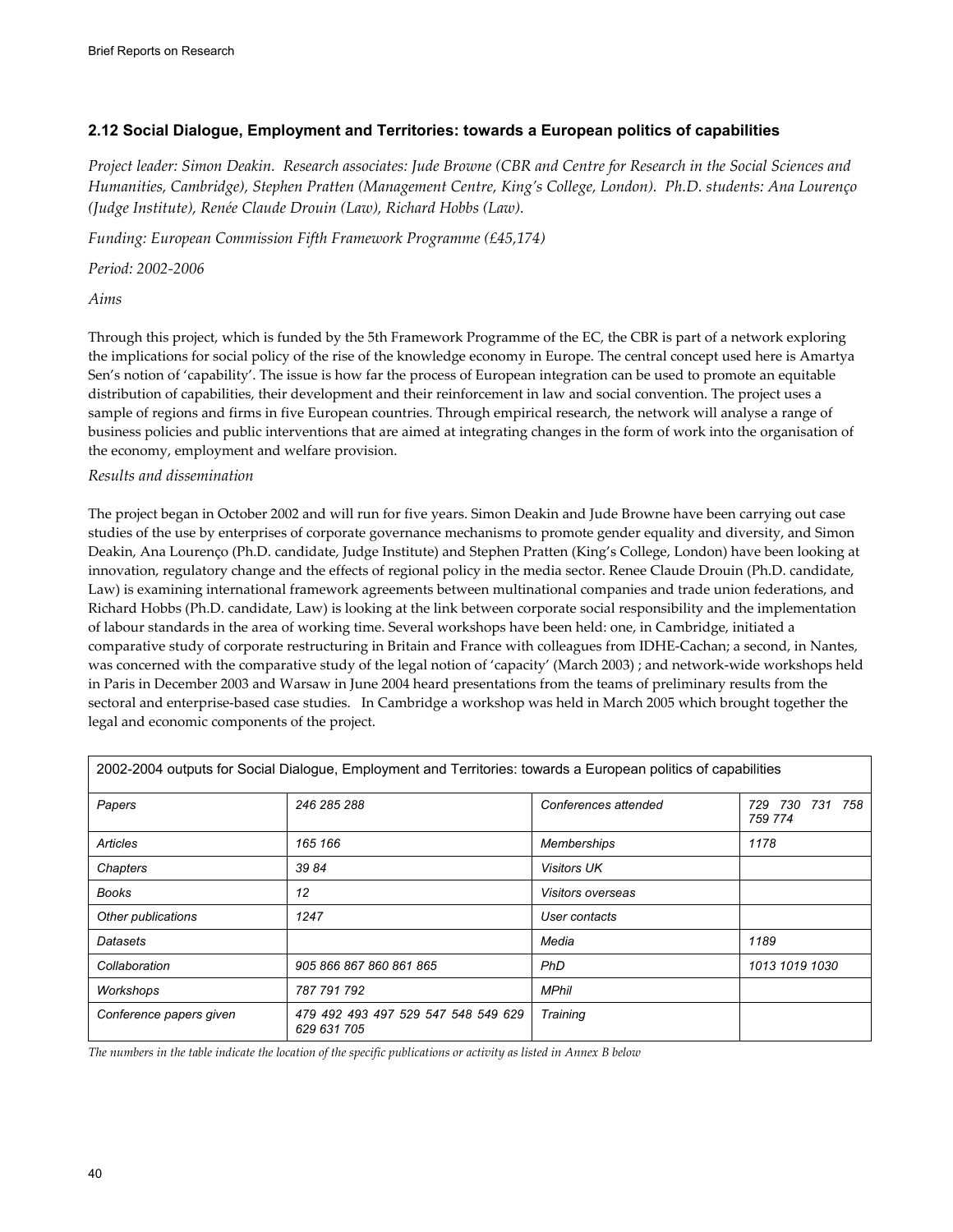### 3 PROGRAMME THREE: ENTERPRISE AND SMES

### **3.1 High Tech CEOs and Their Businesses**

*Project leader: Hugh Whittaker. Research Fellow: Thelma Quince. Funding: ESRC (core grant to CBR) Period: 1999-2004 Aims and objectives* 

This project compares high tech CEOs and their businesses in Britain and Japan. Its main objectives are to enhance understanding of entrepreneurs and entrepreneurship by identifying and comparing personal and attitudinal characteristics of CEOs in different socio-economic contexts and to shed light on the processes of transformation of industrialized economies. The questionnaire administered in the UK in 2001, and reported earlier, was repeated in Japan in 2002*.* 

#### *Results and dissemination*

Both groups of CEOs tended to see their competitive advantages as being personal attention to customer needs, the specialized nature of their product/service, and technological/scientific expertise, but unlike their UK counterparts, Japanese CEOs did not consider the reputation of their business to be particularly important. Japanese businesses displayed slightly higher levels of customer dependence than those in the UK and were more likely to be involved in subcontract relationships, with slightly stronger local links. In common with UK CEOs few in Japan rated any limitation to their business as 'crucial', and again in common with their UK counterparts, 'demand' limitations were more important than any other type. There were important differences in the CEOs' personal objectives. Although both groups of CEOs strongly supported the objectives of building a business with a reputation for excellence and their own personal enjoyment and satisfaction, Japanese CEOs placed far greater emphasis on objectives relating to the permanence of enterprise and to a lesser extent on 'social' objectives such as contributing to science and technology and society in general. By contrast UK CEOs were more concerned with financial objectives. There were notable differences in growth objectives, while the majority of UK CEOs sought growth, over a third of Japanese CEOs sought no growth, and in sharp contrast to those in the UK, few sought substantial growth.

|                            | 2002-2004 outputs for High Tech CEOs and their Businesses |                      |                              |
|----------------------------|-----------------------------------------------------------|----------------------|------------------------------|
| Papers                     | 358 359 360 361 362                                       | Conferences attended |                              |
| Articles                   | 8596                                                      | Memberships          | 1183                         |
| Chapters                   |                                                           | <b>Visitors UK</b>   |                              |
| <b>Books</b>               |                                                           | Visitors overseas    |                              |
| Other publications         |                                                           | User contacts        | 1001                         |
| Datasets                   | 822 823 824                                               | Media                |                              |
| Collaboration              | 924 925                                                   | PhD                  | 1022<br>1037<br>1038<br>1046 |
| Workshops organised        |                                                           | <b>MPhil</b>         |                              |
| Conference/workshop papers |                                                           | Training             |                              |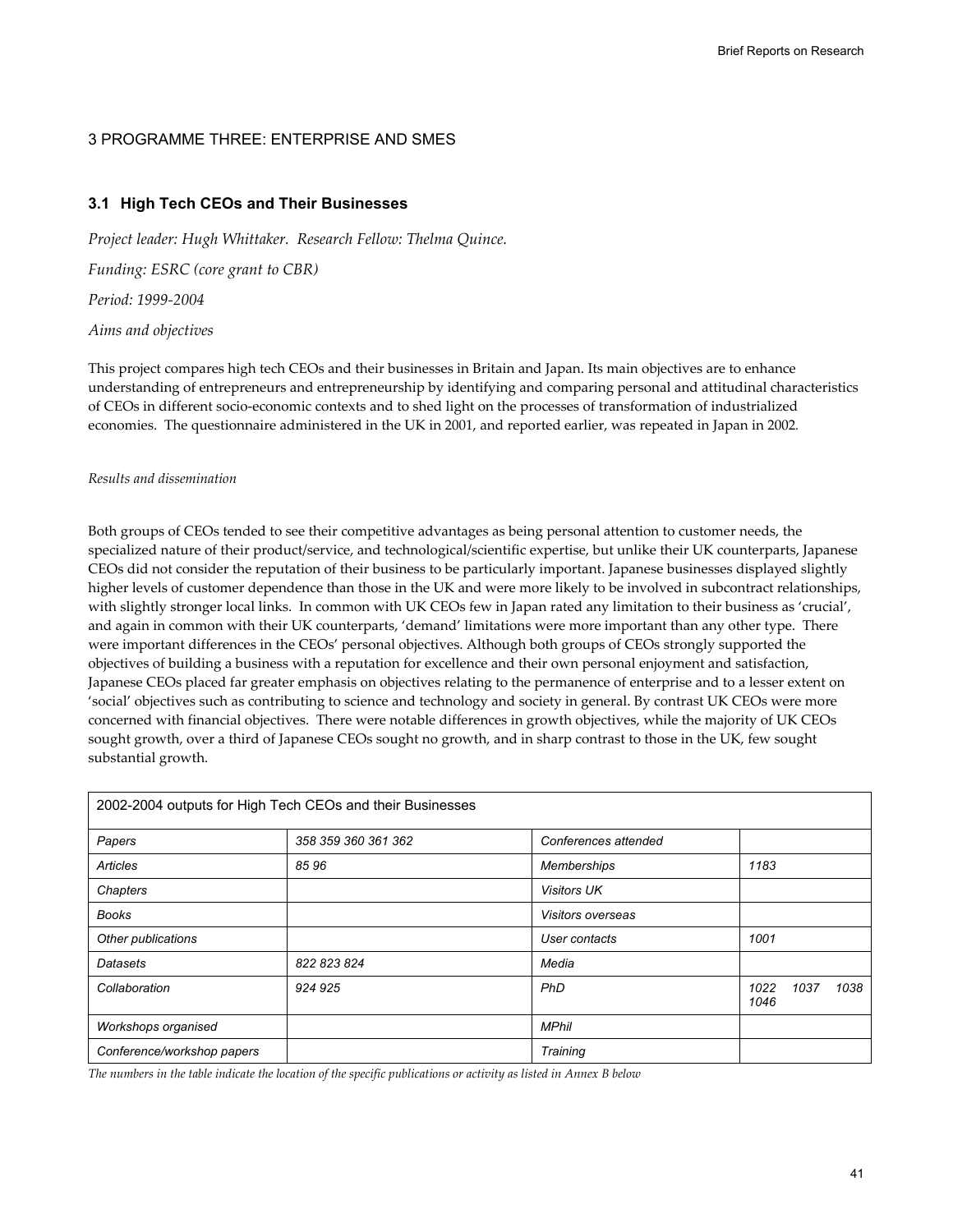# **3.2 Survey and Database Unit**

*Project Leader: Andy Cosh. Survey and Database Manager: Anna Bullock. Assistant: Isobel Milner.* 

*Funding: ESRC (core grant to CBR); various other shorter term funds and contract research grants* 

### *Period: 1999-2004*

### *Aims and objectives*

The purposes of the Survey and Database Unit are:

- *To ensure the efficient design, management and costing of CBR project surveys including the CBR biennial survey of small and medium sized enterprises.*
- *To advise on questionnaire design, survey method, choice of sampling frames, and data inputting and cleaning procedures in CBR project surveys.*
- *To advise on statistical software use with CBR datasets.*
- *To archive data at CBR, and where appropriate organise the deposit of ESRC sponsored datasets with the UK Data Archive at Essex.*
- *To act as a technical advisor to other members of the CBR on the contents of and access to proprietary and official data sets, a great number (e.g. FAME, Datastream, NOMIS) of which are utilised by CBR staff.*
- *To oversee the continuing upgrading of the CBR User Database, so as to ensure that it becomes a central part of the new dissemination and communications strategy.*

### *Results and dissemination*

The seventh survey in the series of biennial longitudinal panel surveys of small and medium sized businesses was carried out during the autumn of 2004 as a postal survey. Prior to the survey, the survival status of the 1997, 1999 and 2002 participants was updated and current addresses of the independent survivors were acquired from Dun & Bradstreet. To ensure that the responding sample would be large enough for robust analysis, the existing panel was supplemented with a new sample of firms. The intention was to have a useable dataset of at least 2,000 firms; this total was reached before the end of December with further replies still being returned. Survey topics included: general business characteristics; workforce and training; the commercial and competitive situation; innovation; business advice; and finance. To encourage as high a response rate as possible, several survey instruments were designed and used, depending on how many times participants had taken part previously, to make the survey length as brief as possible.

Bullock and Milner have been involved in the survey aspect of the International Innovation Benchmarking project. During the summer, top up postal surveys were undertaken for the largest UK companies that did not respond to the telephone survey and for non-respondents in the high-tech business services sectors. (See International Innovation Benchmarking and the Determinants of Business Success project.)A postal survey was carried out for Invest Northern Ireland during the autumn. The questionnaire, which was tailor-made, will allow the results to be benchmarked against both the CBR 2002 and 2004 surveys. This project is reported under the Policy Evaluation Unit. The CBR was asked by the DTI to pilot a survey instrument containing questions about the meaning and measurement of innovation and its impacts. The results of this survey helped in finalising the questionnaire to be used in the CIS4 survey, which is going to be sent out in the Spring 2005. See the Policy Evaluation Unit for the findings.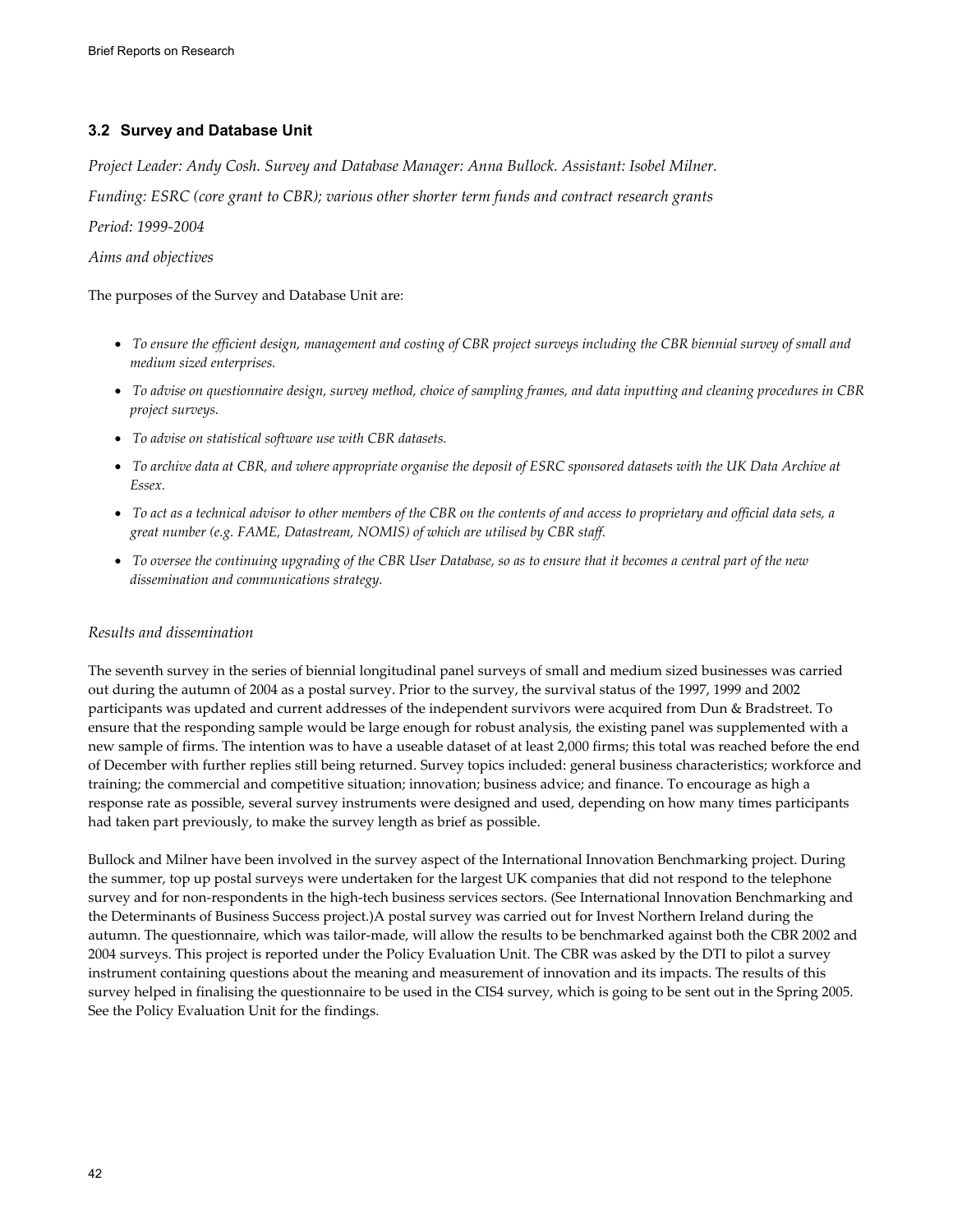| 2002-2004 outputs for Survey and Database Unit |                     |                                   |                                    |  |
|------------------------------------------------|---------------------|-----------------------------------|------------------------------------|--|
| Papers                                         |                     | Conferences/workshops<br>attended | 713 410 411 413 412                |  |
| Chapters                                       |                     | <b>Visitors UK</b>                | 1086 1088                          |  |
| Training                                       |                     | Visitors overseas                 | 1123                               |  |
| Other publications                             | 1233 1234 1239      | User contacts                     | 942 946 947 954 957 991 992<br>985 |  |
| Datasets                                       | 806 807 808 809 810 | Training                          | 1265 1266                          |  |
| Workshops organised                            | 797                 | <b>Archived Data Sets</b>         | 826 827 828 829 830 831            |  |
| Conference/workshop papers                     |                     | Survey Information                | 832 833 840 841 846 847            |  |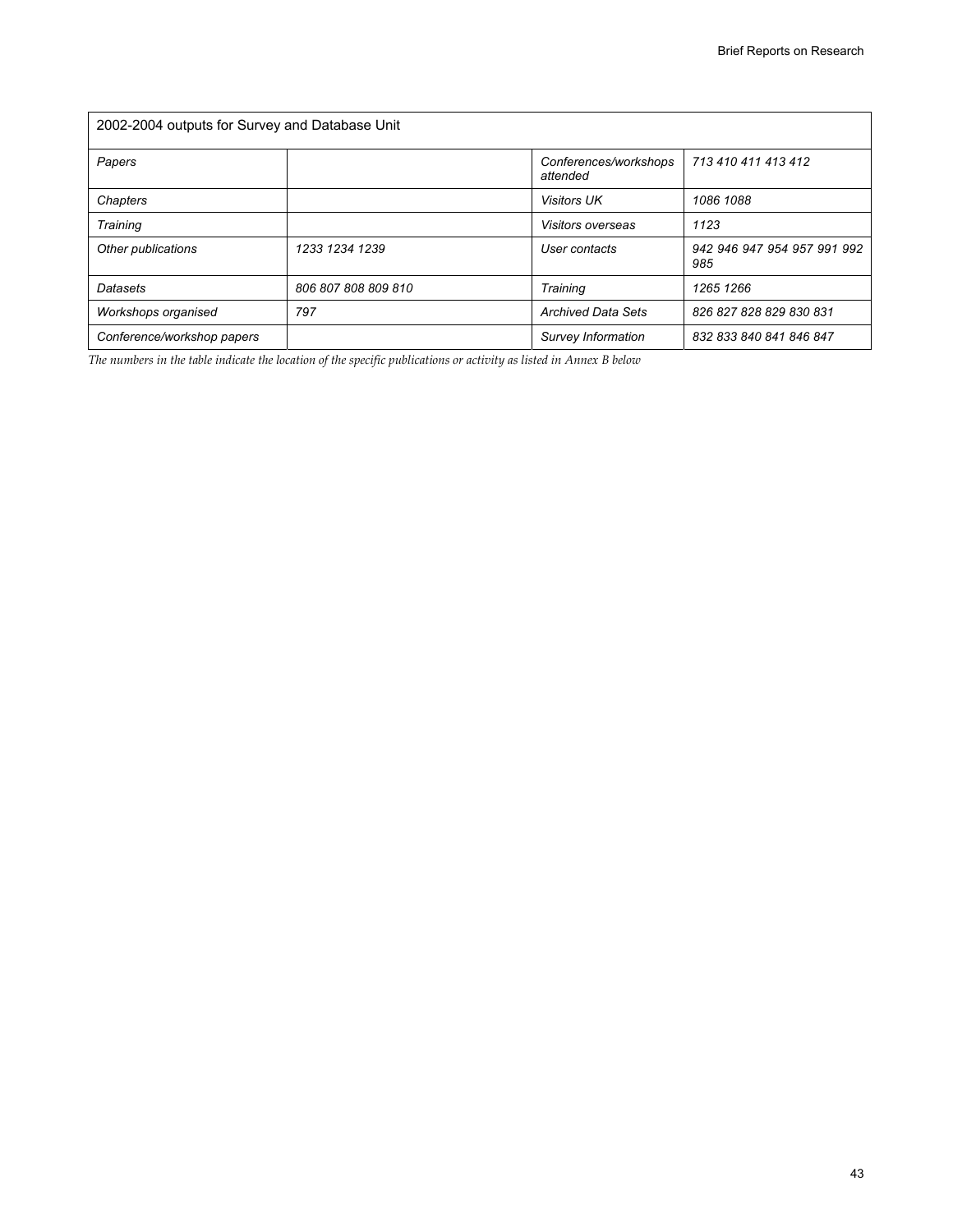## **3.3 SME Performance and Policy**

*Project leader: Alan Hughes. Other Principal Investigators and associates: Andy Cosh, Paul Kattuman, Bob Bennett, Paul Robson (University of Aberdeen), Jaeho Lee, Celine Druilhe, Vadim Grinevich, Douglas Cumming (University of New South Wales) Colin Smith, Fabrizio Trau (Italian Confederation of Industry)* 

*Funding: ESRC (core grant to CBR); AIST, Japan; various other shorter term funds and contract research grants* 

*Period: 1999-2004* 

### *Aims and objectives*

This project is concerned with developing and testing models of small and medium sized enterprise (SME) performance and its determinants, with policy analysis and with methods of complex survey design and analysis necessary to investigate models of business performance. Performance includes innovative activity and export activity, as well as growth, profitability and survival. Determinants include internal management and organisational characteristics, the strategic behaviour of managers including strategies of co-operation and collaboration, as well as external environmental factors, including financial, labour and product market constraints. The project is concerned with policy evaluation and evaluation methodology, and with the comparison of the performance characteristics of different groups of firms including hightechnology and conventional businesses. The project develops and utilises appropriate databases for these purposes including, in particular, the complex panel survey data generated by the CBR biennial survey of SMEs. This survey is carried out by the project leaders and managed by Anna Bullock via the CBR Survey and Database Unit. The project is also concerned with the development of appropriate survey instruments for performance measurement and analysis. It also draws on the results of a complementary project on methods of missing data imputation (Missing Observations in Survey Data: An Experimental Approach) to enhance the usefulness of performance survey datasets. The econometric analysis undertaken is characterised by the development and use of appropriate multivariate techniques including sample selection modelling and robust regression methods. Careful account is taken of the extreme heterogeneity of SME performance and the endemic sample attrition and self-selection biases which can arise in complex panel data analysis. In addition the project produces rigorous but user friendly presentations of key survey results in the biennial publication of reports based on the CBR SME survey, as well as custom designed articles for practitioner journals. Use is also made of complementary case study and qualitative analytical techniques, and of interview based piloting of alternative survey instruments to assist in complex survey design.

#### *Results and dissemination*

In the course of 2002 the Survey instrument for the 5th CBR small business survey was designed and the survey conducted. Over two thousand responses were obtained for a sample combining a recall of the 1997 panel and a new cross section to form the basis for a new panel in future surveys. Some initial findings were presented at the Cambridge-MIT (CMI) Annual Competitiveness Summit Conference in Londong in November 2002. The members of this project produced a series of working papers on clustering, networking, innovation, training and performance, and business failure (the latter two of which are mainly reported separately under the Business Failure and DFES Training projects respectively). The work of the group continued to be heavily cited in a range of official policy documents and reports including publications by the DTI, the Bank of England and HM Treasury.

In 2003, the team built on the sixth survey in the series of biennial longitudinal panel surveys of small and medium sized businesses during 2002, creating a new third panel of firms was created from the responding sample. The Survey and Database Unit undertook the core statistical analysis of this substantial survey, and this formed the basis for the latest report in the series *Enterprise Challenged*, which was published in conjunction with a very successful conference held in Cambridge on June 25th 2003 attended by delegates from academia, government and the business community.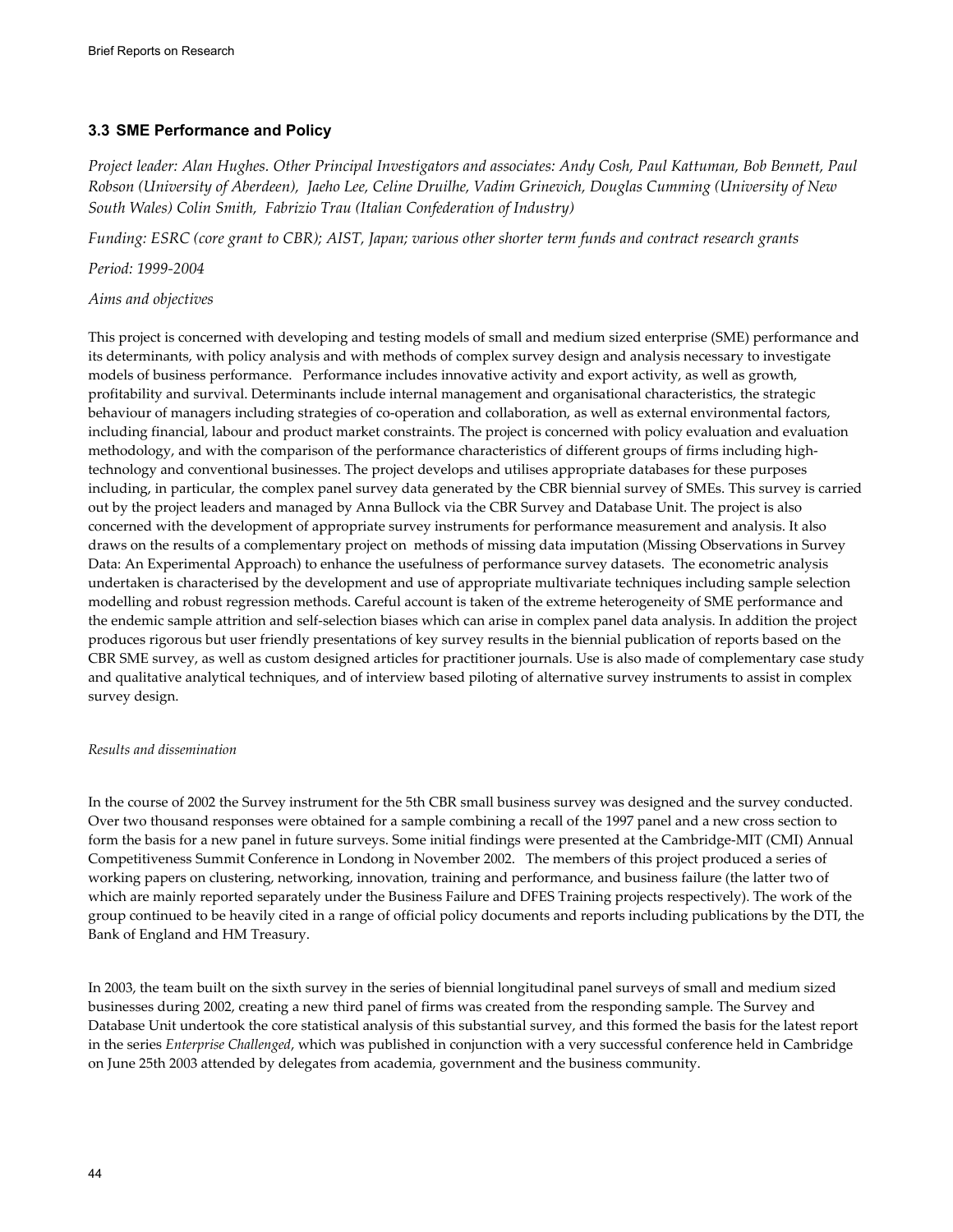Brief Reports on Research

The main findings of this report were:

New start-ups are the dominant mode of foundation, followed some way behind by business spin-offs. Although spin-offs are relatively small in number they have been increasing in significance in our sample over time and imply a more experienced management team at start-up. On average the business leader is in his or her mid-fifties and has spent 17 years with the business and 13 as chief executive. 10% of leaders are female. For faster growing firms access to skilled labour, management skill shortages and access to finance appear as the most significant constraints. Innovating firms were more likely to enter into collaborative agreements compared to non-innovating firms. In general, the larger the firm the more likely it will have collaborated with suppliers, customers and higher educational and private research institutes. In general, the more dynamic firms are taking the lead in introducing flexible employment practices to make more effective use of their existing workforces. This demonstrates the importance of organisational as well as technical and product innovation in the process of economic growth. Product innovation rates are now lower than in the late 1990s. Around 45% of firms made a process innovation and around 17% made novel process innovations; this is a fall in process innovative propensity since the late 1990s. 65% of innovating firms state that they are their own most significant source of innovation information; only around 3% of respondents rated universities or higher education institutes as crucial or very significant sources of innovation information; the most frequently used sources of advice are from the private sector (accounting for 91.1% of all advice sought). Business Link in England is by far the most widely used public sector support (32.6% of the sample. 817 (39%) of our sample firms sought about £800m of new finance and obtained about 90% of this. Innovators and growing firms are more likely to seek external finance. They also seek more, but are not significantly more successful in obtaining it than noninnovators and stable/declining firms.

In the course of the year project members were involved in the design of the survey instrument for the  $6<sup>th</sup>$  CBR small business survey which was conducted by the Survey and Database Unit in 2004. Full details are recorded under the Survey and Database Unit report. A new project on the birth growth and development of university related business incubation was begun as part of an international comparative project funded by the Ministry of Enterprise and Industry Japan through AIST Japan involving teams in Japan the USA Finland Germany Finland and Sweden. This will provide an aggregated analysis of business developments in the Cambridge sub region and case studies of the evolution of regionally based venture capital organization and high technology spin outs and their links with the university. This project is complementary to the larger CMI funded project on Universities and Local Systems of Innovation. International work on SMEs also continued with research on the role of governance and venture capital ownership on IPOs in the Korean stock market which is the largest and fastest growing market outside the UK and the USA. Finally work continued on the determinants of success in access to finance in the UK and on the use and effects of business link support services for small firms using the CBR SME database.

The members of the project produced a book series of articles and working papers on the determinants and effects of training, the analysis of business advice provision by public sector organizations, the character and role of boards of directors in SMEs, the short and long run performance of initial public offerings in Korea and the determinants of small business access to finance. The work of the group continued to be heavily cited in a range of official policy documents and reports including publications by the DTI, the Bank of England and H.M. Treasury. A paper by Paul Robson and Bob Bennett on the role of SME Boards of Directors was awarded the Emerald Literati Award for the best paper in the *Journal of Small Business and Enterprise Development* in 2004.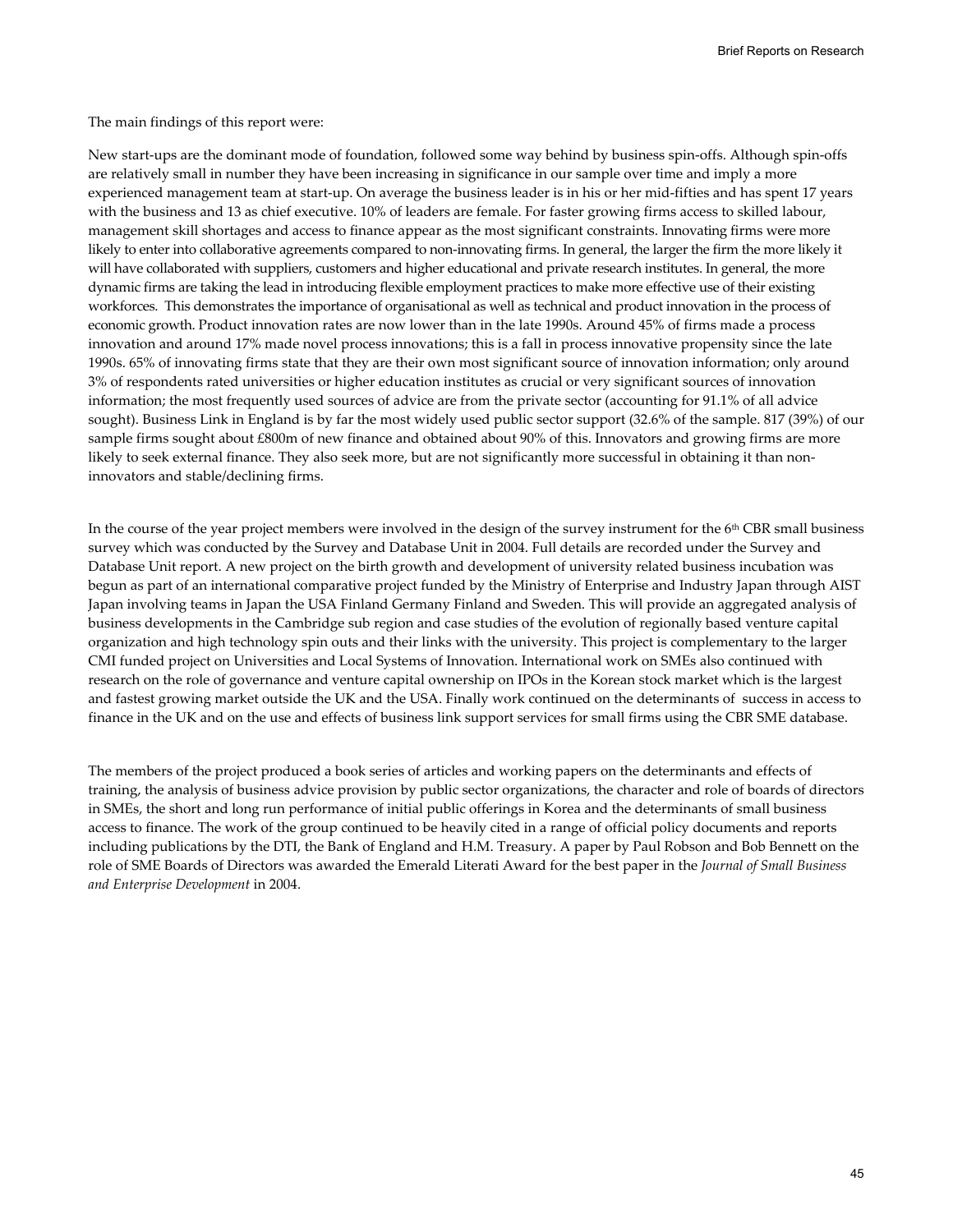| 2002-2004 outputs for SME performance and policy |                                                                            |                      |                                                                 |  |
|--------------------------------------------------|----------------------------------------------------------------------------|----------------------|-----------------------------------------------------------------|--|
| Papers                                           | 266 267 268309 310 312 314 321 322 328<br>329 338                          | Conferences attended |                                                                 |  |
| Articles                                         |                                                                            | <b>Memberships</b>   | 1132 1133 1134 1135<br>1131<br>1136 1137 1138 1139 1140<br>1141 |  |
| Chapters                                         | 38 40 43 44 45 46 70 73                                                    | <b>Visitors UK</b>   |                                                                 |  |
| <b>Books</b>                                     | 6, 23                                                                      | Visitors overseas    | 1112 1124                                                       |  |
| Other publications                               | 1251                                                                       | User contacts        | 936 937 938 939                                                 |  |
| Datasets                                         |                                                                            | Media                |                                                                 |  |
| Collaboration                                    | 870                                                                        | <b>PhD</b>           | 1011 1018 1027 1027 1034<br>1034                                |  |
| Workshops                                        |                                                                            | <b>MPhil</b>         |                                                                 |  |
| Conference papers given                          | 442 443 444 445 446 447 448 449 450 451<br>456 554 565 566 570 571 592 595 | Training             |                                                                 |  |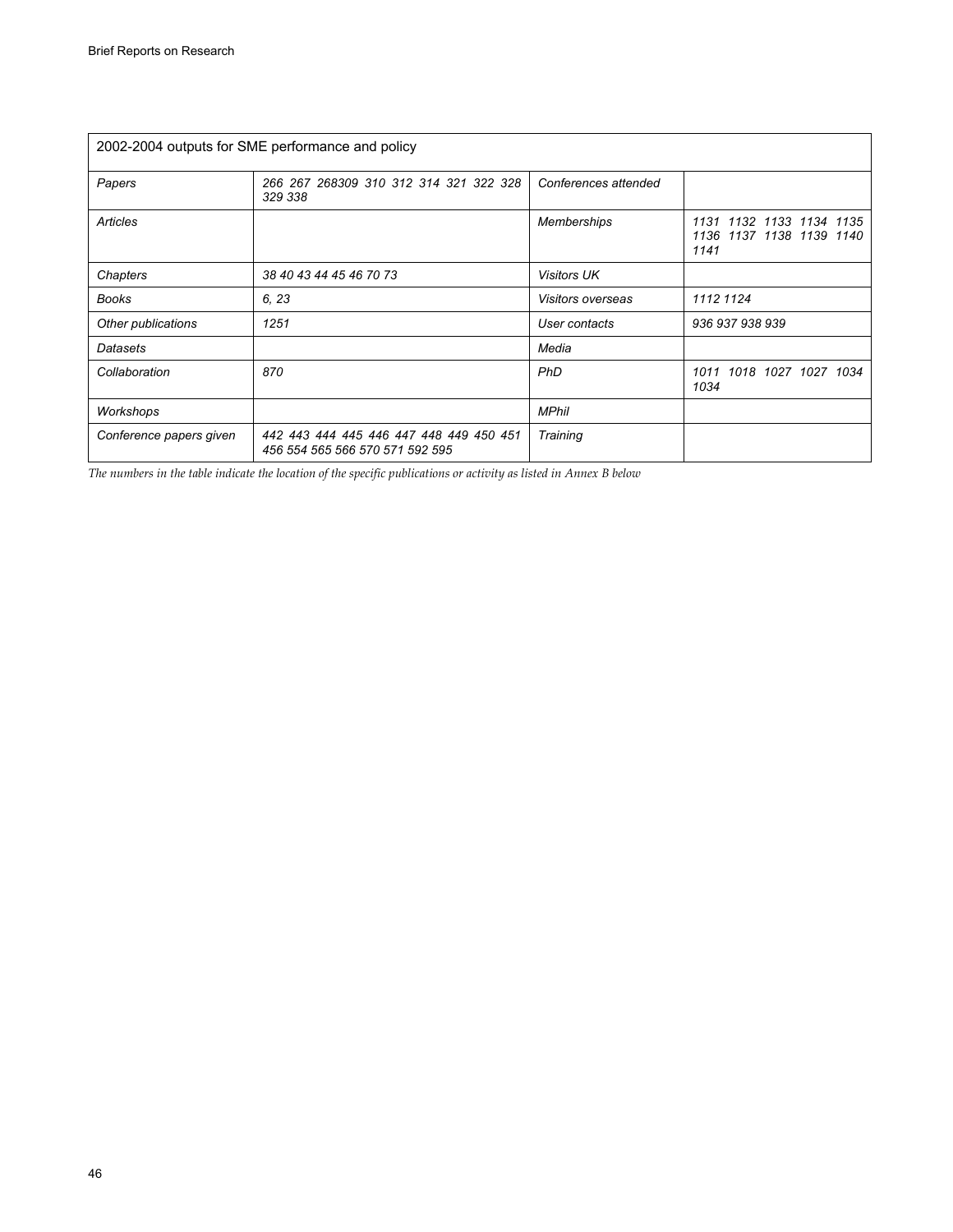### **3.4 International Innovation Benchmarking and the Determinants of Business Success**

*Project leader: Andy Cosh. Other principal investigators: Alan Hughes, Richard Lester (MIT), Anna Bullock, Xiaolan Fu, Qing Gong Yang, Isobel Milner. Visiting fellow: Bronwyn Hall* 

*Funding: Cambridge-MIT Institute (£418,988 plus additional £35,325)* 

*Period: 2002-2006* 

#### *Aims and objectives*

The promotion of innovation is high on the policy agenda in Europe as attempts are made to close the perceived gap in productivity performance with the USA. In the UK a wide range of policy initiatives have been undertaken to promote the commercialisation of scientific and technical knowledge. In the UK and the rest of Europe the role that small entrepreneurial firms can play has also been the subject of intense debate, not least because of the perception that the recent renaissance in US productivity and economic growth performance is associated with a high level of technology based entrepreneurial activity. As a result of a major collaborative effort across the governments of the European Union an increasing amount is known about the comparative extent of innovative behaviour and the determinants of innovative success across member countries, and across size classes of firms. Within this project this collaborative effort will be extended to a comparison between the UK and the USA carried out using new surveys. These will involve a comparison of the level of innovative activities, the process by which innovation takes place and the barriers to innovation. The benchmarking exercise will consist of a comparative analysis of the inputs into and outcomes of innovative activity in the sample firms using the data set generated by the survey. This will cross cut the sample firms by size, growth, sector and age as well as country. It will include an analysis of the extent and nature of collaborative strategies in both countries and of the extent and nature of interactions with the science base. Although the richness of the dataset will permit a wide range of issues to be addressed in the econometric analysis we will focus on two issues, both of which are of particular interest in the analysis of small and medium sized enterprises, and where an analysis of them in relation to larger enterprises in a comparative international context will be made possible by the dataset created. The first of these is a link between networking, inter-firm collaboration, access to the science base and innovation performance. This has been a significant issue in the development of an enterprise based industrial policy in Europe and the UK, where the comparative performance of the USA is frequently alluded to as a role model. The second is the link between innovation performance management strategy and the financial and growth performance of the firm.

The key deliverables are: to benchmark UK/US innovation performance in a wider European context using comparable data derived from responses to core CIS questions; an econometric analysis of the determinants of innovation activity and its impact on business performance, based on the rich dataset generated by the survey; an overview publication based on the key findings of the survey; a series of academic papers and user-friendly summaries of the econometric analysis. These will also be disseminated through the National Competitiveness Network of CMI; to link the survey results into a two separate but related research projects at the CBR that are funded by CMI. The projects propose to investigate, at sectoral and firm level, the nature of the links between universities and the commercialisation of knowledge, and of the impact of globalisation on innovative performance through supply chain relationships and governance structures. These projects will be able to draw upon the survey data as background material for an approach based on essentially qualitative case based analyses.

#### *Results and dissemination*

During 2004 we carried out surveys by telephone in both the UK and the US. The survey instrument was piloted in the UK before the main survey got under way. The same questionnaire was used in the US with minor modifications to 'Americanize' it. The main period for the UK survey was March to end of June 2004. The US survey started 2 months later and finished in November 2004. Both surveys were conducted by companies specializing in telephone surveys using CATI (Computer Aided Telephone Interviewing). The UK telephone survey resulted in 1,972 interviews. These were subsequently supplemented with 120 responses from a postal survey of the largest companies and companies in the high-tech business services sectors. The US survey resulted in 1,518 interviews. The survey instruments included questions on the following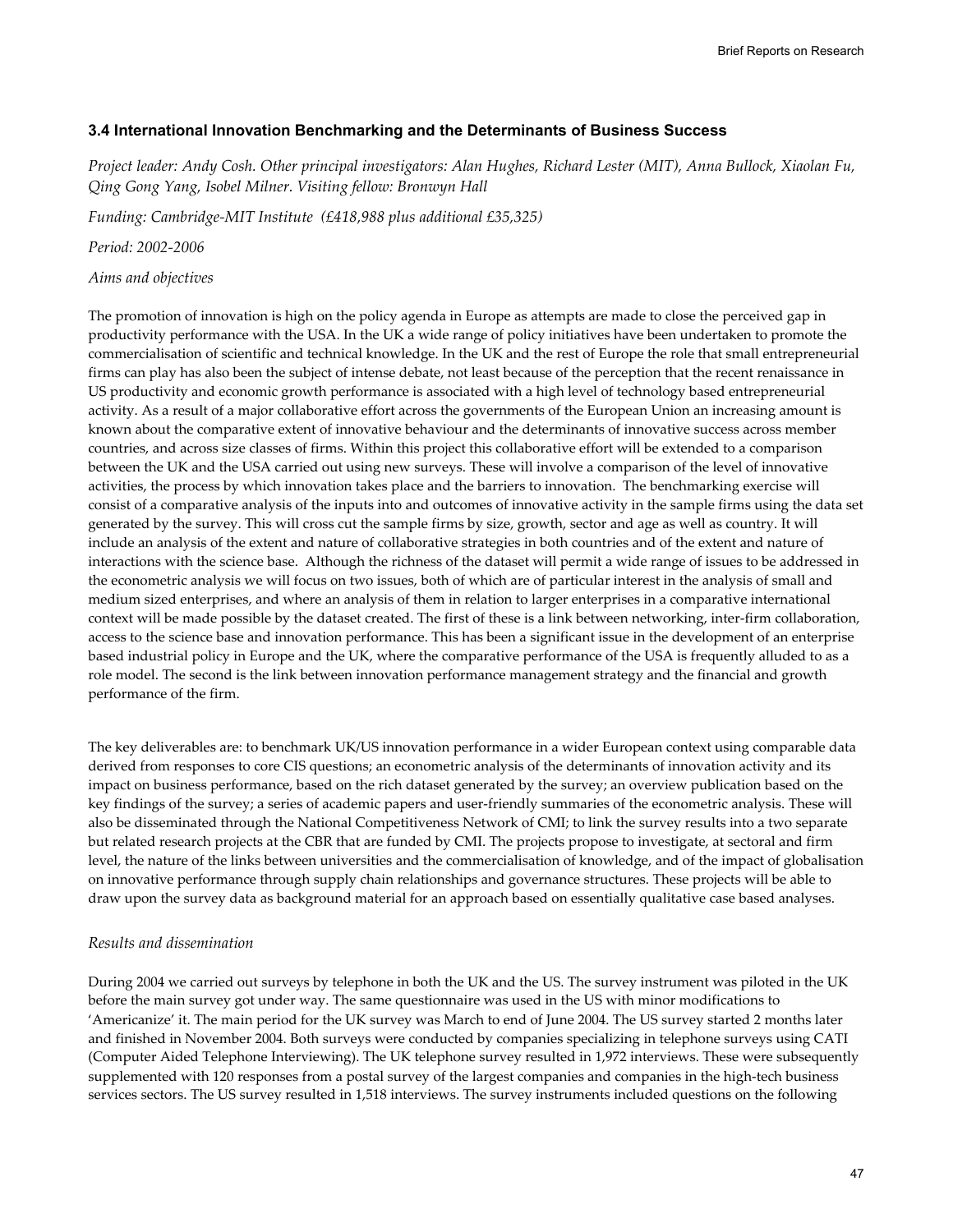topics: General characteristics of the company; Innovation and new technology; Principal products and competition; and Finance and capital expenditure - a total of 44 questions and 295 variables. The sample design was based on stratified quota sampling of head offices and single site companies and included both independent and subsidiary companies. Stratification was by size (7 groupings within companies with 10 or more employees) and sector (4 groupings). The sectors were all manufacturing and the business services sectors, both sets being divided into high-tech and conventional sectors. The initial analysis was based on a matched UK-US dataset created from the first 1000 US interviews, which were matched by sector and size to the UK data to give us a matched sample of 712 companies from each country in the employment size group 10- 999. This analysis was the basis for a presentation at the CMI 2004 National Competitiveness Summit in Edinburgh, 30 November 2004. We have subsequently created a new matched dataset using all US interviews. This dataset contains information on 1,912 companies with fewer than 1,000 employees.

| 2002-2004 outputs for International Innovation Benchmarking and the Determinants of Business Success |                                                        |                                   |                                    |  |
|------------------------------------------------------------------------------------------------------|--------------------------------------------------------|-----------------------------------|------------------------------------|--|
| Papers                                                                                               | 290 291 292 293 294 295 296 297 298 299 300<br>301 302 | Conferences/workshops<br>attended | 712                                |  |
| Articles                                                                                             | 175 176 177 181 182 183                                | <b>Memberships</b>                |                                    |  |
| Chapters                                                                                             | 64                                                     | <b>Visitors UK</b>                |                                    |  |
| <b>Books</b>                                                                                         | 15                                                     | <i>Visitors overseas</i>          |                                    |  |
| Other publications                                                                                   | 1232 1235 1236 1246 1263                               | User contacts                     |                                    |  |
| <b>Datasets</b>                                                                                      | 803 804 805                                            | Media                             |                                    |  |
| Collaberation                                                                                        | 855                                                    | <b>Archived Datasets</b>          |                                    |  |
| Conference/workshop<br>papers                                                                        | 435 538 539 541 540 545 546                            | Survey Information                | 834 835 836 837 838 839 840<br>843 |  |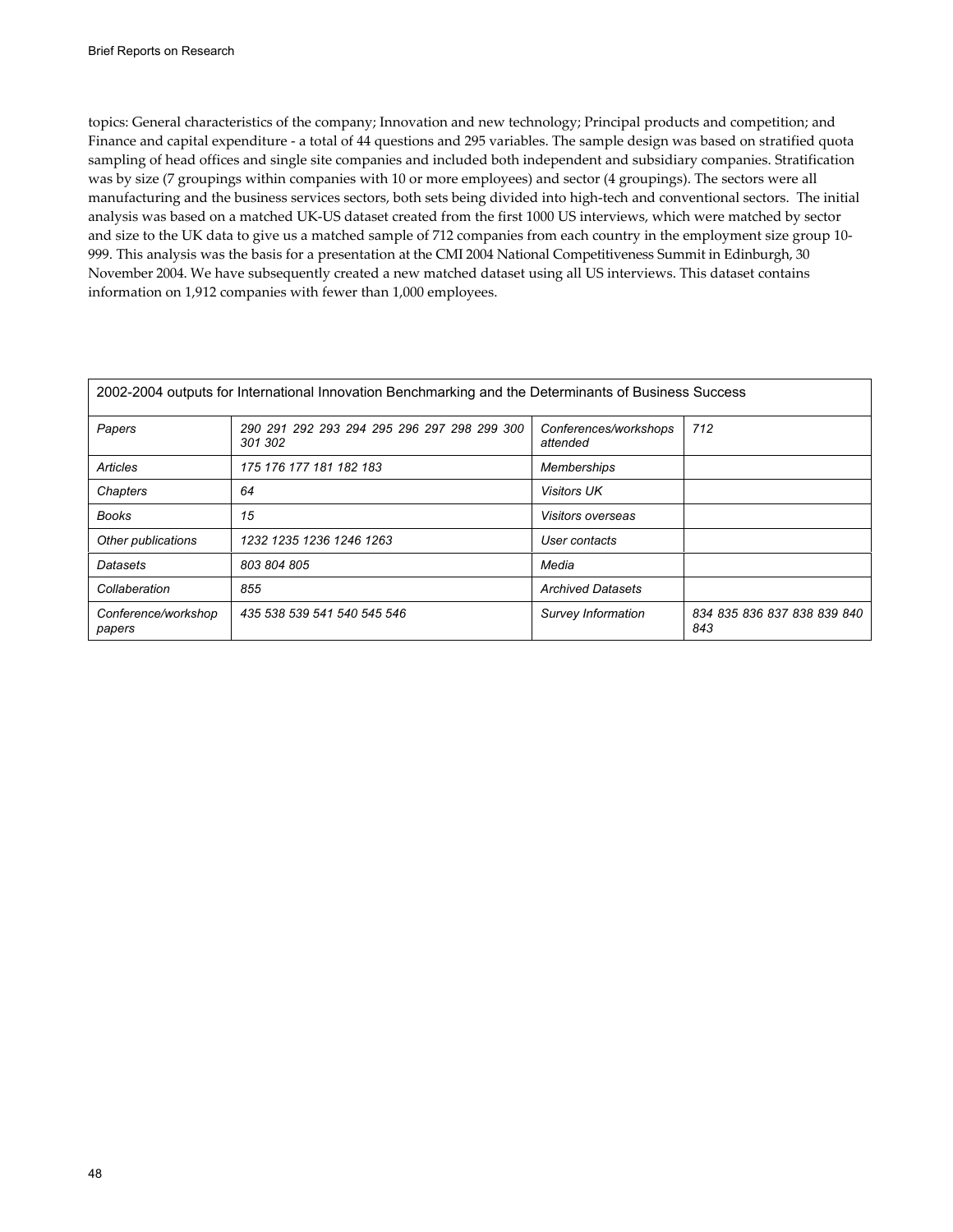## **3.5 Universities and Their Role in Systems of Innovation: A Comparative Assessment of UK and US Institutions and Locales**

*Lead principal investigator: Alan Hughes; principal investigators: Andy Cosh and Richard Lester (MIT); research fellows: Celine Druilhe, Sean Safford (MIT); research associate: Paul Kattuman (Judge Institute); research assistant: Pedzi Makumbe (MIT).* 

*Funding: Cambridge-MIT Institute (£183,192)* 

*Period: 2002-6* 

*Aims and objectives* 

The objective of this research project is to identify and analyze the range of relationships between universities and industry that occur in practice, and to investigate the causes and consequences of their relationships. On the basis of this research, we hope to be able to specify the basic strategic choices facing universities who are seeking to elevate the role of economic development in their overall missions. Drawing upon in-depth, semi-structured interviews with firms, university researchers and administrators, and others we aim to trace the scientific and industrial development of the same field of industrial practice in locations in the UK and USA. The in-depth case study work is supplemented by detailed quantitative analysis of a range of data relating to the nature of university-industry relationships, the spatial distribution of case study industry activity and industrial performance.

#### *Results and dissemination*

On the quantitative side Kattuman has developed a new method of determining significant geographic concentration relative to the probabilistic model of plant location. The method answers the question 'How significant is geographic agglomeration?' and can be used not only to compare the degree of agglomeration of industries (for example, knowledgeintensive and less knowledge intensive industries), but also subsets of firms within he industry). This has a direct bearing on determining the role of universities in innovation and innovation clusters. Using feedback models of geographic evolution (Arthur, 1994) a probability metric is derived to assess departures from the benchmark of no-feedbacks to either positive feedback, or negative feedback in the agglomeration process. In the year 2004, access was obtained and analysis begun using this method on the confidential Annual Respondents Data Base of the Office of National Statistics which contains the most detailed data available on economic activity in the UK. This data is reported at the 5 digit level of the Standard Industrial Classification, and at the spatial scale of local authority districts. The analysis in progress focuses on the propensity of knowledge intensive (R&D intensive)"firms" to agglomerate and hence will, provide a robust understanding of the role of knowledge intensity in geographic equilibrium.

On the qualitative side 2004 was devoted to the completion of the comparative case study in optoelectronics started in mid-2003. Two additional field trips were undertaken in Scotland and Western New York. Overall, 66 interviews were conducted (38 in Scotland; 28 in Western New York) supplemented by rich secondary data. A range of players active in the optoelectronics sector and in regional policy making were interviewed, representing diverse organisations including universities, large and small firms, venture capitalists and regional development agencies. A background paper was written in 2004 and is now being refined into various publications. The results of the case study were presented at a Local Systems of innovation Workshop at MIT in June 2004.

Work has also begun on the second case comparison which looks at bio-informatics in Cambridge UK sub region and the MIT/Boston region. A background paper was written on the bioinformatic sector and preparatory work conducted to carry out interviews in early 2005 in each region.

Background conceptual and empirical papers on the nature of the US and UK systems have been presented at a series of high-level seminars in Europe, the USA and Japan.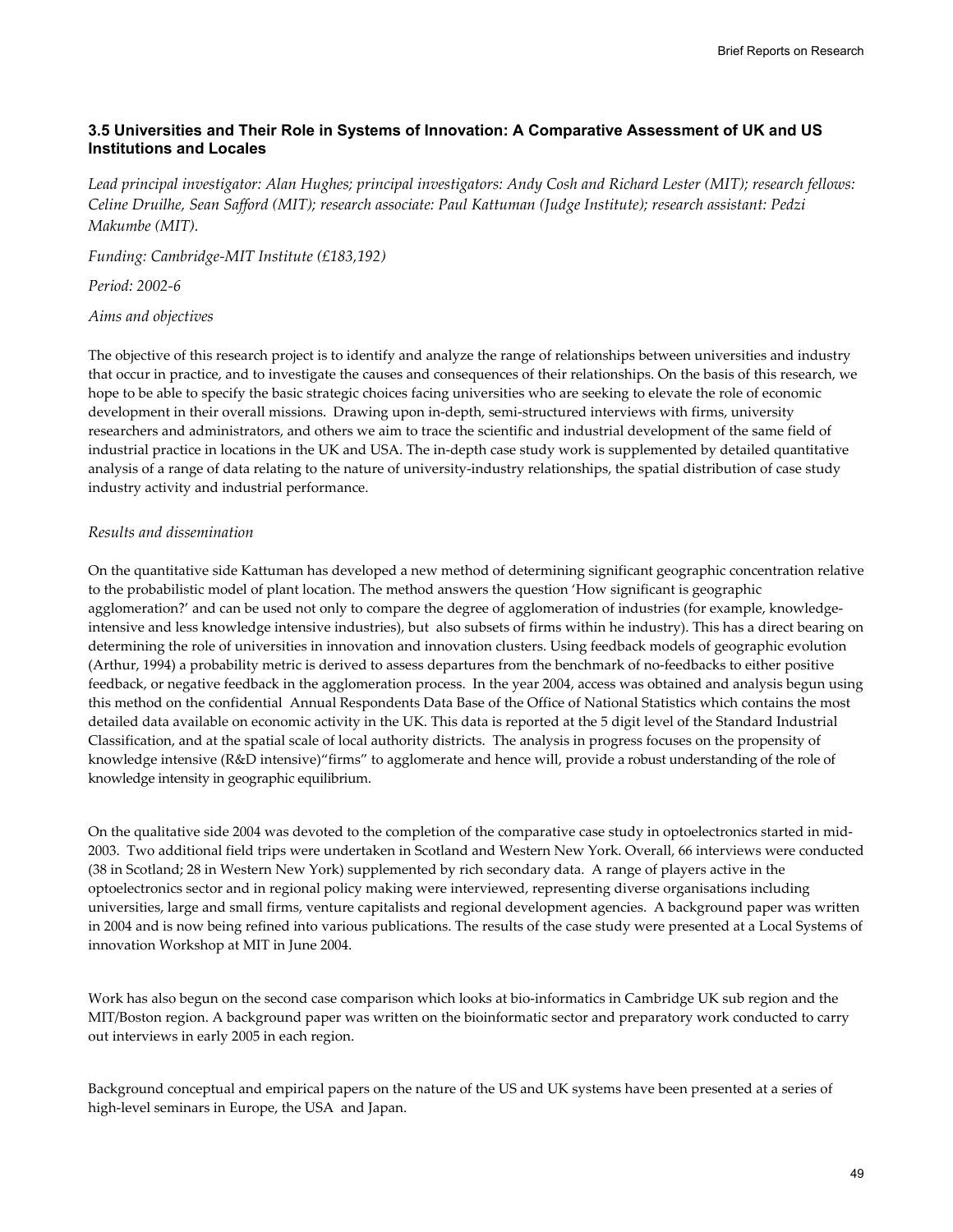| 2002-2004 outputs for Universities and Their Role in Systems of Innovation: A Comparative Assessment of UK and US<br>Institutions and Locales |                                                                            |                          |                          |  |
|-----------------------------------------------------------------------------------------------------------------------------------------------|----------------------------------------------------------------------------|--------------------------|--------------------------|--|
| Papers                                                                                                                                        | 289                                                                        | Conferences attended     |                          |  |
| Articles                                                                                                                                      | 174                                                                        | Memberships              |                          |  |
| Chapters                                                                                                                                      | 66                                                                         | <b>Visitors UK</b>       |                          |  |
| Books                                                                                                                                         |                                                                            | <i>Visitors overseas</i> | 1113                     |  |
| Other publications                                                                                                                            |                                                                            | User contacts            | 943 945 952              |  |
| Datasets                                                                                                                                      | 814815                                                                     | Media                    |                          |  |
| Collaboration                                                                                                                                 | 869                                                                        | <b>PhD</b>               | 1002 1028 1032 1033 1051 |  |
| Workshops held                                                                                                                                | 797                                                                        | <b>MPhil</b>             |                          |  |
| Conference papers given                                                                                                                       | 402 441 457 530 531 532 557 559 561<br>562 567 568 569 720 727 728 733 757 | Training                 |                          |  |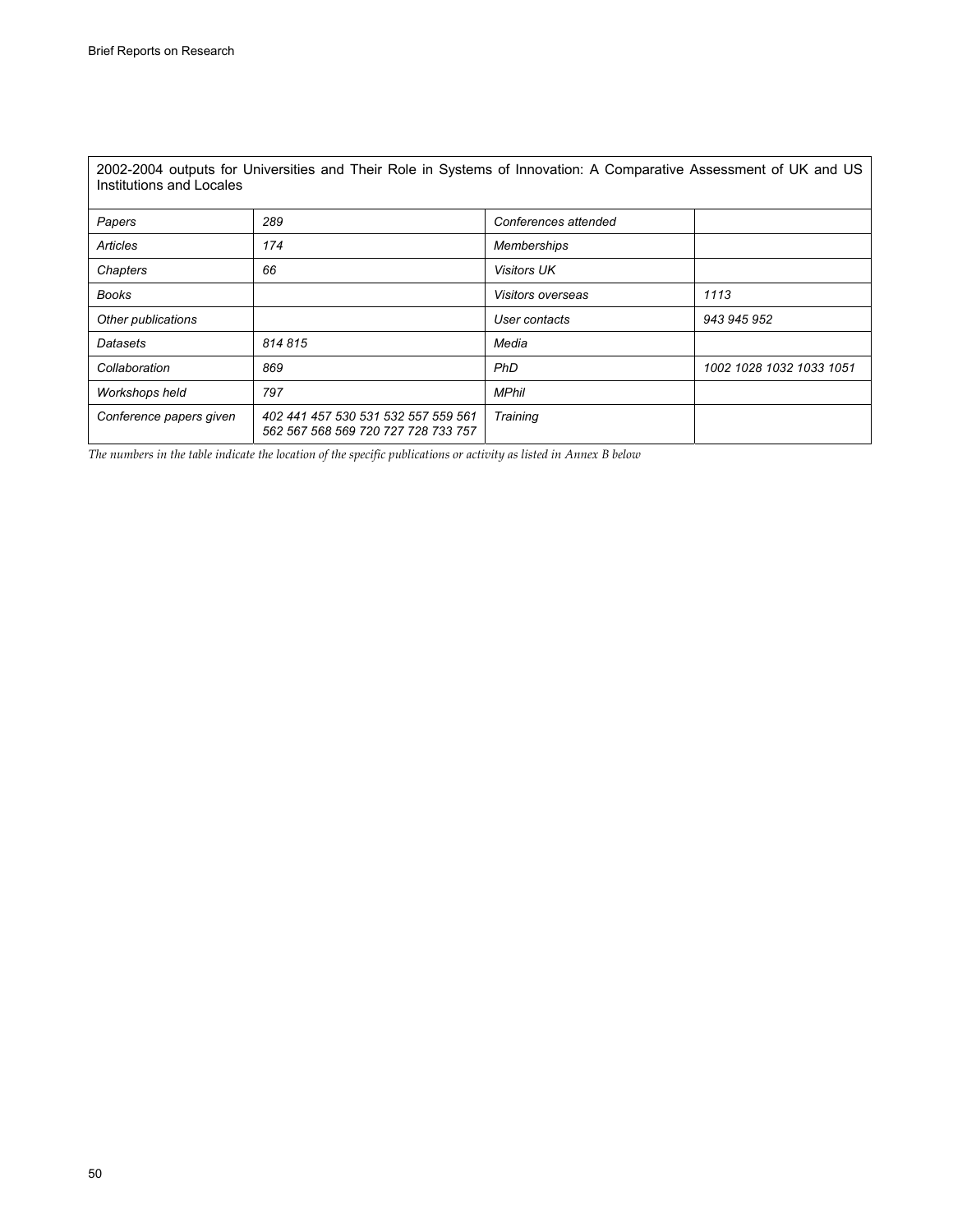# **3.6 Policy Evaluation Unit**

*Project leaders: Anna Bullock, Andy Cosh, Alan Hughes, Xiaolan Fu, Qing Gong Yang, Isabel Milner Funding: ESRC (core grant to CBR); various other shorter term funds and contract research grants* 

*Period: 2001-2004* 

### *Aims and objectives*

The Policy Evaluation Unit has been set up to conduct short-term and long-term contract research in both the public and private sectors. The kinds of projects the Unit undertakes are: a range of evaluations and impact assessments of government initiatives; the evaluation of initiatives designed to provide direct financial support to firms; research on the supply of debt and equity finance for R&D; research on the needs of firms and barriers to R&D; policy development and advice to help shape government initiatives and R&D support; SME Performance and Policy - using appropriate databases to develop and test models of SME performance and its determinants with policy analysis and with methods of complex survey design and analysis necessary to investigate models of business performance.

## *Results and dissemination*

The following projects were carried out in the period under review.

### *CIS4 Pilot Survey Preliminary Findings — Report to the Department of Trade and Industry*

The Community Innovation Survey is a survey carried out across the member states of the European Community. Its aim is to collect comparable, firm-level information about the inputs to, and the outputs from, the innovation process across a wide range of European industries and regions. The first Community Innovation Survey (CIS) was carried out in 1991; the fourth is currently being prepared, with the aim of administering the questionnaires in Spring 2005. The Centre for Business Research is working with the Department of Trade and Industry, and other members of the CIS User Group, on designing the UK questionnaire for the forthcoming survey. During the first half of 2004, Anna Bullock, Andy Cosh and Alan Hughes from the CBR carried out and evaluated an early-stage pilot of the survey. The aims of this work were to: explore the degree to which business can respond to questions about the meaning and measurement of innovation and its impacts; recommend changes to the way in which specific questions are formulated; recommend changes to improve accuracy and response rate. In June 2004, the CBR gave a report on its preliminary findings to the DTI. The report, along with other papers presented to the CIS 2004 User Group, is available to download from the CBR website (http://www.cbr.cam.ac.uk: CIS4 Pilot Survey: Report to the DTI prepared by the Centre for Business Research)**.**

### *SME Growth Trajectories: A pilot study for the Small Business Service of UK SME growth and survival, using CBR panel data*

This pilot study for the Small Business Service was conducted in Spring 2004 by Anna Bullock, Andy Cosh, Xiaolan Fu, Alan Hughes and Qing Yang. Its purpose is to explore the patterns of growth, acquisition and failure amongst a sample of UK small and medium-sized enterprises (SMEs) over the period 1997-2002, using the CBR's own panel data. The research explores the determinants of survival and failure, and compares the characteristics and constraints of different growth groups.

It addressed the following research questions:·

- Why do some SMEs falter after rapid growth?
- What are the characteristics of those firms that sustain rapid growth?
- Can we predict SME growth success?
- Is it possible to identify factors that enable an SME to develop from being a stalled firm to a growth firm?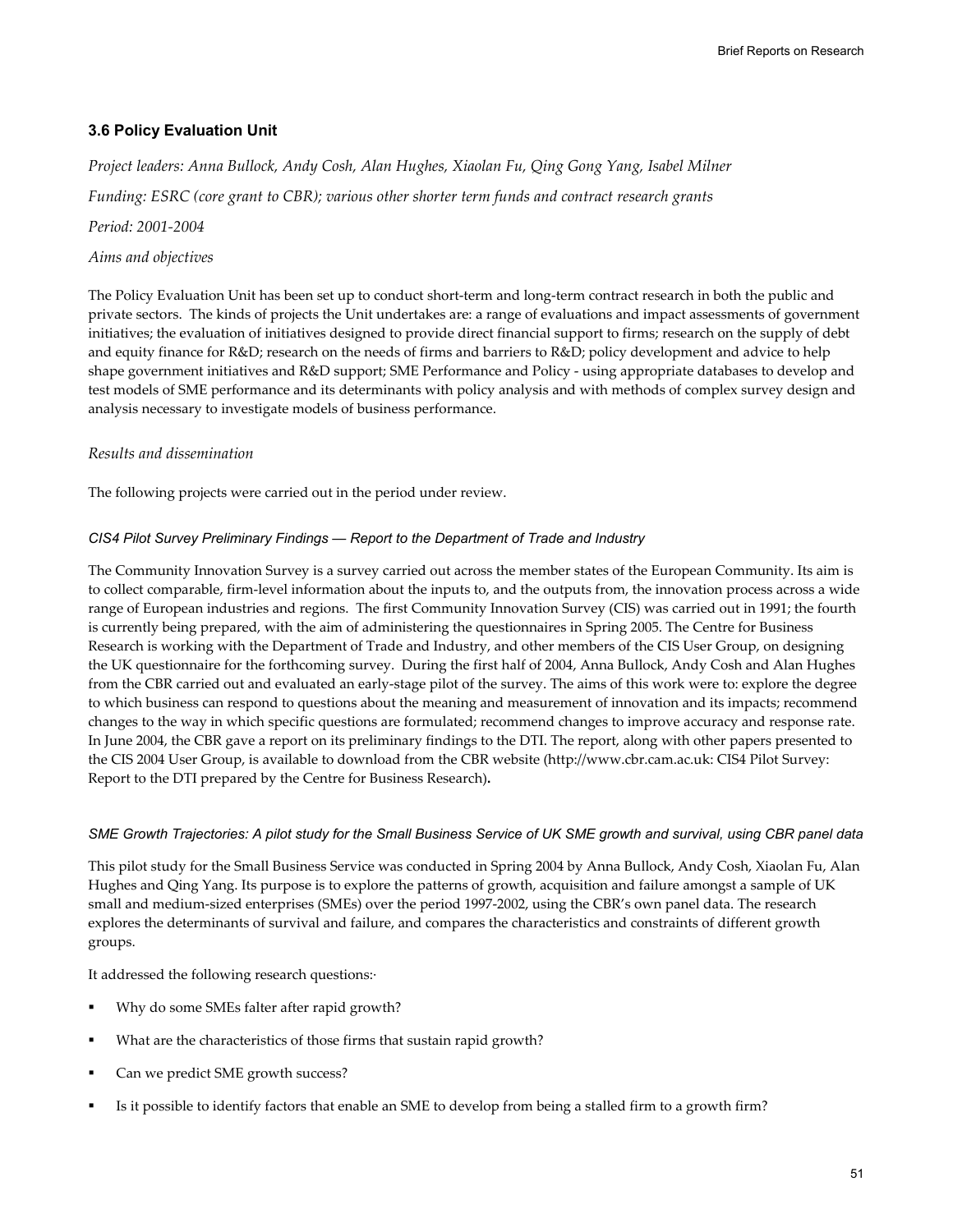- What types of SME fail?
- What makes SMEs get acquired?
- And what are the characteristics of small firms that are acquired by larger ones?
- How do management quality, training, innovative and the take-up of external advice affect growth, failure and the likelihood of being acquired?

The analysis draws upon the CBR 1997 panel SME database. The CBR has carried out major surveys of the small and medium-sized business population since 1991. The surveys have covered firms in manufacturing and business services, and have included sole proprietorships, partnerships and companies with up to 499 employees. The full report is available to download from the CBR website (http://www.cbr.cam.ac.uk: *SME Growth Trajectories: A Pilot Study of UK SME Growth and Survival using the CBR Panel Data*.

### *Analysis of Middle Market Firms, a project commissioned by the Department of Trade and Industry*

A short pilot study of middle market firms was undertaken by Anna Bullock, Andy Cosh, Xiaolan Fu, Alan Hughes and Qing Yang in 2004. Its purpose was to explore issues relating to the factors associated with the identification of a middle market typology of firms and an assessment of the impact of types of such firms on business performance. This work drew upon the CBR biennial surveys of British SMEs — and on the 2002 panel in particular — and exploits the richness of the CBR dataset in terms of variables beyond size, age and ownership. It also explores differences in this wider range of characteristics of the different groupings of firms. A final report was submitted to the Department of Trade and Industry. A summary of the report, Analysis of Middle Market Firms, submitted in March 2004, is available to download from the CBR website (http://www.cbr.cam.ac.uk).

### *MAPSME – an i10 project –mapping the manufacturing SMEs in the Eastern region*

To help identify the innovation capabilities of SMEs, the CBR developed a model, which ranked the non-innovating businesses from the UK Innovation survey 2001 and the CBR 2002 panel survey according to their innovation potential by producing an innovatability score. This model is the basis of an i10 web tool, which firms can access to find out their own innovatability score.

#### *Evaluation of the Golden Key Package Component of the Small Business Initiative funded by the British Bankers Association*

The CBR together with consultants PACEC were asked to undertake an evaluation of an innovative approach to the provision of financial skills training for small business managers called the Golden Key Package. The package has been used to deliver training to assist business survival and growth to more than 1,000 owner-managers of firms in four areas of England since 1994.The key conclusions of the evaluation were:·

- The training has a marked and lasting impact on managers' financial skills and understanding.
- The managers make positive changes to the way they run their businesses as a result of the training.
- Bank small business managers and business advisers who serve or support the firms that have used the package also tend to rate the training highly. Moreover, feedback suggests that the training is associated with a favourable impact on performance and risk assessment.
- Firms using the package make financial cost savings afterwards.· The business owners rate the training highly.
- The scheme attracts owner-managers who generally aim to grow their businesses.
- The training has a small but positive impact on firms' 'bottom line' performance.

The report can be ordered from the British Bankers' Association website.

*Early stage pilot of the 4th CIS Survey*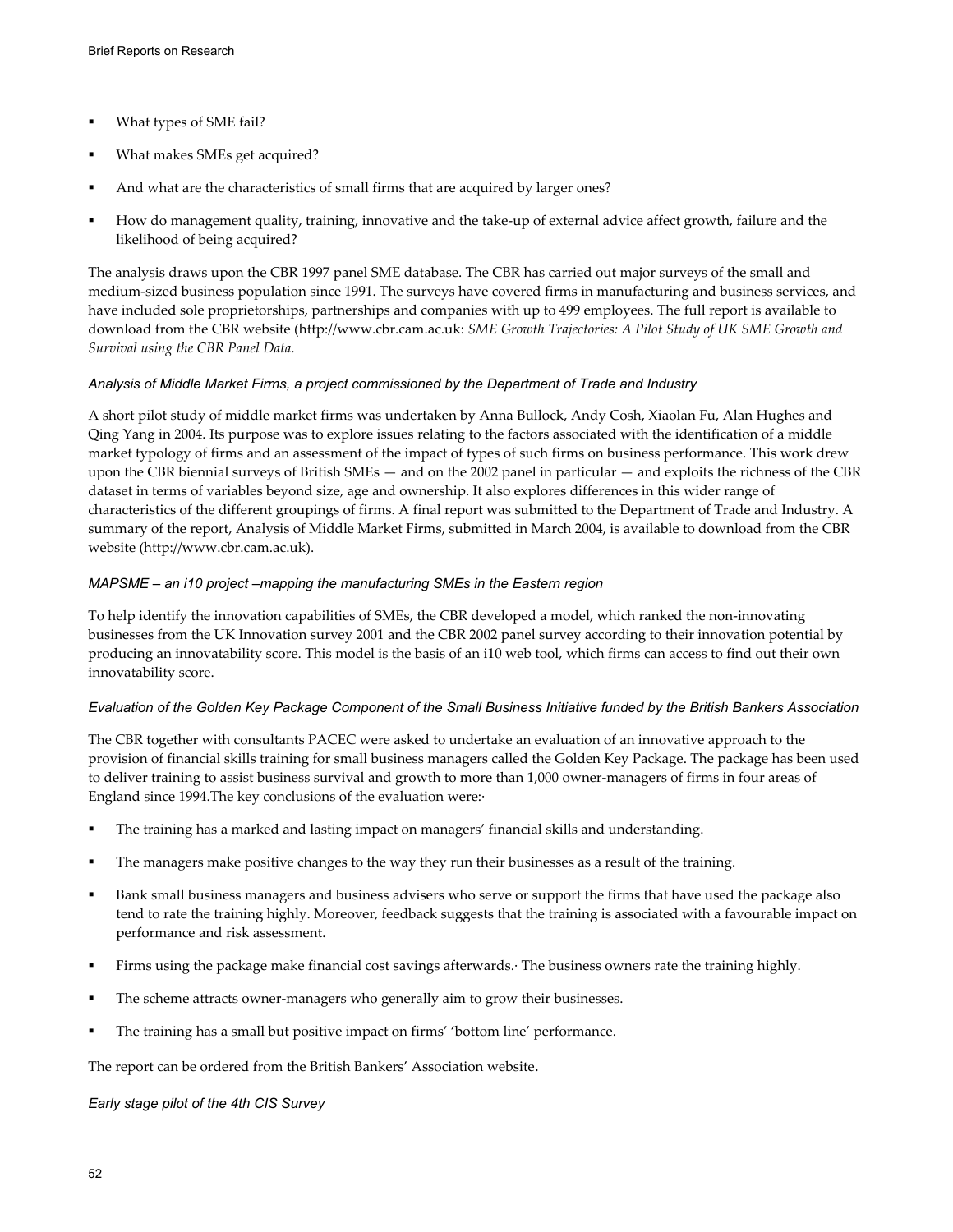The DTI asked the CBR to carry out and evaluate an early-stage pilot of the fourth Community Innovation Survey during the first half of 2004. The aims of this work were to: explore the degree to which business can respond to questions about the meaning and measurement of innovation and its impacts; recommend changes to the way in which specific questions are formulated; and recommend changes to improve accuracy and response rate.

#### *Extension of the CBR SME survey to Northern Ireland*

During 2004 the CBR was approached by Invest NI to develop a Northern Ireland element to the 2004 GB SME survey in order to develop further their understanding of the performance and characteristics of the SME sector in Northern Ireland. The results will be used by Invest NI to inform the policy-making process in terms of providing: a national benchmark; an assessment of the appropriateness and effectiveness of current policy support; and an indication of new areas of business support requirements. The survey took place during the autumn and the results are expected in February 2005.

#### *The contribution of research and technology organizations to innovation and knowledge transfer*

The CBR was contracted by ESRC in 2004 on behalf of a consortium consisting of HM Inland Revenue, the DTI and HM Treasury to analyse the contribution of UK Research and Technology Organisations to innovation and knowledge transfer. The work was carried out in collaboration with IFS and PACEC consultants.

| 2002-2004 outputs for Policy Evaluation Unit |                                        |                                |         |  |
|----------------------------------------------|----------------------------------------|--------------------------------|---------|--|
| Papers                                       | 255 264                                | Conferences/workshops attended |         |  |
| Chapters                                     |                                        | <b>Visitors UK</b>             |         |  |
| Books/Reports                                | 129                                    | <b>Visitors overseas</b>       |         |  |
| Other publications                           | 1241                                   | User contacts                  | 935 941 |  |
| Collaboration                                | 851                                    | PhD                            |         |  |
| Workshops organised                          |                                        | <b>MPhil</b>                   |         |  |
| Conference/workshop papers                   | 436 437 438 439 450<br>574 575 576 577 | Survey Information             | 844 845 |  |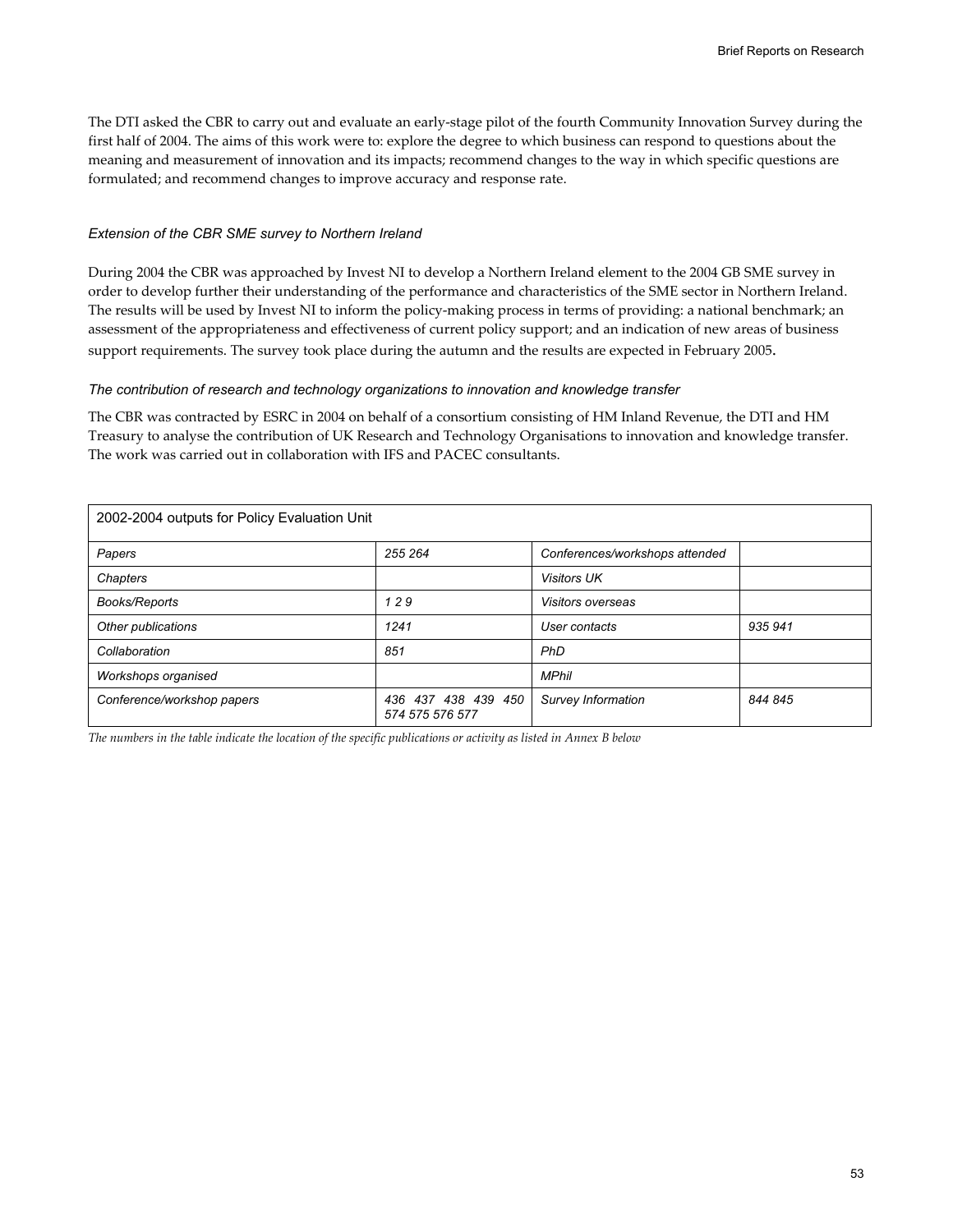# **3.7 Analysis of the Relationship between Training and Business Performance**

*Project leaders: Alan Hughes Research Fellows: Andy Cosh, Melvyn Weeks, Anna Bullock* 

*Funding: DfES* 

*Period: 2002-4* 

### *Aims and objectives, results and dissemination*

This research was based on a series of successive projects funded by the DfES between 1998 and 2001 which were concerned to establish findings on the relationship between training and firm performance. The evidence on the impact of training by businesses on subsequent business performance is generally considered to be partial, indirect and inconclusive. This is due to a number of reasons, including: the relative paucity of data available on a consistent basis on training and/or performance; limited methodological and/or inferential analysis of the relationship between training and performance; and the relatively limited scope of research in this field. Much of the latter examines only intermediate effects of training on individuals, such as acquisition of qualifications or earnings. This may be due to the fact that many surveys and databases just collect information on either business training activity or performance or, if on both, only at a relatively superficial level. Another difficulty lies in the need to take account of heterogeneity in the characteristics and behaviour of businesses which train and those which do not. A further difficulty lies in differentiating the effects of training from the potential myriad of others impacting on performance. These methodological issues have been addressed in an initial methodological paper (Hughes and Weeks 'Methodological Approaches to the study of the Impact of Training on Firm Performance', March 1999) and in an initial empirical project funded by the then DfEE, Cosh, A.D., Hughes, A. and Duncan, J. (1998) *Investment in Training and Small Firm Growth and Survival*, Department for Education and Employment Research Report No RR36. On the basis of this work a third project developed the CBR panel survey dataset to analyse a) the extent to which firms differ in terms of employment growth according to whether or not they train; b) how much *additional* information is contained in data which records a measure of the *intensity* of training; and c) whether firms which persist in training are different from those where training is a temporary activity. Finally it considers the implications of our results for future research strategies and data collection in relation to evaluating the impact of training on firm performance. A further DfES project led to the commissioning of the CBR by DfES to carry out a customized survey of the training and performance characteristics of a specially drawn sample of 2500 UK firms, complemented by a sample of interview based case studies. This project reported to the DfES on its findings and a report was published by the DfES in 2003.

|                            | 2002-2004 outputs for Analysis of the Relationship between Training and Business Performance |                    |      |
|----------------------------|----------------------------------------------------------------------------------------------|--------------------|------|
| Papers                     | Conferences/workshops attended                                                               |                    |      |
| Articles                   |                                                                                              | <b>Memberships</b> |      |
| Chapters                   |                                                                                              | <b>Visitors UK</b> | 1138 |
| <b>Books/Reports</b>       |                                                                                              | Visitors overseas  | 1094 |
| Other publications         | 1240                                                                                         | User contacts      | 953  |
| Datasets                   | 811                                                                                          | Media              |      |
| Collaboration              | 853 854                                                                                      | PhD                |      |
| Workshops organised        |                                                                                              | <b>MPhil</b>       |      |
| Conference/workshop papers | 454 452                                                                                      | Survey Information |      |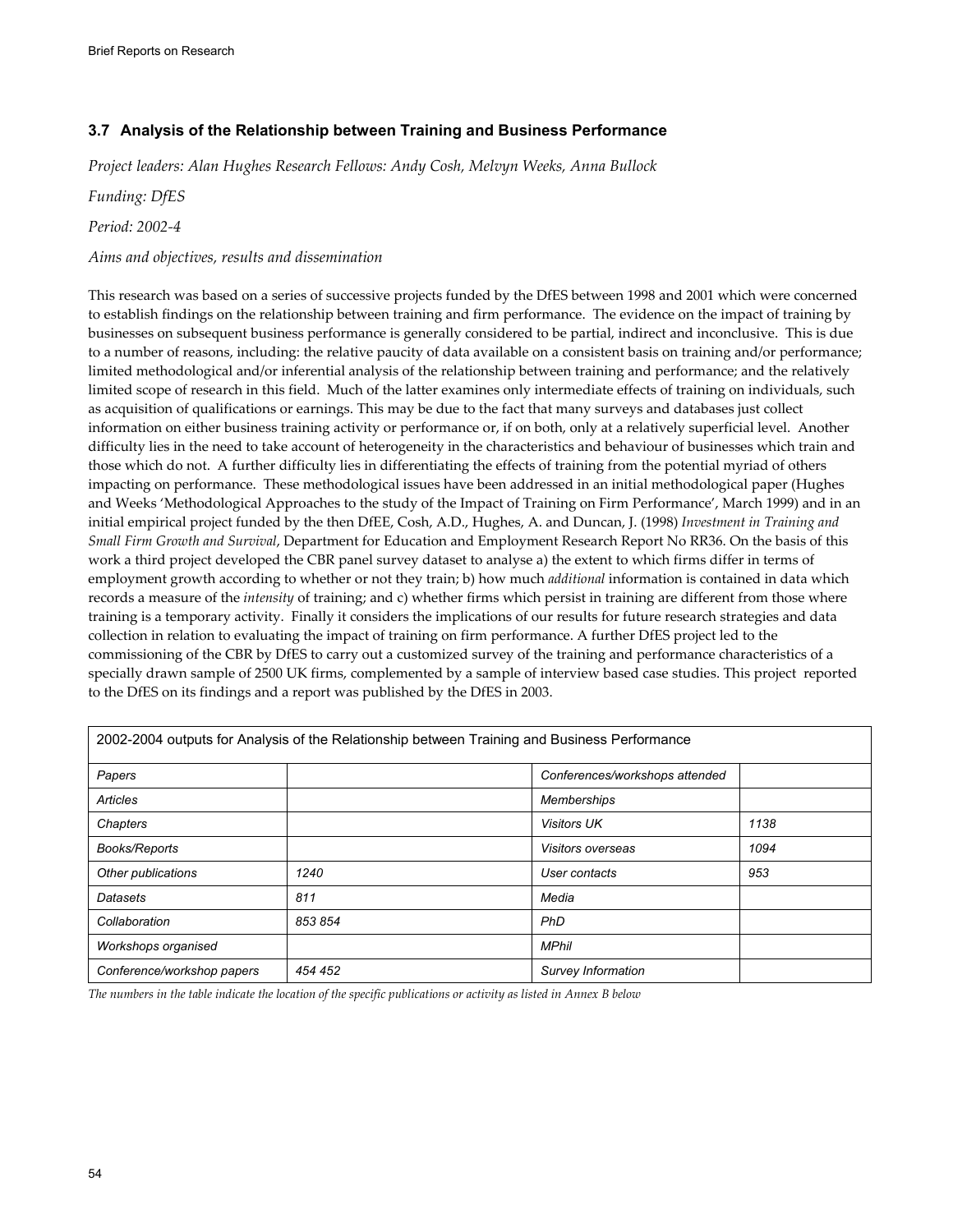### **3.8 Business Advice, Public Support and the Supply Chain**

*Project leaders: Bob Bennett and Paul Robson* 

*Funding: ESRC (core grant to CBR)* 

*Aims and objectives, results and dissemination* 

This project developed an in-depth analysis of how business advice is sought and used, and its impact on the business. This project built on and, in its focus on internal business characteristics of advice users, was complementary to the work carried out in the CBR in the past. It made use of CBR survey results obtained in 1999, and subsequent case studies to provide a detailed examination of the process of seeking and obtaining advice. The project was particularly concerned with the way in which this process is mediated through the internal management organisation of firms, as well as with the extent of geographical localization and interactions between firms in the supply chain. It also located and assessed the role of publicly supported advice sources within the general market for information and advice. The project was completed in the autumn of 2001 (before the current reporting period). During 2002-4 a number of papers which had previously been reported as forthcoming were published.

| 2002-2004 outputs for Business Advice, Public Support and the Supply Chain |                                |                          |  |
|----------------------------------------------------------------------------|--------------------------------|--------------------------|--|
| Papers                                                                     |                                | Conferences attended     |  |
| Articles                                                                   | 124 124 126 127 128<br>129 130 | <b>Memberships</b>       |  |
| Chapters                                                                   |                                | <b>Visitors UK</b>       |  |
| Books                                                                      |                                | <i>Visitors overseas</i> |  |
| Other publications                                                         |                                | User contacts            |  |
| Datasets                                                                   |                                | Media                    |  |
| Collaboration                                                              |                                | PhD                      |  |
| Workshops organised                                                        |                                | <b>MPhil</b>             |  |
| Conference/workshop papers                                                 | 397 401                        | Training                 |  |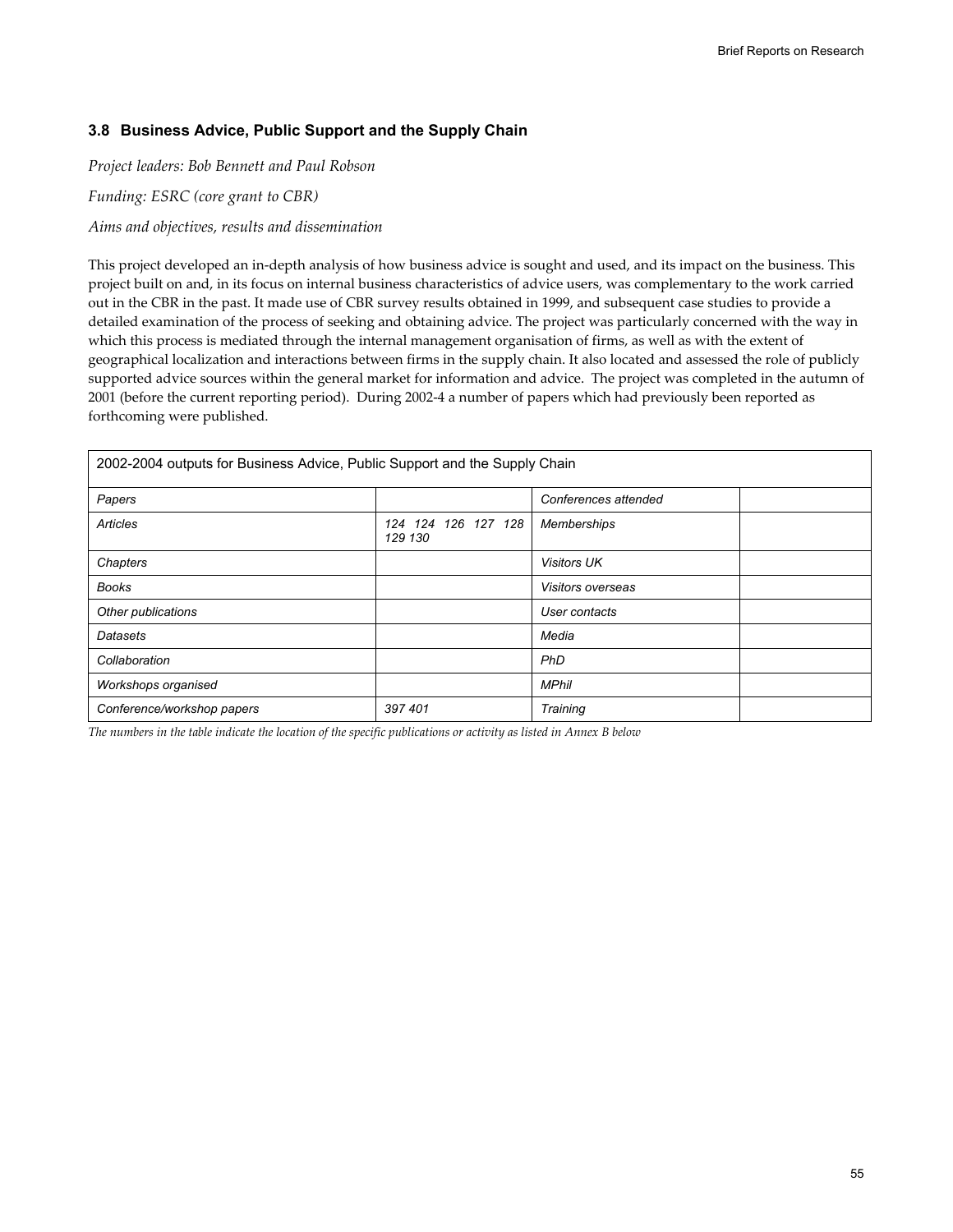# **3.9 The Role of Banks Versus Venture Capital in Financing Enterprises in Successful European Regions**

*Project leaders: Ron Martin Research Fellow: Dave Turner* 

*Funding: ESRC (core grant to CBR)* 

*Aims and objectives, results and dissemination* 

This project focused on the funding of SMEs in different regions in Europe against the background of increasing integration of Europe's financial space, and the specific context of dramatic transformation of regional and local banking systems and the emergence of a venture capital market. The project was completed in the autumn of 2001 (before the current reporting period). Subsequently a number of papers which had previously been reported as forthcoming were published.

| 2002-2004 outputs for The Role of Banks versus Venture Capital in Financing Enterprises in Successful European Regions |     |                      |  |
|------------------------------------------------------------------------------------------------------------------------|-----|----------------------|--|
| Papers                                                                                                                 | 199 | Conferences attended |  |
| Articles                                                                                                               | 338 | <b>Memberships</b>   |  |
| Chapters                                                                                                               |     | <b>Visitors UK</b>   |  |
| <b>Books</b>                                                                                                           |     | Visitors overseas    |  |
| Other publications                                                                                                     |     | User contacts        |  |
| Datasets                                                                                                               |     | Media                |  |
| Collaboration                                                                                                          |     | PhD                  |  |
| Workshops                                                                                                              |     | <b>MPhil</b>         |  |
| Conference papers given                                                                                                | 629 | Training             |  |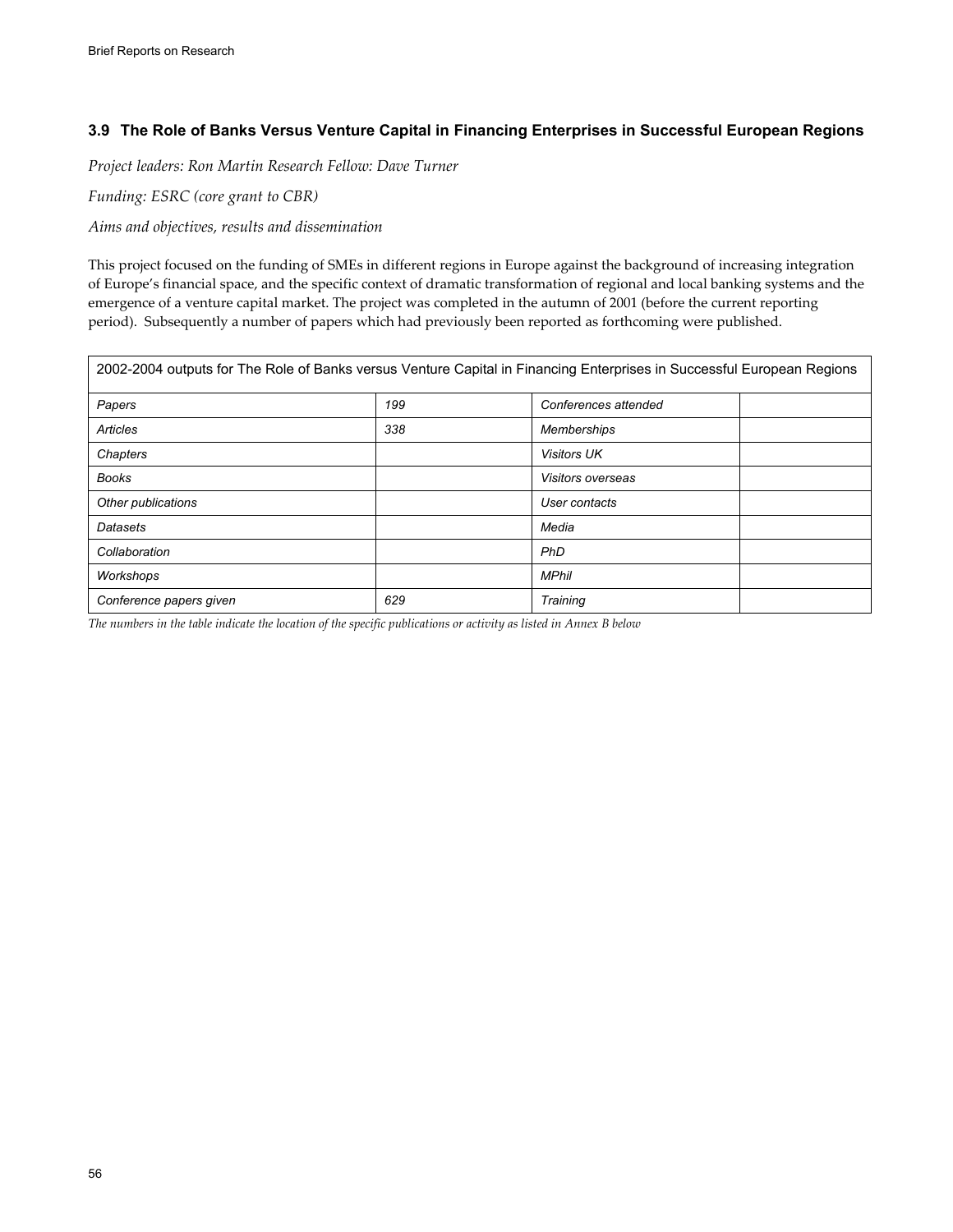### **3.10 Governance Arrangements in the Family Firm**

*Project leaders: Hugh Whittaker Research Fellows: Simon Learmount* 

*Funding: Daiwa Anglo-Japanese Foundation* 

*Period: 1999-2001* 

### *Aims and objectives*

This project on the evolution of governance arrangements in the family firm explored the evolution of governance structures and processes within the family founded firm as it seeks to manage growth. The project was completed in the autumn of 2001. During 2001-2 a number of papers which had previously been reported as forthcoming were published. The research comprised case study research where governance practices of family firms were explored. The case studies were drawn principally from the UK and Japan. The Japan/UK comparison was especially timely in view of the emphasis being given in both countries to attempts to nurture entrepreneurial businesses. At start up many enterprises rely very heavily on family structures; for example partners, parents or relatives are often included in the early group of employees. Even without explicit 'blood' ties many start ups are founded in *quasi* family ties of close friendships and personal loyalties. The attraction for founders of being able to draw upon such family relationships in the early stages of the enterprise are manifold; individuals are known, their labour is flexible, they can be trusted, loyalty and confidentiality can be counted upon, the demands of the new firm can be met in a way that prevents too sharp a division between work and home. The growth of such enterprises, however, raises a number of serious problems. For example, the management of the company can be complicated by tensions inherent in the founding family structures. Also the growth of family firms is usually accompanied by the need to attract external finance. This is often accompanied by some degree of bureaucratisation, including the adoption of more formal governance structures in order to ensure appropriate accountabilities to external parties.

### *Results and dissemination*

One of the principal conceptual contributions of the research has been to explore some of the meanings associated with ownership of the firm, which has received relatively little attention in the fields of economics and management science. The notion that shareholders are *de facto* owners of corporations, who appoint managers as their agents, is often taken for granted in the corporate governance literature. This project, in exploring the evolution of governance arrangements in the family firm, where majority shareholders are often also senior managers, has tried to cast some light on the changing nature of 'ownership' as the firm grows.

|                               | 2002-2004 outputs for Governance Arrangements in the Family Firm |                                   |                          |
|-------------------------------|------------------------------------------------------------------|-----------------------------------|--------------------------|
| Papers                        | 336 337                                                          | Conferences/workshops<br>attended |                          |
| Articles                      | 198                                                              | Memberships                       |                          |
| Chapters                      |                                                                  | <b>Visitors UK</b>                |                          |
| <b>Books</b>                  | 22                                                               | Visitors overseas                 |                          |
| Other publications            |                                                                  | User contacts                     | 981 982 983 984          |
| Datasets                      |                                                                  | Media                             | 1209 1210 1220 1221 1222 |
| Collaboration                 |                                                                  | <b>PhD</b>                        |                          |
| Workshops organised           |                                                                  | <b>MPhil</b>                      |                          |
| Conference/workshop<br>papers | 620 621 622 623 625 627 628 623 629                              | Training                          |                          |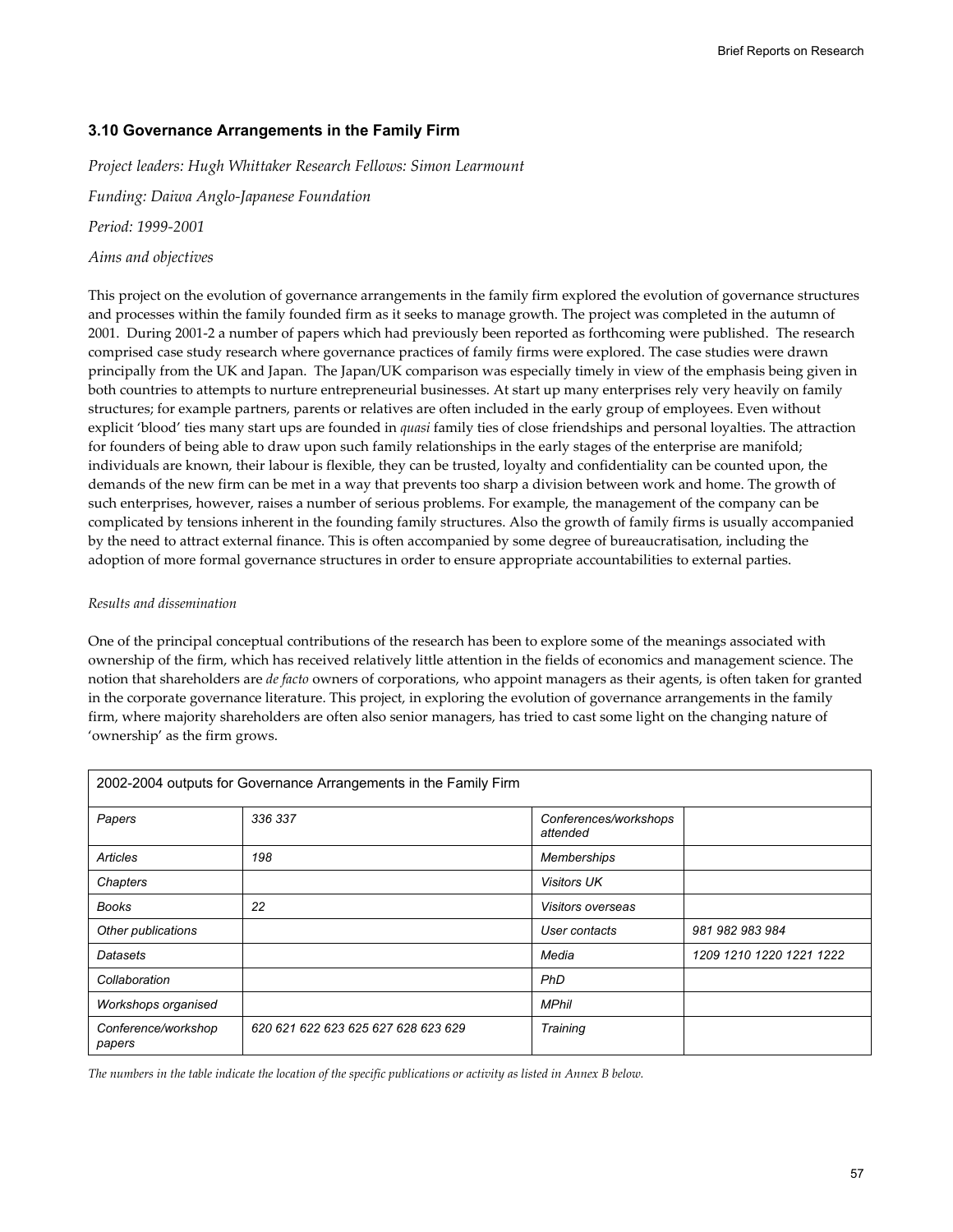# **3.12 The Role of Technology Policy in Incubating European New Technology-Based Firms**

*Project leader: Hugh Whittaker. Research Fellow: Thelma Quince.* 

*Funding: EU Strata Programme (23,460 Euro).* 

*Period: 2001-2002* 

*Aims and objectives/Results and dissemination* 

This project brought together researchers and practitioners from eight countries in the EU and Israel, to examine high-tech incubation and the role of universities and technology policy in promoting this. Incubation of new technology based firms is a particular focus of policy interest throughout Europe. The project aimed to develop a better understanding of the range and variety of initiatives, to promote better practice and to advise on policy. Work began with a preliminary review of incubation activities within each partner's local sub-region. Following this an investigative framework was devised for studying schemes and mechanisms for supporting the creation of new technology based small firms in a range of types of organisations involved in research. These included universities, research institutes, embedded laboratories, and government and corporate research establishments. Data was collected by means of face to face and telephone surveys from almost 60 organisations in 9 countries. The other principal UK participating partner Nottingham University Business School, was undertaking a survey of University spin out activity throughout the UK. A decision was taken therefore for the CBR to restrict its coverage of mainstream university organisations, to avoid duplication. Within the Cambridge sub region the CBR examined a number of research institutes, the MRC Laboratory of Molecular Biology and two private sector technical consultancies (one in conjunction with Professor Haour). Outside the Cambridge sub region we investigated two universities, a Medical School, QinetiQ (the privatised part of DERA Malvern) and undertook a more extensive case study of BT Brightstar (the corporate incubator of British Telecommunications plc based at Ipswich). This case study included interviews with those managing research in BTexact Technologies, the promoters and managers of BT Brightstar and a number of the incubating companies. Covering a range of types of research organisations enabled the CBR to identify differences in the extent to which commercialisation of research through company creation was potentially facilitated or hindered. In this context the study illustrated the importance of organisational culture, particularly in terms of the degree of autonomy given to individual researchers and the support for creativity per se and of reward and incentive structures. These findings were reported in a working paper addressing what were termed 'pre-conception conditions'.

| 2002-2004 outputs for The Role of Technology Policy in Incubating European New Technology-<br><b>Based Firms</b> |               |                       |     |
|------------------------------------------------------------------------------------------------------------------|---------------|-----------------------|-----|
| <b>Books</b>                                                                                                     |               | Collaboration         | 915 |
| <b>Working Papers</b>                                                                                            | 260, 358      | <b>Mphil Students</b> |     |
| Presentations                                                                                                    | 662, 666, 667 | <b>Visitors UK</b>    |     |
| Workshops                                                                                                        | 770, 772, 773 | Memberships           |     |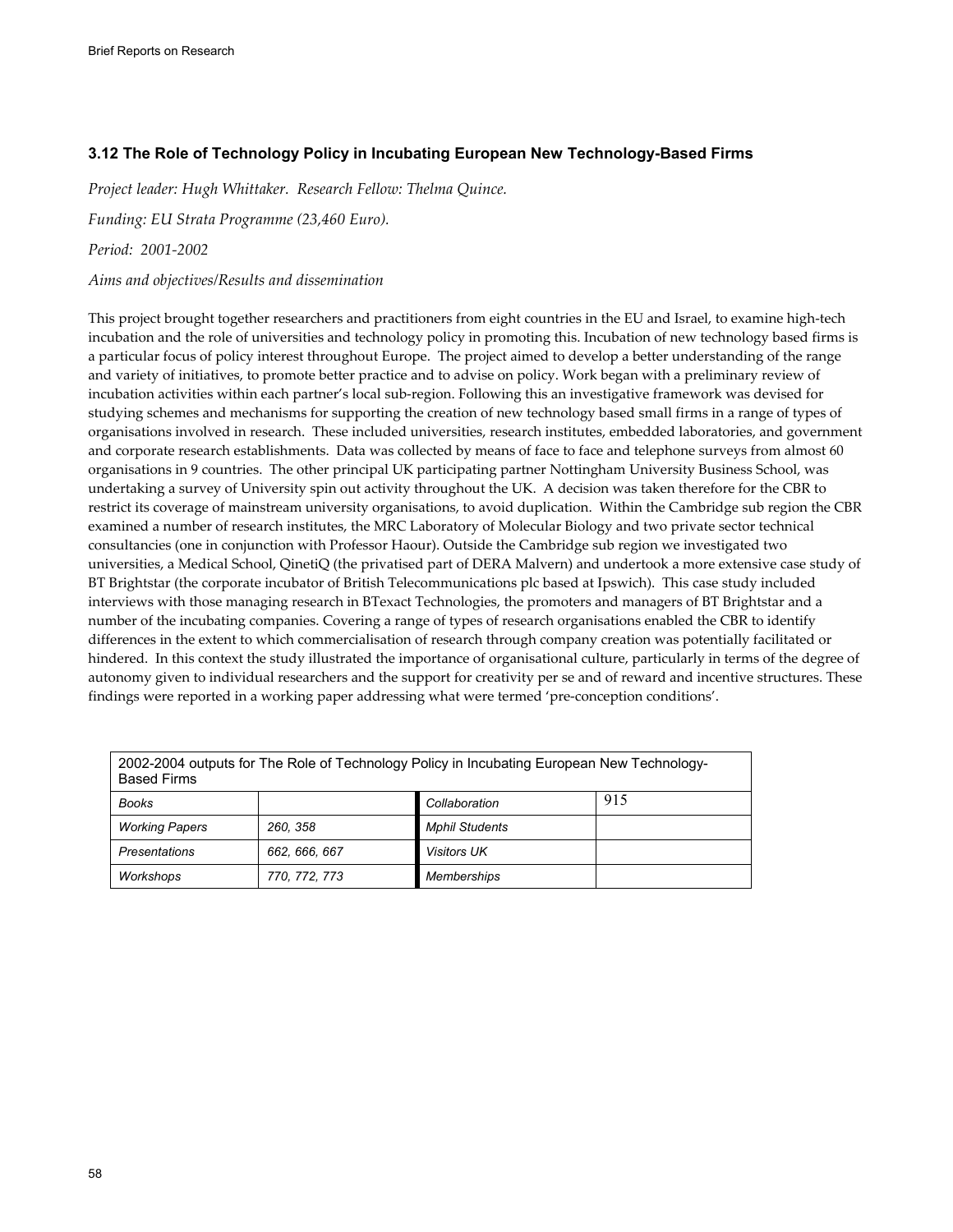### **ANNEX B: OUTPUTS**

(\*indicates an output in 2004 or \*\*forthcoming as of 31 December 2004)

#### BOOKS AND OFFICIAL GOVERNMENT REPORTS

- 1. Armour, J. & Bennett, H.N. (eds.) (2003) *Vulnerable Transactions in Corporate Insolvency* (Oxford: Hart Publishing)
- 2. \*Bullock, A., Cosh, A., Hughes, A. (June 2004) *CIS4 Pilot Survey, A report to the DTI*, CBR
- 3. \*Bullock, A., Cosh, A., Fu, X., Hughes, A., Yang, Q. (October 2004) *SME Growth Trajectories, A report to the Small Business Service*, DTI, **CBR**
- 4. Burchell, B., Deakin, S., Michie, J. and Rubery, J. (2003) *Systems of Production: Markets, Organisations and Performance* (London: Routledge)
- 5. Cook, J., Deakin, S., Michie, J. and Nash, D. (2003) *Trust Rewards: Realising the Mutual Advantage* (London: Mutuo)
- 6. Cosh, AD and Hughes, A (eds) *Enterprise Challenged: Policy and Performance in the British SME sector 1999-2002 (*ESRC Centre for Business Research: University of Cambridge, Cambridge)
- 7. Cosh, A D, Hughes, A. with Bullock, A. and Potton, M (2003) *The Relationship between Training and Business Performance* Research Report No 454 HMSO London. (http://www.dfes.gov.uk/research/data/uploadfiles/rr/454.pdf) 206 pp
- 8. Cox, M, Hughes, A. and Spires, R (2003) *Research into the Enterprise Investment Scheme and Venture Capital Trusts* (H.M. Inland Revenue London) ( http://www.ir.gov.uk/research/summary.pdf).H.M. Inland Revenue London (http://www.ir.gov.uk/research/summary.pdf)
- 9. \*Cosh, A.D.,Griffiths,R.,Harrison,R.,Hughes,A., Spires,R..and Seex,P. (2004) The Contribution of UK Research and Technology Organisations to Innovation and Knowledge Transfer.A Report to HM Treasury DTI and HM Inland Revenue. CBR.
- 10. Cox, M, Hughes, A. and Spires, R (2003), *Evaluation of SMART (including SPUR): Final Report and Appendices* DTI Evaluation Report Series No 3 (http://www.dti.gov.uk/about/evaluation/smart.pdf, http://www.dti.gov.uk/about/evaluation/smart-appen.pdf.
- 11. \*\*De Schutter, O. and Deakin, S. (eds)(2005 forthcoming) *Social Rights and Market Forces: Is Open Coordination the Future for European Employment and Social Policy?* Brussels: Bruylant.
- 12. \*\*Deakin, S. and Wilkinson, F. (2005 forthcoming) *The Law of the Labour Market: Employment, Industrialisation and Legal Evolution* (Oxford: OUP).
- 13. \*Deakin, S. (2004) *Renewing Labour Market Institutions* (Geneva: ILO)
- 14. Eatwell, J. and Taylor, L. (2002) (eds.) *International Capital Markets* (New York: OUP)
- 15. \*Fu, X (2004) *Exports, Foreign Direct Investment and Economic Development in China*, Palgrave Macmillan, London and New York. 2004. (ISBN 1-4039-3644-7)
- 16. Hughes, A. (2003), *The Commission's Green Paper: Entrepreneurship in Europe* (with evidence) Select Committee on the European Union House of Lords session 2002- 03 34th Report, HL Paper 142, July (Committee Report)
- 17. Jones, I. and Pollitt, M. (eds) (2002) *Understanding How Issues in Business Ethics Develop* (London: Palgrave)
- 18. \*Christel Lane, Frank Wilkinson, Wolfgang. Littek, Ulrich Heisig, Jude Browne, Brendan Burchell, Roy Mankelow Margaret Potton and Roland Tutschner (2004) *The future of professionalised work in Britain and Germany: Pharmacists, (*with, et.al.), London, Anglo-German Foundation.
- 19. \*Christel Lane, Frank Wilkinson, Wolfgang. Littek, Ulrich Heisig, Jude Browne, Brendan Burchell, Roy Mankelow Margaret Potton and Roland Tutschner (2004) *The future of professionalised work in Britain and Germany: Counselling Psychologists and Psychotherapists*, (with C. Lane, et.al.), London, Anglo-German Foundation.
- 20. \*Christel Lane, Frank Wilkinson, Wolfgang. Littek, Ulrich Heisig, Jude Browne, Brendan Burchell, Roy Mankelow Margaret Potton and Roland Tutschner (2004) The future of professionalised work in Britain and Germany: Solicitors and Advocates (with C. Lane, et.al.), London, Anglo-German Foundation.
- 21. \*Christel Lane, Frank Wilkinson, Wolfgang. Littek, Ulrich Heisig, Jude Browne, Brendan Burchell, Roy Mankelow Margaret Potton and Roland Tutschner (2004), *The future of professionalised work in Britain and Germany: Human Resource Managers and Business Consultants*, (with C. Lane, et.al.), London, Anglo-German Foundation
- 22. Learmount, S. (2002) *Corporate Governance: What can be learned from Japan?* (Oxford: OUP)
- 23. \*Trau,F. (2004) *Structural Macroeconomic Change and the Size Pattern of Manufacturing Firms* ISBN1-4039-1804-X. London Palgrave Macmillan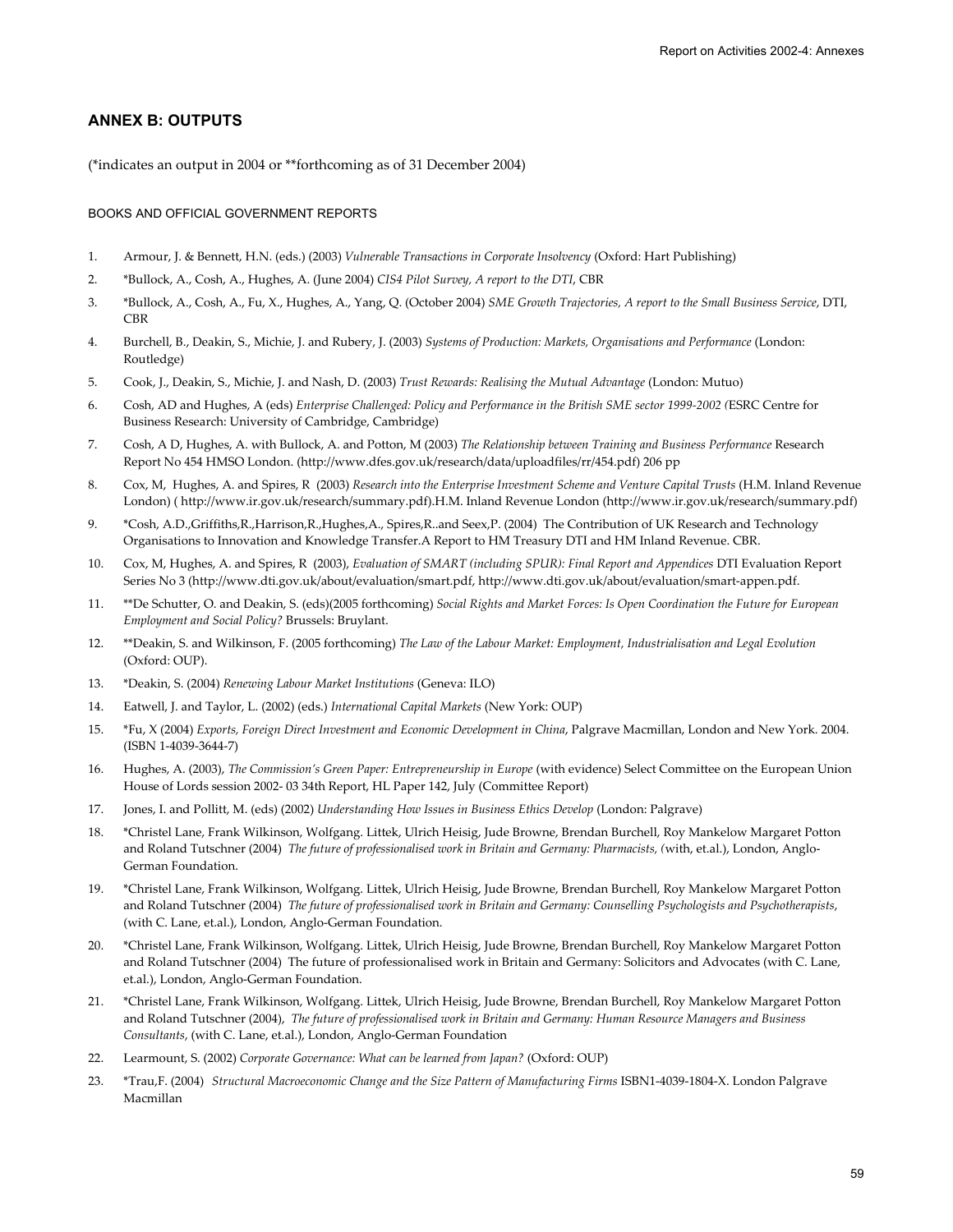#### CHAPTERS IN BOOKS

- 24. Alexander, K (2003) 'International Approaches to Reforming Cross-Border Securities Trading: The Hague Convention on Indirectly Held Securities and the European Union Collateral Directive' in Andenas, M. and Avgerinos, Y. (eds.) *Reforming European Securities Regulation* (London: Kluwer) pp. 148-175
- 25. Alexander, K (2002) 'Managing Financial Sector Compliance with US Anti-Money Laundering Law and Regulation' in Graham, T. (ed.) *International Anti-Money Laundering Law and Regulation* (London: Butterworths) pp. 166-213
- 26. \*Armour, J and Rizwaan Jameel Mokal (2004) 'La Disciplina Concorsuale Inglese' in Sido Bonfatii and Giovanni Falconne, *La Legislazione Concorsuale in Europa* (Milano: Dott. A. Giuffrè Editore, 2004
- 27. Armour, J. (2003) 'Law, finance and innovation' in McCahery, J. and Renneboog, L. (eds.) *Venture Capital and Financial Systems* (Oxford: OUP)
- 28. Armour, J. (2003) 'Fraud on creditors at common law' in Armour, J and Bennett, HN. (eds.) *Vulnerable Transactions in Corporate Insolvency* (Oxford: Hart Publishing)
- 29. Armour, J. (2003) 'Transactions at an undervalue' in Armour, J and Bennett, HN. (eds.) *Vulnerable Transactions in Corporate Insolvency* (Oxford: Hart Publishing)
- 30. Armour, J. (2003) 'Transactions defrauding creditors' in Armour, J and Bennett, HN. (eds.) *Vulnerable Transactions in Corporate Insolvency* (Oxford: Hart Publishing)
- 31. Armour, J. and Deakin, S. (2003) 'Norms in private insolvency: the 'London Approach' to the resolution of financial distress, in R. Cobbaut and J. Lenoble (eds.) *Corporate Governance: An Institutional Approach* (The Hague: Kluwer) 239-272
- 32. Armour, J. and Whincop, M. (2003) 'An economic analysis of shared property in partnership and close corporations law' in McCahery, J. and Vermeulen, E. (eds.) *Close Corporation and Partnership Reform in Europe and the United States* (Oxford: OUP)
- 33. Barker, R. G. (2003) 'Evaluating earnings measures' in Association for Investment Management and Research [AIMR] (eds.) *Equity valuation in a global context: Proceedings of the AIMR Conference*, 5-6 November 2002, Amsterdam, Holland. Charlottesville, Va.: AIMR, 24-32
- 34. \*\*Barnard, C., Deakin, S. and Hobbs, R. (2005 forthcoming) Reflexive law and the evolution of labour standards: the case of working time', forthcoming in De Schutter, O. and Deakin, S. (eds) *Social Rights and Market Forces: Is Open Coordination the Future for European Employment and Social Policy?* Brussels: Bruylant.
- 35. Barnard, C. and Deakin, S. (2002) 'Corporate governance, European governance, and social rights' in Hepple, B. (ed.) *Social and Labour Rights in a Global Context*. (Cambridge: CUP) pp. 122-150.
- 36. Barnard, C. and Deakin, S. (2002) 'Market access and regulatory competition' in Barnard, C. and Scott, J. (eds.) *The Law of the Single Market: Unpacking the Premises* (Oxford: Hart) pp. 197-224
- 37. Barnard, C., Deakin, S. and Hobbs, R. (2002) 'Capabilities and rights: an emerging agenda for social policy?' in Towers, B. and Terry, M. (eds.) *European Industrial Relations Annual Review 2000/2001* (Oxford: Blackwell) pp. 147-167.
- 38. Bennett, R. and Robson, P.J.A. (2003) 'External Advice and Business Link', in Cosh, A. and Hughes, A. (eds*.) Enterprise Challenged: Policy and performance in the British SME sector 1999-2002* (ESRC Centre for Business Research, University of Cambridge, Cambridge)
- 39. \*Browne, J., Deakin, S. and Wilkinson, F. (2004) 'Capabilities, social rights, and European integration' in Salais, R. and Villeneuve, R. (eds.) *Towards a European Politics of Capabilities* (Cambridge: CUP)
- 40. Bullock, A. (2003) 'Survey design, response bias and sample characteristics in the 2002 CBR SME survey', in A. Cosh and A. Hughes (eds.) *Enterprise Challenged: Policy and Performance in the British SME Sector 1999-2002* (Cambridge: ESRC Centre for Business Research, University of Cambridge)
- 41. Casper, S and Soskice, D. (\*\*) 'Sectoral systems of innovation and varieties of capitalism: explaining the development of hightechnology entrepreneurialism in Europe' in F. Malerba (ed.) *Sectoral Systems of Innovation* (Cambridge: Cambridge University Press).
- 42. Casper, S. and Murray, F. (\*\*), 'Examining the Marketplace for Ideas: How Local are European Biotechnology Clusters' in McKlevey, M. Rinicke, A. (eds.) *Biotechnology Clusters in Europe* (London: Edward Elgar).
- 43. Cosh, A. and Hughes, A (2003) 'Profitability, finance and acquisition activity', in A. Cosh and A. Hughes (eds.) *Enterprise Challenged: Policy and performance in the British SME sector 1999-2002* (Cambridge: ESRC Centre for Business Research, University of Cambridge)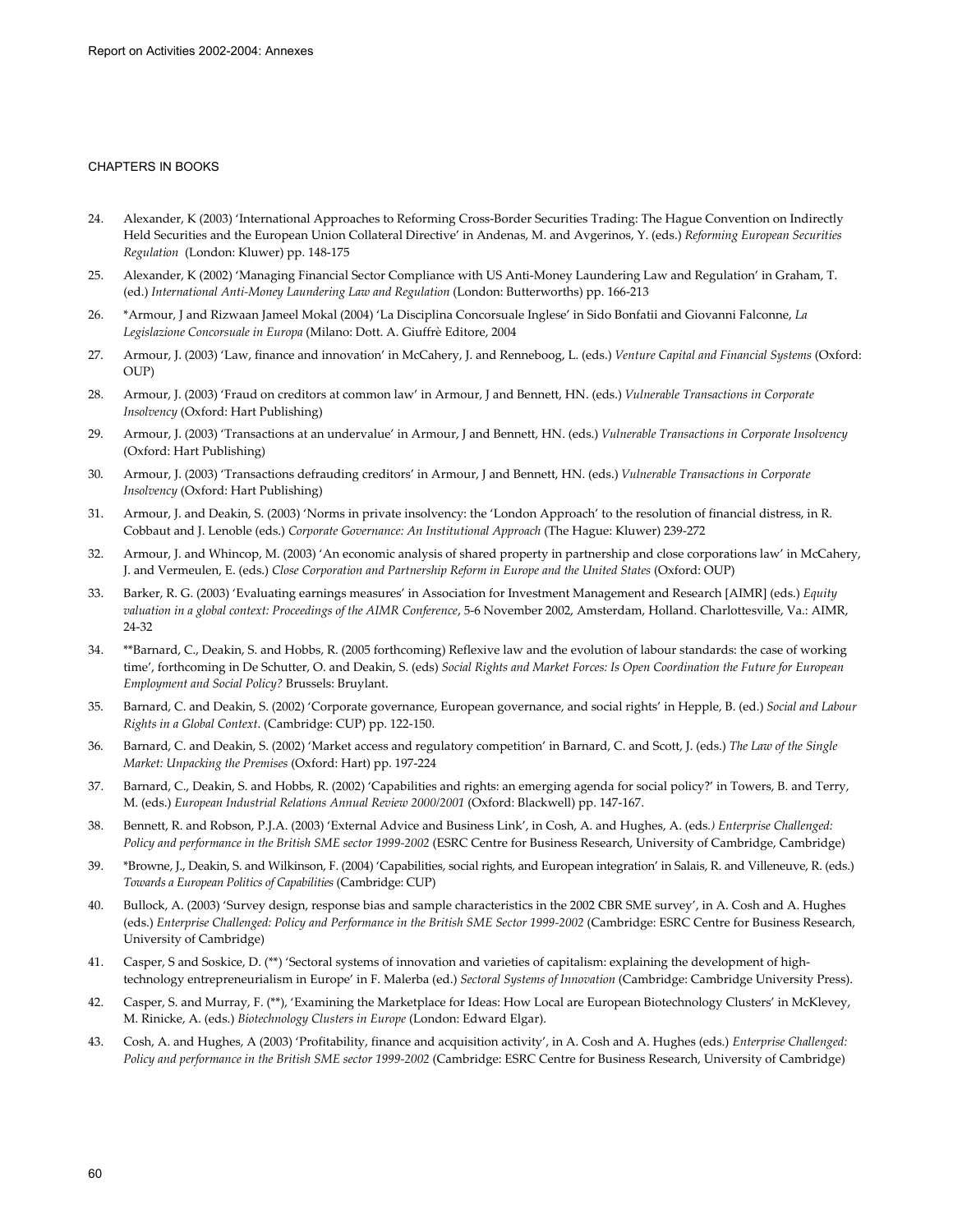- 44. Cosh, A. and Hughes, A (2003) 'Size, Age, Growth, Business Constraints and Management Characteristics', in Cosh, A. and Hughes, A. (eds.) *Enterprise Challenged: Policy and Performance in the British SME Sector 1999-2002* (Cambridge: ESRC Centre for Business Research, University of Cambridge)
- 45. Cosh, A. and Hughes, A (2003) 'The British SME Sector 1991-2002', in A. Cosh and A. Hughes (eds.) *Enterprise Challenged: Policy and Performance in the British SME Sector 1999-2002* (Cambridge: ESRC Centre for Business Research, University of Cambridge)
- 46. Cosh, A. and Hughes, A. (2003) 'Innovation activity: outputs, inputs, intentions and constraints', in A. Cosh and A. Hughes (eds.) *Enterprise Challenged: Policy and Performance in the British SME Sector 1999-2002* (Cambridge: ESRC Centre for Business Research, University of Cambridge)
- 47. \*\*Cumming, D., and MacIntosh, J. (2004a). 'Comparative Venture Capital Governance: Private Versus Labour-Sponsored Funds'in V. Kanniainen and C. Keuschnigg, eds. *Venture Capital, Entrepreneurship and Public Policy* (MIT Press, forthcoming).
- 48. \*Cumming, D., and MacIntosh, J. (2004b) 'The Extent of Venture Capital Exits: Evidence from Canada and the United States' in L.D.R. Renneboog and J. McCahery, eds., *Venture Capital Contracting and the Valuation of High Technology Firms* (Oxford University Press), Chapter 15.
- 49. \*Cumming, D., and MacIntosh, J. (2004c). 'Canadian Labor-Sponsored Venture Capital Corporations: Bane or Boon?' in A. Ginsberg and I. Hasan, eds., *New Venture Investment: Choices and Consequences* (Elsevier Science Academic Press), pages 169-200.
- 50. \*\*Cumming, D., and MacIntosh, J. (2004d forthcoming). 'Law, Finance and the Canadian Venture Capital Cycle' in C. Waddell, ed. *Financial Services and Public Policy* (McGill Queen's University Press).
- 51. \*Deakin, S., Hobbs, R., Konzelmann, S. and Wilkinson, F. (2004) 'Working corporations: corporate governance and innovation in labour-management partnerships in Britain', in M. Martinez-Lucio and M. Stuart (eds.) *Partnership and Modernisation in Employment Relations* (London: Routledge), 63-82.
- 52. \*Deakin, S. (2004) 'Workers, finance and democracy', in C. Barnard, S. Deakin and G. Morris (eds.) *The Future of Labour Law: Liber Amicorum Bob Hepple* (Oxford: Hart), 79-100.
- 53. Deakin, S. (2003) 'Interpreting employment contracts: judges, employers and workers', in S. Worthington (ed.) *Commercial Law and Commercial Practice* (Oxford: Hart) 433-455
- 54. Deakin, S. (2003) 'Social rights and the market: an evolutionary perspective' in B. Burchell, S. Deakin, J. Michie and J. Rubery (eds.) *Systems of Production: Markets, Organisations and Performance* (London: Routledge) pp. 74-88
- 55. Deakin, S. and Browne, J. (2003) 'Social rights and the market order: adapting the capability approach' in T. Hervey and J.Kenner (eds.) *Economic and Social Rights under the European Charter of Fundamental Rights* (Oxford: Hart) 28-43
- 56. Deakin, S., Hobbs, R., Konzelmann, S. and Wilkinson, F. (2003) 'Working corporations: corporate governance and innovation in labour management partnerships in Britain' in Martinez-Lucio, M. and Stewart, M. (eds.) *Labour-Management Partnerships* (London: Routledge)
- 57. Deakin, S., Hobbs, R., Nash, D. and Slinger, G. (2003) 'Implicit contracts, takeovers and corporate governance: in the shadow of the City Code', in D. Campbell, H. Collins and J. Wightman (eds.) *Implicit Dimensions of Contract* (Oxford: Hart) 289-331
- 58. Deakin, S., Hudson, M., Konzelmann, S. and Wilkinson, F. (2003) 'Phoenix from the ashes? Labor-management partnerships in Britain', in Industrial Relations Research Association, Proceedings of the 55th Annual Meeting January 3-5 2003 Washington DC (Urbana-Champaigne, IL: IRRA), 299-306.
- 59. Deakin, S. (2002) 'Equality, non-discrimination, and the labour market: a commentary on Richard Epstein's critique of antidiscrimination laws' in Epstein, R.A. (ed.) *Equal Opportunity or More Opportunity? The Good Thing about Discrimination* (London: Institute for the Study of Civil Society) pp. 41-66
- 60. Deakin, S. (2001) 'The many futures of the contract of employment' in Conaghan, J., Fischl, M. and Klare, K. (eds.) *Labour Law in an Era of Globalisation: Transformative Practices and Possibilities* (Oxford: OUP)
- 61. Deakin, S. (2001) 'Social norms, information, and the employment relationship: the role of legal regulation' in *Party Autonomy for the Internal Market – The Role of Information* (eds.) Andenas, M. and Grundmann, S. (Oxford: OUP)
- 62. Deakin, S. (2001) 'Equal treatment of employees and self-employed workers' in Numhauser-Henning, A. (ed.) *Legal perspectives on equal treatment and non-discrimination.* (The Hague: Kluwer Law International) pp. 317-322
- 63. Eatwell, J (2001) 'New issues in international financial regulation' in Ferran, E. and Goodhart, C. (eds.) *Regulating Financial Services and Markets in the 21st Century* (Oxford: Hart Publishing)
- 64. \*\*Fu, X (2005 forthcoming) 'Globalisation and Regional Income Inequalities in China', in *Restructuring and Decentralization in Transition*, edited by Benini, R. and Woo, W. T., Kluwer Academic Publisher, Dordrecht and New York.
- 65. Glen, J., and Singh, A., (2003) 'Capital Structure, Rates of Return and Financing Corporate Growth: Comparing Developed and Emerging Markets', in Robert E. Litan, Michael Pomerleano, V. Sundararajan (eds.) *Future of Domestic Capital Markets*, (Washington DC: Brookings Press) 373-416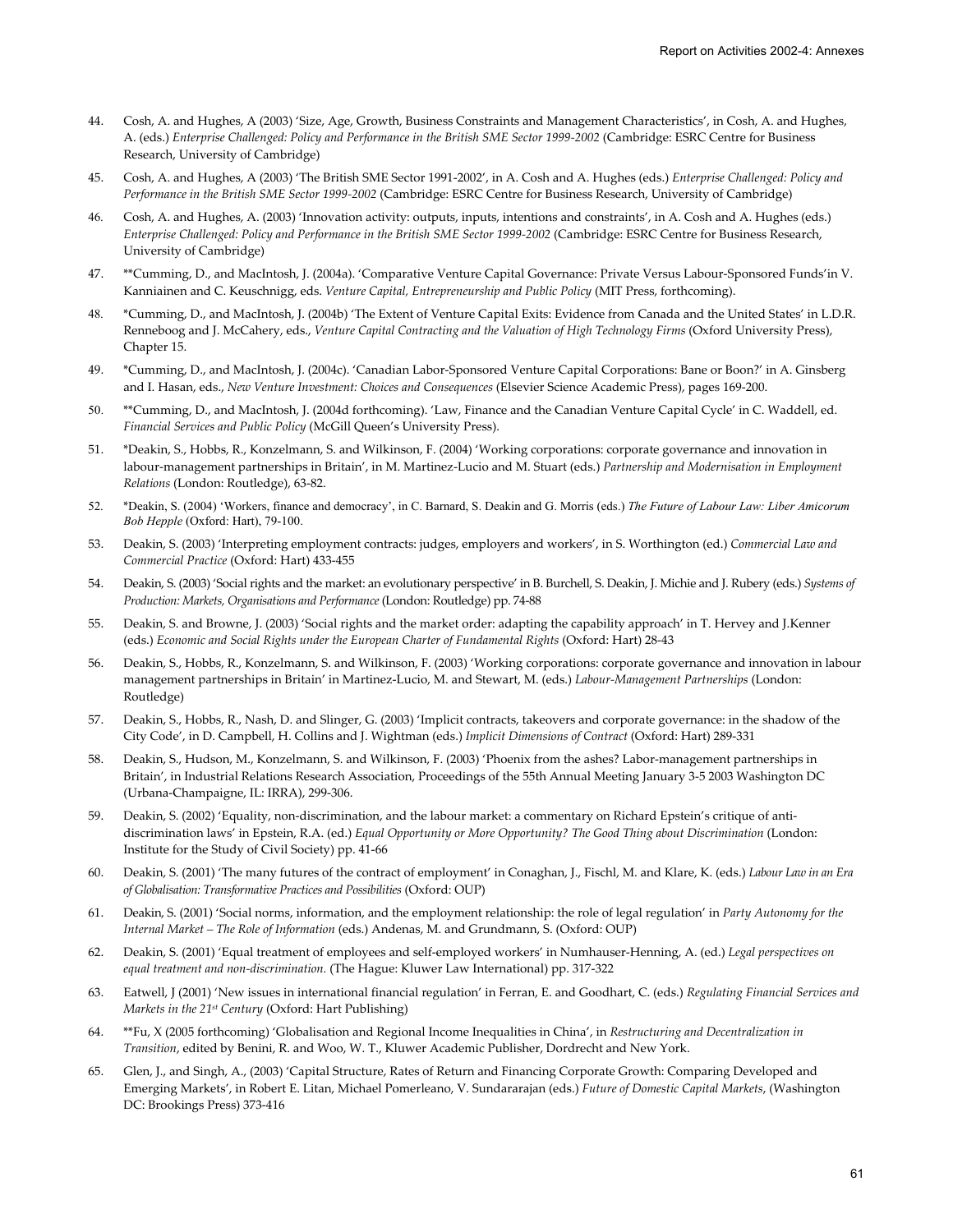- 66. Hughes, A. (2003) 'Knowledge Transfer, Entrepreneurship and Economic Growth: Some Reflections and Implications for Policy' Van der Laag, A and Snijders, J, (eds) *Entrepreneurship in the Netherlands: Knowledge Transfer Developing High-Tech Ventures* E.I.M Business Policy and Research, Dutch Ministry of Economic Affairs, June pp 53-75
- 67. Jones, I. and Pollitt, M. (2002) 'Understanding how issues in business ethics develop: introduction' in Jones, I. and Pollitt, M. (eds.)(2002) *Understanding How Issues in Business Ethics Develop* (London: Palgrave)
- 68. Jones, I. and Pollitt, M. (2002) 'Understanding how issues in business ethics develop: lessons for business' in Jones, I. and Pollitt, M. (eds.)(2002) *Understanding How Issues in Business Ethics Develop* (London: Palgrave)
- 69. Jones, I. and Pollitt, M. (2002) 'Who influences debates in business ethics? The development of corporate governance in the UK since 1990' in Jones, IW and Pollitt, MG (eds.) *Understanding How Issues in Business Ethics Develop* (Basingstoke: Palgrave).
- 70. Keeble, D. (2003) 'British SMEs in the 21st Century: north-south and urban-rural variations in performance and growth', in A. Cosh and A. Hughes (eds.) *Enterprise Challenged: Policy and Performance in the British SME Sector 1999-2002* (Cambridge: ESRC Centre for Business Research, University of Cambridge)
- 71. Kitson, M (2003) 'Failure Followed by Success or Success Followed by Failure? A Re-examination of British Economic Performance Since 1950' in Floud, R. and Johnson, P. (eds.) *The Cambridge Economic History of Britain* (Cambridge: CUP)
- 72. Kitson, M. and Wilkinson, F. (2003) 'Labour Mobility, Training and Labour Market Flexibility' in A. Cosh and A. Hughes (eds), *Enterprise Challenged: Policy and Performance in the British SME Sector, 1999-2002* (Cambridge: CBR)
- 73. Kitson, M. and Wilkinson, F. (2003) 'The State of British Competitiveness', in A. Cosh and A. Hughes (eds.) *Enterprise Challenged: Policy and Performance in the British SME Sector 1999-2002* (Cambridge: ESRC Centre for Business Research, University of Cambridge)
- 74. Kitson, M., Michie, J. and Sheehan-Quinn, M. (2003) 'Markets, Competition, Cooperation and Innovation' in Coffey, D. and Thornley, C. (eds.) *Industrial and Labour Market Policy and Performance* (London: Routledge)
- 75. Konzelmann, S. and Forrant, R. (2002) 'Creative work systems in destructive markets' in Burchell, B., Deakin, S., Michie, J., and Rubery, J. (eds.) *Systems of Production: Markets, Organisations and Performance* (London: Routledge)
- 76. Konzelmann, S., and Wilkinson, F. (2002) 'The economic case for a Workers' Charter' in Ewing, K. and Hendy, J. (eds.) *A Charter of Workers' Rights.* (London: Institute of Employment Rights).
- 77. \*Lane, C. (2005) 'Institutional transformation and system change: changes in the corporate governance of German corporations'. In G. Morgan, R. Whitley and E. Moen (eds.), *Changing Capitalisms? Complementarities, Contradictions and Capability Development in an International Context*, Oxford:OUP pp. 78-109.
- 78. \*Lane, C. (with Wolfgang Littek and Ulrich Heisig) (2004)'Die Organisation professionaler Arbeit in Deutschland Ein Vergleich mit England', T. Kaltetzki and V. Tacke (eds.), *Organisation und Profession*. Wiesbaden: Verlag f. Sozialwissenschaften.
- 79. Ladipo, D., Mankelow, R. and Burchell, B.J. (2003) 'Working like a dog, sick as a dog: Job Intensification in the late 20th Century' in Burchell, B.J., Deakin, S., Michie, J. and Rubery, J. (eds.) *Systems of Production: Markets, Organisations and Performance*. (London: Routledge)
- 80. Lorenz, E, Michie, J and Wilkinson, F. (2004) HRM Complementarities and Innovation Performance in French and British Industries in (eds) Christensen, J. L. and Lundvall, B-A, *Product Innovation, Interactive Learning and Economic Performance,* Amsterdam, Elsevier
- 81. Mokal, R. (2003) 'The floating charge an elegy', in S. Worthington (ed.) *Commercial Law and Commercial Practice* (Oxford: Hart) 479- 509
- 82. Nachum, L., Jones G. and Dunning, J. (2002) 'The international competitiveness of the UK and its multinational corporations' in Dunning, JH. and Mucchielli, JL. (eds.) *Multinational Firms: The Global Local Dilemma* (London and New York: Routledge) pp. 33-57
- 83. Oxenbridge, S. (2001) 'The Service Food Workers' Union of Aotearoa: a story of crisis and change' in Fairbrother, P. and Yates, C. (eds.) *Trade Union Organising, Adaptation and Renewal: a Comparative Study of Trade Union Movements in Five Countries* (London: Mansell)
- 84. \*Pratten, S. and Deakin, S. (2004) 'Commentary: the scope of public service broadcasting', in A. Peacock (ed.) *Public Service Broadcasting without the BBC?* (London: IEA), 82-96.
- 85. Quince, T. A. (\*\*) 'Close encounters: evidence of the potential benefits of proximity to local industrial clusters' W. During, R. Oakey and S Kauser (ed.) *New Technology-Based Firms in the New Millennium* (Amsterdam: Elsevier Ltd) III(3).
- 86. Rubery, J., Burchell, B., Deakin, S. and Michie, J. (2003) 'Productive systems: introduction and overview' in Rubery, J., Burchell, B., Deakin, S. and Michie, J. (eds.) *Systems of Production: Markets, Organisations and Performance* (London: Routledge) pp. 1-9
- 87. \*\*Singh, A (2005 forthcoming) 'The Stock Market and Economic Development: towards reforming national and international rules of the game'. David Clark (ed) *The Elgar Companion to Development Studies*. Hants, UK.
- 88. \*Singh, A (2004) 'Corporate profitability and competition in emerging markets'. Mohan Luthra (ed) *Tapping UK's diversity to connect with emerging markets with special reference to India and China*. A consultation day seminar report on the white paper: globalization, a force for good, held in April 2004. Published December 2004, UK Trade and Investment.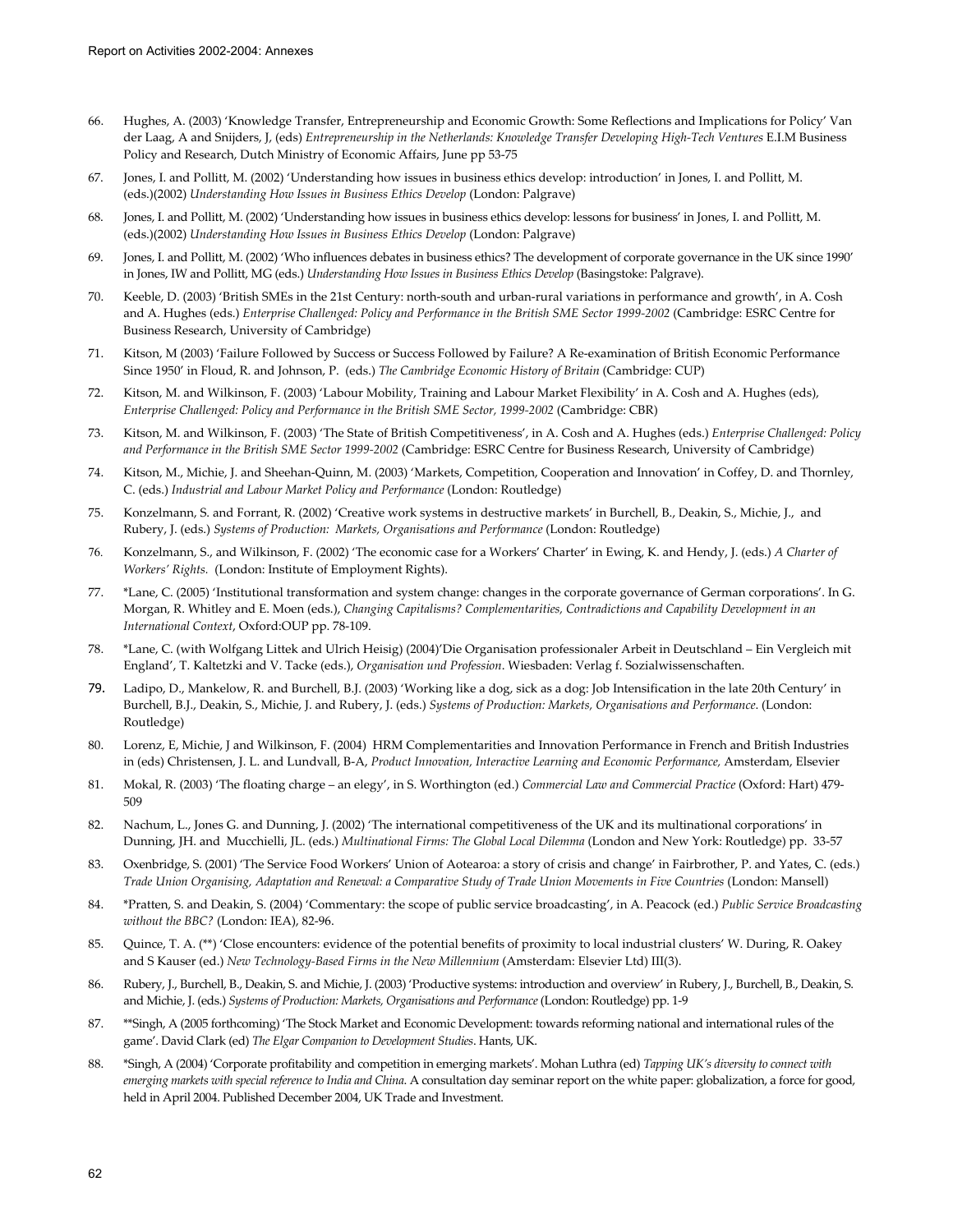- 89. \*Singh, A., and Dhumale, R. (2004) "Competition, policy, development, and developing countries". In Arestis, P., M. Baddeley, and J. McCombie (Ed.), *What Global Economic Crisis?* Paperback edition, Palgrave MacMillan. pp. 122-145.
- 90. Singh, A. (2003) 'Competition and competition policy in emerging markets: international and developmental dimensions', (UNCTAD and Center for International Development: Harvard University)
- 91. Singh, A. (2003) 'Multilateral competition policy and economic development: A developing country perspective on the european community proposals' Forthcoming in the UNCTAD Technical Series on the *Development Dimension of Competition.*
- 92. Singh, A. (2003) 'The new international financial architecture, corporate governance and competition in emerging markets: new issues for developing economies', in H. Chang (ed.) *Rethinking Development Economics* (London: Anthem Press) 377-403
- 93. Singh, A., Singh, A. and Weisse, B. (2003) 'Corporate Governance, Competition, the New International Financial Architecture and Large Corporations in Emerging Markets' in *Management of Capital Flows: Comparative experiences and implications for Africa* (UNCTAD)
- 94. Singh, A., and Weisse, B. (2001) 'Deindustrialisation' in Jonathan Michie (ed) *Reader's Guide to the Social Sciences* Vol 2 (London: Fitzroy Dearborn)
- 95. Singh, A., and Weisse, B. (2001) 'Mergers and Acquisitions' in Jonathan Michie (ed) *Reader's Guide to the Social Sciences* Vol 2 (London: Fitzroy Dearborn)
- 96. Whittaker, H. (2003) 'Crisis and innovation in Japan: a new future through techno-entrepreneurship?, in W. Keller and R. Samuels (eds.) *Crisis and Innovation in Asian Technology* (Cambridge: Cambridge University Press)
- 97. Whittaker, D. H. (2001) 'Crisis and Entrepreneurship in Japan: a new future through techno-entrepreneurship?' in Keller, W. and Samuels, R. (eds.) *Crisis and Innovation in Asian Technology* (Cambridge: CUP)

#### ARTICLES

- 98. Alexander, K (2003) 'Regulating Risk Taking and the Limited Liability Partnership: Lessons from the US Experience', *The Company Lawyer* 24(2)
- 99. Alexander, K (2002) 'Extraterritorial US Banking Regulation and International Terrorism: The Patriot Act and the International Response'**,** *Journal of International Banking Regulation* 3(4): pp.307-326
- 100. Alexander, K (2002) 'The Development of a Uniform Choice of Law Rule for the Taking of Collateral Interests in Securities', *Butterworths Journal of International Banking and Financial Law* 17(11) pp. 436-443
- 101. Alexander, K (2002) 'United States Financial Sanctions and International Terrorism'**,** *Butterworths Journal of International Banking and Financial Law* 17(5) pp. 213-222
- 102. Alexander, K (2002) 'Extraterritorial US Banking Regulation and International Terrorism: The Patriot Act and the International Response', *Journal of International Banking Regulation* 3(4): pp.307-326
- 103. \*Armour, J (2004) 'Personal Insolvency Law and the Demand for Venture Capital' 5 *European Business Organization Law Review* 87-118.
- 104. \*Armour, J. (2004) 'Corporate Opportunities: If in Doubt, Disclose. (But How?)' 63 *Cambridge Law Journal* 33-36.
- *105.* \*Armour, J. and Mokal, RJ (2004) 'The New UK Corporate Rescue Procedure—The Administrator's Duty to Act Rationally' 1 *International Corporate Rescue* 136-142.
- 106. \*Armour, J (2004) 'Floating Charges: All Adrift?' (2004) 63 *Cambridge Law Journal* 560-564.
- 107. \*Armour, J (2004) 'The Chequered History of the Floating Charge' 13 *Griffith Law Review* 27-57.
- 108. Armour, J. (2004) 'Financing innovation: the role of insolvency law' *European Business Organization Law Review* 5.
- 109. Armour, J. (2003) 'Financial assistance: a restatement' *Cambridge Law Journal* 62: 266-269
- 110. Armour, J. (2003) 'The uncertain flight of British Eagle' *Cambridge Law Journal*, 62: 39-42.
- 111. Armour, J. and Deakin, S. (2003) 'Insolvency and employment protection: the mixed effects of the Acquired Rights Directive', *International Review of Law and Economics*, 22: 443-463
- 112. Armour, J. and McCahery, J. (2003) 'Improving corporate law and the modernization of securities regulation in Europe' *Journal of Corporate Law Studies* 3: 211-220
- 113. Armour, J., Cheffins, B. and Skeel, D.A. Jr. (2003) 'Corporate ownership structure and the evolution of bankruptcy law: lessons from the UK', *Vanderbilt Law Review*, 55: 101-188
- 114. Armour, J., Deakin, S. and Konzelmann, S. (2003) 'Shareholder primacy and the trajectory of UK corporate governance', *British Journal of Industrial Relations*, 41: 531-555
- 115. Armour, J., Cheffins, B. and Skeel, D.A. Jr. (2003) 'Corporate ownership structure and the evolution of bankruptcy law: lessons from the UK', *Vanderbilt Law Review* 55: 101-188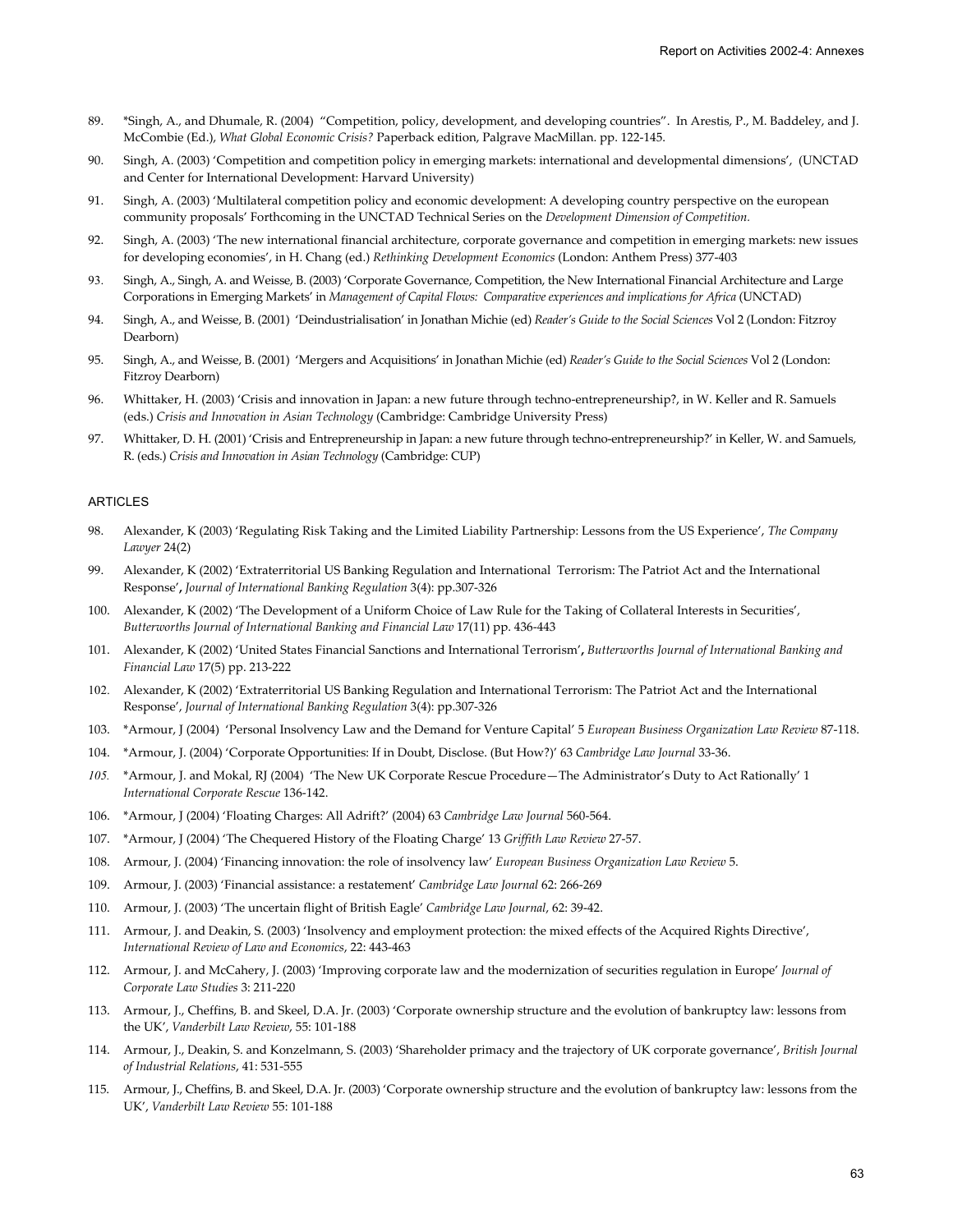- 116. Armour, J. and Whincop, M. (2001) 'An economic analysis of shared property in partnership and close corporations law', *Journal of Corporation Law* 26: 101-118
- 117. Barker, R. G. (2003) 'Global accounting is coming: and it will transform the way your company reports profits', *Harvard Business Review*, 81(4): 24-25
- 118. Barnard, C., Deakin, S. and Hobbs, R. (2003) ''Fog in the channel, continent isolated': Britain as a model for EU social policy?' *Industrial Relations Journal*, 34: 461-476.
- 119. Barnard, C., Deakin, S. and Hobbs, R. (2003) 'Opting out of the 48-hour week: employer necessity or individual choice? An empirical study of the operation of Article 18(1)(b) of the Working Time Directive in the UK' *Industrial Law Journal*, 32: 223-252
- 120. Barnard, C. and Deakin, S. (2002) 'Negative and positive harmonisation of labour law in the European Union', *Columbia Journal of European Law* 8(3): 389-413
- 121. Barnard, C. and Deakin, S. (2002) 'Reinventing the European corporation? Corporate governance, social policy and the single market', *Industrial Relations Journal* 33: 482-497
- 122. Barnard, C., Deakin, S. and Kilpatrick, C. (2002) 'Equality, non-discrimination and the labour market in the UK.' *International Journal of Comparative Labour Law and Industrial Relations* 18(2): 129-147
- 123. Barnard, C., Deakin, S. and Hobbs, R. (2001) 'Capabilities and rights: an emerging agenda for social policy?' *Industrial Relations Journal* 32(5): 464-479
- 124. \*\*Bennett, R.J. and P.J.A. Robson (2005 forthcoming)The advisor-SME client relationship: an empirical test of a model of client impact, satisfaction and commitment, *Small Business Economics*
- 125. \*Bennett, R.J. and P.J.A. Robson (2004) The role of trust and contract in the supply of business advice: a comparison of private, public, business association and social network suppliers, *Cambridge Journal of Economics*, 28(4) 471-488
- 126. \*Bennett, R.J. and Robson, P.J.A. (2004) The role of boards of directors in small and medium-sized firms, *Journal of Small Business and Enterprise Development*, 11 (1), 95-113. (This paper awarded the Emerald Literati award 2005 for the best paper in JSBED for 2004)
- 127. \*Bennett, R. J. and Robson, P. J. A. (2004) Support services for SMEs: does the 'franchisee' make a difference to the Business Link offer?, *Environment and Planning C: Government and Policy*, 22,
- 128. \*Bennett, R.J. and C, Smith (2004) The selection and control of management consultants by small business clients, *International Small Business Journal*, 22(5) 435-462.
- 129. Bennett, R.J. and Robson, P.J.A. (2003) 'Changing use of external business advice and government support by SMEs in the 1990s', *Regional Studies*, 37: 795-811
- 130. Bennett, R.J. and Smith, C. (2003) 'The spatial market of business advice and consultancy to SMEs', *Journal of Computers, Environment and Urban Systems*, 27: 309-336
- 131. Bennett, R and Smith, C (2002) 'Competitive conditions, competitive advantage and the location of SME's', *Journal of Small Business and Enterprise Development* 9(1), 73-86
- 132. Bennett, R and Smith, C (2002) 'The influence of location and distance on the supply of business advice', *Environment and Planning A,*  34, 251-270.
- 133. Blackburn, R., Browne, J., Brookes, B., and Jarman, J. (2001) 'Explaining gender segregation', *British Journal of Sociology*, 53: 513-36
- 134. Bratton, W.J.A., Bennett, R.J. and Robson, P.J.A. (2003) 'Critical mass and economies of scale in the supply of services by business support organisations', *Journal of Services Marketing*, 17(7): 730-752
- 135. Brown, W., Deakin, S., Hudson, M. and Pratten, C. (2001) 'The limits of statutory trade union recognition', *Industrial Relations Journal* 32: 180-194
- 136. Burchell, B.J. (2003), 'The emotional reality of financial phobia, *Argent*, 2: 22-26
- 137. Burchell, B.J. (2002) 'Les Conséquences Psychologiques et Familiales de l'Insécurité Professionnelle', *Les Politiques Sociales* 61: 100-115
- 138. Campbell, N. and Armour, J. 'Demystifying corporate civil liability', *Cambridge Law Journal* 62: 290-303
- 139. Casper, S and Murray, F. (2003) 'Under Construction: Establishing a marketplace for genetics', revised for submission to *American Sociological Review*
- 140. Casper, S and Whitley, R. (2003) 'Managing Competencies in Entrepreneurial Technology Firms: A Comparative Institutional Analysis of Germany, Sweden and the UK', *Research Policy*.
- 141. Casper, S, Karamanos, A. and Murray, F. (2003) 'Coupling and Decoupling from the Science Base: Determinants of start-up strategies for Accumulating Scientific Knowledge', revised for submission to *Strategic Management Journal*.
- 142. Casper, S. and Karamanos, A. (2003) 'Commercializing Science in Europe: The Cambridge Biotechnology Cluster', *European Journal of Regional Studies*, 17(7): 805-822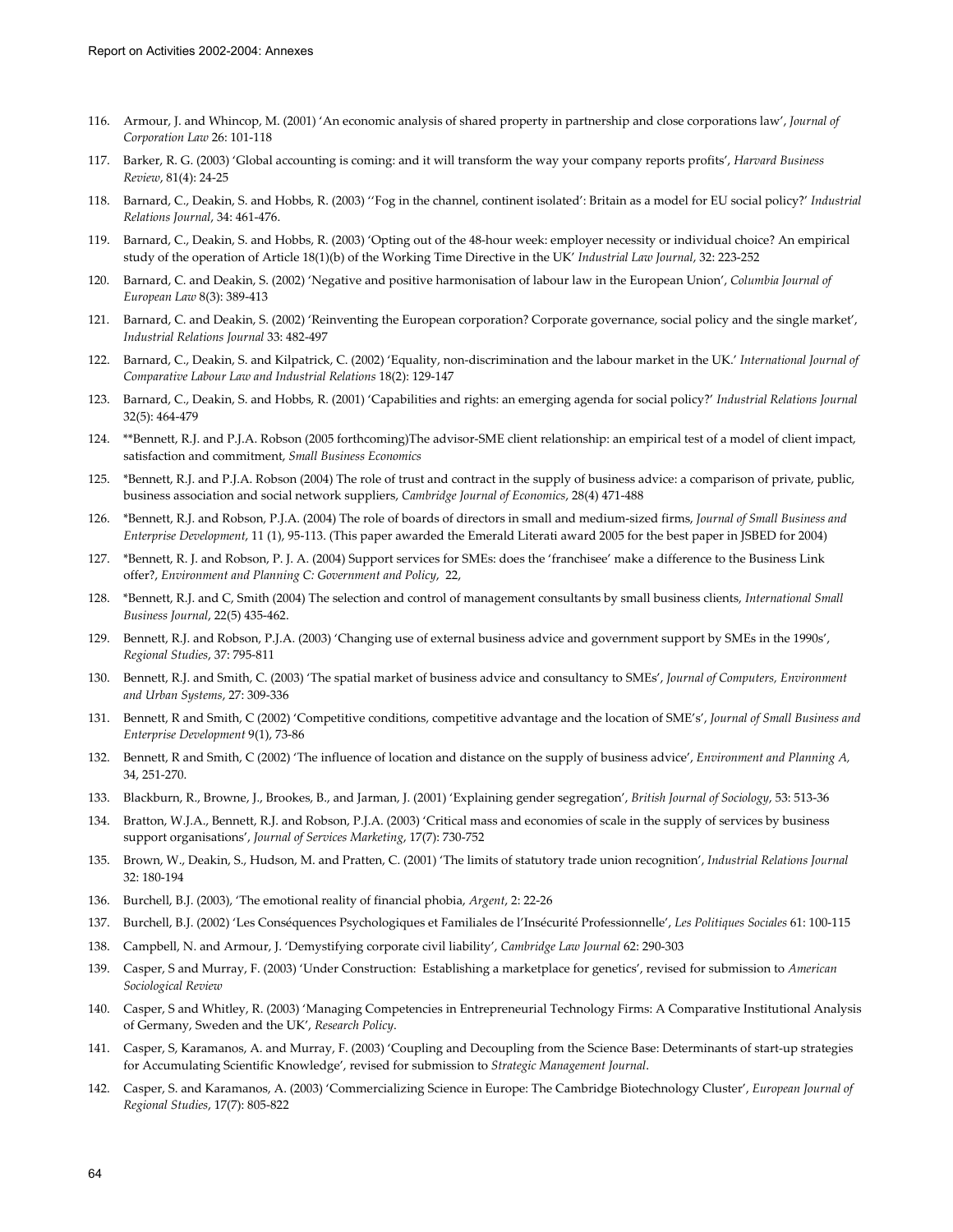- 143. Casper, S. and Matraves, C. (2003) 'Institutional frameworks and innovation in the German and UK pharmaceutical industry', *Research Policy*,
- 144. \*\*Cheffins, B (2005 forthcoming) "Are Good Managers Required for a Separation of Ownership and Control?", *Industrial and Corporate Change.*
- 145. *\*\**Cheffins, B (2005 forthcoming) "Outside Directors and Lawsuits: What are the Real Risks?", *McKinsey Quarterly* (co-authored with Bernard Black and Michael Klausner).
- 146. \*\*Chefffins, B., Bernard S. Black and Michael Klausner (2004 forthcoming) "Liability Risk for Outside Directors: A Cross-Border Analysis", to be published in *European Financial Management*.
- 147. \*Cheffins, B (2004) "Mergers and the Evolution of Patterns of Corporate Ownership and Control: The British Experience", *Business History* 46: 256-84.
- 148. Cheffins, B. (2001) 'Corporate law and the separation of ownership and control' (Il diritto societario e la separazione di proprieta' e controllo), *Banca impresa societa* 20: 181-197
- 149. Cheffins, B. (2001) 'History and the global corporate governance revolution: The British perspective', *Business History* 43: 87-118
- 150. Cheffins, B. (2001) 'The metamorphosis of Germany Inc.: the case of executive pay', *American Journal of Comparative Law* 49: 497-539 (2001)
- 151. Cheffins, B. and Thomas, R. (2001) 'Should shareholders have a greater say over executive pay? Learning from the US experience', *Journal of Corporate Law Studies* 1: 277-315
- 152. \*\*Conn, R.L. Cosh, A. Guest, P.M. and Hughes, A. (2005 forthcoming) 'The Impact on UK Acquirers of Domestic, Cross Border, Public and Private Acquisitions' *Journal of Business Finance and Accounting*.
- 153. \*\*Conn, R.L., A. Cosh, P.M. Guest and A. Hughes (2004), 'Why must all Good Things come to an End? The Performance of Multiple Acquirers', In D.H. Nagao (Ed.), Proceedings of the Sixty-third Annual Meeting of the Academy of Management.
- 154. Conn, R. (2003) 'International mergers: review of literature and clinical projects', *Journal of Financial Education* (fall): 1-27
- 155. Cook, J., Deakin, S. and Hughes, A. (2002) 'Mutuality and corporate governance: the evolution of UK building societies following deregulation', *Journal of Corporate Law Studies*, 2: 110-138
- 156. \*\*Cumming, D., (2004a forthcoming). 'The Determinants of Venture Capital Portfolio Size: Empirical Evidence' *Journal of Business*.
- 157. \*\*Cumming, D. (2004b forthcoming). 'Adverse Selection and Capital Structure: Evidence from Venture Capital' *Entrepreneurship Theory and Practice*, forthcoming. (Conditional acceptance subject to some revisions).
- 158. \*\*Cumming, D. (2004c forthcoming). 'A Review of Global Venture Capital Transactions' *Venture Capital: An International Journal of Entrepreneurial Finance*.
- 159. \*\*Cumming, D. (2004d forthcoming). 'Agency Costs, Institutions, Learning and Taxation in Venture Capital Contracting' *Journal of Business Venturing*.
- 160. \*\*Cumming, D. (2004e forthcoming). 'Capital Structure in Venture Finance' *Journal of Corporate Finance*.
- 161. \*\*Cumming, D., Fleming, G., Schwienbacher, A. (2004f forthcoming). "Legality and Venture Capital Exits" *Journal of Corporate Finance*.
- 162. \*\*Cumming, D., Fleming, G., Suchard, J. (2004g forthcoming). 'Venture Capitalist Value Added Activities, Fundraising and Drawdowns' *Journal of Banking and Finance*.
- 163. \*Cumming, D., and MacIntosh, J. (2004h forthcoming). 'Boom, Bust and Litigation in Venture Capital Finance' *Willamette Law Review* 40.
- 164. \*\*Deakin, S. (2005) 'The coming transformation of shareholder value' *Corporate Governance: An International Review*, 13: 11-18
- 165. \*Deakin, S. and Armour, J. (2004) 'Le sauvetage de Rover: une alternative au pouvoir de l'actionnaire?' *L'homme et la société*, no. 152- 153 (2004/2-3): 79-96
- 166. \*Deakin, S. and Wilkinson, F. (2004) 'The evolution of collective *laissez-faire' Historical Studies in Industrial Relations*, 17: 1-43.
- 167. \*Deakin, S. and Konzelmann, S. (2004) 'Learning from Enron' *Corporate Governance: an International Review*, 12: 134-142.
- 168. Deakin, S. (2003) 'Enterprise-risk: the juridical nature of the firm revisited'*, Industrial Law Journal*, 32: 97-113
- 169. Deakin, S. (2003) 'Evolution for our time: a theory of legal memetics' *Current Legal Problems*, 55: 1-42
- 170. Deakin, S. and Konzelmann, S. (2003) 'After Enron: an age of enlightenment?' *Organization*, 10: 583-587
- 171. Deakin, S., Hobbs, R., Konzelmann, S. and Wilkinson, F. (2002) 'Partnership, ownership and control: the impact of corporate governance on employment relations', *Employee Relations,* 24(3): 335-352
- 172. Deakin, S., Hobbs, R., Konzelmann, S. and Wilkinson, F. (2002) 'Reconciling shareholder value *and* corporate social responsibility: the role of regulation', *New Academy Review,* 1(1): 68-78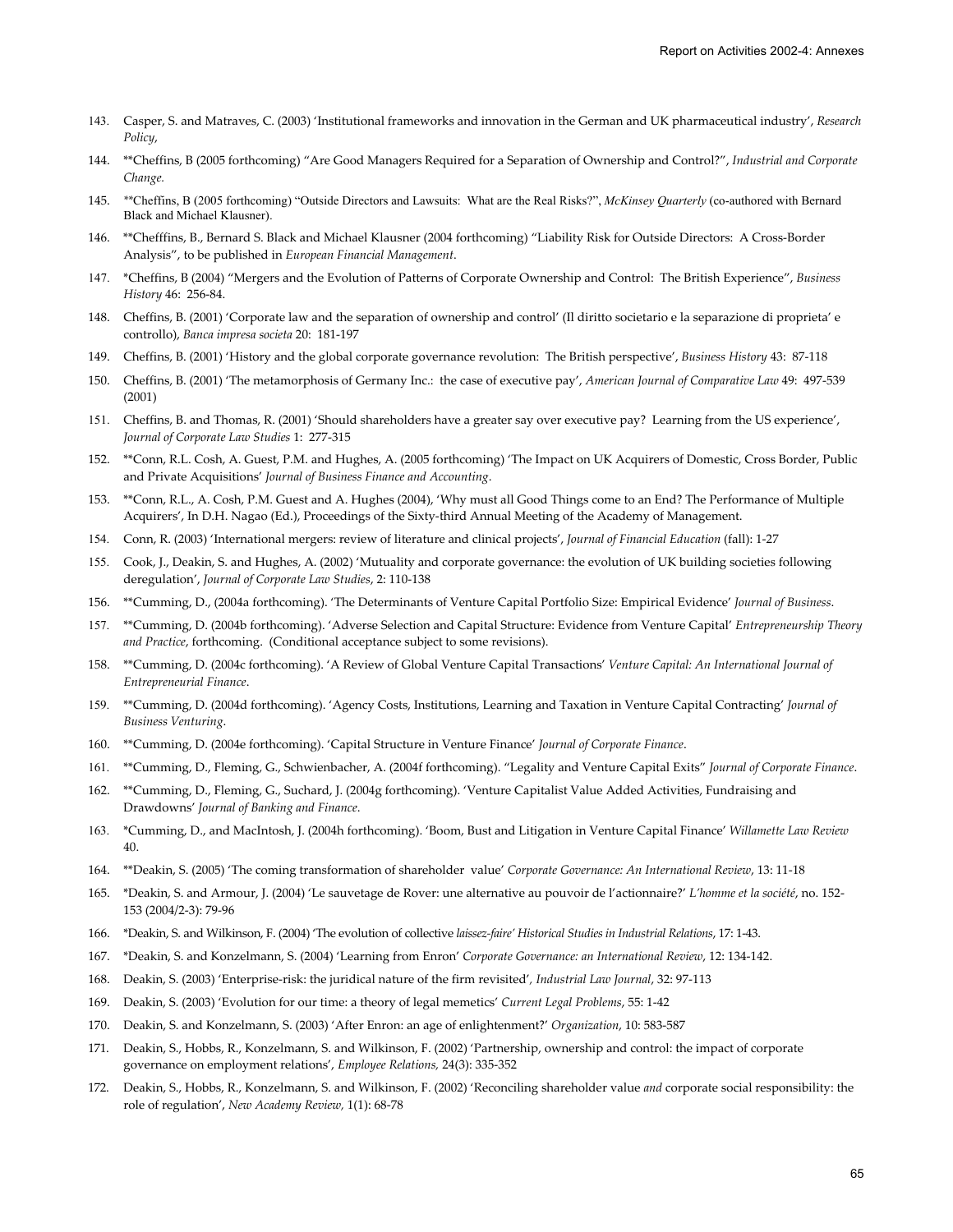- 173. Deakin, S. (2002) 'Squaring the circle? Shareholder value and corporate social responsibility in the UK', *George Washington Law Review*, 70: 976-987
- 174. \*Druilhe, C. and Garnsey, E. (2004) 'Do academic spin-outs differ and does it matter?' *Journal of Technology Transfer*, 29 (3-4), 269-285.
- 175. \*\*Fu, X (2005) 'Exports, Foreign Direct Investment and Employment: the Case of China', *The World Economy*, forthcoming (with Balasubramanyam).
- 176. \*\*Fu, X (2005) 'Exports, Technical Progress and Productivity Growth in a Transition Economy: a Non-parametric Approach for China', *Applied Economics*, forthcoming.
- 177. \*Fu, X (2004) 'Limited Linkages from Growth Engines and Regional Disparities in China', *Journal of Comparative Economics*, 2004, vol 32, no. 1, 148-164.
- 178. \*Glen, J. and Singh, A., (2004) 'Comparing Capital Structures and Rates of Return in Developed and Emerging Markets', under consideration for publication in the *Emerging Markets Review*, Vol 5, Issue 2, pp 161-192.
- 179. \*\*Glen, J. and Singh, A., (2005 forthcoming) 'Corporate Governance, Competition and Finance: Re-thinking Lessons form the Asian Crisis', provisionally accepted by *Eastern Economic Journal*.
- 180. Glen, J., Lee, K. and Singh, A. (2003) 'Corporate Profitability and the Dynamics of Competition in Emerging Markets: A Time Series Analysis', *Economic Journal*, 113(November): F465-F484
- 181. \*\*Hall, B and Gambardella, A (2005 forthcoming) Proprietary vs. Public Domain Licensing of Software and Research Products, *Research Policy*, Scuola Superiore Sant\_Anna and UC Berkeley.
- 182. \*Hall, B (2005) Exploring the Patent Explosion, *Journal of Technology Transfer* , 30: 35-48.
- 183. \*Hall, B and Harhoff, D (2005) Post-Grant Patent Reviews in the United States Design Choices and Expected Impact*, Berkeley Technology Law Journal* ,19: 989-1016.
- 184. Higson, C. Holly, S, Kattuman, P. (2002) 'The Cross Sectional Dynamics of the US Business Cycle: 1950-1999', *Journal of Economic Dynamics and Control* 26. 1539-1555
- 185. \*Jones, I.W., Nyland, C.M. and Pollitt, M.G.(2004) 'Multinationals in Developing Communities: How UK multinationals build Social Capital in South Africa', *New Academy Review*, Vol. 3, No.2, pp.70-91
- 186. \*Jones, I.W. and Pollitt, M.G. (2004) Understanding How Issues in Corporate Governance Develop: Cadbury Report to Higgs Review', *Corporate Governance*, April, Vol.12, No.2, pp.162-171.
- 187. Jones, IW. and Pollitt, MG. (2002a) 'Who influences debates in Business Ethics? An examination of UK Corporate Governance since 1990', *New Academy Review* Vol 1
- 188. \*Kitson, M and Primost, D (2004) 'Managing the Business Cycle' an evaluation of the strategies adopted by aerospace firms to manage the business cycle. Mimeo
- 189. \*Kitson, M and Primost, D (2004) 'Selling Science or Snake Oil? High-Technology Entrepreneurship During the Business Cycle'. Mimeo
- 190. \*Kitson, M and Primost, D (2004) 'Technological Revolutions and Financial Systems: the Case of Biotechnology' evaluation of the incongruity between long-term technological developments and financial volatility. Mimeo
- 191. Kochan, T. (2002) 'Addressing the crisis in confidence in corporations: root causes, victims, and strategies for reform', *Academy of Management Executive* 16: 139-141
- 192. \*Konzelmann, S., Forrant, R. and Wilkinson, F. (2004) 'Work Systems, Corporate Strategy and Global Markets: Creative Shop Floors or a 'Barge Mentality'?' (with R. Forrant and F. Wilkinson), *Industrial Relations Journal*
- 193. \*Konzelmann, S. (2004) 'Institutional transplant and American corporate governance: the Case of Ferodyn.', Institute of Chartered Financial Analysts of India *Journal on Corporate Governance*.
- 194. Konzelmann, S. (2003) 'Markets, corporate governance and creative work systems: the case of Ferodyn', *The Journal of Interdisciplinary*  Research, 14: 139-158
- 195. Konzelmann, S. (2002) 'Can real partnership survive?', *The Federation News* 52, no. 1, Spring: 10-12
- 196. \*Lane, C. and Probert, J. (2004) 'Between the Global and the Local: a Comparison of the German and UK Clothing Industry', Competition and Change, 8(3): 243-266
- 197. Lane, C. (2003) 'Changes in Corporate Governance of German Corporations: convergence to the Anglo-American model?' *Competition and Change* 7(2-3): 79-100
- 198. Learmount, S. (2002) 'Social Controls and Japanese Corporate Audit (in Japanese)', *Japanese Corporate Audit Journal*, August
- 199. Martin, R., Sunley, P. and Turner, D. (2002) 'Taking risks in regions: the geographical anatomy of European Venture Capitalism', *Journal of Economic Geography* 2, pp 121-150.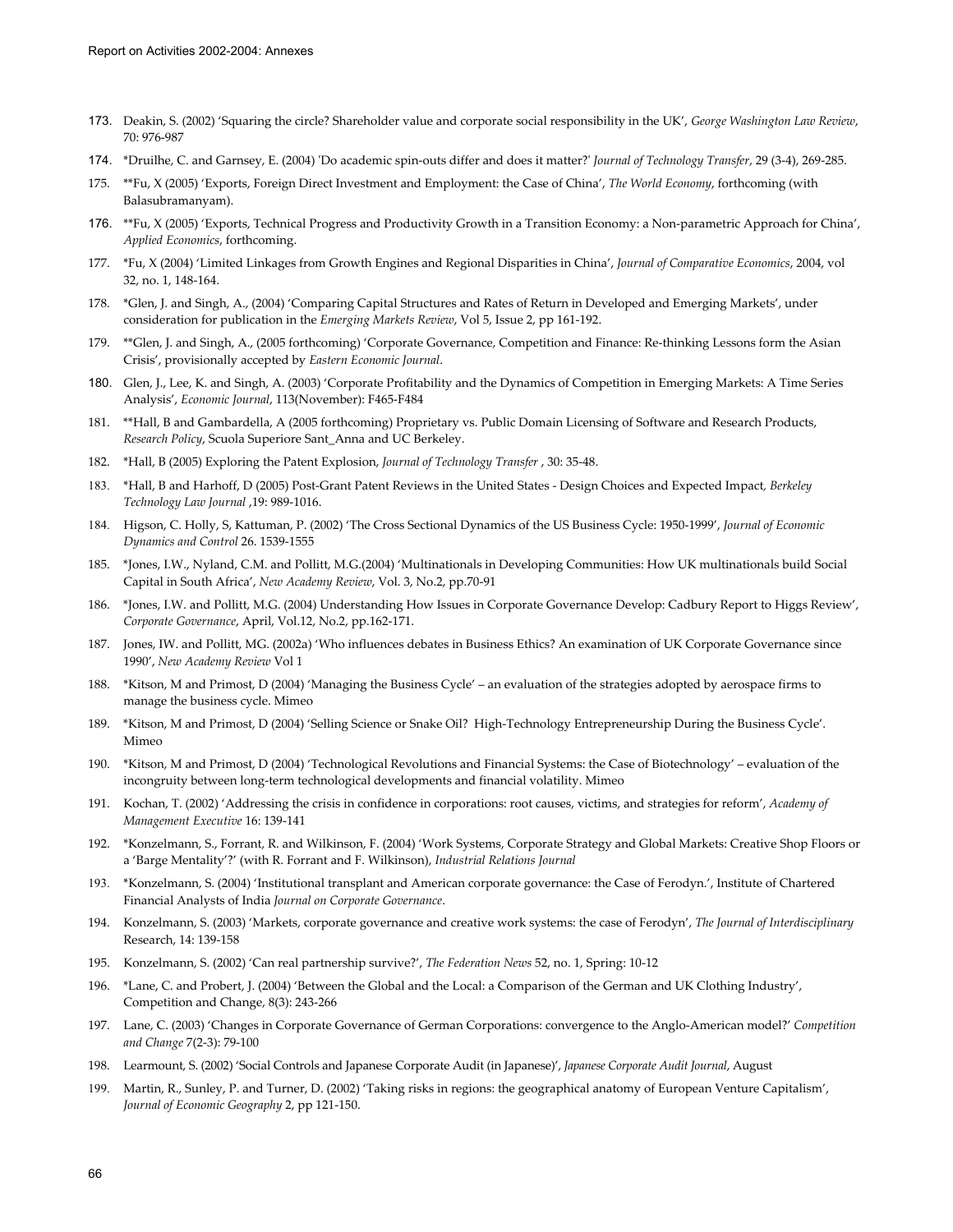- 200. \*Mokal, RJ, Georgen, M, Bank, S (2004) "Dividends and Politics", European Corporate Governance Institute Law Working Paper No. 24/2004, UCLA School of Law Law/Econ Research Paper No. 04-17
- 201. \*Mokal, RJ (2004) 'The Harm Done by Administrative Receivership' (2004) 1(5) *International Corporate Rescue* 248-25
- 202. \*Mokal, RJ and John Armour, (2004)'The New UK Corporate Rescue Procedure The Administrator's Duty to Act Rationally' 1(3) *International Corporate Rescue* 136-142
- 203. \*Mokal, RJ (2004) 'Interplay of Administration, Liquidation, and CVA Part II' (2004) 25(2) *Company Lawyer* 35-40
- 204. \*Mokal, RJ and Look Chan Ho (2004) 'Interplay of Administration, Liquidation, and CVA Part I' (2004) 25(1) *Company Lawyer* 3-8
- 205. Mokal, R. (2002) 'On fairness and efficiency', *Modern Law Review* 66: 452-467
- 206. \*Mueller, D., Gugler, K., Yurtoglu, B. (2004) Marginal q, Tobin's q, Cash Flow and Investment," *Southern Economic Journal*, 70(3), January 2004, pp. 512-31.
- 207. \*Mueller, D., Gugler, K., Yurtoglu, B. (2004) "Corporate Governance and Globalization," *Oxford Review of Economic Policy*, 20(1), Spring 2004, pp. 129-56.
- 208. \*Mueller, D., Gugler, K., Yurtoglu, B. (2004)"Corporate Governance and the Returns on Investment, " *Journal of Law and Economics*, XLVII, October 2004, pp. 598-633.
- 209. \*\*Nachum, L and S. Zaheer (2005 forthcoming) The persistence of distance? The impact of technology on MNE investment motivations. *Strategic Management Journal* Forthcoming 2005
- 210. \*Nachum, L and C. Wymbs (2005 forthcoming) Product differentiation, external economies and MNE location choices: Financial and professional service M&As in London and New York. *Journal of International Business Studies* 2005, Vol. 26, Issue 5
- 211. Nachum, L. (2003) 'Does nationality of ownership make any difference, and if so under what circumstances? Professional service MNEs in global competition' *Journal of International Management* 9(1): 1-32
- 212. Nachum, L. (2003) 'International business in a world of increasing returns', *Management International Review*, 3(2003): 219-246
- 213. Nachum, L. (2003) 'Liability of foreignness in global competition? Financial service affiliates in the City of London', *Strategic Management Journal*, 24(12): 1187-1208
- 214. Nachum, L. and Keeble, D. (2003) 'MNE linkages and local clusters: foreign and indigenous firms in the media cluster of Central London', *Journal of International Management*, 9(2): 171-192
- 215. Nachum, L. and Keeble, D. (2003) 'Neo Marshallian nodes and global networks: The external linkages of media firms in Central London', *Long Range Planning*, 36(5): 459-480
- 216. Nachum L. and Keeble D. (2002) 'Why do business service firms cluster?' Small consultancies, clustering and decentralisation in London and Southern England', *Transaction of the Institute of British Geographers,* Vol 27, no 1, March, pp. 37-43
- 217. Nachum, L and Keeble, D. (2002) 'Why being local just isn't enough: the media cluster of Central London', *Business Strategy Review* Vol 13, no 1, Spring, pp. 27-43
- 218. Nachum, L., Jones G. and Dunning, J. (2002) 'The international competitiveness of the UK and its multinational corporations', *Structural Change and Economic Dynamics*, Vol 12 no. 3, pp. 277-294, 2001
- 219. \*\*Nolan, RC (2005 forthcoming) "The Legal Control of Directors' Conflicts of Interest in the United Kingdom: Non-Executive Directors Following the Higgs Report" *Theoretical Inquiries in the Law*
- 220. \*Nolan, R. (2004) 'Property in a Fund' *Law Quarterly Review* 120 108 136.
- 221. Oliver, N. and Delbridge, R. (2002) 'The Characteristics of High Performing Supply Chains', *International Journal of Technology Management* Vol 23, Nos 1/2/3. pp 60-73
- 222. Oxenbridge, S., Brown, W., Deakin, S., and Pratten, C. (2003) 'Initial responses to the statutory union recognition procedures of the Employment Relations Act 1999', *British Journal of Industrial Relations*
- 223. Pollitt, MG. (2002) 'The economics of trust, norm and networks', *Business Ethics A European Review,* Vol, no 2, pp 119-128
- 224. Roberts, J. (2003) 'The manufacture of corporate social responsibility: constructing corporate sensibility', *Organization*, 10(2): 249-265
- 225. \*\*Singh, A., (2005 forthcoming), "FDI, Globalisation and Economic Development: Towards Reforming National and International Rules of the Game", *Ekonomiaz*, *Revista Vasca de Economia*
- 226. \*\*Singh, A., (2004). "Corporate Social Responsibility: A Developmental Perspective", *Oil, Gas and Energy Law Journal- Special Issue on Business and Human Rights,* www.gasandoil.com/ogel
- 227. \*\*Singh, A., (2004) Multilateral Competition Policy and Economic Development: A Developing Country Perspective on the European Community Proposals*, UNCTAD Series, on Issues in Competition Law and Policy*, United Nations, New York and Geneva (UNCTAD/DITC/CLP/2003/10).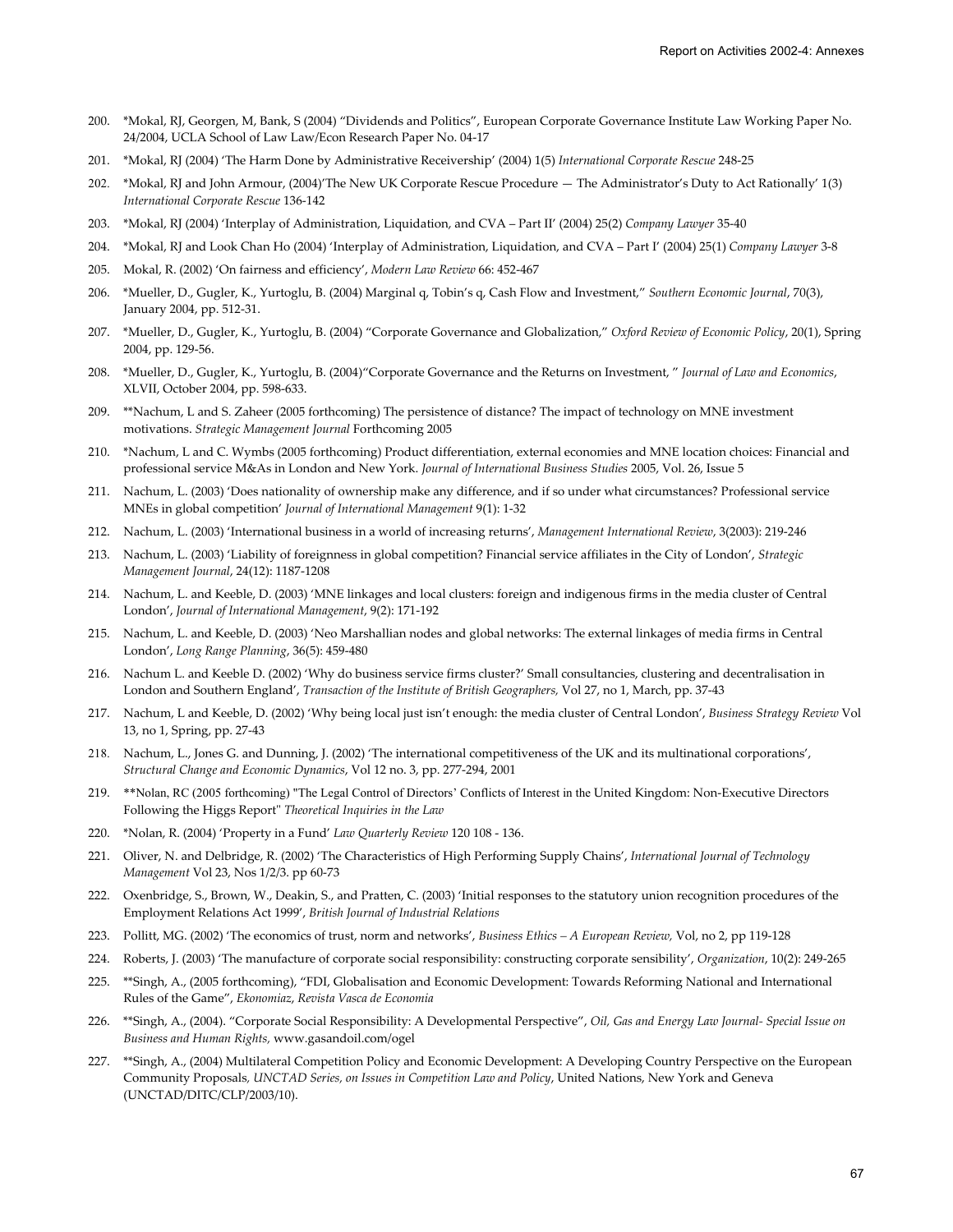- 228. Singh, A. (2003) 'Competition, corporate governance and selection in capital markets', *Economic Journal*, 113(November): F443-F464
- 229. Singh, A. (2003) 'Corporate Governance, Corporate Finance and Stock Markets in Emerging Countries', *Journal of Corporate Law Studies*, 3(1): 41-72
- 230. Ward, J. (2002) 'Is Basel II voluntary?', *The Financial Regulator*, Vol. 7 No. 3, December
- 231. Ward, J. (2002) 'What's so great about competition in banking?', *The Financial Regulator*, Vol. 7 No. 2, September

#### WORKING PAPERS

- 232. Alexander, K (2001) 'A Uniform Choice of Law Rule for the Taking of Collateral Interests in Securities: Using Private Law Approaches to Reduce Credit and Legal in Financial Systems', ESRC Centre for Business Research Working Paper No. 211
- 233. Alexander, K (2001) 'Market Abuse and Insider Dealing: Controlling Abuse in UK Financial Markets', ESRC Centre for Business Research Working Paper No. 222
- 234. Alexander, K (2002) 'Establishing a European Securities Regulator: *Overcoming the Institutional and Legal Obstacles*', The Cambridge Endowment for Research in Finance, University of Cambridge, Working Paper No. 5
- 235. Alexander, K (2002) 'Regulating Risk-taking in the Limited Liability Partnership: Lessons from the US Experience', ESRC Centre for Business Research Working Paper No. 255
- 236. Alexander, K (2003) 'The World Trade Organisation and Financial Stability', The Cambridge Endowment for Research in Finance, University of Cambridge, Working Paper No. 6
- 237. \*Ahlering, B. and Deakin, S. (2005) 'Labour regulation, corporate governance and legal origin: a case of institutional complementarity?' mimeo, CBR (in preparation for CBR working paper series)
- 238. \*Armour, J and Cumming, DJ (2004) 'The Legal Road to Replicating Silicon Valley', ESRC Centre for Business Research Working Paper No. 281.
- 239. \*Armour, J. and Mokal, RJ (2004) 'Reforming the Governance of Corporate Rescue: The Enterprise Act 2002', ESRC Centre for Business Research Working Paper No. 289.
- 240. \*Armour, J., and Cumming, D. (2004b). 'Bankruptcy Law and Self Employment', mimeo.
- 241. Armour, J., Deakin, S. and Konzelmann, S. (2003) 'Shareholder primacy and the trajectory of UK corporate governance' CBR Working Paper no. 266
- 242. Armour, J. (2003) 'Financing innovation: the role of insolvency law' ESRC Centre for Business Research Working Paper No. \*\*\*\*
- 243. Armour, J. (2002) 'Law, innovation and finance', ESRC Centre for Business Research Working Paper No. 243
- 244. Armour, J., Cheffins, B. and Skeel, D.A. Jr. (2002) 'Corporate ownership structure and the evolution of bankruptcy law in the US and UK', ESRC Centre for Business Research Working Paper No. 226
- 245. Aw, B.Y., Chung, S., and Roberts, M. (2002) 'Productivity, output and failure: a comparison of Taiwanese and Korean manufacturers', Working Paper
- 246. \*Barnard, C., Deakin, S. and Hobbs, R. (2004) Reflexive law and the evolution of labour standards: the case of working time', CBR working paper no. 294, December 2004
- 247. Barnard, C., Deakin, S. and Hobbs, R. (2004) 'Opting out of the 48-hour week: employer necessity or individual choice? An empirical study of the operation of Article 18(1)(b) of the Working Time Directive in the UK' CBR Working Paper, forthcoming. \*
- 248. Barnard, C., Deakin, S., and Hobbs, R. (2003) 'Social rights and regulatory competition: the case of working time' mimeo
- 249. \*Bek, D, Jones, I.W. and Pollitt, M.G. (2004), How do multinationals build social capital? Diageo's Corporate Citizenship Programme, Mimeo.
- 250. Bhattacharjee, A., Higson, C., Holly, S. and Kattuman, P. (2002) 'Macroeconomic Instability and Business Exit: Determinants of Failures and Acquisitions of large UK firms', DAE Working Paper 0206
- 251. Bild, M., Guest, P., Cosh, A. and Runsten, M. (2002) 'Do takeovers create value? A residual income approach on UK data', ESRC Centre for Business Research Working Paper No. 252
- 252. Browne, J. (2002) 'Gender pay inequity: a question for corporate social responsibility?', ESRC Centre for Business Research Working Paper No. 251
- 253. Browne, J. and Deakin, S. (2002) 'Humanising shareholder value? Corporate Governance and the work-life balance', mimeo
- 254. Browne, J., Deakin, S. and Wilkinson, F. (2002) 'Capabilities, social rights, and European integration', ESRC Centre for Business Research Working Paper No. 253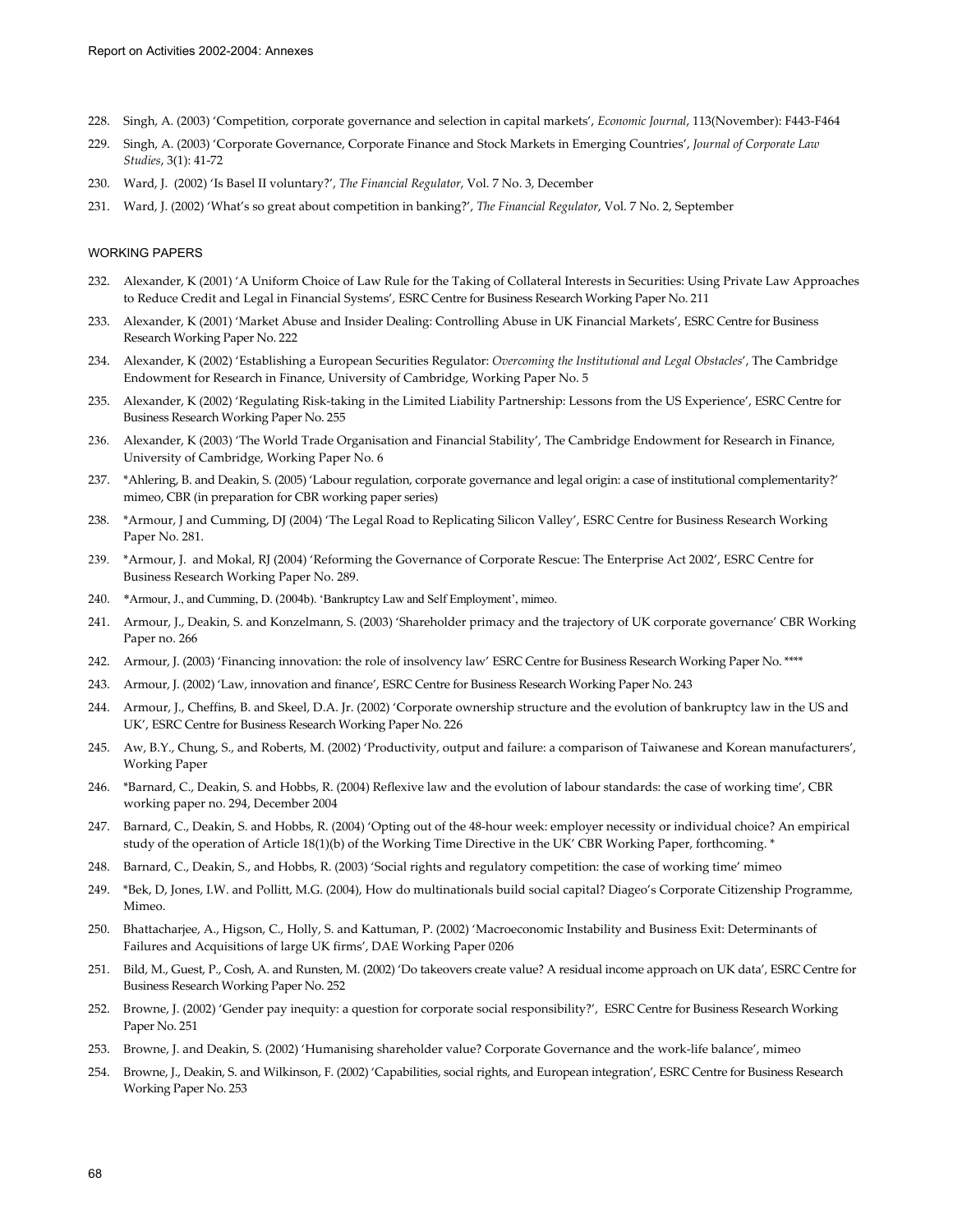- 255. Bullock, A. and Milner, I. (2003) 'Data Scoping: Databases with Regional Information on Sector and Size' MAPSME project, mimeo, CBR.
- 256. Casper, S. and Whitely, R. (2002) 'Managing competencies in entrepreneurial technology firms: a comparative institutional analysis of Germany, Sweden and the UK', ESRC Centre for Business Research Working Paper No. 230.
- 257. \*Cheffins, B (2004) "Dividends and Politics", European Corporate Governance Institute Law Working Paper No. 24/2004, UCLA School of Law Law/Econ Research Paper No. 04-17 (co-authored with Steve Bank and Marc Goergen)
- 258. \*Cheffins, B (2004) "Liability Risk for Outside Directors: A Cross-Border Analysis", University of Texas Law, Law and Economics Research Paper No. 27; Stanford Law and Economics Research Paper No. 285 (2004) (co-authored with Bernard S. Black and Michael Klausner) (to be published in *European Financial Management*).
- 259. Cheffins, B. (2003) 'Are good managers required for the separation of ownership and control?' CBR Working Paper no. 268.
- 260. Clarysse, B, Lockett, A, Quince, T and Van de Velde E (2002) 'Spinning off New Ventures: A typology of facilitating services', Working Paper No. 41 IWT Institute for the Promotion of Innovation by Science and Technology in Flanders, Brussels, December 2002
- 261. Coghill, K. (2003) 'Towards Governance for Uncertain Times: Joining up Public, Business and Civil Society Sectors' CBR Working Paper no. 269
- 262. Conn, R., Cosh, A., Guest, P. & Hughes, A. (2003) 'The impact on UK acquirers of domestic, cross-border, public and private acquisitions' CBR Working Paper no. 276
- 263. Constantinou, Charalambos Th. and Constantinou, Costas Th. (2003) 'The Effect of Board Structure on Bidder-Shareholders' Wealth: Further Evidence from the UK Bidding Firms' CBR Working Paper no. 261
- 264. Cosh, A., Hughes, A. and Fu, X. (2003) 'Statistical Analysis and Econometric Modelling' MAPSME project, mimeo, CBR.
- 265. Cosh, A.D., Guest, P.A. and Hughes, A. (2001) 'Managerial Discretion and Takeover Performance', ESRC Centre for Business Research Working Paper No. 216
- 266. \*Cosh, A.D., Cumming,D., and Hughes, A. (2005) 'Outside Entrepreneurial Capital' CBR Working Paper Series forthcoming
- 267. \*Cosh,A.D. Hughes,A and Yang Q.J. (2005) The Determinants of Training and its Impact on Business Growth and Productivity CBR Working Paper Series forthcoming
- 268. \*Cumming, D., Cosh,. AD and Hughes, A. (2004). 'Outside Entrepreneurial Capital', mimeo.
- 269. \*Cumming, D. (2004). 'Private Investor Governance and Exit', mimeo.
- 270. \*Cumming, D., and Johan, S. (2004a). 'Is it the Law or the Lawyers? Investment Fund Covenants Across Countries', mimeo.
- 271. \*Cumming, D., and Johan, S. (2004b). 'Provincial Preferences in Private Equity', mimeo.
- 272. \*Cumming, D., and Johan, S. (2004c). "Advice and Monitoring in Venture Finance", mimeo.
- 273. \*Cumming, D., Fleming, G., and Schwienbacher, A. (2004a). 'Liquidity Risk and Venture Finance', mimeo.
- 274. \*Cumming, D., Fleming, G., and Schwienbacher, A. (2004b). 'Style Drift in Private Equity', mimeo.
- 275. \*Cumming, D., Fleming, G., and Schwienbacher, A. (2004c). 'Financial Intermediaries, Ownership Structure and Monitored Finance: Evidence from Japan', mimeo.
- 276. *\**Cumming, D., Fleming, G., and Schwienbacher, A. (2004d). 'Corporate Relocation in Venture Finance', mimeo.
- 277. *\**Cumming, D., and MacIntosh, J., (2004a). 'Mutual Funds that Invest in Private Equity? An Analysis of Labour Sponsored Investment Funds', mimeo.
- 278. *\**Cumming, D., and MacIntosh, J. (2004b). 'Crowding Out Private Equity: Canadian Evidence', mimeo.
- 279. \*Cumming, D., and MacIntosh, J. (2004c). 'Selection Effects, Corporate Law and Firm Value', mimeo.
- 280. \*Cumming, D., Schmidt, D., and Walz, U. (2004). 'Legality and Venture Governance Around the World', mimeo.
- 281. \*Cumming, D., and Walz, U. (2004). "Private Equity Returns and Disclosure Around the World", mimeo.
- 282. Deakin, S. (2003) 'Interpreting employment contracts: judges, employers and workers', CBR Working Paper no. 267.
- 283. Deakin, S. and Browne, J. (2003) 'Social rights and the market order adapting the capability approach' mimeo, CBR
- 284. Deakin, S., and Konzelmann, S. (2003) 'Learning from Enron' CBR Working Paper no. 274.
- 285. \*Deakin, S., Lourenço, A. and Pratten, S. (2005) 'The liberalisation of British television production: a case study in industrial change' mimeo.
- 286. Deakin, S. (2002) 'Evolution for our time: a theory of legal memetics', ESRC Centre for Business Research Working Paper No. 242
- 287. Deakin, S., Hobbs, R., Nash, D. and Slinger, G. (2002) 'Implicit contracts, takeovers and corporate governance: in the shadow of the City Code', ESRC Centre for Business Research Working Paper No. 254.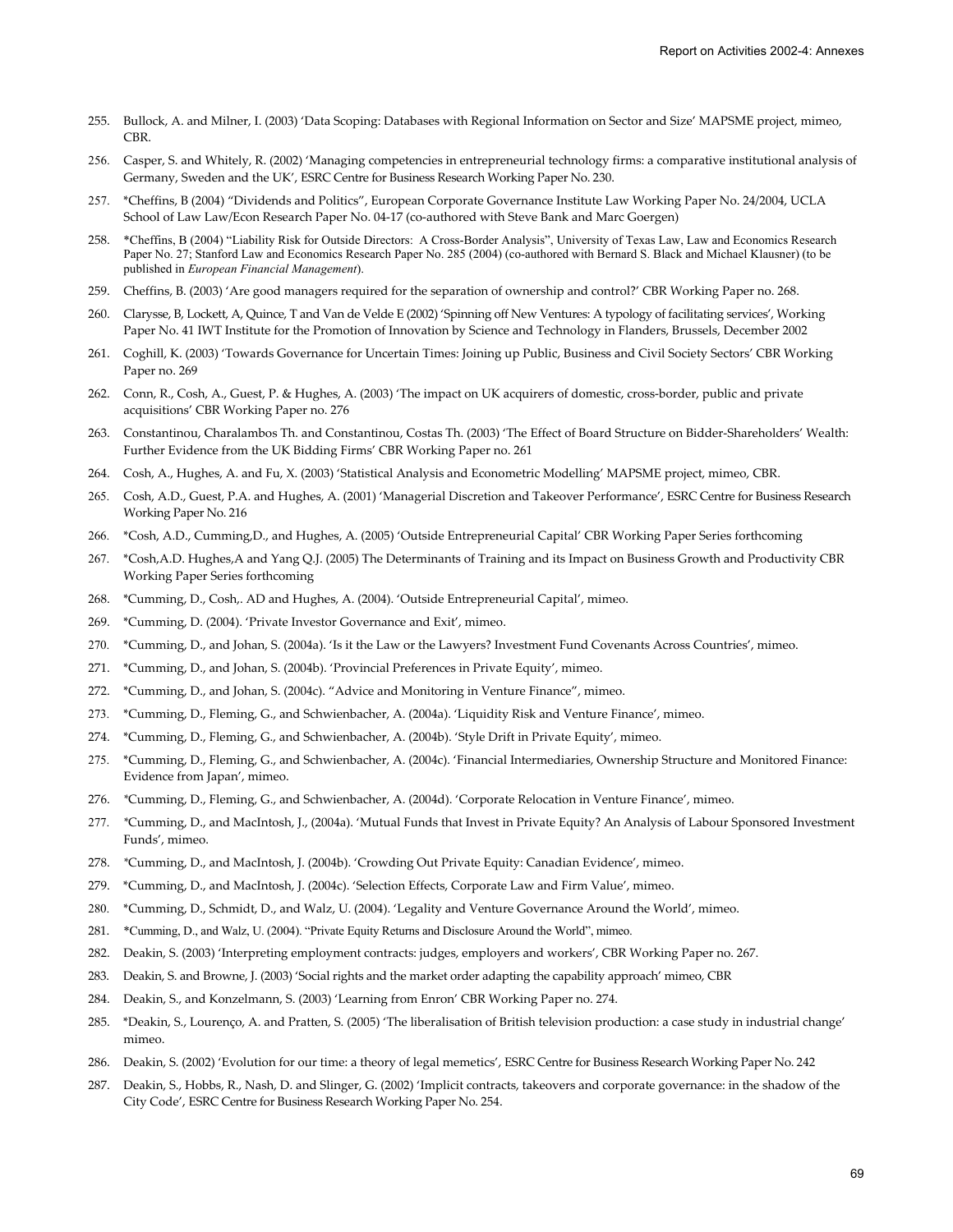- 288. Deakin, S., Lourenço, A. and Pratten, S. (2003) 'Competition and capabilities in British television production' mimeo, CBR.
- 289. \*Druilhe, C. and Safford, S. (2004) Universities and Trajectories of Technological Change in Local Innovation Systems: Optoelectronics in Western New York and Scotland – Unpublished.
- 290. \*Fu, X, Cosh, A and Hughes, A (2004) 'Innovatability of manufacturing SMEs in the East of England: Statisitical analysis and econometric modelling', Report for the i10 MAPSME Plus project, 2003 (with Cosh, A. and Hughes, A).
- 291. \*Fu, X, Cosh, A and Hughes, A (2004) 'Exploring the Middle Market', Report for the Department for Trade and Industry (DTI), 2003. (with Cosh, A. and Hughes, A. et al.).
- 292. \*Fu, X, Cosh, A and Hughes, A (2004) 'SME growth trajectories', Report for the Small Business Service, DTI, 2004 (with Cosh, A. and Hughes, A. et al.).
- 293. \*Fu, X (2004) 'Exports, Foreign Direct Investment and Employment: the Case of China', University of Cambridge, Centre for Business Research, working paper No. 286. (with Balasubramanyam).
- 294. \*Fu, X (2004) 'Exports, Technical Progress and Productivity Growth in Chinese Manufacturing Industries', University of Cambridge, Centre for Business Research, working paper No. 278.
- 295. \*Fu, X, Cosh, A and Hughes, A (2004) 'Management characteristics, collaboration and innovation performance in the UK', (with Cosh, A. and Hughes, A.). Mimeo
- 296. \*Fu, X, Cosh, A and Hughes, A (2004) 'How much does informality in management matters for SME innovation' (with Cosh, A. and Hughes, A.).Mimeo
- 297. \*Fu, X, Cosh, A and Hughes, A (2004) 'Innovatability of small and medium enterprises, evidence from UK survey data', (with Cosh, A. and Hughes, A.). Mimeo
- 298. \*Fu, X, Cosh, A and Hughes, A (2004) 'Management, human capital and SME growth' (with Cosh, A. and Hughes, A.) Mimeo
- 299. \*Fu, X, Cosh, A, Yang, Q and Hughes, A (2004) 'Innovation in the UK, US and other OECD countries' Mimeo
- 300. \*Fu, X, Cosh, A and Hughes, A (2004) 'Entrepreneurship, innovation and innovation potential: benchmarking performance in the regions' Mimeo
- 301. \*Fu, X, Cosh, A and Hughes, A (2004) 'Innovation benchmarking: sampling frames and information sources (US)' Mimeo
- 302. \*Fu, X, Cosh, A and Hughes, A (2004) 'UK, EU and US innovation comparison: sources, performance and impacts' Mimeo
- 303. Fu, X. (2003) 'Exports, FDI, Linkages and Regional Disparities in China' CBR Working Paper no. 275
- 304. Glen J., Lee K., Singh, A. (2002) 'Corporate profitability and the dynamics of competition in emerging markets: a time series analysis', ESRC Centre for Business Research Working Paper No. 248.
- 305. Glen, J. and Singh, Ajit (2003) 'Capital Structure, Rates of Return and Financing Corporate Growth: Comparing Developed and Emerging Markets' CBR Working Papers no. 265
- 306. Gugler, K., Mueller, D.C. and Yurtoglu, B.B., (2002) 'The impact of corporate governance on investment returns in developed and developing countries', mimeo
- 307. Higson, C. Holly, S. Kattuman, P. and Platis, S. (2002) 'The Business Cycle, Macroeconomic Shocks and the Cross Section: Evidence from UK Quoted Companies', DAE Working Paper 00114
- 308. Hughes, A. (2003) 'Knowledge Transfer, Entrepreneurship and Economic Growth: Some Reflections and Implications for Policy in the Netherlands' CBR Working Paper no. 273
- 309. \*Hughes,A. and Lee, J.(2005) 'The Impact of Venture Capital Participation on Underpricing in Hot and Cold Markets: Evidence for Korean IPOs on the KOSDAQ Market. CBR Working Paper Series forthcoming.
- 310. Hughes,A., Druilhe,C., and Grinevich,V.(2004) *The Incubation and Spin-Off System for High Technology firms in the Cambridge Sub-Region*  Interim Report to AIST Japan Centre for Business Research University of Cambridge (mimeo)
- 311. Isachenkova, N and Weeks, M (2002) 'Competing risks of small firm survival: a bayensian approach', mimeo
- 312. Isachenkova, N. and Hunter, J. (2002) 'A Panel Analysis of UK Company Failure', ESRC Centre for Business Research Working Paper No. 228
- 313. Isachenkova, N. and Hunter, J. (2003) 'Aggregate Economy Risk and Company Failure: An Examination of UK Quoted Firms in the Early 1990s', Mimeo.
- 314. Isachenkova, N. and Hunter, J. (2003) 'Aggregate economy risk and company failure: An examination of UK quoted firms in the early 1990s' (Brunel University). Brunel University Working Paper No. 03-16
- 315. Isachenkova, N. and Mickiewicz, T. (2003) 'Ownership characteristics and access to finance: evidence from a survey of large privatised Companies in Hungary and Poland' for the Centre for the Study of Economic and Social Change in Europe (UCL) Working Paper No.35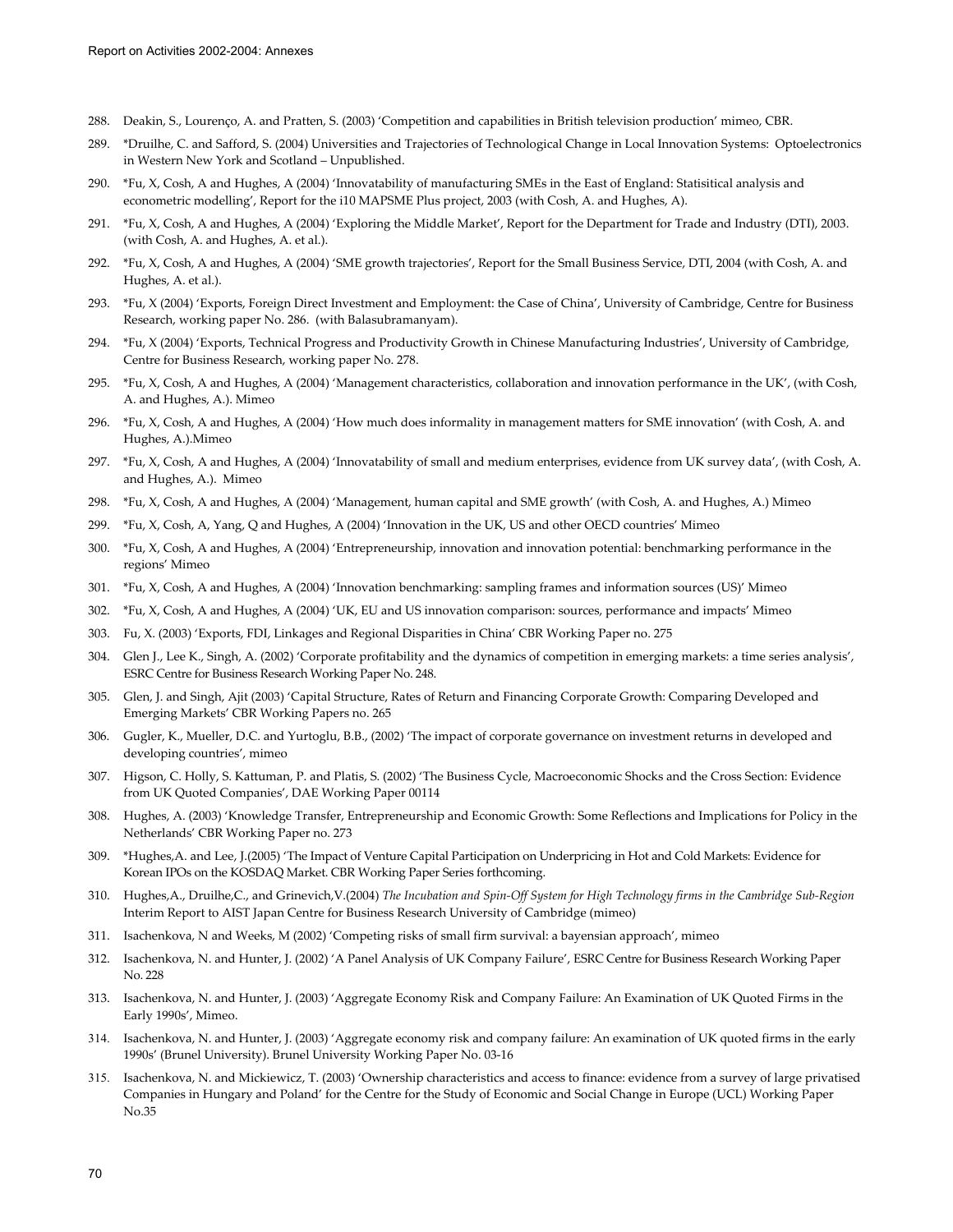- 316. \*Jones, I.W., Nyland, C.M. and Pollitt, M.G. (2004), *Multinationals in Developing Communities: How EU multinationals build Social Capital in Poland*, CBR Working Paper, No.285.
- 317. Jones, I.W. and Pollitt, M.G. (2003) 'Understanding How Issues in Corporate Governance Develop: Cadbury Report to Higgs Review' CBR Working Paper No.277
- 318. Jones, I., Pollitt, M. and Nyland, C. (2002) 'How do multinationals build social capital? Evidence from Mexico', ESRC Centre for Business Research Working Paper No. 249
- 319. Jones, I., Pollitt, M. and Nyland, C. (2001) 'How do multinationals build social capital? Evidence from South Africa', ESRC Centre for Business Research Working Paper No. 220
- 320. Jones, I., Pollitt, M. and Nyland, C. (2001) 'Who influences debates in business ethics? An investigation into the development of corporate governance in the UK since 1990', ESRC Centre for Business Research Working Paper No. 221
- 321. Karamanos, A. (2002) ' Network Embeddedness and the Value of Complex Resources', ESRC Centre for Business Research Working Paper No. 227
- 322. Karamanos, A. (2002) 'Market Networks and the Value in knowledge Exchanges: Evidence from Biotechnology Strategic Alliances', ESRC Centre for Business Research Working Paper No. 240.
- 323. Kattuman, P and Kambhampati, U. (2003) 'Growth response to competitive shocks: Market structure dynamics under liberalisation', ESRC Centre for Business Research Working Paper No. \*\*\*\*
- 324. Kattuman, P. and Chirmiciu, A. (2003) 'Significant Departures from Gibrat's Law', ESRC Centre for Business Research Working Paper .
- 325. Kattuman, P. and Chirmiciu, A. (2003) 'Significant Feedbacks in Firm Growth and Market Structure' CBR Working Paper no. 270
- 326. Kattuman, P., Bhattacharjee, A. and Majumdar, S. (2003) 'Firm Effects and Industry Effects under Liberalisation: statistical inference', ESRC Centre for Business Research Working Paper No. \*\*\*
- 327. Kattuman, P., Holly, S. and Higson, C. (2003 forthcoming) 'Shocks, Mobility and Reversion in profitability: The case of British Industry', mimeo, \*\*\*
- 328. Keeble, D. (2001) 'University and Technology: Science and Technology Parks in the Cambridge Region', ESRC Centre for Business Research Working Paper No. 218
- 329. Kitson, M., Michie, J., Quinn, M. (2001) ' Markets, Competition, Cooperation and Innovation', ESRC Centre for Business Research Working Paper No. 212
- 330. Konzelmann, S. (2002) 'Institutional transplant and American corporate governance: the case of Ferodyn.', ESRC Centre for Business Research Working Paper No. 231
- 331. Konzelmann, S., Hudson, M. and Wilkinson, F. (2002) 'Partnership in practice.', ESRC Centre for Business Research Working Paper No. 239.
- 332. Lane, C. and Probert, J. (2003) 'Globalisation and its Impact on competitiveness: the case of the British and German pharmaceutical industry' CBR Working Paper no. 262
- 333. Lane, C. (2003) 'Changes in Corporate Governance of German Corporations', ESRC Centre for Business Research Working Paper No. \*\*\*\*\*.
- 334. Lane, C. (2003) 'Changes in corporate governance of German corporations: convergence to the Anglo-American model?' CBR Working Paper no. 259
- 335. Lane, C., Quack, S. (2001) 'How Banks Construct and Manage Risk: A Sociological Study of Small Firm Lending in Britain and Germany', ESRC Centre for Business Research Working Paper No. 217
- 336. Learmount, S. (2002) 'Theorizing Corporate Governance: New Organizational Alternatives', ESRC Centre for Business Research Working Paper No. 237
- 337. Learmount, S. and Roberts, J. (2002). 'Meanings of Ownership of the Firm', ESRC Centre for Business Research Working Paper No. 238
- 338. Martin, R., Sunley, P. (2002) 'Deconstructing Clusters: Chaotic Concept or Policy Panacea', ESRC Centre for Business Research Working Paper No. 244
- 339. Meeks, G and Meek, JG (2002b) 'Gouldian view of corporate failure in the process of economic natural selection', mimeo
- 340. Meeks, G and Meeks, JG (2002a) 'Self-fulfilling prophecies of failure: the endogenous balance sheets of distressed companies', mimeo
- 341. Meeks, G and Whittington, G (2001) 'Death on the stock exchange: the fate of the 1948 population of UK listed companies', mimeo
- 342. \*Mokal, RJ and Robin Dicker QC, Adam Goodison (2004) 'Voluntary Arrangements (Companies)' (10,000 words)
- 343. \*Mokal, RJ and Stephen Atherton (2004) 'Charges over Chattels Issues in the Fixed/Floating Jurisprudence' (10,000 words
- 344. \*Mokal, RJ (2004) 'Administrative Receivership and Administration An Analysis' (19,000 words)
- 345. \*Mokal, RJ (2004) 'Liquidation Expenses and Floating Charges The Separate Funds Fallacy' (10,000 words)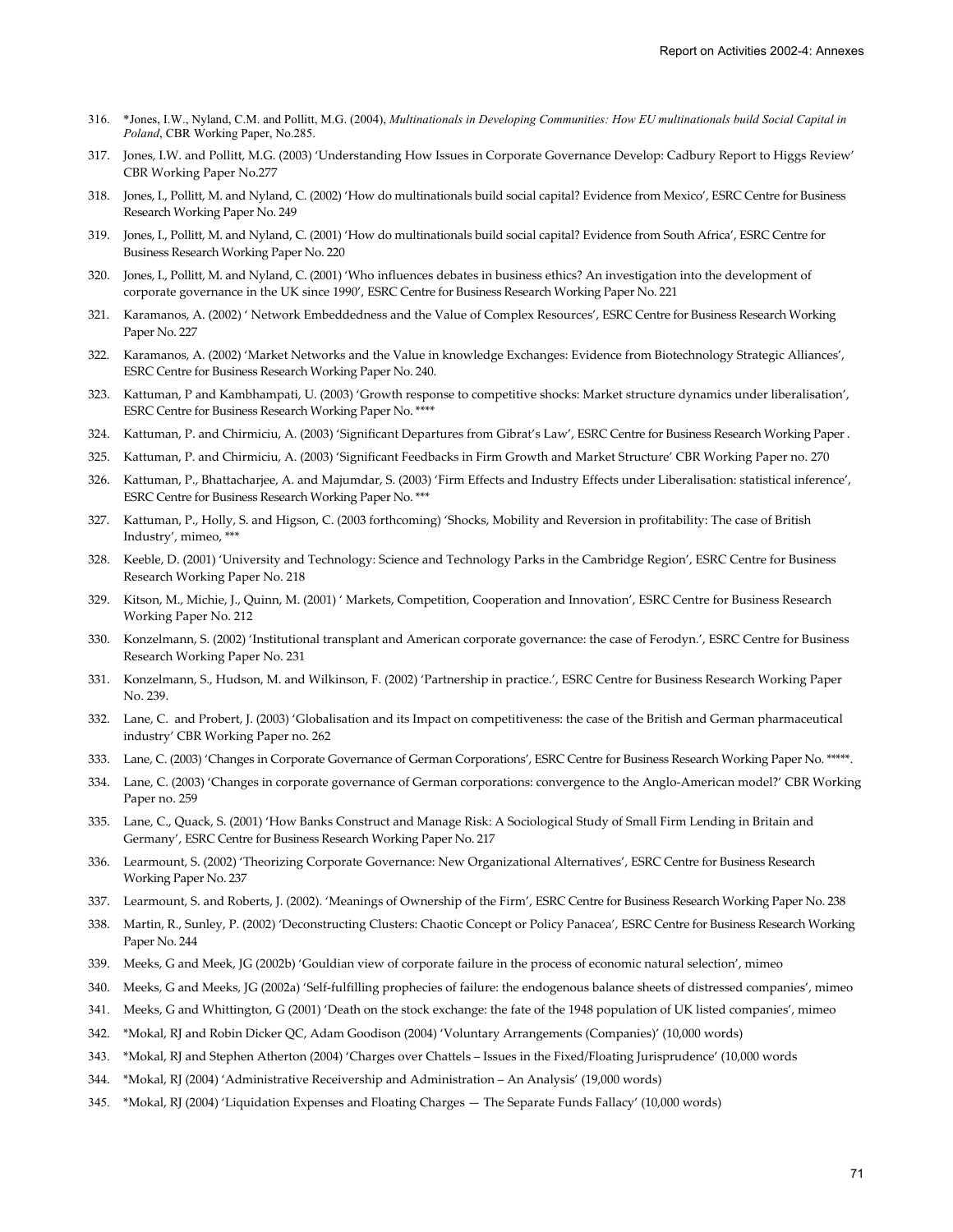- 346. \*Mokal, RJ (2004) 'The Harm Done by Administrative Receivership' (7,000 words)
- 347. \*Mokal, RJ and John Armour (2004) 'The New UK Corporate Rescue Procedure The Administrator's Duty to Act Rationally' (6,000 words)
- 348. Nachum, J (2002) 'International business in a world of increasing returns', ESRC Centre for Business Research Working Paper No. 224.
- 349. Nachum, L (2002) 'Liability of foreignness in global competition? Financial service MNEs in the City of London.', ESRC Centre for Business Research Working Paper No. 229.
- 350. Nachum, L and C. Wymbs (2002) 'Firm-specific attributes and relative location advantages: financial and professional service FDI to London and New York', ESRC Centre for Business Research Working Paper No. 223.
- 351. Nachum, L and Zaheer, S (2002) 'MNEs in the digital economy?', ESRC Centre for Business Research Working Paper No. 236.
- 352. Nachum, L. 'The Home-based Advantages and a Hierarchy of Location Advantages: Foreign and British-owned Firms in the London Wholesale Insurance Market' CBR Working Paper no. 260
- 353. Nash, D. (2003) 'Determinants of the use of financial incentives in investment banking' CBR Working Paper no.256
- 354. Nolan, R. (2003) 'Property in a fund', mimeo.
- 355. Oliver, N. Delbridge, R. and Barton, H. (2002) '*Lean Production and Manufacturing Performance Improvement in Japan, the UK and US 1994-2001'*, ESRC Centre for Business Research Working Paper No. 232.
- 356. \*Lane, C. and Probert, J. (2004) 'Between the Global and the Local: a Comparison of the German and UK Clothing Industry', CBR WP 283, March 2004
- 357. \*Lane, C. and Probert, J. (2004) 'Globalisation and Labour Market Segmentation: Global Production Networks and Employment Patterns within German and UK Clothing Firms', ITEC Research Paper Series, Doshisha University, Kyoto, September 2004
- 358. Quince, T. (2002) 'Meet the Parents: The Importance of Pre-Conception Conditions in Facilitating High Technology Spin-Out Companies', ESRC Centre for Business Research Working Paper No. 233.
- 359. Quince, T. A. and Whittaker, D. H. (2002) 'Close Encounters: Evidence of the Benefits of Proximity to Local Industrial Clusters', ESRC Centre for Business Research Working Paper No. 235
- 360. Quince, T. A. and Whittaker, D. H. (2002) 'High Tech Businesses in the UK: Performance and Niche Markets', ESRC Centre for Business Research Working Paper No. 234
- 361. Quince, T. and Whittaker, H. 'Entrepreneurial Orientation and Entrepreneurs' Intentions and Objectives' CBR Working Paper no. 271
- 362. Quince, T. and Whittaker, H. 'The Beer Beneath the Froth: Preliminary findings from case studies of 25 small high tech firms' CBR Working Paper no. 272
- 363. \*Roberts, J , Richard Barker, Paul Sanderson, Richard Barker & John Hendry (2004) 'In the mirror of the market; the disciplinary effects of company / fund manager relationships' CBR Working Paper June 2004.
- 364. \*Roberts, J, Richard Barker, Paul Sanderson, John Hendry (2004) 'The corporate fund manager interface; objectives, information and valuation' CBR Working Paper Sept 2004.
- 365. \*Roberts, J., John Hendry, Paul Sanderson, Richard Barker (2004) 'Responsible ownership, shareholder value, and the new shareholder activism', CBR Working Paper Dec 2004.
- 366. \*Roberts, J., John Hendry, Paul Sanderson, Richard Barker (2004) 'Owners, Traders and Providers of Capital' the multiple faces of institutional investors', CBR Workgin Paper Dec 2004.
- 367. \*Singh,A and Glen, J. (2004a). "Corporate Governance, Competition and Finance: Rethinking Lessons from the Asian Crisis", CBR Working Paper 288, June 2004.
- 368. Singh A. (2002) 'Capital account liberalization, free long-term capital flows, financial crises and economic development', ESRC Centre for Business Research Working Paper No. 245
- 369. Singh A. (2002) 'Competition and competition policy in emerging markets: international and developmental dimensions', ESRC Centre for Business Research Working Paper No. 246
- 370. Singh A. (2002)'Competition, corporate governance and selection in emerging markets', ESRC Centre for Business Research Working Paper No. 227
- 371. Singh A., Weisse B., Singh A. (2002) 'Corporate governance, competition, the new international financial architecture and large corporations in emerging markets', ESRC Centre for Business Research Working Paper No. 250.
- 372. Singh, A., (2001) 'Income Inequality in Advanced Economies: A Critical Examination of the Trade and Technology Theories and an Alternative Perspective', ESRC Centre for Business Research Working Paper No. 219
- 373. Singh, A., (2002b) 'Competition and competition policy in emerging markets: international and developmental dimensions', Harvard University/UNCTAD-G24 Working Paper No. 18, Geneva and Cambridge, Massachusetts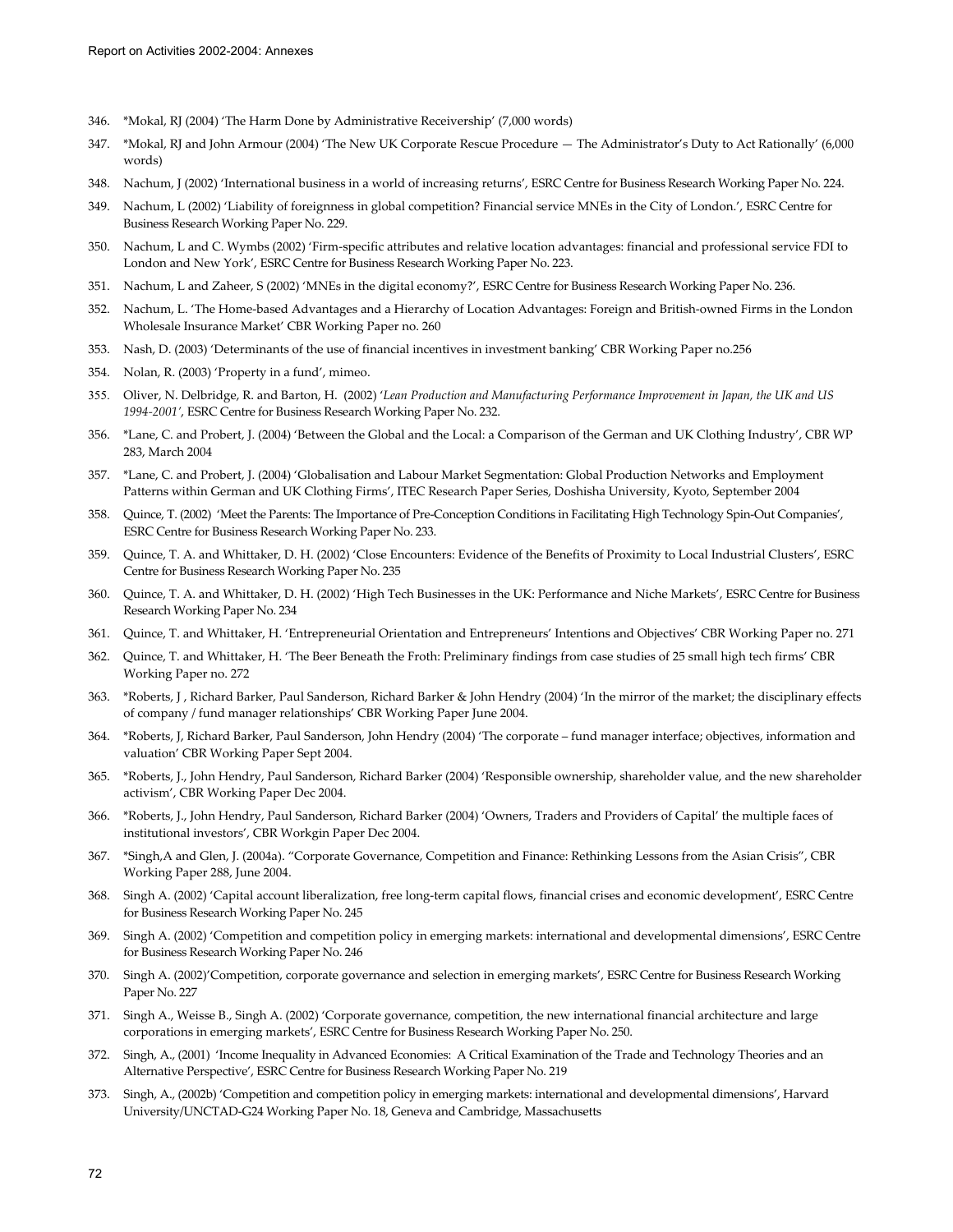- 374. Singh, Ajit (2003) 'Corporate governance, corporate finance and stock markets in emerging countries' CBR Working Paper no. 258
- 375. Singh, Ajit and Zammitt, A. (2003) 'Globalisation, labour standards and economic development' CBR Working Paper no. 257
- 376. Uma S., Kambhampati and Kattuman, P. (2003) Growth Response to Competitive Shocks: Market Structure Dynamics Under Liberalisation - the Case of India' CBR Working Paper no. 263
- 377. Ward, J (2002) 'The New Basel Accord and Developing Countries: Problems and Solutions', The Cambridge Endowment for Research in Finance, University of Cambridge, Working Paper No. 4
- 378. Ward, J (2002) 'The Supervisory Approach: A Critique', The Cambridge Endowment for Research in Finance, University of Cambridge, Working Paper No. 2

### CONFERENCE AND WORKSHOP PRESENTATIONS

- 379. \*Armour, J (Jan 2004) Italian Banking Association, Lanciano Congress
- 380. \*Armour, J (May 2004) Corporate Governance Lecture, Institute of Advanced Legal Studies
- 381. \*Armour, J (2004) *The Future of Corporate Rescue*, Cambridge University;
- 382. \*Armour, J (June 2004) Department of Economics and Management Faculty Seminar, Queen's University Belfast
- 383. \*Armour, J (June 2004) Comparative Law & Economics Forum Meeting, ETH Zürich;
- 384. \*Armour, J (Aug 2004) Bankruptcy Roundtable, University of Geneva;
- 385. \*Armour, J (Nov 2004) *Current Legal Problems* Lecture, University College London;
- 386. \*Armour, J (Dec 2004) Workshop and Public Lecture in Law & Economics, ETH Zürich.
- 387. Armour, J. (2003) 'Reforming the governance of corporate rescue' Corporate Reorganization and Bankruptcy conference, Tilburg.
- 388. Armour, J (2002) 'Financing innovation: the role of insolvency law' Regulatory competition and economic integration within the EU, Conference, Tilburg University, Septemebr 2002
- 389. Armour, J (2002) 'Financing innovation: the role of insolvency law' European Association of Law and Economics 19th Annual Conference, University of Athens, September 2002
- 390. Armour, J. (2002) 'Corporate ownership structure and the evolution of bankruptcy law: lessons from the UK' Staff Seminar, Department of Accounting and Finance, University of Lancaster, February 2002.
- 391. Armour, J. (2002) 'Corporate ownership structure and the evolution of bankruptcy law: Lessons from the UK'  $5<sup>th</sup>$  CASLE Workshop on Law & Economics, Universiteit Gent, February 2002
- 392. Armour, J. (2002) 'Does law matter for venture capital finance?' Roundtable Conference, Cambridge University, March 2002.
- 393. Armour, J. (2002) 'Does the law do enough to rescue failing firms?' Staff Seminar/LLM Guest Lecture, University of Manchester Faculty of Law, May 2002
- 394. Armour, J. (2002) 'Saving businesses: empirical studies of receivership vs administration' Norton Rose Colloquium on Insolvency Law Reform, June 2002
- 395. Armour, J. and Whincop, J. (2002) 'The proprietary structure of corporate law' W.G.Hart Workshop (Role of Property in Corporate Law), Institute of Advanced Legal Studies, University of London.
- 396. Armour, J., Deakin, S. and Konzelmann, S. (2002) 'A post-stakeholder world? Reflections on the recent evolution and future trajectory of UK corporate governance' Sloan Program for the Study of Business in Society, Summer Retreat, George Washington University Law School, June 2002.
- 397. Armour, J. (2001) 'Norms in private insolvency: the 'London Approach' to the resolution of financial distress' University of Pennsylvania Law School, Bankruptcy Roundtable, December 2001.
- 398. Barnard, C., Deakin, S., and Hobbs, R. (2003) 'Social rights and regulatory competition: the case of working time', presented to project workshop, Paris, December 2003.
- 399. Bennett, R. and Robson, P.J.A. (2003) 'External advice and policy support', a presentation at Enterprise Challenged conference, at the Møller Centre, Cambridge, 25 June 2003
- 400. Bennett, R and Robson, PJA (2002) 'Changing the use of external business advice and government supports by SMEs in the 1990s' 25th ISBA conference, Brighton 13-15 November 2002.
- 401. Bennett, R and Smith, C (2001) 'The influence of location and distance on the supply of business advice' 24<sup>th</sup> ISBAS conference, Leicester, 16-18 November 2001. This paper won 2 prises at this conference for best overall conference paper and best policy paper.
- 402. \*Berger,S. Lester,R. and Hughes,A. (2004) 'Globalisation and Location' Presentation at HM Treasury London 29 November 2004.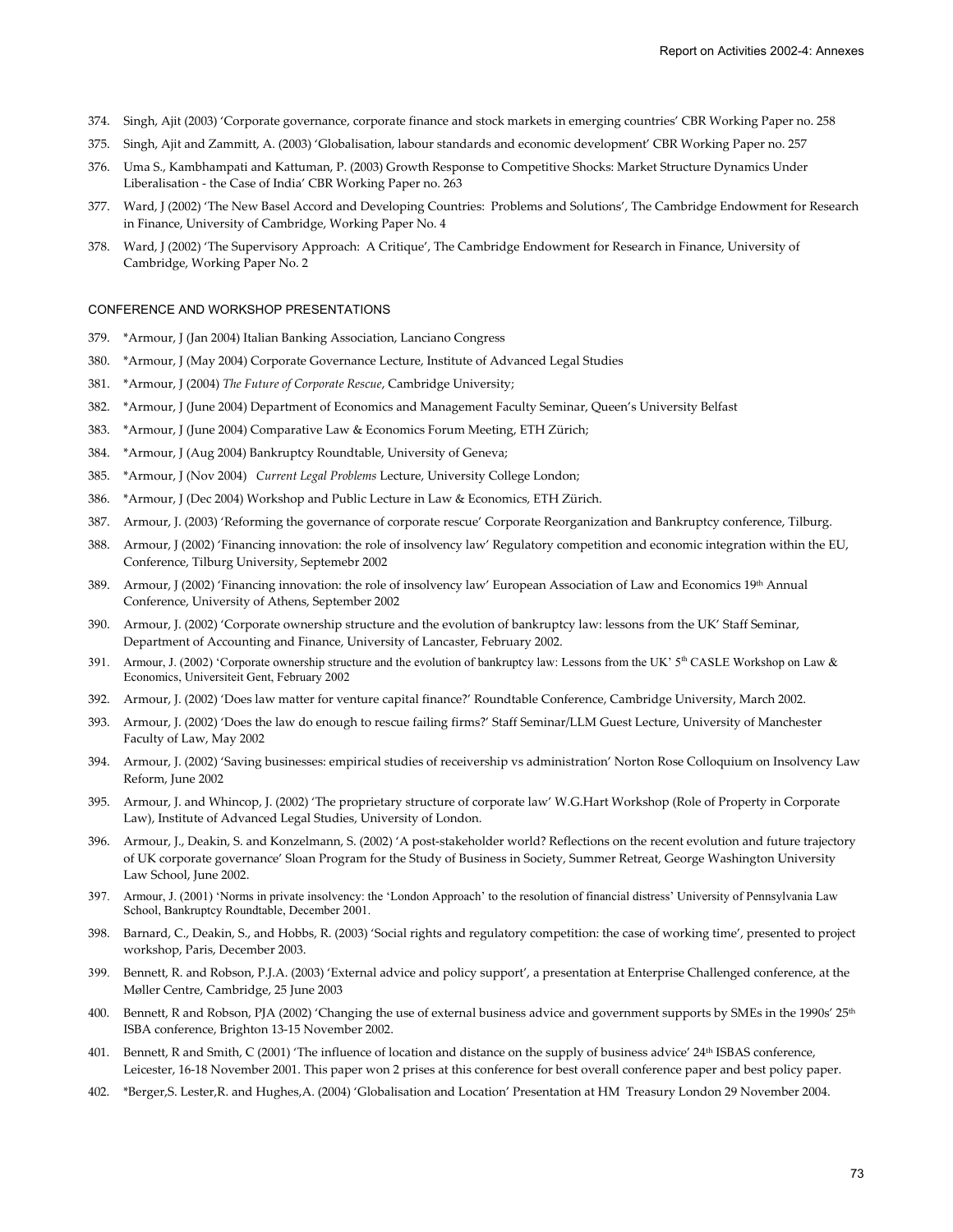- 403. Bild, M., Guest, P., Cosh, A. and Runsten, M. (2002) 'Do takeovers create value? A residual income approach on UK data' WP252 presented at the SMS M&A Summit Conference in Calgary in 2002. An earlier version of this paper was presented at the European Financial Management Association meetings in Athens in 2001.
- 404. Bjuggren, P-O & H. Bohman (2002) 'Ownership Control & Performance in the most actively traded companies on the Stockholm Stock Exchange' at the Corporate Governance Network Conference, Cambridge University, 8-9 March 2002.
- 405. Bohren, O. & B.A. Odegaard (2002) 'Corporate Governance & Economic Performance: a closer look' at the Corporate Governance Network Conference, Cambridge University, 8-9 March 2002.
- 406. Browne, J. (2001) 'Vertical occupational gender segregation and corporate governance' workshop on Corporate governance and employment relations, 12 November 2001, Judge Institute of Management, Cambridge
- 407. Browne, J. (2002) 'Gender pay inequity: a question for corporate social responsibility?' presented to workshop 'From Employability to Capability', CBR, Cambridge, 12 June 2002
- 408. Browne, J., Deakin, S. and Wilkinson, F. (2002) 'Capabilities, social rights, and European integration' presented to conference on 'Europe and the politics of capabilities: what prospects for research?' ETUI Brussels, 28 September 2002
- 409. Browne, J., Deakin, S. and Wilkinson, F. (2002) 'Capabilities, social rights, and European integration' presented to workshop, 'From Employability to Capability', CBR, Cambridge, 12 June 2002
- 410. Bullock, A. et al. i10 Launch Event, 1 October 2003
- 411. Bullock, A. et al. MAPSME meeting at JIMS, 6 October 2003
- 412. Bullock, A. et al. MAPSME meeting at Putteridgebury, 4 August 2003
- 413. Bullock, A. et al. MAPSME meeting at Putteridgebury, 9 June 2003
- 414. Burchell, B. and Kamerade, D. (2003) 'Teleworking and social capital', paper presented to the International Working party on Labour Market Segregation, Italy, July 2003.
- 415. Carpenter, RE & L. Rondi (2002) 'Equity Finance & the Growth of Firms: Comparing US & Italian firms that go public' at the Corporate Governance Network Conference, Cambridge University, 8-9 March 2002.
- 416. Casper, S. and Murray, F (2002) 'Under Construction: establishing a marketplace for genetics' presented at the Genomics, Economics, Ethics, and Law conference, Alberta Canada, April 2003
- 417. Casper, S. and Karamanos, A. (2002) Research from this project was presented at more than a dozen international conferences and workshops over the last year, including a research presentation at the 2002 Cambridge-MIT Institute National Competitiveness Summit in London.
- 418. Casper, S. and Murray, F (2002) 'Under Construction: eastablishing a marketplace for genetics' paper presented at the 2002 Society for the Advancement of Socio-Economics Conference, Minneapolis.
- 419. Casper, S. and Murray, F. (2002) 'Scientific Labour Markets and the building of biotechnology firms: a comparative analysis' paper submitted for review to the 2003 Academy of Management Conference, Seattle.
- 420. Casper, S., Karamanos, A. and Murray, F. (2002) 'Coupling and decoupling from the science base: determinants of start-up strategies for Accumulating Scientific Knowledge' paper presented at the 2002 Strategic Management Society Conference, Paris.
- 421. \*Cheffins, B (2004) June, 2004, "Liability Risk for Outside Directors: A Cross-Border Analysis", Seminar on "Liability of Non-Executive Directors: How Real is the Risk?", S.J. Berwin, London.
- 422. \*Cheffins, B (2004) September, 2004, "Liability Risk for Outside Directors", Ronald G. Smith Annual Lecture, Dalhousie Law School, Halifax, Canada.
- 423. \*Cheffins, B (2004) October 2004, "Dividends and Politics", Panel on Comparative Perspectives on the Evolution of Corporate Governance, American Society of Legal History Annual Meeting, Austin, Texas, USA.
- 424. Cheffins, B. (2001) 'Law as bedrock: the foundations of an economy dominated by widely held public companies', Economic and Social History Seminar, History Department, Cambridge, UK., November 2001.
- 425. Cheffins, B. (2002) 'Corporate governance convergence: lessons from Australia' Symposium on the Globalization of Corporate and Securities Law in the Twenty-First Century, McGeorge School of Law, University of the Pacific, Sacramento, USA (participated via video link), February 2002.
- 426. Cheffins, B. (2002) 'The globalization (Americanization) of executive pay', American Association of Law Schools Annual Meeting, Business Associations Panel, New Orleans, USA, January 2002.
- 427. Cheffins, B. (2002) 'The globalization (Americanization) of executive pay: yes, no or not yet?', keynote address, 2nd International Conference for the British Accounting Association Special Interest Group on Corporate Governance, Cardiff Business School, Cardiff, UK, January 2002.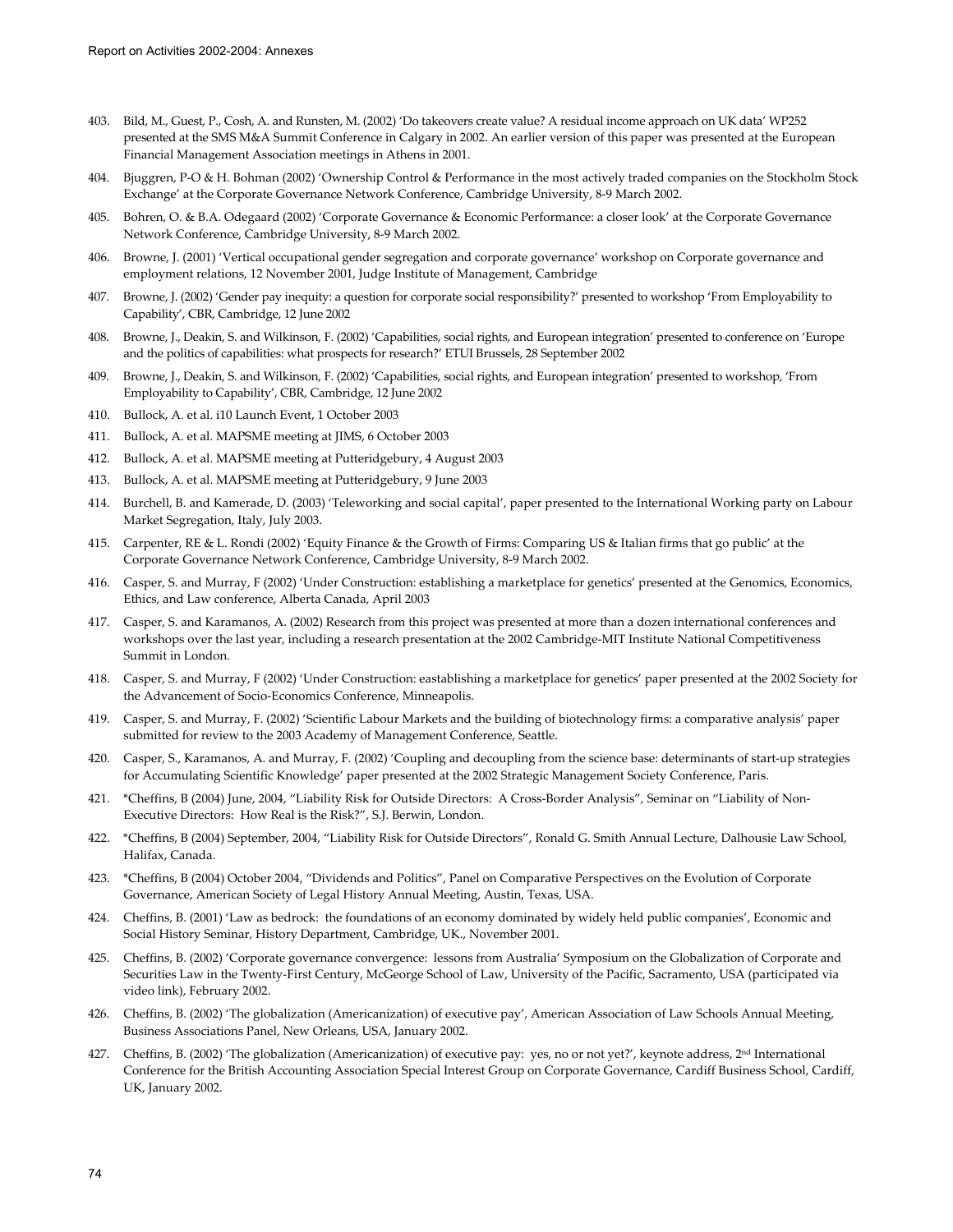- 428. Cheffins, B. (2002) 'The globalization (Americanization) of executive pay: yes, no or not yet?' conference on Global Markets, Domestic Institutions: Corporate Law and Governance in a New Era of Cross-Border Deals, Columbia Univ., New York, NY, USA, April 2002.
- 429. \*Conn, R.L., A. Cosh, P.M. Guest and A. Hughes (2004), 'Why must all Good Things come to an End? The Performance of Multiple Acquirers', Sixty-third Annual Meeting of the Academy of Management, New Orleans. August 2004.
- 430. \*Conn, R.L., A. Cosh, P.M. Guest and A. Hughes (2004) 'Why must all Good Things come to an End? The Performance of Multiple Acquirers', European Financial Management Association, Basle, Switzerland, June 2004.
- 431. Conn, C., Cosh, A, Guest, P. and A. Hughes (2002) 'Long run share performance of U.K. firms engaging in cross-border acquisitions' CBR WP214 was presented at a workshop at Vienna University on 9 April.
- 432. Conn, C., Cosh, A, Guest, P. and A. Hughes (2002) 'Long run share performance of U.K. firms engaging in cross-border acquisitions', CBR WP214 presented at the European Financial Management Association Annual conference in London, June 2002.
- 433. Conn, C., Cosh, A., Guest, P. and Hughes, A. (2002) 'Long run share performance of U.K. firms engaging in cross-border acquisitions' CBR WP214 was presented at the Corporate Governance and Investment Workshop, 8-9 March, in Cambridge.
- 434. Conn, R.L (2002) 'International Mergers: A Review' at the Corporate Governance Network Conference, Cambridge University, 8-9 March 2002.
- 435. Conn, R.L., Cosh, AD., Guest, P. and Hughes, A. (2002) 'Long-run share performance of UK firms engaging in cross-border acquisitions' at the Corporate Governance Network Conference, Cambridge University, 8-9 March 2002.
- 436. \*Cosh, A., Hughes, A., Bullock, A., Fu, X. and Yang, Q. gave a Presentation to the Small Business Service at the DTI in Sheffield on SME Growth Trajectories on 15th April 2004.
- 437. \*Cosh, A., Hughes, A. and Bullock, A. gave a Presentation to the DTI in London on the CIS4 Pilot Survey on 4 June 2004.
- 438. \*Cosh, A., Bullock, A. and Fu, X. gave a presentation at Putteridgebury, University of Luton on the MAPSME project, 8 July 2004.
- 439. \*Cosh, A., Presentation to the High Value Manufacturing Conference on the MAPSME project, 12 November, 2004, New Hall, Cambridge
- 440. \*Cosh, A., Hughes, A., Lester, R. 'International Innovation Benchmarking and the Business-University Linkage', presented at the CMI 2004 National Competitiveness Summit in Edinburgh, 30 November 2004
- 441. \*Andy Cosh, Xiaolan Fu and Alan Hughes (2004) 'Entrepreneurship, Innovation and Innovation Potential: Benchmarking Performance in the Regions' presentation at the CMI Conference on '*Entrepreneurship in the Regions'* Moller Centre Cambridge 7th May 2004
- 442. Cosh, A. and Hughes, A. (2003) 'Business Leaders and Management Style', a presentation at Enterprise Challenged conference, at the Møller Centre, Cambridge, 25 June 2003
- 443. Cosh, A. and Hughes, A. (2003) 'High-Tech It's how you measure it', a presentation at Enterprise Challenged conference, at the Møller Centre, Cambridge, 25 June 2003
- 444. Cosh, A. and Hughes, A. (2003) 'Innovation', a presentation at Enterprise Challenged conference, at the Møller Centre, Cambridge, 25 June 2003
- 445. Cosh, A. and Hughes, A. (2003) 'SME Profitability and Finance', a presentation at Enterprise Challenged conference, at the Møller Centre, Cambridge, 25 June 2003
- 446. Cosh, A. and Simpson, R. (2003) 'What Business Leaders Say', a presentation at Enterprise Challenged conference, at the Møller Centre, Cambridge, 25 June 2003
- 447. Cosh, A. et al. Workshop on Corporate Governance in Europe, Vienna, December 2003. Paper presented: Conn, R. Cosh, A. Guest. P, & Hughes A.' Why must all good things come to an end? The performance of multiple acquirers', Unpublished manuscript.
- 448. Cosh, A., Georgallis, C., Bullock, A. (2003) 'Innovation and Corporate Performance', at the CIS User Group, DTI, 6 June 2003. Available on the internet at: http://www.dti.gov.uk/iese/cbr.ppt
- 449. Cosh, A., Hughes, A. and Bullock, A. (2003) 'Business formation, growth and survival', a presentation at Enterprise Challenged conference, at the Møller Centre, Cambridge, 25 June 2003
- 450. Cosh, A., Hughes, A. and Fu, X. (2003) 'Innovatability of Manufacturing SMEs in the East of England: Economic Modelling for the MAPSME Project'. Presented by Dr X Fu to the i10 group at the Judge Institute, Cambridge October 6<sup>th</sup> 2003.
- 451. Cosh, A. D. and Hughes, A. (2002) 'The UK's Technological Performance in Perspective' Presented at the CMI Annual Competitiveness Summit, 1 Great George Street, London, 19th November.
- 452. Cosh, A and Bullock, A (2002) Presented the draft report to the DfES at Sheffield, 24 September 2002
- 453. Cosh A. D. and Hughes, A. (2002) 'CEO's, Management Structure Innovation and Business Performance' presented at the Conference on *'The Determinants of Innovation Performance'* Maastricht, March
- 454. Cosh, A and Bullock, A (2001) Presented the interim report to the DfES at Sheffield, 27 November 2001.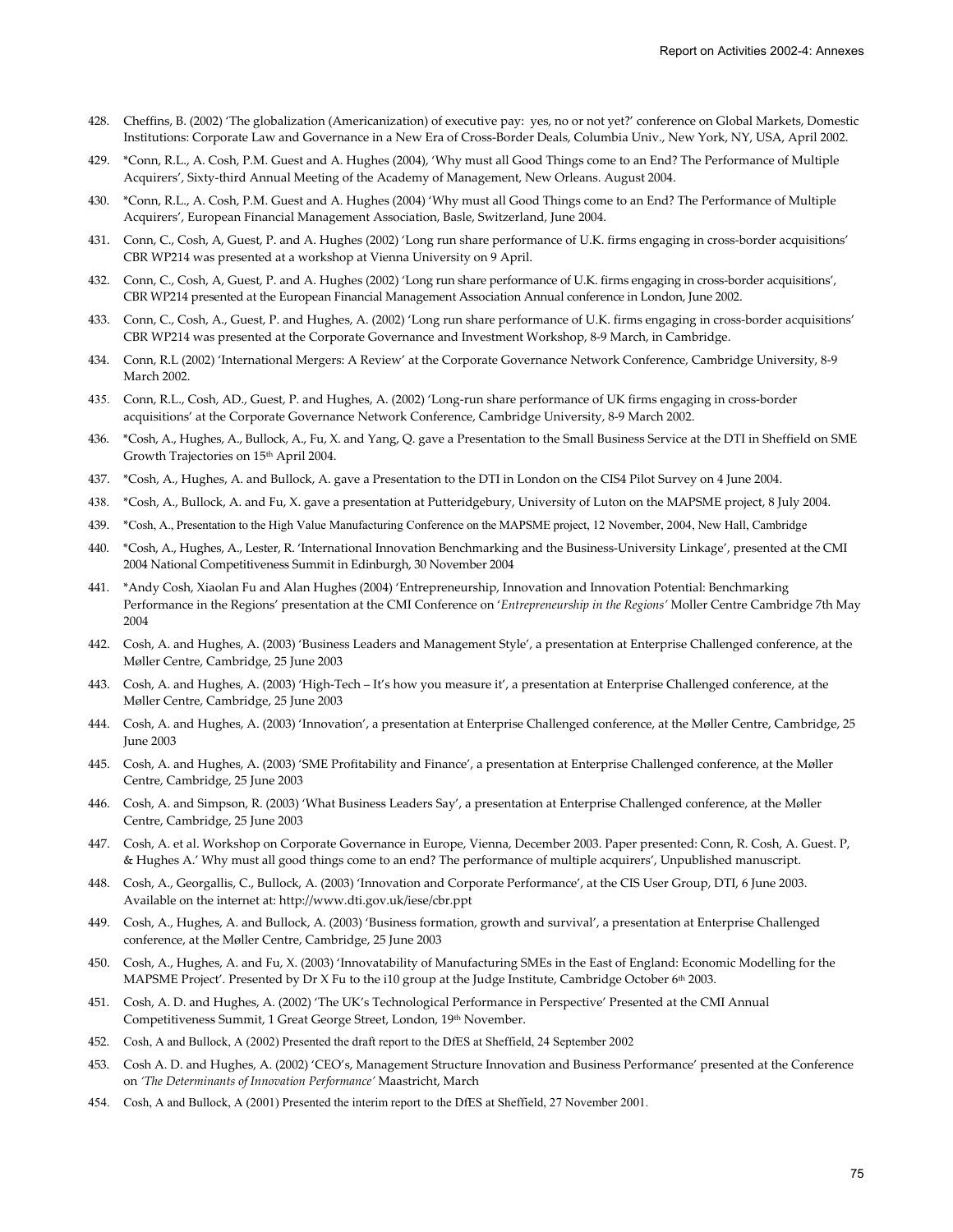- 455. Cosh, A.D., Guest, P.A. and Hughes, A. (2001) 'Managerial Discretion and Takeover Performance' at the Corporate Governance Network Conference, Europaische Akademie Berlin 25/26 November 2001
- 456. \* Cosh, A.D. and Hughes,A. (2004) 'Management Characteristics, Collaboration and Innovation Performance in the UK' Invited presentation at the DTI-ESRC Workshop on Innovation Royal Society London 13<sup>th</sup> December 2004
- 457. Cosh,A.D., Lester,R. and Hughes, A. (2004) 'International Innovation Benchmarking and the Business-University Linkage' *CMI National Competitiveness Summit* in Edinburgh 30 November 2004.
- 458. \*Cumming, D (2004) Australasian Banking and Finance Conference, Sydney
- 459. \*Cumming, D (2004) Babson Entrepreneurship Conference, Glasgow
- 460. \*Cumming, D (2004) Bundesbank Conference on Financing Innovation, Frankfurt
- 461. \*Cumming, D (2004) CAFR Symposium, Hong Kong
- 462. \*Cumming, D (2004) Capital Markets Institute Conference on Securities Regulation, Toronto
- 463. \*Cumming, D (2004) Center for Financial Studies, Frankfurt
- 464. \*Cumming, D (2004) Economic Society of Australia's 33rd Conference of Economists
- 465. \*Cumming, D (2004) European Business School, Germany
- 466. \*Cumming, D (2004) European Economic Association, Madrid
- 467. \*Cumming, D (2004) European Finance Association, Maastricht
- 468. \*Cumming, D (2004) Nottingham University Business School, UK
- 469. \*Cumming, D (2004) Risk Capital Conference (RICAFE 2nd Conference), Frankfurt
- 470. \*Cumming, D (2004) Schulich School of Business Conference on Financial Services, Toronto
- 471. \*Cumming, D (2004) Simon Fraser University School of Business
- 472. \*Cumming, D (2004) Universitità di Bologna Almaweb Graduate School of Business
- 473. \*Cumming, D (2004) Universitità di Bologna Forli School of Business
- 474. \*Cumming, D (2004) University of Cambridge Judge Institute for Management Studies
- 475. \*Cumming, D (2004) University of New South Wales School of Banking and Finance
- 476. \*Cumming, D (2004) Universitità di Trento Department of Legal Sciences and Faculty of Economics
- 477. \*Cumming, D (2004) Willamette Conference on Venture Capital, Portland
- 478. \*Deakin, S. (2004) Presentation on 'Inter-firm relations in Britain' to workshop on 'Networks and inter-firm relations', University of Trento, June 2004.
- 479. \*Deakin, S. (2004) Discussant at workshop on 'Law and finance', Columbia Law School, April 2004.
- 480. \*Deakin, S. (2004) Presentation on 'The impact of corporate governance on employment relations' to seminar on 'Making corporate governance a reality', Wilton Park, May 2004.
- 481. \*Deakin, S. (2004) Presentation on 'Corporate governance challenges in a disparate world', WCFCG 5<sup>th</sup> International Conference on Corporate Governance, May 2004.
- 483. \*Deakin, S. (2004) Presentation on 'Labour regulation, corporate governance and legal origin: a case of institutional complementarity', Columbia-IALS workshop, Institute of Advanced Legal Studies, London, June 2004; and to conference on 'Labour movements in the 21st. century', PERC, University of Sheffield, July 2004.
- 484. \*Deakin, S. (2004) Participation at workshop on reform of pensions and social security law, ILO, Geneva, November 2004.
- 485. \*Deakin, S. (2004) Presentation, 'The Cadbury Code and the globalisation of corporate governance', to seminar at Nankai University, Tianjin, September 2004.
- 486. \*Deakin, S. (2004) Presentation, 'Learning from Enron', to seminars at Cheung Kong Graduate School of Business, Beijing, and School of Law, Hong Kong University, September 2004.
- 487. \*Deakin, S. (2004) Presentation, 'Shareholder activism and corporate social responsibility', to seminars at Nankai University, Tianjin, Shanghai University of Finance and Economics, and Shantou University.
- 488. \*Deakin, S. (2004) Presentation, 'Corporate governance and social partnership', to Shantou University
- 489. \*Deakin, S. (2004) 'Legal diversity and regulatory competition', presentation to seminar at Radcliffe Institute, Harvard University
- 490. \*Deakin, S. (2004) Presentation on 'Corporate governance and industrial relations', workshop, EUI, Florence, March 2004.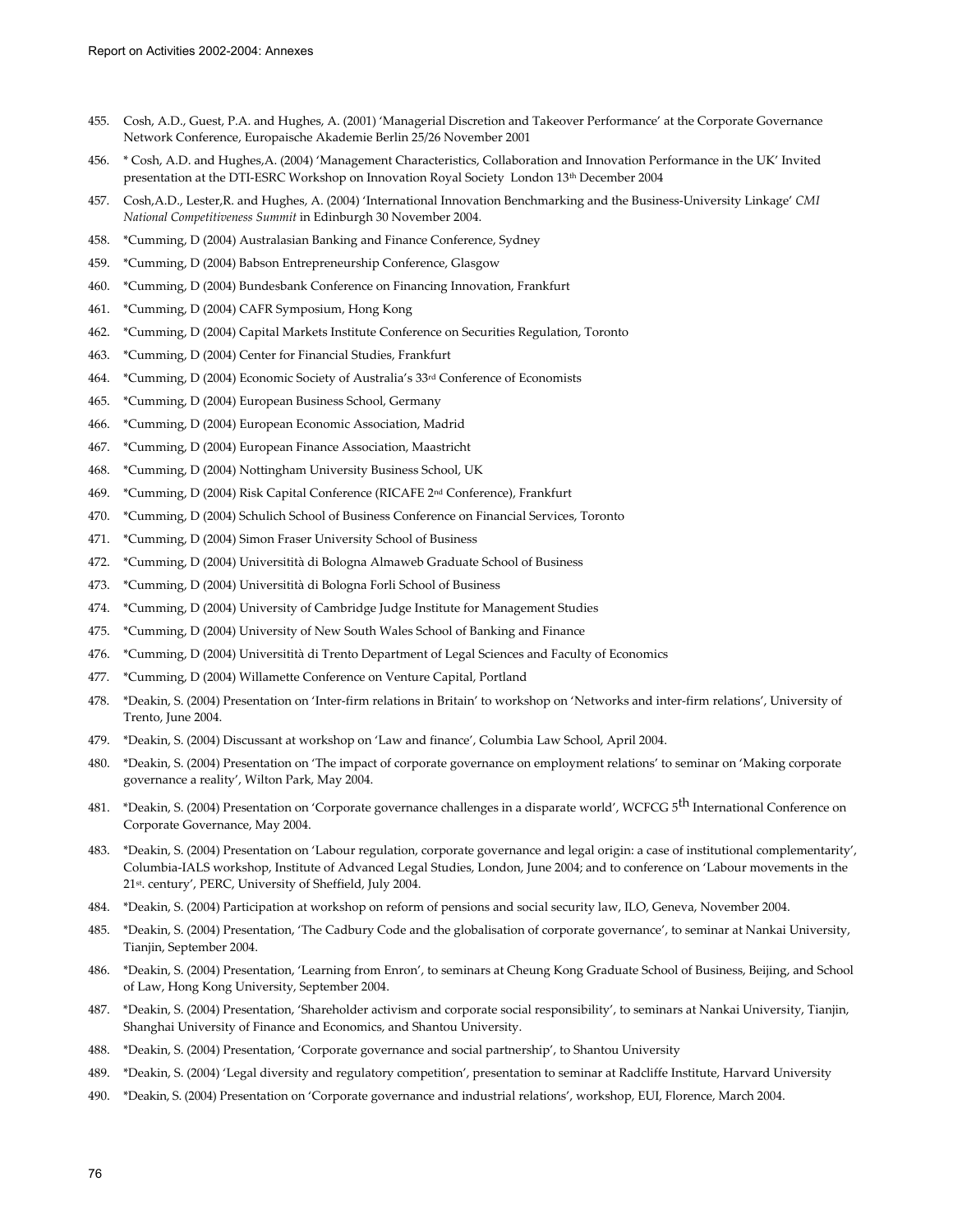- 491. \*Deakin, S. (2004) Participation in Eurocap workshops in Louvain-la-Neuve, November 2004.
- 492. \*Deakin, S. (2004) participation in conference, 'Social dialogue and the politics of capabilities in the enlarged Europe', Warsaw, June 2004.
- 493. \*Deakin, S. (2004) presentation on 'Labour law reform and union revival: a neo-Fabian agenda', BUIRA annual conference, University of Nottingham, July 2004.
- 494. Deakin, S. (2003) 'After Enron: an age of enlightenment?' presentation to Ernst and Young, London, March.
- 495. Deakin, S. (2003) 'Corporate governance: lessons from Enron' presentation to Governance Forum, Monash Law School, August.
- 496. Deakin, S. (2003) 'Corporate governance: lessons from recent crises', presentation to 2nd. Annual Contractual Savings Conference, World Bank, Washington DC, November.
- 497. Deakin, S. (2003) 'Human rights and market forces', conference on 'Social Welfare and European Law', Centre for European Legal Studies, Faculty of Law, University of Cambridge, June 2003.
- 498. Deakin, S. (2003) 'Is there such a thing as European corporate governance?' presentation to staff seminar, Columbia Law School, December 2003.
- 499. Deakin, S. (2003) 'Learning from Enron: risk and responsibility in corporate governance', presentation to Westminster Economics Forum, HM Treasury, May.
- 500. Deakin, S. (2003) 'Learning from Enron' presentation to CIBAM conference, Cambridge, February.
- 501. Deakin, S. (2003) 'Learning from Enron' presentation to London and South East Association of the UK Shareholders' Association, London, March.
- 502. Deakin, S. (2003) 'Learning from Enron' presentation to Oxford Brookes Business School, February.
- 503. Deakin, S. (2003) 'Shareholder activism and corporate social responsibility', presentation at Harvard Business School, November.
- 504. Deakin, S. (2003) 'The future of social and economic rights' presentation at NYU School of Law, November.
- 505. Deakin, S. (2003) 'Trust Rewards a report into levels of trust for mutuals', presentation to Mutuo fringe meeting at Conservative Party Conference, Blackpool, October 2003
- 506. Deakin, S. (2003) 'Trust Rewards a report into levels of trust for mutuals', presentation to Mutuo fringe meeting at Liberal Democrat Party Conference, Brighton, September 2003
- 507. Deakin, S. (2003) presentation on takeover regulation in the UK to workshop at the Centre Saint Gobain, Paris, March.
- 508. Deakin, S. (2003) presentation to Judge Institute workshop, 'Developing the role of the company chairman', Cambridge March.
- 509. Deakin, S., Hudson, M., Konzelmann, S. (2003) 'Phoenix from the Ashes? Labour-management partnerships in Britain', presentation to IRRA Conference, Washington DC.
- 510. Deakin, S., Michie, J. and Nash, D. 12th February 2003: Mutuality Project Workshop held at Birkbeck with Project Partner organizations
- 511. Deakin, S., Nash, D. and Michie, J. (2003) 'Trust rewards a report into levels of trust for mutuals', presentation to Co-operatives UK 2003 Congress, Manchester, May 2003
- 512. Deakin, S (2002) 'Growing a start-up: the challenge of human resources and the law' seminar organized by Cambridge University Local Industry Links at Wolfson College, September 2002
- 513. Deakin, S (2002) 'Market access and regulatory competition', conference on regulatory competition and economic integration within the EU, Tilburg University, September 2002
- 514. Deakin, S. (2002) 'After Enron: an age of enlightenment?' Department of Economics and Management, Queen's University Belfast, November 2002
- 515. Deakin, S. (2002) 'After Enron: an age of enlightenment?' Institute of Directors, London, November 2002
- 516. Deakin, S. (2002) 'After Enron: an age of enlightenment?' Middle Eastern Technical University (METU), Ankara, September 2002
- 517. Deakin, S. (2002) 'After Enron: an age of enlightenment?' Queens' College Economics Seminar, Cambridge, November 2002
- 518. Deakin, S. (2002) 'After Enron: an age of enlightenment?' workshop at Ernst and Young, London, September 2002.
- 519. Deakin, S. (2002) 'Corporate governance and risk management' to the 3rd. Annual Symposium of the Information Assurance Advisory Council, London, October 2002.
- 520. Deakin, S. (2002) 'National legislative and institutional arrangements' to a seminar on 'Regulatory Frameworks in the Global Economy' World Commission on the Social Dimension of Globalisation, ILO, Geneva, November 2002.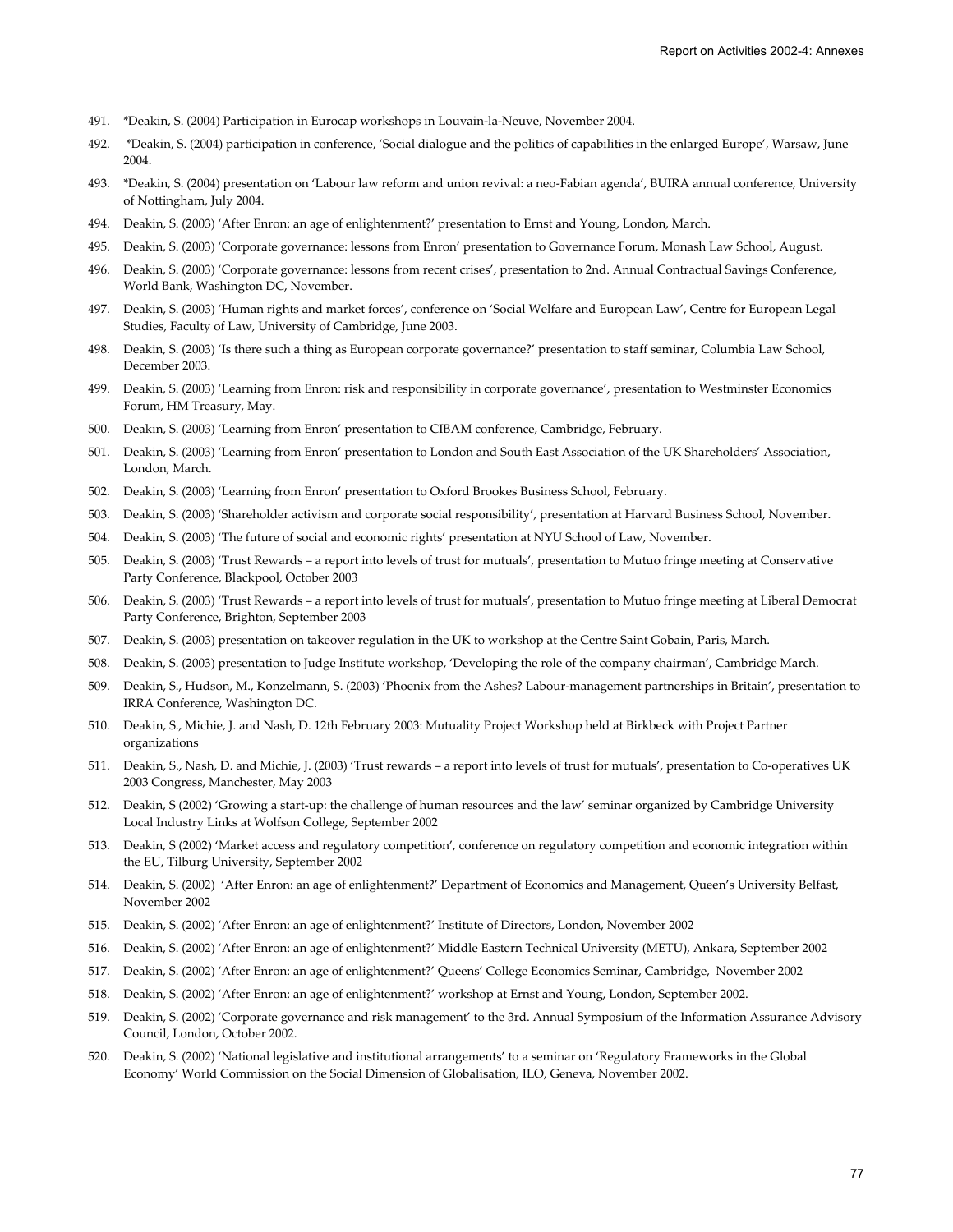- 521. Deakin, S. (2002) 'New corporate social responsibility' at seminar on 'Should the Community Trust Business to Manage Risk?' Dilemmas in Competitiveness, Community and Citizenship, Centre for the Analysis of Risk and Regulation, LSE, February 2002.
- 522. Deakin, S. (2002) 'Social rights and the market order: adapting the capability approach', presented to conference on 'Economic and Social Rights under the European Charter of Fundamental Rights', University of Nottingham, 29 June 2002
- 523. Deakin, S. (2002) 'The doctrine of corporate social responsibility: is it good for business?' conference on 'Institutional Shareholder Activism: the Impact on Corporate Governance' organized by IBC Global Conferences in London, October 2002.
- 524. Deakin, S., Hudson, M., Konzelmann, S. and Wilkinson, F. (2002) 'Phoenix from the ashes? Labour-management partnerships in Britain', Academy of Management Conference, symposium on Network Research and Union-Management Relations: US and UK Comparisons, Denver CO, 13 August 2002
- 525. Deakin, S. and Browne, J. (2002) 'Humanising shareholder value? Corporate Governance and the work-life balance' workshop on Relations for the 21st Century: Corporate Governance and the Work-Life Balance, TUC, London, 17 June 2002.
- 526. Deakin, S. (2001) 'Renewing labour market institutions' ILO Social Policy Lectures, Central European University, Budapest, November 2001.
- 527. Deakin, S., Hobbs, R. and Slinger, G. (2001) 'Implicit contracts, corporate governance, and the City Code on Takeovers and Mergers', workshop on Corporate governance and employment relations, 12 November 2001, Judge Institute of Management, Cambridge
- 528. Dilling-Hansen, M., E.S. Madsen & V. Smith (2002), 'Are Ownership Structures Risk & Wealth Constrained?' at the Corporate Governance Network Conference, Cambridge University, 8-9 March 2002.
- 529. Drouin, R-C. (2003) 'Capabilities, corporate social responsibility and international framework agreements', presented to workshop on 'The Juridical Notion of Capacity', Maison des Sciences de l'Homme Ange Guépin, Nantes, March 2003.
- 530. Druilhe, C. and Safford, S. (2003) presented 'Optoelectronics in Scotland and Upstate New York' at the LIS workshop in November at MIT.
- 531. \*Druilhe,C. (2004)'The evolution of 'third mission' activities at the University of Cambridge: Balancing strategic and operational considerations', *12th High Tech Small Firms Conference, University of Twente Enschede, The Netherlands*, 24-25 May 2004 (with T. Minshall and D. Probert)
- 532. \*Druilhe,C. (2004) "Process of spin-out formation, Cases from the University of Cambridge", Centre for the Sociology of Organisations, Institut d'Etudes Politiques de Paris, Paris, 1 April 2004
- 533. Eaton, S. and Kochan, T. (2002) 'Labour-management partnerships in the USA: the case of Kaiser Permanente', workshop on Modernising Employment Relations for the 21st Century: Corporate Governance and the Work-Life Balance, TUC, London, 17 June 2002
- 534. Eaton, S. and Kochan, T. (2002) 'Work and family issues in the USA: overview and challenges', workshop on Modernising Employment Relations for the 21st Century: Corporate Governance and the Work-Life Balance, TUC, London, 17 June 2002
- 535. Eaton, S., Rubinstein, S. and McKersie, R. (2002) 'Building and sustaining labour-management partnerships: recent experience in the US', Academy of Management Conference, symposium on Network Research and Union-Management Relations: US and UK Comparisons, Denver CO, 13 August 2002.
- 536. Eatwell, J (2002) 'Macroeconomics and the regulation of international financial markets' presented at CERF seminar Queens' College 5-6 April 2002 available at www.cerf.cam.ac.uk/publications.
- 537. Eatwell, J (2002) 'The new international financial order: promise or threat?' The Cambridge MIT Institute Distinguished Lecture, 22 May 2002, available at www.cerf.cam.ac.uk/publications
- 538. \*Fu, X (2004) 'Exports, Technical Progress and Productivity Growth in Chinese Manufacturing Industries', 2004 North America Productivity Workshop, June, 2004, Toronto.
- 539. \*Fu, X (2004) 'Entrepreneurship, Innovation and Innovation Potential: Benchmarking Performance in the regions' (with Cosh, A. and Hughes, A.), Cambridge-MIT Institute International Conference on 'Entrepreneurship and regional growth', May, 2004, Cambridge.
- 540. \*Fu, X (2004) 'Management, human capital and growth of SMEs in the UK', Small Business Service seminar, Department of Trade and Industry, April, 2004, Sheffield.
- 541. \*Fu, X (2004) 'Innovatability of manufacturing SMEs in the East England', i10 MAPSME plus seminar on innovatibility of SMEs, May, 2004, Luton.
- 542. Garcia-Cestona, MA and Crespi-Cladera, R. (2002), 'Corporate Governance of Commercial & Saving Banks: Evidence from Spain' at the Corporate Governance Network Conference, Cambridge University, 8-9 March 2002.
- 543. Gugler, K., Mueller, D. and Yurtoglu, B. (2002), 'The Impact of Corporate Governance on Investment Returns in Developed & Developing Countries' at the Corporate Governance Network Conference, Cambridge University, 8-9 March 2002.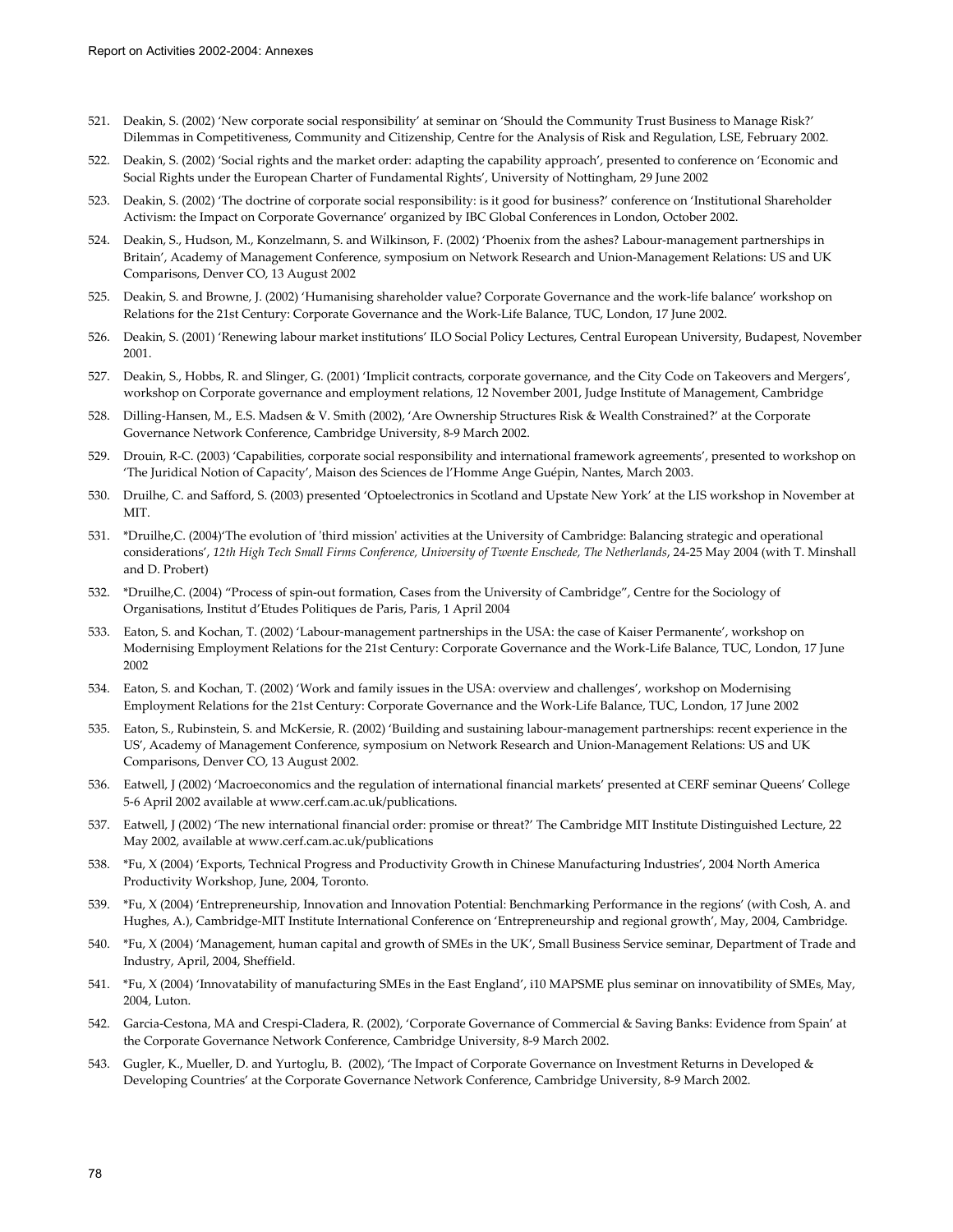- 544. Gugler, K., Mueller, D., Yurtoglu, B & C. Zulehner (2002), 'The Determinants of Mergers: An International Comparison' at the Corporate Governance Network Conference, Cambridge University, 8-9 March 2002.
- 545. \*Hall, B (2004) Incentives for Knowledge Production with Many Producers,\_ paper presented at the European Commission/NSF/OECD Conference on Networks of Knowledge: Research and Policy for the Knowledge-Based Economy, Brussels, June 7/8, 2004.
- 546. \*Hall, B (2004) "The Market Value of R&D ," survey for a conference in memory of Tor Jakob Klette, Oslo, August 2004.
- 547. \*Hobbs, R (2004) The use of the opt-out from the 48-hour week in the UK, Paper presented at European Business Federation workshop, January
- 548. \*Hobbs, R (2004) The use of the opt-out from the 48-hour week in the UK, Paper presented at Work Foundation workshop, June
- 549. \*Hobbs, R (2004) Capabilities, Corporate Social Responsibility and Working Time, Presented at Louvain-la-Nueve workshop 25 November 2004.
- 550. Hobbs, R. (2004) 'The use and necessity of Art. 18(1)(b)(i) Working Time Directive in the UK' presentation to European Business Foundation, Engineering Employers' Federation, London, 30 January.
- 551. Holly, S. and Kattuman, P. (2002) 'Macroeconomic Instability and Business Hazard: Determinants of Failures and Acquisitions of Large UK firms', Royal Economic Society Conference, March 2002
- 552. Holly, S. and Kattuman, P. (2002) 'The Business Cycle, Macroeconomic Shocks and the Cross Section: The Growth of UK Quoted Companies', Royal Economic Society Conference, March 2002
- 553. Hudson, M., Konzelmann, S., and Wilkinson, F. (2001) 'Partnership in Practice.' University of Cambridge/MIT (CMI) Workshop on Corporate Governance and Human Resources, Judge Institute for Management Studies, November 2001.
- 554. Hughes, A (2003) 'Corporate Governance: Some Reflections on Recent Trends in Europe and the USA' *Corporate Governance Network Conference* Vienna December
- 555. Hughes, A (2003) 'Reflections on Empirical Research in the Small and Medium Sized Enterprise Sector' *Joint University of Milan/University of Bergamo Seminar* Università di Bergamo 29 October
- 556. Hughes, A (2003) 'Technological Performance, Entrepreneurship and Management Skills' Keynote Address, XIV Riunione Scientifica Associazione Italiana Ingegneria Gestionale *Imprenditorialità e Competenze Manageriali* Università di Bergamo 30 October
- 557. Hughes, A (2003) 'UK Enterprise and Innovation Policy: A Selective Overview' presented at the *Universities and Local Systems of Innovation Workshop*, MIT Boston USA, 7th – 8th January
- 558. Hughes, A (2003), 'Enterprise Innovation and the Growth of Small Firms' presented at the *IPPR Seminar on Enterprise Manufacturing and Regions*, University of Warwick, 11th February.
- 559. Hughes, A (2003) 'High Tech Business: Clusters, Constraints and Economic Development' presented at the ESRC /OST Seminar *High Tech Industries after the Global Slow Down* The Imagination Gallery, London, 26th June.
- 560. Hughes, A. (2003) 'Innovation, Disruptive Technologies and SMEs: Constraints and Policy' at *Six Countries Programme Conference on SMES and Disruptive Technologies* Vancouver, Canada 5<sup>th</sup> – 6<sup>th</sup> June
- 561. Hughes, A. (2003) 'Knowledge Based Firms: Constraints, Collaboration and Innovation' at the ESRC/CBR/OST *Workshop on High Tech Business: Clusters, Constraints and Economic Development,* Robinson College, Cambridge, 28th May.
- 562. Hughes, A. (2003) 'Knowledge Transfer, Entrepreneurship and Economic Growth: Some Reflections and Implications for Policy' *Invited Expert Address* Ministry of Economics Affairs, The Hague, Netherlands, 2nd July.
- 563. Hughes, A. (2003) 'The Impact of International Acquisitions on Acquirers Performance' presented at the *Economics Department Seminar,* University of the Balearic Islands, Palma Mallorca 23rd January.
- 564. Hughes, A. (2002) 'Enterprise Innovation and the Growth of Small Firms' Presented at the 1st Pudong International Conference on Science and Enterprise, Zhang Jiang Hi-Tech Park, Shanghai, 24th September.
- 565. Hughes, A. (2002) 'Financial and Human Capital Barriers to Growth in Innovative Firms' Presentation at the Cambridge University Government Policy *Programme Seminar on Nanotechnology: Exploring the Millimicro,* 26th April.
- 566. \* Hughes, A. (2004) 'Training and Business Performance: Searching for the Missing Link' DTI/DfES Conference on *People and Profits*, DTI Conference Centre, London December 9th
- 567. \*Hughes, A, (2004) 'Technological Performance, Entrepreneurship and Management Skills ' Invited keynote presentation at XIV Riunione Scientifica Associazione Italiana Ingegneria Gestionale *Imprenditorialità e Competenze Manageriali* Università di Bergamo Italy
- 568. \*Hughes, A, (2004) 'University-Industry Relationships, Technological Performance and Regional Development: Some Reflections' Presentation at the CMI /RINET Workshop on *Knowledge Exchange and Regional Competitiveness* Moller Centre Cambridge 27th February 2004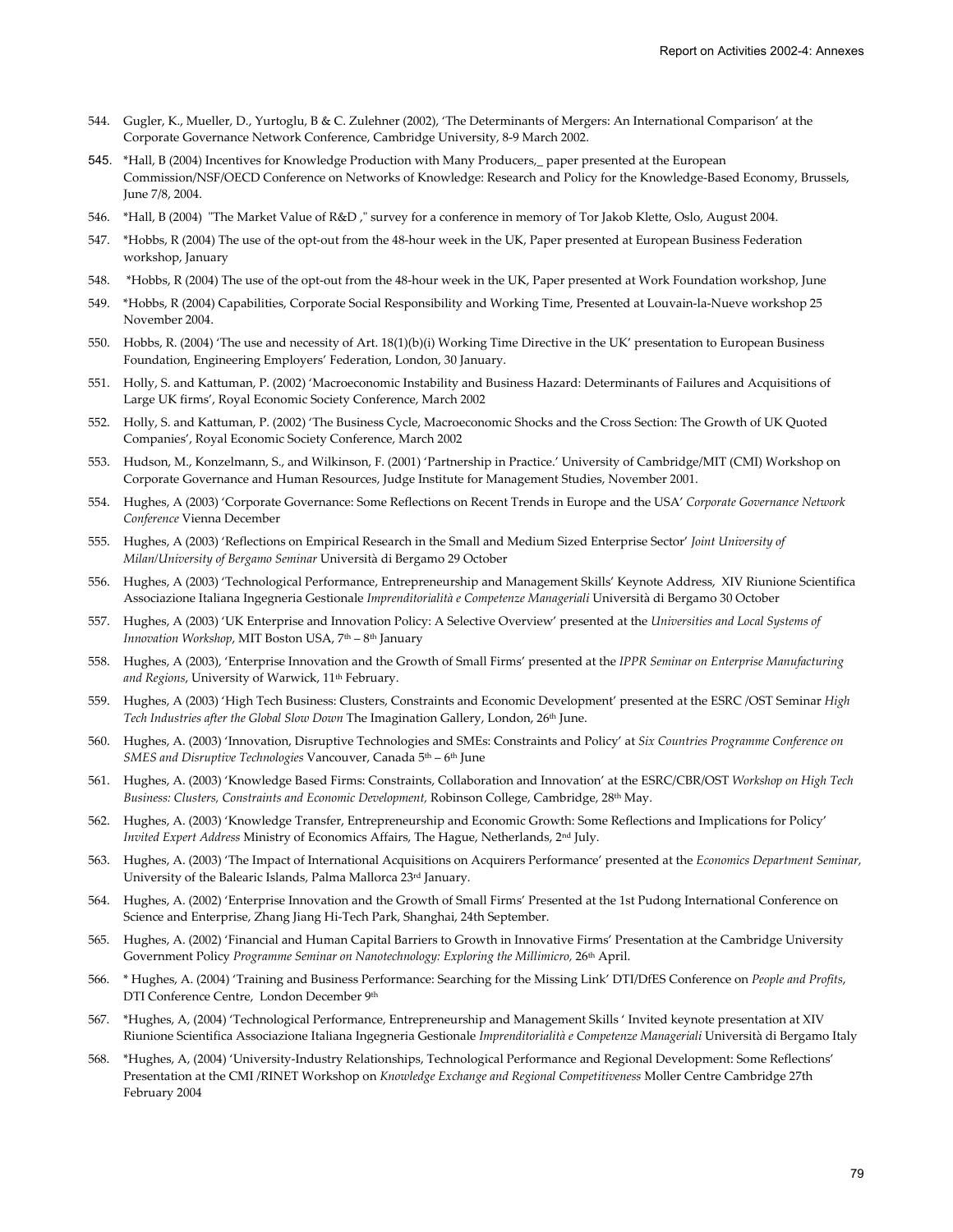- 569. \* Alan Hughes (2004) 'University-Industry Relationships and Technological Performance: Some Reflections on US and UK experience' at the Martin Centre Seminar, Cambridge 8 November 2004
- 570. Hughes, A. (2002) 'High Tech Firms and Industrial Policy' Public lecture at Jiao Tong University, Shanghai, 22nd September.
- 571. Hughes, A. (2002) 'New Approaches to Measuring Innovation Activities' Presented at the *5th Cambridge Enterprise Conference*, Churchill College, Cambridge, 11th September
- 572. Hughes, A. (2002) 'Patterns of Regional Enterprise Activit. Presented at the *CMI Workshop on 'Future of Regional Policy'* St Catherine's College, Cambridge, March.
- 573. Hughes, A. (2002) 'The Contribution of Quantitative Research Methods to Understanding Entrepreneurship; Some Reflections' Presented at the 12<sup>th</sup> Annual Conference on Small Business and Entrepreneurship. University of Nottingham, 15<sup>th</sup> April.
- 574. \*Hughes,A. and Cosh,A.D. (2004) 'Innovation and the results of the MAPSME project' Invited presentation at the DTI-ESRC Workshop on Innovation Royal Society London 13th December 2004.
- 575. \*Hughes, A. (2004) 'Evaluating Technology Support Programmes: Learning from Smart' Keynote Presentation at DTI Seminar on Evaluation Methodology London April 2004.
- 576. \*Hughes, A. (2004) 'Metrics: Evaluating Research and Science Based Programmes' *Competitiveness Forum* at CMI 18 June 2004.
- 577. \*Hughes,A. (2004) 'On the Evaluation of Technology Support Programmes' Talk at the Institute of Fiscal Studies 2 December 2004.
- 578. Isachenkova, N. British Accounting Association Annual Conference in April 2003; SEAG Annual Conference in September 2003
- 579. Isachenkova, N. Aggregate Economy Risk and Company Failure: An Examination of UK Quoted Firms in the Early 1990s. Joint with John Hunter (Brunel University) Given at the British Accounting Association Annual Conference in April 2003; the SEAG Annual Conference in September 2003.
- 580. Isachenkova, I and M. Weeks 'Competing Risks of Small Firm Survival: a Bayesian Approach', presented to the 9<sup>th</sup> Research Seminar of the Managing Economic Transition Network, Kingston University, November 2002.
- 581. \*Jones, I (2004) belongs to the network of the Centre for Institutional Performance, Department of Economics, at the University of Reading Business School, workshops on Culture in June 2004, and Trust in December 2004. He was a discussant on the paper on International Relations perspectives on Culture in June 2004.
- 582. \*Jones, I (2004) chaired the Special Interest Group on Effective Board Leadership at the 7th International Conference on Corporate Governance and Board Leadership at Henley Management College in October 2004.
- 583. \*Jones, I (2004) presented a paper on 'What Multinational Entreprises contribute to Developing Countries' to an invited audience at the Oxford Brookes University Business School in June 2004. Jones, I (2004) led a discussion on Shell's Corporate Governance based on paper 'Shell: cracked, or shattered?' at the 7<sup>th</sup> International Conference on Corporate Governance and Board Leadership Henley Management College, 11 –13 October 2004.
- 584. \*Jones, I (2004) participated in Corporate Citizenship in Action: Best Practice and the Millenium Development Goals, at the Royal Institute of International Affairs on 14th –15th July 2004.
- 585. Jones, I.W. presented a paper which contrasted the Higgs review with the Cadbury report approach to developing Corporate Governance in the UK' at a conference of CIBAM, in April 2003.
- 586. Jones, I.W. presented a paper which contrasted the Higgs review with the Cadbury report approach to developing Corporate Governance in the UK' at the conference in Henley in October 2003.
- 587. Jones, I.W. presented 'How do multinationals build social capital? Evidence from Mexico' and chaired an international and interdisciplinary discussion on the 'nature and significance of Social Capital in the social sciences' at an international conference at University of East Anglia Research Seminar in May 2003.
- 588. Jones, I and Pollitt, M (2002) Hosted book launch, Institute of Directors, London, November 2002.
- 589. Jones, I (2001) 'The Development of Corporate Governance' ESRC seminar held at the Barbican, London, December 2001.
- 590. Kattuman, P (2002) 'Model based Calibration of Measures of Market Structure', Network of Industrial Economists Annual Conference
- 591. Kattuman, P. (2002) 'Growth response to competitive shocks: Market structure dynamics under liberalisation the case of India', Network of Industrial Economists, Annual Conference.
- 592. Keeble, D. (2003) 'British SMEs in the 21st century: North-South and Urban-Rural Variations', a presentation at Enterprise Challenged conference, at the Møller Centre, Cambridge, 25 June 2003
- 593. Kitson, M. 'Globalisation and UK economic performance', Department of Economics, Finance and International Business, London Metropolitan University, 15 December
- 594. Kitson, M. 'The State of Competitiveness', Conference: Enterprise Challenged: Policy and Performance in the British SME Sector, 1999- 2002, Moller Centre at Churchill College, Cambridge, 25 June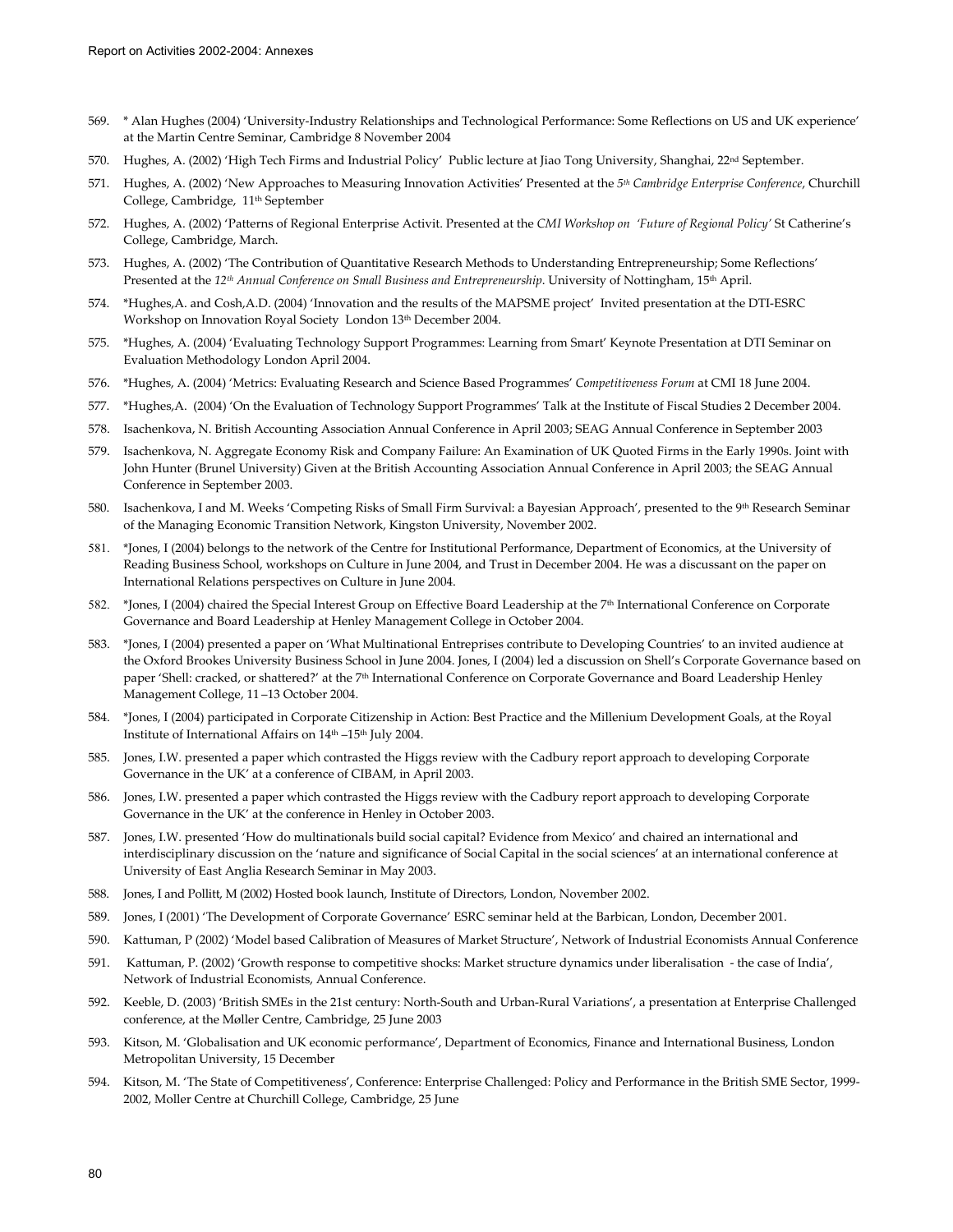- 595. Kitson, M. and Wilkinson, F. (2003) 'The State of Competitiveness', a presentation at Enterprise Challenged conference, at the Møller Centre, Cambridge, 25 June 2003
- 596. Kitson, M. 'Economics for the Future', Cambridge 17-19 September
- 597. Kitson, M. 'Broadband Divides: Policy Forum', Said Business School and Balliol College, University of Oxford, March 27
- 598. Kitson, M. CBR Conference: 'Enterprise Challenged', Moller Centre at Churchill College, Cambridge, 25 June
- 599. Kitson, M. CMI Conference: 'Rethinking the Regions and Regional Competitiveness', New Hall, Cambridge, 16 June
- 600. Kitson, M. CMI Workshop: 'Entrepreneurial Risk and Sustainability', The Management School, University of Liverpool, December 11
- 601. Kitson, M. National Competitiveness Summit: Entrepreneurship in the UK, Cambridge-MIT Institute, Newcastle, 12 November
- 602. Kitson, Michael (2001) 'Failure Followed by Success or Success Followed by Failure? A Re-examination of British Economic Performance Since 1950', The Cambridge Economic History of Britain Conference, Queen Mary College, London, December 2001
- 603. Kitson, Michael (2002) 'Causes of the slow growth of UK economy since 1950', Convergence of Capitalist Economies Conference, Wake Forest, North Carolina, USA, September, 2002
- 604. Kochan, T. (2001) 'The MIT study *Working in America* and its implications for UK developments', workshop on *Corporate governance and employment relations*, 12 November 2001, Judge Institute of Management, Cambridge.
- 605. Konzelmann, S. (2002) 'Corporate governance and human resources: labour-management partnerships in the UK', workshop on *Modernising Employment Relations for the 21st Century: Corporate Governance and the Work-Life Balance*, TUC, London, 17 June 2002
- 606. Konzelmann, S. (2002) 'Institutional transplant and American corporate governance.' *International Working Party on Labour Market Segmentation Annual Meeting*, Spetses, Greece, July 2002.
- 607. Konzelmann, S. (2003) participation in 'International Working Party on Labour Market Segmentation' Annual Conference Rome, September
- 608. \*Lane, C. and Probert, J. (2004) 'Between the Global and the Local: A Comparison of the German and UK Clothing Industry, SASE conference, Washington DC, July 2004
- 609. \*Lane, C. (2004) Guest Professorship at Institute for Advanced Studies/Vienna, series of lectures on Varieties of Capitalism in Europe, May 2004.
- 610. \*Lane, C. (2004) workshop on Employment and Labour Relations in the New Economy, Freie Universitaet Berlin, April 2004. Invited Discussant for one session.
- 611. \*Lane, C. and J. Probert (2004) workshop on Multinational Companies and the Diffusion of Organisational and HRM Practices, IESE Business School/Barcelona. Invited paper on 'Globalisation and Labour Market Segmentation: the Impact of Global production Networks on Employment Patterns of German and UK Clothing Firms', July 2004.
- 612. \*Lane, C. (2004) Monnet Centre for European Studies/International Studies, University of Cambridge, Research Seminar on Corporate Governance in Europe. Invited paper on Changes in the System of Corporate Governance of German Corporations. November 2004.
- 613. \*Lane, C. (2004) Doctoral workshop at University of Bamberg/Germany, invited paper on Corporate Governance in German Corporations, and discussant for three presentations of doctoral research by PH. D. students. November 2004.
- 614. \*Lane, C. (2004) research seminar in Centre for Labour and Labour Law, University of Trier/Germany. Invited paper on 'Globalisation and Labour Market Segmentation: the Impact of Global Production Networks on Employment Patterns of German and UK Clothing Firms'. November 2004. Lane, C. 'Changes in Corporate Governance of German Corporations', Annual Conference of the Society for the Advancement of Socio-Economics, Aix-en-Provence, June 2003
- 615. Lane, C., Learmount, S. and Probert, J. 'Is there an Anglo-American Model of Capitalism?' Annual Colloquium of European Group for Organization Studies, Copenhagen, July 2003.
- 616. Lane, C (2002) at the following Japanese universities: Sophia/ Tokyo; Waseda/Tokyo
- 617. Lane, C presented a paper (co-authored with F. Wilkinson) on 'Professions and Organisations: a cross-national comparison of professional work and identity' at the above workshop.
- 618. Lane, C. 'Annual Conference of the Society for the Advancement of Socio-Economics'
- 619. Lane, C. 'ESRC conference on biotechnology and innovation', London, March 2003.
- 620. Learmount, S. and Probert, J. 'Changes in Corporate Governance: The Role of the Corporate Auditor in Japan', LVMH Conference, INSEAD, Fontainebleau, February 2003.
- 621. Learmount, S (2002) 'Hierarchical and Social Controls: the role of Japanese Employees' at Department of Political Economy Seminar, MIT, September 2002.
- 622. Learmount, S (2002) 'Innovation and Entrepreneurship UK and Japan' at Cambridge University Local Industry Links Conference, March 2002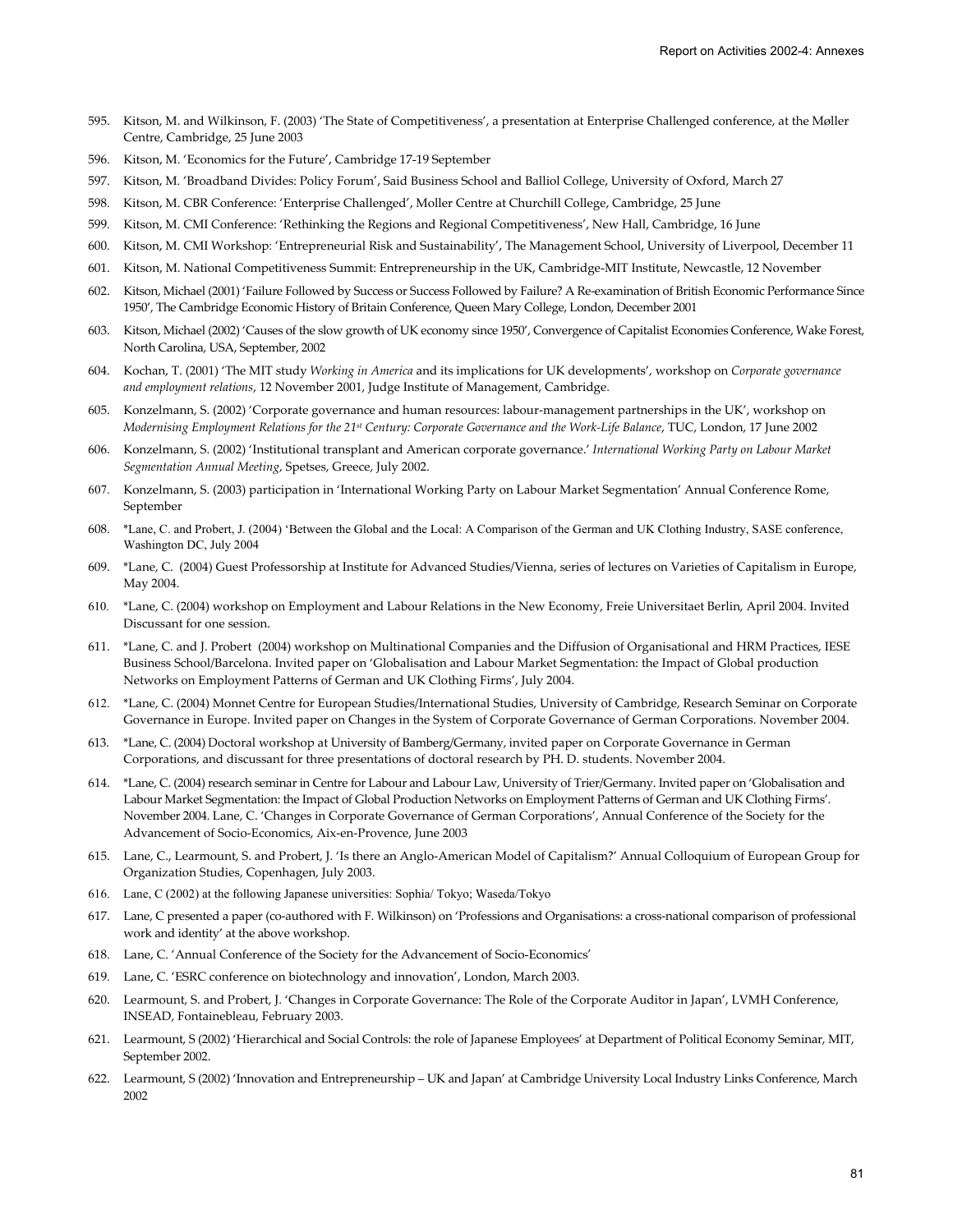- 623. Learmount, S. (2002) 'Corporate Restructuring: the Governance Debate' at Asia-Pacific Technology Forum Seminar, London, November 2002
- 624. Learmount, S (2002) 'Japanese Corporate Governance' at CBR/CCL Conference 'Using Law to Promote Competitiveness and Enterprise: Will Corporate Law Reform Deliver?, Faculty of Law, University of Cambridge, July 2002.
- 625. Learmount, S (2001) Oriental Studies Lecture Series, University of Cambridge, November 2001, Japanese Corporate Governance and Globalisation
- 626. Learmount, S. (2001) Corporate Governance Conference, Tokyo Stock Exchange, November 2001, Tokyo, Japan.
- 627. Learmount, S. (2001) Panel on International Corporate Governance Reform Corporate Governance Forum of Japan Working Group, November 2001
- 628. Learmount, S. (2001) The UK Corporate Governance Reform Process Corporate Governance Conference, Tokyo Stock Exchange, November 2001, Tokyo, Japan.
- 629. \*Lourenço, Ana (2004) The Creation of Markets in the Television Production Industry in the UK and Portugal. Paper presented at the V Workshop on Institutional Analysis. Barcelona: Universitat Pompeu Fabra (25-26 June 2004).
- 630. \*Lourenço, Ana (2004) Contracts practice in Business: The Case of the Television Production Industry in the UK and Portugal. Paper presented at the Research Student Conference on Risk and Regulation. London: Centre for the Analysis of Risk and Regulation of the London School of Economics and Political Science (16-17 September 2004).
- 631. Lourenço, A. (2003) 'Competition and capabilities in British television production', presented to the 1st Portuguese Annual Law and Economics Workshop, Universidade Nova, Lisbon, October 2003 and 'Eurocap' network meeting, Paris, December 2003.
- 632. Martin, R. (2002) 'Manufacturing, the 'New Economy' and the UK Regions' Manufacturing Matters in the 'New Economy' Lessons from the US and UK, New Hall, Cambridge University, 19<sup>th</sup> July 2002.
- 633. Michie, J. (2003) 'Trust Rewards a report into levels of trust for mutuals', presentation to Mutuo fringe meeting at Labour Party Conference, Bournemouth, September 2003
- 634. \*Mokal RJ (2004) Presented a paper entitled 'Administrative Receivership and Administration' at a staff seminar at the Nottingham Law School in February 2004
- 635. \*Mokal, RJ (2004) Co-presented (with John Armour) a paper entitled 'Reforming the Governance of Corporate Rescue: The Enterprise Act 2002' at *The Future of Corporate Rescue* conference held in Cambridge in May 2000
- 636. Mokal, R. 'Administrative receivership and administration an analysis'; public lecture at University College, London, in the Current Legal Problems series
- 637. Nachum, L. (2003) 'Location as a strategic variable: Economic geography and MNE internal and external networks' (presented in the Academy of Management 2003)
- 638. Nachum, L. (2003) 'The home-based advantages and a hierarchy of location advantages: British- and foreign-owned firms in the London wholesale insurance market' (presented in the Association of International Business 2003)
- 639. Nachum, L. (2003) 'The liability of foreignness as a balance between the cost of foreign activity and the MNE advantages: Foreign financial service affiliates in the City of London' (Presented in the conference of international business, Fox School of Management PA, October 2003)
- 640. Nachum, L. (2003) 'The local embeddedness of foreign affiliates: Professional service affiliates in Central London' (presented in the Association of International Business 2003)
- 641. Nachum, L (2001 November) 'Liability of foreignness in global competition? Foreign financial service firms in the City of London'. A paper presented at the Association of International Business Conference, Sydney, Australia.
- 642. Nachum, L and Zaheer, S (2001 November) 'MNEs in the digital economy'. A paper presented at the Association of International Business Conference, Sydney, Australia.
- 643. Oliver, N and Primost, D. 'Recent Product Development Performance in the Japanese and UK Auto Industries. *EurOMA Conference*, Como, 16-18 June 2003.
- 644. Oliver, N. (2003) Keynote Presentation at the Smallpeice (sic) Enterprises Lean Summit, June 2003.
- 645. Oliver, N. (2003) Latest Developments in Lean Thinking, Executive Education Programme, November 2003.
- 646. Oliver, N., Delbridge, R. and Barton, H. (2002) 'Lean Production and Manufacturing Performance Improvement in Japan, the UK and US 1994-2001'. *EurOMA Conference*, Copenhagen, June 2002.
- 647. Oliver, N., Ikeda, M., Nakagawa, Y. and Primost, D.(2002) 'Product Development Performance in context: the UK and Japanese Auto Industries'. *EIASM 9th International Product Development Conference*, Sophia Antipolis, May 2002.
- 648. Olsson, M., Fidrmucova, J. and Brzica, D. (2002), 'Corporate ownership & control in the Czech & Slovak Republics: a preliminary analysis' at the Corporate Governance Network Conference, Cambridge University, 8-9 March 2002.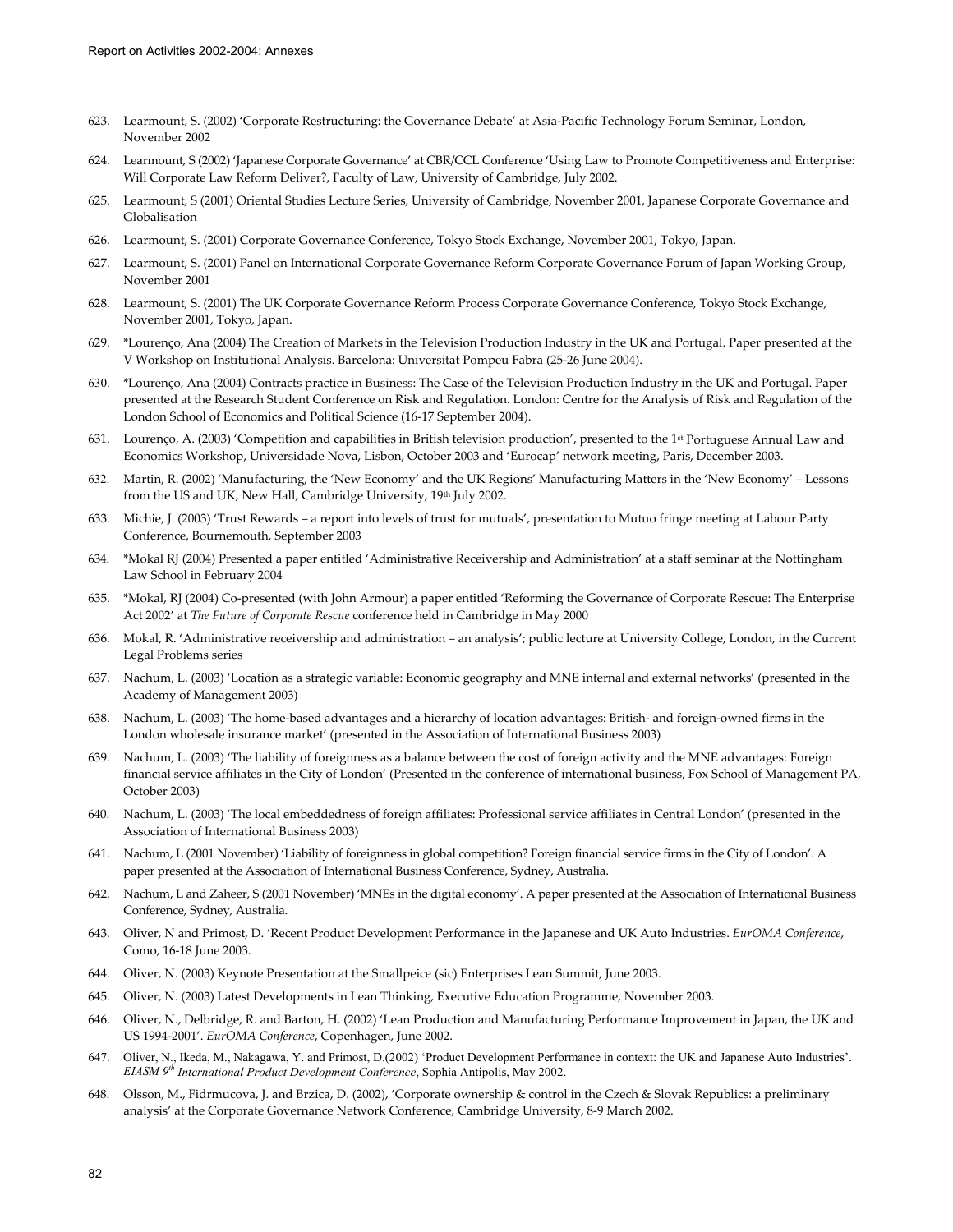- 649. Oxenbridge, S., Brown, W., Deakin, S. and Pratten, C. (2001) 'Collective employee representation and the impact of law: initial responses to the Employment Relations Act 1999', workshop on *Corporate governance and employment relations*, 12 November 2001, Judge Institute of Management, Cambridge
- 650. Oxenbridge, S., Brown, W., Deakin, S. and Pratten, C. (2001) 'Collective employee representation and the impact of law: initial responses to the Employment Relations Act 1999', workshop on Modernising Employment Relations for the 21<sup>st</sup> Century: Corporate Governance and the Work-Life Balance, TUC, London, 17 June 2002
- 651. Pawlina, G and Renneboog, L. (2002), 'How Agency Costs & Asymmetric Information Cause Suboptimal Investment: Empirical Evidence from the UK' at the Corporate Governance Network Conference, Cambridge University, 8-9 March 2002
- 652. \*Pollitt. M (2004) gave a paper on 'The Economics of Nehemiah' at the Association of Christian Economists Annual Meeting, July 2004.
- 653. \*Pollitt, M (2004) gave a paper on 'Is Religion Good for Business?' at the CIBAM Colloquium, July 2004.
- 654. Pollitt, M (2002) spoke on 'Who influences debates in Business Ethics', at the University of East Anglia Research Seminar
- 655. Pollitt, M. (2001) gave the opening paper at 'Understanding how issues in Business Ethics Develop, ' at a conference in Cambridge, 2001.
- 656. Primost, D. 10th International European Operations Management Association Conference (Euroma), Como, Italy 16-18 June 2003
- 657. Primost, D. CBR Enterprise Challenged Conference
- 658. Primost, D., Oliver, N. and Kitson, M.(2002) 'The Impact of Exchange Rates on Operations: the case of the UK automotive components industry'. *EurOMA Conference*, Copenhagen, June 2002.
- 659. Probert, J. 'EGOS conference'
- 660. Probert, J. 'ESRC conference on biotechnology and innovation', London, March 2003.
- 661. Probert, J. 'LVMH conference'
- 662. Quince, T. 'Entrepreneurial Orientation and Objectives', paper presented to the 11th Annual High Technology Small Firms Conference, 11-13th June 2003, Manchester Business School.
- 663. Quince, T. 'Fostering not Fiefdom: the concerns of high tech CEOs for their employees', paper presented 26th International Small Business Association National Small Firms Conference: SMEs in the Knowledge Economy, 11-14th November 2003, University of Surrey.
- 664. Quince, T. 'Preliminary findings: case studies of 25 small high technology firms' paper presented to 48th World Conference, of the International Council for Small Business, 15-18th June, 2003 Belfast.\* awarded a Best Paper Award.
- 665. Quince, T (2002) Association of European Science and Technology Transfer Professionals Conference, October 2002, ETH Swiss Federal Institute of Technology, Zurich Switzerland. 'Trying to be a Guiding Star: the Case of BT Brightstar.
- 666. Quince, T (2002) Kauffman-Babson International Entrepreneurship Conference, June 2002 University of Boulder Colorado USA, 'Spinning off New Ventures: A typology of facilitating services', with A Vohora, University of Nottingham, UK, A. Heirman, B. Clarysse and E. Van de Velde, University of Gent and Vlerick-Leuven-Gent Management School, Belgium.
- 667. Quince, T (2002) The 2nd International GET-UP Workshop on University Based Start-Ups, April 2002, Technical University of Jena, Germany, 'The importance of 'pre-conception' conditions in facilitating high technology spin-out companies.'
- 668. Quince, T. A. (2002) 'Close Encounters: Evidence of the Potential Benefits of Proximity to Local Industrial Clusters.' 10<sup>th</sup> Annual High Tech Small Firms Conference, University of Twente, the Netherlands. June.
- 669. \*Roberts, J., John Hendry, Paul Sanderson, Richard Barker (2004) "In the mirror of the market; the disciplinary effects of company fund manager meetings' Interdisciplinary perspectives on accounting conference, Madrid, June 2003.
- 670. \*Roberts, J., John Hendry, Paul Sanderson, Richard Barker (2004) Agency theory, Ethics and Corporate Governance, Accounting and the Public Interest conference, Macquarie University, Sydney, June 2004.
- 671. Roberts, J. 7th Interdisciplinary Perspectives on Accounting Conference. Madrid: 13-16 July 2003
- 672. Roberts, J., Sanderson, P., Barker, R. G., and Hendry, J. (2003) 'In the Mirror of the Market: The Disciplinary Effects of Company/Fund Manager Meetings.' Paper presented at the 7th Interdisciplinary Perspectives on Accounting Conference. Madrid: 13-16 July.
- 673. Saito, T. & H Odagiri (2002), 'When do banks dispatch outside directors & to what posts? an empirical study of the largest 116 firms in Japan' at the Corporate Governance Network Conference, Cambridge University, 8-9 March 2002.
- 674. Sanderson, P. Hermes Stewardship & Performance Seminar. Royal Society for the Arts, London: 3 & 4 November 2003.
- 675. \*Singh, A (2004) presented a paper on the state of Competition and Competition Policy in Emerging Markets at the Dept. of Economics, Monash University, Melbourne. August 2004.
- 676. \*Singh, A (2004) Participated in a conference on Law and Economics held by the CBR in New Hall, Cambridge January 2004.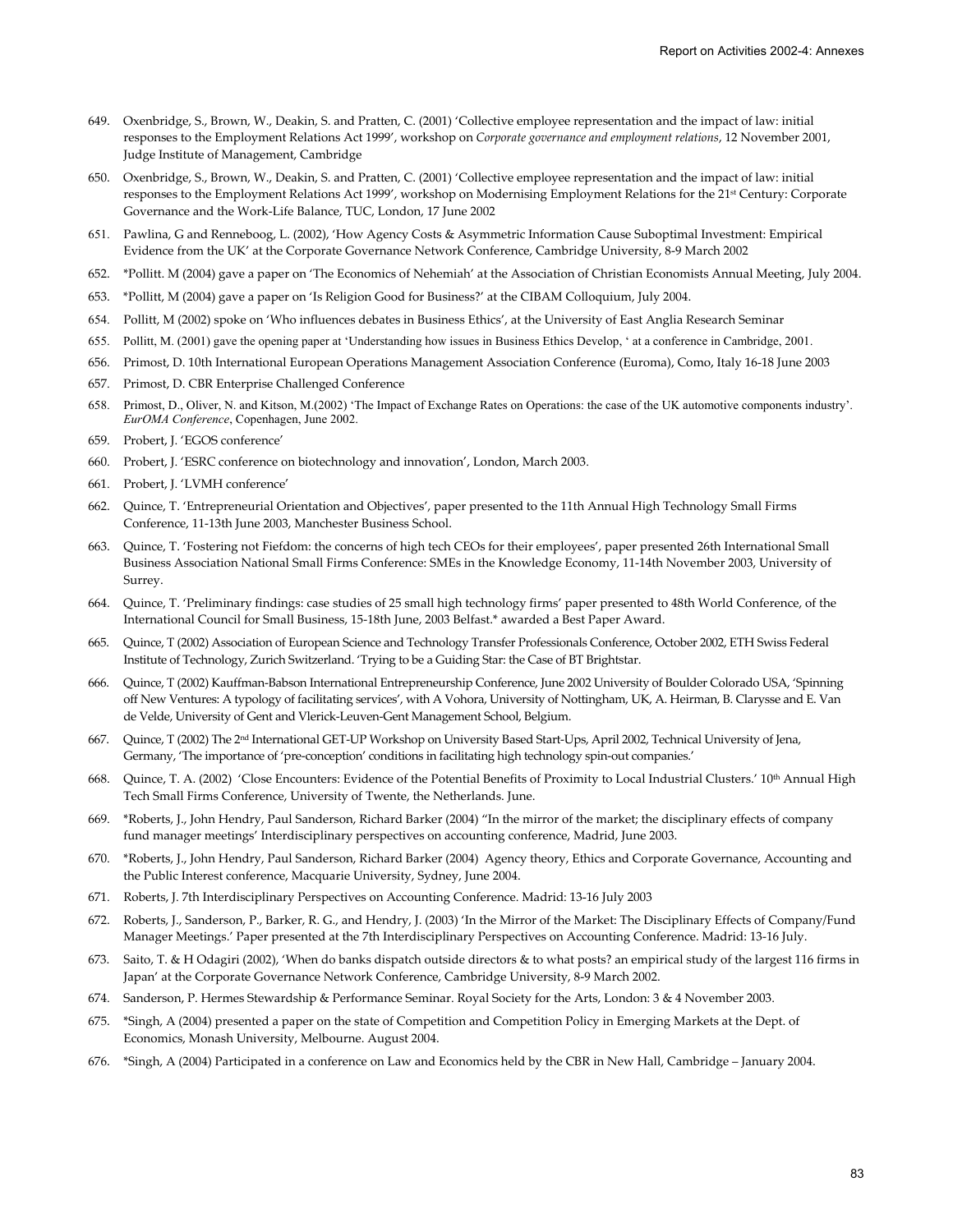- 677. \*Singh, A (2004) Keynote speaker at the International Conference on Emerging Markets and Global Risk Management held at the Center for the Study of Emerging Markets (CSEM) Westminster Business School, London. Spoke in the subject "Corporate Governance in Asia Following the Crisis: Main Issues and Propects". June 2004.
- 678. \*Singh, A (2004) Participated in UK Trade and Investment consultation seminar at the DTI on the proposed Government White Paper on Globalisation. At the seminar, presented the paper "Corporate Profitability and Competition in Emerging Markets". Also participated in discussions with DTI officials about the department's White Paper on Globalisation. London, April 2004.
- 679. \*Singh, A (2004) Keynote address on Private Capital Flows at the Foundation for Development Colloquium, Goldcoast, Queensland. August 2004.
- 680. \*Singh, A (2004) Presented a paper on Globalisation and Financial Liberalisation at the Conference on Developments in Economic Theory and Policy, held at the Universidad del Pais Vasco in Bilbao, Spain. July 2004.
- 681. \*Singh, A (2004) Keynote speaker at the International Conference on Emerging Markets and Global Risk Management held at the Centre for the Study of Emerging Markets (CSEM) Westminster Business School, London. Spoke on the subject 'Corporate Governance on Asia following the Crisis: Main Issues and Prospects". June 2004.
- 682. \*Singh, A (2004) Invited panelist at the conference on Environment and Development held at the European Parliament in Brussels on March 2004 – Spoke on the subject "Localisation and Globalisation: A Response to Colin Hines".
- 683. Singh presented a paper at the joint Brookings/World Bank/IMF Conference on the Future of Domestic Capital Markets in Washington DC, in April 2003.
- 684. Singh presented a paper at the joint Brookings/World Bank/IMF Conference on the Future of Domestic Capital Markets in Washington DC., in April 2003.
- 685. Singh, A. presented a paper on corporate governance at the annual meetings of the American Economic Association at Washington DC., in January 2003.
- 686. Singh, A. presented a paper on dynamics of competition at the annual conference on International Industrial Organisation at Boston, in April 2003.
- 687. Singh, A. (2002) a special presentation on Competition Policy and Economic Development at UNCTAD, Geneva, attended by leading officials of U.N. organisations and Ambassadors from many countries.
- 688. Singh, A. (2002) Invited panellist at the 2002 Annual Meetings of the American Economic Association in Atlanta, January, 2002.
- 689. Singh, A. (2002) Invited speaker at the 6<sup>th</sup> Middle East Technical University Conference on Economics held at Ankara, September, 2002. Singh gave a paper on 'Corporate Governance, Competition and Large Firms in Emerging Markets'
- 690. Singh, A. (2002) Invited speaker at the Tenth International Symposium for the Seoul Journal of Economics held in August at Seoul National University, Seoul, South Korea. Singh spoke on 'Corporate Finance and Corporate Governance in Emerging Markets'.
- 691. Singh, A. (2002) KIET, Seoul, South Korea August, 2002: Singh gave a paper on corporate governance, corporate finance and large corporations in emerging countries.
- 692. Singh, A. (2002) Law Faculty, Cambridge July 2002: Singh presented a paper on corporate governance, corporate finance and the stock market
- 693. Singh, A. (2002) Levy Institute, Barnard College, New York May, 2002: Singh presented a paper in the gender dimension of international capital flows.
- 694. Singh, A. (2002) London School of Economics February, 2002: Singh gave a seminar on competition policy and economic development.
- 695. Singh, A. (2002) Thammasart University, Bankgkok September, 2002: Singh gave a seminar on the state of competition and competition policy in emerging markets
- 696. Singh, A (2002) CIBAM at the judge institute of Management, Cambridge, July 2002, Presentation on globalisation
- 697. Singh, A (2001) University of Kyoto and School of Oriental and African Studies Joint Special Symposium, November 2001. Singh commented on Professor Takashi Hikino's paper on Corporate Governance in Japan.
- 698. Singh, A. (2001) University of Vienna December 2001. Singh presented his paper on Corporate Governance at the EUNIP conference.
- 699. \*Wilkinson, F (2004)Faculty of economics, university of modena and reggio emilia, italy, conference in honour of professor sebastiano brusco: clusters, industrial districts and firms: the challenge of globalisation. Lecture: The Future of Professionalised Work in Britain and Germany:
- 700. \*Wilkinson F. and Forrant, R (2004) Globalisation and Degenerative Productive Systems: the Case of the Connecticut River Valley, Australia, July 2004;
- 701. \*Wilkinson F. and Forrant, R(2004) Paper: Work Intensification and Employment Insecurity in Professional Work: the UK experience. Brisbane, 5th July Griffith University, Department of Industrial Relations.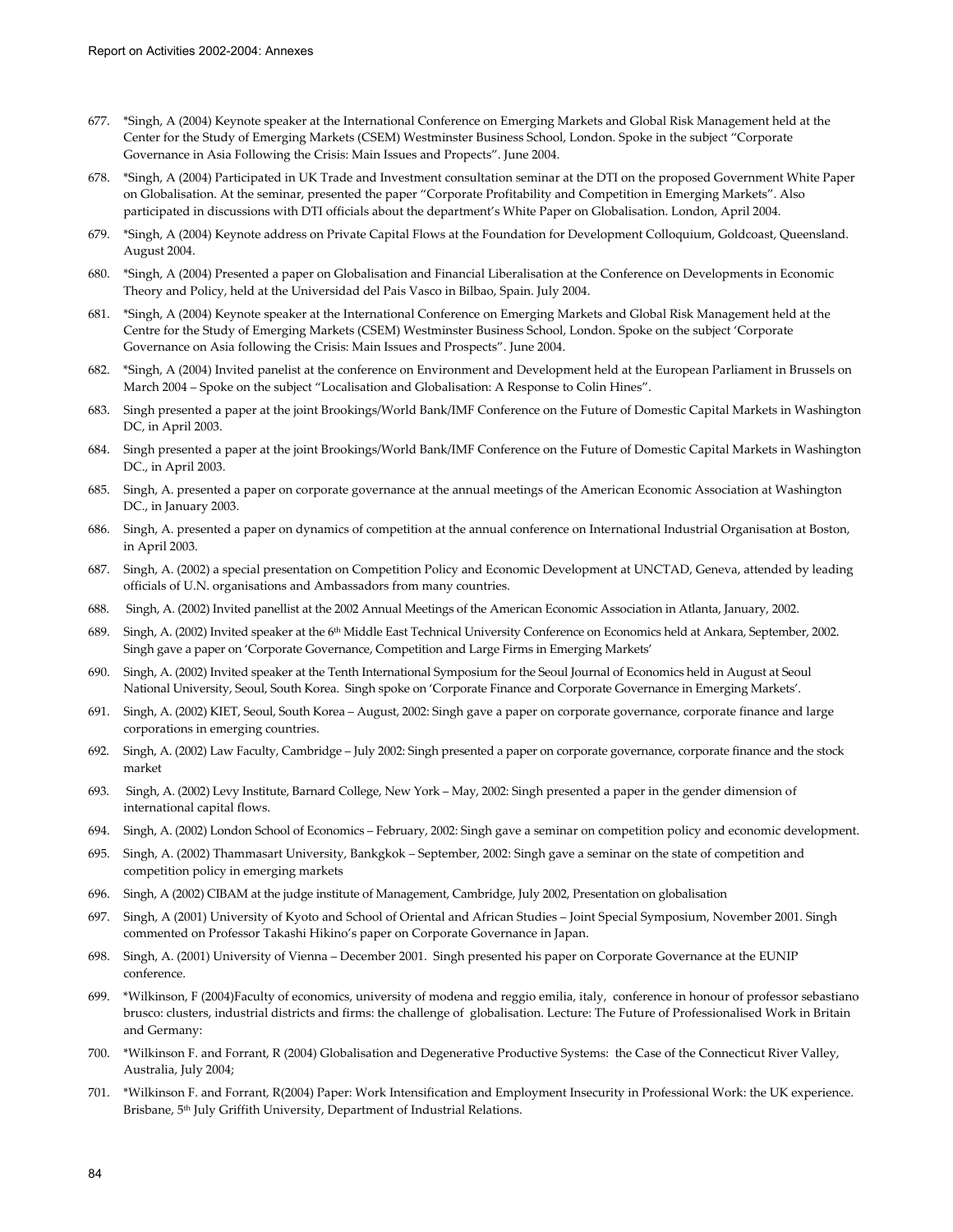- 702. \*Wilkinson F. and Forrant, R (2004) Jointly sponsored by The Centre for Applied Social Research (CASR) and the Centre for Human Resource Management, University of Melbourne: Paper: Work Intensification and Employment Insecurity in Professional Work: the UK experience.
- 703. \*Wilkinson F. (2004) Newcastle Business School, University of Newcastle, NSW. Employment Studies Centre. Paper: Work Intensification and Employment Insecurity in Professional Work: the UK experience.
- 704. \*Wilkinson F. (2004) Brisbane: International Working Party on Labour Market Segmentation Conference: July 22nd to 24th . Paper: Social Welfare and the Working of the Labour Market. Paper New Labour and Macro-Economic Policy
- 705. \*Wilkinson, F (2004) 'Insecure benefits, insecure jobs: Perverse links between the UK welfare and labour market systems', Sydney July 14th, Evatt Foundation: Breakfast Briefing, University of New South Wales: Industrial Relations Research Centre
- 706. Yortoglu, B. at the University of Vienna on selection mechanism in the market for corporate control.

# WORKSHOPS AND CONFERENCES ATTENDED

- 707. Armour, J. (2003) European Corporate Identities 'Confrontations' Symposium, Ministry of Finance, Paris.
- 708. Armour, J. (2003) Faculty of Finance Research Seminar, Cass Business School.
- 709. Armour, J. (2003) Law, Economics & Organization workshop, Yale Law School
- 710. Armour, J. (2003) University of Pennsylvania Law School Faculty Lecture.
- 711. Armour, J. Invited lecture in series, Analisi Economica Del Diritto e Comparazione Giuridica, Dipartimento di Diritto Comparato e Penale, University of Florence
- 712. \*Bullock, A. attended the CMI 2004 National Competitiveness Summit, Edinburgh, 30 November 2004 (IB)
- 713. Bullock, A. et al. Research Methodology workshop at the Møller Centre 19-20 February 2003
- 714. Casper, S. CBR Cluster Workshop, Cambridge May 2003
- 715. Casper, S. Social Construction of Clusters, Visby Sweden (Institute of International Business Annual Workshop)
- 716. Casper, S. Varieties of Capitalism Conference, University of Oslo, Norway, May 2003
- 717. \*Cheffins, B (2004) "Soft Risks, Hard Lessons: Using Corporate Governance to Manage Legal, Ethical and Reputational Uncertainties", CBR Workshop, January 2004.
- 718. \*Cosh, A (2004) Sixty-third Annual Meeting of the Academy of Management, New Orleans. August 2004.
- 719. \*Cosh, A (2004) European Financial Management Association, Basle, Switzerland, June 2004.
- 720. \* Cosh,A.D. (2004), *Universities and Innovation Benchmarking workshop* at Boston MIT 8-10 June 2004.
- 721. Deakin, S. (2003) 'Labour Rights in a Globalised Economy', course of three lectures, Academy of European Law, Florence, June.
- 722. Deakin, S. (2003) 'The return of history to corporate law', Robert Monks Professorship of Corporate Governance, inaugural lecture, Cambridge, June 2003
- 723. Deakin, S. (2003) 'participation in workshop on corporate governance and industrial relations', Law School, University of Melbourne, August.
- 724. Deakin, S. and Konzelmann, S. (2003) participation in symposium on 'future of workplace relations', Academy of Management Conference, Seattle WA, USA, August.
- 725. Deakin, S. attended project workshop on 'Democratic governance' in Brussels, September 2003
- 726. Deakin, S., Jones, I., Lane, C. Learmount, S. and Sanderson, P (2003) participation in seminar on Corporate Governance in Japan, Hermes Investment Asset Management, London, September
- 727. \*Druilhe, C. (2004) LIS project workshop held at MIT on 8th and 9th June 2004 Céline Druilhe and Sean Safford gave a presentation on their research in the optoelectronics industry.
- 728. \*Druilhe,C. (2004) CMI National Competitiveness Conference held on 30 November in Edinburgh
- 729. \*Hobbs, R (2004) Attended European Business Federation workshop on the Working Time Directive, January
- 730. \*Hobbs, R (2004) Attended Work Foundation workshop on work-life balance, June
- 731. \*Hobbs, R (2004) Attended EUROCAP workshop at Louvain-la-Nueve 25-27 November
- 732. Hughes, A, Cosh, A and Bullock, A (2002) CIS User Group, DTI, 12 April 2002
- 733. Hughes ,A. (2004), *Universities and Innovation Benchmarking workshop* at Boston MIT 8-10 June 2004.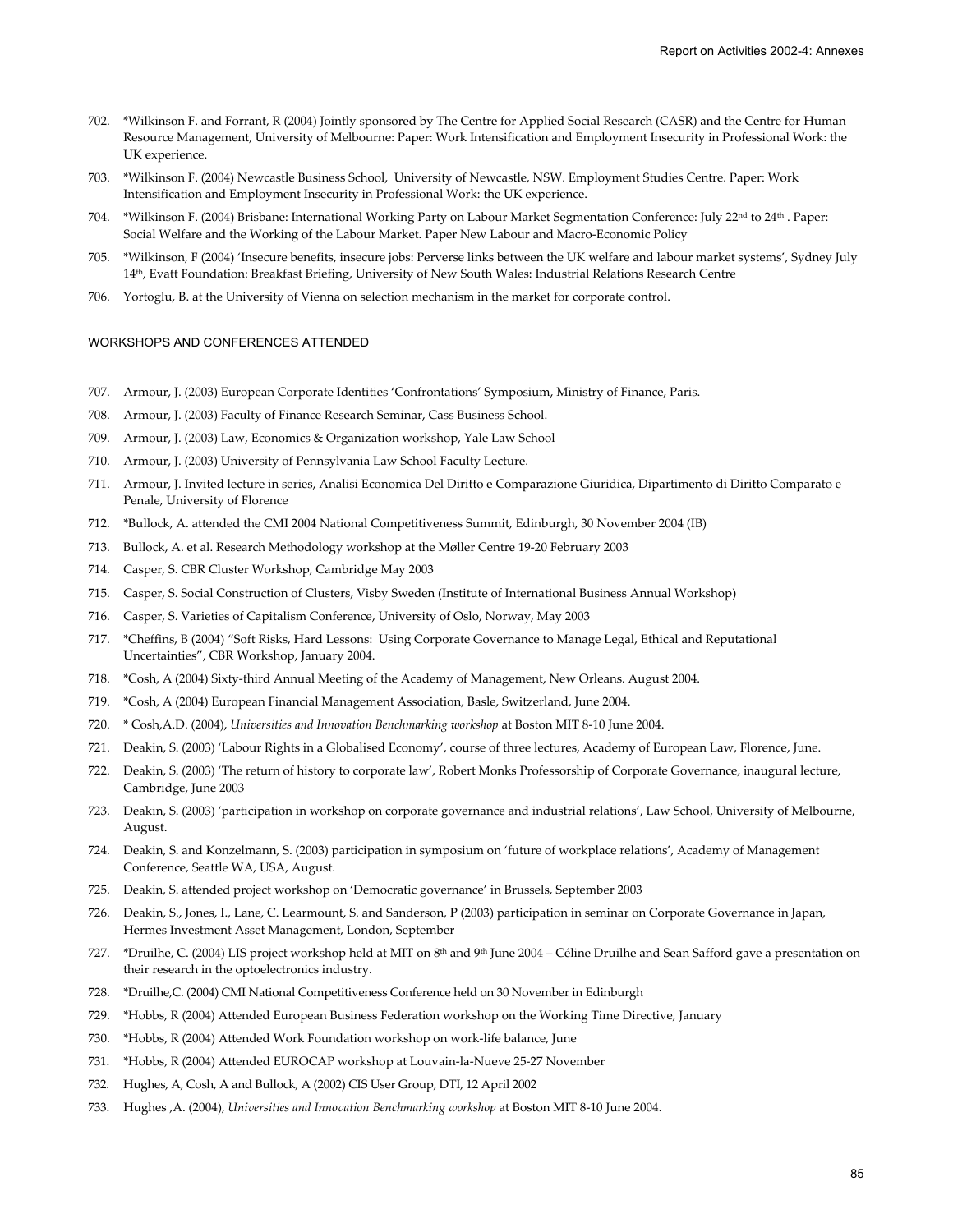- 734. \*Jones, I (2004) attended a University of Cambridge conference on 'Soft risks, hard lessons: Using Corporate Governance to manage legal, ethical and reputational uncertainties' in January 2004.
- 735. \*Jones. I (2004) attended Independent Directors Corporate Governance working breakfast at the Institute of Directors February 2004.
- 736. \*Jones. I (2004) attended presentation on Corporate Governance hosted by Board Performance in London, February 2004.
- 737. \*Jones, I (2004) attended the Lloyds Register lecture and Dinner at the Royal Academy of Engineering, where speaker was the Editor of the Times on Crisis Journalism in April 2004
- 738. \*Jones, I (2004) attended meetings of the Corporate Governance Forum at the Institute of Directors April 2004.
- 739. \*Jones, I (2004) and Michael Pollitt attended the Annual Study Group meeting of the Association of Christian Economists at Sidney Sussex, Cambridge, July 2004.
- 740. Jones, I attended the launch conference of the European Institute for Corporate Governance in Brussels, January 2002.
- 741. Jones, I chaired a special interest group 'Making Boards Work' at the 5th International Conference on Corporate Governances and Direction, held at Henley Management College, October 2002.
- 742. Jones, I is chair of distinguished executives forum at Lincoln College, Oxford University
- 743. Jones, I.W. attended Sir Mark Moody-Stuart's presentation on 'Environmental issues facing multinational enterprises' at the Institute of Business Ethics in November 2003
- 744. Jones, I.W. attended the launch of 'Making Globalisation Good' edited by John Dunning when the panel included Lord Griffiths, and Baroness Williams in May 2003.
- 745. Jones, I.W. chaired a Special Interest Group 'Making Boards Work' at the 6th International Conference on Corporate Governance and Direction, held at Henley Management College October 2003 (and in the previous year as well).
- 746. Jones, I.W. participated in an expert panel at a Key Business Issues Forum for Russam GMS on 'Chief Executives under fire' in March 2003.
- 747. Konzelmann, S. (2002) participant in Cambridge MIT (CMI) Workshop on Teleworking and the Latent Functions of Employment.' MIT, Boston, September 2002.
- 748. \*Lane, C and Probert, J (2004) 8-10 July 2004, Society for the Advancement of Socio-Economics (SASE), Washington DC
- 749. Lane, C (2002) 19th Colloquium of European Group for Organization Studies, Barcelona, 4-6 July 2002
- 750. Lane, C (2002) Cambridge, on 'Varieties of Capitalism'. Participants from MIT, CBR, Judge Institute and Faculty of Social and Political Sciences, May 2002.
- 751. Lane, C and Probert, J (2002) ING Healthcare Conference, ING Bank/London, 10-11 December.
- 752. Lane, C attended a workshop of the sub-stream on Professions of the European Sociological Association, Paris, 2-4 May, 2002.
- 753. Lane, C. and Probert, J (2002) CMI Competitiveness Conference, London, 19 November.
- 754. Lane, C. et al. Research Seminar of Department of management, Birkbeck College, London, November 2003.
- 755. Lane, C. et al. Workshop on 'Corporate Governance and Labour' at London Metropolitan University, November 2003
- 756. Lane, C. et al. Workshop on 'Varieties of Capitalism and Institutional Transformations', Oslo, May 2003
- 757. \*Lester, R. (2004), *Universities and Innovation Benchmarking workshop* at Boston MIT 8-10 June 2004.
- 758. \*Lourenço, Ana (2004) Workshop attended: V Workshop on Institutional Analysis. Barcelona: Universitat Pompeu Fabra (25-26 June 2004).
- 759. \*Lourenço, Ana (2004) Conference attended: Research Student Conference on Risk and Regulation. London: Centre for the Analysis of Risk and Regulation of the London School of Economics and Political Science (16-17 September 2004).
- 760. Mokal, R. (2003) 'The role of moral judgement in law and economics', CBR seminar, October 2003.
- 761. \*Nolan, RC (2004) Workshop at NUS in Singapore
- 762. \*Nolan, RC (2004) Workshop at University of Sydney
- 763. \*Pollitt, M (2004) attended the CIBAM Colloquium on 'Business and the Rise of Islam', Cambridge, July 2004.
- 764. Pollitt, M (2002) attended the Annual Study Group meeting of the Association of Christian Economists at Sidney Sussex, Cambridge
- 765. Pollitt, M. convened the Association of Christian Economists Annual Study Group meeting, July 2003. He and Ian Jones attended the meeting.
- 766. Primost, D. Seminar to DTI on PhD work
- 767. Primost, D. Seminar to Pepperdine MBAs visiting Oxford on PhD work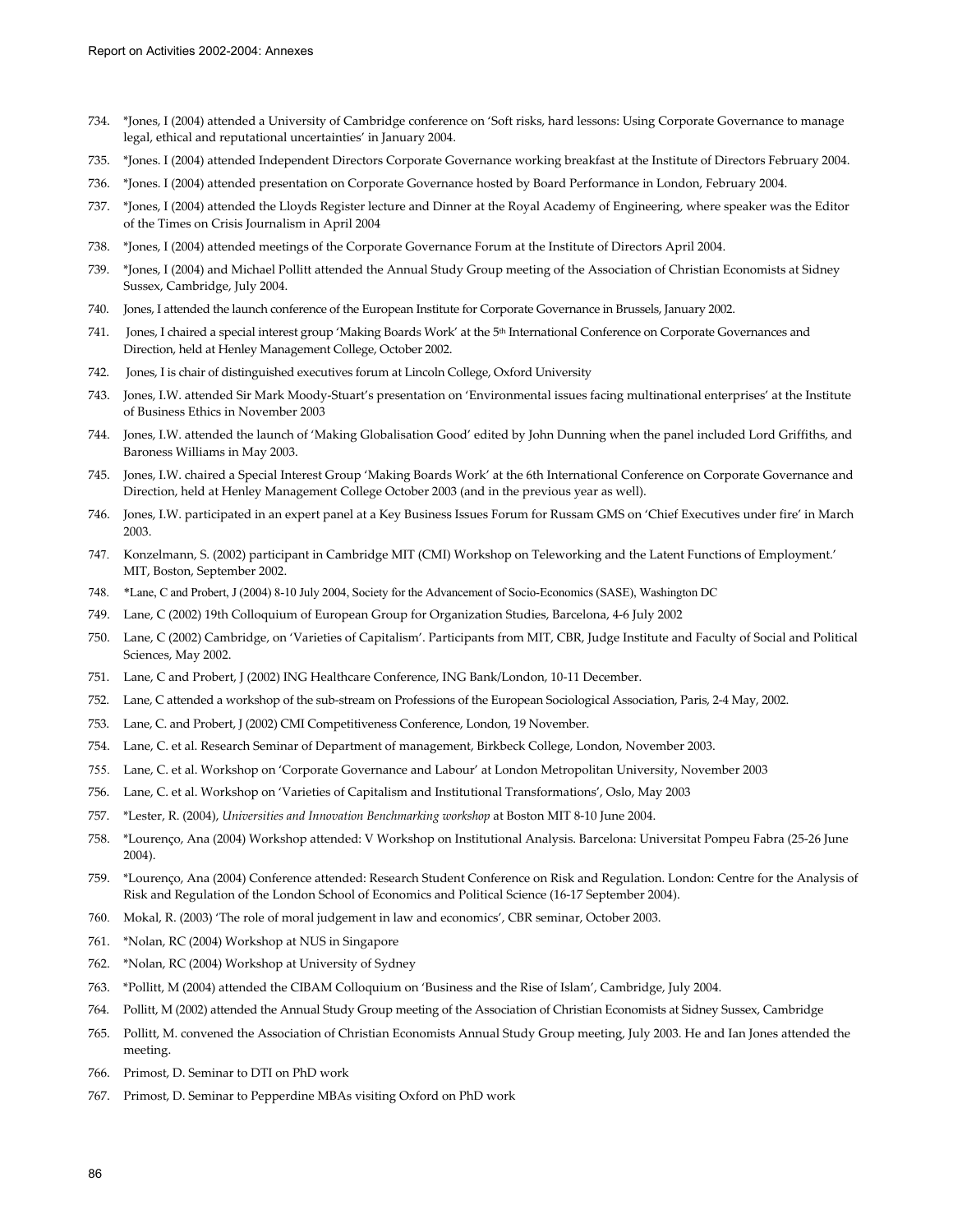- 768. Primost, David (2002) 9th International Product Development Management Conference, Sophia Antipolis, 26-28 May 2002
- 769. Primost, David and Kitson, Michael (2002) Cambridge MIT Institute Summit: Britain's Technological Performance, London, 19th November 2002
- 770. Quince, T (2001) Second INCUPUB workshop: 8th October 2001, Department of Economics, University of Gent and Vlerick Leuven Gent Managemetn School, University of Gent, Belgium
- 771. Quince, T (2002) attended the Cambridge Entrepreneurship Conference Fitzwilliam College September 2002
- 772. Quince, T (2002) Second INCUPUB research Group Workshop: 15th February 2002, University of Nottingham Business School, UN, UK
- 773. Quince, T (2002) Third INCUPUB workshop: 20th September 2002, Vlerick Leuven Gent Management School, University of Gent, Belgium.
- 774. \*Renée-Claude Drouin (2004) Attended Warsaw conference, "Dialogue sociale et politiques des capacités dans une Europe élargie", Capvoice project, 10-11 June 2004.
- 775. Sanderson, P (2001) *Understanding How Issues in Business Ethics Develop* CBR, Cambridge 7 December 2001
- 776. Sanderson, P (2002) *Institutional Shareholder Activism* London 24-25 October 2002
- 777. Sanderson, P (2002) *International Corporate Governance* Cambridge 8-9 March 2002
- 778. Sanderson, P (2002) *Politicisation of Regulatory Policy* London 6 November 2002
- 779. Sanderson, P (2002) *The Future of Auditing, Corporate Governance and Financial Reporting in the UK* London 30 October 2002
- 780. Sanderson, P (2002) *Using Law to Promote Competitiveness and Enterprise* CBR, Cambridge 4-5 July 2002
- 781. Sanderson, P. 10 June 2003: 'Does Law Matter?' Centre for Business Research, University of Cambridge
- 782. Sanderson, P. 16 October 2003: 'Does Law Matter?' Centre for Business Research, University of Cambridge
- 783. Sanderson, P. 9 October 2003: 'Does Law Matter?' Centre for Business Research, University of Cambridge

## CONFERENCES AND WORKSHOPS HELD

- 784. Armour, J (2002) Conference: 'Using Law to Promote Competitiveness and Enterprise: Will Corporate Law Reform Deliver?' held at Faculty of Law, Cambridge University, July 2002 (jointly organised with 3CL).
- 785. Armour, J (2002) Roundtable (academics and practitioners) event on 'How Does Law Matter for Venture Capital Finance' held in Dirac Room, St. John's College, Mar 2002. (Jointly organised with 3CL and Cambridge Entrepreneurship Centre).
- 786. Cosh, A. et al. A workshop was held in Vienna on 5-6 December 2003 attended by 23 members of the research team. 14 new papers were presented at this meeting
- 787. \*Deakin, S. (2004) organised Eurocap workshop in Cambridge, March 2004
- 788. \*Deakin, S.(2004) organised workshop on 'Reflexive Governance', Moller Centre, Cambridge, March 2003
- 789. \*Deakin, S. (2004) co-organised CBR/CARR seminar on 'Trust and Governance', New Hall, Cambridge, January 2004.
- 790. Deakin, S. (2002) organised Workshop on 'From Employability to Capability', CBR, Cambridge, 11-12 June 2002.
- 791. Deakin, S. organised (with A. Supiot) workshop on 'The Juridical Notion of Capacity', Maison des Sciences de l'Homme Ange Guépin, Nantes, March 2003
- 792. Deakin, S. organised workshop on corporate social responsibility with members of IDHE-Cachan, CBR, Cambridge, February 2003
- 793. Deakin, S. organized 3 project workshops on 'Does Law Matter?' in the CBR in June and October 2003.
- 794. Deakin, S., Konzelmann, S. (2001) organized workshop on *Corporate Governance and Employment Relations*, Judge Institute of Management, Cambridge, 12 November 2001.
- 795. Deakin, S., Konzelmann, S. (2002) organized workshop on *Modernising Employment Relations for the 21st Century: Corporate Governance and the Work-Life Balance*, TUC, London, 17 June 2002.
- 796. Deakin, S., Michie, J. and Nash, D. 12th February 2003: Mutuality Project Workshop held at Birkbeck with Project Partner organizations
- 797. \*Druilhe, C. The future of the UK Electronics industry, Workshop organised by the DTI in Cambridge on  $30<sup>th</sup>$  September 2004.
- 798. Hughes, A (2002) Collaborative Benchmarking Research Meeting, Queens' College, 12 December.
- 799. \*Ian Jones and Michael Pollitt hosted Os Guiness at a joint CBR-Cambridge MBA Distinguished Speaker Series talk, March 2004.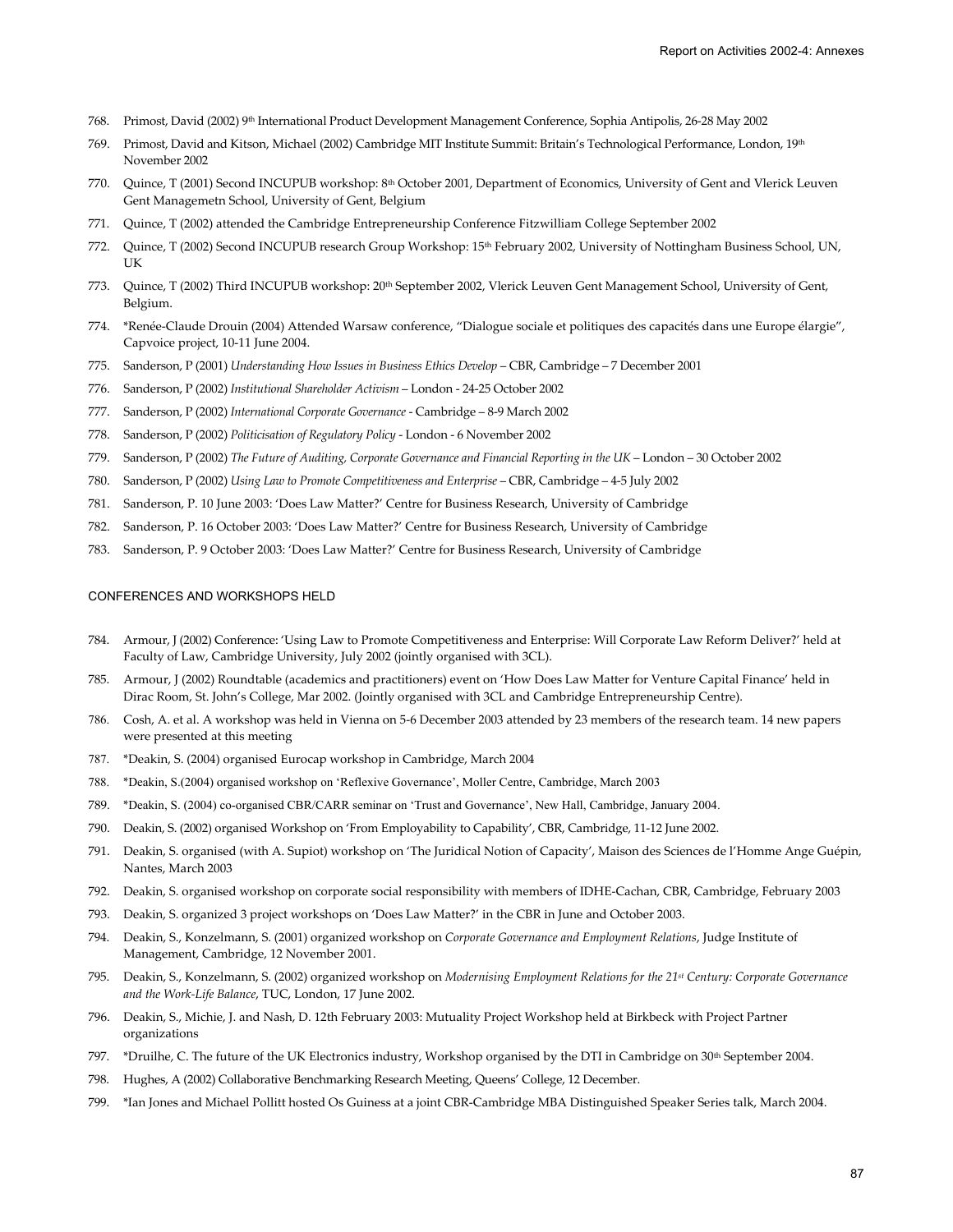- 800. Jones, I and Pollitt, M organised the CBR book launch for their new book 'Understanding how Issues in Business Ethics develop', IOD, London, 7<sup>th</sup> November 2002.
- 801. Jones, I and Pollitt, M organised the CBR conference on 'Understanding How Issues in Business Ethics Develop', Cambridge, December 2001
- 802. Kitson, M and Primost, D (2002) CMI-BIA 'Driving Success in Technology Transfer and Entrepreneurship'

## DATA SETS CREATED/SOFTWARE WRITTEN

- 803. \*Bullock, A., (2004) Joint USA-UK Innovation Benchmarking Survey, UK dataset
- 804. \*Bullock, A., (2004) Joint USA-UK Innovation Benchmarking Survey, US dataset
- 805. \*Bullock, A., (2004) Joint USA-UK Innovation Benchmarking Survey, Matched UK-US dataset
- 806. Bullock, A (2002) UK Mergers 2001-2002 database
- 807. Bullock, A with Cosh, A and Hughes 1997-2002 CBR SME database
- 808. Bullock, A with Cosh, A and Hughes, A created the CBRs SME database based on the 2002 survey.
- 809. Bullock, A. et al. 'The Competitiveness of the UK and its Multinational Companies'
- 810. Bullock, A. et al. 'The role of Banks versus Venture Capital in Financing Small Enterprises in Successful European Regions' (2 datasets: SMEs and Venture Capital firms)
- 811. Cosh, A and Hughes, A with Bullock, A and Potton, M (2002) Creation of dataset of 2,500 UK firms with detailed information about their training and performance.
- 812. Cosh, A. The dataset used in working paper 277 was extended to examine the performance of multiple acquirers. This dataset is used in the following paper: Conn, R. Cosh, A. Guest. P, & Hughes A. 'Why must all good things come to an end? The performance of multiple acquirers', Unpublished manuscript.
- 813. Holly, S., Kattuman, P. etc (2002) a database of the accounts of UK quoted companies spanning 1948-1998, linking the Cambridge/DTI database of quoted UK companies from 1948-1990, with the EXSTAT database (1971-1998) and DATASTREAM.
- 814. Hughes, A. et al. Software for statistical testing of significance of concentration
- 815. \*Kattuman, P (2004) Sata do files for the analysis of ARD datasets held at the ONS
- 816. Kitson, M. and Primost, D. Dataset of Cambridge biotechnology financing 1995-2003
- 817. \*Lane, C. and Probert, J. (2004) With the help of a research assistant, began construction of a database of technology and product alliances by all the pharmaceutical companies covered in our research, and of their research locations.
- 818. \*Lane, C. and Probert, J. (2004) With the help of a research assistant, compiling a cross-national dataset of indicators in the book publishing industry.
- 819. Lane, C., Wilkinson, F and Burchell, B (2002) The 'Future of Professional Work' dataset is now complete with a final response rate of 1541. A comparable database for Germany has also been completed
- 820. \*Nolan, RC and Cheffins, B (2004): full analysis of FTSE 100 company articles of association.
- 821. Oliver, N (2002) Creation of a dataset of new product development performance indicators in approximately 30 UK and Japanese automotive suppliers.
- 822. Quince, T (2002) A dataset has been created from the survey. Work is underway towards consolidating this dataset with the dataset of the previous survey. Eventually, it is hoped to consolidate the two corresponding Japanese survey datasets
- 823. Quince, T. Combined participants to UK 2001 survey and 2002 Japanese survey
- 824. Quince, T. Combined participants to UK surveys 1998 and 2001
- 825. Singh, A. The researchers are working with three sets of corporate data Datastream, Worldscope and Osiris/BVD. The other datasets used in this project come from the World Bank and the IMF.

## ARCHIVED DATASETS

Datasets archived with the UK Data Archive:

- 826. \*Bullock, A., Cambridge Centre for Business Research Survey of the London Insurance Market, 1999-2000 (SN4822)
- 827. \*Bullock, A., Cambridge Centre for Business Research Survey of Venture Capital Firms in Western Europe, 2001 (SN4954)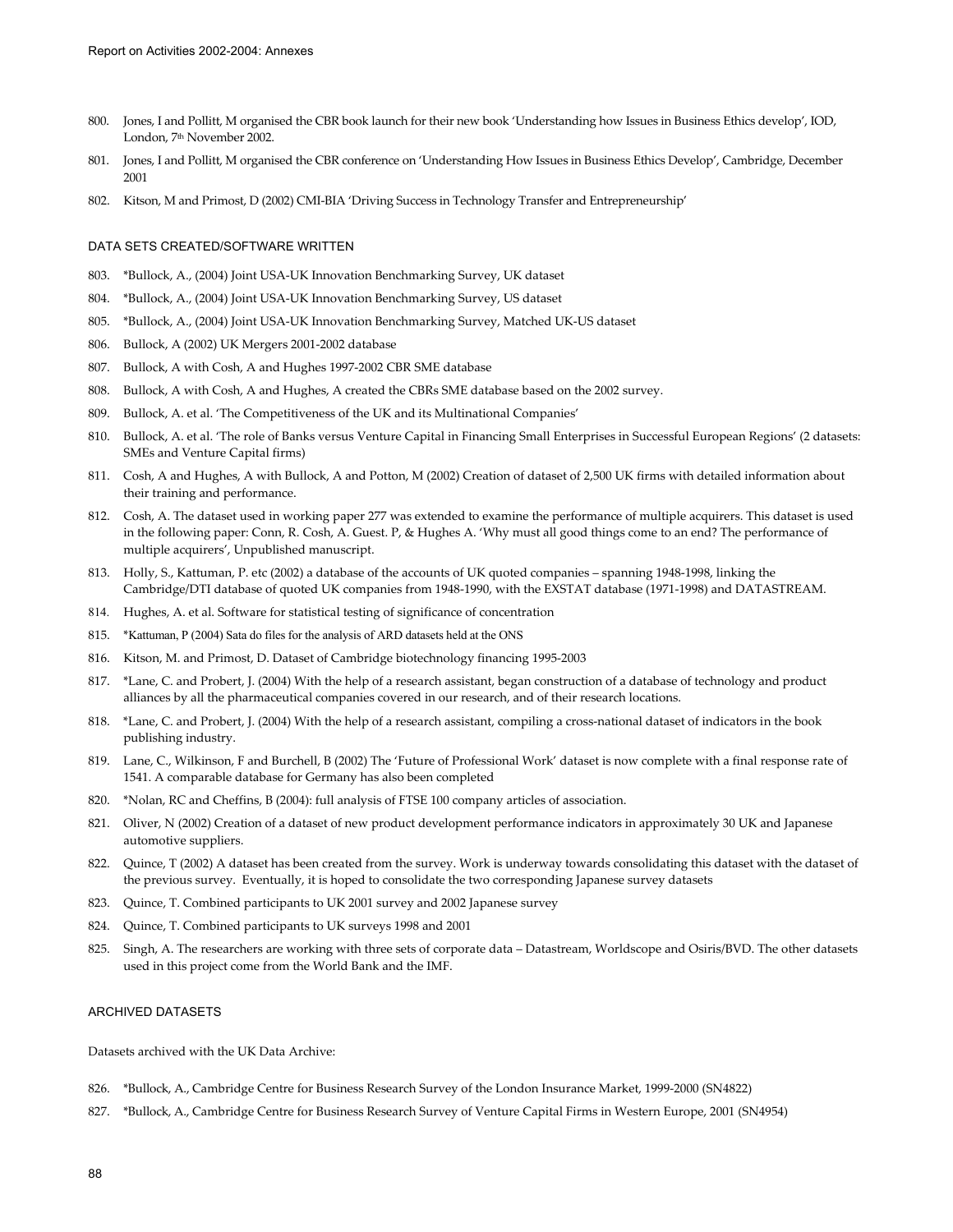- 828. \*Bullock, A., Cambridge Centre for Business Research : Three Surveys of the Financing of Small and Medium-sized Enterprises in Western Europe, 2001 (SN4955)
- 829. SN 4484: Cambridge Centre for Business Research Oxford Cambridge High-Technology dataset 1990-95 (Project title: Territorial Clustering and Innovative Milieux: technology-based firms in the Cambridge and Oxford regions)
- 830. SN 4500 Cambridge Centre for Business Research Computer Survey dataset 1990-95 (Project Title: Flexible Specialisation, Competitive Advantage and Business Restructuring in the UK Computer Industry)
- 831. SN 4506 Cambridge Centre for Business Research Management Practice of Foreign Ownership Firms dataset 1985-94 (Project Title: International Joint Ventures and Strategic Alliances as Agents for the Development of British Management)

#### SURVEY INFORMATION

#### Survey Instrument

- 832. \*Bullock, A., Cosh, A., Hughes, A. CBR 2004 Panel survey
- 833. \*Bullock, A., Cosh, A., Hughes, A. CBR 2004 New Firms survey
- 834. \*Joint USA-UK Innovation Benchmarking Survey Telephone survey (UK)
- 835. \*Joint USA-UK Innovation Benchmarking Survey Telephone survey (US)
- 836. \*Joint USA-UK Innovation Benchmarking Survey Large Companies Postal Survey (UK)
- 837. \*Joint USA-UK Innovation Benchmarking Survey Smaller Companies Postal Survey (UK)

#### Surveys undertaken

- 838. \*Joint USA-UK Innovation Benchmarking Survey Telephone survey (UK), by IFF Research on behalf of the CBR
- 839. \*Joint USA-UK Innovation Benchmarking Survey Telephone survey (US), by the Center for Survey Statistics and Methodology, University of Iowa on behalf of the CBR
- 840. \*Bullock, A., Milner, I. Pilot of the CIS4 questionnaire
- 841. \*Bullock, A., Cosh, L., Milner, I. CBR 2004 survey
- 842. \*Bullock, A., Milner, I., Joint USA-UK Innovation Benchmarking Survey Large Companies Postal Survey (UK)
- 843. \*Bullock, A., Milner, I., Joint USA-UK Innovation Benchmarking Survey Smaller Companies Postal Survey (UK) Survey Instrument
- 844. \*Bullock, A., Cosh, A., Hughes, A. Small and Medium Sized Firms Benchmarking Survey Northern Ireland
- 845. \*Bullock, A., Milner, I.Northern Ireland Small and Medium Sized Firms Benchmarking Survey
- 846. Small and Medium Sized Business Survey 2002 Old Panel
- 847. Small and Medium Sized Business Survey 2002 Old Panel

## COLLABORATION WITH OTHER RESEARCH TEAMS AND MEMBERSHIP OF RESEARCH NETWORKS

- 848. \*Armour, J (2004) Allen & Overy, executive education programme in Judge Institute.
- 849. Amsden, A. MIT on the relationship between large and small firms in emerging and mature markets.
- 850. Browne, J and Lane, C (2002) A two-day meeting took place in Bremen, in the summer of 2001, with Prof. Littek and Dr. Heisig, to make final arrangements for joint publication of the report to the AGF. The Cambridge team was represented by Jude Browne and Christel Lane.
- 851. Bullock, A., Cosh, A., Hughes, A. Milner, I., and Fu, X. Collaboration with the i10 group; a collaboration of 10 universities in the Eastern Region on the MAPSME project 2003.
- 852. Casper, S. Membership of 'BioNet' (Management scholars studying biotech met at the Academy of Management conference, Seattle, August 2003)
- 853. Cosh, A and Bullock, A (2001) DfES, Moorfoot, Sheffield, 27 November 2001
- 854. Cosh, A and Bullock, A (2002) DfES, Moorfoot, Sheffield, 24 September 2002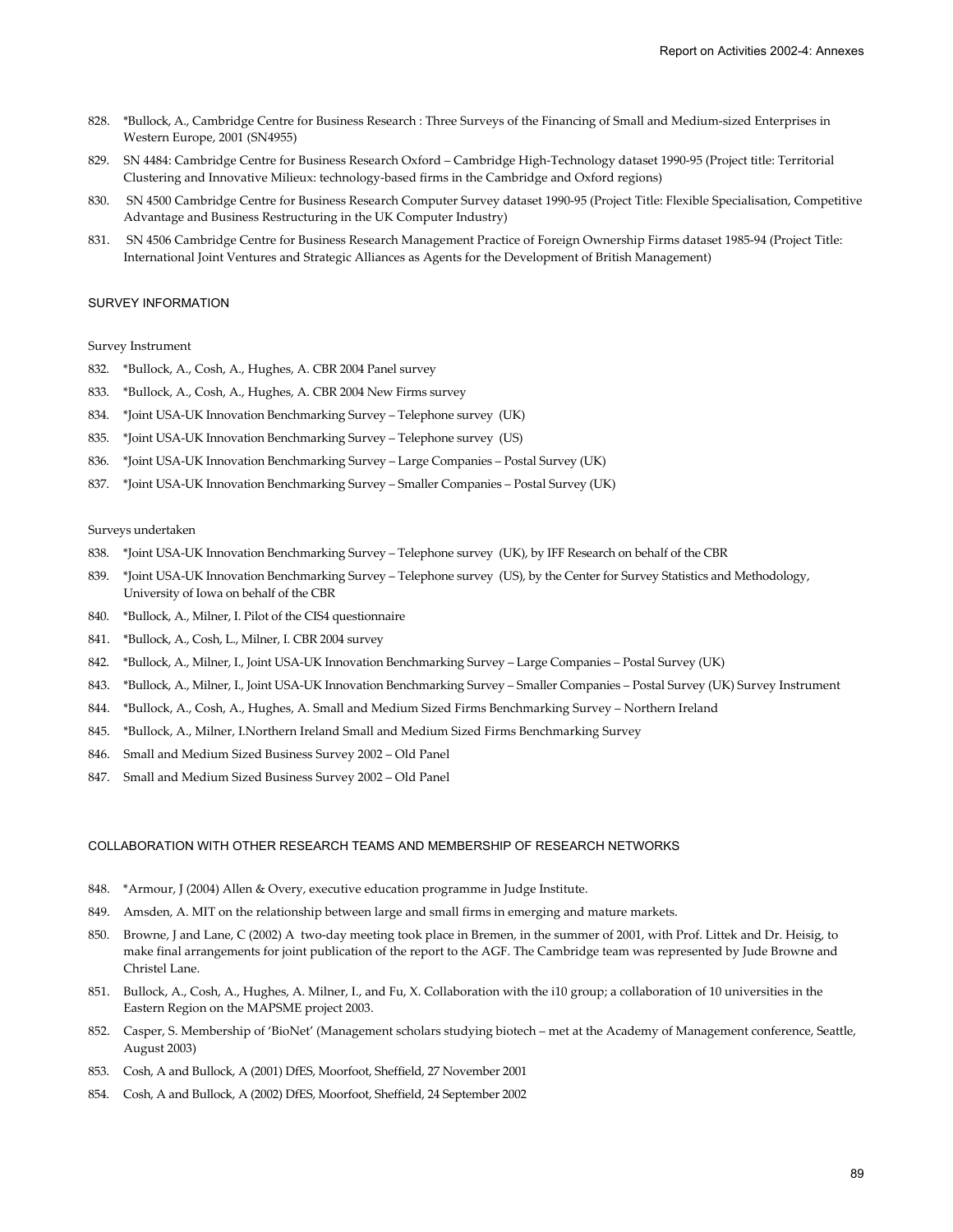- 855. Cosh, A. and Hughes, A. (2003) Collaboration with Prof. Richard Lester, MIT Industrial Performance Centre on the Innovation Benchmarking project on behalf of the CBR Survey and Database Unit.
- 856. Cosh, A. et al. Collaboration with research teams from Austria, Sweden, Norway, Spain, Italy and Netherlands.
- 857. \*Cumming, D (2004) Government of Canada Wise Persons Committee
- 858. Deakin, and Konzelmann, S (2002) Collaboration with T. Kochan, J. Cutscher-Gershenfeld and M. Bidwell, MIT.
- 859. Deakin, S (2002) Collaboration with R. Salais et al. of IDHE Cachan and Alain Supiot et al. of MSH Nantes.
- 860. Deakin, S. et al. Collaboration with other members of 'Eurocap' network organised by IDHE-Cachan, Paris, under the EC Fifth Framework Programme.
- 861. Deakin, S. et al. Collaboration with other members of FP5 network coordinated by Catholic University of Louvain.
- 862. \*Deakin, S., visiting professorships at Columbia University (2003), EUI Florence (2004), Doshisha University, Kyoto (2003 onwards).
- 863. \*Druilhe,C. (2004. International Network on the Incubation and Spin-Off System for High Technology firms sponsored by AIST Japan
- 864. \*Grimevic, V. (2004. International Network on the Incubation and Spin-Off System for High Technology firms sponsored by AIST Japan.
- 865. \*Hobbs, R EUROCAP NETWORK
- 866. \*Hobbs, R (2004) Evidence presented to House of Lords European Select Committee concerning the review of the individual opt-out from the 48-hour week in the Working Time Directive, March 2004.
- 867. \*Hobbs, R (2004) Contracted (with C. Barnard and S. Deakin) by the European Commission to produce report concerning the review of the individual opt-out from the 48-hour week in the Working Time Directive. Report submitted May 2004.
- 868. \*Hughes,A. (2004) International Network on the Incubation and Spin-Off System for High Technology firms sponsored by AIST Japan
- 869. \*Hughes A et al. (2004) collaboration with the Industrial Performance Centre, MIT (Project co-leader: Professor Richard Lester) and with Dr Sean Safford (London School of Economics), universities and innovation project.
- 870. \*Hughes, A., Druilhe, C. and Grinevich, V. (2004) International Network on the Incubation and Spin-Off System for High Technology firms sponsored by AIST Japan
- 871. Isachenkova, N is a member of the British Accounting Association and 'Managing Economic Transition' Network
- 872. Isachenkova, N. Collaboration: Management, Ownership and Firm Performance in Transition Economies. Joint work with the SSEES of UCL and King's College, London.
- 873. Isachenkova, N. Member of the British Accounting Association and Managing of Economic Transition Research Network
- 874. John Armour collaborated with Douglas Cumming, University of Alberta (who will be a CBR visitor, 2004)
- 875. \*Jones, I (2004) was a participant in the Institute of Directors discussion of the International development of Corporate Governance.
- 876. \*Jones, I (2004) has discussed collaborative work in Corporate Governance with Professor van der Walt at Massey University in New Zealand.
- 877. \*Jones, I (2004) works closely with Professor Bernard Taylor, Executive Director, Centre for Board Effectiveness at Henley Management College, in its annual international conference on Corporate Governance and Board Leadership.
- 878. \*Jones, I (2004) is a Member of Academy of International Business, British Academy of Management, European Association of International Business, Strategic Planning Society, and Consultants Group at Ridley Hall, Cambridge, Fellow of RSA, Institute of Business Ethics and the Centre for Tomorrow's Company.
- 879. \*Jones, I and Michael Pollitt (2004) are members of CIBAM, Cambridge.
- 880. \*Jones, I (2004) is a fellow of the St Andrews Management Institute.
- 881. Jones, I is a contributor to events at Institute of Directors briefings relating to non-executive directors, and corporate governance
- 882. Jones, I is a contributor to events at the Royal Academy of Engineering and Institute of Directors briefings relating to non-executive directors, corporate governance, the chartered manager
- 883. Jones, I is a Fellow of RSA, Member of Academy of International Business, European Association of International Business, Strategic Planning Society, and Consultants Group at Ridley Hall, Cambridge, Institute of Business Ethics and the Centre for Tomorrow's Company.
- 884. Jones, I is a visiting professor at the *Regulation Initiative in the Department of Economics, London Business School*, and is currently developing an Annual Board Forum there.
- 885. Jones, I is an associate member of CIBAM, Cambridge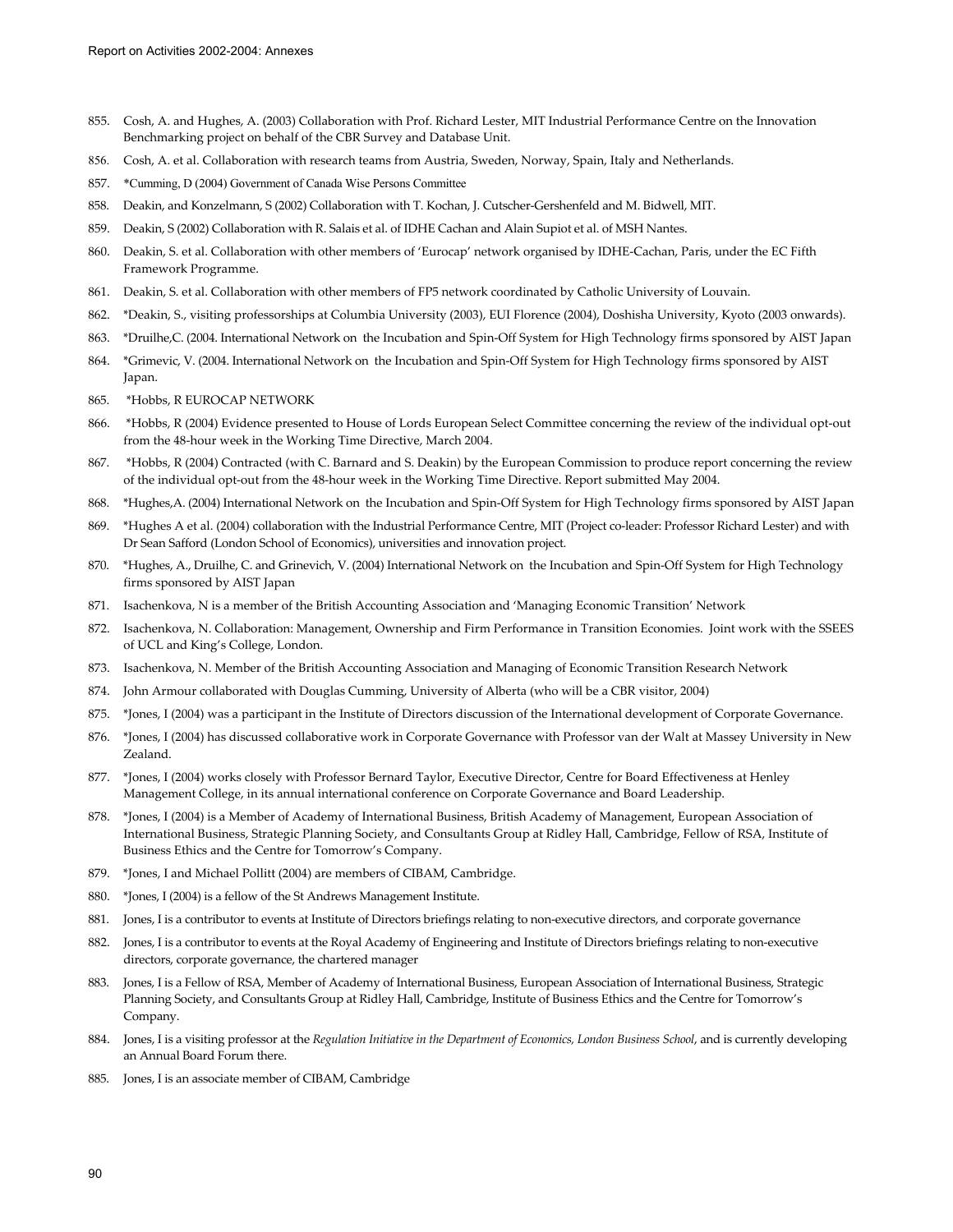- 886. Jones, I is an Associate, regulation initiative, Department of Economics at London Business School, involved in designing courses to disseminate research findings to executives
- 887. Jones, I is currently Co-Chair of the *Windsor Group*: an informal network of international management consultants and teachers interested in future management and business trends.
- 888. Jones, I was a participant in the Institute of Directors discussion of the International development of Corporate Governance
- 889. Jones, I was a participant in the Royal Institute of International Affairs Energy and Environment Programme
- 890. Jones, I.W. is a contributor to events at Institute of Directors briefings relating to non-executive directors, and corporate governance.
- 891. Jones, I.W. is a Fellow of RSA, Member of Academy of International Business, European Association of International Business, Strategic Planning Society, Association of Christian Economists and Consultants Group at Ridley Hall, Cambridge. Institute of Business Ethics and the Centre for Tomorrow's Company.
- 892. Jones, I.W. is an associate member of CIBAM, Cambridge.
- 893. Jones, I.W. is an Associate, Regulation Initiative, Department of Economics at London Business School, involved in designing courses to disseminate research findings to executives.
- 894. Jones, I.W. was a participant in the Institute of Directors discussion of the International development of Corporate Governance
- 895. Kattuman, P., et. al. (2002) is a member of the Network of Industrial Economists
- 896. \*Lane, C (2004) Collaboration with Professors Wolfgang Littek, University of Bremen, Germany and Dr Heisig of Insitut Technik und Bildung, Bremen, Germany.
- 897. \*Lane, C and Probert, J (2004) with CMI partner (Suzanne Berger at MIT/IPC)
- 898. \*Lane, C and Probert, J (2004) with (continuing) Hugh Whittaker at Doshisha University, Kyoto
- 899. \*Lane, C and Probert, J (2004) spent a week visiting clothing manufacturers in China with the Doshisha researcher, Dai Miyamoto, in April 2004, followed by a week in Japan visiting clothing companies and pharmaceutical firms.
- 900. Lane, C (2002) With Soziologisches Forschungsinstitut Goettingen, for field work in Germany.
- 901. Lane, C is a member of a network on Professions, under the European Sociological Association.
- 902. Lane, C. et al. We formed a collaboration with the business school at Doshisha University in Kyoto to extend this research to Japan and visited Japan twice, in July (C. Lane, S. Learmount, J.Probert) and November (S. Learmount, J.Probert), for joint interviewing.
- 903. Lane, C., Learmount, S. and Probert, J. (2002) With Hugh Whittaker and colleagues at Doshisha Business School to extend comparison to Japanese globalising firms.
- 904. Lane, C., Learmount, S. and Probert, J. (2002) With Industrial Performance Center, MIT
- 905. \*Lourenco, Ann (2004) Meeting attended: EUROCAP WP2 Meeting at Louvain-la-Neuve, Belgium (27 November 2004).
- 906. \*Mokal, RJ (2004) Collaboration with barristers at 3-4 South Square (Robin Dicker QC, Stephen Atherton and Adam Goodison) and with a solicitor at the London law firm Freshfields Bruckhaus Deringer (Look Chan Ho)
- 907. \*Nolan, RC (2004) Erskine Chambers, London
- 908. \*Pollitt, M (2004) regularly advises Dr Peter Heslam, Director of the 'Christian Response to Capitalism Project' at the London Institute for Contemporary Christianity.
- 909. Pollitt, M is a member of CIBAM
- 910. Pollitt, M is a member of European Business Ethics Network and the Association of Christian Economists.
- 911. Pollitt, M regularly advises Dr Peter Heslam, Director of the 'Christian Response to Capitalism Project' at the London Institute for Contemporary Christianity
- 912. Pollitt, M. is a member of CIBAM, Cambridge.
- 913. Pollitt, M. is a member of European Business Ethics Network and the Association of Christian Economists.
- 914. Pollitt, M. regularly advises Dr Peter Heslam, Director of the 'Christian Response to Capitalism Project' at the London Institute for Contemporary Christianity.
- 915. Quince, T. (2002) Nir Ben-Aharon: Industrial Policy Group, Jerusalem Institute for Israel Studies, Jerusalem, Israel; Nicola Bellini and Fabrizio Cesaroni Scuola Superiore Sant'Anna, University of Pisa, Italy; Bart Clarysse\* and Els Van De Velde - Vlerick Leuven Gent Management School, University of Gent, Belgium; Vincent Duchêne - European Commission; Mike Wright and Andy Lockett - University of Nottingham Business School, University of Nottingham UK; Bernard Surlemont and Fabrice Pirnay - SME and Entrepreneurship Research Centre; University of Liège, Belgium, Aard Groen and Peter Vandersijde, University of Twente, The Netherlands; Juergen Vogel and Klaus Offerman - GründerRegio München Germany; Georges Haour IMD Business School Lausanne,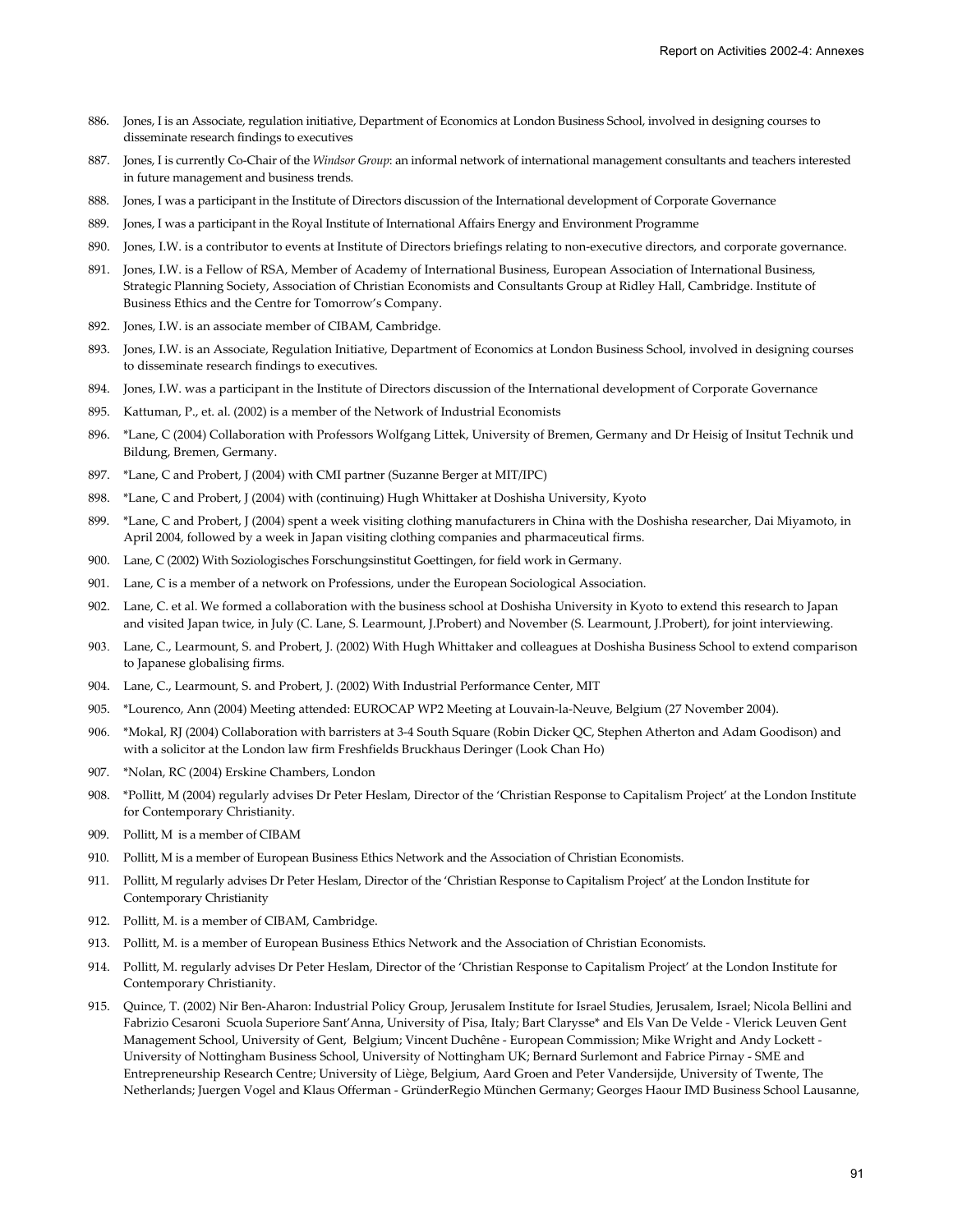Switzerland and Scientific Generics. Ltd, Cambridge UK; Paul Zeeuwts - IWT- Flanders (Flemish Institute for the Promotion of Innovation by Science and Technology) Brussels Belgium \*Main participant(s) from Institution where several people are involved

- 916. Sanderson, P. and Deakin, S. (2003) Deborah Doane, Head of Corporate Accountability at the New Economics Foundation visited (16/01/03) to discuss current trends in research on corporate responsibility and possible areas in which we could cooperate.
- 917. \*Singh, A (2004) Professor Mueller at the University of Vienna, and his network of researchers from ten European universities on the subject of corporate governance.
- 918. \*Singh, A (2004) Professor Yortoglu at the University of Vienna
- 919. \*Singh, A (2004) Professor Alice Amsden at the Massachusetts Institute of Technology (MIT)
- 920. \*Singh, A (2004) Dr. Jack Glen, IFC, Washington D.C.
- 921. Singh, A (2002) Appointed to the Advisory Board of the International Journal of Business and Society
- 922. Singh, A (2002) Appointed to the Editorial Board of RIS Digest, the Journal of RIS in New Delhi
- 923. Singh, Ajit (2002) Appointed as a Fellow of the Cambridge-MIT Institute. Collaborative research with Professor Alice Amsden is being considered
- 924. Whittaker, H and Quince, T (2002) Collaboration with researchers of Meiji University, Japan (esp. Momose, Morishita). Possible collaboration with researchers in Kyoto to study entrepreneurial businesses in that city.
- 925. Whittaker, H and Quince, T (2002) Membership of UKBI (UK Business Incubation), up to December 2002. Changes in the UKBI rules concerning individual membership make our membership no longer financially viable

## USER CONTACTS

- 926. Armour, J. (2001-2002) unpaid advice for Institutional Design Limited (corporate governance consultancy), intermittent.
- 927. Armour, J. (2002) presentation of research to Bank of England Insolvency Team, 22 November 2002
- 928. Armour, J. Participation in DTI/3CL Seminar on future of company law, Cambridge November 2003
- 929. Armour, J. provision of training for Taylor Vinters, solicitors, on company law
- 930. Armour, J., Deakin, S.; Advice to FSA on literature review on corporate governance
- 931. Barnard, C., Deakin, S., and Hobbs, R. (2003) advice to DG Employment, European Commission, on implementation of EU Working Time Directive in the UK (project: Implementation of the EU Working Time Directive in the UK).
- 932. \*Calnan, Richard (2004) 'The Future of Corporate Rescue', 19 *Butterworths Journal of International Banking and Financial Law* (report on conference organised at Cambridge University in May 2004).
- 933. \*Cosh, Andy and Paul Guest (2004) provided consultancy to a local company that intends to list on the London Stock Exchange. The project provided advice on valuation and corporate governance issues.
- 934. Deakin, S (2002) In September 2002 Deakin was appointed a member of the Independent Commission of Inquiry into Drug Testing at Work, an inquiry composed of lawyers, medical professionals, philosophers and others, funded by the Joseph Rowntree Foundation.
- 935. Haarhoff, K. Consultant to the DTI, Analysis of Middle Market Firms. A meeting to discuss the final report on this project was held on November 7th 2003 at the CBR, Keith Haarhoff and members of the CBR Policy Evaluation Unit were present.
- 936. Hughes, A (2002) acted as a consultant to HM Inland Revenue on the Evaluation of the EIS and VCT Schemes.
- 937. Hughes, A (2002) acted as a consultant to the DTI on the evaluation of the SMART and SPUR business support schemes.
- 938. Hughes, A (2002) acted as a consultant to the DTI on the Evaluation of Business Support Policy.
- 939. Hughes, A (2002) acted as a Director of the National Competitiveness Network of the Cambridge MIT Institute.
- 940. Hughes, A (2002) is a member of the DfES Expert Panel on Higher Education Learning and Lifelong Skills.
- 941. Hughes, A. Assessment Board Member Post Graduate Fellowship Scheme, Irish Research Council for Humanities and Social Sciences
- 942. Hughes, A. Consultant to DfES on the design and implementation of survey based techniques to assess the impact of training on business performance
- 943. Hughes, A. Consultant to the Dutch Ministry of Economic Affairs on support policy for high technology business start ups.
- 944. Hughes, A. Corresponding editor *Science de la Societe* (University of Toulouse)
- 945. Hughes, A. Director, National Competitiveness Network, Cambridge-MIT Institute
- 946. Hughes, A. Editor *Cambridge Journal of Economics,*
- 947. Hughes, A. Editor *International Journal of Entrepreneurship Education*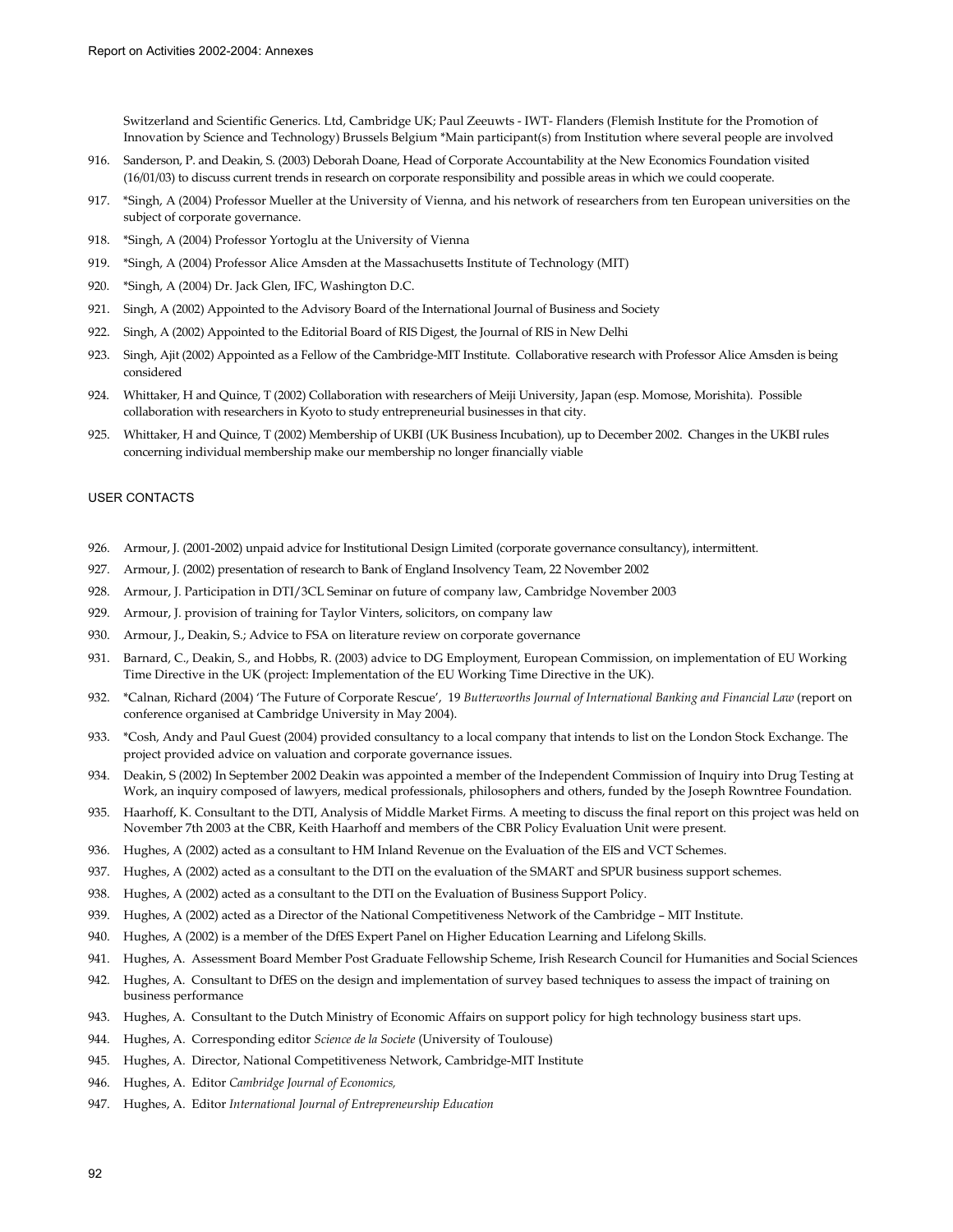- 948. Hughes, A. Expert Assessor ESRC AIM Fellowship Competition
- 949. Hughes, A. Expert Assessor ESRC Postdoctoral Fellowship Scheme
- 950. Hughes, A. External Examiner, School of Business, University of East Anglia
- 951. Hughes, A. Member Advisory Board Cambridge Endowment for Research in Finance
- 952. Hughes, A. Member Advisory Board of the ESRC Centre for Research in Innovation and Competition, University of Manchester
- 953. Hughes, A. Member DfES Expert Panel on Education, Learning and Lifelong Skills
- 954. Hughes, A. Specialist Adviser to the House of Lords Select Committee on the European Union with reference to the EU Green Paper on Entrepreneurship
- 955. Hughes, A.(2001) Rapporteur for DTI on evaluation of DTI sponsored research projects
- 956. \*Hughes, A. (2004) report for DTI on grant for investigating an innovative idea.
- 957. \*Ian Drummond, Small Business Service, 22 January 2004
- 958. \*Jones, I (2004) is a senior advisor to Lintstock Ltd, a Corporate Governance consultancy
- 959. \*Jones, I (2004) completed a strategic assignment for the Vice Chancellor of a Scottish university in January 2004
- 960. \*Jones, I (2004) is a consultant to the chief executive of Cornerstone Solutions, a management development consultancy based in Oxfordshire.
- 961. Jones, I (2002) is an advisor to Oxford Analytica on Scenario Planning and Corporate Citizenship, Oxford Analytica.
- 962. Jones, I advised City University in a proposal to set up a research Centre in Corproate Conduct in the City of London
- 963. Jones, I advised civil servants setting up the Higgs Committee in Corporate Governance. He is advising a leading recruitment consultant in designing a survey on trends in Corporate Governance.
- 964. Jones, I and Pollitt, M organized the CBR book launch for 'Understanding How Issues in Business Ethics Develop', at the Institute of Directors in November 2002
- 965. Jones, I is a fellow of St Andrews (Univeristy) Management Institute consulting and executive education as an expert in scenario planning and corporate governance.
- 966. Jones, I is a partner of Kaikaku Ltd, one-on-one coaching for business leaders.
- 967. Jones, I is designing programmes on 'the role of the non-executive director' and 'Ethical issues in the workplace' for the Institute of Directors and a national organization.
- 968. Jones, I is senior external examiner for Heriot Watt DBA
- 969. Jones, I lectured on comparative corporate governance at the Swiss Namking School at Zurich, in September 2002.
- 970. Jones, I presented a paper at Key Business Issues Forum for Russam GMS on 'Minefields of Business Ethics', in April 2002
- 971. Jones, I was first scholar in residence for UBS Group giving a seminar on Corporate Govenrance issues in the boardroom, and speaking at a board level conversazione, At Wolfsburg, CH, November 2001.
- 972. Jones, I.W. advises Lintstock Ltd a start –up consultancy in Corporate Governance
- 973. Jones, I.W. attended the launch of Board Performance which was attended by leading non executive directors and academics in February 2003.
- 974. Jones, I.W. is a fellow of St Andrews (University) Management Institute consulting and executive education as an expert in scenario planning and corporate governance and advised Napier University top management team on strategy and governance
- 975. Jones, I.W. is a partner of Kaikaku Ltd, one-on-one coaching for business leaders
- 976. Kitson, M (2002) Written and oral evidence to House of Lords Select Committee on Economic Affairs enquiry into globalisation.
- 977. Kitson, M and Primost, D (2002) Advice to the Society of British Aerospace Companies
- 978. Kitson, M and Primost, D (2002) Advice to the UK Lean Aerospace Initiative
- 979. \*Lane, C (2004) Report on the Future of Midwifery written for the Royal College of Midwives, followed by extensive consultation leading to further research.
- 980. \*Lane, C. and Probert, J. (2004) Consultation by a French government mission on the state of the biotechnology industry, 20 January 2004. (unpaid)
- 981. Learmount, S (2002) Japan Corporate Auditors Association
- 982. Learmount, S (2002): Japan Investor Relations Association
- 983. Learmount, S (2002): Mizuho Securities
- 984. Learmount, S (2002): Tokyo Stock Exchange
- 985. \*Mark Hart, Kingston University, 18 June January 2004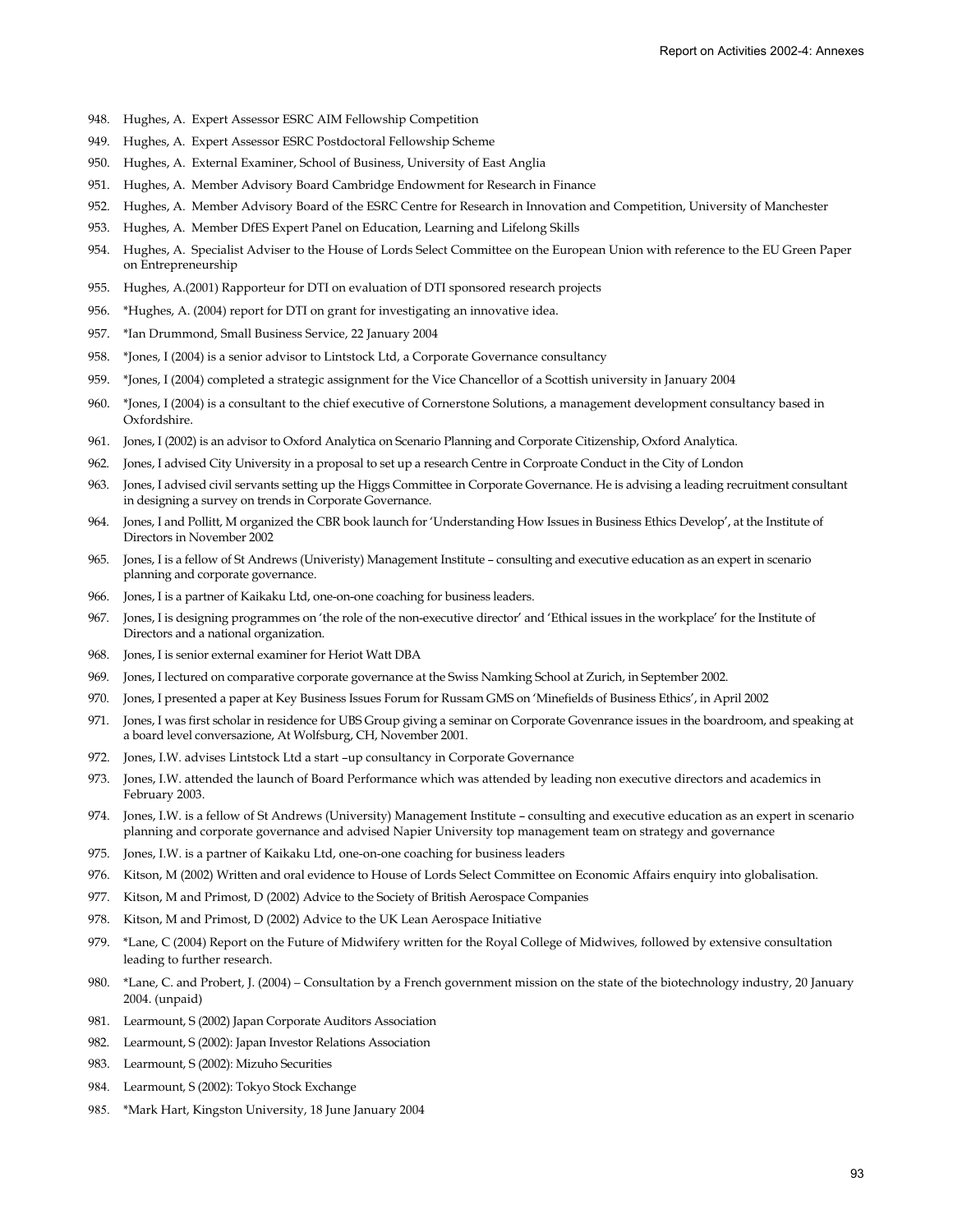- 986. Nacham, N. United Nations, UNCTAD Division on Investment, Technology and Enterprise Development, Geneva, 2003: on the service outsourcing strategies of Multinational Enterprises on foreign-direct-investment to landlocked developing countries and its policy implications; the re-location of Multinational Enterprises' headquarters; divestment, foreign-direct-investment and the business cycle
- 987. \*Nolan, RC (2004) 'Visiting associate professor at NUS'
- 988. \*Nolan, RC (2004) 'Visiting scholar at Sydney Uni'
- 989. Oliver, N (2001) SMMT Industry Forum were recipients of the report for the project: New product development performance in the UK and Japanese automotive industries.
- 990. Philpott, E. MAPSME Project; University of Luton, Meetings with Dr Philpott and the i10 team were held on the following dates: June 5th 2003, Cambridge, June 9th 2003, Putteridgebury, July 7th 2003, Cambridge, August 4th 2003, Putteridgebury, October 6th 2003 – Presentation at the Judge Institute of Dr Fu's work on Econometric modelling mentioned under Conference Papers given.\
- 991. \*Ray Lambert, DTI, 17 February January 2004
- 992. \*Rob Stones, DTI, 17 February January 2004
- 993. \*Rummel, S (2004) 'Industry Snapshot', *EVCA Barometer*, July 2004, 1-2 (European Venture Capital Association report on findings of research with Douglas Cumming into legal institutions and venture capital markets).
- 994. Sanderson, P (2002) A report, 'A Reflexive Approach to Regulation Studies and the Role of the Regulator' was commissioned by a consortium of universities on behalf of the National Care Standards Commission (NCSC). This report set out a new 'regulation as social practice' approach to teaching topics and issues in theories of regulation and has been adopted for a new MSc in the Regulation of Care Services, a qualification to be made compulsory for all inspectors of social care and nursing homes.
- 995. Sanderson, P. Better Regulation Task Force. Contribution to the Review of Independent Regulators. Cabinet Office, London. 8 May 2003.
- 996. Sanderson, P. Chartered Institute of Management Accountants: 'The Role of Incentives in the Market for Information.' Outline and assess the pressures on finance directors to disclose extra statutory information to financial institutions. Commenced December 2003.
- 997. \*Singh, A (2004) interacted with several colleagues at international conferences including ILO, IFC, UNCTAD, the South Centre Geneva, the World Bank, IMF, UNRISD
- 998. \*Singh, A (2004) The UK Government Dept. of Trade and Industry Consultation on the White Paper on Globalisation
- 999. Singh, A (2002) Special Advisor on an honorary basis to the Chairman of the South Centre, an intergovernmental organisation of developing countries that helps them in their discussions with industrial countries on international economic matters.
- 1000. Singh, A.. has been closely involved in policy advice to developing countries in their interactions with the governments of the North. In his capacity, as the Honorary Special Advisor to the Chairman of the South Centre, an inter-governmental organisation of developing countries, he has helped prepare several position papers for Southern governments on various North-South economic issues including corporate governance and competition policy.
- 1001. Whittaker, Hugh (2002) advised two startup businesses (Mutual Enterprise and J-Vest).

## STUDENTS SUPERVISED

#### *PhD*

- 1002. \*Ahmed, Essays on corporate tax modeling: Submitted: December 2004 (Paul Kattuman)
- 1003. A Coutts: Health, wellbeing and the New Deal for Loan Parents.(supervised by Brendan Burchell)
- 1004. A Duque. Distributed work (supervised by Brendan Burchell)
- 1005. Buchanan, J. supervised by Deakin, S. 'Changes in Corporate Governance at Major Japanese Listed Companies'.
- 1006. Cheung, K. on 'Development of Computer Software and Hardware Industries in Hong Kong and Singapore' (supervised: C. Lane)
- 1007. \*Constantinou, C. 'Restructing in the global oil industry' (Supervisor: A Cosh)
- 1008. \*Constantinou, C. 'Entry mode choice in the automobile industry' (Supervisor: A Cosh)
- 1009. D Biggs: Temporary and agency emploment.(supervised by Brendan Burchell)
- 1010. \*Dessyllas, P. 'An analysis of value creation through innovation in domestic and international high technology mergers (supervised: A. Hughes)
- 1011. Dessyllas, P. 'The determinants and effects of high-tech mergers' (Supervisor: A Hughes)
- 1012. \*Doraisami, A. 'Macroeconomic policy and economic growth in high-performing East Asian economies' (supervised: A. Singh)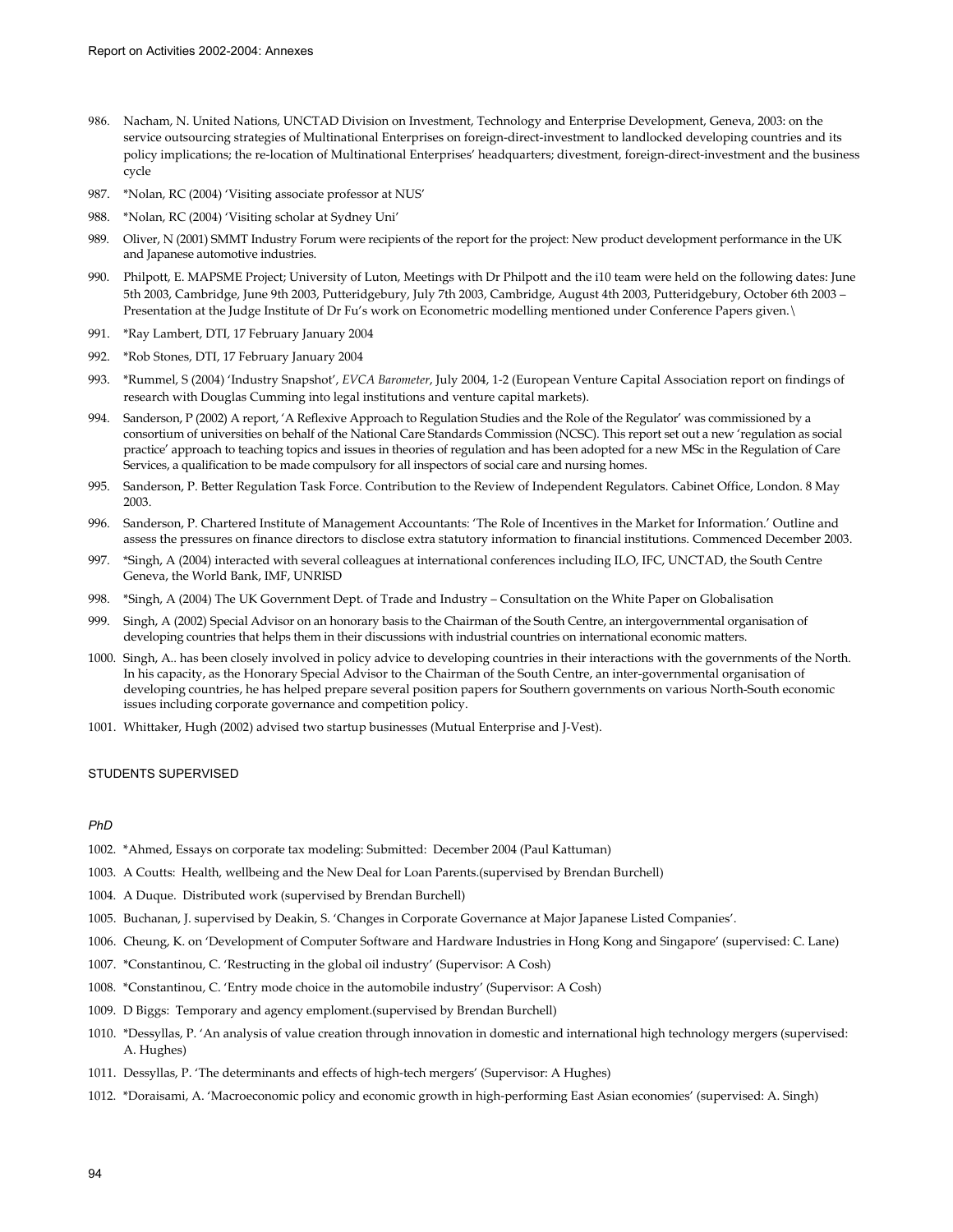- 1013. Drouin, R-C: Promoting International Labour Rights: From State-Centred Intervention to Corporate Social Responsibility (Deakin, S. supervised).
- 1014. G Diedrich: Forms of Trust: CEO perspectives (supervised by Brendan Burchell)
- 1015. George Olcott, PhD Student, Foreign Acquisitions and Human Resource Practices in Japanese Corporations (supervised: Oliver)
- 1016. Guevara-Bernal, I. 'In search of the legal nature of the multi-corporate enterprise' (supervised: Deakin)
- 1017. \*Goddard, L (2004) on Contractual Aspects of Corporate Law (supervised by Douglas Cumming)
- 1018. \*Grinevich, V. (2004) 'High-tech businesses and the analysis of productivity growth in UK regions' (supervisor, A. Hughes)
- 1019. Hobbs, R: New Corporate Social Responsibility: How the Institutional Framework can Best Promote Voluntary Corporate Behaviour (Deakin, S. supervised)
- 1020. \*Hoyas, R. 'Income Distribution in Mexico' (supervised: A. Singh)
- 1021. Huang, Y-W. supervised by Deakin, S. 'A Comparative Study of Telecoms Regulation in the UK and Taiwan'.
- 1022. Inaba, Y on 'How Firms create New Business Together' (supervised by Hugh Whittaker)
- 1023. \*Joynson, R. 'The distribution and performance effects of free cash flow' (Supervisor: A Cosh)
- 1024. Kang, N. on 'The Impact of Changes in Corporate Governance of French and Korean Firms on Labour' (supervised: C. Lane)
- 1025. \*Lee, J (2004) External Referee for Jaeho Lee, University of Cambridge Judge Institute for Management, and Jesus College of the University of Cambridge (2004). (Venture Capital) (supervisor: Douglas Cumming)
- 1026. Lee, A. on 'Law, Economic Theory and Corporate Governance: The Origins of UK legislation on company directors conflicts of interest 1862-1948' (supervised by Simon Deakin)
- 1027. Lee, J. on 'IPOs and Venture Capital in Korea' (supervised by Alan Hughes)
- 1028. \*Lewis, M: Urn models and economic applications. Expected completion: September 2007(Paul Kattuman)
- 1029. L P Chen: Overseas Fillipino Migrant workers (supervised by Brendan Burchell)
- 1030. Lourenço, A. Contract Practice in Business: an Empirical View of Contracts in the Media Industry (Deakin, S. supervised)
- 1031. M Psoinos: Employment and wellbeing amongst migrants.(supervised by Brendan Burchell)
- 1032. \*Mehrotra, S. on 'Software Industry in India' (supervised by Paul Kattuman)
- 1033. \*Mishra, A. on The development of the IT enabled services Industry in India. Expected completion: April 2005(Paul Kattuman)
- 1034. Mungongo, E. on 'Small Business Finance in Tanzania' (supervised by Alan Hughes)
- 1035. \*Nayya, D. 'WTO and Developing Countries' (supervised: A. Singh)
- 1036. Njoya, W. 'Ownership and property rights in the company' (supervised: Deakin)
- 1037. Probert, J. on 'Managing the Process of Restructuring: the Case of Japan' (supervised by Hugh Whittaker)
- 1038. \*Qureshi, M. 'Corporate Social Responsibility' (supervised: A. Singh)
- 1039. Rybak, L. supervised by Deakin, S. 'Arrow, Sen and Stakeholders: Towards an Interdisciplinary Theory of Takeover Regulation'.
- 1040. \*Santos, F. 'Business Groups in Brazil' (supervised: A. Singh)
- 1041. Saeed, A. 'Corporate Taxation Models' (supervised by Paul Kattuman)
- 1042. Sims, V. 'Good faith in English and German contract law' (supervised: Deakin)
- 1043. \*Singh, Alaka 'The provision of finance and health care in India: Issues and options' (supervised: A. Singh)
- 1044. \*Sinswat, W. 'Capital Flows and Human Development in Thailand' (supervised: A. Singh)
- 1045. Timmins, A. on 'Labour Solidarity in the European Steel Industry and Trust' (supervised: C. Lane)
- 1046. Tsai, MH. On 'Politics of Economic Transformation in East Asia' (supervised Hugh Whittaker)
- 1047. \*Weisse, B. 'Foreign direct investment and economic development' (supervised: A. Singh)
- 1048. Wooge, T. 'The determinants and effects of mergers in the TMT sector' (Supervisor: A Cosh)
- 1049. \*Yartey, C. 'Corporate Governance and Corporate Finance in Ghana' (supervised: A. Singh)
- 1050. \*Zaidi, R. 'Corporate Governance in Pakistan' (supervised: A. Singh)
- 1051. \*Zimmermann, C: Internationalisation and Competitiveness: A study of East Anglia. Expected completion: September 2005(Paul Kattuman)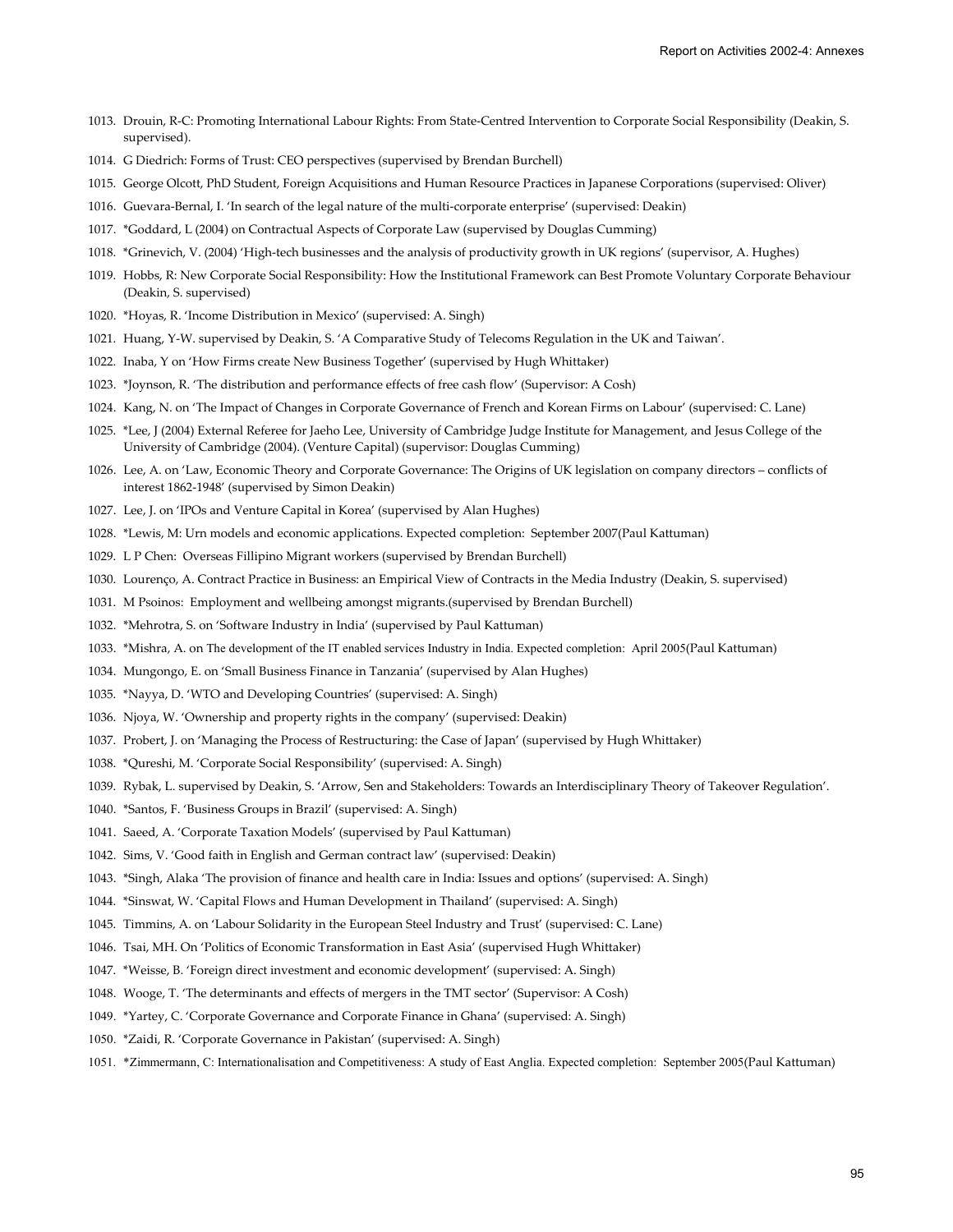## *Mphil / MBA*

- 1052. Aguirre Armando: The 1994 Mexican Crisis (supervised: Singh)
- 1053. Adriana Duque: (Dr B Burchell) Brain drain and brain circulation challenges and opportunities for highly skilled workers abroad
- 1054. Ananienko, P. 'Bank-based financial systems and accelerated economic growth in transition periods' (supervised: A. Singh)
- 1055. Brenoe, T: *Restructuring and Corporate Governance*, MBA. (supervisor, Deakin)
- 1056. Sommarat Chantarat: Tax on Thai Bhat (supervisor, Singh)
- 1057. Cai, E. 'Asset management industry' (supervised: Deakin)
- 1058. Daiga Kamerade*:* (Dr B Burchell) Social activities of teleworkers and non-teleworkers: a comparative study
- 1059. Durai, J. 'Study of Sainsbury plc' (supervised: Deakin)
- 1060. \*Fox, M. 'Socially responsible investing' (MBA, supervisor, Deakin)
- 1061. Horn, M. 'Varieties of Capitalism and Corporate Governance in Germany' (Learmount, S., supervisior)
- 1062. \*Hu, V. 'Internal audit and the Sarbanes-Oxley Act' (MBA, supervisor, Deakin)
- 1063. Nicholas Humphries. The Role of Mergers and Acquisitions in the strategic development of US Commercial banks into the Investment Banking domain (supervisor, Cosh, Hughes, Guest)
- 1064. \*Jegou, V. 'Risk management' (supervised: Deakin)
- 1065. \*Kliewer, J. 'The case for a specialist US property fund for UK non-profit institutional investors' (MBA, supervisor, Deakin)
- 1066. \*Kwan, C. 'The impact of the global analyst research settlements' (MBA, supervisor, Deakin)
- 1067. Laitadze, A. 'Economic reform in Georgia' (supervised: Deakin)
- 1068. Lee, F. 'Hong Kong corporate governance' (supervised: Deakin)
- 1069. McLaren, D: *Corporate Engagement by 'Socially Responsible' Investors: A Practical Paradigm for Stakeholder Governance*, MBA, Awarded Ashridge Prize for best essay in 2002 by an MBA student on the subject of the changing role of business in society. (supervisor, Deakin)
- 1070. Mettaoui, M.L. supervised by P.Sanderson (Institute of Business Policy and Strategic Management, Munich School of Management, Ludwig-Maximilian University, Munich). Michaelmas Term, 'A Contextual Study of German and UK Corporate Governance Practice' Masters Dissertation
- 1071. Mark Narahashi. Management Buyouts activating in Japan (supervisor, Cosh, Hughes, Guest)
- 1072. \*Ono, H. 'Volkswagen, conversion to the global capital market' (MBA, supervisor, Deakin)
- 1073. Sujitra Kirshnanandan: Financial crises past recovery (supervisor, Singh)
- 1074. Anthony Reynolds. M&A in the software industry (supervisor, Cosh, Hughes, Guest)
- 1075. \*See, A. 'Recreating Silicon Fen' (MBA, supervisor, Deakin)
- 1076. \*Tindall, S. 'Public ownership and the transformation of English football' (MBA, supervisor, Deakin)
- 1077. Nicolas Uauy: Developing countries and different paths to growth and global integration. (supervisor, Singh)
- 1078. Stuart Welch. The effect of takeover motives on the announcement returns of UK acquirers (supervisor, Cosh, Hughes, Guest)
- 1079. Weller, A: *Child Labour*, MBA. (supervisor, Deakin)
- 1080. \*Wong, E. 'Governance of international standard-setting organisations' (MBA, supervisor, Deakin)
- 1081. Xiao, W. 'Financial Development and Economic Growth: The case of China' (supervisor, Singh, A.)
- 1082. Yao, Y. 'Banks and Stock Markets in China' (supervisor, Singh, A.)

#### VISITORS

### UK

- 1083. Doane, D. Head of Corporate Accountability, New Economics Foundation. 16 January 2003. Discussion on researching Corporate Social Responsibility in the UK (P. Sanderson & S. Deakin).
- 1084. Evenette, S. Corpus Christi College, Oxford.
- 1085. Golding, T. author on City affairs, former director and head of research at Flemings. 15 April 2003. Discussion on mapping the UK investment industry (P. Sanderson).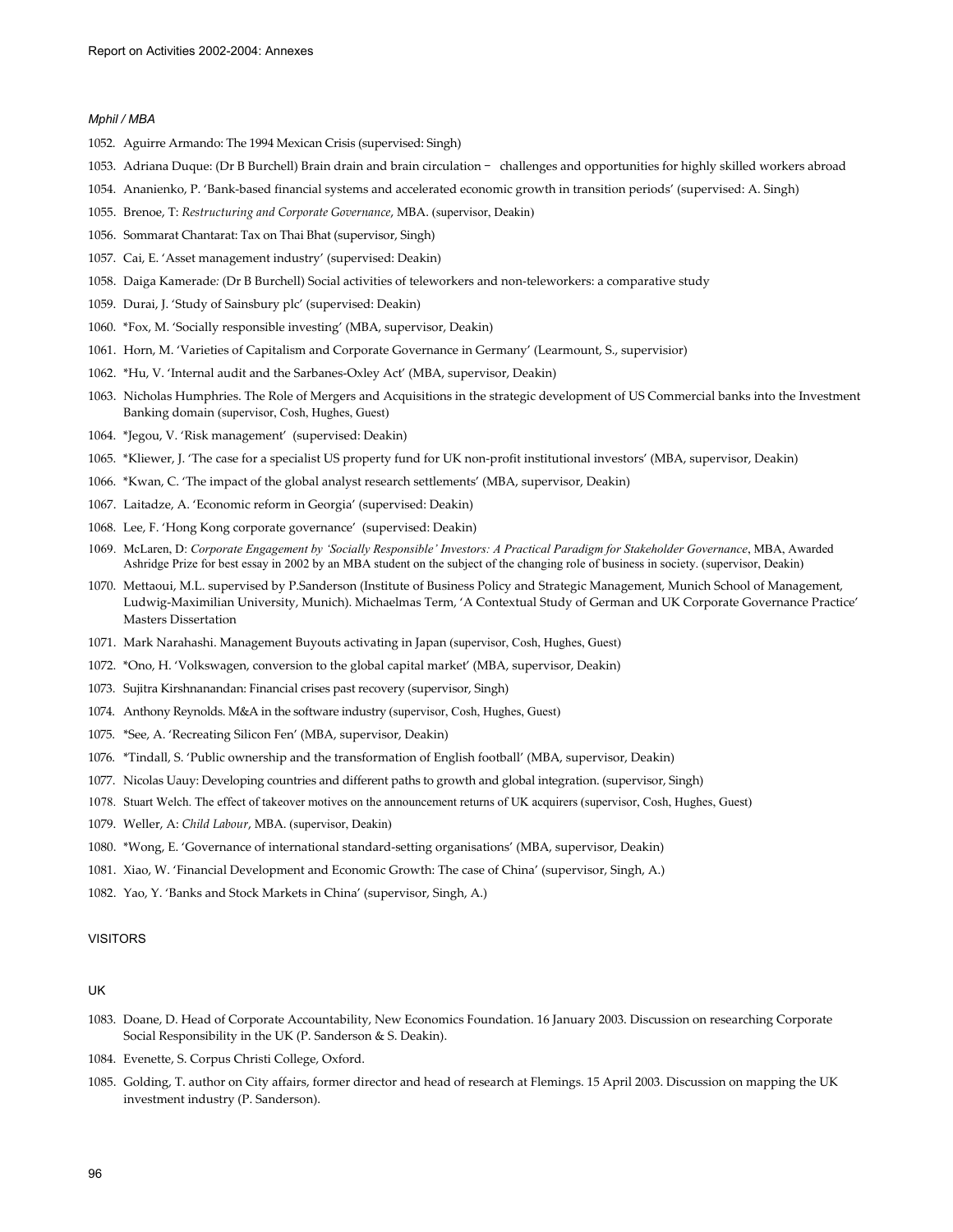- 1086. Hart, M. (2003) Small Business Centre Kingston University, 1 Day, 28 October
- 1087. John Roberts, Richard Barker, John Hendry and Paul Sanderson had the following visitors for their project: David Pitt-Watson, Peter Butler and Michelle Edkins of Hermes Investments (24/01/02, 19/02/02), Tony Golding, a writer on City matters and former senior fund manager (30/01/02), and John Hatherley of M&G (28/02/02) were amongst many who provided advice on the overall direction of the project.
- 1088. O'Reilly, M. (2003) Northern Ireland Economic Research Centre, 1 Day, 28 October
- 1089. Simon Deakin and Jude Browne had the following visitors for their project: Warwick: N. Whiteside, R. Lindley: 2 days
- 1090. Whitley, R. 2 days, visit to S. Casper
- 1091. \*Singh, A (2004) Prof. Kevin Lee, Dean Graduate School University of Leicester
- 1092. \*Singh, A (2004) Prof. VK Borooah, University of Leicester
- 1093. Singh, A (2003) had the following visitors for his project: Dr. Kevin Lee, University of Leicester; Dr. Karl Taylor, University of Leicester

#### OVERSEAS

- 1094. Alan Hughes had the following visitors for his project:Dr. Bronwyn Hall, MIT; Professor Dennis Mueller, University of Vienna
- 1095. Ancelovici, M. 3 days
- 1096. Andy Cosh had the following visitors for his project: Charlie Conn from Miami University, Ohio, spent 3 months in Cambridge over the summer, working on CBRWP 214.
- 1097. Berger, S. 4 days
- 1098. Christel Lane had the following visitors for her project: US project partners: 3 visits of about three days each on average.
- 1099. Cornford, A. visited Cambridge in November 2003 to discuss his work on the lessons of Enron. The duration of the visit was two days.
- 1100. \*Cumming, Douglas (Professor) Apr Jun 2004, University of Alberta/University of New South Wales Faculty of Finance: Visitor to ESRC Centre for Business Research. Interaction related to research on law and economics of venture capital contracting.
- 1101. \*Evenette, S. Corpus Christi College, Oxford
- 1102. \*Furman, J. and Breznitz, S., MIT collaborators 3 days
- 1103. \*Gilson, Ronald J. Columbia Law School/Stanford Law School; visited the Centre for Corporate and Commercial Law for one week in November 2004 as a Herbert Smith visitor. He gave a seminar on takeovers and a public lecture on controlling shareholders and corporate governance.
- 1104. Glen, J. from IFC in Washington DC, visited Cambridge several times during last year. The normal duration of his visit was about three days.
- 1105. Glen, J. from IFC in Washington DC., visited Cambridge several times during last year
- 1106. Jong Kong, S. 2 days
- 1107. \*Johan, Sofia Ms (Jun 2004) Faculty of Laws, Tilburg University: Visitor to ESRC Centre for Business Research. Interaction related to research on law and economics of venture capital contracting.
- 1108. Licht, A. Herziliya Interdisciplinary Institute, Israel (1 week, June 2003)
- 1109. Murray, F. 7 days
- 1110. \*Meier, Isaak (Professor) May Jul 2004, Faculty of Law, University of Zürich: Visitor to Faculty of Law. Interaction related to research on comparative corporate insolvency.
- 1111. \*Schanze, Erich (Professor) (University of Marburg) gave a seminar in March 2004 entitled "Directors' Duties & Behavioural Economics". This event was organized jointly between the ESRC Centre for Business Research and the Law Faculty's Centre for Corporate and Commercial Law.
- 1112. Scott-Morton, M. (2002-4) several visits of one week.
- 1113. Sean Safford, from the Industrial Performance Centre at MIT, one week in May 2004, 2 weeks in 2003, one week in June 2004.
- 1114. Seidl, D. Institute of Business Policy and Strategic Management, Munich School of Management, Ludwig-Maximilian University, Munich. 29 September 2003. Discussion on UK and German Corporate Governance Research. (P. Sanderson & J. Roberts.)
- *1115.* Simon Deakin and John Armour had the following visitors for their project:Professor Edward B. Rock, University of Pennsylvania Law School, March 2002, 1 week; Professor Kevin E. Davis, University of Toronto Law School, Sept-Dec 2002.
- 1116. Simon Deakin and Jude Browne had the following visitors for their project: R. Salais, N. Farvaque, G. Raveaud, from IHDE: 2 days; S. Godelain, from MSH: 2 days.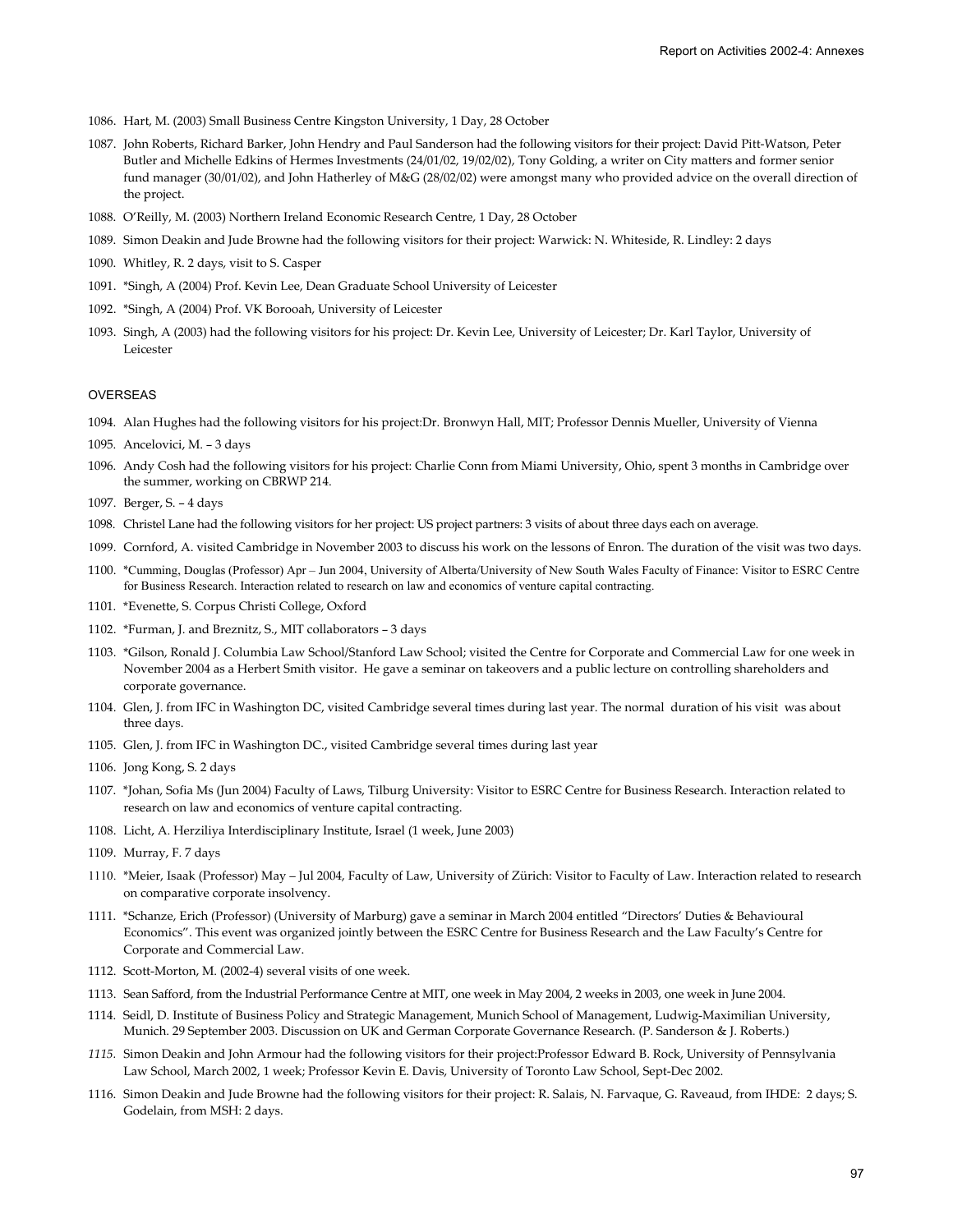- 1117. \*Singh, A (2004) Dr. Jack Glen, IFC, Washington D.C. Several visits throughout the year as we have been collaborating on research on corporate governance, corporate finance and development
- 1118. \*Singh, A (2004) During the last academic year Singh have hosted Prof. Brian Van Arkadi, Dr. Simon Evenett (Oxford), Dr. Andrew Cornford (UNCTAD, Geneva), Prof. Geoffrey Wood (City University), Prof. Frederick Jenny (ESSEC, France), and Prof. Adrian Wood (Sussex and DFID) at faculty seminars at Queen's College.
- 1119. \*Singh, A (2004) Singh sponsored visits to the Faculty of Economics of two young scholars Dr. Inez Perez-Soba (University of Madrid) and Dr. Anita Doraisami (Monash University). Singh mentored and guided the research by Dr. Perez-Soba on Spanish stock market. I also had extensive interactions with Prof. Brownyn Hall (University of California, Berkeley) who visited the Judge Institute.
- 1120. Singh, A (2003) had the following visitors for his project:Dr. Jack Glen, IFC; Dr. Shyam Khemani, World Bank; Professor D. Mueller, University of Vienna; Professor B. Yurtoglu, University of Vienna
- 1121. Soskice, D. 1 day, visit to S. Casper
- 1122. Stanghellini, L. Faculty of Law, University of Florence (1 month, October 2003)
- 1123. Tanburn, J. (2003) International Labour Office, Geneva, 1 Day, 27 November
- 1124. \*Dr. F. Trau, (2004) Confindustria, 2 weeks.
- 1125. Whittaker, H. and Miyamoto, D. Doshisha Business School (Kyoto) 5 days

#### MEMBERSHIP OF COMMITTEES EXTERNAL TO THE UNIVERSITY

- 1126. \*Armour, J., member of Steering Committee of European Association of Law & Economics, Sept 2001-
- 1127. Casper, S. Elected member of the Executive Committee, Society for the Advancement of Socio-Economics
- 1128. Deakin, S. member of editorial board, British Journal of Industrial Relations
- 1129. Deakin, S. member of editorial board, Cambridge Journal of Economics
- 1130. Deakin, S. member of editorial board, Industrial Law Journal
- 1131. Hughes (2002) Editor *Cambridge Journal of Economics.*
- 1132. Hughes (2002) Editor *International Journal of Entrepreneurship Education*
- 1133. Hughes (2002) Editor *Small Business Economics*
- 1134. Hughes, A (2000-) Member of the advisory board of the ESRC Centre for Innovation and Competition (CRIC, University of Manchester
- 1135. Hughes, A (2000) Steering group member Franco-British Entrepreneurship Club (network of UK university enterprise and business departments sponsored by DTI)
- 1136. Hughes, A (2001) Member of the Board of Electors to the Dixon's Chair in Entrepreneurship and Innovation, University of Edinburgh
- 1137. Hughes, A (2001) Member of the steering group of the Middle East Enterprise Initiative of the innovation group of the DTI
- 1138. Hughes, A (2002) member of the DfES Expert panel for Higher Education Workforce development, Life Long Learning and Skills
- 1139. Hughes, A (2002) member of the Irish Social Science Research Council Postgraduate Fellowships Awards Panel
- 1140. \*Hughes, A. (2004) member, Evaluation Methodology and Assessment Group, UK Technology Strategy Board
- 1141. \*Hughes, A (2004) member, UK Council for Science and Technology
- 1142. \*Jones, I (2004) is Vice President, and trustee, Lee Abbey.
- 1143. \*Jones, I (2004) is Chairman of the Oxford Pastorate.
- 1144. \*Jones, I (2004) was elected a life member of the Intercontinental Church Society in recognition for his contribution at Treasurer in June 2004.
- 1145. \*Jones, I (2004) served as MBA Programme External Examiner, The University of Reading until October 2004.
- 1146. \*Jones, I (2004) is a trained session moderator for Trinity Forum which runs study conferences similar to those at the Aspen Institute.
- 1147. Jones, I is Governor SS Philip and James' First School, Oxford
- 1148. Jones, I is MBA Programme External Examiner, The University of Reading.
- 1149. Jones, I is Vice President, and trustee, Lee Abbey
- 1150. Jones, I was a member of the leadership group for Oxford Diocesan Convention in 2002, advising the Bishop of Oxford
- 1151. Jones, I was external assessor appointed by University of Wales for a master's programme in leadership at Harare University.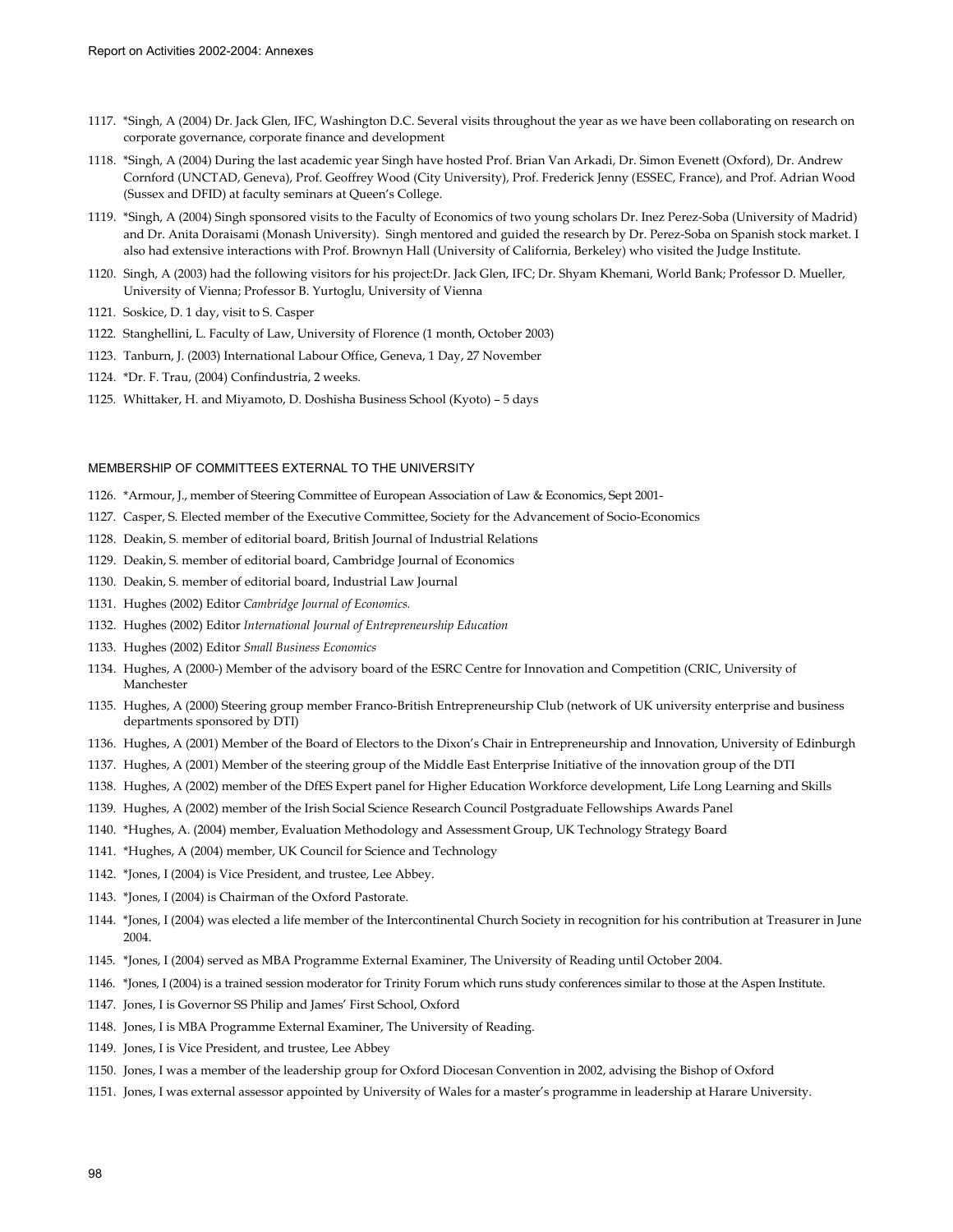- 1152. Jones, I.W. examined a thesis in 'Leadership in utilities' for the University of Brunel –Henley Management College June 2003
- 1153. Jones, I.W. is a Chairman of Trustees for Oxford Pastorate Council, a non –executive director, Traidcraft plc and a trustee, Traidcraft Exchange.
- 1154. Jones, I.W. is an elected member of the See committee for the appointment of the next Bishop of Oxford.
- 1155. Jones, I.W. is MBA External Examiner, The University of Reading.
- 1156. Jones, I.W. is Vice President, and trustee, Lee Abbey.
- 1157. Kitson, M. Board of Trustees, Catalyst
- 1158. Kitson, M. Editorial Board, Cambridge Journal of Economics
- 1159. Kitson, M. Editorial Board, Regional Studies
- 1160. Kitson, M. External examiner, Birkbeck College London
- 1161. Kitson, Michael: Regional Studies
- 1162. Kitson, Michael: Cambridge Journal of Economics
- 1163. Kitson, Michael: Catalyst Forum
- 1164. \*Lane, C (2004) elected in July 2004 as President Elect of the Society for the Advancement of Socio-Economics
- 1165. Lane, C (2002) Co-Editor, *Organization Studies.*
- 1166. Lane, C (2002) Executive Council, Society for the Advancement of Socio-Economics.
- 1167. Lane, C (2002) Member of Editorial Board of *Review of Socio-Economics, British Journal of Sociology, Organization.*
- 1168. Lane, C. 'British Journal of Sociology'
- 1169. Lane, C. 'Editorial Board of Organization Studies'
- 1170. Lane, C. Executive Council of Society for the Advancement of Socio-Economics; Editorial Board of Organization Studies; of Review of Socio-Economics; and of British Journal of Sociology.
- 1171. Lane, C. 'Review of Socio-Economics'
- 1172. \*Nolan, RC (2004) BP Corporate Governance Seminar
- 1173. \*Pollitt, M (2004) is Convenor of the Association of Christian Economists, UK, Annual Conference.
- 1174. \*Pollitt, M (2004) is a member of the PCC and Church Warden, Holy Trinity Church, Cambridge.
- 1175. Pollitt, M is a Trustee and Board Member of the Viva Network, Oxford.
- 1176. Pollitt, M is Convenor of the Association of Christian Economists, UK, Annual Conference.
- 1177. Pollitt, M. is a member of the PCC, Holy Trinity Church, Cambridge.
- 1178. \*Renée-Claude Drouin Membership in the Eurocap Research Network.
- 1179. \*Singh, A (2004) Appointed to the Editorial Board of *Economic Systems*, a journal published by North-Holland/Elsevier. 2004.
- 1180. \*Singh, A (2004) As a member of the International Advisory Committee of the ILOs Socio-Economic Security Program, Singh continued to take an active part in the development of the program and in bringing it to a successful conclusion.
- 1181. Singh, A: appointed to the Advisory Board of the International Journal of Business and Society
- 1182. Singh, A: appointed to the Editorial Board of RIS Digest, the Journal of RIS in New Delhi
- 1183. Whittaker, H (2002) is a member of the editorial board of *International Journal of Entrepreneurship Education* and *Asian Business and Management*, as well as an associate editor of the *Cambridge Journal of Economics*

### MEDIA COVERAGE

### NEWSPAPER

- 1184. Armour, J and Deakin, S (2002) Venture Capital Roundtable held in March 2002 noted in *The Times* Law Supplement
- 1185. Armour, J., Deakin, S. and Konzelmann, S. (2003), research on partnership at work discussed in 'Partnership working inhibited by short-termism' *Professional Manager* 12(6), June 2003, 8.
- 1186. Barnard, C. and Deakin, S. (2004) 'There is no easy answer to long hours at work' *Financial Times*, 6 January, 8. \*
- 1187. Barnard, C. and Deakin, S. (2004) 'Who are the time bandits?' *People Management* 10(2), 25, January. \*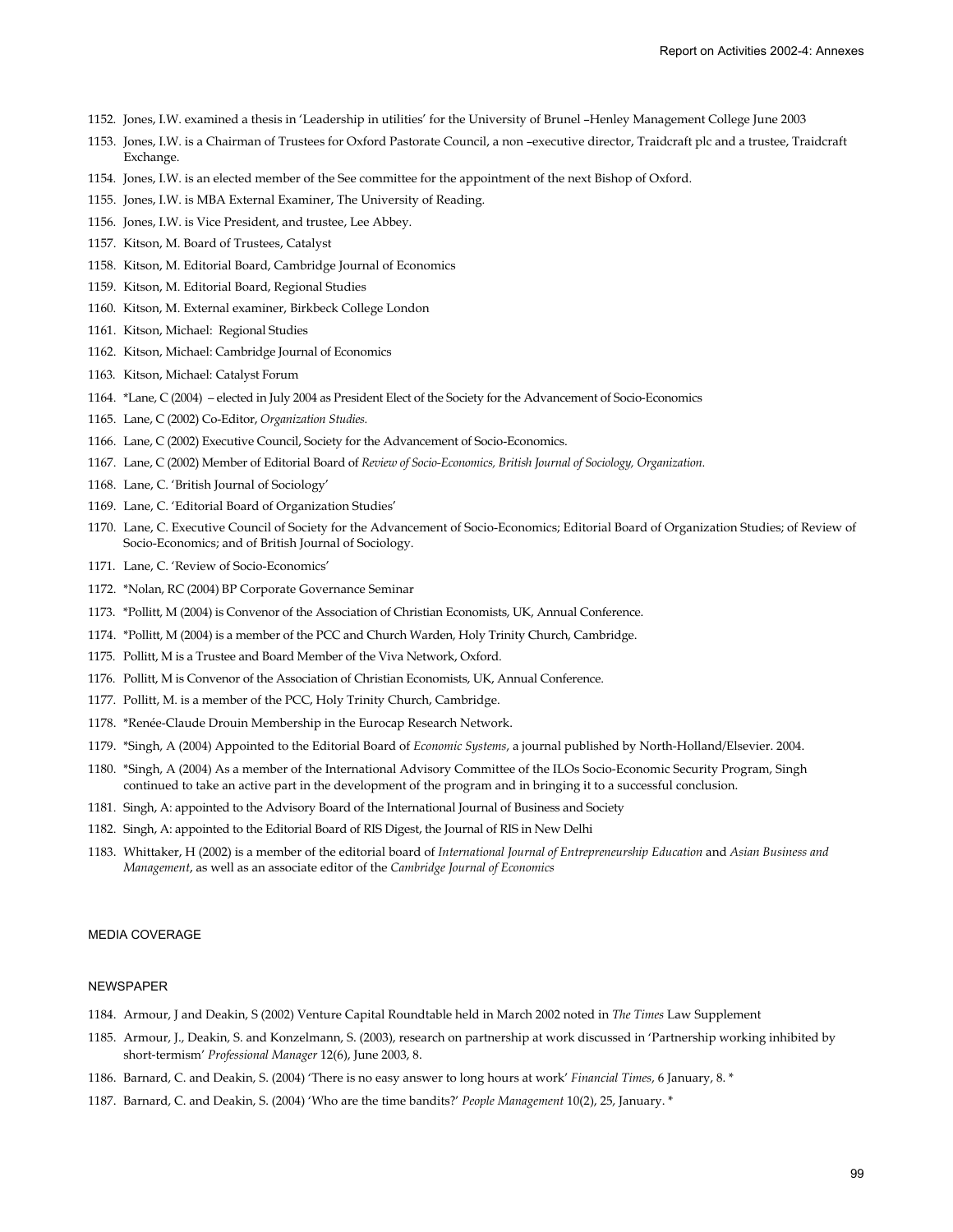- 1188. Barnard, C., Deakin, S., Hobbs, R. (2004) 'Unions step up pressure on working hours' eFinancialCareers.com, 26 January http://www.efinancialcareers.com/article\_270.cfm?storyref=18500000000044983&section=17. \*
- 1189. Browne, J. (2003) 'Research gender and pay equity', cited in *Professional Manager* and *Cambridge Evening News*
- 1190. Bullock, A. et al. *Business Europe.com*, 26 June 2003, 'Small business shutdowns spiral'.
- 1191. Bullock, A. et al. *Professional Manager*, July 2003, 'Lack of innovation'.
- 1192. Bullock, A. et al. *The Sunday Times,* 6 July 2003, 'Retirement debate adds to red tape burden'.
- 1193. Bullock, A. et al. T*he Sunday Times*, 8 June 2003, 'Public sector's business advice is voted best'.
- 1194. Bullock, A. et al. *The Telegraph*, 30 June 2003, 'Your Business' pages quotes findings from the CBR's 'Enterprise Challenged' report.
- 1195. Bullock, A. et al. *The Times*, 26 June 2003, 'Leap in failures of small firms'.
- 1196. Bullock, A. et al.*Cambridge Evening News*, 11 March 2003, 'Survey gives East's image a knock'.
- 1197. Bullock, A. et al.*The Mail On Sunday*, 8 June 2003,'Job doors closed as tough new laws bite'.
- 1198. Cosh, A and Guest, P (2002) CBR WP215 was referred to in the following article: 'Synergies, strategies and all that jazz' by Edmond Warner, Saturday May 11, 2002, The Guardian.
- 1199. Cosh, A. et al. Working paper 252 discussed in the ESRC publication *Professional Manager* (Downside of takeovers), March 2003.
- 1200. \*Cheffins, B (2004) Research on outside director liability (with Bernard Black and Michael Klausner), cited in "A Chink in the Boardroom Door", Economist, December 16, 2004.
- 1201. \*Cumming, D (2004) 'Going for Broke', Anthony Hilton, *Evening Standard*, 29 April 2004 (report on findings of research with Douglas Cumming into legal institutions and venture capital markets).
- 1202. Deakin, S. (2003) research on corporate social responsibility discussed in 'Secret of life', *Professional Manager*, 12(1), January 2003, 7.
- 1203. Deakin, S. (2003) work on takeover regulation discussed in S.J. Berwin *M&A Comment*, online journal, March 2003: (http://www.sjberwin.com/index.html?/publications/corp\_publications.htlm)
- 1204. Eatwell, J (2002) An attack on radio: proposals in the Communications Bill will subject local broadcasters to anti-competitive regulation, *Financial Times*, 20th August 2002
- 1205. Eatwell, J (2002) Basel II: the regulators strike back, *The Observer*, 9<sup>th</sup> June 2002.
- 1206. Guest, P. (2002) the work of the research group was referred to and Paul Guest was extensively quoted in the following article: 'High price to pay for store wars winner' by Andrew Leach in the Mail on Sunday, 27 January 2003.
- 1207. Kitson, M. 'Fired up for Battle', *The Guardian*, 9 September
- 1208. Kitson, Michael (2002) *Guardian*, 18 Feb on the balance of payments at: http://www.guardian.co.uk/business/story/0,3604,651891,00.html
- 1209. Learmount, S (2002) Asahi Shimbun (June 24th 2002): Corporate Governance gets a Japanese Twist
- 1210. Learmount, S (2002) International Herald Tribune (June 23rd 2002): Corporate Governance gets a Japanese Twist
- 1211. Michie, J. (2003) 'Our Mutual Friends', the *Guardian*, 24 June 2003
- 1212. Nachum L. (2001) in 'London market must remain competitive', *London Market Newsletter,* 18 December, pp 4-5
- 1213. Nachum L. (2002) in Banks, R 'The London market and the effect of foreign ownership', *Insurance Day*, January, p 5.
- 1214. Nachum L. (2002) in Pravin, J 'City must mend its ways', *Reinsurance Magazine,* March, pp 24-25
- 1215. \*Singh, A (2004) The *Tribune*, a leading North Indian Daily Newspaper published an interview with Singh, April 2004.

#### **TELEVISION**

- 1216. Cosh, A. (2003), Radio interview for 'In Business' on Enterprise Challenged, BBC Radio 4, 12 June 2003
- 1217. Kitson, M. On: 'labour market shortages', BBC Look East, 19 November
- 1218. Kitson, M. On: 'the decline of manufacturing', BBC Look East, 23 October
- 1219. Kitson, M. On: 'the future of economics', Radio Cambridgeshire, 19 September
- 1220. Learmount, S Bloomberg Television, 7/01: Interview on Japanese/British Corporate Governance Evolution
- 1221. Learmount, S (2003) Nihon Keizai Shimbun, 04/1: 英国のコーポレート・ガバナンス [*Corporate Governance in the UK*]
- 1222. Learmount, S (2002) Nihon Keizai Shimbun, 11/01: コーポレート・ガバナンスの展開 [*Evolving Corporate Governance*]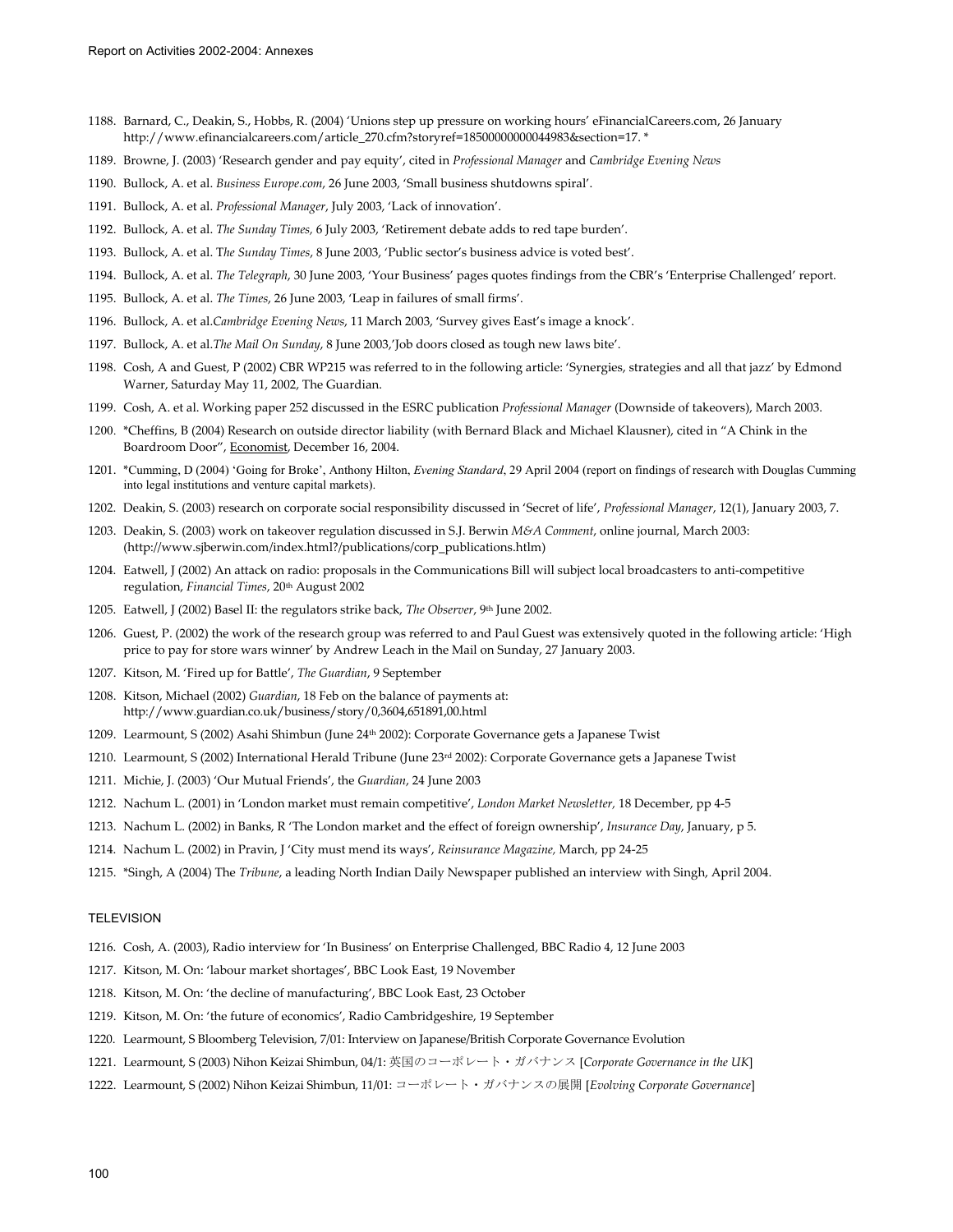1223. \*Singh, A (2004) Presented a paper on the Doha Development Round by video at the Conference at the Catholic University of Sao Paolo in June 2004.

#### OTHER PUBLICATIONS

- 1224. Ashbee, B. and Cook, P. *Partnership and Profit* (2005) corporate governance film made with cooperation of S. Deakin, T. Kochan and S. Konzelmann, (Cambridge: CUMIS)
- 1225. Armour, J. (2002) Review of Michael J. Whincop, An Economic and Jurisprudential Genealogy of Corporate Law (Ashgate, 2001) [2002] 61 Cambridge Law Journal 467-469.
- 1226. Armour, J. (2002) Review of Paul Davies, *Introduction to Company Law* (Clarendon Press, 2002) (2002) 2 *Journal of Corporate Law Studies* 367-371.
- 1227. Armour, J. (2003) 'Review of Eric Posner, Law and Social Norms' *Journal of Law & Society* (Harvard University Press, 2000) 30: 609-614
- 1228. Armour, J. (2003) Review of Mark Roe, *Political Foundations of Ownership and Control* (Oxford University Press, 2003) (2003) 4 *European Business Organization Law Review* 171-176.
- 1229. Armour, J., Bates J., Deakin, S. and Whincop M. *Corporate Governance via the Listing Rules*, Report to the UK Listing Authority, February 2003, mimeo.
- 1230. Ashbee, B., Cook, P. and Koeck, M. (2003) *Partnership and Profit* (video film) (Cambridge: Cambridge University Moving Image Studio).
- 1231. Barnard, C., Deakin, S. and Hobbs, R. (2002) *The Use and Necessity of Article 18(1)(b)(i) of the Working Time Directive in the United Kingdom*. Report to the European Commission, December, mimeo.
- 1232. \*Bullock, A., Innovation Benchmarking UK Survey, CBR 2004
- 1233. Bullock, A and Cosh, A (2002) Small and Medium Sized Business Survey 2002 short questionnaire
- 1234. Bullock, A and Cosh, A (2002) Small and Medium Sized Business Survey 2002 long questionnaire
- 1235. Bullock, A.and Milner, I. (2003) 'Innovation Benchmarking Methodology'.
- 1236. Bullock. A, Fu, X., Milner, I., and Yang, Q.G. (2003) 'Innovation Benchmarking: Sampling Frames and Information Sources (U.S)'.
- 1237. Burchell, B.J. (2003), *Identifying, Describing and Understanding Financial Aversion: Financial Phobes*, Report to Egg.
- 1238. \*Cosh, AD, Paul M. Guest, Michael Tong, (2004) 'Whats it worth? The Acquisition of Powergen', Case Study.
- 1239. Cosh A and Hughes A with Bullock A (2002) Pilot Analysis of the CIS3 Innovation Survey Instrument, a report to the DTI The Relationship between Training and Business Performance
- 1240. Cosh A and Hughes A with Bullock A and Potton M (2002) 'The Relationship between Training and Business Performance', Report to DfES.
- 1241. Cosh, A., Hughes, A., Bullock, A., Fu, X., Yang, Q.G., and Milner, I. (2003) 'Analysis of Middle Market Firms: A Report to the DTI', CBR.
- 1242. \*Cumming, D. (2004a). 'Venture Capital Financial Contracting and the Valuation of High Technology Firms: A Review' by Joseph A. McCahery and Luc Renneboog, eds., Oxford University Press 2004, Forthcoming in *Economica*.
- 1243. \*Cumming, D. (2004b). "Global Venture Capital Transactions: A Review" by B.A. Brechbühl and B. Wooder, eds., Kluwer Academic Press, 2004. Forthcoming in the *Journal of Corporate Law Studies*.
- 1244. Fagan, C. and Burchell, B.J. (2002) 'Gender, Jobs and Working Conditions in the European Union', Dublin: European Foundation for the Improvement of Living and Working Conditions.
- 1245. \*Fu, X (2004) 'Book Review of 'Japanese Direct Investment in China: Locational Determinants and Characteristics'', *Transnational Corporations*, vol.13, no. 3, 47-51, 2004.
- 1246. Fu, X. and Yang Q.G., (2003) 'UK, EU and US Innovation Comparison: Sources, Performances and Impacts'.
- 1247. \*Hobbs, R (2004) The use of Article 18(1)(b)(i) of the Working Time Directive in the UK. Second Report to the European Commission, (with C. Barnard and S. Deakin), May 2004
- 1248. Holly, S., Kattuman, P. etc (2002) a database of the accounts of UK quoted companies spanning 1948-1998, linking the Cambridge/DTI database of quoted UK companies from 1948-1990, with the EXSTAT database (1971-1998) and DATASTREAM. Joint USA-UK Innovation Benchmarking Survey
- 1249. \*Jones, I.W. and Pollitt, M.G. (2004), 'Shell: cracked, or shattered?', *Top Floor*, Issue 9, p.3.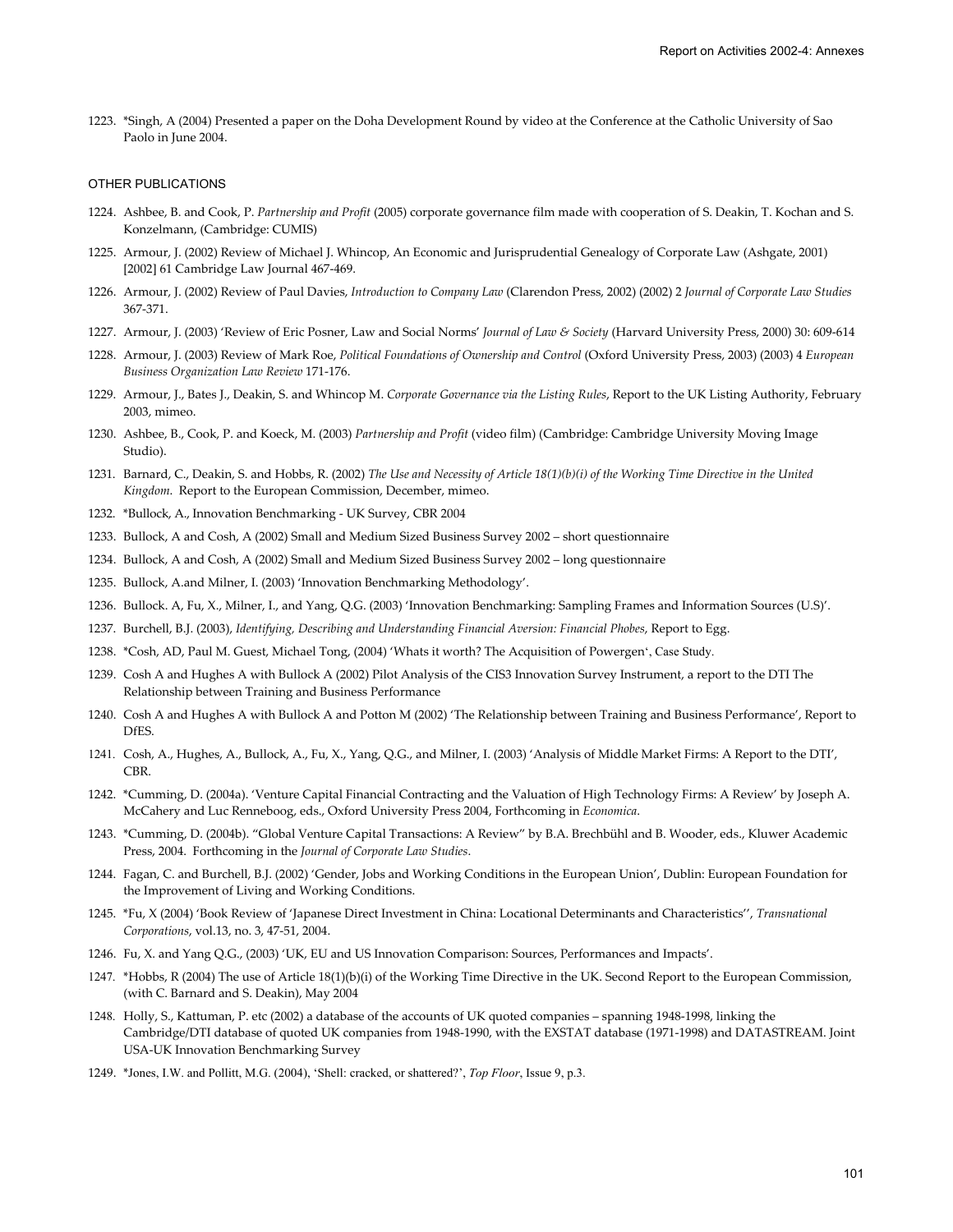- 1250. Jones, I.W., Nyland, C.M. and Pollitt, M.G. (2003), *Multinationals in Developing Communities: How EU Multinationals Build Social Capital in Poland,* submitted to CBR Working Paper Series.
- 1251. Key Findings to the Enterprise Challenged report, available on the Small Business Service extranet www.sbsextra.net accessible by login only
- 1252. Kitson, M. and Primost, D. (2002) Research for a film produced by the Cambridge-MIT Institute on the challenges facing the biotechnology sector
- 1253. Lane, C (2002) Review of B. Hancke
- 1254. Lane, C. Wilkinson, F., Littek, W., Heisig, U., Browne, J., Burchell, B., Mankelow, R., Potton, M., and Tutschner, R. (2003), *The Future of Professionalised Work in Britain and Germany. The Case of British Counselling Psychologists and German Psychological Psychotherapists*, Report to the Anglo German Foundation.
- 1255. Lane, C. Wilkinson, F., Littek, W., Heisig, U., Browne, J., Burchell, B., Mankelow, R., Potton, M., and Tutschner, R.. (2003), T*he Future of Professionalised Work in Britain and Germany. The Case of British Solicitors and German Advocates*, Report to the Anglo German Foundation.
- 1256. Lane, C. Wilkinson, F., Littek, W., Heisig, U., Browne, J., Burchell, B., Mankelow, R., Potton, M., andTutschner, R. (2003), *The Future of Professionalised Work in Britain and Germany. The Case of British andGerman Pharmacists*, Report to the Anglo German Foundation.
- 1257. Lane, C. Wilkinson, F., Littek, W., Heisig, U., Browne, J., Burchell, B., Mankelow, R., Potton, M., andTutschner, R.. (2003), *The Future of Professionalised Work in Britain and Germany. The Case of British Human Resource Managers and German Business and Human Resource Management Consultants*, Report to the Anglo-German Foundation.
- 1258. Lane, C., Wilkinson, F., Littek, W., Heisig, U. Browne, J. Burchell, B. Mankelow, R., Potton, M. and Tutschner, R., *The Future of Professionaised Work in Britain and Germany.* 66 pages, plus Executive Summary. Project final report, submitted to the AGF in July 2002.
- 1259. Lane, C., Wilkinson, F., Littek, W., Heisig, U., Browne, J., Burchell, B., Mankelow, R., Potton, M., and Tutschner, R. (2003) *The Future of Professionalised Work: UK and Germany Compared* Report to the Anglo German Foundation.
- 1260. Nachum, L (2001) review of UNCTAD, Division on Investment, technology and Enterprise Development, *World Investment report 2000: Cross Border Mergers and Acquisitions and Development, Management International Review*3/2001, pp 317-320
- 1261. Sanderson, P (2003). 'Regulation and the Role of the Regulator.' Core resource for the MSc in Regulation of Care Services. APU (Cambridge) on behalf of the National Care Standards Commission.
- 1262. Singh, A. was subject of a centre-page in *Top Floor* in December 2003.
- 1263. UK/US Innovation Benchmarking Survey

#### TRAINING

- 1264. Armour, J. (2003) ESRC-sponsored Media Training Course at BBC Wood Norton, Summer 2003.
- 1265. Bullock, A. et al. Introductory Microeconometrics, Cemmap, 2-3 October 2003, London
- 1266. Bullock, A. et al. Web survey design course, Centre for Applied Social Surveys, 17-18 March 2003, London
- 1267. Jones, I.W. attended ESRC media training at Evesham in May 2003.
- 1268. \*Lane, C (2004) training course on the use of Atlas.ti qualitative software, University of Surrey, Guildford, 13 October 2004
- 1269. \*Probert, J (2004) ESDS summer workshop on Secondary Analysis of Qualitative Data: Using Atlas.ti to Explore Archived Sources, University of Essex, 24 June 2004
- 1270. Probert, J. attended a 1-day course on Small Group Teaching
- 1271. Sanderson, P. Applying for Research Funding (Wellcome and Leverhulme Trusts). 20 June 2003. University of Cambridge Staff Development
- 1272. Sanderson, P. Research Project Management for Principal Investigators. 18 March 2003. University of Cambridge Staff Development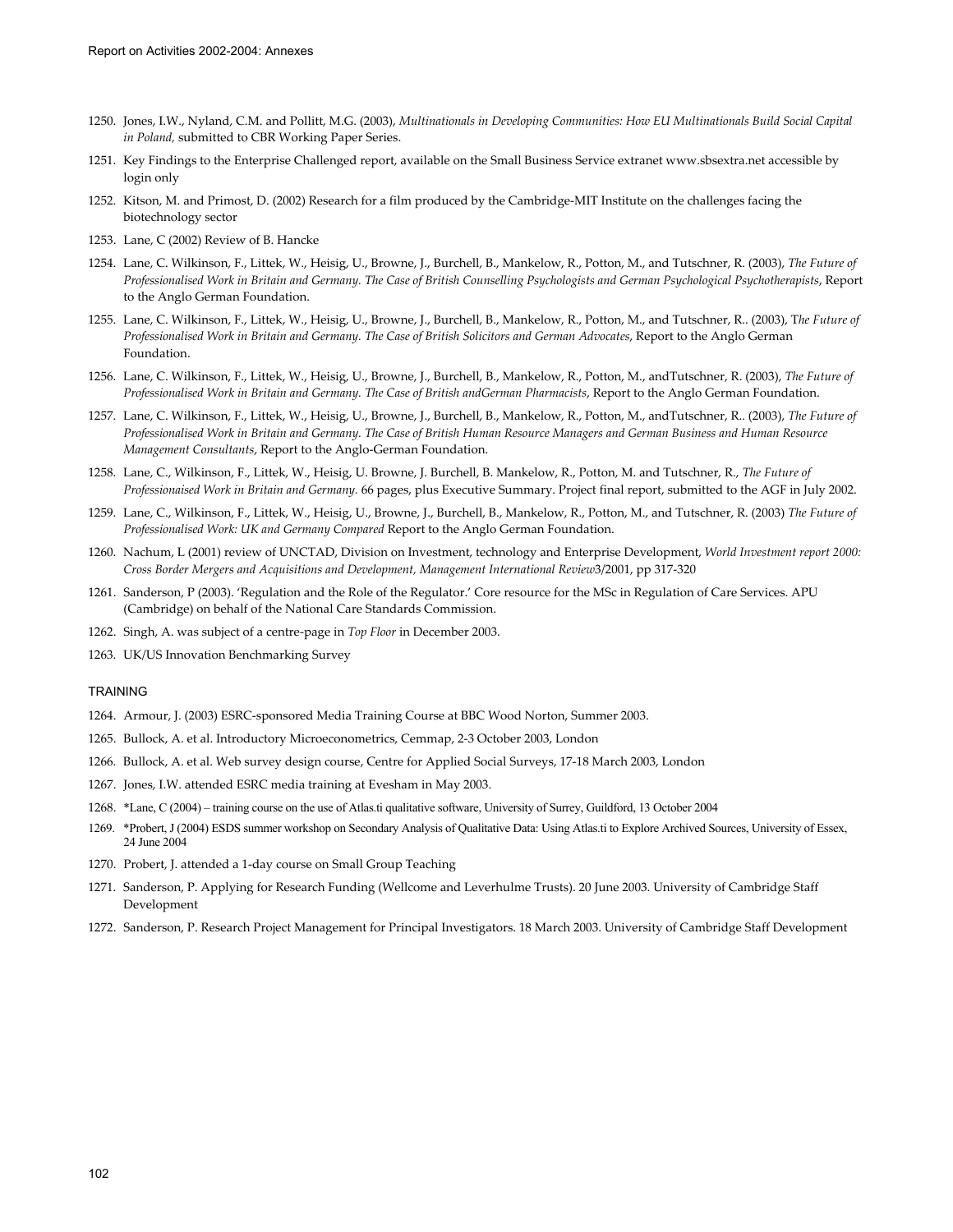# FIVE NOMINATED PUBLICATIONS

We are asked to nominate five publications comprising best examples of the quality and range of the Centre's work during the reporting period.

These publications have been chosen to illustrate as far as possible the range of CBR projects (all three Programmes are represented); the disciplines represented in the work of the CBR (in particular, economics, law, economic geography, and management studies); and the range of outlets in which CBR work appears (core journals and research monographs, as well as our contractual obligation to the ESRC to publish regular reports on the state of British enterprise based on our corefunded Small Business Survey).

Conn, R., Cosh, A., Guest, P. and Hughes, A. (2005 forthcoming) 'The impact on UK acquirers of domestic, cross border, public and private acquisitions' *Journal of Business Finance and Accounting*; also published as Conn, R., Cosh, A., Guest, P. and Hughes, A. (2003) 'The impact on UK acquirers of domestic, cross-border, public and private acquisitions' CBR Working Paper no. 276. [Programme 1]

Cosh A. and Hughes, A. (eds) (2003) *Enterprise Challenged: Policy and Performance in the British SME sector 1999-2002 (*ESRC Centre for Business Research: University of Cambridge, Cambridge) [Programme 3]

Deakin, S. and Wilkinson, F. (2005) *The Law of the Labour Market: Employment, Industrialisation and Legal Evolution* (Oxford: OUP). [Programme 2]

Singh, A. (2003) 'Competition, corporate governance and selection in capital markets', *Economic Journal*, 113(November): F443-F464 [Programme 2]

Nachum, L. (2003) 'Liability of foreignness in global competition? Financial service affiliates in the City of London', *Strategic Management Journal*, 24(12): 1187-1208 [Programme 1]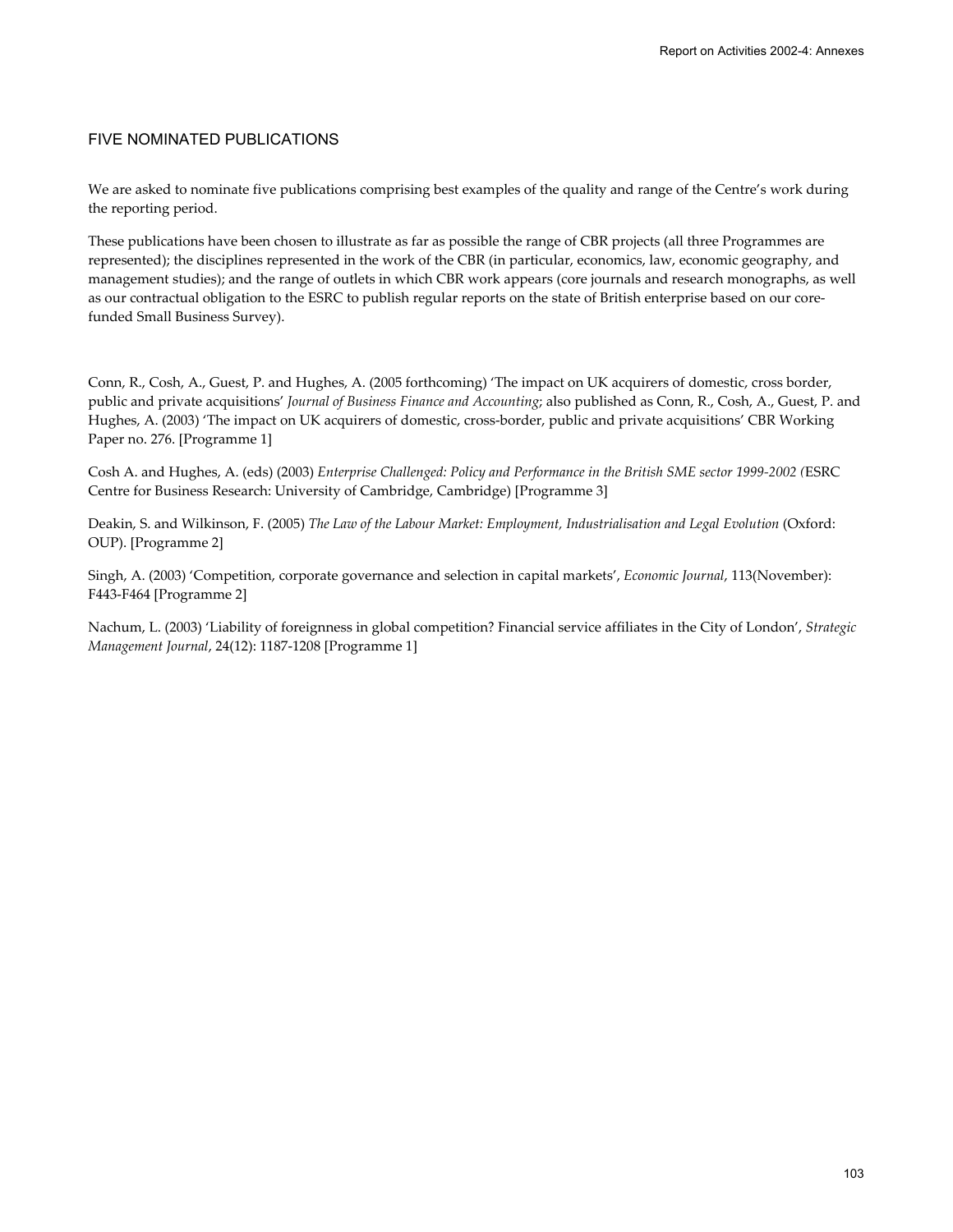# **ANNEX C: RESOURCES**

# STAFFING

Below is a list of academic and support staff appointed since March 2002 (name, research programme(s), grade, %FTE, start and end dates) and the destination of past staff:

# RESEARCH STAFF

Beth Ahlering, corporate governance, Junior Research Fellow (100%), 2001-2003, left to join PA Consulting, London.

Kern Alexander, innovation and productivity, Research Fellow (100%), 1999-2003, left to join CERF, Judge Institute, Cambridge, and then the Department of Law, University of Warwick.

John Armour, corporate governance, Senior Research Fellow (100%), 2001-2, left to take up University Lectureship in the Faculty of Law, Cambridge, now project leader and Research Associate in CBR.

Jude Browne, corporate governance, Research Fellow (100%), 1999-2003, left to take up Research Fellowship in Centre for Research in the Arts, Social Sciences & Humanities (CRASHH), University of Cambridge (will return to CBR in October 2006 to work on a project on gender equality).

Anna Bullock, innovation and productivity, corporate governance, SMEs, Survey and Database Manager (100%) 1994 present.

Steven Casper, innovation and productivity, Senior Research Fellow (40%) 2001-2003, left to take up tenure track position in the USA

Andy Cosh, innovation and productivity, corporate governance, SMEs, Assistant Director (40%) 1994-present

Simon Deakin, corporate governance, Assistant Director, and Acting Director from 1.1.2005 (40%), 1994-present

Panayotis Dessyllas, innovation and productivity, SMEs, Research Assistant (50%) 2002-4, left in September 2004 to take up an AIM Research Fellowship at the Saïd Business School, University of Oxford.

Amanda Dickins, innovation and productivity, Research Fellow (100%) 2001-3, left at end of March 2003 to complete her PhD and then take up a position at the University of Oxford.

Celine Druilhe, SMEs, Research Fellow (100%) 2003-5, left March 2005 to join become a Business Development Manager in a small company.

Richard Hobbs, corporate governance, Junior Research Fellow (100%) 1999-2001, left to take up Ph.D. research in the Faculty of Law, University of Cambridge, returned 2004-present.

Matthias Holweg, innovation and productivity, Senior Research Fellow (100% for 3 months), left at the end of September 2004 to continue on projects in the Judge Institute, University of Cambridge

Alan Hughes, innovation and productivity, corporate governance, SMEs, Director (100%) 1994-present

Vadim Grinevich, SMEs, Research Assistant (20%), 2005-present

Xiaolan Fu, SMEs, innovation and productivity, Research Fellow (100%), , 2003-present.

Anastasios Karamanos, innovation and productivity, Research Fellow (100%), 2001-3, left to take up tenure track position at ESSEC Business School, Paris

Sue Konzelmann, corporate governance, Senior Research Fellow (100%) 1999-2002, left to become Reader at Birkbeck College, London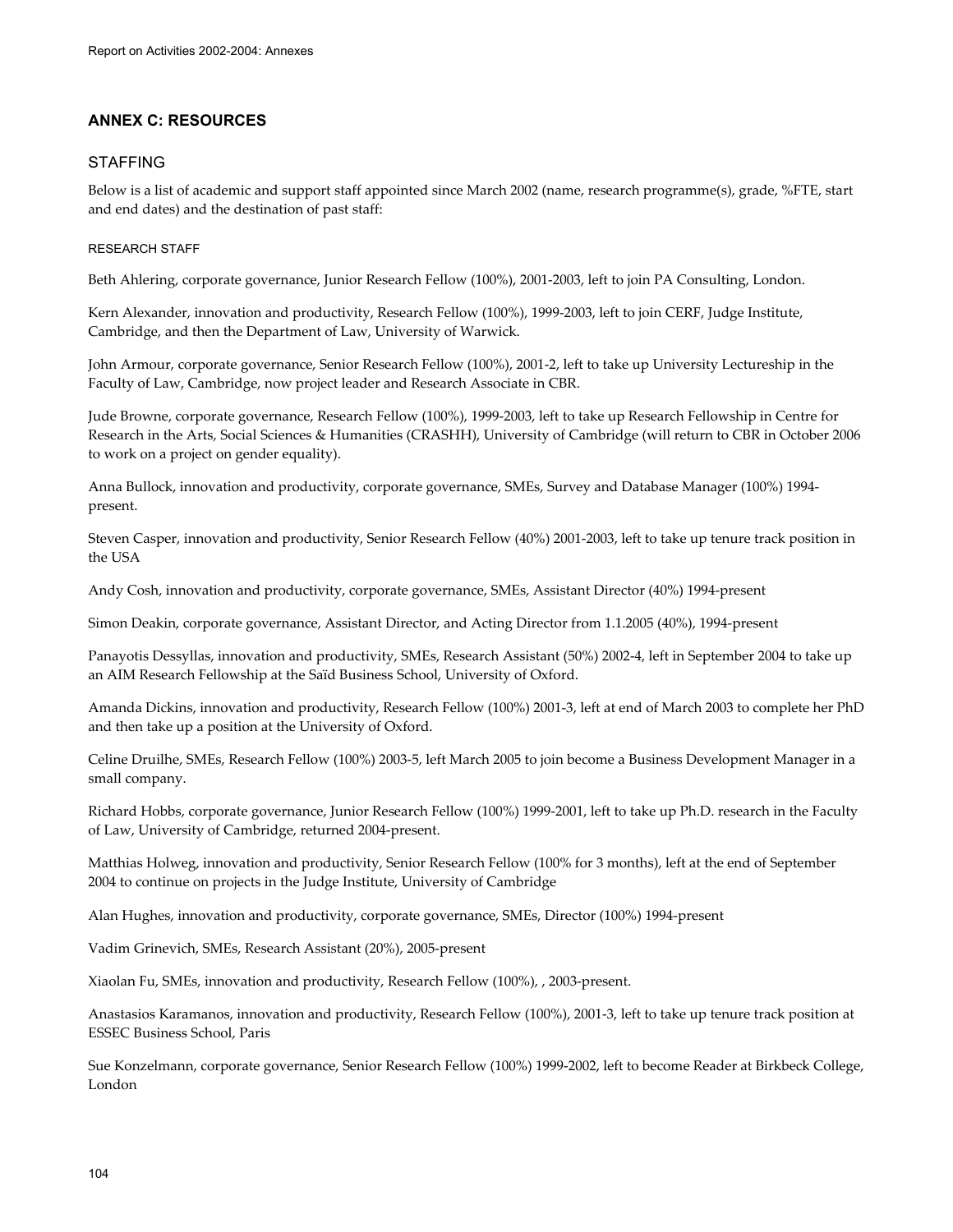Christel Lane, innovation and productivity, corporate governance, Research Associate (partial buy-out from teaching from Faculty of Social and Political Sciences), 1994-present

Jaeho Lee, innovation and productivity, corporate governance, SMEs, Research Fellow (100%) 2003-5, left to take up Research Fellowship at Birmingham University.

Simon Learmount, innovation and productivity, corporate governance, Research Fellow (100%), 2000-2002, left to become Assistant Director of MBA, Judge Institute, Cambridge, now Research Associate and project leader, CBR.

Sonja Marjanovic, innovation and productivity, Research Assistant (100%), left September 2003 to take up PhD research in the Judge Institute, Cambridge

Isobel Milner, innovation and productivity, corporate governance, SMEs, Assistant Database Manager (100%) 2003-present

Lilach Nachum, innovation and productivity, SMEs, Senior Research Fellow (100%) 1997-2002, left September 2002 to take up a Professorship at Baruch College, New York.

Meg Okabe, innovation and productivity, Research Assistant (60%) 2004-present.

Nick Oliver, innovation and productivity, Assistant Director (40%), 2000- 2004, left to become Director of a CMI-funded Innovation Centre in the Judge Institute, Cambridge.

Margaret Potton, corporate governance, SMEs, Junior Research Fellow (100%), left May 2002, to take up private sector employment.

David Primost, innovation and productivity, Research Fellow (100%) 2002-4, left June 2004 to set up his own property company.

Jocelyn Probert, innovation and productivity, Research Fellow (100%) 2002-present

Thelma Quince, SMEs, Research Fellow (50%), 2002-2004, left to work on other projects in Cambridge, June 2004 but remains a Research Associate involved with High-tech CEOs project

Paul Sanderson, corporate governance, Research Fellow (100%) 2002-4, left to become project manager, Department of Land Economy, September 2004

Frank Wilkinson, corporate governance, SMEs Senior Research Fellow (100%) 1994-2002, retired, but still involved in CBR as Research Associate on Capabilties project.

Jonathan Ward, innovation and productivity, Research Fellow (100%) 2002-3, left to work for CERF, Cambridge.

Qing Gong Yang, SMEs, innovation and productivity, Research Fellow (100%) 2003-present.

Man Wing Yeung, innovation and productivity, Research Assistant (100%), 2004-present.

## ADMINISTRATIVE STAFF

Lynn Camber – Director's PA (60%) – left March 2003

Chris Dunne – Editor, Top Floor (10%) freelance – left August 2004 to relocate to Devon

Rosa Fusilia – Accounts Assistant (50%) left June 2002 – post with Judge Institute

Irmi Hahne – Director's PA (100%)

Kate Hansen– Publications Secretary (100%) – left March 2003 to travel: subsequently, freelance secretary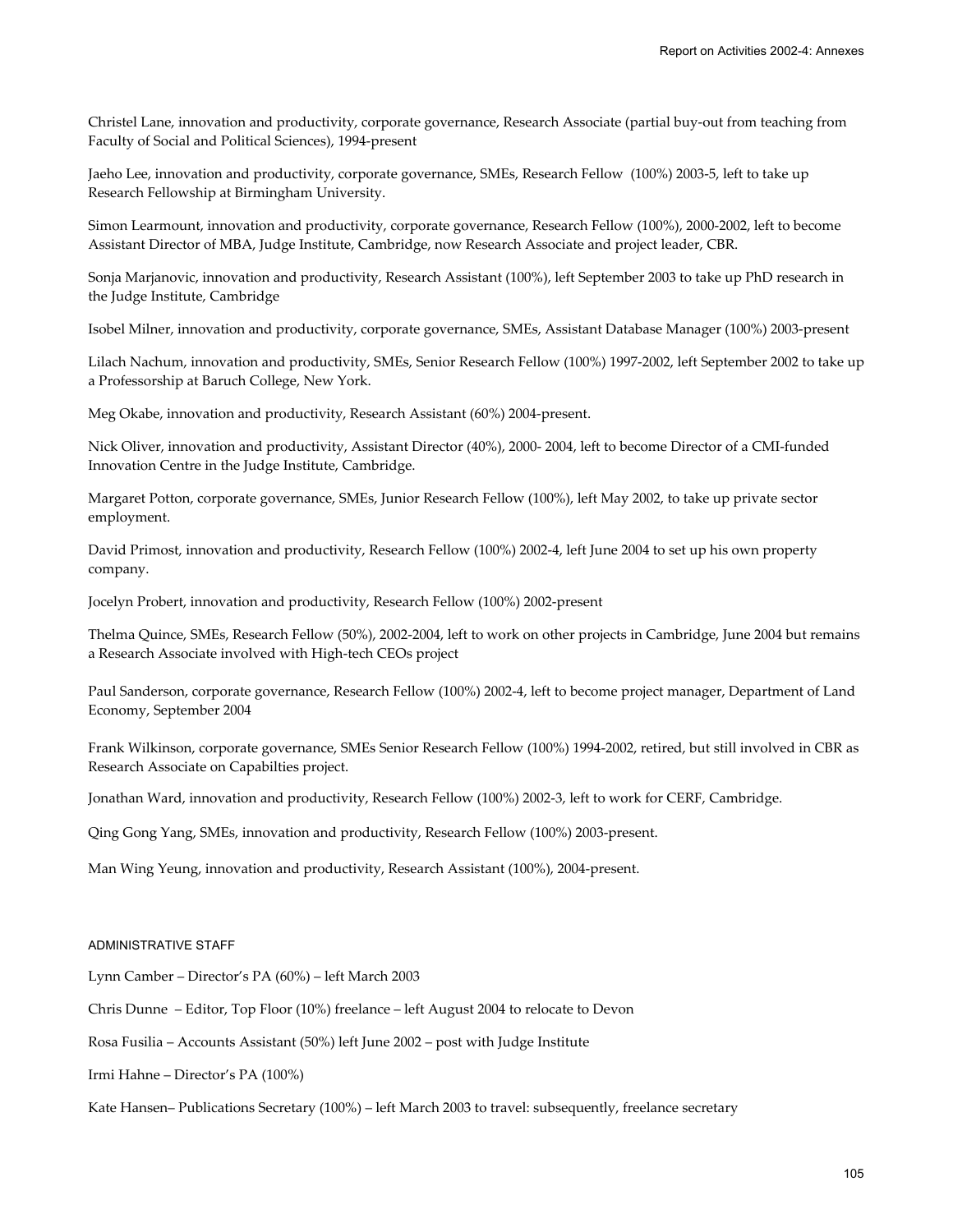Sue Moore – (100%) Administrative Secretary Lisa Patterson – Director's PA (60%) rsigned March 2003 following birth of her son Cathy Schneider – Accounts Clerk (20%) left July 2002 – employed via University Financial Agency Rachel Simpson – Press Officer (20%) Kim Travers – Publications Secretary (55%) left May 2004 to relocate to Peterborough Rachel Wagstaff – Junior Secretary (100%) Emma Walters – Director's PA (60%) left August 2004 - PA in Law Company Louis Wenham – Accounts Clerk (20%) – employed via University Financial Agency Gill Hervey-Murray (100%) – Secretary to Andy Cosh

#### CASUAL AND SHORT TERM RESEARCH STAFF

25 individuals = 450% FTE

#### RESEARCH ASSOCIATES

Research associate status may be conferred on project leaders and members of projects who are not employed by the CBR. This category therfore includes personnel in other University of Cambridge departments as well as from outside the University of Cambridge.

The following were research associates in the period 2002-2004 (University of Cambridge unless otherwise stated):

John Armour (Law)

Catherine Barnard (Law)

Robert Bennett (Geography)

Richard Barker (Judge Institute)

Suzanne Berger (MIT)

William Brown (Economics)

Brendan Burchell (SPS)

Brian Cheffins (Law)

Charlie Conn (Miami, Ohio)

Jacqueline Cook (private practice in Canada and US: former member of CBR)

John Eatwell (Judge Institute)

Jack Glen (IFC)

Paul Guest (Engineering)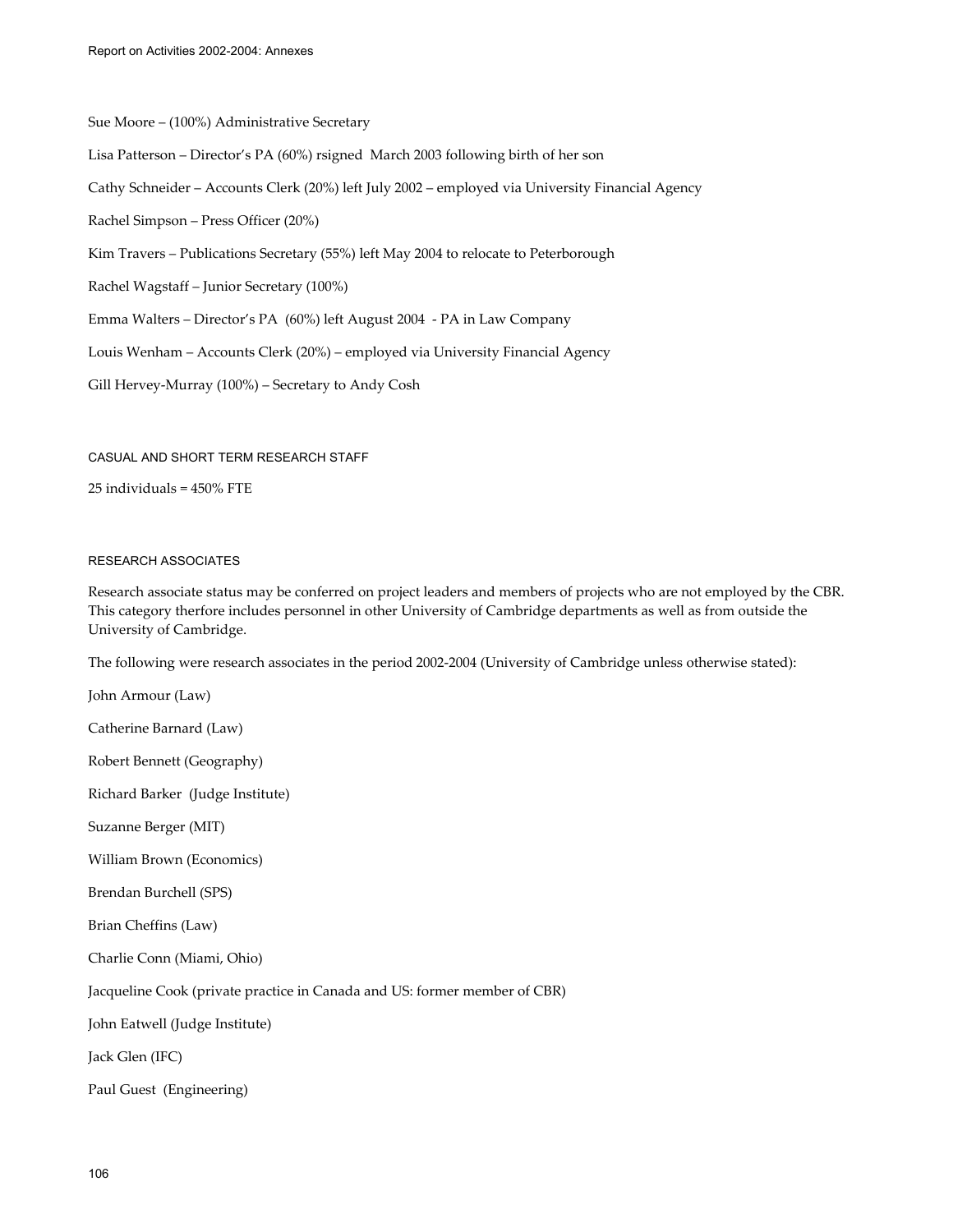Klaus Gugler (University of Vienna) Ulrich Heisig (Berlin) John Hendry (Birkbeck College) Yushi Inaba (Osaka) Ian Jones (Brasenose College, Oxford and London Business School) David Keeble (retired; former assistant director of CBR) Tom Kochan (MIT) Paul Kattuman (Judge Institute) Shyam Khemani (World Bank) Michael Kitson (Judge Institute) Suzanne Konzelmann (Birkbeck College, London) Christel Lane (SPS) Simon Learmount (Judge Institute) Kevin Lee (Leicester) Wolfgang Littek (Bremen) Professor F. Malerba (Bologna) Roy Mankelow (retired; former Ph.D. student, Cambridge) Ron Martin (Geography) Jonathan Michie (Birkbeck College) Tim Minshall (Cambridge Entrepreneurship Centre) Riz Mokal (University College, London) Dennis Mueller (Vienna) Fiona Murray (MIT) Lilach Nachum (Baruch College, City University of New York; former SRF, CBR) David Nash (Cardiff) Richard Nolan (Law) Professor H. Odagiri (Tokyo) Sarah Oxenbridge (Applied Economics; now with Acas, London) Michael Pollitt (Judge Institute) Stephen Pratten (King's College, London) L. Renneboog (Leuven)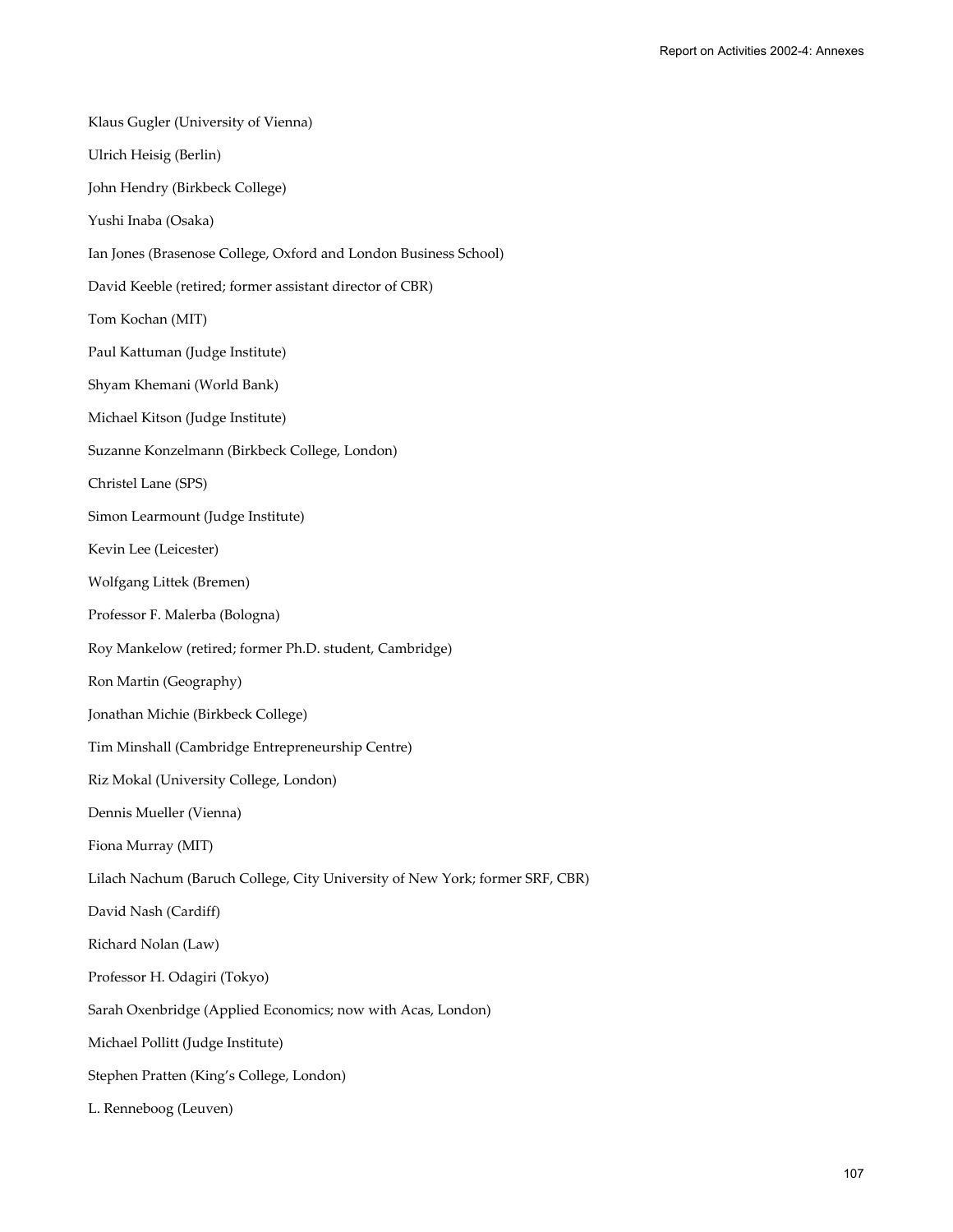Daniel Roos (MIT)

Michael Scott Morton (MIT)

Ajit Singh (Economics)

Andrew Stewart, (Flinders)

Hugh Whittaker (Doshisha)

Geoff Whittington (International Standards Accounting Board).

Frank Wilkinson (Birkbeck College, London)

Burcin Yurtoglu (Vienna)

## FUNDING

Below is list of all funding (including ESRC core support), by funder, amount, start and end dates, project area (research programme), in the reporting period:

| Funder                  | Amount      | <b>Dates</b> | Research programme<br>(and project)                                                              |
|-------------------------|-------------|--------------|--------------------------------------------------------------------------------------------------|
| ESRC core grant         | £555,006.03 | 2002-3       | Innovation and productivity,<br>corporate governance, SMEs<br>(various projects: see Annex<br>A) |
| ESRC core grant         | £589,581.20 | 2003-4       | Innovation and productivity,<br>corporate governance, SMEs<br>(various projects: see Annex<br>A) |
| <b>ESRC</b> core grant  | £284,397.10 | 2004-end     | Innovation and productivity,<br>corporate governance, SMEs<br>(various projects: see Annex<br>A) |
| ESRC research grant     | £111,792    | 2002-4       | Innovation and productivity<br>(macroeconomic shocks)                                            |
| Cambridge-MIT Institute | £309,784    | 2002-5       | Innovation and productivity<br>(globalising behaviour of<br>firms)                               |
| ESRC research grant     | £44,883     | 2001-3       | Innovation and productivity<br>(commercialising science<br>$etc.$ )                              |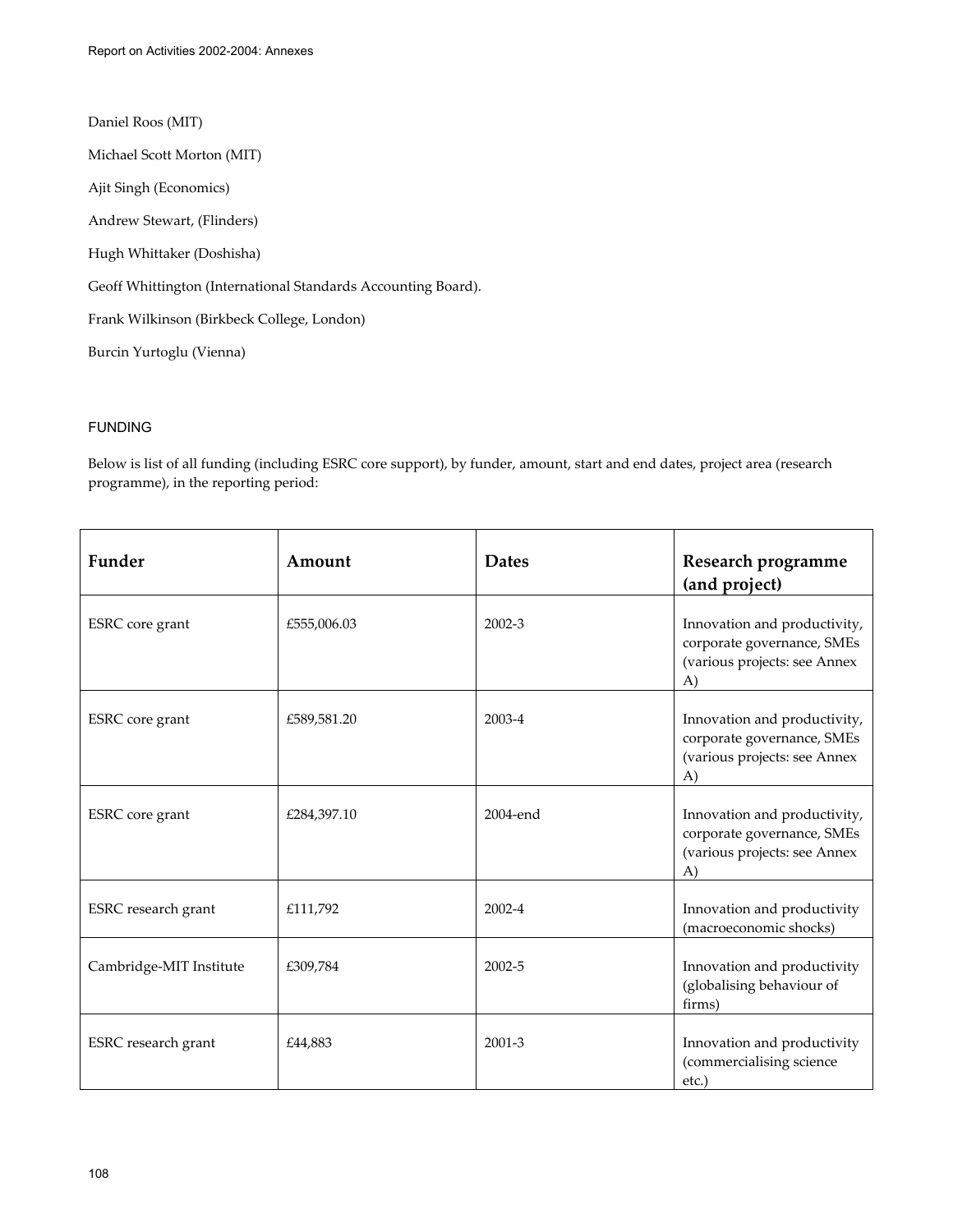| Cambridge-MIT Institute                            | £63,002   | 2001-3     | Innovation and productivity<br>(commercialising science<br>etc.)                                            |
|----------------------------------------------------|-----------|------------|-------------------------------------------------------------------------------------------------------------|
| Leverhulme Trust                                   | £208,170  | 1998-2002  | Innovation and productivity,<br>corporate governance<br>(business failure and<br>macroeconomic instability) |
| Ford Foundation                                    | \$386,494 | 1999-2002  | Innovation and productivity<br>(international financial<br>regulation)                                      |
| Rockefeller Foundation                             | \$100,000 | 1999-2002  | Innovation and productivity<br>(international financial<br>regulation)                                      |
| European Commission (Fifth<br>Framework Programme) | £36,678   | 2002-2004  | Corporate goveranance<br>(reflexive law and<br>democratic governance)                                       |
| European Commission (Fifth<br>Framework Programme) | £12,491   | 2002       | Corporate governance (from<br>employability to capability)                                                  |
| Anglo-German Foundation                            | £24,327   | 1999-2004  | Corporate governance<br>(future of professionalised<br>work)                                                |
| Cambridge-MIT Institute                            | £126,471  | 2001-4     | Corporate governance<br>(updating employment<br>institutions)                                               |
| European Commission (Fifth<br>Framework Programme) | £45,174   | $2002 - 6$ | Corporate governance<br>(towards a European politics<br>of capabilities)                                    |
| Cambridge-MIT Institute                            | £454,313  | 2002-2006  | SMEs (innovation<br>benchmarking)                                                                           |
| Cambridge-MIT Institute                            | £183,192  | 2002-2006  | SMEs (universities and<br>innovation)                                                                       |
| British Bankers' Association<br>and DTI            | £106,657  | 2002-2004  | SMEs (training and business<br>performance)                                                                 |
| <b>EU Strata Programme</b>                         | £23,460   | 2001-2002  | SMEs (incubating European<br>high-tech firms)                                                               |
| Regional Innovation<br>Initiative                  | £12,550   | 2003-4     | SMEs (MAPSME, Policy and<br><b>Evaluation Unit)</b>                                                         |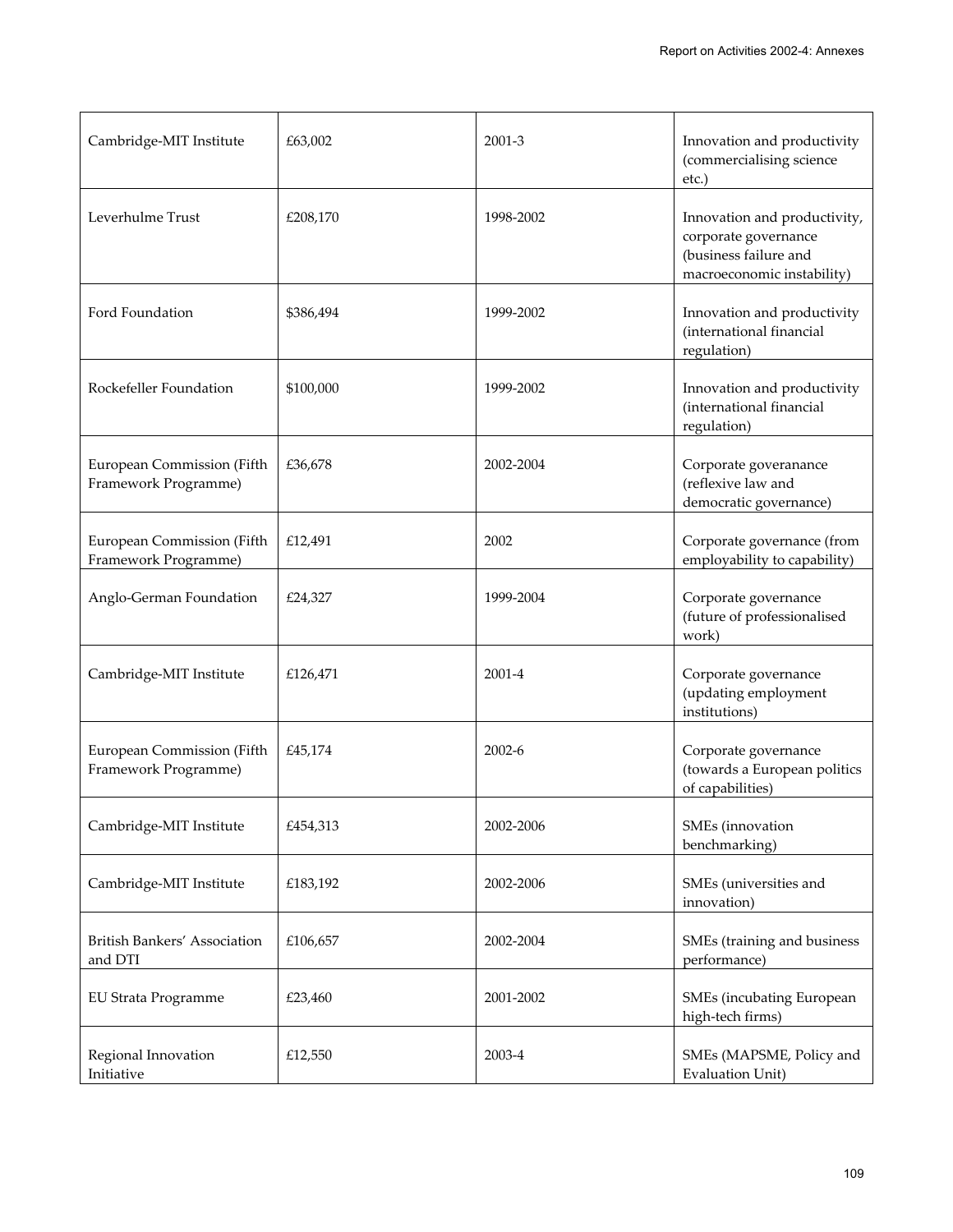| <b>DTI</b>                                                       | £13,860     | 2002-4 | SMEs (Policy and Evaluation<br>Unit, Middle Market                                                                             |
|------------------------------------------------------------------|-------------|--------|--------------------------------------------------------------------------------------------------------------------------------|
|                                                                  |             |        | Hypothesis)                                                                                                                    |
| ESRC grant (on behalf of<br>DTI, Inland Revenue and<br>Treasury) | £70,000     | 2003-4 | <b>SMEs (Policy Evaluation</b><br>Unit, contribution of<br>research and technology<br>orgnanisations to knowledge<br>transfer) |
| <b>DTI</b>                                                       | £18,750     | 2002-4 | SMEs (Policy and Evaluation<br>Unit, CIS4 and Oslo manual<br>revision)                                                         |
| <b>Small Business Service</b>                                    | £47,000     | 2002-4 | SMEs (Policy and Evaluation<br>Unit, Determinants of small<br>business growth patterns)                                        |
| ESRC grant                                                       | £10,000     | 2003   | SMEs (SME performance<br>and policy - grant for high-<br>tech workshop, May 2003)                                              |
| <b>Invest NI</b>                                                 | £20,000     | 2004   | SMEs (Survey and Database<br>Unit - extension of SME<br>survery to Northern Ireland)                                           |
| AIST, Japan                                                      | Y 2,000,000 | 2004   | SMEs (SME performance<br>and policy - incubation and<br>spin-offs)                                                             |
| <b>ESRC</b> grant                                                | £10,000     | 2004   | Upgrade of CBR website                                                                                                         |

## FACILITIES

There have been no significant changes to accommodation, library resources, or computing facilities since 2002

## DATASETS

Details of datasets introduced and datasets lodged with the ESRC during the reporting period are contained in Annex B, above (see under 'Archived Datasets' and 'Surveys').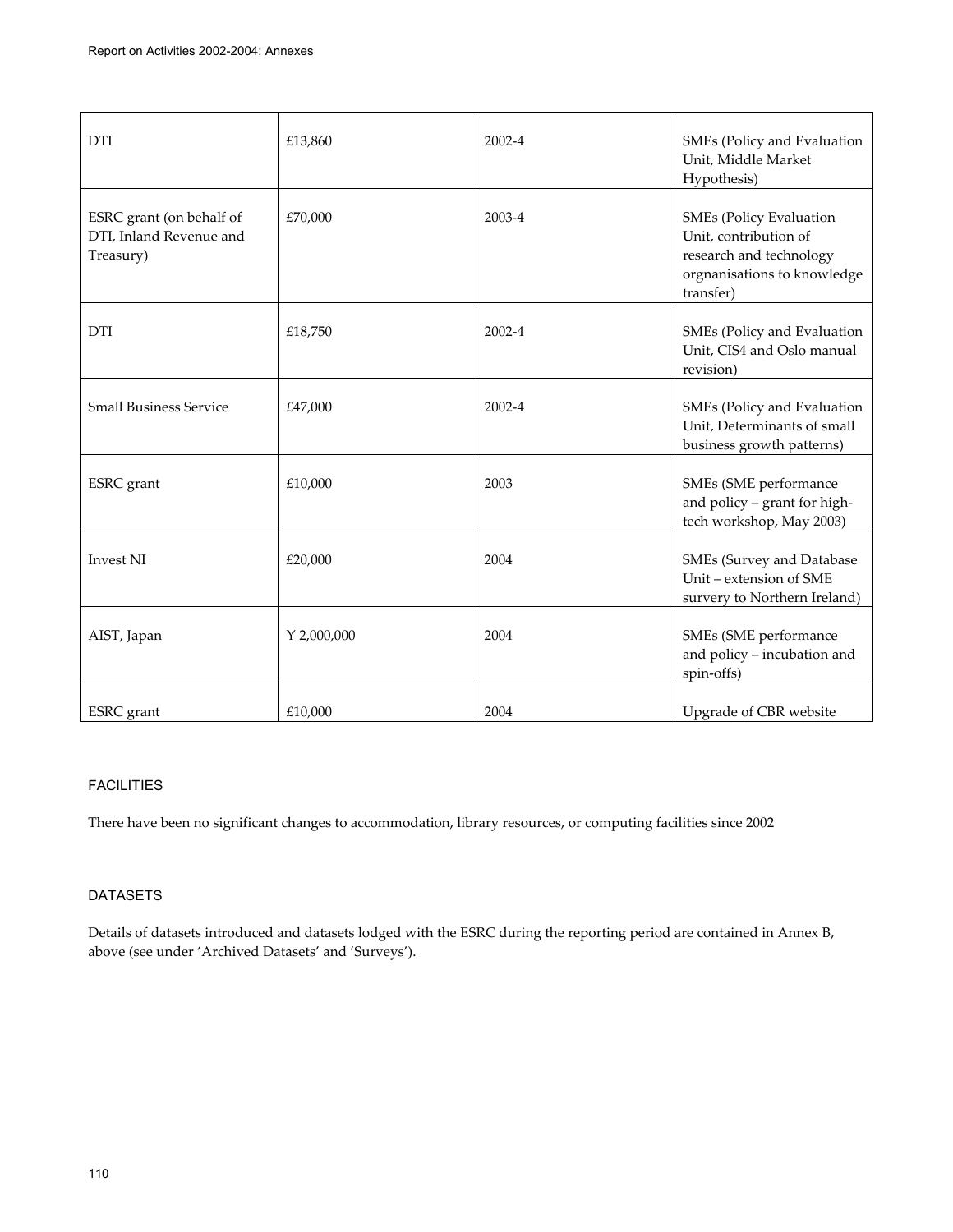## **ANNEX D: ADVISORY BOARD AND COMMITTEE OF MANAGEMENT**

Below are membership lists with a note of any changes during the reporting period (note: arrangements are currently being completed to replace those members of the Board who resigned in 2004):

## ADVISORY BOARD

Dr Gerald Avison Managing director, The Technology Partnership

Mr Matthew Bullock Chief Executive of Norwich and Peterborough Building Society (Chairman of the Advisory Board)

Professor Brian Cheffins Faculty of Law, Cambridge University

Dr Andy Cosh Assistant Director, ESRC Centre for Business Research

Professor Dame Sandra Dawson Director, Judge Institute of Management

Professor Simon Deakin Assistant Director, ESRC Centre for Business Research

Ms Angela Dumas Consultant on Design and Management Senior Associate at the Judge Institute of Management Studies (left Board, 2004)

Dr Reg Hinkley Chief Financial Officer, BP plc.

Professor Alan Hughes Director, ESRC Centre for Business Research

Mr Gareth Jones Non-Executive Director, TBI (ex-Managing Director of Abbey National Treasury Services)

Mr Andrew Kilpatrick HM Treasury

Mr Ian McCafferty Chief Economist, CBI

Professor J.S Metcalfe Executive Director,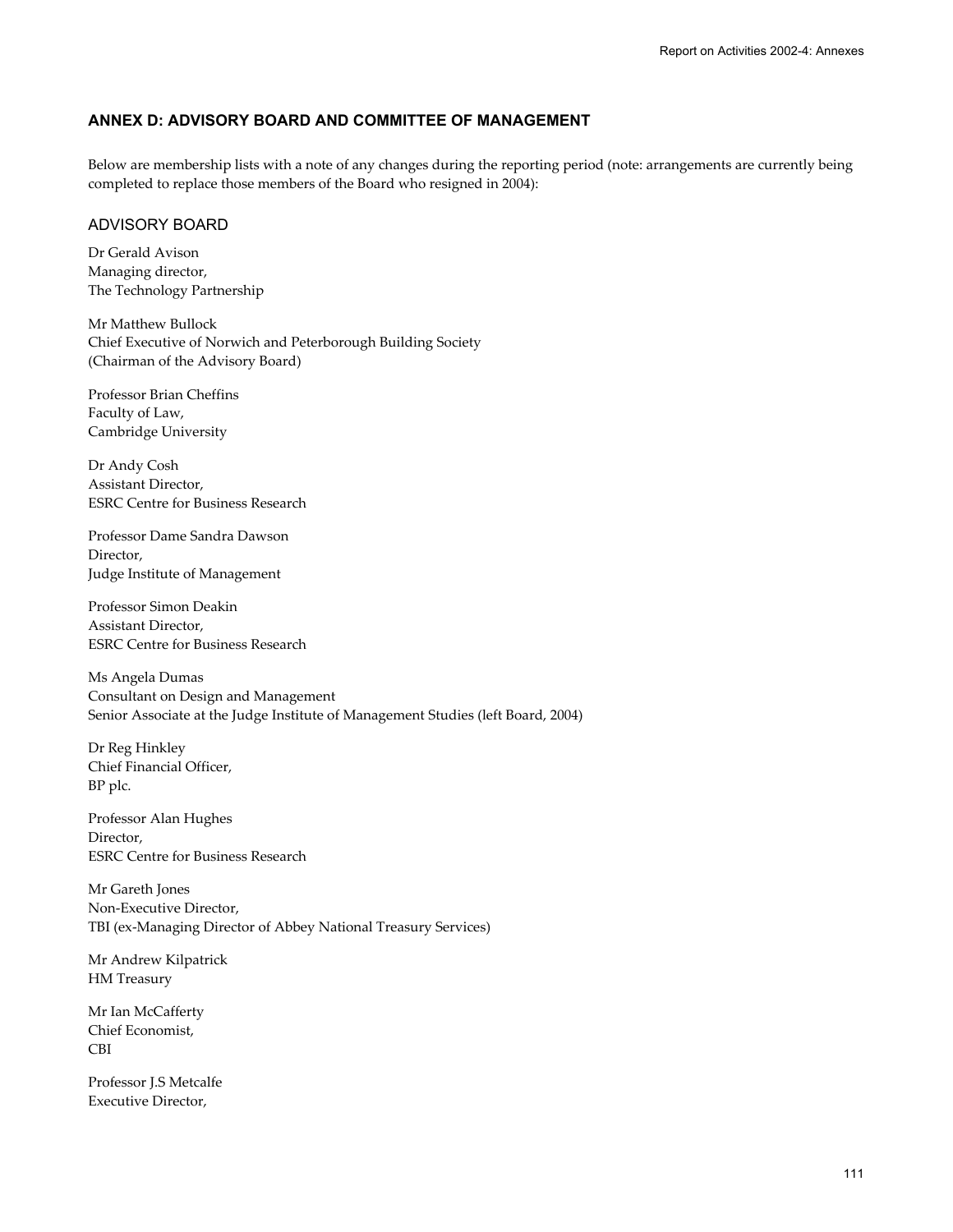ESRC Centre for Research on Innovation and Competition University of Manchester

Professor David Newbery Ex-Director of the Department of Applied Economics, University of Cambridge

Professor Nick Oliver Assistant Director, ESRC Centre for Business Research (left Board, 2004)

Mr Martin Stanley Chief Executive, Postal Services Commission (left Board, 2004)

Professor G. Whittington Board Member, International Accounting Standards Structure Board

Secretary to the Advisory Board Mrs Sue Moore Administrative Secretary ESRC Centre for Business Research

## COMMITTEE OF MANAGEMENT

Professor Brian Cheffins Faculty of Law University of Cambridge 10 West Road Cambridge CB3 9DZ

Professor Dame Sandra Dawson Director University of Cambridge Judge Institute of Management Studies Trumpington Street Cambridge CB2 1AG

Dr Andy Cosh Assistant Director ESRC Centre for Business Research Queens' College Silver Street Cambridge CB3 9ET

Professor Simon Deakin Assistant Director ESRC Centre for Business Research University of Cambridge Top Floor Judge Institute of Management Studies Trumpington Street Cambridge CB2 1AG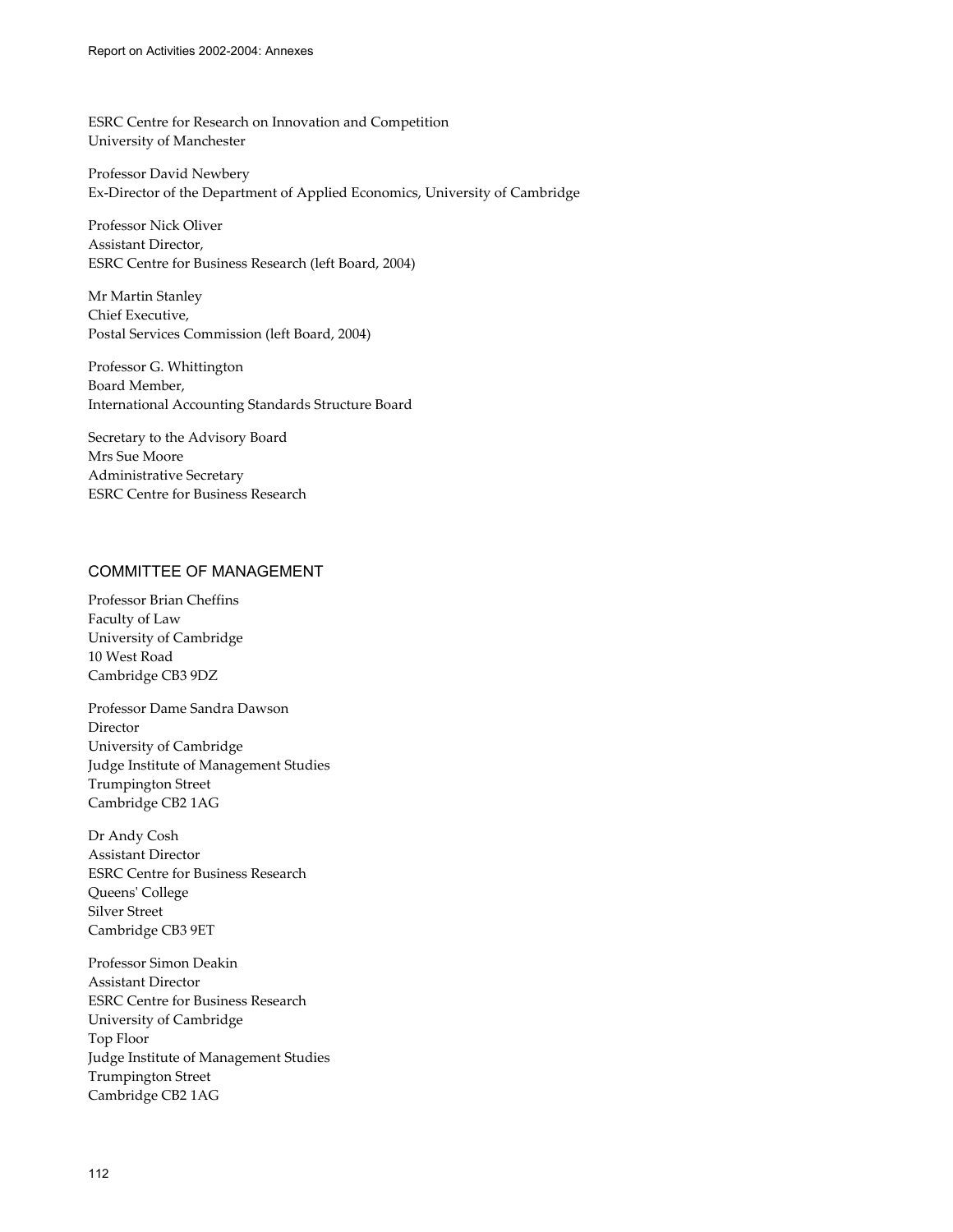Professor Mike Gregory Manufacturing Engineering Mill Lane Cambridge

Professor Bob Haining Head of Department Department of Geography University of Cambridge Downing Site Cambridge CB2 3EN

Professor Andrew Harvey Faculty of Economics & Politics Sidgwick Avenue Cambridge

Professor Ian Hodge Head of Department Department of Land Economy University of Cambridge 19 Silver Street Cambridge CB3 9EP

Dr Sean Holly\* Director Department of Applied Economics University of Cambridge Sidgwick Site Cambridge CB3 9DE

(left Committee, 2004)

Professor Alan Hughes Director ESRC Centre for Business Research University of Cambridge Top Floor Judge Institute of Management Studies Trumpington Street Cambridge CB2 1AG

Dr Christel Lane Faculty of Social & Political Sciences University of Cambridge New Museum Site Cambridge CB2 3RQ

Professor Robert Mair (Chairman) Master of Jesus College Jesus Lane Cambridge

Mrs S. Moore (Secretary) ESRC Centre for Business Research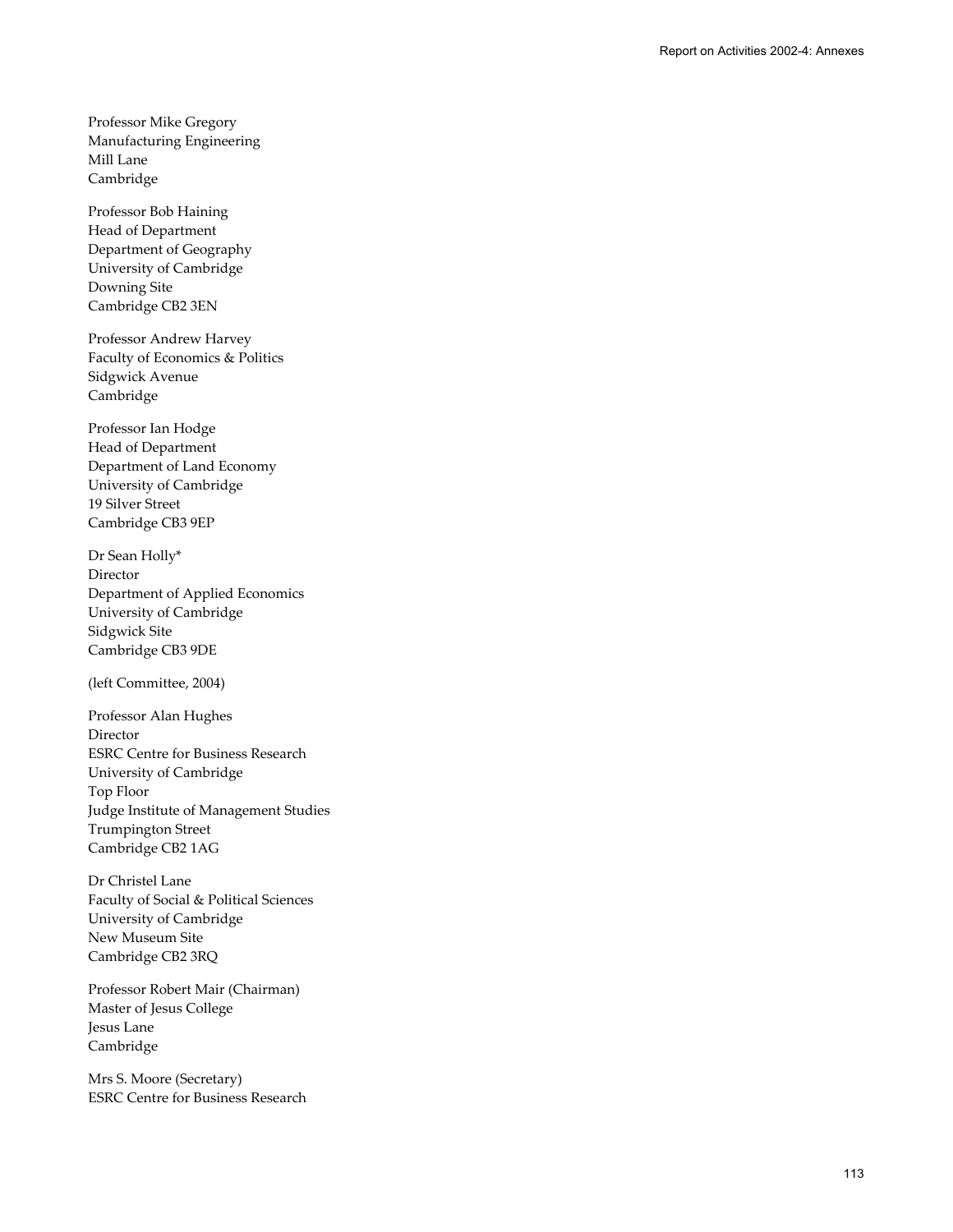Top Floor Judge Institute of Management Studies Trumpington Street Cambridge CB2 1AG

Professor Nick Oliver\* Assistant Director ESRC Centre for Business Research Judge Institute of Management Studies Trumpington Street Cambridge CB2 1AG

(\*left Committee, 2004)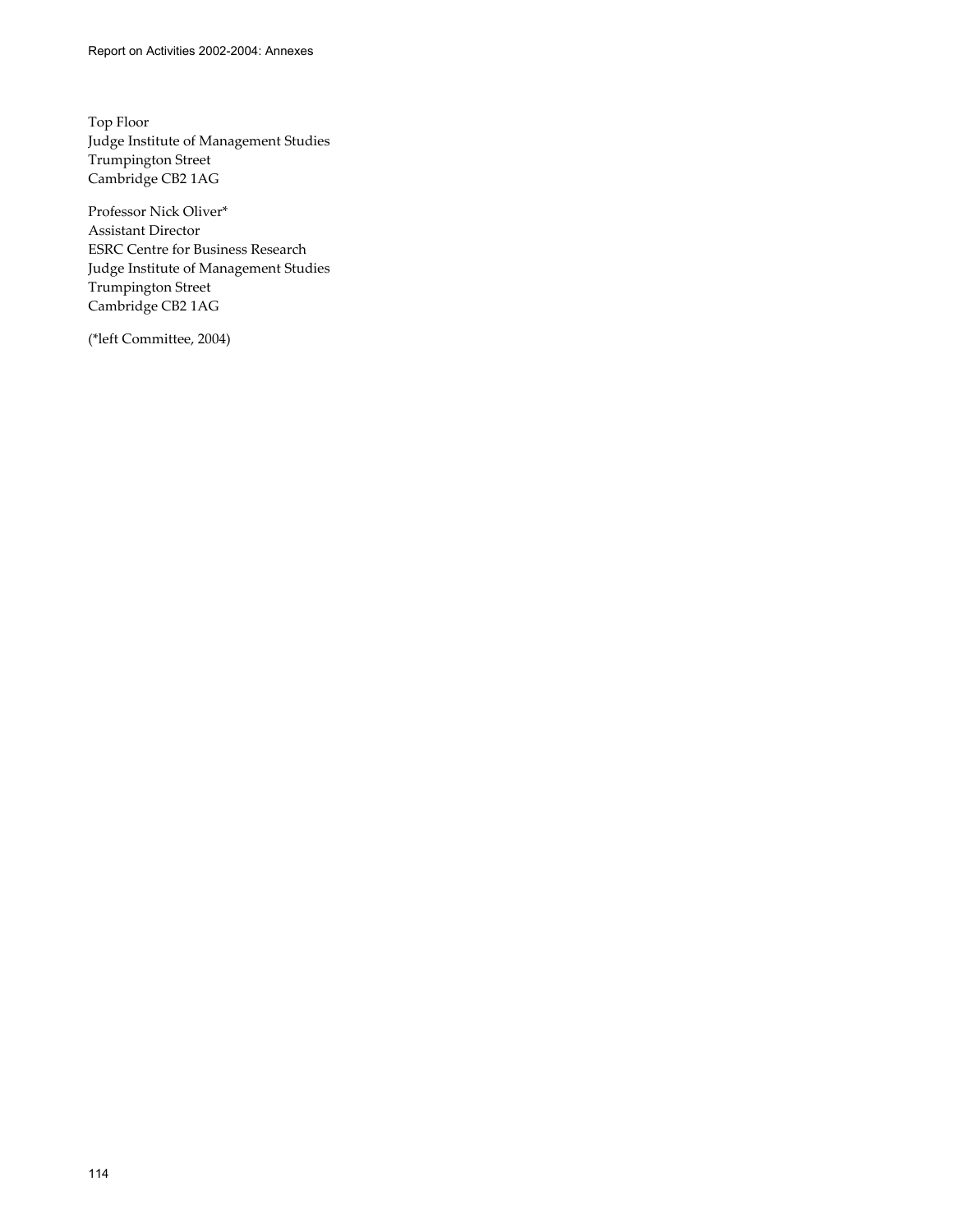## **ANNEX E: OTHER ACTIVITIES**

## VISITING FELLOWS

Below is a list of visiting fellows in the period 2002-4:

Professor Kevin Davis, Associate Professor of Law, University of Toronto, October to December 2002

Mr Satoshi Ohoka, Development Bank of Japan, Tokyo, October to November 2002

Dr Ken Coghill, Department of Management, Monash University, Australia, January to June 2003.

Dr Yushi Inaba, Osaka City University Business School, January to July 2003

Professor Daniel Roos (MIT), April to June 2003.

Professor Michael Scott-Morton (MIT), is a frequent visitor to the CBR and was a visiting fellow from January to March 2004

Dr Doug Cumming, University of Alberta School of Business, Canada and New South Wales School of Banking and Finance, Australia, January to June 2004

Professor Bronwyn Hall, University of California at Berkeley, April to June 2004.

Dr Fabrizio Trau of Confindustria, Italy, January to March 2004

## CONFERENCES AND SEMINARS HOSTED BY THE CENTRE

Below is a list of conferences and seminars hosted by the Centre in the reporting period:

Armour, J (2002) Conference: 'Using Law to Promote Competitiveness and Enterprise: Will Corporate Law Reform Deliver?' held at Faculty of Law, Cambridge University, July 2002 (jointly organised with 3CL).

Armour, J (2002) Roundtable (academics and practitioners) event on 'How Does Law Matter for Venture Capital Finance' held in Dirac Room, St. John's College, March 2002. (Jointly organised with 3CL and Cambridge Entrepreneurship Centre).

Cosh, A. et al. (2003) A workshop was held in Vienna on 5-6 December 2003 attended by 23 members of the research team. 14 new papers were presented at this meeting

Deakin, S.(2004) organised workshop on 'Reflexive Governance', Moller Centre, Cambridge, March 2004

Deakin, S. (2004) co-organised CBR/CARR seminar on 'Trust and Governance', New Hall, Cambridge, January 2004.

Deakin, S. (2002) organised Workshop on 'From Employability to Capability', CBR, Cambridge, 11-12 June 2002.

Deakin, S. organised (with A. Supiot) workshop on 'The Juridical Notion of Capacity', Maison des Sciences de l'Homme Ange Guépin, Nantes, March 2003

Deakin, S. organised workshop on corporate social responsibility with members of IDHE-Cachan, CBR, Cambridge, February 2003

Deakin, S. organized 3 project workshops on 'Does Law Matter?' in the CBR in June and October 2003.

Deakin, S., Konzelmann, S. (2001) organized workshop on *Corporate Governance and Employment Relations*, Judge Institute of Management, Cambridge, 12 November 2001.

Deakin, S., Konzelmann, S. (2002) organized workshop on *Modernising Employment Relations for the 21st Century: Corporate Governance and the Work-Life Balance*, TUC, London, 17 June 2002.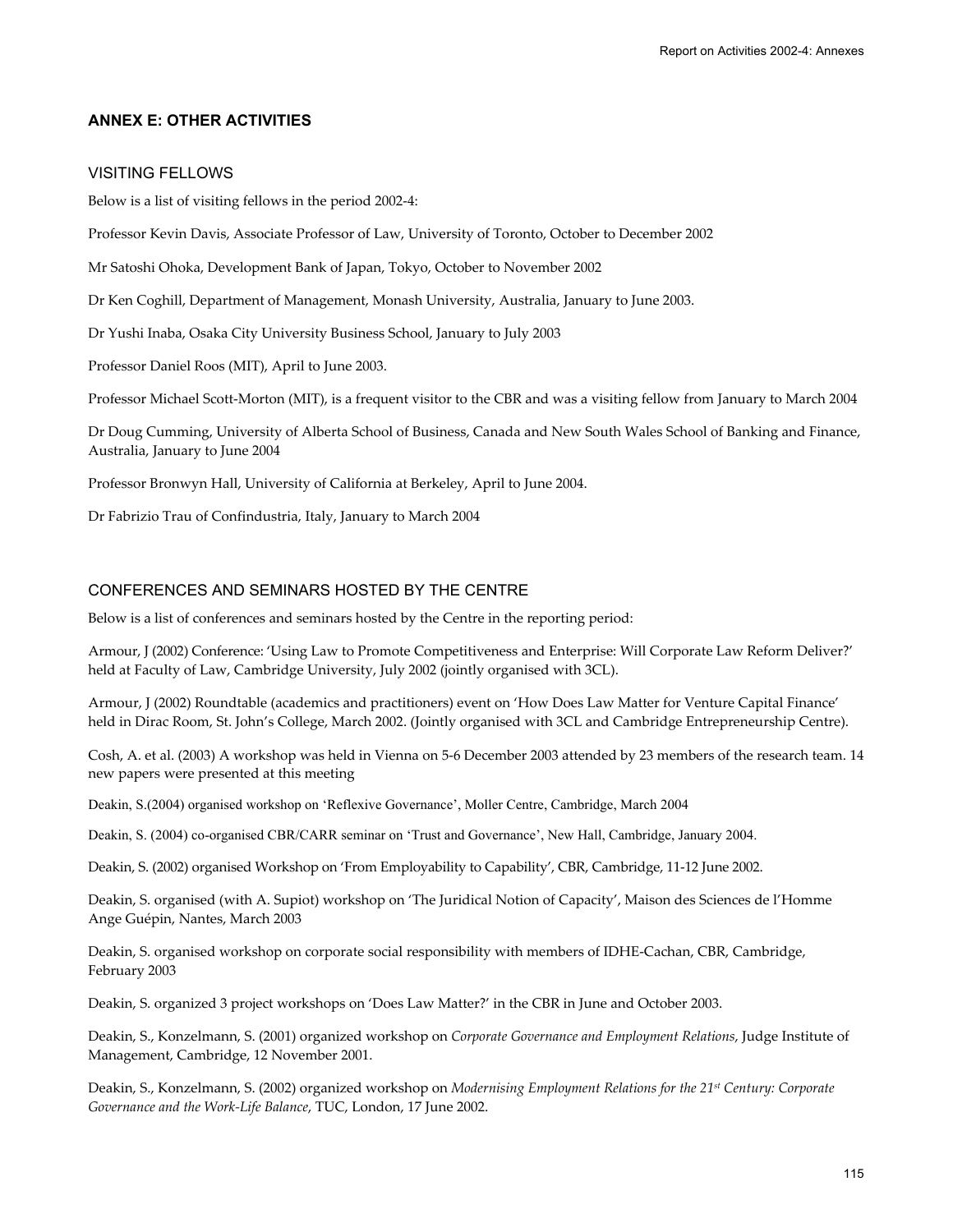Deakin, S., Michie, J. and Nash, D. (2003) Mutuality Project Workshop held at Birkbeck with Project Partner organizations, 12 February

Hughes, A (2002) Collaborative Benchmarking Research Meeting, Queens' College, 12 December.

Ian Jones and Michael Pollitt hosted Os Guiness at a joint CBR-Cambridge MBA Distinguished Speaker Series talk, March 2004.

Jones, I and Pollitt, M organised the CBR book launch for their new book 'Understanding how Issues in Business Ethics develop', IOD, London, 7<sup>th</sup> November 2002.

Jones, I and Pollitt, M organised the CBR conference on 'Understanding How Issues in Business Ethics Develop', Cambridge, December 2001

Kitson, M and Primost, D (2002) organised CMI-BIA 'Driving Success in Technology Transfer and Entrepreneurship'

The following presentations were made in the CBR Seminar Series:

8 January 2002: Dr. Anita Jowitt, University of Vanuatu and University of Kent: *Conceptualising labour markets and labour laws in the Pacific islands* 

5 February 2002: Dr. John Turner, Queen's University Belfast: *Trading in unlimited liability bank shares: the Bagehot problem*

5 March 2002: Professor Ed Rock, University of Pennsylvania: *How I learned to stop worrying and love the pill: strategic responses to takeover law* 

7 May 2002: Dr. Iain Macneil, Law School, University of Aberdeen: *Adaptation and convergence in corporate governance: the case of Chinese listed companies*.

21 May 2002: Dr. Laura Spira, Oxford Brookes University, and Dr. Michael Page, University of Portsmouth: *From frog to prince: the metamorphosis of internal audit*

28 May 2002: Professor Suzana Rodrigues, Federal University of Minas Gerais, Brazil; Birmingham Business School; and visiting fellow, St. John's College, Cambridge: *Co-evolution and transformation in times of deconstruction: a dynamic multi-level process.* 

18 June 2002: Dr. Ken Coghill, Monash Governance Research Unit: *Governance for uncertain times* 

24 October 2002: Alan Schwartz, Yale Law School and Herbert Smith visiting fellow, Faculty of Law, University of Cambridge *The law and economics of corporate insolvency* 

19 November 2002: Ingrid Robeyns, Department of Political Sciences, University of Amsterdam: *The capability approach and the welfare state: an agenda for research*

26 November 2002: Kevin Davis, Faculty of Law, University of Toronto, and visiting fellow, CBR, University of Cambridge *Lawmaking in small jurisdictions* 

21 January 2002: Douglas Cumming, University of Alberta School of Business: *Contracts and Exits in Venture Capital Finance*

4 February 2003: Claude Didry, IDHE, Ecole Normale Supérieure de Cachan: *European Law in the Frame of National Jurisdictions: the Case of Renault Vilvoorde* 

7 February 2003: James Hawley and Andrew Williams, Center for the Study of Fiduciary Capitalism, St. Mary's College: *Universal Ownership: Maximizing Returns for the Long Term* 

11 February 2003: David Campbell, Cardiff Law School: *The Foot and Mouth Epidemic of 2001: A Law and Economics Lesson in How Not to Regulate*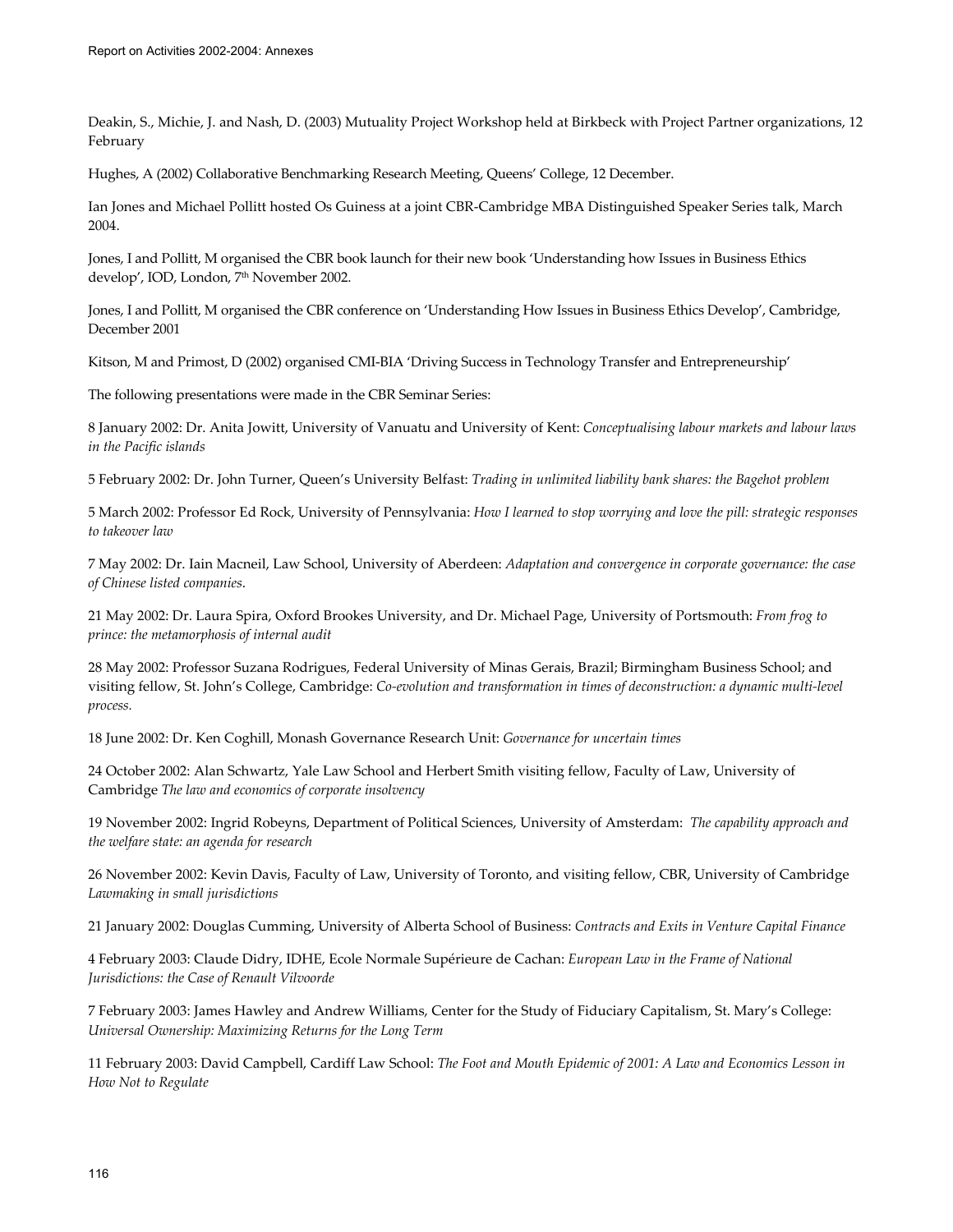14 February 2003: Katherine Stone, Cornell Law School and Cornell School of Industrial Relations: *The Changing Nature of Employment and its Challenge to US Labor Law*

20 May 2003: Ken Coghill, Department of Management, Monash University, and Visiting Fellow, CBR: *Towards Governance for Uncertain Times: Joining up Public, Business and Civil Society Sectors*

27 May 2003: Alan Kraus, Faculty of Commerce and Business Adminstration, University of British Columbia, and Arthur Anderson Visiting Professor, Judge Institute of Management: *Green Investors and Corporate Investment*

7 October 2003: Andrew Stewart, Flinders University, South Australia, and Visiting Fellow, Law Faculty and CBR: *The Dividing Line between Employment and Entrepreneurship.*

14th October 2003: Lorenzo Stanghellini, University of Florence: *Family and Government-owned Firms in Italy: Some Reflections on an Alternative System of Corporate Governance.* 

21 October 2003: Riz Mokal, Faculty of Laws, UCL. *The Role of Moral Judgement in Law and Economics.* 

11 February, 2004. Tessa Hebb and Dariusz Wojcik, School of Geography and the Environment, University of Oxford. *Global Standards and Emerging Markets: the Institutional Investment Chain and CalPERS' Investment Strategy.* 

2 March, 2004. Os Guiness, Trinity Forum: *Living with divergent local values: international business leadership post 9/11.* 

9 March 2004: Erich Schanze, University of Marburg: *Directors' Duties and Behavioural Economics.* 

15 March 2004: Douglas G. Baird, University of Chicago Law School: *The Future of Chapter 11.*

## POSTGRADUATE STUDENTS

Postgraduate students do not enroll in the CBR but in their respective teaching departments. A full list of students supervised by CBR members in the reporting period is provided in Annex A, above.

### MEMBERSHIP OF EXTERNAL COMMITTEES

The membership of Centre staff of external committees and working parties during the reporting period is reported in Annex A, above.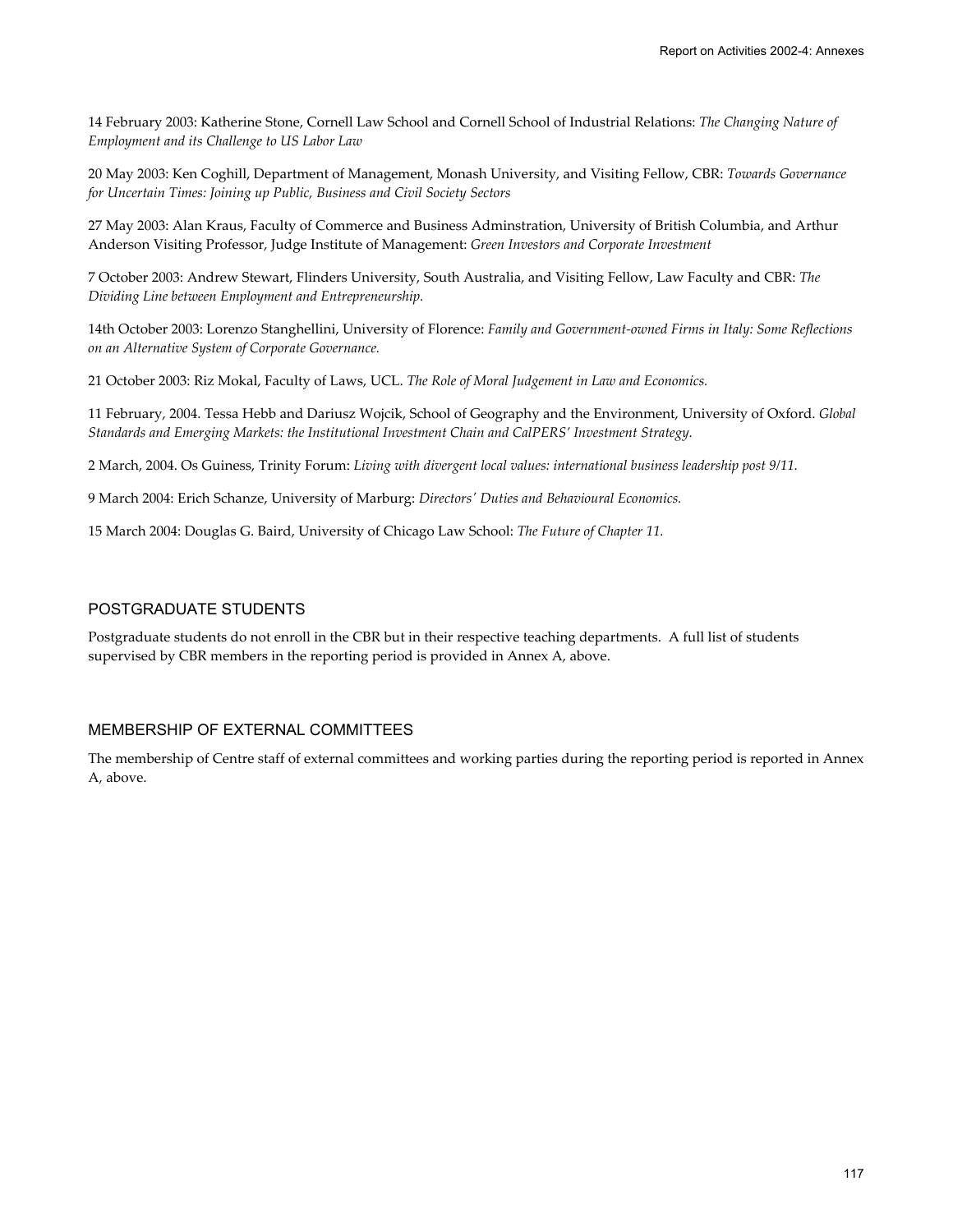# **ANNEX F: CENTRE STAFF CVS**

#### *Beth Ahlering, Junior Research Fellow (100%), 2001-2003*

Research Area: Regulation and corporate behaviour in the transnational context in the pharmaceutical industry; Global regulation of the Life Sciences Industry; Cross national differences in regulation of emerging genetic science markets and genomics firms; worked on the Corporate Law and Economic Performance project.

Background: BA (Honours), Durham, NC, USA; MSc, London School of Economics; PhD (Cantab)

Left September 2004 to join PA Consulting Ltd., London.

#### *Kern Alexander, Research Fellow (100%), 1999-2003*

Research Area: International financial law and regulation, UK and US corporate governance, contracts, legal regulation of multinational business enterprises, international trade regulation (World Trade Organisation), financial reporting and securities regulation, law of banking and finance, and international law of compensation for expropriation. Worked on the International Financial Regulation project.

Background: B.A. in History, Economics and Government, Cornell University; M.Phil in Modern European History, University of Oxford, Pembroke College; M.Phil in International Relations, University of Cambridge, Queens' College; Ph.D. in Law, Court of England and Wales, and Attorney at Law, State of Florida. Chair: Butterworth's International Financial Regulation Interdisciplinary Research Project, School for Advanced Study, University of London

Left March 2003 to continue at CERF, University of Cambridge and subsequently took up a lectureship in law at Warwick University.

#### John Armour, Senior Research Fellow (100%), 2001-2 (subsequently Research Associate, 2002-present)

Research Area: Economics of law, insolvency, and corporate governance. Background: BA, BCL, University of Oxford; LL.M., Yale University. He initially joined the CBR in January 1999 to work on the project on Insolvency and Stakeholding, funded by the Leverhulme Trust, taking leave from the School of Law, University of Nottingham, where he lectured in company law and the economics of law. He returned to Nottingham in the autumn of 2000 as Norton Rose Lecturer in Corporate and Financial Law, and from September 2001 took up a Senior Research Fellowship in the CBR, directing the corefunded project on Corporate Law and Economic Performance. His work includes papers on the law and practice of receivership, the effects of insolvency upon environmental liabilities, and the theory of secured credit.

Left September 2002 to take up position as University Teaching Officer, Faculty of Law, University of Cambridge – remains a Research Associate and Principal Investigator at the CBR

#### *Jude Browne, Research Fellow (100%), 1999-2003*

Research Area: sociology of work, professions, gender relations; worked on the Future of Professional Work project and the Capabilities project

Background: BA in Social Policy, APU. Completed PhD on 'Vertical Occupational Gender Segregation in the British Labour Market' December 2000, University of Cambridge. Currently Junior Research Fellow on the Future of Professional Work project.

Left September 2003 - Project in Centre for Research in the Arts, Social Sciences & Humanities (CRASHH), Univeristy of Cambridge (will return in October 2006 to run a project)

#### *Anna Bullock, Survey and Database Manager (100%) 1994-present*

Research Area: Development of business, economic and geographic data sets from large scale surveys and from integrating various UK company databases; participant in various projects (see Annex A, above).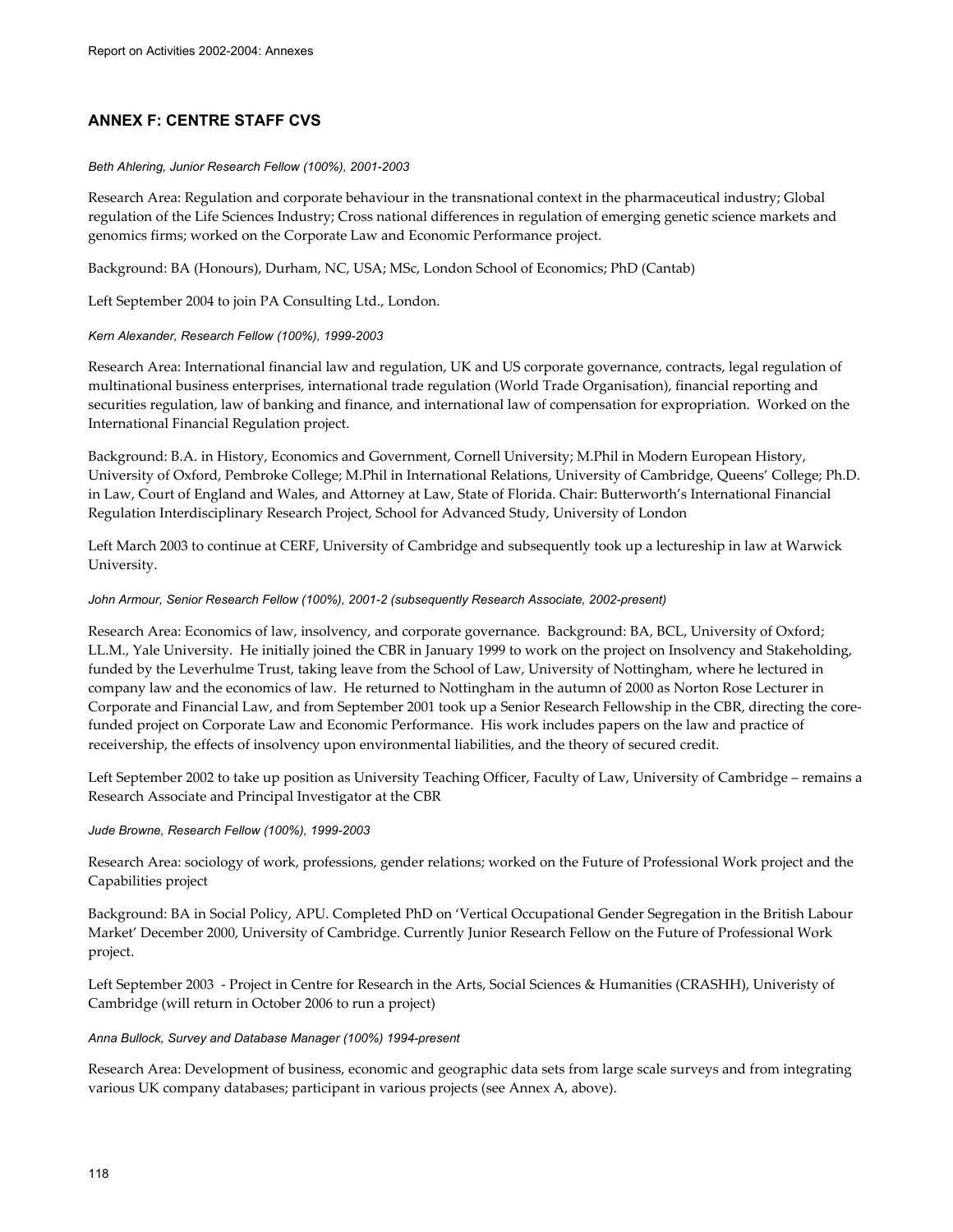Background: Fil. Kand., Uppsala University, Sweden. Worked on epidemiological and other medical surveys for the Medical Research Council in London and Cambridge and on large social science surveys at Birkbeck College, London University. Worked at Leeds University Regional Research Observatory on regional economic and social data sets. Has provided technical and statistical support for many articles in medical and social science publications.

#### *Steven Casper, Senior Research Fellow (40%) 2001-2003*

Research Areas: Innovation and entrepreneurship, impact of national institutional frameworks on the organization and innovation strategy of technology firms; participant in various projects (see Annex A, above).

Background: M.Sc. in Government, Cornell University; PhD in Government, Cornell University. Previously research Fellow at the Social Science Center, Berlin and then became University Lecturer in Innovation and Entrepreneurship at Judge Institute of Management Studies, University of Cambridge. He is Co-chair of the "Knowledge, Economy Society" research network within the Society for Advancement of socio- Economics and a member of the oversight board for the European Union TSER program research project on "National Systems of Innovation and the Idea-Innovation Chain".

Left June 2003 to take up tenure track position in the US.

#### *Andy Cosh, Assistant Director (40%) 1994-present*

Research Areas: Mergers and acquisitions, executive pay and corporate governance, manufacturing competitiveness and finance, innovation and training in small and medium-sized enterprises; participant in various projects (see Annex A, above).

Background: Formerly worked at HM Treasury and as a Research Officer at the Department of Applied Economics, Cambridge University. Currently a University Reader and Senior Bursar of Queens' College, Cambridge. Acts as a business consultant to several firms and is a research consultant for Eurostat, DTI, and DfEE.

#### *Simon Deakin, Assistant Director – Acting Director from 1.1.2005 (40%) 1994-present*

Research Area: Corporate governance, comparative law, labour market regulation, competition policy; participant in various projects (see Annex A, above).

Background: B.A. and Ph.D. in Law from the University of Cambridge; he was a teaching member of the Faculty of Law at Cambridge from 1990, prior to which he was a Bigelow Fellow at the University of Chicago Law School and a lecturer at Queen Mary College, London. He is currently Professor of Corporate Governance in the Judge Institute; also Yorke Professorial Research Fellow, Faculty of Law, Cambridge; Omron Research Fellow at the Institute for Technology, Enterprise and Competitiveness (ITEC) and visiting professor of management, Doshisha University, Japan. In 2003 he was a visiting professor of law at Columbia University, NYC, and in 2004 was a visiting professor of law at the EUI, Florence. Present research projects include work on corporate law and economic performance, capabilities, reflexive governance, law and finance.

#### *Panalyotis Dessyllas, Research Assistant (50%) 2002-4*

Research Area: His research interests focus on Mergers and Acquisitions; Innovation, R&D and Patenting Activity; Vertical Disintegration and Outsourcing. Worked on the Innovation Benchmarking project.

Background: He holds a Batchelor's degree in Economics (First Class) from the University of London (UCL) and a Master in Economics from Churchill College, University of Cambridge. In 2004 he completed his PhD in Business Economics at the University of Cambridge. Previously he worked at as a Research Assistant at the Centre for Business Research and as a Teaching Assistant at the Judge Institute. He has received scholarships and awards from the Lloyd's of London, the Economic and Social Research Council, the Cambridge Political Economy Society and the Cambridge European Trust.

Left September 2004 to take up an AIM Research Fellowship at the Saïd Business School, University of Oxford.

#### *Amanda Dickins, Research Fellow (100%) 2001-3*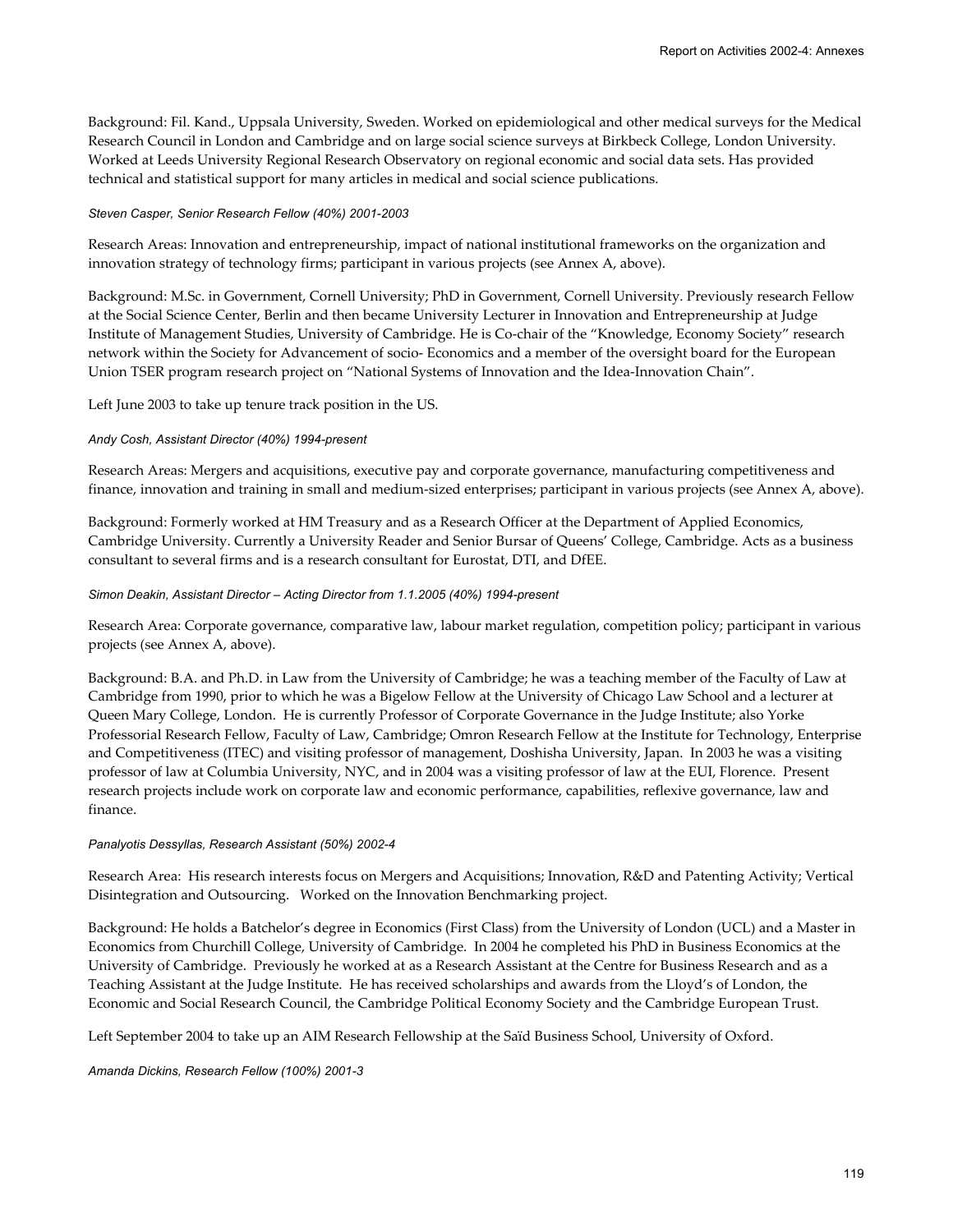Research Area: International financial regulation, normative issues in international political economy, the political economy of development. Worked on the International Financial Regulation project.

Background: BA PPE (Oxford), MSc Economics (London), MPhil International Relations (Oxford), MA Politics (Princeton). Before coming to Cambridge Ms Dickins was a Newcombe Fellow and a Wilson Scholar at Princeton University. Recent research projects include work on compliance and economic globalization, international distributive justice, and competition policy and varieties of capitalism.

Left at end of March 2003 to complete her PhD and then take up a position at the University of Oxford.

## *Celine Druilhe, Research Fellow (100%) 2003-5*

Research area: Technology transfer from university to industry, innovation, entrepreneurship, academic spin-outs, local systems of innovation and high technology clusters. Worked on the Universities and Innovation project.

Background: MA, Sciences Po Paris; Master's degree, University of Paris IX-Dauphine; MPhil in Management Studies, University of Cambridge; PhD, University of Cambridge. Céline's PhD focused on technology transfer from university to industry, and particularly on the creation of academic spin-outs in Cambridge. In 2002 she was awarded the Laski Senior Studentship at St John's College, Cambridge. She has also worked as a research assistant at the Ecole Nationale Supérieure des Mines de Paris. Céline joined the CBR in June 2003 to work on a project funded by the Cambridge-MIT Institute on universities and their role in systems of innovation.

Left March 2005 to join become a Business Development Manager to a small company.

## *Vadim Grinevich, Research Assistant (20%), 2005-present*

Research Area: University-industry links, innovation and regional economic development. Working with Alan Hughes on analysis of ONS data, see below).

Background: BA, MSC, Moscow State University; MPhil, University of Cambridge; currently a 2nd year PhD candidate, University of Cambridge. He joined the CBR in January 2005 to work on the project on Structural change productivity growth and relative regional performance, which is funded as part of the CBR programme on Enterprise and SMEs, and related to the project on Universities and their role in systems of innovation. His work involves analysis of the Annual Respondent Database provided by the Business Data Linking project at the Office for National Statistics. Before moving to Cambridge and starting his PhD, he worked as a researcher both in public academic institutions and in the private sector. His publications include papers on international and development economics.

### *Richard Hobbs, Junior Research Fellow (100%) 1999-2001, 2004-present*

Research Area: Corporate governance; stakeholder rights. Worked on the Updating Employment Institutions project before beginning his doctoral research, and more recently on the Capabilities project.

Background: BA (Law), Nottingham University; LLM, Cambridge University; Associate of the Chartered Institute of Bankers. Assistant Manager, Natwest Bank; lecturer in Banking Law, Stoke on Trent College; Assistant Personnel Manager, Marks & Spencer. Awarded University of Cambridge Millenium Research Scholarship 2001.

### *Matthias Holweg – Senior Research Fellow (100% for 3 months)*

Research Area: performance of manufacturing systems; worked on the UK and Japanese Automotive Industries project. Background: Diplom-Wirtschaftsingenieur (Wedel, Germany), MSc (Buckingham), PhD (Cardiff). He joined CBR in 2003 (4?) to work on a project on vehicle safety recalls together with Prof. Nick Oliver. The project analysed the evolution and drivers of the increasing levels of vehicle safety recalls in the UK market from 1992-2003. The research was initially published as CBR working paper #295 and is currently revised for resubmission to OMEGA. Left at the end of September 2004 to continue on projects in the Judge Institute, University of Cambridge

### *Alan Hughes, Director (100%) 1994-present*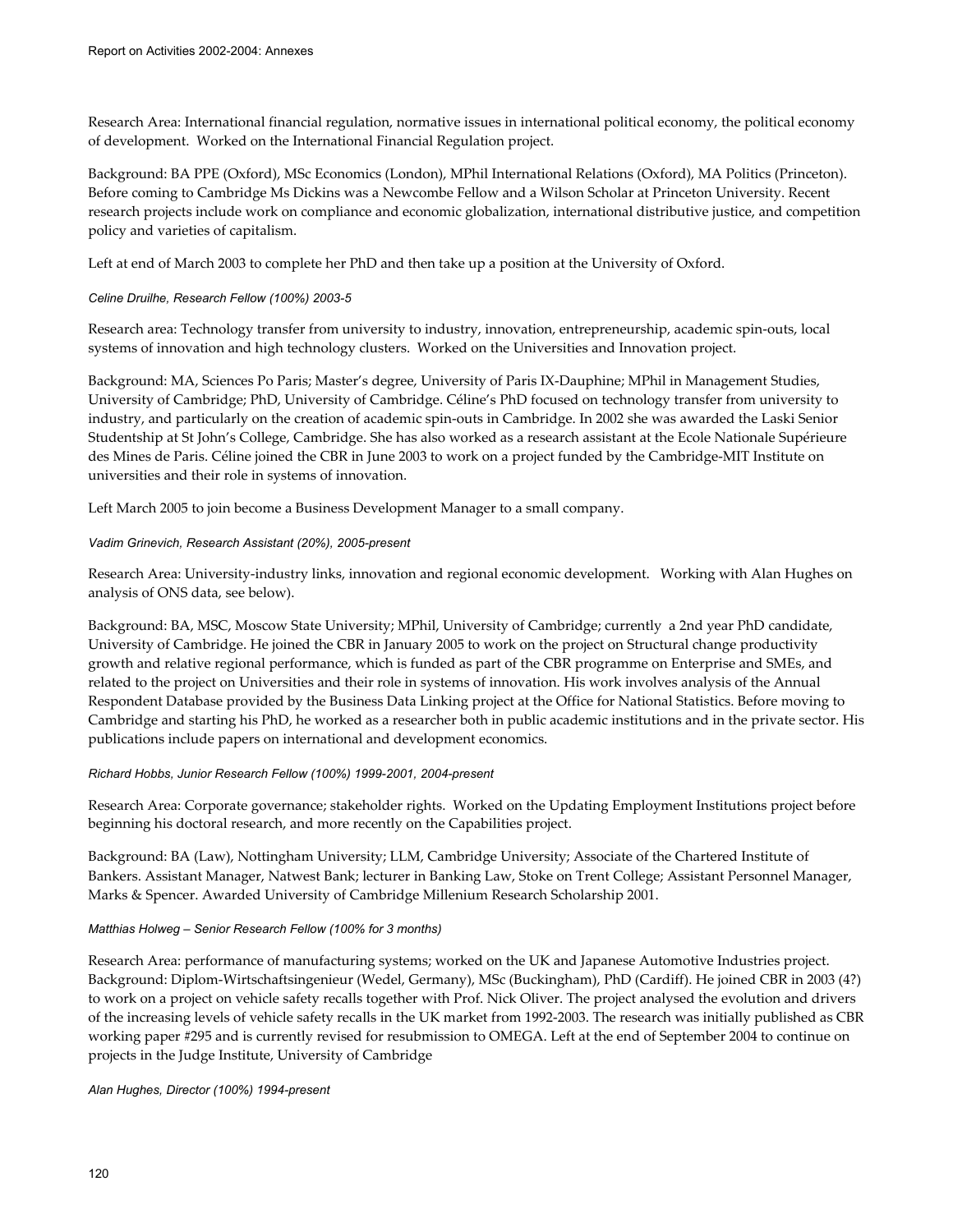Research Areas: Growth, innovation and financial characteristics of small and medium sized enterprises; analysis of the relationship between corporate takeovers, corporate governance, executive pay and business performance; training and business performance; measurement and evaluation of industrial and business support policy; the relationship between law and economics in the analysis of corporate organisation and performance; participant in various projects (see Annex A, above).

Background: Director ESRC Centre for Business Research, Margaret Thatcher Professor of Enterprise Studies, Judge Institute of Management Studies, Fellow of Sidney Sussex College, Cambridge. Visiting Professorships in USA, France and Australia. Extensive consultancy activity including UK Government, Bank of England, UN and ILO.

#### *Xiaolan Fu, Research Fellow (100%) 2003-present*

Research Area: Innovation economics, International business, Productivity analysis, Economic development. Background: BSc, MSc (Mgt), China; MSc, PhD (Econ), Lancaster University. Working on various projects (see Annex A, above).

She initially joined the CBR in July 2003 to work on the project on International Innovation Benchmarking and Business Performance, funded by the Cambridge-MIT Institute. Her work includes papers on the determinants of innovatibility, management practices and business performance, the impact of exports and FDI on productivity and employment, and regional economic development.

#### *Anastasios Karamanos, Research Fellow (100%), 2001-3*

Research Area: Knowledge flows and power structures in strategic alliance. Background: BEng Aerospace Engineering (Bristol U.); MSc Advanced Mechanical Engineering (Imperial College, London); MSc International Business (UMIST); PhD Strategic Management (ESRC Scholar; Cambridge U.) He joined thew CBR in September 2001 to work with Dr Steven Casper on the project on Commercialising Science: Entrepreneurial UK Genomics Firms in Comparative Perspective/Building a Biomedical Enterprise. He is currently Assistant Professor at the Management Department of ESSEC Business School in Paris. He has worked on the relation of identity and value of knowledge-intensive exchanges and he is currently doing research on the internal workings on multiparty alliances across Europe.

### *Sue Konzelmann, Senior Research Fellow (100%) 1999-2002*

Research Areas: Industry, Corporate and Work System Restructuring; Work Systems and Economic Performance (for example, in steel, health care, retail, telecommunications and multi-utilities); Corporate Governance and Employment Relations; Co-operation and Conflict in Employment Relations.

Background: BA Economics (Trinity College); Master in International Business Studies (University of South Carolina); MA and PhD in Economics (University of Notre Dame). She is Associate Professor in Economics, Indiana University South Bend. She is a member of the Indiana University Faculty Colloquium on Excellence in Teaching, has received the Indiana University Presidential Teaching Award, and numerous other Teaching Excellence Recognition Awards and Research Fellowships and Awards. From October 1999 she has been a visiting research fellow and (subsequently) senior research fellow at the CBR, working initially on the CBR core project on cooperation and stakeholding, and subsequently on the CMIfunded project on the renewal of employment institutions. Left December 2002 to take up a Readership at Birkbeck College, London.

#### *Christel Lane, Research Associate (partial buy-out from teaching from Faculty of Social and Political Sciences)*

Research areas: economic sociology; globalisation of supply chains/external sourcing of knowledge; corporate governance; institutional change; working on various projects, see below.

Background: BSocScie, University of Essex, Ph. D., London School of Economics. Christel Lane is a UTO in the Faculty of Social and Political Sciences. She initially joined the CBR in 1993, to become a member of the ESRC-funded project on Vertical Contracts and, since then, has participated as Principal Investigator in three other projects, all of which involve comparison of aspects of the German and the UK economy (most recently, the Globalisation project). Her work includes many papers on the above topics in a range of refereed journals.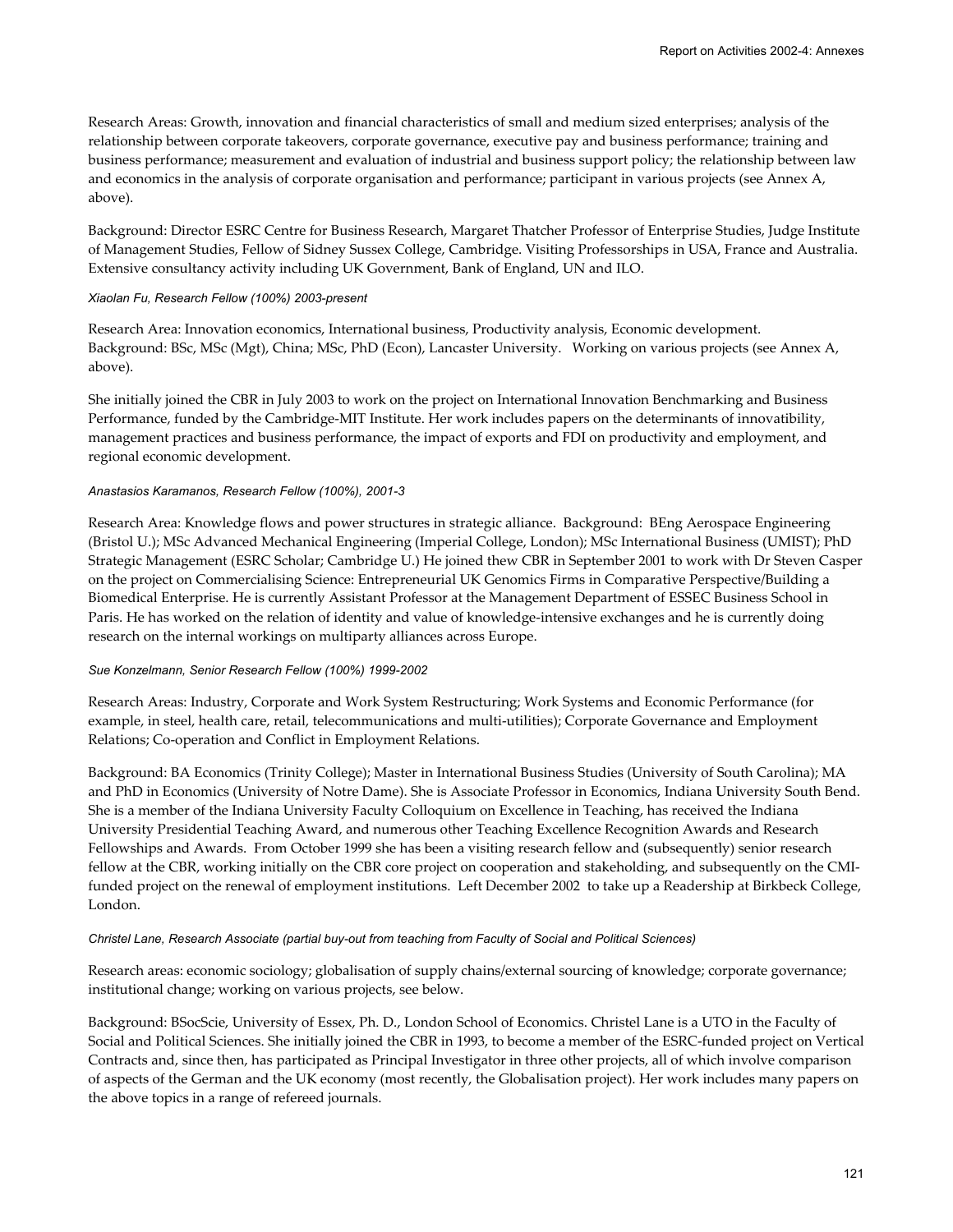### *Jaeho Lee, Research Fellow (100%) 2003-5*

Research Area: Initial public offering (IPO); Venture capital and private equity; Corporate governance and corporate performance; Behavioural finance

Background: B.Sc., M.B.A., Seoul National University; M.Sc., London School of Economics; M.Phil., Ph.D., University of Cambridge. He firstly joined CBR in December 2003 as a Research Assistant and started his Research Fellowship from October 2004 to carry out research on initial public offerings with Alan Hughes. He had worked for the Bank of Korea and was on leave to pursue his doctoral studies as British Chevening Scholar. His research interests lie in diverse aspects of finance and business economics in terms of the relationship between corporate governance and corporate performance in the financial market.

Left March 2005 to take up a Research Fellowship at Birmingham University.

### *Simon Learmount, Research Fellow (100%), 2000-2002*

Research Area: The convergence of national systems of corporate governance, organisational trust and co-operation, the Japanese corporate system, and notions of ownership. He has also a strong interest in new product development, and has recently completed a large research project for the UK government which explores how industry can better incorporate crime resistance into new products and services. Worked initially on the project on Governance Arrangements in the Family Firm, subsequently on the Globalisation project.

Background: MBA (Univ Cambridge), PhD (Univ Cambridge) Before coming to Cambridge, Dr Learmount was Director of Operations at Saxoncourt Ltd. and Director of Sales and Marketing at International Hospitals Group Ltd. In 1998 he was awarded a Shimomura Fellowship at the Japan Development Bank, and in 2000 he became a Research Fellow at the CBR.

Left July 2002 – Assistant Director, MBA, Judge Institute of Management; subsequently became CBR Research Associate, working on the Globalisation project.

### *Sonja Marjanovic – Research Assistant (100%)*

Research Area: international strategic alliances in biomedical innovation, science commercialisation, interdisciplinary research; worked on the Biomedical Enterprise project.

Background: Wellcome Trust PhD Scholar, Judge Institute of Management, Cambridge University; joint CEO and Co-Founder of DiagnovIS Ltd.

Bsc Honours Genetics (Wits University, South Africa), MPhil Management (Cambridge University). Initially joined the CBR to work on a project on comparative performance of biotechnology clusters in the UK, Germany and US, with Dr Steve Casper. Subsequently continued to pursue her PhD, funded by the Wellcome Trust. She has recently published on the role of biotechnology companies in global health challenges (Nature-Drug Discovery), and on interdisciplinary research approaches to strategic alliance studies (Intenrational Handbook of Strategic Alliances, SAGE, forthcoming). During her PhD she has also been a part-time programme lecturer for the CMI MSc Biomedical Enterprise Programme. She has continued to support innovative activities in the Cambridge cluster, hosts the Management of Technology Consultancy Projects and a DiagnovIS internship for Cambridge-MIT Biomedical Enterprise students. In addition, her company has recently been named as Europe's Top Young Innovator in Global Technology by Red Herring Magazine.

Left September 2003 - PhD reseach in the Judge Institute.

### *Isobel Milner, Assistant Database Manager (100%) 2003-present*

Isobel joined the CBR in May 2003 as Assistant Database Manager, supporting the Survey and Database Manager on a variety of projects including the CBR's biennial UK survey of small and medium sized enterprises. Previously she has worked for two market research companies, in data processing and project management for both Consumer and Business to Business research. She has also worked within technical support for a market research software company, supporting various data collection and analysis products. She has a degree in Psychology (BSc) from the University of Surrey.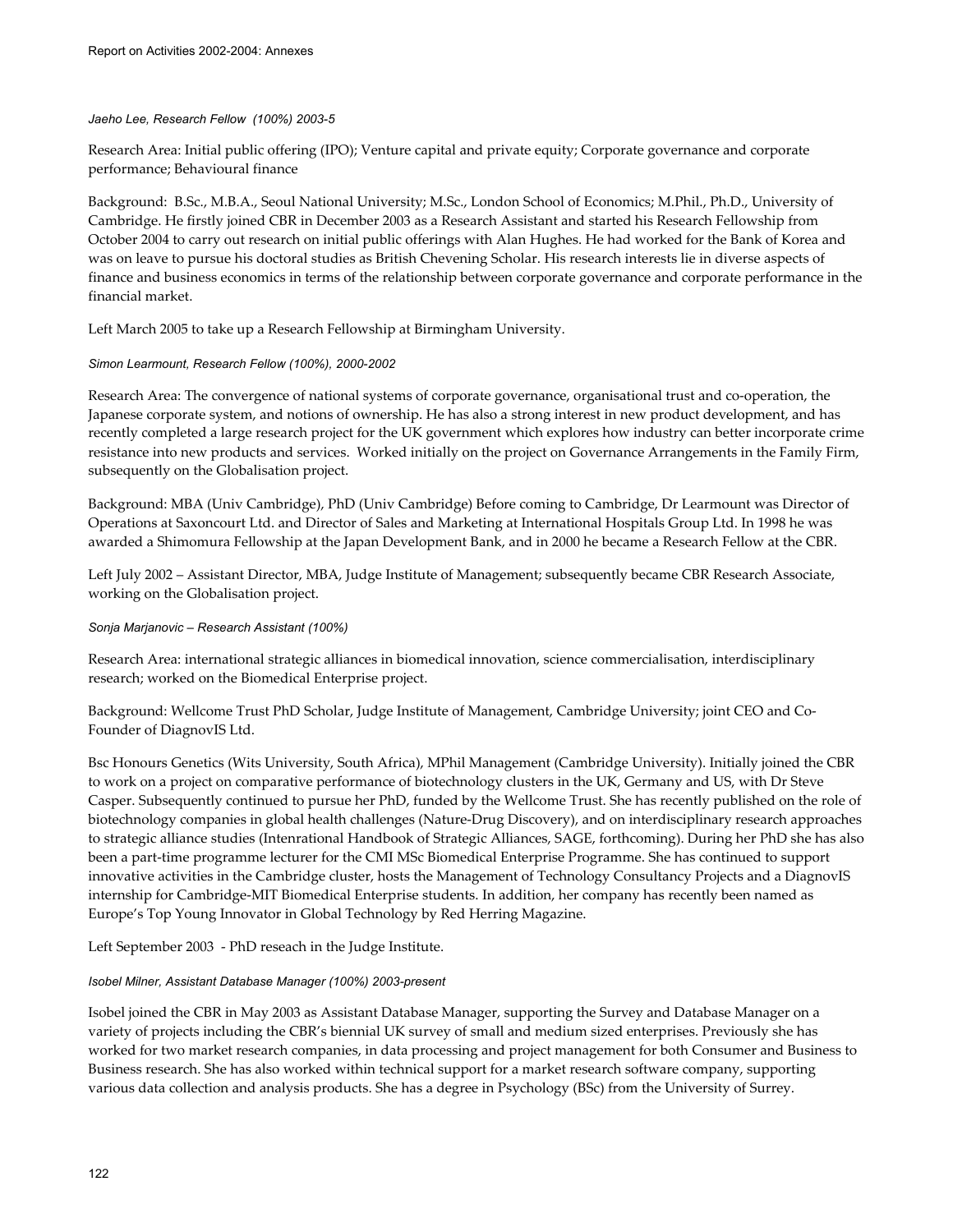#### *Lilach Nachum, Senior Research Fellow (100%) 1997-2002*

Research Area: Dr. Nachum's main research interest are the foreign activities of professional service firms; participant in various projects between 1997 and 2002 (see Annex A, above).

Background: Holds BA and MBA from Tel-Aviv University, Israel (both completed in excellence) and a PhD in international business from Copenhagen Business School.

Prior to joining the CBR she worked as a consultant to the Division on foreign investment and transitional corporations of UNCTAD and as a visiting professor at Uppsala University, Sweden and at Webster University, Switzerland. She was also a visiting research fellow at Reading University, where she conducted research on FDI in Central and Eastern Europe.

Left September 2002 to take up a Professorship at Baruch College, New York.

#### *Meg Okabe, Research Assistant (60%) 2004-present*

Research Area: Globalisation project: responses of firms in the UK, US, Germany and Japan. Background: BA, Keio University; MBA, Stanford University.

#### *Nick Oliver, Assistant Director (40%), 2000- 2004*

Research Areas: The transfer of Japanese manufacturing methods to environments outside of Japan; international comparisons of manufacturing performance, especially in the automotive industry; the management of new product development in the automotive and electronics industries; interfirm networks in the biotechnology and automotive industries; participant in various projects (see Annex A, above).

Background: MA (Edinburgh), PhD (Open). Researcher, Open University Systems Group 1981-85; Lecturer in Organizational Behaviour, Cardiff Business School 1985-92; joined the Judge Institute, Cambridge University, 1992. Currently Professor of Management, Judge Institute. Nick has led a series of international benchmarking studies in the automotive industry, looking at both product development and manufacturing performance. He is currently Director of the Professional Practice Programme at the Cambridge-MIT Institute, a joint venture between MIT and Cambridge University.

Left in September 2004 to become Director of a CMI funded Innovation Centre in the Judge Institute.

#### *Margaret Potton, Junior Research Fellow (100%)*

Research Area: Joined the CBR to work on the Future of Professional Work in Germany and Britain Project funding by the ESRC and the Anglo-German Foundation.

Background: MA in German with French and Political Economy, University of Aberdeen, Certificate of Advanced European Studies in Economics, College of Europe, Bruges, "Stage" at the European Communities.

Left May 2002, private sector employment.

#### *David Primost, Research Fellow (100%) 2002-4*

Research Area: Investigating how businesses respond to macroeconomic changes and shocks; benchmarking new product development. Worked on the Macroeconomic Shocks project. Background: MA Trinity College Cambridge, PhD (Cantab).

Left June 2004 – to set up his own property company.

#### *Jocelyn Probert, Research Fellow (100%) 2002-present*

 Research area: Responses of firms to globalisation pressures; organisational change processes; firms' location and governance choices. Working on the Globalisation project.

Background: returned to education as a mature student for PhD at the Judge Institute of Management, University of Cambridge, with a thesis on the organisational aspects of restructuring by Japanese firms. Since 2002 she has been working in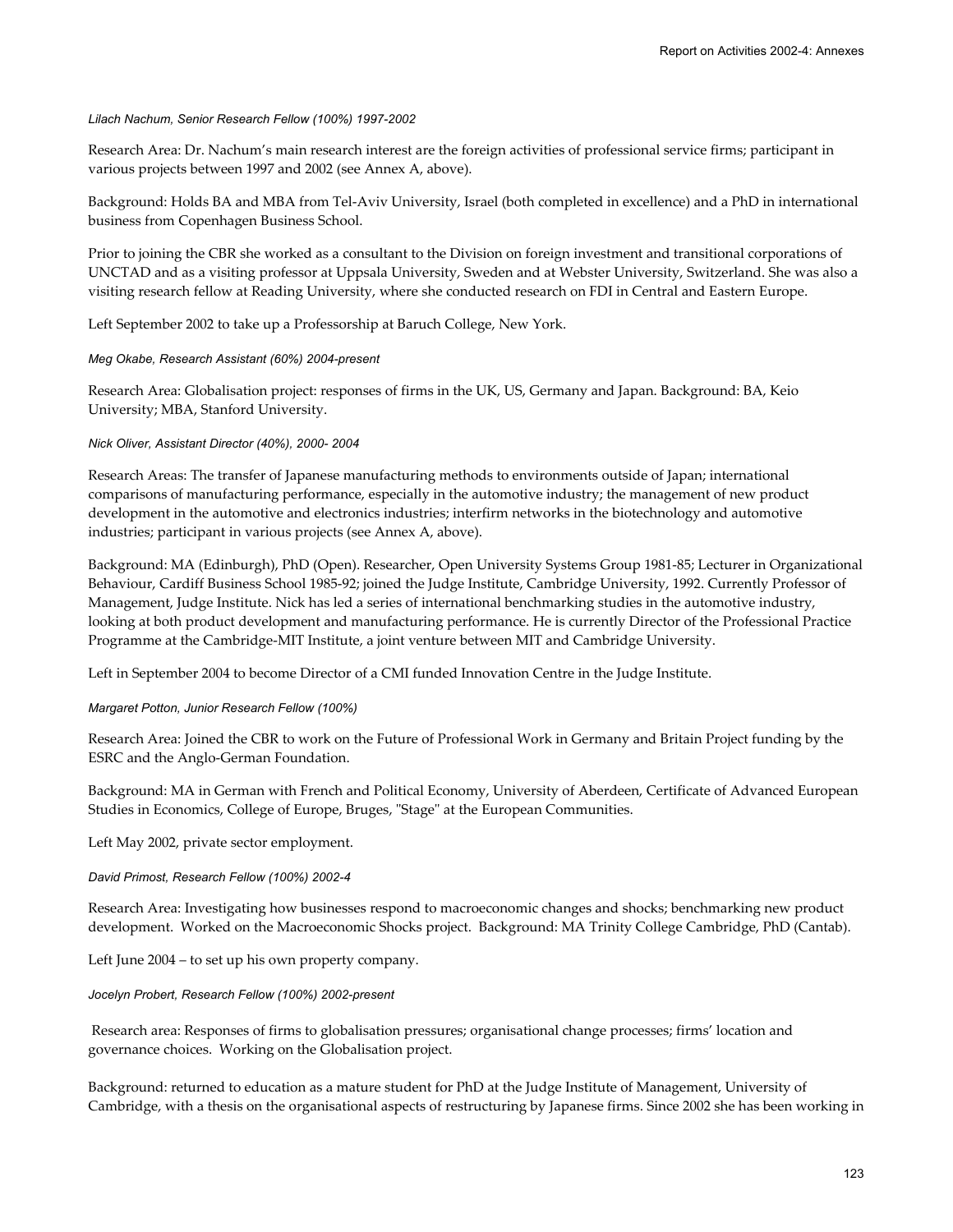the CBR on a project, funded by CMI, that examines the responses of firms in the UK, US, Germany and Japan to the pressures of globalisation. She is concurrently a Visiting Research Fellow at the Institute for technology, Enterprise and Competitiveness (ITEC), Doshisha University, Japan. Prior to coming to Cambridge she was, for several years, the Research Analyst at INSEAD's Euro-Asia Centre in Fontainebleau and before that worked as an equities analyst for an investment bank in London and Tokyo

## *Thelma Quince, Research Fellow (50%)*

Research Area: Economic, sociological and psychological aspects of entrepreneurship, team ventures, and small high technology businesses. Working on the High-tech CEOs project.

Background: B.A. in Economics and Economic History, University of Durham, and returning to education as a mature student a PhD from University of Cambridge. Research Assistant and Research Fellow, Small Business Centre, Durham University Business School, and Senior Research Officer and Research Associate Ashridge Management College.

Left June 2004 – remains a Research Associate involved with High-tech CEOs project

## *Paul Sanderson, Research Fellow (100%) 2002-4*

Research Area: Institutional Investment and Corporate Accountability project, examining the flow of both financial and nonfinancial information between corporates and fund managers, and the way in which such information is understood and used in making investment decisions. Other research interests concern various aspects of governance and regulation including managers' perceptions of stakeholder salience, regulatory decision-makers conceptions of the public interest, and public sector managers' perceptions of their accountability to the public.

Background: Prior to joining the Centre for Business Research Paul Sanderson spent some years working in such diverse fields as music and financial services. He studied politics and economics at APU where he later taught politics, public administration and social policy, and gained his PhD from the Judge Institute of Management Studies, University of Cambridge

Left April 2004 – joined Land Economy, University of Cambridge to work as a project coordinator.

### *Frank Wilkinson, Senior Research Fellow (100%) 1994-2002*

Research Area: Industrial, labour market and social welfare organisation and how these interact in determining economic and social performance; working on various projects (see Annex A, above).

Background: Manual worker, mature student at Ruskin College, Oxford University Diploma in Economics and BA, MA and PhD from the University of Cambridge, Senior Research Officer in the Department of Applied Economics working on a variety of projects concerned with industrial relations, labour markets and industrial organisation. Schaefer Visiting Professor, Department of Economics, University of Notre Dame.

Retired 2002; still involved in the work of the CBR through the Capabilities project.

### *Jonathan Ward, Research Fellow (100%) 2002-3*

Previous Work: BA in Economics, King's College, Cambridge (1991); MPhil in Economics, Magdalen College, Oxford (1994). Worked at the Bank of England 1994-97 and at the Financial Services Authority 1997-2001; worked on the International Financial Regulation project. Areas of Expertise: Financial crises, international financial regulation, banking regulation. Left at the end of March 2003 but continued to work CERF, University of Cambridge.

### *Qing Gong Yang, Research Fellow (100%) 2003-present*

Research: innovation, training, and firm performance; economic reform, corporate governance and firm performance in China; firms' entry, exit, survival and growth; comparative study of firms in transition economies; working on various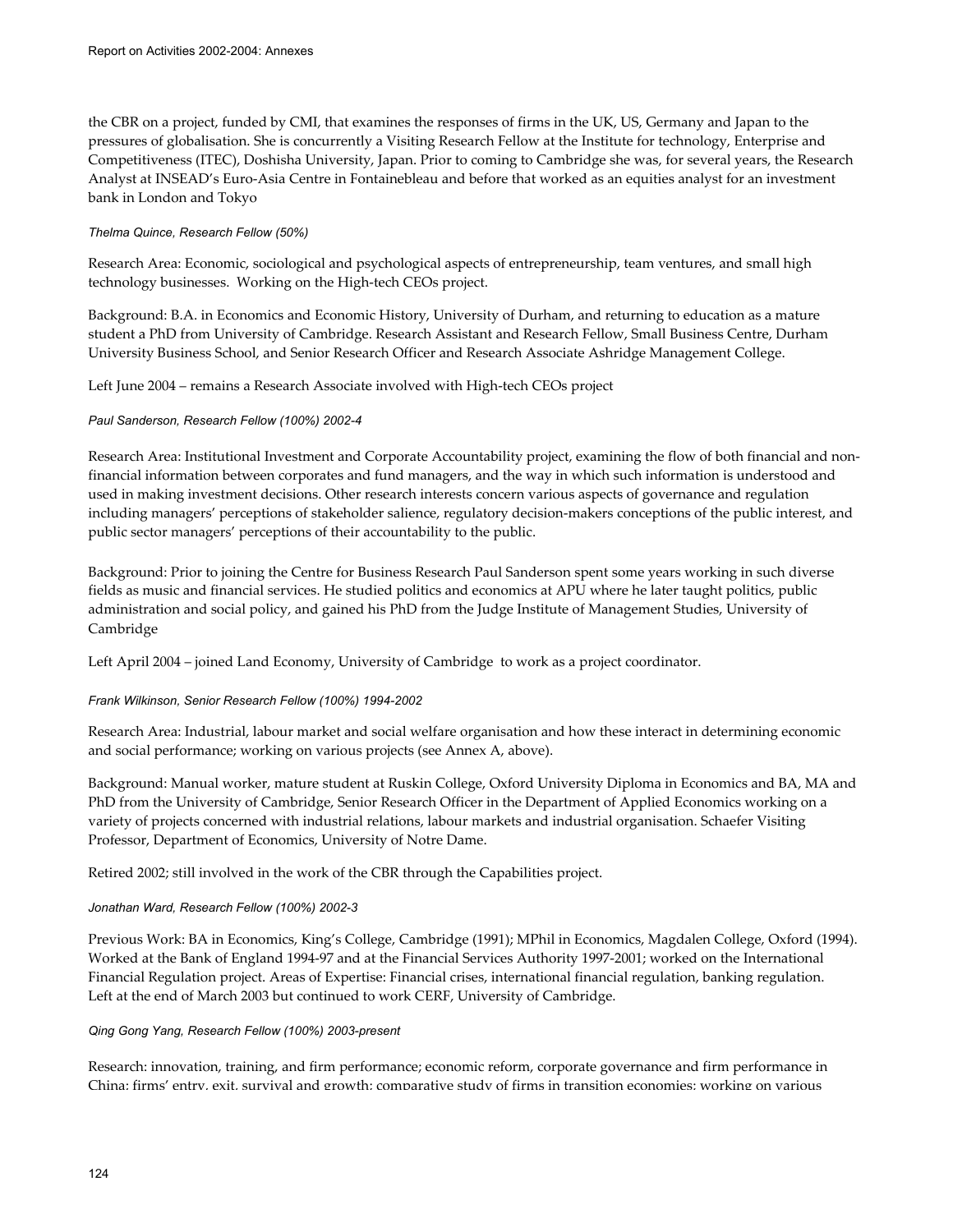#### projects (see Annex A, above).

Background: Qing Gong Yang has got a BA in Computer Science, and is currently completing a PhD in Economics (University of Surrey). He has worked as a statistician in Liao Ning Statistics Bureau, China, and as a visiting scholar in Newcastle University.

#### *Man Wing Yeung, Research Assistant (100%)*

Research Area: International labour movements, Gender and employment relations, Quantitative and qualitative research method. Working on the Globalisation project.

Background: BSc in Economics (Chinese University of Hong Kong); MA in Sociology (University of Warwick). Before she joined the CBR, she has worked as a research assistant in an ESRC-funded research project directed by Professor Margaret Archer at the University of Warwick.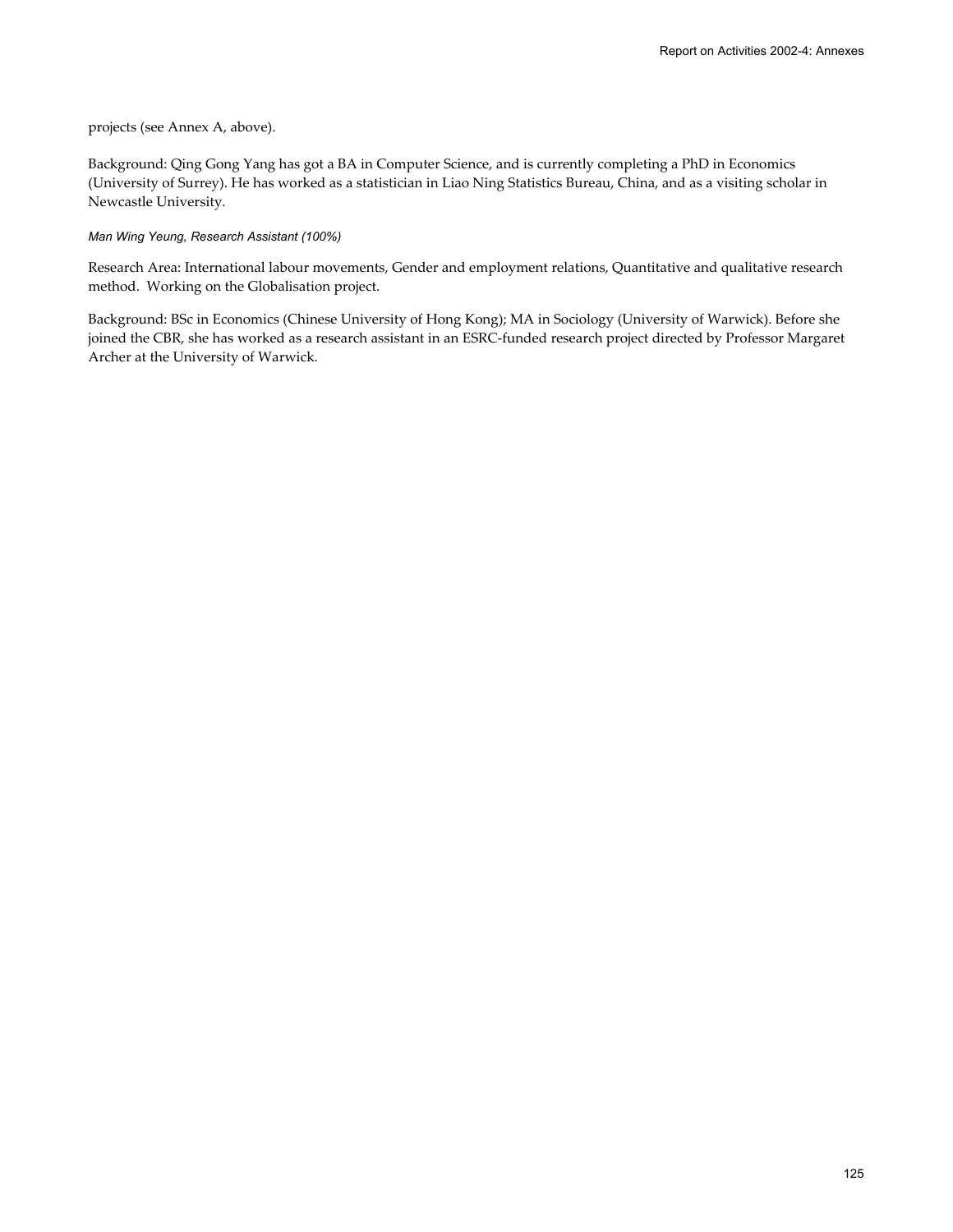#### **ANNEX G: KEY PERFORMANCE INDICATORS**

Tables A-D contain details of key performance indicators as agreed in the contract with the ESRC.

| Year of ESRC Funding (e.g. 1, 2, etc.)         | 1994/95 | 1995/96 | 1996/97 | 1997/98 | 1998/99 | 1999/2000 | 2000/01 | 2001/02 | Jan-Dec 2003 | Jan-Dec<br>2004 | Total<br>N <sub>o</sub> |
|------------------------------------------------|---------|---------|---------|---------|---------|-----------|---------|---------|--------------|-----------------|-------------------------|
| Books                                          |         |         |         |         |         |           | 10      |         |              |                 | 69                      |
| Chapters                                       | 31      | 30      | 38      | 41      | 17      | 39        | 37      | 23      | 29           |                 | 294                     |
| Refereed Journal Papers                        | 26      | 16      | 35      | 24      | 44      | 42        | 38      | 35      | 33           | -33             | 326                     |
| Non-Refereed Journal Papers                    |         |         |         |         |         |           |         |         |              |                 |                         |
| <b>Other Publications</b>                      | 51      | 48      | 55      | 59      | 88      | 72        | 52      | 70      | 52           | -53             | 600                     |
| Data Sets (Deposited at the ESRC Data Archive) |         |         |         |         |         | - 17      |         |         |              |                 | 21                      |
| New Software Published                         |         |         |         |         |         |           |         |         |              |                 |                         |
| Audio-Visual Aids Published                    |         |         |         |         |         |           |         |         |              |                 |                         |

#### **GROUP A: PUBLICATIONS AND DISSEMINATION \***

*\*Totals shown exclude books, chapters, articles, and papers which were in draft, in press or forthcoming at 31 December 2004*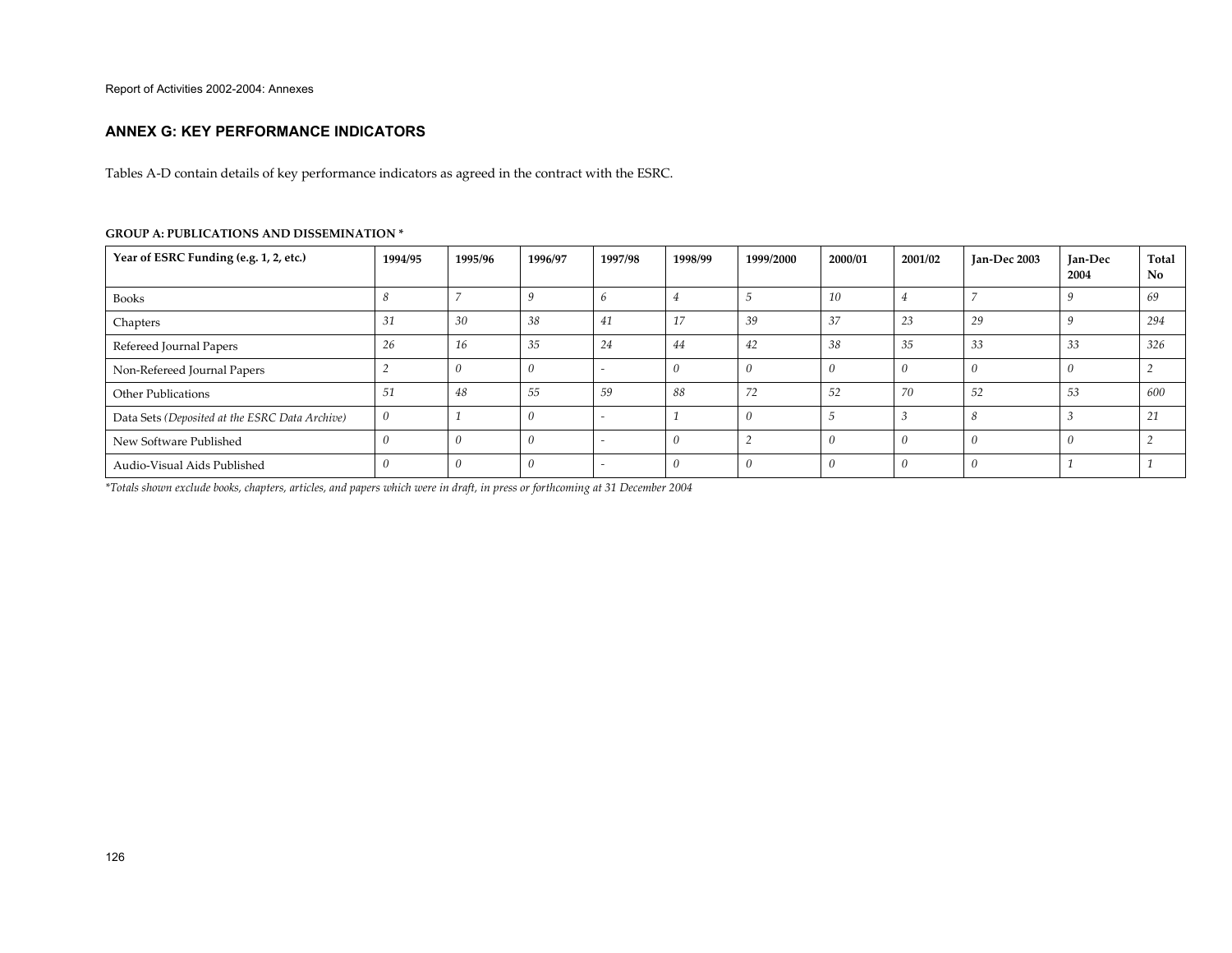## **GROUP B: EXTERNAL RELATIONSHIPS \***

| Year of ESRC Funding (e.g. 1, 2, etc.)                            | 1994/95        | 1995/96        | 1996/97        | 1997/98                  | 1998/99        | 1999/2000      | 2000/01        | 2001/02        | Jan-Dec 2003   | Jan-Dec<br>2004 | Total<br>No |
|-------------------------------------------------------------------|----------------|----------------|----------------|--------------------------|----------------|----------------|----------------|----------------|----------------|-----------------|-------------|
| Membership of Committees                                          | 5              | 16             | 22             | 11                       | 15             | 15             | 21             | 28             | 19             | 12              | 164         |
| Membership of Networks                                            | $\overline{4}$ | 16             | 13             | $\overline{4}$           | 5              | 29             | $\overline{1}$ | 12             | $\overline{2}$ | 6               | 926         |
| Overseas Visitors                                                 | 21             | 9              | $\Omega$       | $\overline{\phantom{a}}$ | 14             | 13             | $\overline{4}$ | 14             | 16             | 9               | 99          |
| <b>Overseas Visiting Fellows</b>                                  |                | $\overline{2}$ | $\overline{2}$ | $\overline{4}$           | $\overline{4}$ |                |                | $\overline{2}$ | 5              | $\overline{2}$  | 24          |
| Substantial Advice and Consultancy:                               |                |                |                |                          |                |                |                |                |                |                 |             |
| UК<br>1.                                                          | $\theta$       | $\overline{2}$ | 8              | 10                       | 16             | 12             | 13             | 21             | 19             | 10              | 111         |
| Non UK<br>2.                                                      | $\overline{2}$ |                | $\overline{4}$ |                          | $\overline{2}$ | 6              | 6              | 5              | 8              | $\overline{2}$  | 37          |
| Conference Papers                                                 | 48             | 117            | 75             | 77                       | 72             | 48             | 54             | 126            | 75             | 112             | 804         |
| Radio and TV                                                      | $\overline{4}$ | 12             | 6              | 5                        | 20             | $\overline{c}$ | $\mathfrak{Z}$ | $\mathcal{E}$  | $\overline{4}$ |                 | 60          |
| Newspapers                                                        | 8              | 17             | 15             | 12                       | 32             | 6              | 11             | 11             | 14             | $\mathcal{E}$   | 129         |
| Seminars, Conferences attended and Workshops<br>held and attended |                |                |                |                          |                |                |                |                |                |                 |             |
| <b>Seminars</b><br>1.                                             | $\theta$       | $\theta$       | 0              | 9                        | $\overline{7}$ |                | 1              | h              | $\theta$       |                 | 20          |
| Conferences<br>2.                                                 | $\theta$       | $\overline{2}$ | 3              | $\mathfrak{Z}$           | 5              | $\overline{2}$ |                | $\overline{2}$ | 24             | $\overline{z}$  | 49          |
| Workshops<br>3.                                                   | $\overline{7}$ | 9              |                | 15                       | 8              | $\overline{4}$ | 20             | 6              | 36             | 16              | 141         |
| <b>International Collaborative Research Projects</b>              | $\overline{2}$ | $\overline{4}$ |                | $\overline{ }$           | $\overline{4}$ | 6              | 3              | п,             | 19             | 21              | 126         |

*\*Totals shown exclude books, chapters, articles, papers, radio and TV, and newspaper articles which were in draft, in press or forthcoming at 31 December 2004.*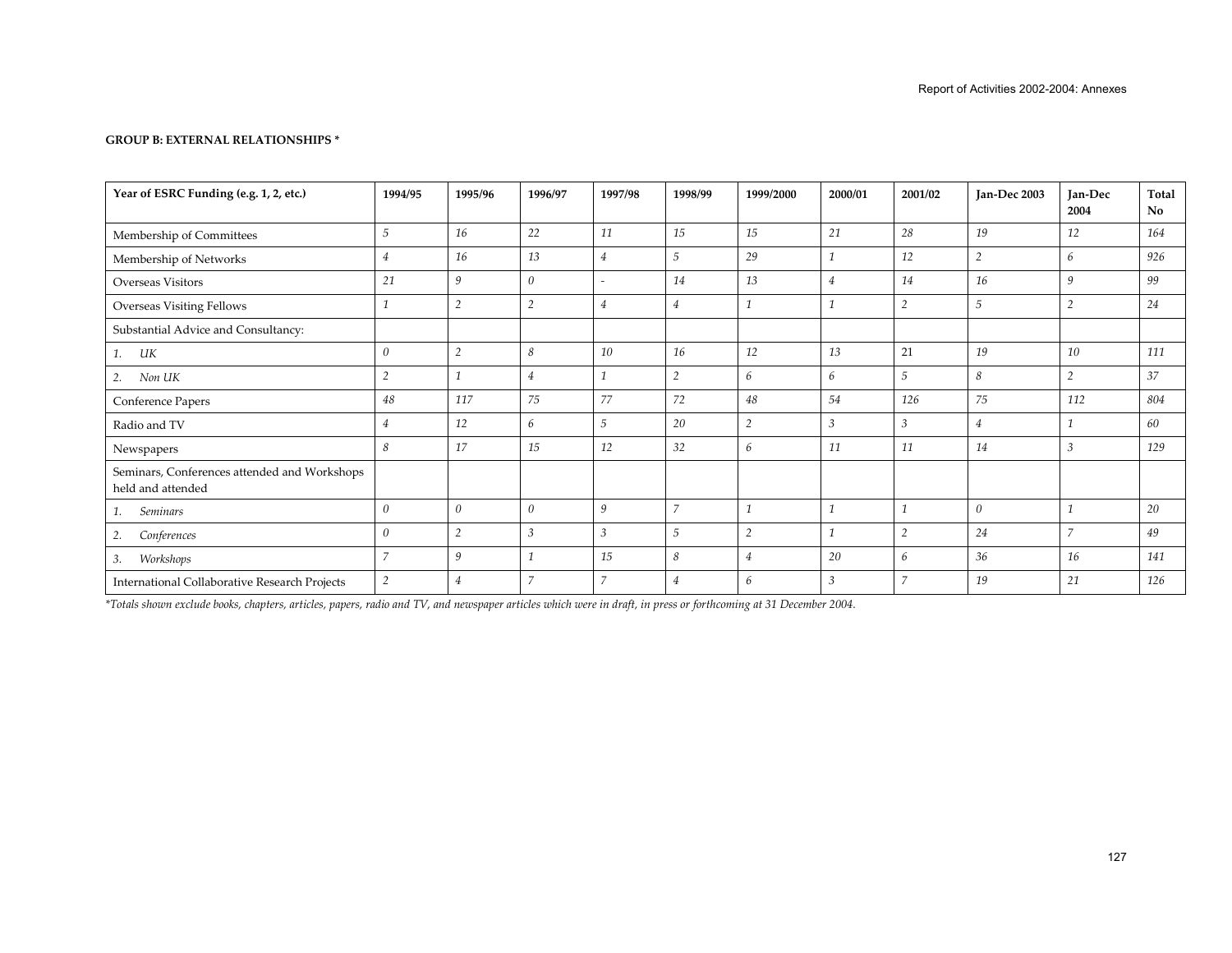#### **GROUP C: STAFF RESOURCES**

| Year of ESRC Funding (e.g. 1, 2, etc.) | 1994/95        | 1995/96        | 1996/97          | 1997/98 | 1998/99          | 1999/2000 | 2000/01        | 2001/02        | Jan-<br>Dec<br>2003 | Jan-Dec<br>2004 | <b>Total No</b> |
|----------------------------------------|----------------|----------------|------------------|---------|------------------|-----------|----------------|----------------|---------------------|-----------------|-----------------|
| <b>Research Staff</b>                  |                |                |                  |         |                  |           |                |                |                     |                 |                 |
| Individuals<br>1.                      | 14             | 16             | 20               | 25      | 21               | 23        | 19             | 21             | 22                  | 26              | 154             |
| <b>FTEs</b><br>2.                      | 11.5           | 13.5           | 15.5             | 19      | 19               | 14.5      | 13.5           | 18.5           | 14                  | 12.15           | 112             |
| Associated Academic Staff*             |                |                |                  |         |                  |           |                |                |                     |                 |                 |
| Individuals<br>1.                      | 33             | 37             | 47               | 99      | 80               | 38        | 45             | 40             | 59                  | 59              | 393             |
| 2.<br><b>FTEs</b>                      | 5              | 6              | $\overline{7}$   | 14      | 12               | 6         | $\overline{7}$ | 6              | 8                   | 8               | 58              |
| Support Staff                          |                |                |                  |         |                  |           |                |                |                     |                 |                 |
| Individuals<br>1.                      | 11             | 11             | 12               | 11      | 11               | 10        | 10             | $\overline{7}$ | 8                   | 8               | 82              |
| <b>FTEs</b><br>2.                      | 4              | $\overline{4}$ | 5                | 5       | 5                | 4.5       | 4.5            | 5.25           | 4.75                | 4.75            | 37              |
| Research Studentships (MPhil/PhD)**    |                |                |                  |         |                  |           |                |                |                     |                 |                 |
| Enrolledt<br>1.                        | 23             | $26\,$         | 32               | 67      | 44               | 31        | 41             | 47             | 42                  | 28              | 381             |
| Graduated††<br>2.                      | 0              | 13             | 14               | 20      | 14               | 14        | 10             | 5              | 8                   | 13              | 111             |
| ESRC-funded students<br>3.             | $\mathfrak{Z}$ | $\mathfrak{Z}$ | $\overline{2}$   | 9       | 3                | $\theta$  | $\overline{2}$ | 3              |                     |                 | 26              |
| ESRC-funded students graduated<br>4.   | 0              |                | $\boldsymbol{0}$ |         | $\boldsymbol{0}$ | $\theta$  | $\overline{4}$ | 0              | $\boldsymbol{0}$    |                 | $\overline{7}$  |
| Staff Development                      | 6              | 10             | 11               | 19      | 8                | 9         | 3              | 4              | $\overline{7}$      | $\overline{2}$  | 79              |

*\* excludes visiting fellows* 

*\*\* includes double counting since Ph.D. students count for every year in which they remain in residence until final award of the degree* 

*† M.Phil. and Ph.D. students* 

*†† Ph.D. students only*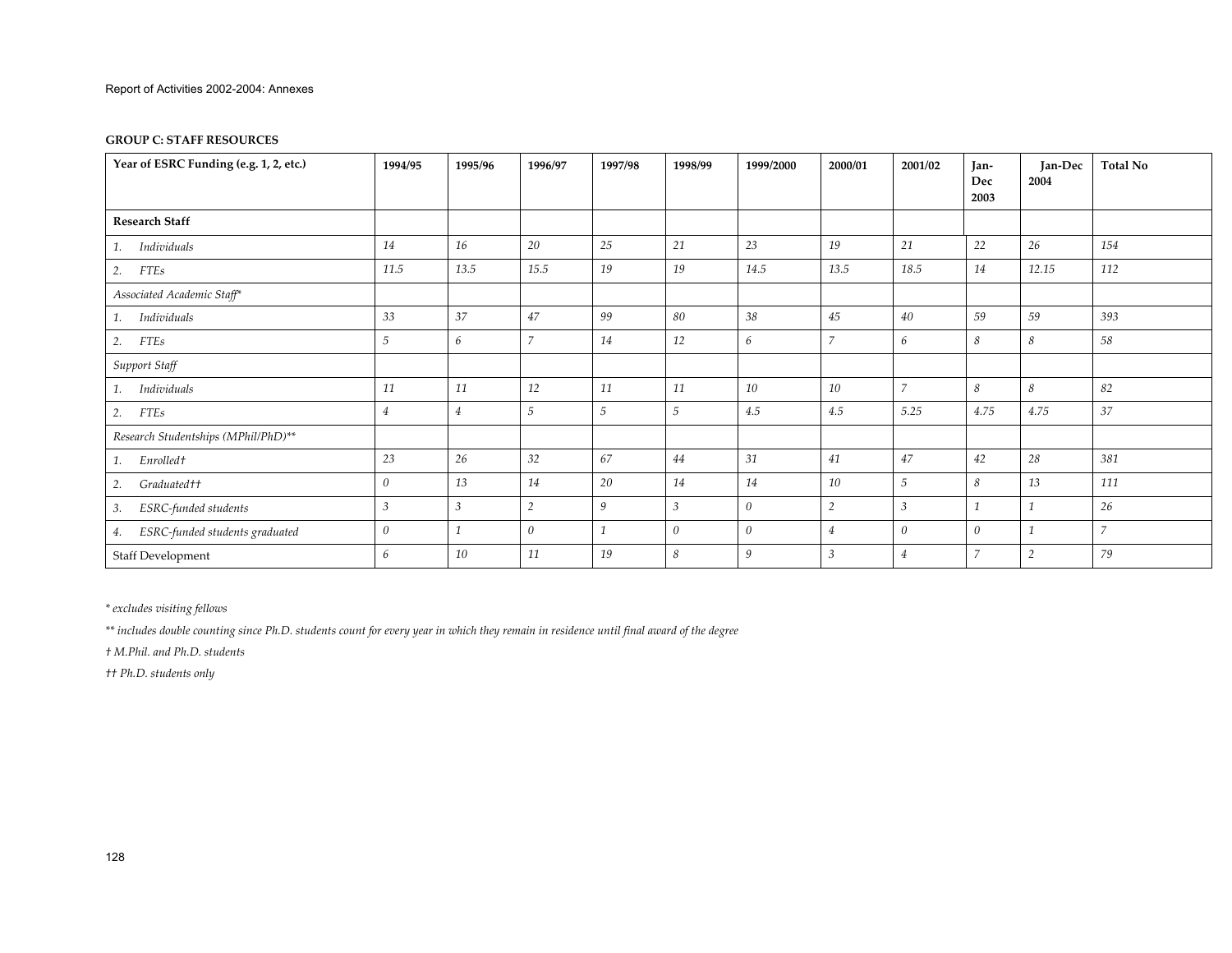| Year of ESRC Funding (e.g. 1, 2, etc.) | 1994/95 | 1995/96 | 1996/97 | 1997/98 | 1998/99 | 1999/200<br>0 | 2000/01 | 2001/02*   | Jan-Dec<br>2003 | Jan-Dec 2004 | <b>Total No</b> |
|----------------------------------------|---------|---------|---------|---------|---------|---------------|---------|------------|-----------------|--------------|-----------------|
|                                        | £       | £       | £       | £       | £       | £             | £       | £          | £               | £            | £               |
| <b>ESRC Core Funding</b>               | 441,505 | 449.602 | 590,546 | 376,208 | 370,199 | 438,431       | 494,660 | 730, 320   | 530,880         | 544,219      | 4,966,570       |
| Other ESRC Funding                     | 83,673  | 104,373 | 73,241  | 57,180  | 60,784  | 31,525        | 8.851   | 83, 129    | 40,793          | 29,300       | 572,849         |
| Funding from Host Institutions         | 42,751  | 42,751  | 45,855  | 47,014  | 49,987  | 50,880        | 52,500  | 65, 625    | 50,343          | 57,104       | 504,810         |
| Other Funding Total of which:          | 28.784  | 78,216  | 147,506 | 227.481 | 295,107 | 218,690       | 386.294 | 515, 370   | 350,819         | 570.867      | 2,819,134       |
| 1.<br>OST and other RCs                | 0       | 0       | 0       | 0       | 0       | 0             | 0       | 0          | 0               | 10,000       | 10,000          |
| 2.<br><b>UK</b> foundation             | 0       | 0       | 51,720  | 175,487 | 151,142 | 79,163        | 63,159  | 200, 430   | 279,768         | 440,560      | 1,441,429       |
| 3.<br>UK industry/commerce             | 6,500   | 1,500   | 4,250   | 13,924  | 16,105  | 17,661        | 51,869  | 60, 007    | 0               | 0            | 171, 816        |
| 4.<br>UK local authority               | 0       | 0       | 0       | 0       | 0       | 0             | 0       | 0          | 12,000          | 0            | 12,000          |
| 5.<br><b>UK Central Government</b>     | 22,284  | 34,986  | 25,462  | 26,277  | 66,972  | 54,604        | 134,426 | 65, 802    | 0               | 78,360       | 509,173         |
| 6.<br>UK health                        | 0       | 0       | 0       | 0       | 0       | 0             | 0       | 0          | 0               | 0            | 0               |
| 7.<br>UK voluntary                     | 0       | 4,255   | 572     | 780     | 12,399  | 0             | 0       | 0          | 0               | 0            | 18,006          |
| 8.<br>EU                               | 0       | 31,607  | 60,257  | 9.757   | 15.345  | 461           | 6.421   | 28, 876    | 26,662          | 22,861       | 202,247         |
| 9.<br>Other Overseas                   | 0       | 5,868   | 5,245   | 1,256   | 33,144  | 66,801        | 130,419 | 160, 255   | 32,389          | 19,086       | 454,463         |
| <b>Overall Total</b>                   | 596,713 | 674,942 | 857,148 | 707,883 | 776,077 | 739,526       | 942,305 | 1, 394.444 | 972,835         | 1,201,490    | 8.863.363       |

#### **GROUP D: FINANCIAL RESOURCES**

*\*NB This column relates to a 15 month period due to changes in the required ESRC reporting periods for the Annual Report.*